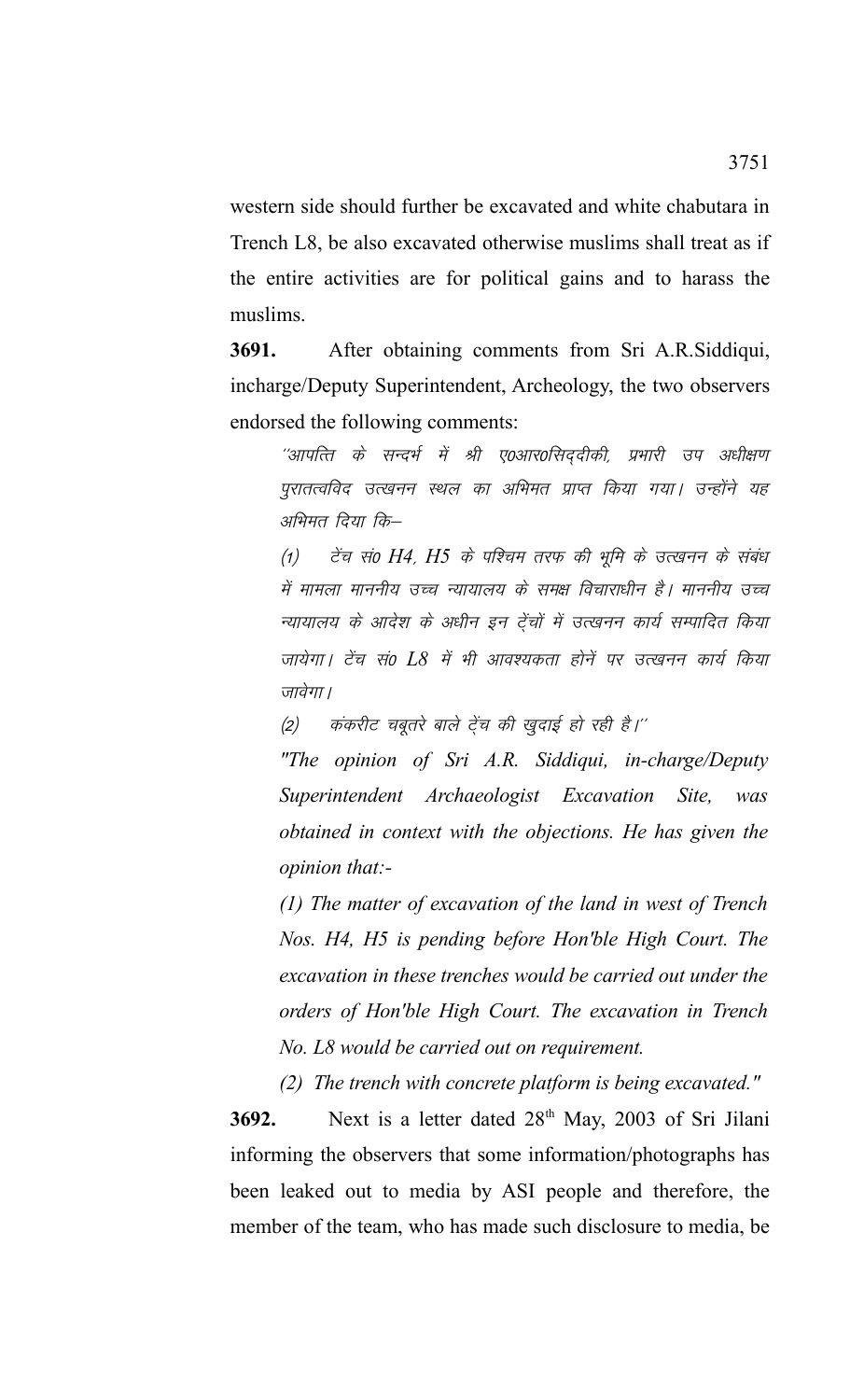immediately removed. This allegation was denied by Sri C.B.Mishra, Dy. Superintendent Archaeologist/Incharge ASI team and he declined to take action against the member of ASI since none is indulged in alleged activities. A note to this effect has been made by Sri H.S.Dubey, H.J.S. (Observer) on 29<sup>th</sup> May, 2003 on the complaint itself.

**3693.** To the same effect is the complaint dated 28<sup>th</sup> May, 2003 submitted by Sri Jilani on the photographs of an inspection alleged to have been found in Trench J3 whereupon again comments were obtained from Sri C.B.Mishra, Incharge Archeologist. Thereafter Sri Dubey, Observer recorded the following note on  $29<sup>th</sup>$  May, 2003:

*"In the light of the objections submitted through this application an enquiry was made from the Incharge Archeologist excavation, Sri C.B.Mishra Dy. Supt. Archeologist. Sri Mishra has given his views which are as under-\*

*1. So far as photograph of the inscription of Trench No.J3 is concerned no photograph of the inscription has been prepared so far. Only print art of the digital camera photography has been prepared and shown to the nominees/parties present on 4.5.2003. Signatures of the parties or their counsel have not been obtained on this print out.*

*2. Photograph of the inscription published in the "Out-Look" of June 2, 2003, issue is not the actual and accurate photograph of the inscription found in J3, but it has been prepared with the aid of computer and is dissimilar from the point of letter formation and size of the stone, which*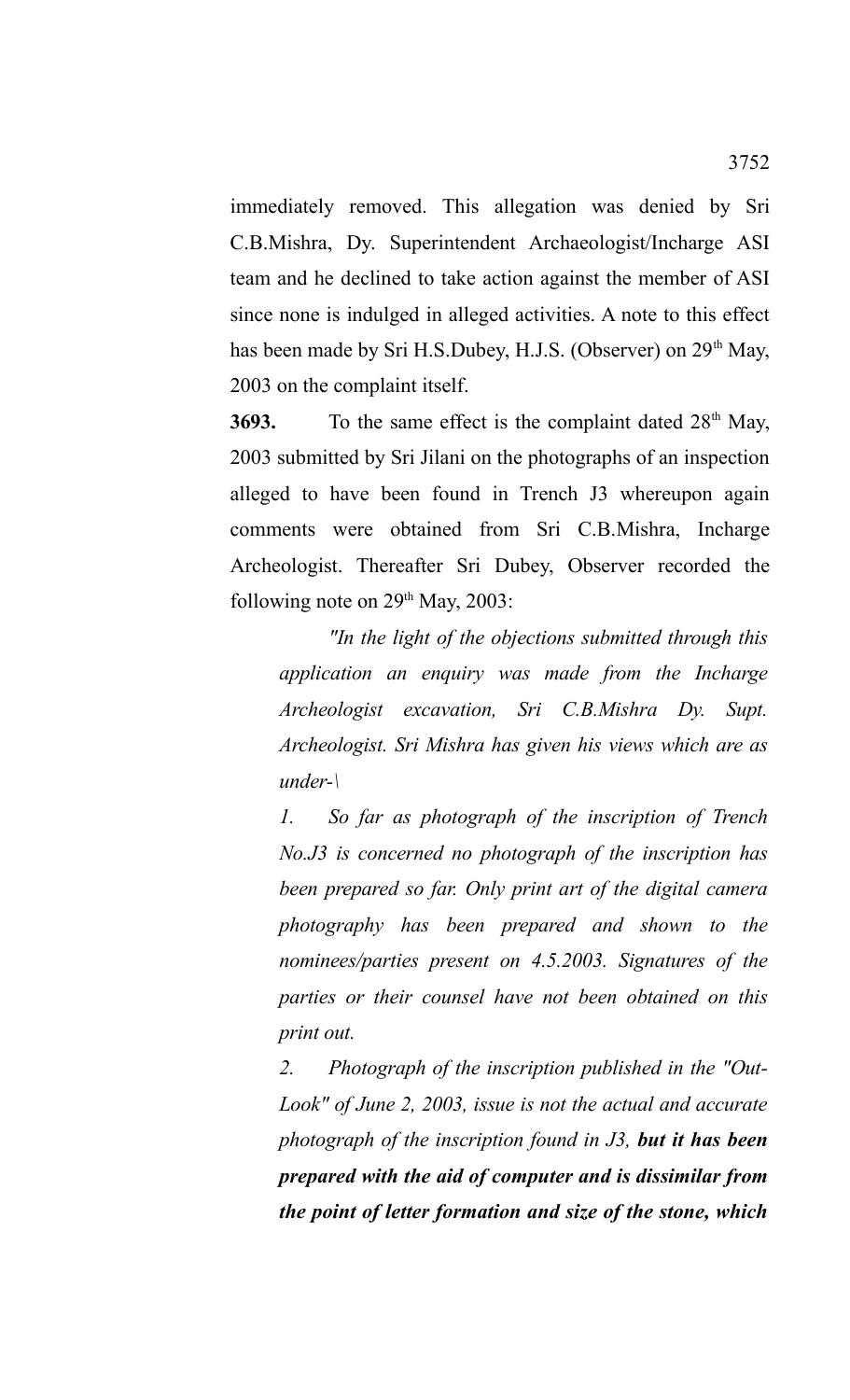## *is embeded in the aforesaid trench and till date has not been taken out of the trench.*

*3. No screen was even used by the A.S.I. Team for projecting the picture of the disputed inscription.*

*4. Photograph/estampage of the inscription published in June 2, 2003 issue of 'Out Look' is not available with the A.S.I. And no photograph/estampage has ever been supplied by any member of A.S.I., to Sri Sandeepan Deb Managing -Editor of the "Out-Look", or to any other person."*

**3694.** Complaint dated 28<sup>th</sup> May, 2003 was made by Sri Jilani alleging entry of unauthorized persons at the excavation site. In this regard Observer obtained comments from the concerned Magistrate who was responsible to allow entry to Authorized Persons only. After receiving his comments, the Observer recorded as under:

*"Information of this application was given to Authorised person. An enquiry was also made from the manas Bahawan Magistrate. Authorised persona nd Manas Bhawan Magistrate informed that no entry-pass was issued to Sri Sandipan Deb and he was not nominee of any party. They also informed that Mr. Sandipan Deb was never permitted by them to enter the excavation site and observe the excavation work. Instructions were given to Authorised-Person for not permitting entry of any one, how so ever high he may be, in the excavation area, who is not covered by the orders of the Hon'ble High Court. Same instructions were also given to manas Bhawan Magistrate."*

**3695.** Sri Jilani, vide letter dated 31<sup>st</sup> May, 2003, sought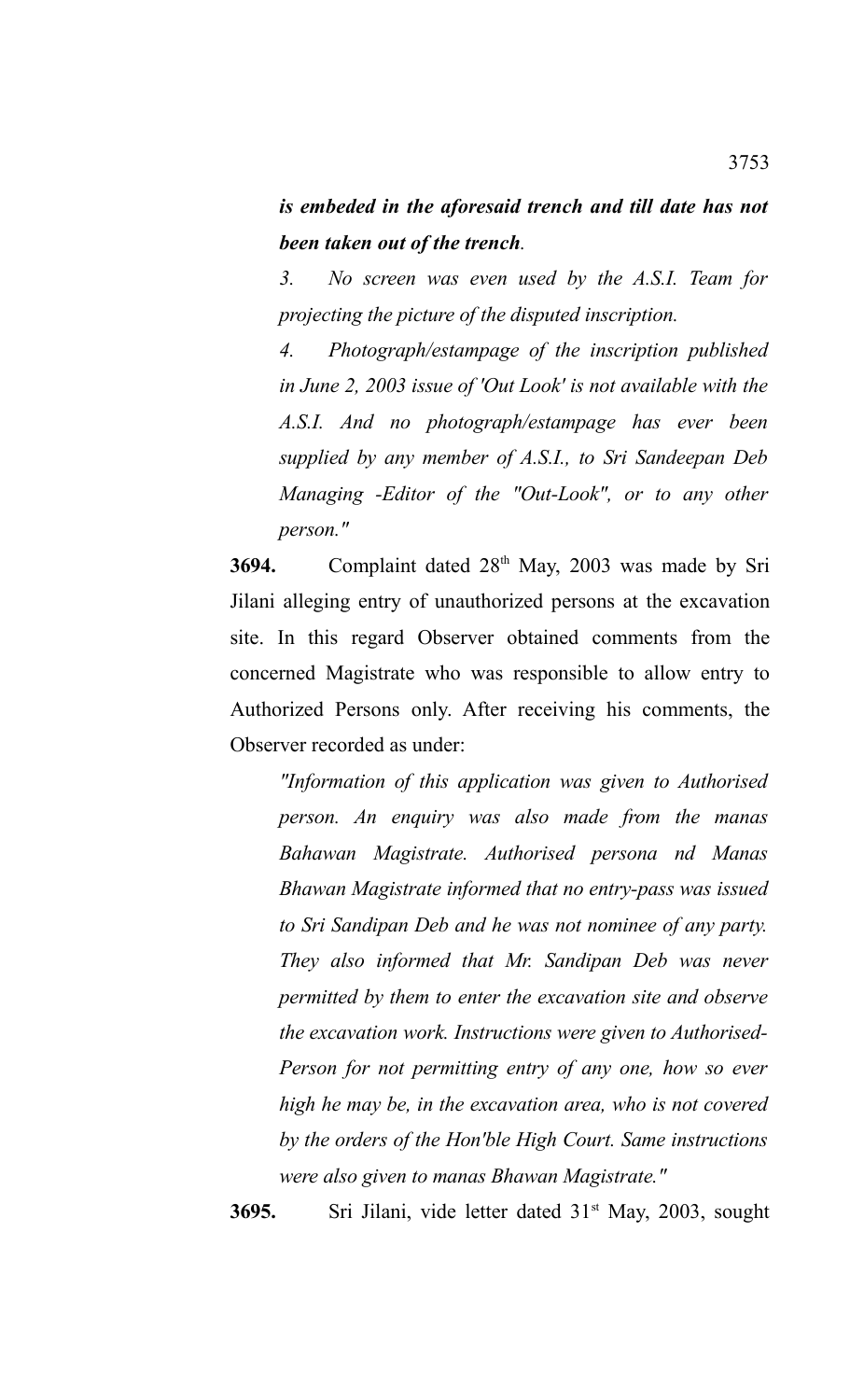permission to watch excavation work of Trench F-3 disallowed by security personnel on  $30<sup>th</sup>$  May, 2003. We have seen the day to day register of  $30<sup>th</sup>$  May, 2003. At the end of the proceedings, it contains signatures of four persons which included Haji Mahboob, one of the defendant in Suit-3, who had also appeared as witness, PW-2 on behalf of the plaintiffs (Suit-4). In fact on 29th May, 2003 also it appears that only four persons had signed the day to day register, which included the names of Sri Haji Mahboob and Mohd. Hashim Ansari, who are also plaintiffs in Suit-4. It is thus incorrect that parties or their representatives were not allowed to watch excavation work. It also cannot be said that any alleged discrimination was made by the authorities concerned for watching excavation work by the parties, their nominees or their representatives. Further, digging of Trench F3 commenced on  $30<sup>th</sup>$  May, 2003 being a new Trench, and day to day register dated  $30<sup>th</sup>$  May, 2003 contains the following note:

### *"Trench F3*

### *New Trench (2.50 mt x 1.90 mt)"*

**3696.** The above complaint was made on 31<sup>st</sup> May, 2003. The proceedings of  $31<sup>st</sup>$  May, 2003, as is evident from day to day register, shows presence of seven persons, who have signed proceedings on page 218 which included Sri Haji Mehboob as well as Sri Jilani. The excavation observations pertaining to Trench F3 on page 216 in day to day register dated  $31<sup>st</sup>$  May, 2003 are as under:

*"Operation area (2.50 mt x 2.50 mt) today extended towards south and west. Digging started from .40 mt and closed at the depth of 1.63 mt from Dmt Surface. A L shape wall running west to east and South to North has been*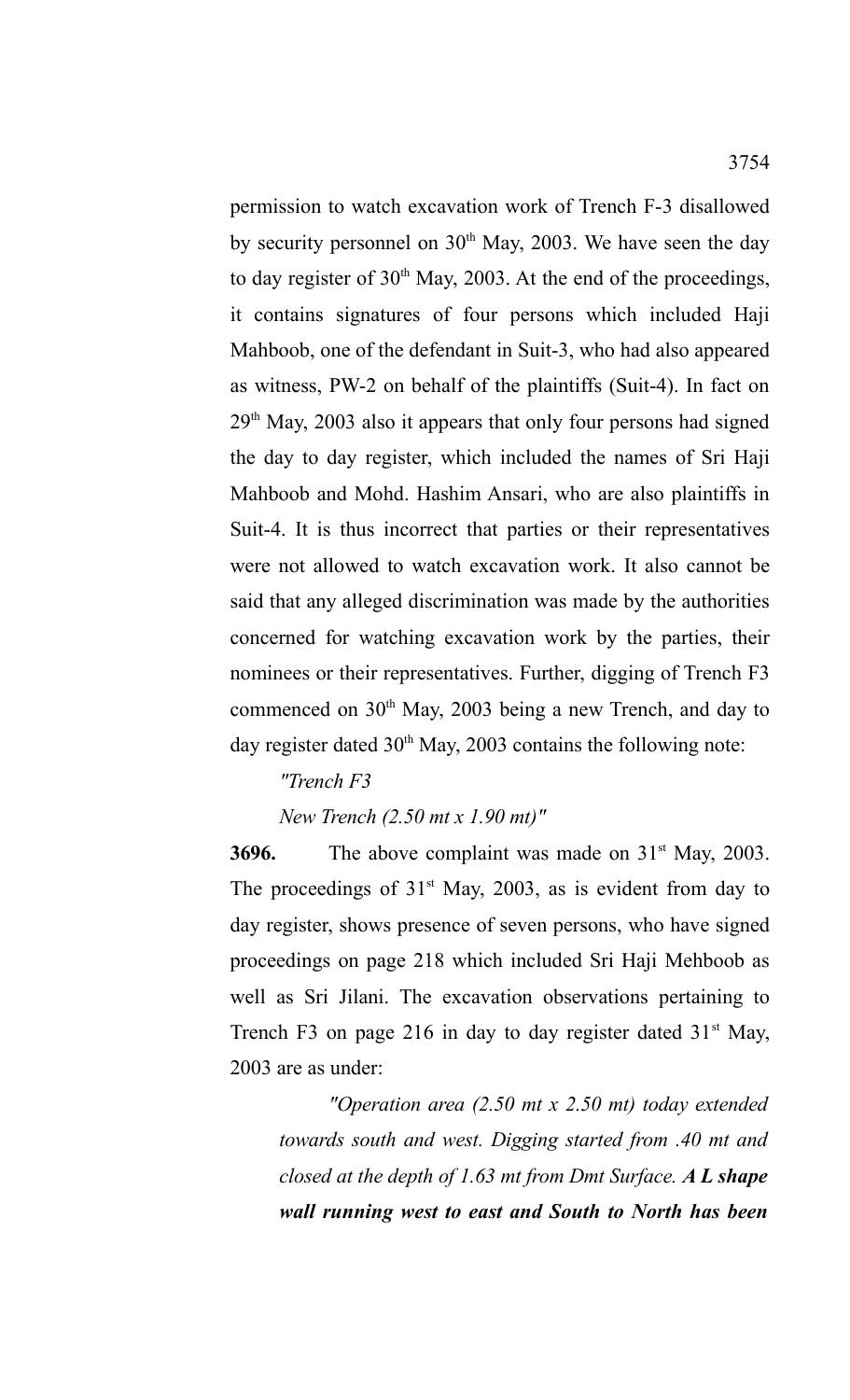*found made of Calerall, stone and sand stone block. The lime plaster over the wall partly damaged is noticed. Carved stone block contain two courses is also found in the section facing south."*

**3697.** The Observer Sri H.S.Dubey obtained comments from the Authorized Person and made his observations as under:

*"This objection was submitted at 11.10 a.m. today. Before information of this application could be given to the Authorised-Person, at about 12 Noon, message of Authorised Person was received through Nodal-Officer-Excavation site, RJB/BM, to the effect that Authorise-Person has no objection in the observation and watching of the excavation of Trench F3 or any other Trench by the parties, their counsels and nominees. It was also informed that no discrimination could be done on the basis of being Hindu or Muslim, in regard to the watching of the Trenches. Thus there is no necessity to take further step in this regard. After receipt of this application at about 12.10 p.m. Parties, their counsels, nominees visited the Trench F3. Thus the matter ends."*

**3698.** The letter dated 7<sup>th</sup> June, 2003 is signed by several persons including Sri Jilani requesting Observer to ensure arrangement of waterproof Shamiyana over the entire area of Trenches to protect from damage due to water pouring etc.

**3699.** A much detailed complaint has been filed on 7<sup>th</sup> June, 2003 by Sri Jilani, Sri A.A. Siddiqui, Sri Haji Mehboob and Mohd. Hashim against the procedure followed by ASI Team in excavation. Allegations are made that in certain trenches i.e. G2 and ZF1, the brickbats randomly scattered over the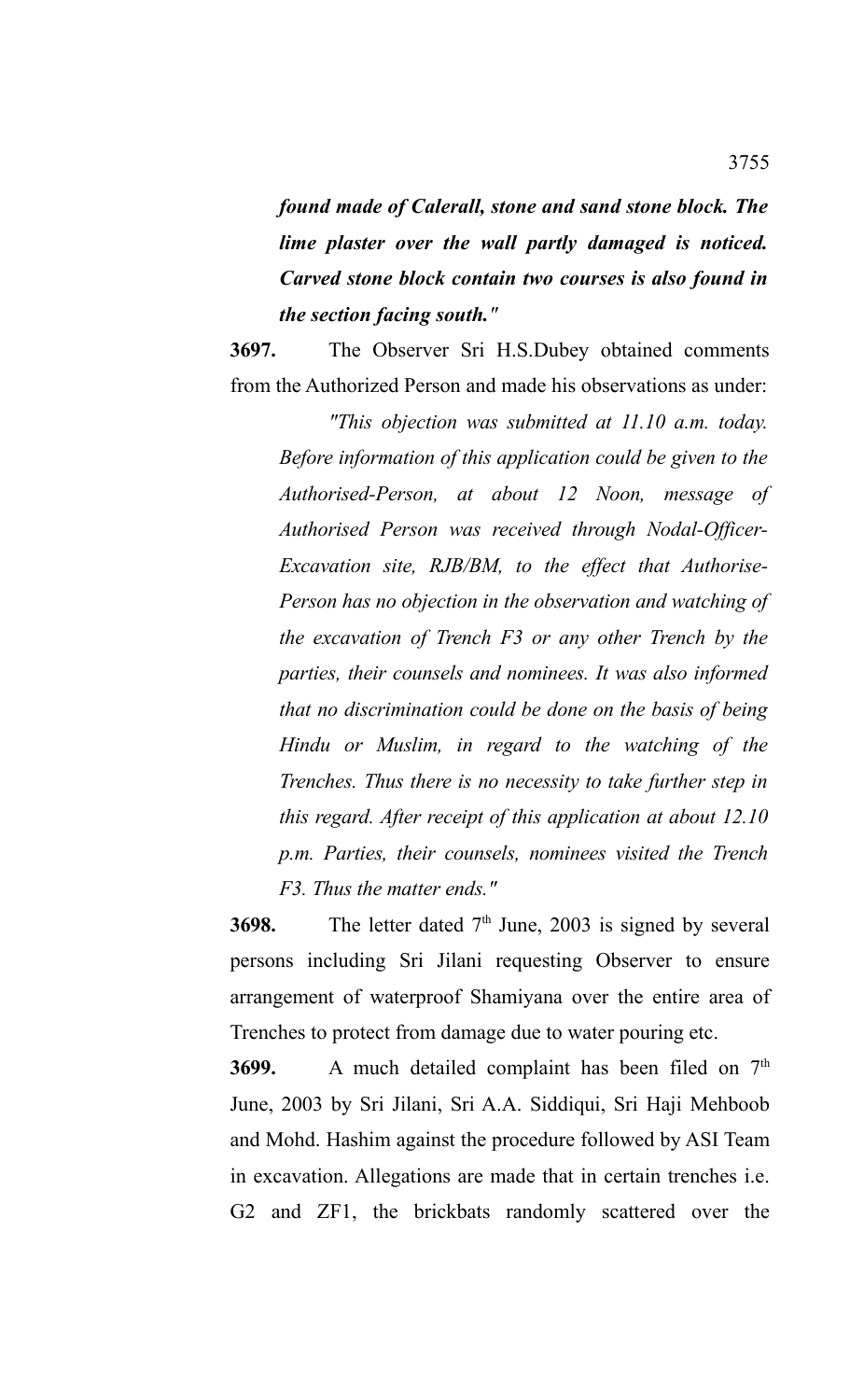excavated area were selectively removed by the Trench Supervisor to create a visual impression that the brickbats were confined to only a portion of the excavated area and that is how the structural bases have been discovered. It is said that these two trenches were monitored from  $16<sup>th</sup>$  to  $20<sup>th</sup>$  May, 2003 and  $29<sup>th</sup>$  to  $30<sup>th</sup>$  April, 2003 respectively. Lastly, it is complained that this kind of activities may have been followed in certain other trenches i.e. F10, F9, G9, F8, G8, F7, F6, G5, G2, F1, G1, H1, ZG1 and ZH1. To appreciate the complaint properly, we reproduce its contents hereunder:

*"Excavation procedures, in general, comprise of two aspects: a) diggiing in layers in trenches and b) recording through drawing and photography. It is the accuracy and transparency with which the above are done that will eventually impact on the interpretation of what is unearthed. This applies not only to structures but also to artifacts. However, it is precisely the lack of accuracy and transparency in relation to both structures and artifacts that marks the ongoing excavations at Ayodhya.*

*The Progress Report up to April 24, 2003 submitted by the ASI makes note of "squarish/circular structural bases having brickbats at the base with two rectangular blocks of calcrete stone over three or four courses of brickbats ... the same type of structural base, with a sandstone block at the top having encasing of sandstone slabs/pieces, on its four sides, were found in the northern side also." The excavation of two such structural bases was closely monitored in Trenches G2 and ZF1.*

*A close observation of the excavation and recording*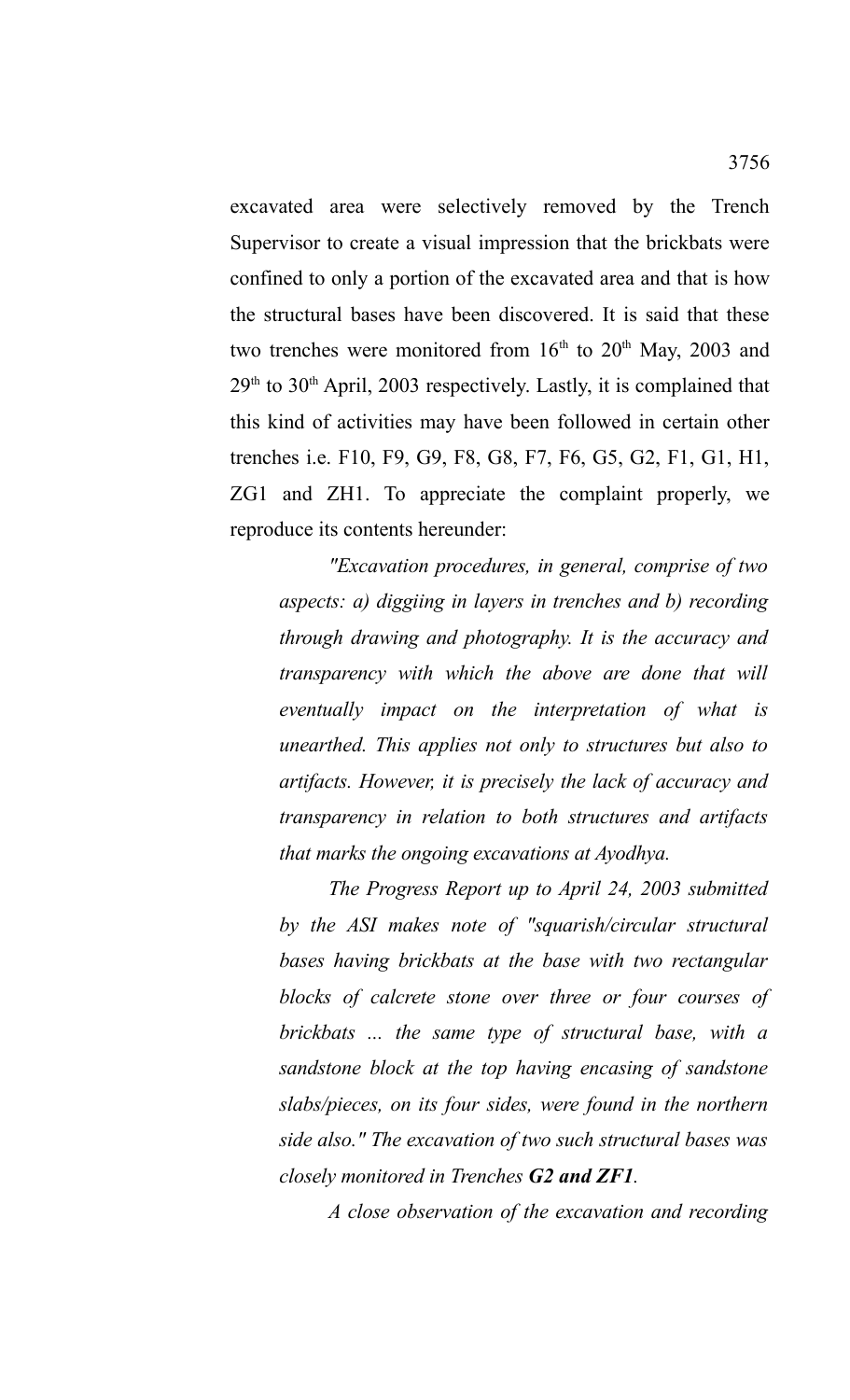*was done of Trench G2 from May 16 to May 20, 2003. It was found that brickbats randomly scattered over the entire excavated area were selectively removed so as to create a visual impression that the brickbats were confined to only a portion of the excavated area. An examination of the section even now reveals the fact that brickbats lay in the entire layer below Floor 1. When Floor 2 was dug through, once again a whole layer of brickbats was exposed which is still visible on the floor of the trench. Similar observations were made in Trench ZF1 from April 29 to April 30, 2003. Floor 1 was exposed at 40 cm bsl, Floor 2 at 57 cm bsl and Floor 3 at 80 cm bsl, all floors being lime-surkhi floors. Floor 1 was reached on April 29, 2003 that was cut through on April 30, 2003 exposing a complete brickbat layer. But during excavation, when a stone was observed as protruding out of the brickbats, the brickbats in the area immediately near the stone were left in place in a squarish shape while the rest of the brickbats were thrown. On April 30, 2003, when Floor 2 was cut through, the same kind of brickbat layer was exposed beneath it. This brickbat layer is easily seen even today by observing the south-facing section in Trench ZF1 (see Fig. 1).*

*A more accurate recording in both cases would have shown lime plaster and mortar above the brickbats as these are part of the same floor. Lime-surkhi floors appear to have been laid over a combination of stone blocks and brickbats. The stones are places at intervals, in some cases quite randomly (as evident from F6-see Fig.2), with intervening spaces filled with brickbats, mud and brick*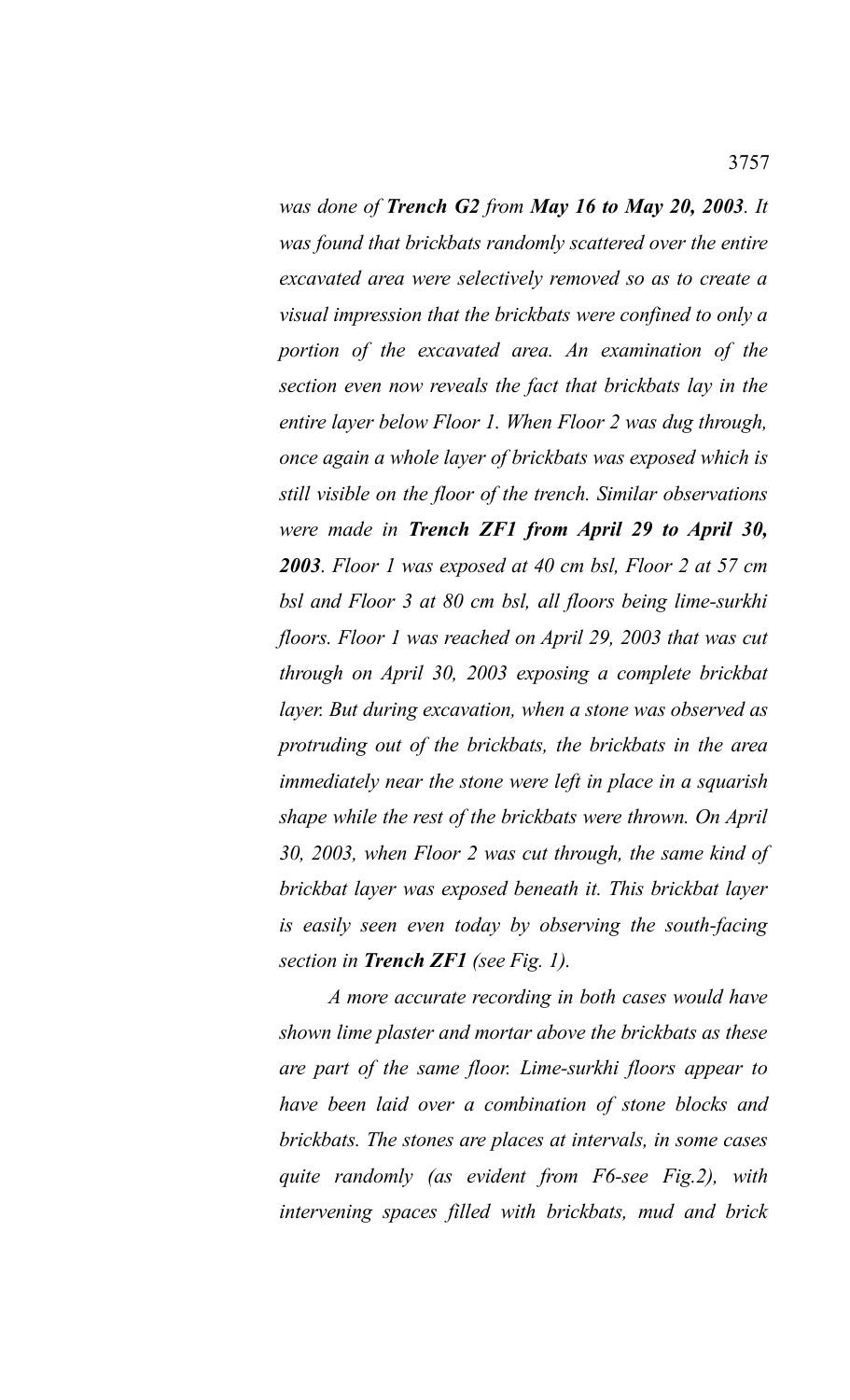*modules.*

*It is also apparent that this floor construction technique continued through successive phases of floor construction. At an early stage, at a depth of roughly 1.5m, resting on a brick-jelly filling, is structural base (henceforth sb) No. 5 in Trench F8 (see Fig.3). The same construction of brickbats underlying calcrete blocks is noticed here. This method of construction continued into the last building levels as seen in the case of sb No. 13 and also No. vi in Trench G2 (see Fig. 4). So also is the case in Trench F6 where a rectangular sandstone slab, two calcrete blocks, bits of broken floor and a smaller sandstone piece in a tilted position were recovered lying in the northwestern part of the trench just under the top floor. Stones were also used as fillers and leveling mechanisms (apart from forming part of foundation walls) as evident from the sandstone blocks that extend over almost 4m in the northern part of the trench (see Fig. 2).*

*These kinds of structural bases have been indentified in Trenches F10, F9, G9, F8, F7, F6, G6, G5, G8, G2, F1, G1, H1, ZF1, ZG1 and ZH1 (see No. 1-21 in Fig. 4). It appears that in the above-mentioned trenches too, brickbats were selectively removed in order to create an inaccurate visual impression of circular/squarish structural bases as revealed by a section study.*

*An examination of the sections of many of these trenches reveals that brickbats underlay the floors just as observed in the case of G2 and ZF1. At the same time, it is disconcerting to note that brickbats have been removed*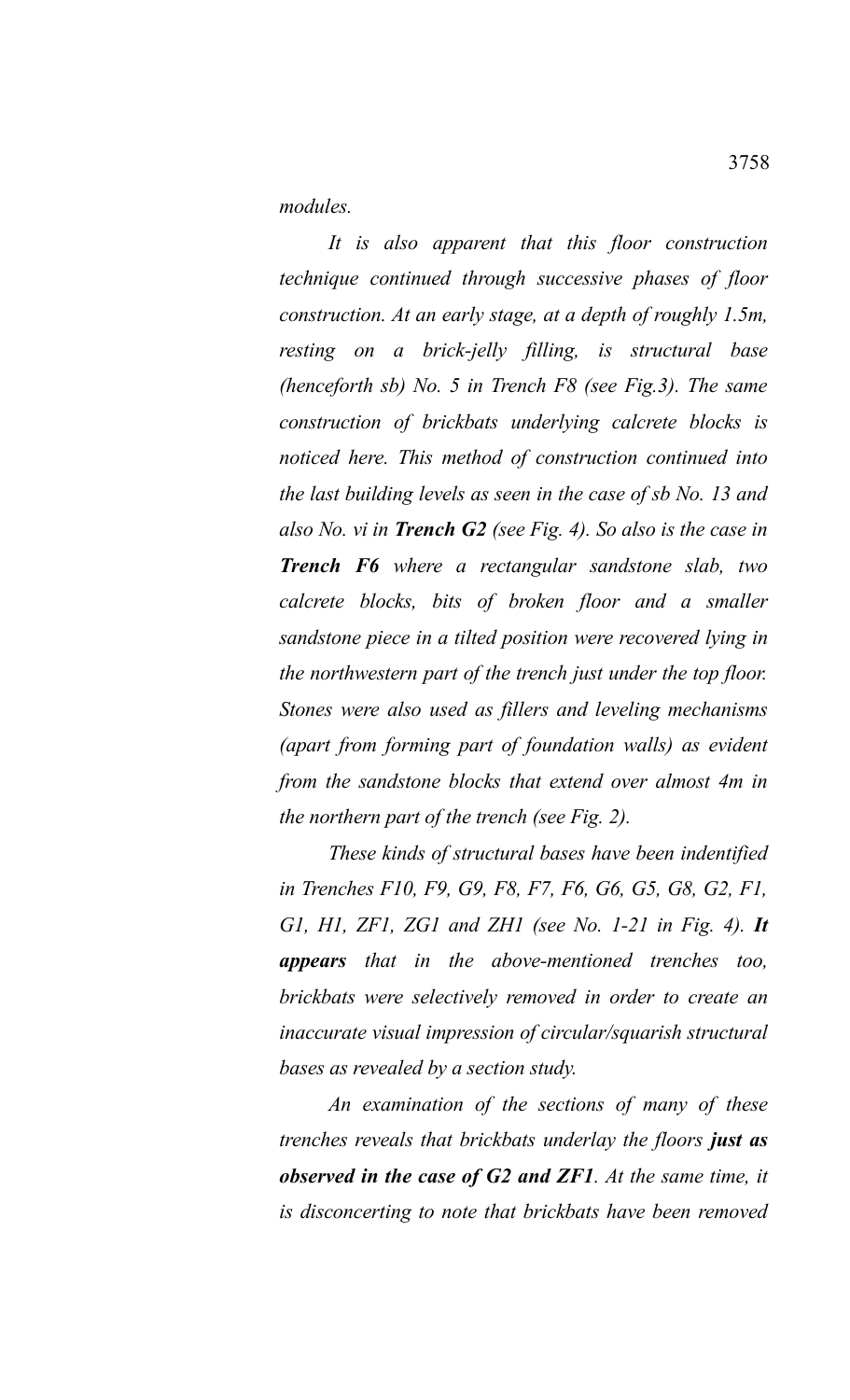*from the sections of various trenches: the south-facing section of G8/G9 baulk, north-, south- and east-facing sections of F1, north- and south-facing sections of G1, north-facing section H1 and east-facing section of the H1/H2 baulk, south- and west-facing sections of ZF1, east- facing section of G2 and east-facing section of F9. This is surprising as the sections of lower levels below 2 m bsl of Trenches F8, G7 and J5/J6 are left with large bricks and potsherds protruding while in the upper levels (roughly above 2 m bsl), brickbats are often pulled out or chipped off level with the section. This is also the case with human bones found at a depth of 1.30 m in Trench ZG1 that have been cut off in the section.* 

*Inaccurate recording of artifacts recovered in excavation is equally worrying as this will impact on the eventual interpretation of the archaeological evidence. More importantly, the dating of structures largely depends on artifactual evidence found in a particular stratigraphical context. If there are inaccuracies in the reporting of artifacts, through selective collection, the dating of structures will also be inaccurate. Methods of taking depth measurements of structures and artifacts, for example, are unsatisfactory as no spirit level is used to ensure that the measuring tapes are absolutely horizontal. Second, sorting is carelessly done for the excavation of the upper levels (roughly 2 m and above); very often what is picked up is what appears to strike the fancy of the labourers. On May 2, 2003, in Trench ZH1, an area covering 4 x 0.5 m up to a depth of 0.5 m was dug through*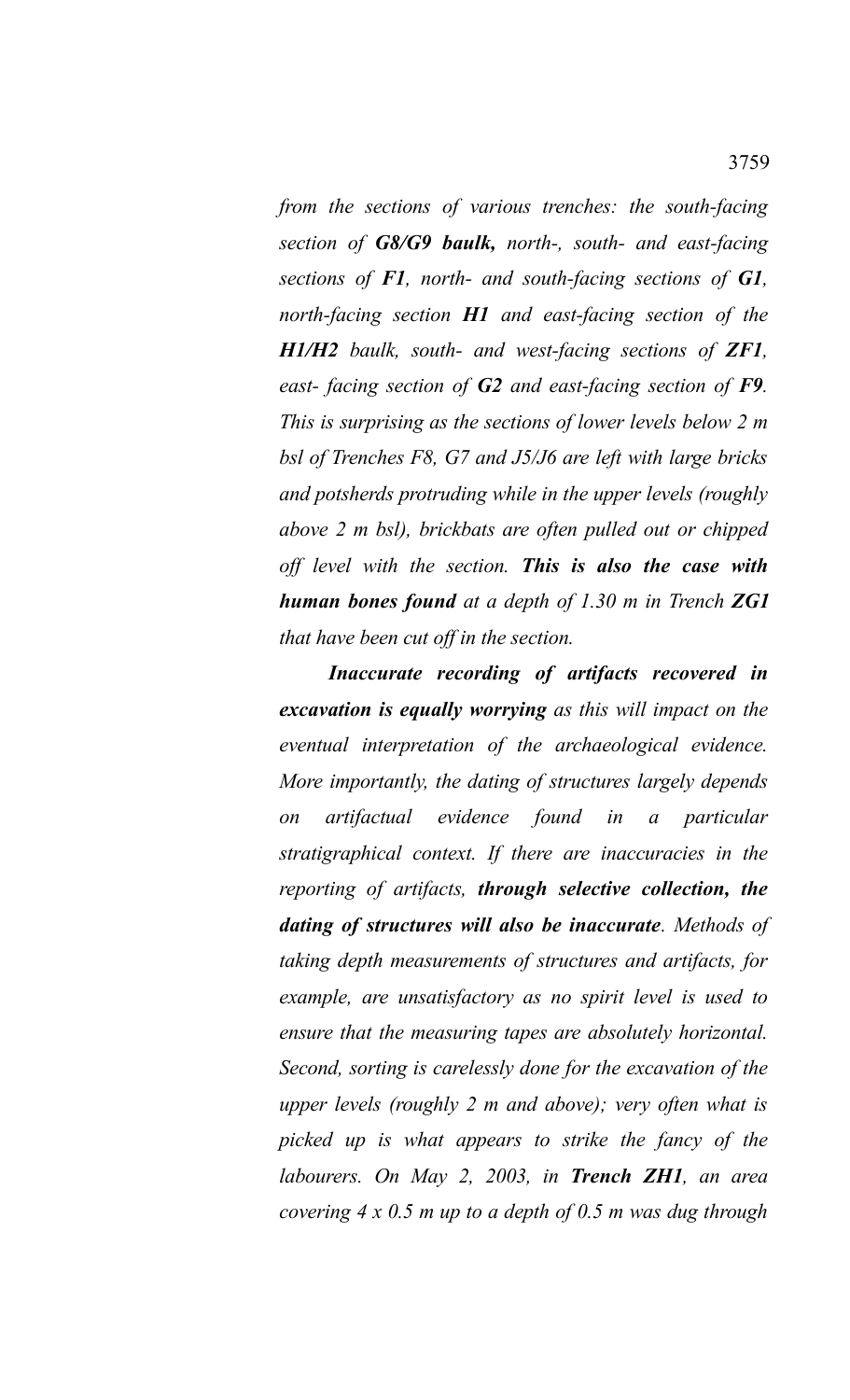*and the soil thrown away without sorting. Bones from a human skeleton too were mostly thrown away. This situation contrasts strongly with the excavation of the lower levels (below 2 m) where sieving was done for Trenches J3 and G7. At the same time, it is intriguing to note that very careful sorting and collection was done for the upper levels of Trench G5.*

*There appears to have been a selective collection of artifacts with the labour instructed to collect particularly moulded bricks, sculpted stone fragments and terracotta figurines. These last are all seen as contextually recovered while others such as Islamic glazed pottery, glazed tiles and animal bones are regarded as part of fill or dump or from a pit, and in many cases are thrown away. In the most recent such case (from May 24-27, 2003), the dump (about 1.5 m deep) over the top floor in Trench G5 yielded in a 2.5 x 4.0 m area 26 sandstone slabs and blocks that were collected and individually photographed. In contrast, the 61 calcrete blocks and pieces, out of which 8 were dressed blocks were all thrown away, save two blocks. The calcrete blocks were significant pieces of evidence from the relative quantity recovered as well as the plaster and mortar on them that indicates that they were used in constructing the walls of the Babri Masjid. Bricks that would also have been used in the walls of the mosque were thrown away while modern fresh bricks, without morter or plaster, (moulded with the number ZKR33) had been collected.*

*Other inaccuracies can be pointed out taking as an example just two days (May 21-22, 2003) out of over two*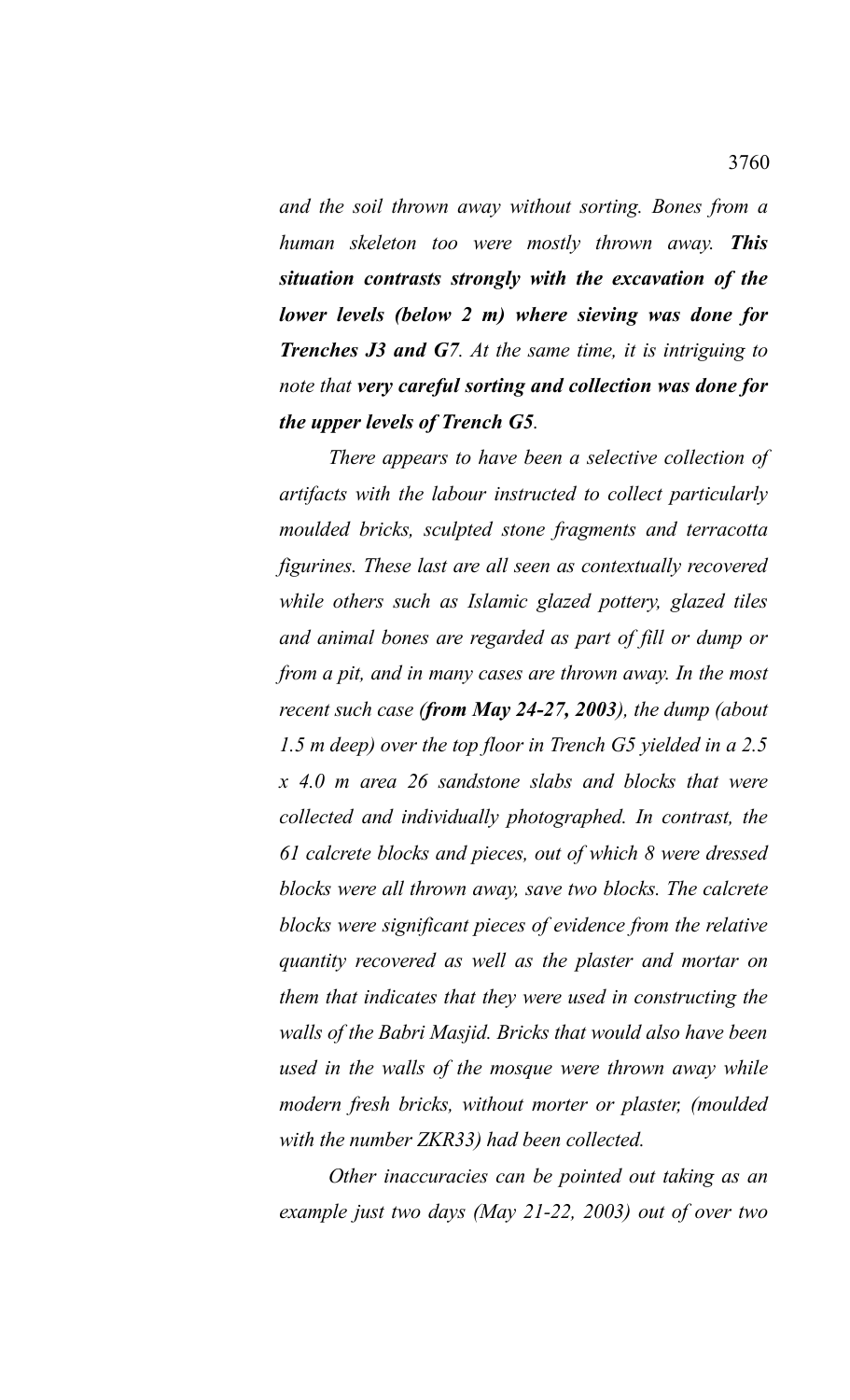*months of excavation. Trench J1 was reported to have been excavated up to a depth of 1.06 m on May 21, 2003 and 1.45 m on May 22, 2003. Yet, a glazed tile reported from the trench on May 22, 2003 was said to have been found at 0.65 m. The above was not reported as recovered through section scraping. The depth recorded for F8 on May 21, 2003, was 2.70 m and on May 22, 2003 at 2.65 m. With each subsequent dig, the depth of a trench is supposed to increase while here the reverse seems to be taking place suggesting inaccuracy in measurements.*

*These kinds of inaccuracies are also reflected in the Progress Report (up to April 24, 2003) submitted to the Lucknow Bench of the Hon'ble High Court. The physical description of the structural bases, indicating uniformity in their construction, is imprecise. In most of the structural bases, brickbats are not placed in courses but are random, in many cases in a tilted position. The height of brickbats varies from 5-55 cm even within the same so-called structural base. Brickbats do not only lie under the stone but even over as in sb No. 11 and 12 in F7 and sb No. 2 in F10. Diameters range from 1.10 m in sb No. 9 to 1.90 in sb No. 12. What is also averred as two rectangular blocks in each structural blocks is not always the case as seen in Trench G1 where sb No. 19 has four pieces of broken and undressed calcrete of varying shapes and sizes. Sizes of stones vary in most of the structural bases; for example, sb No. 15 has three large calcrete slabs (70 x 15 cm; 65 x 20 cm; one with width 20 cm, length unknown). Sb No. 11 in F7 has two calcrete slabs (55 x 20 cm; 55 x 25 cm) and sb*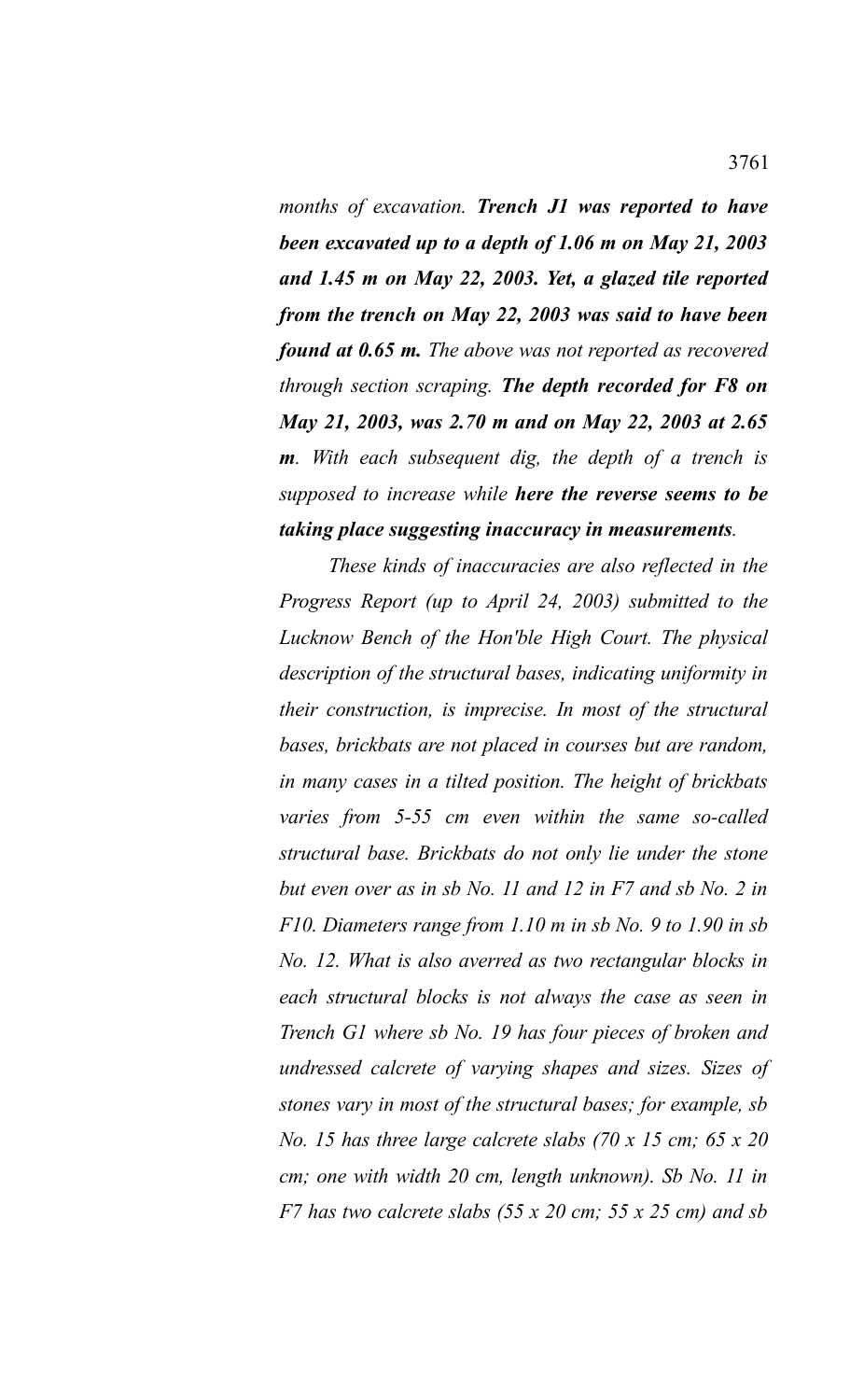*No. 10 has two sandstone blocks (55 x 25 cm; and a partially visible piece, 55 x at least 10 cm). Sb No. 12 in F7 has five pieces, four somewhat rounded calcrete blocks and a small sandstone piece in the center. Allthe larger pieces are roughly 30 x 20 cm. In fact, the shape of structural bases varies very often from square to rectangular to circular to oval.*

*As mentioned earlier, the Report claims that similar structural bases have been found in the northern area as well. However, this is not the case. The structural bases recovered in the north (No. a-j in Fig. 4) appear to have been part of a separate much later period structure. These cover at least an area of 10 x 10 m. In the northern area are four clearly identifiable floors (including the top floor) and these sandstone structural bases are embedded in Floor 1 (see Fig. 1) and hence were contemporary with Floor 1. It appears that these sandstone bases had a calcrete block underneath. The impression being created by the ASI is of a brickbat base under the calcrete block. However, the brickbats underneath are only part of Floor 2 construction. Structural bases No. a-j are clearly differnt from No. 1021 not only in physical description but also in the sizes of the stones used. All the sandstones here measure 46 x 43 x 9 cm. This kind of uniformity is not the case with sb No. 1-21.*

*While No. a-j appear to be structural bases, No. 1-21 are clearly not so. In the case of No. a-j the dressed and sometimes polished sandstone slab with the casing would have been visible with the supporting calcrete block under*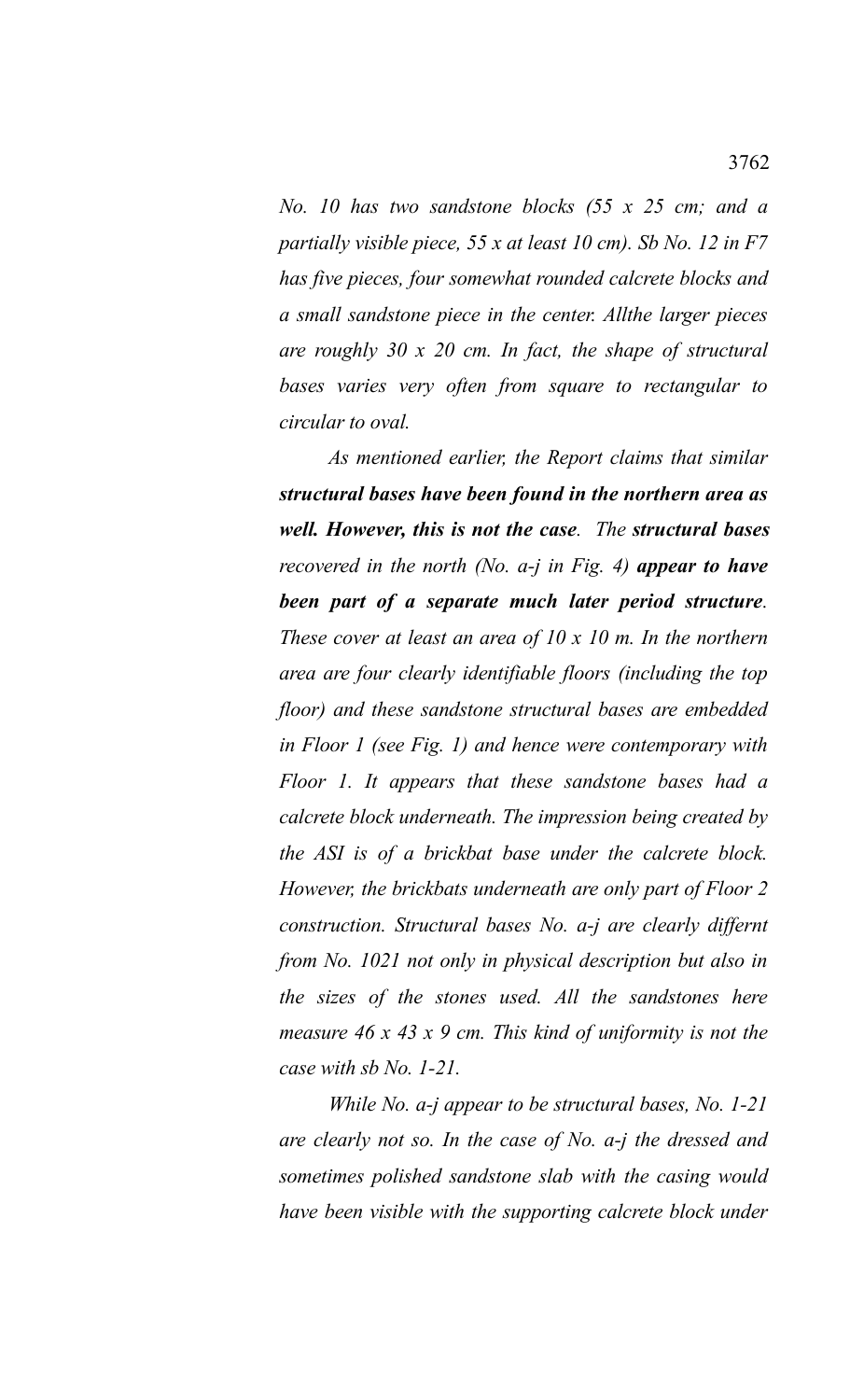*the floor and hence the latter would not have been visible. However, this does not appear to have been the case with sb No. 1-21. In the case of sb No. 8 in Trench F8 (see Fig. 3) and No. 11 in F7, for example, brickbats overlie the calcrete blocks and the whole is visible over the floor to which they are supposed to be contemporary. It clearly indicates that these cannot have been structural bases as this portion (brickbats and calcrete blocks) should logically have been under Floor 2. It also means that brickbat-cumcalcrete construction is post-Floor 2. It also means that brickbat-cum-calcrete construction is post-Floor 2. Further, sb No. a-j have no brickbats between the sandstone and the calcrete and this is not the case with sb No. 1-21. The brickbats overlying the calcrete blocks in sb No. 1-21 would have made the entire structure extremely unstable and incapable of supporting any superstructure. Brickbats would in fact get crushed under the weight of any superstructure. Moreover, if sb No. 1-21 were supposed to be structural bases, then surely those of circular shape would have been made of better and wedge-shaped bricks. Instead, what are found are brickbats very often of jagged shape (see Fig. 5), obviously achieved while being carved out during excavation.*

*That there is a problem with the interpretation of these structural bases is apparent from Trenches E6 and F6. What has been made out to be a structural base in Trench F6 appears to have been, on subsequent excavation, to be only part of an east-west running wall (see Figs. 6 and 7).*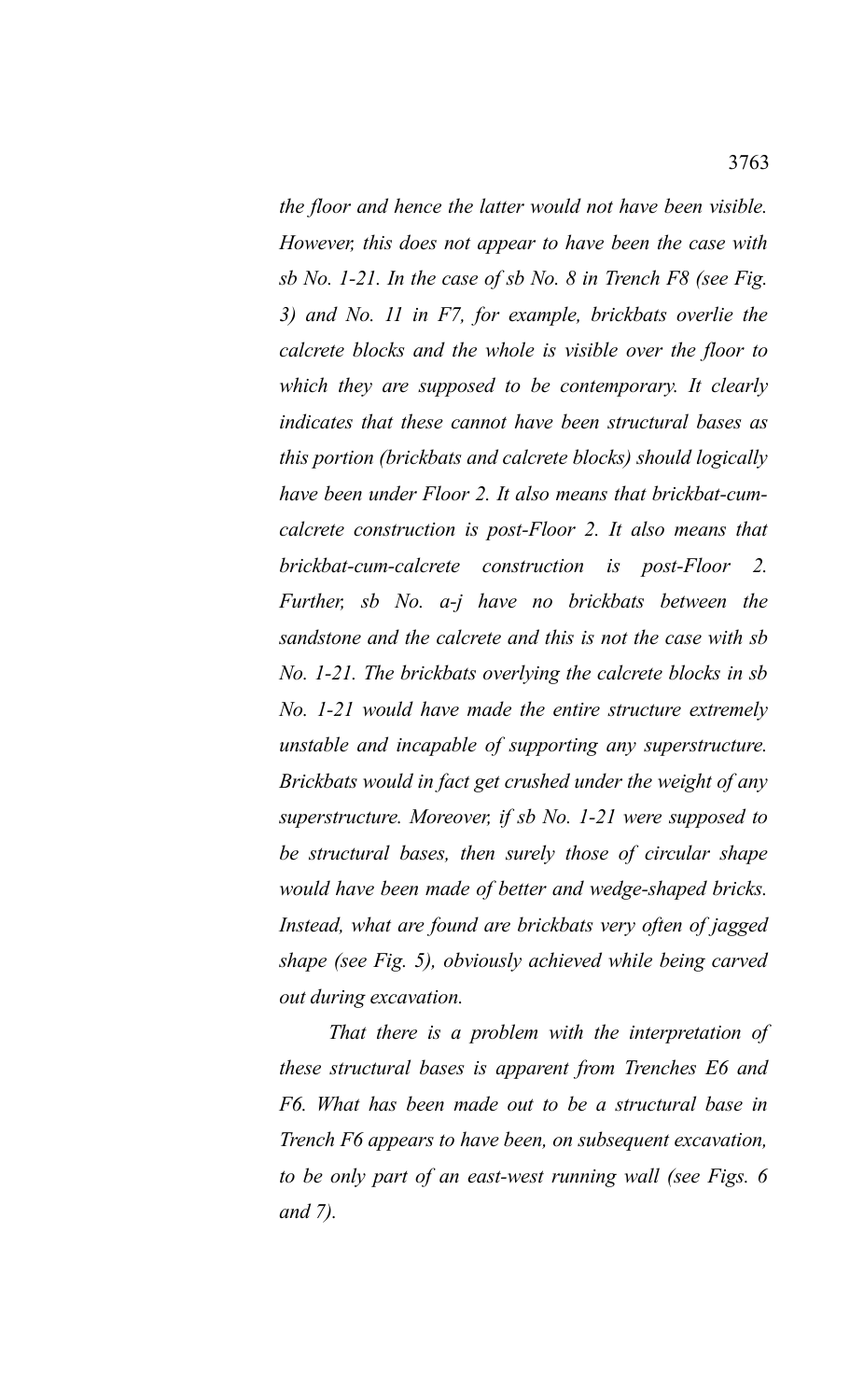*It is requested that it may kindly be ensured that a more accurate recording of structures, artifacts and depth measurements, of structures and artifacts, be maintained and the fictitious and manufactured structural bases being sought to be created in Trenches F10, F9, G9, F8, G8, F7, F6, G5, G2, F1, G1, H1, ZF1, ZG1 and ZH1 be kindly not labeled as structural bases and that No. 1-21 be got dismantled."* 

**3700.** Sri H.S.Dubey, Observer obtained comments from Sri B.R. Mani, Superintendent Archeologist, who was incharge of excavation site and his views have been noted down on  $8<sup>th</sup>$ June, 2003 as under:

*"The views of Incharge excavation site Sri B.R. Mani Supt. Archeologist were taken on this objection. Sri Mani expressed the following views:*

*1. There seems to be a calculated effort to defame the A.S.I. And demoralize it's team member by making statements through media and also through applications like the present one submitted by one of the parties in the case. A.S.I. being the premier institution of archaeology in the country has always been famous for accuracy and scientific approach in exploration and excavation work. For the first time a large scale excavation in a time bound manner in the presence of contesting parties, their advocates and nominees has been assigned to the A.S.I. by the Hon'ble Court for which two observers are also appointed. Under such circumstances there cannot be any lack of transparency and accuracy in relation to both structure and artifacts in digging and recording by the most*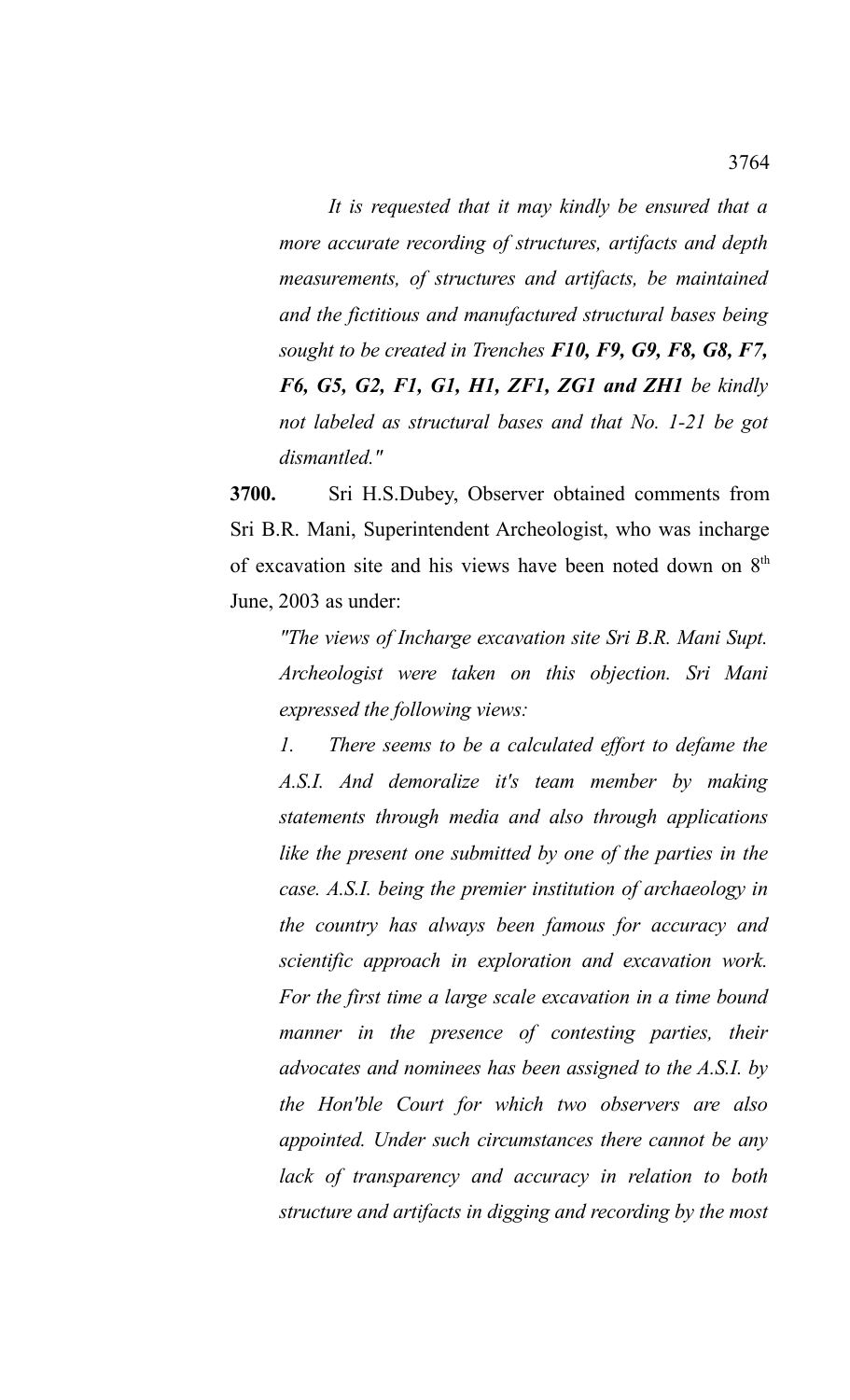*experienced and expert excavators of the Country.*

*2. It is totally wrong to say that brickbats were selectively removed to create in accurate visual impression on structural bases. On the other hand in loose and fallen brickbats were removed and well laid brickbats were left at their position while digging which have given circular/squarish shapes of pillar bases in several courses, often topped by huge stone blocks.*

*3. It is not understood that the allegation is made about dating of structures when the final report itself has not yet been released. The recording of artifacts is perfect and as per approved principles of excavation, the depth are being taken for which each and every trench Supervisor is using Spirit-levels which are provided to them, mostly attached with their tapes, which is perhaps not noticed by the parties putting allegations.*

*4. The collection of artifacts having decoration, designs, sculpted stone fragments, terracotta figurines, glazed tiles etc. are being made to suggest the concerned evidence. The feat usless material of universal type of not selected as archaeology finds and not sealed.*

*5. The materials found are being preserved after recording their find either in a particular layer or in dump or fill, in respective of their nature. They may be glazed pottery or tiles or animal bones, particularly the last one which are usually found in pits and not as groves. These materials are being photographed, their drawing are being prepared and many of them being antiquities are sealed besides bones and glazed tiles. Nothing of this sort is*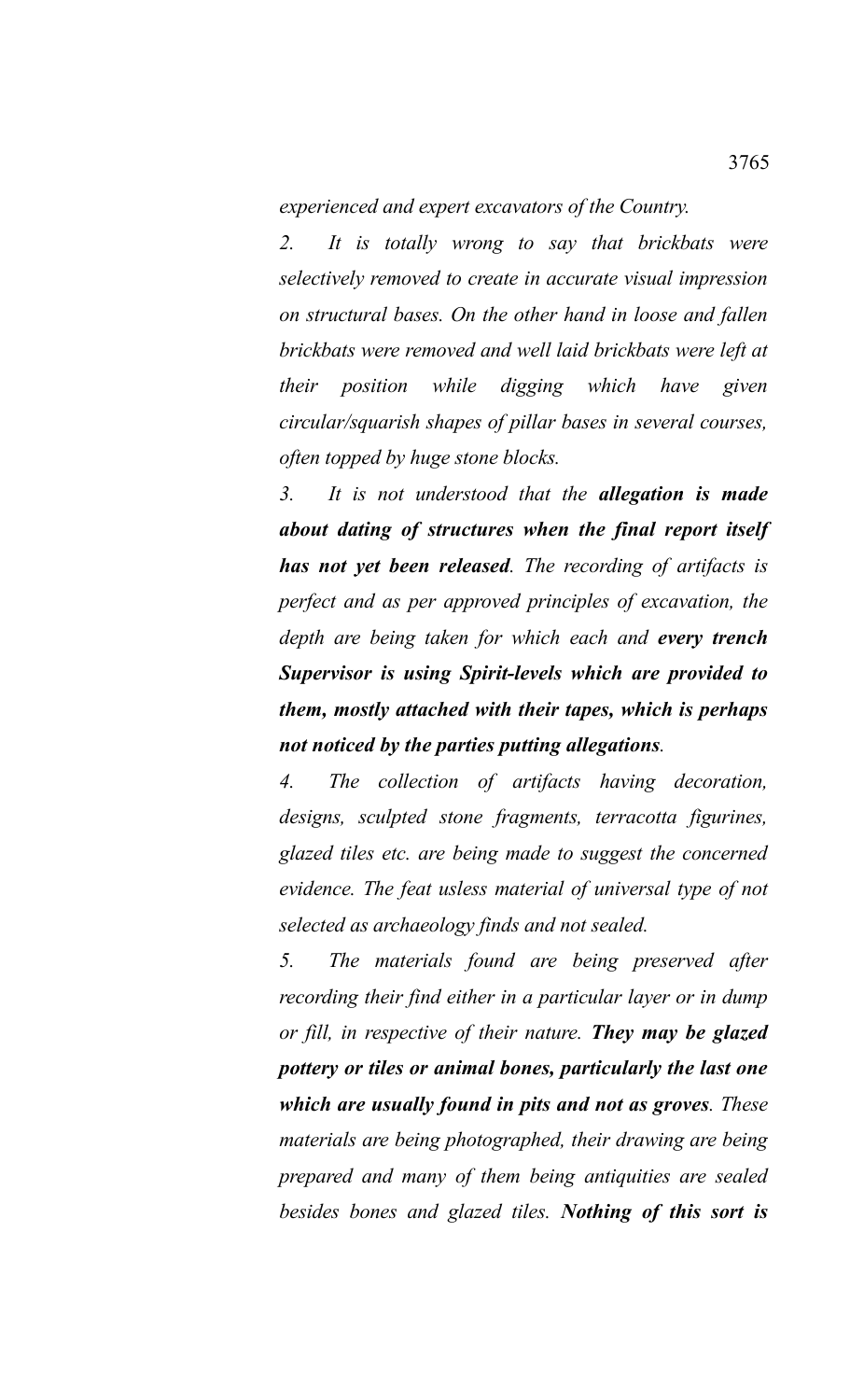*thrown away. Construction pattern of Babri Masjid is known very well for which collection of evidence is not required. Modern bricks have not been collected and nothing of archaeological importance has been thrown away.*

*6. It is again informed that no structural base has been created which has been observed by everyone and structural remains are being brought to life and cannot be dismantled as desired by the party concerned as it is against the principles of excavation and archaeological norms.*

*No other view was expressed by Sri Mani, with regard to this objection."*

**3701.** We have also examined the above complaint from the record. The excavation of Trench G2 commenced on  $16<sup>th</sup>$ May, 2003. The recording of the proceedings by Sri S.K.Sharma, Trench Supervisor has already been mentioned above. This digging continued under the supervision of Sri Sharma for four days i.e.  $16<sup>th</sup>$  May, 2003,  $17<sup>th</sup>$  May, 2003,  $18<sup>th</sup>$ May,  $2003$  and  $20<sup>th</sup>$  May,  $2003$ . On all these four days, as per day to day register, the parties or their nominees, as the case may be, were present and had signed the said register as under:

| 16.05.2003 | Mahant Bhaskar Das, Haji Mahboob,     |
|------------|---------------------------------------|
|            | Sri R.L. Verma, Advocate, Mohd.       |
|            | Hashim Ansari, P.Sahu                 |
| 17.05.2003 | P.Sahu, Mohd. Hashim Ansari, Sri      |
|            | R.L. Verma, Advocate, Mahant Bhaskar  |
|            | Das, Sri Jilani, Haji Mahboob         |
| 18.05.2003 | P.Sahu, Sri R.L.Verma, Advocate, Haji |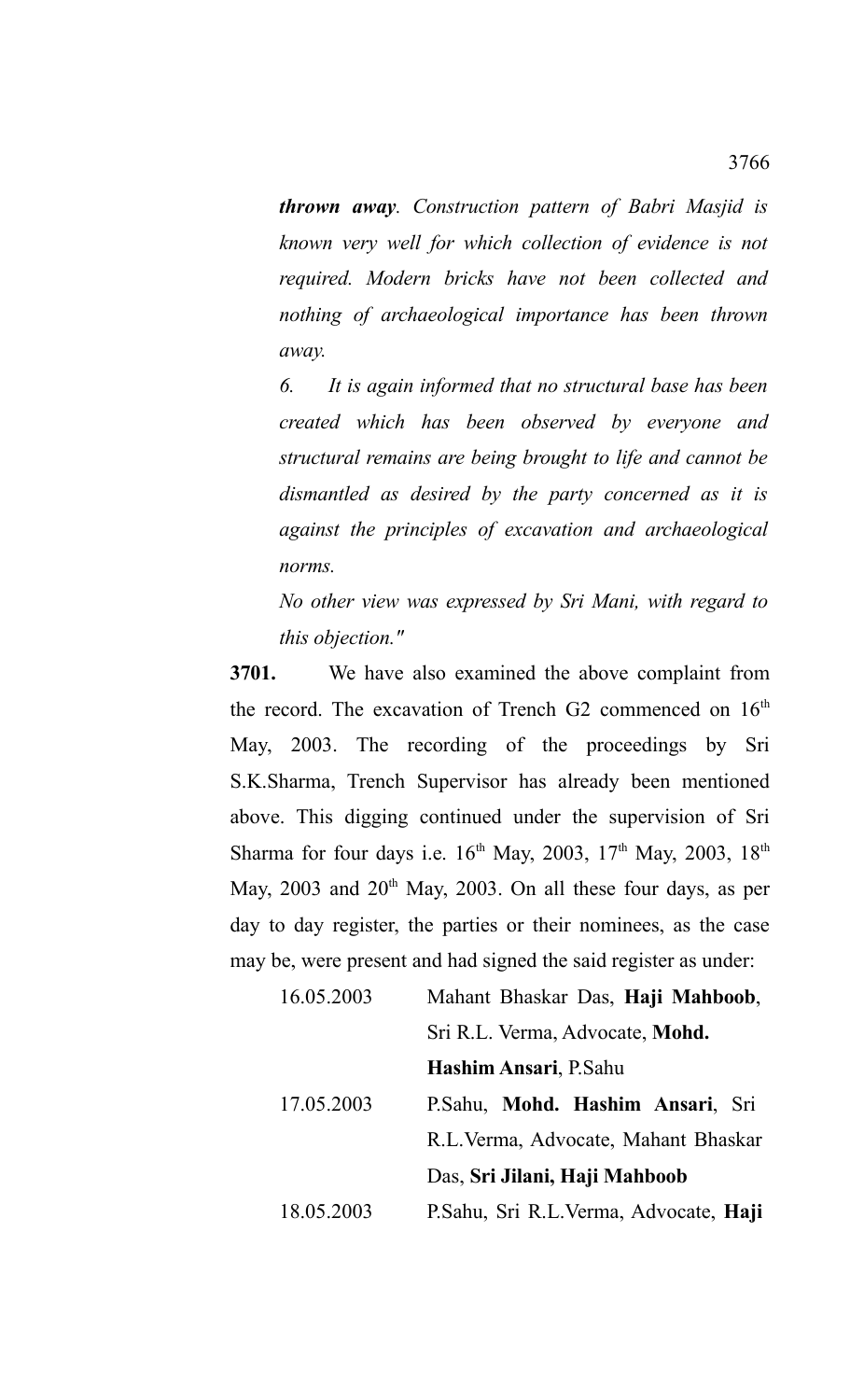# **Mahboob**, Mahant Bhaskar Das, **Mohd. Hashim Ansari** 20.05.2003 P.Sahu, Sri R.L.Verma, Advocate, **Haji Mahboob**, Mahant Bhaskar Das, **Mohd.**

**Hashim Ansari**

**3702.** No such complaint that the Trench Supervisor or ASI people are making excavation in a different way was reported, if they were so watched by the above complainants continuously. It does not appear that any of these complainants is a technical person. On  $21<sup>st</sup>$  May, 2003, on the basis of four days excavation of trench G2, Haji Mahboob, defendant in Suit-3 submitted complaint dated  $21<sup>st</sup>$  May, 2003, which is appended with six sketch diagram. Haji Mahboob, in his own oral statement, has admitted that he is not a technical man. Obviously, the said complaint must have been prepared by someone else who had not taken the responsibility nor the name of such person has been disclosed. It is a bit surprising that upto four days of digging, when Haji Mahboob and Mohd. Hashim Ansari were throughout present and signed day to day register, but did not find anything wrong. However, a well technically advised complaint was made on the very next day i.e.  $21<sup>st</sup>$  May, 2003. Thereupon the Observers obtained comments from Sri A.R.Siddiqui, Incharge Archeologist on that very date and placed his note on record. After more than fifteen days thereafter, complaint dated  $7<sup>th</sup>$  June, 2003 was prepared with a similar kind of allegations but now in respect to some more trenches. It is also accompanied by a large number of technical sketch diagrams.

**3703.** The two witnesses PW-29 Dr. Jaya Menon and PW-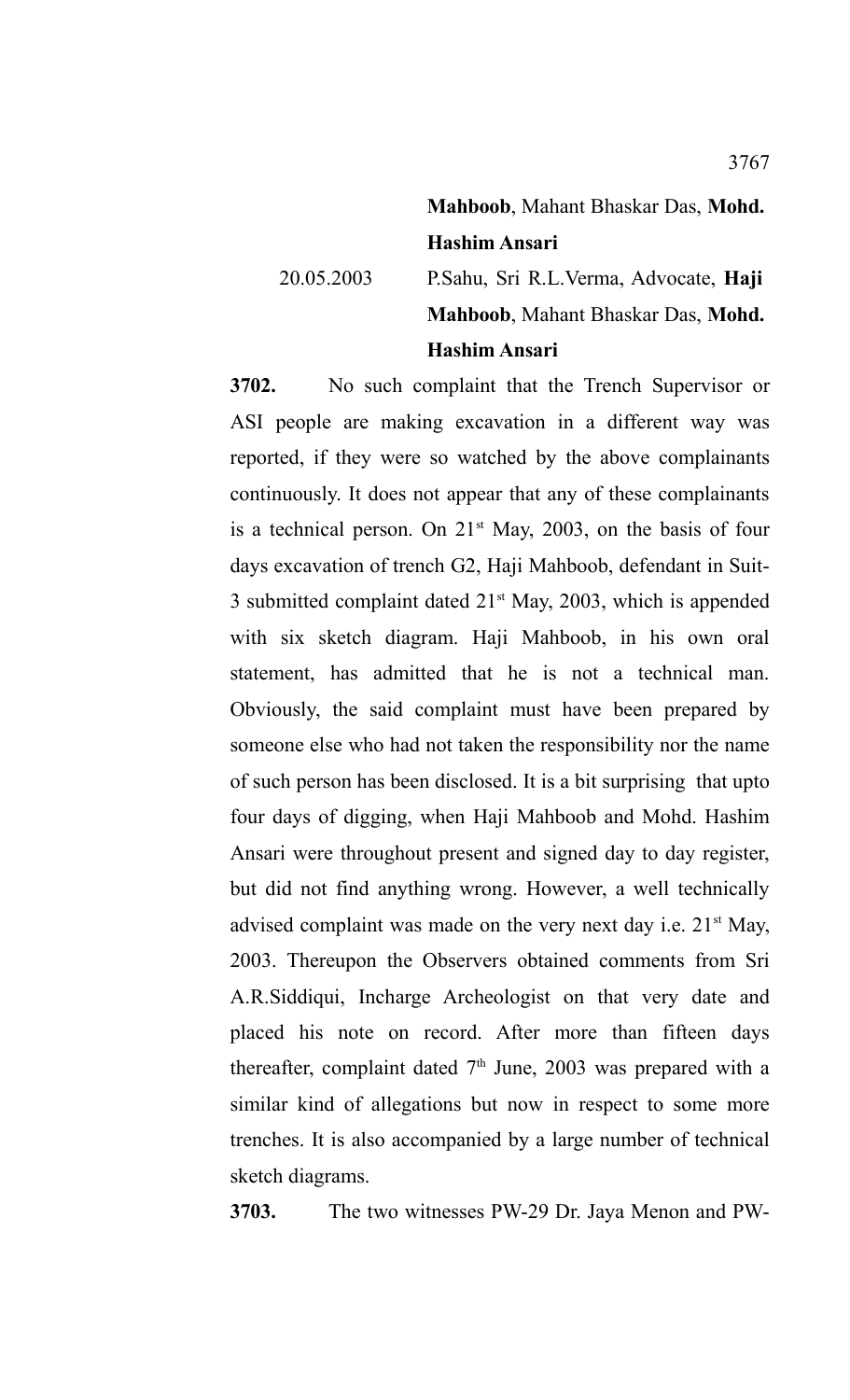32 Dr. Supria Varma claim to have made the complaint of creation of pillar base by ASI people to the muslim parties. On page 79, PW -32 Dr. Supriya Varma has said:

*"These complaints were filed by Dr. Jaya Menon and me. These complaints were handed over to muslim parties and their counsels."*

**3704. PW-32, Dr. Supriya Verma** was present at the site on the following dates:

(a)  $5<sup>th</sup>$  April, 2003 to  $12<sup>th</sup>$  April, 2003, (b)  $11<sup>th</sup>$  May, 2003 to  $31^{st}$  May, 2003, (c)  $22^{nd}$  June 2003 to  $27^{th}$  June, 2003 and (d)  $8^{th}$  July 2003 to 19<sup>th</sup> July, 2003

**3705. PW 29 Jaya Menon** has given the period when she was present at the site, in para 2 of her affidavit, as under:

(a)  $26^{th}$  April, 2003 to  $2^{nd}$  May, 2003, (b)  $20^{th}$  May, 2003 to  $31^{\text{st}}$  May, 2003 (c) 22<sup>nd</sup> June, 2003 to 27<sup>th</sup> June, 2003 and

(d)  $19^{th}$  July,  $2003$  to  $26^{th}$  July,  $2003$ 

**3706.** Therefore, at Trench G2, between 16<sup>th</sup> May, 2003 to  $19<sup>th</sup>$  May, 2003, according to the own admission, PW 29 was not present. Similarly at trench ZF1, PW 32 was not present (29.4.2003 and 30.4.2003). PW 29 in para 13M(i) of the affidavit under Order XVIII, Rule 4 has asserted that she observed Trench ZF1 from 29<sup>th</sup> to 30<sup>th</sup> April, 2003, noticed creation of pillar base and made a complaint.

**3707.** The Site Note Book no. 30 maintained by Sri A.R.Siddiqui, Trench Supervisor show at page 24 that digging of Trench ZF1 commenced on 29<sup>th</sup> April, 2003 and on that date digging could be made up to the depth of 40 cm. The note on the Site Note Book 30 dated 29<sup>th</sup> April, 2003 regarding Trench ZF1 is as under: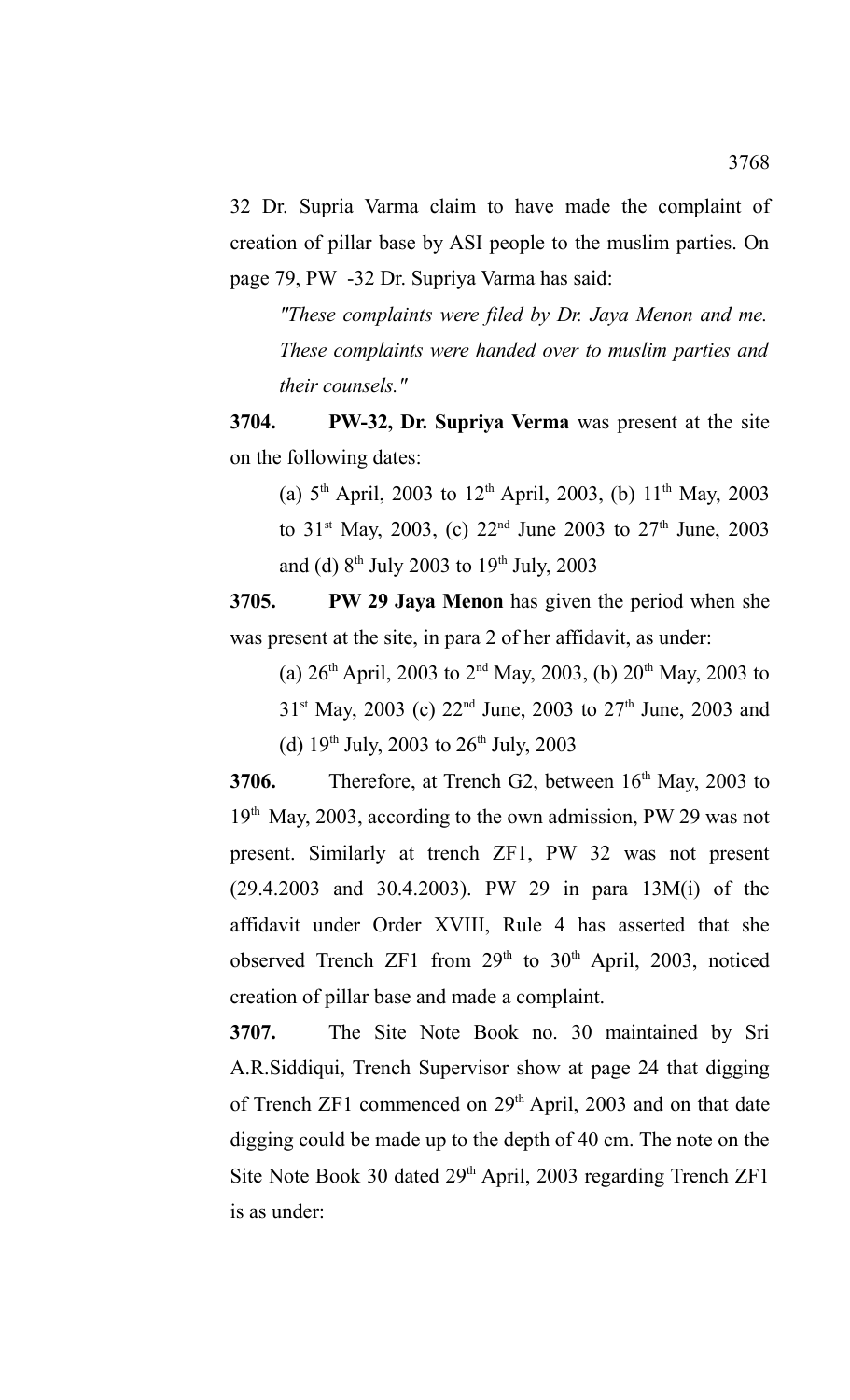*"This trench ZF 1 is also measuring 4 x 4 Mtrs. But its half of the part towards northern side is occupied by the barbed wire fencing and flower trees. So the only southern portion of the trench could be possible for excavation i.e. 4 x 2 Mtrs.*

*After cleaning the debries and brushing the surface the digging work in this trench has been started from the 0 cm depth up to the depth of 40 cms. At the same depth a floor made of lime and surkhi exposed towards western side of the trench. At the same time a brick wall exposed running towards west-east attached with the southern section of the trench resting on lime floor. The width of the brick exposed wall was 40 cms.* 

*Finding : a red sand stone piece showing lotus (sic)*

 *a glazed tile piece of blue colour T.C. Red ware and bones."*

**3708.** On 30<sup>th</sup> April, 2003, the digging commenced at the depth of 40 cms. and closed at 65 cms.. The note of the Trench Supervisor Sri Siddiqui is as under:

*"After digging up to the depth of 65 cms a brick structure or so called pillar base foundation was exposed almost at the centre of the trench measuring 100 x 100 cms. At the same depth and same level a floor made of lime Surkhi was also exposed on either side of the brick structure which is the earlier one or if both these were constructed at the same time so what was the purpose of building of both these structure as there is no co-relation between the two with each other.*

*Finding : glass bangle pieces*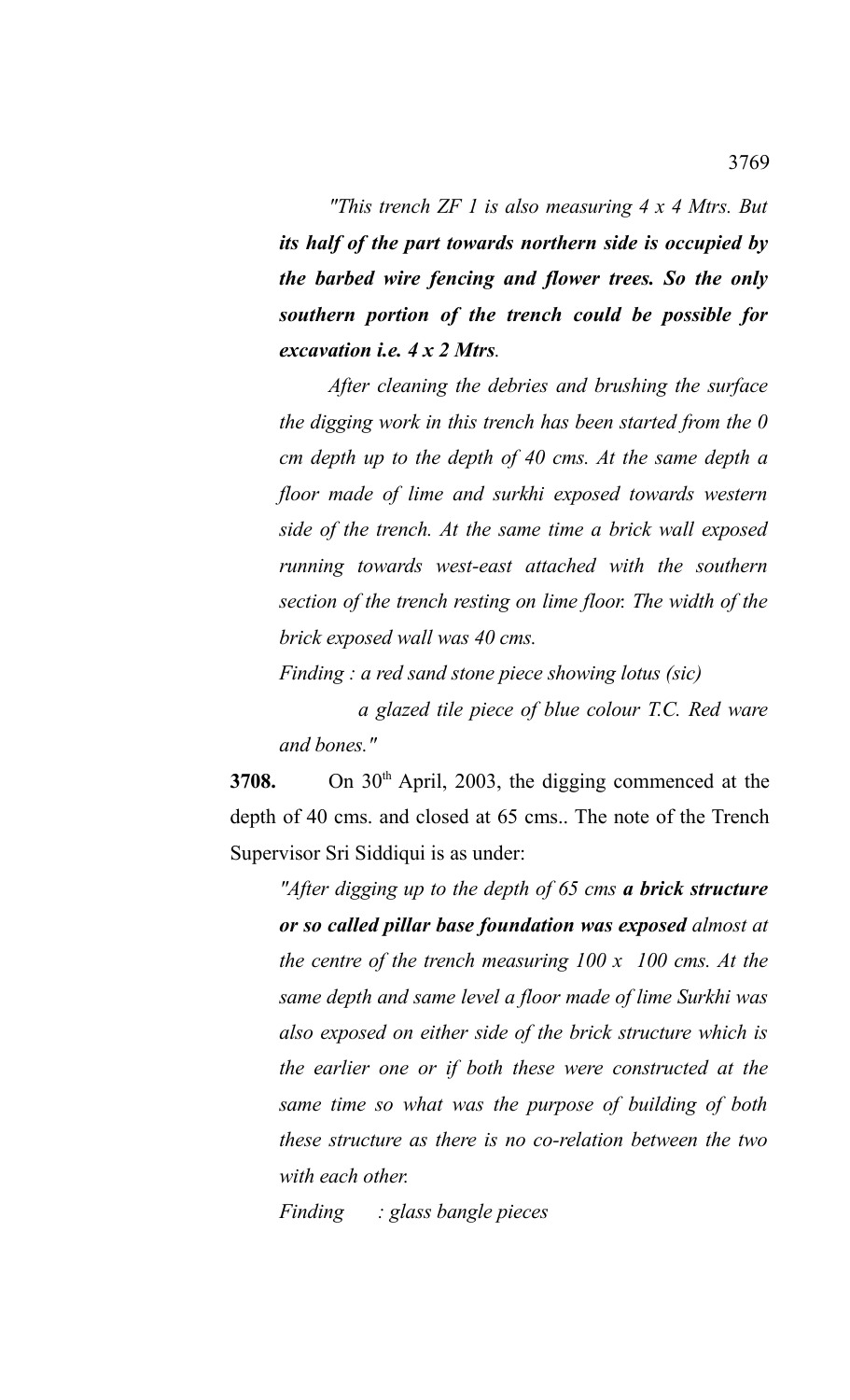*Red ware T.C. Bone pieces"*

**3709.** We may note here the proceedings of 1<sup>st</sup> May, 2003,  $2<sup>nd</sup>$  May, 2003 and 3<sup>rd</sup> May, 2003 of Trench ZF1 also, as under:

> *"Trench – ZF-1 Date – 01.05.03 Digging started – 65 cms. Digging closed – 80 cms.*

*Digging again started in this trench at the depth of 65 cms. After reaching to the depth of 75 cms. again a floor made of lime and Surkhi was also discovered on the western side attached with the section upto the almost half of the trench.*

*At the same time and same depth a wall made of bricks also exposed in the northern section running from west to east direction of about 200 x 55 cms. area.* 

*However again the exposed floor removed for further digging. The last depth of this trench was 80 cms.*

*thus the layer making in this trench could be ascertained as under*

*A Layer (1) at the depth of 40 cms in the shape of lime surkhi floor*

*B Layer (2) at the depth of 65 cms in the shape of lime surkhi floor*

*C Layer (3) at the depth of 75 cms in the shape of lime surkhi floor*

*Photo recording of this trench with layers and floor completed.*

*One iron nail piece, red ware pottery pieces, bone pieces,*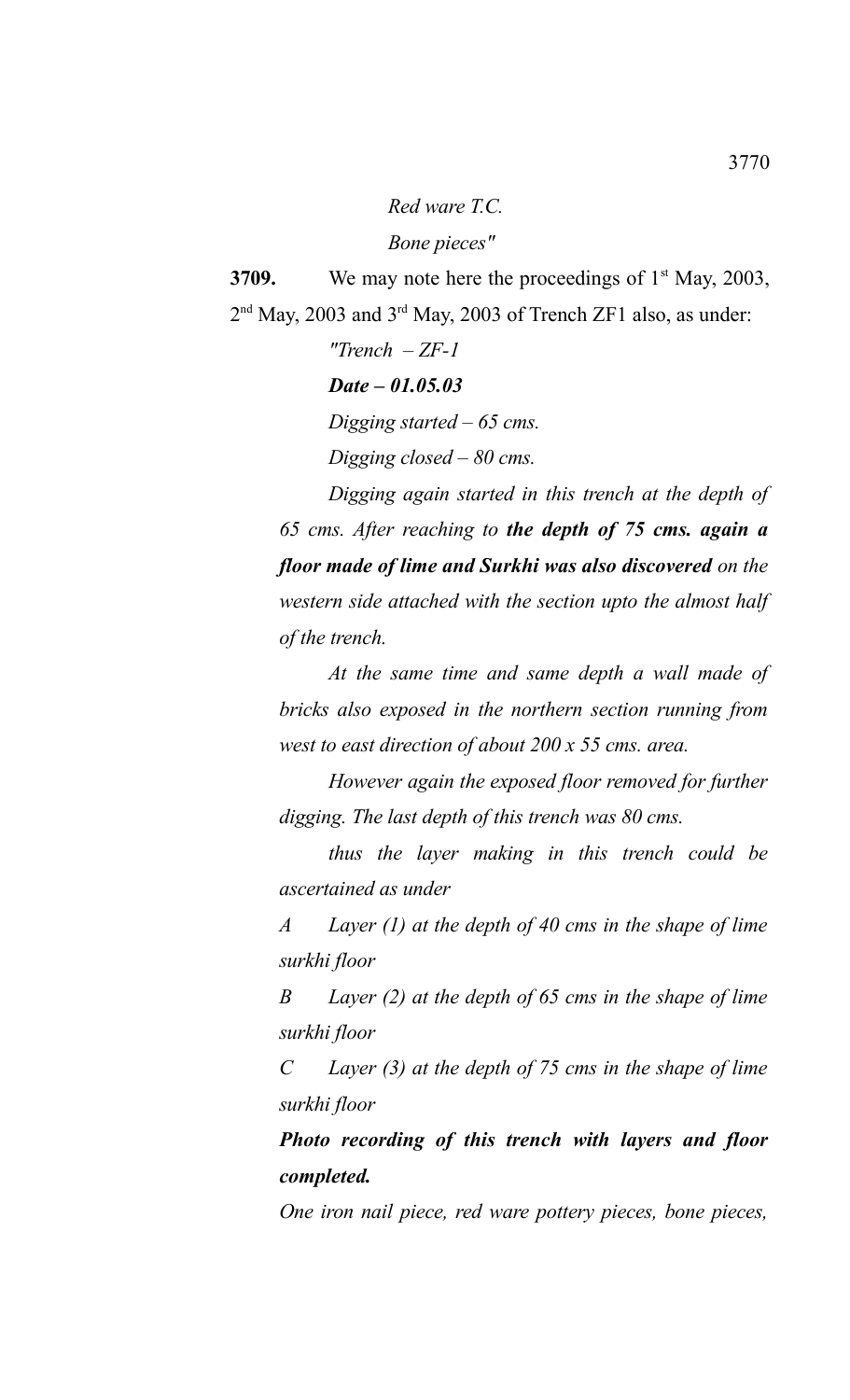*and black slipped recovered at a depth 65-80 cms.*

*"Trench*  $-ZF-1$  *and*  $ZE-1$ 

*Date – 02.05.2003*

*Trench – Baulk removal between ZF-1 and ZE-1*

*Process of Baulk removal which was lying between ZF1 and ZE-1 started to find out position under the boulk. The size of this boulk was 200 x 100 x 60 cms.*

*After removal of baulk a floor made of lime and surkhi exposed partly in ZF.1 and partly ZE-1 trenches measuring 342 x 170 cms. the floor exposed running towards west east direction attached with the southern section at a depth of 75 cms.*

*The archeological finds were, Decorated Stone piece, stone beading, a wooden beading containing grove lining redware, bone pieces, and terracotta pottery pieces. These were recovered during removal of above baulk.*

*Photorecording done after removal of baulk and exposed floor.*

*Two pits also received on either side of the brick pillar base foundation.*

*"Date : 03.05.2003 Trench : ZF 1 Operation area : 4 x 2 Mtrs. Digging Started : 80 cms. depth Digging closed : 90 cms depth Due to removal of baulk the further digging work could not be continued. However, after a gap of one day, again this trench taken into consideration. During the*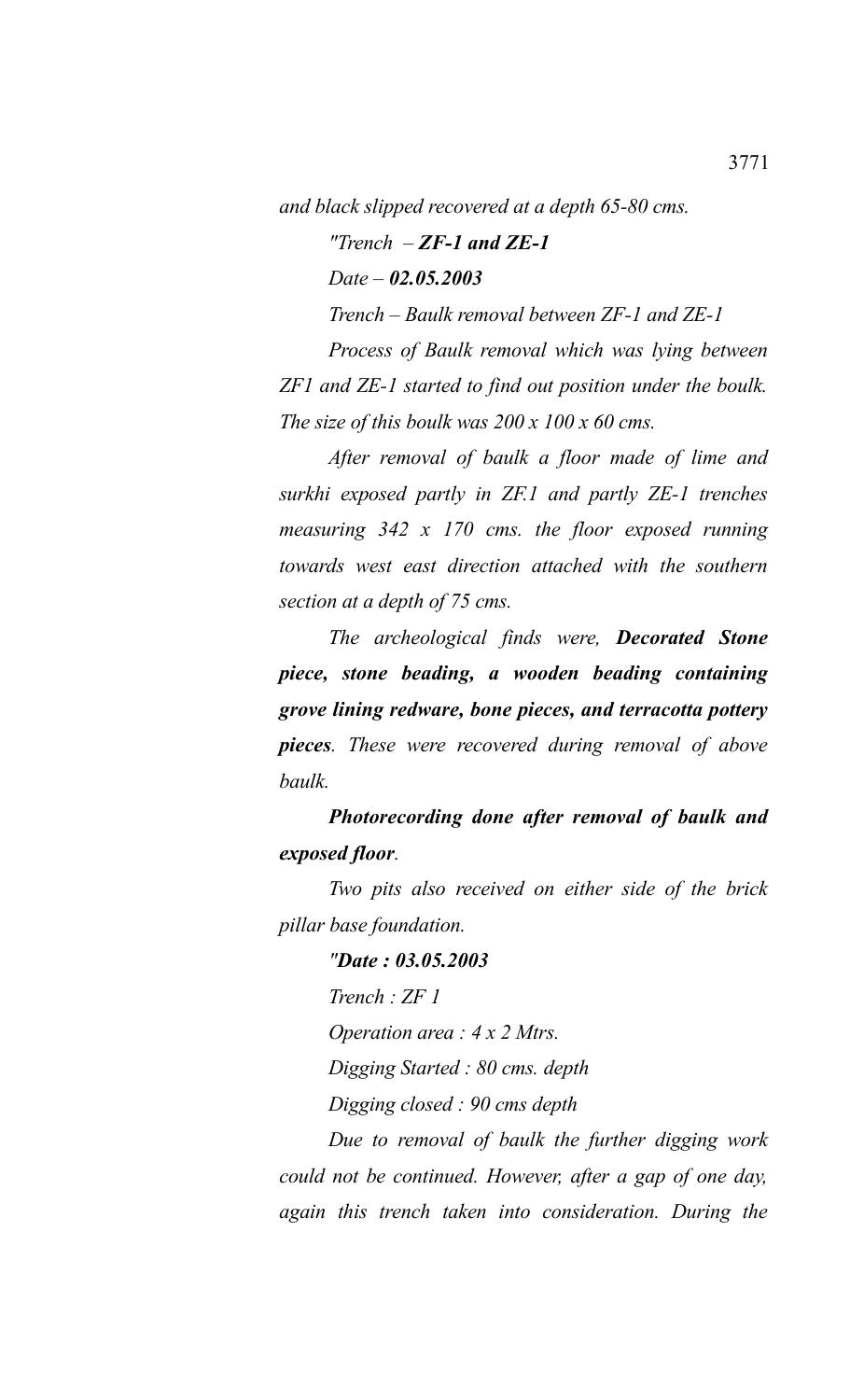*course of digging just at 08 cms below the lime floor at a depth of 83 cms a brick wall with lime plaster exposed in this trench extending up to the next trench i.e. ZE.1. The wall was 55 cms wide while the length was 7.40 mtrs resting on a brick bats.*

*Further digging was continued up to the depth of 90 cms where again Floor (4) made of brick exposed on both the sides of the brick structure called pillar base foundation. This earlier exposed pillar base structure is measuring 118 x 102 cms. Thus in this trench No. ZF.1 the stratigraphic context may be ascertained as under: Layer (1) i.e. floor (1) at the depth of 40 cms. Layer (2) i.e. floor (2) at the depth of 65 cms. Layer (3) i.e. floor (3) at the depth of 75 cms. Layer (4) i.e. at the depth of 90 cms.*

**3710.** The day to day register mentions following for the same period, as above, regarding Trench no.ZF1:

*"Trench ZF 1 Operation Area : 4 x 2 mt. Digging started at 25 cm & closed at 40 cms. A lime surkhi floor exposed on plan, partly damaged in the central half. A brick wall towards south running east-west. Pottery: Red ware, slipped black ware" (Page 110) "Trench ZF 1 Operation Area : same Digging started at 40 cm & closed at 65 cm A lime surkhi floor exposed at western walls. Brick & stone pillar base also exposed (1 mt x 1 mt) in the centre of the trench.*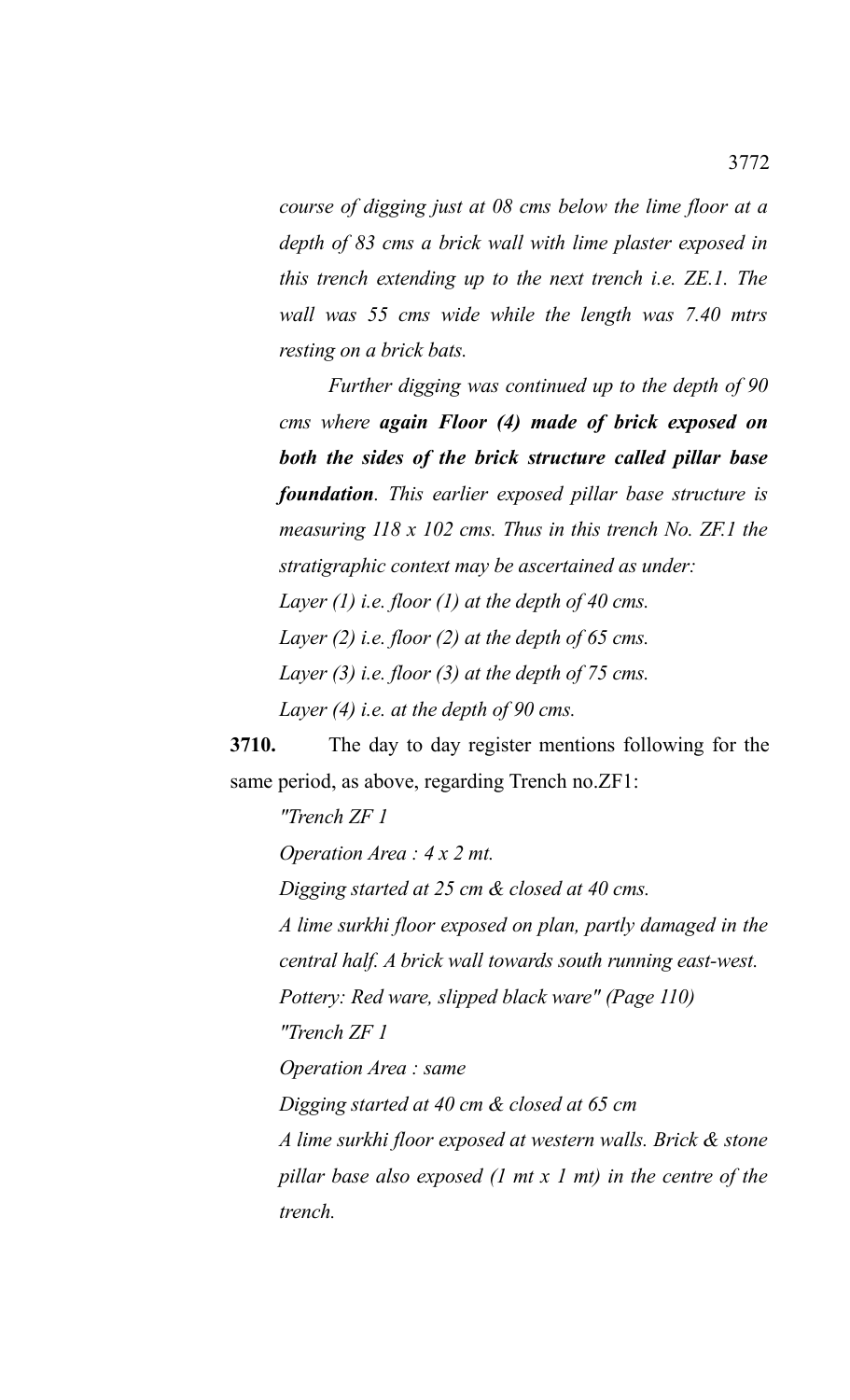*Pottery: Red ware, black slipped ware" (Page 115) "Operation Area : Same Digging started at 65 cm & closed at 80 cm. Floor of lime surkhi at a depth of 72 cm and a brick wall running E-W. Pottery: Red ware, black slipped" (Page 118) "ZF1-ZE1 Baulk removed Intermediate baulk between ZE1 & ZF1 was removed down to Floor 2 at the depth of 48 cm. Pottery: Red ware, black ware etc." (Page 122) "Trench ZF 1 Operation Area : 4 x 2 mt. Digging started at 75 cm & closed at 90 cm. A brickwall with lime plaster on outer face exposed upto 80 cm. The wall is 55 cm wide. A lime surkhi floor exposed on both sides of brick & stone pillar at 90 cm.*

*Pottery: Red ware, black slipped ware" (Page 129)*

**3711.** The day to day register on all the five days, as above, has been signed by the parties or their representatives but none of the above two witnesses have signed it. The two witnesses did not remain at Ayodhya from  $1<sup>st</sup>$  June to  $21<sup>st</sup>$  June, 2003. Therefore, we do not find any occasion for them to play any role in preparation of the complaint dated  $7<sup>th</sup>$  June, 2003 or that might have been prepared by them by  $31<sup>st</sup>$  May, 2003 but submitted on  $7<sup>th</sup>$  June, 2003. We do not find anything on record to show that besides these two, anyone else assisted the complainants in preparing the objections since only these two have claimed on it.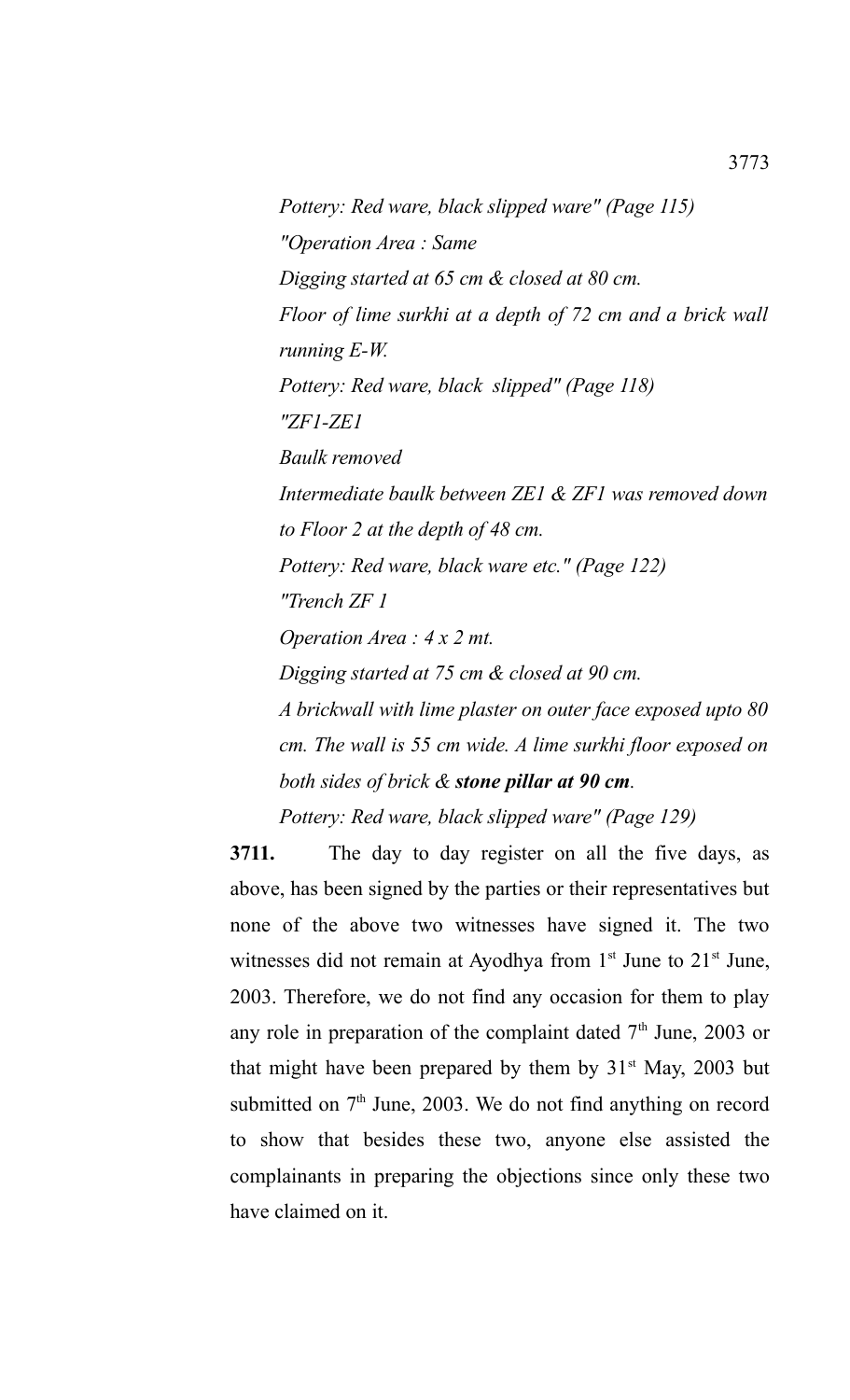**3712.** Now, the careless manner in which the complaints are made may be seen. On internal page three, in last paragraph, the complainants say that the depth recorded for trench F8 on May 21, 2003 was 2.70 m. and on May 22, 2003, it was found 2.65 m. It is complained that instead of increasing, the depth has gone decreasing. Had it been so, the complaint would have been absolutely correct. However, from perusal of Site Note Book No.44 maintained by Sameer Deewan, Trench Supervisor, on page 39 we find that the digging of trench F8, on  $21<sup>st</sup>$  May, 2003, started at 220 cm depth and closed at 260 cm. On 22nd May, 2003, page 41 of the aforesaid site note book shows that the digging started at 260 cm and closed at 265 cm. The complainants instead of 260 cms. have mentioned 270 cm which showed that either they have deliberately tried to misguide the authorities or the complaints lack *bona fide*. This laxity is strengthened from the fact that in para 8(A) of the affidavit, PW 29 has said that on  $2<sup>nd</sup>$  May, 2003 in Trench ZH1 area covering 4 x 0.5 metre dug upto a depth of 0.5 metre and soil was thrown without any sorting.

**3713.** PW 32 on page 212 of statement has said:

*"The Trenches G-2 and F-3 were excavated in my presence."*

**3714.** The Site Note Book No.16 pertaining to Trench F3 maintained by Sri Sujeet Nayan, Trench Supervisor, shows that digging of Trench F3 started on  $30<sup>th</sup>$  May, 2003 and continued till  $19<sup>th</sup>$  July, 2003. A pillar base was found on  $5<sup>th</sup>$  June, 2003. Page 25, site note book says:

*"A squarish brick structure (and in a "middle portion" scored out) seems to be a pillar base was noticed*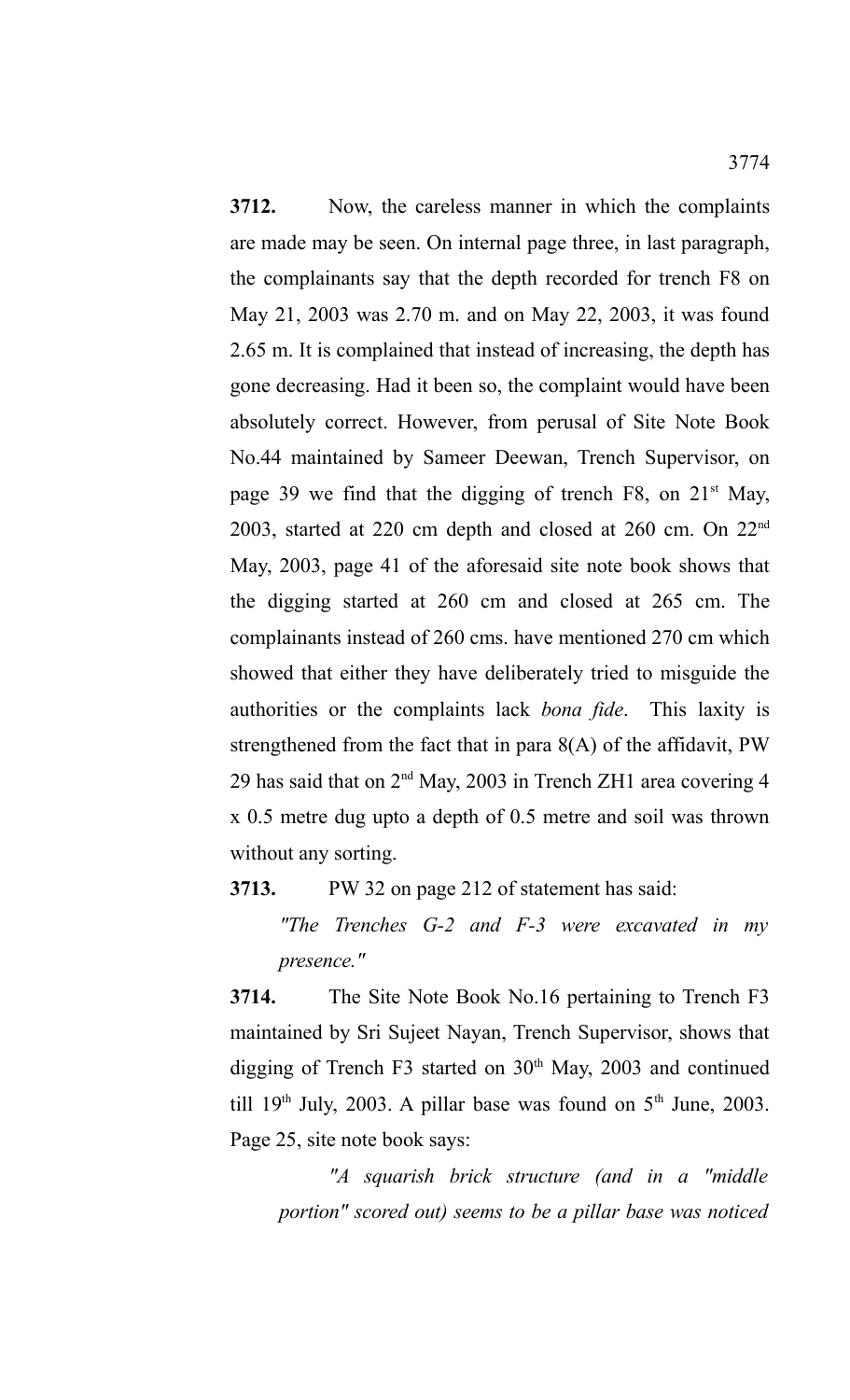*at the depth of 2.86 metre from surface and continued upto 3.03 to 3.08 metre resting on floor 3."*

**3715.** Admittedly, PW 32 was not present at the site from 1<sup>st</sup> June, 2003 to 21<sup>st</sup> June, 2003 and therefore, her claim that the excavation was made in her presence in Trench F3 as such is not correct. The correct position is that excavation of Trench F3 started when she claims to be at the site but on the date when pillar base was found, she was not present at the site. On page 211 about the objection dated  $7<sup>th</sup>$  June, 2003 she said:

*"I have clearly mentioned about the structural basis (which was later prescribed as pillar bases) in my objections dated 7th June, 2003, I do not know as to when the trenches referred in para 3 of objections dated 7th June, 2003 were excavated. Since I was not present at the time of excavation of above referred trenches, I cannot exactly disclose as to when these trenches were excavated."*

**3716.** PW 32 also said that the objection dated 21<sup>st</sup> May, 2002 was also her's, as is evident from page 212:

*"It is wrong to suggest that except the objections dated May 21, 2003 and 7th June, 2003, I have not prepared any other objection for the party I represented. It is correct to say that my objections of May, 21, 2003 related to trench G-2 alone. It is completely wrong to say that no irregularity had been committed as mentioned in the objection dated 21st May, 2003, vis-a-vis, the irregularity during excavation in trench G-2 and it is also wrong to say that there was no occasion to point out any irregularity."*

**3717.** From the texture and the over all facts and circumstances, some of which we have already discussed, it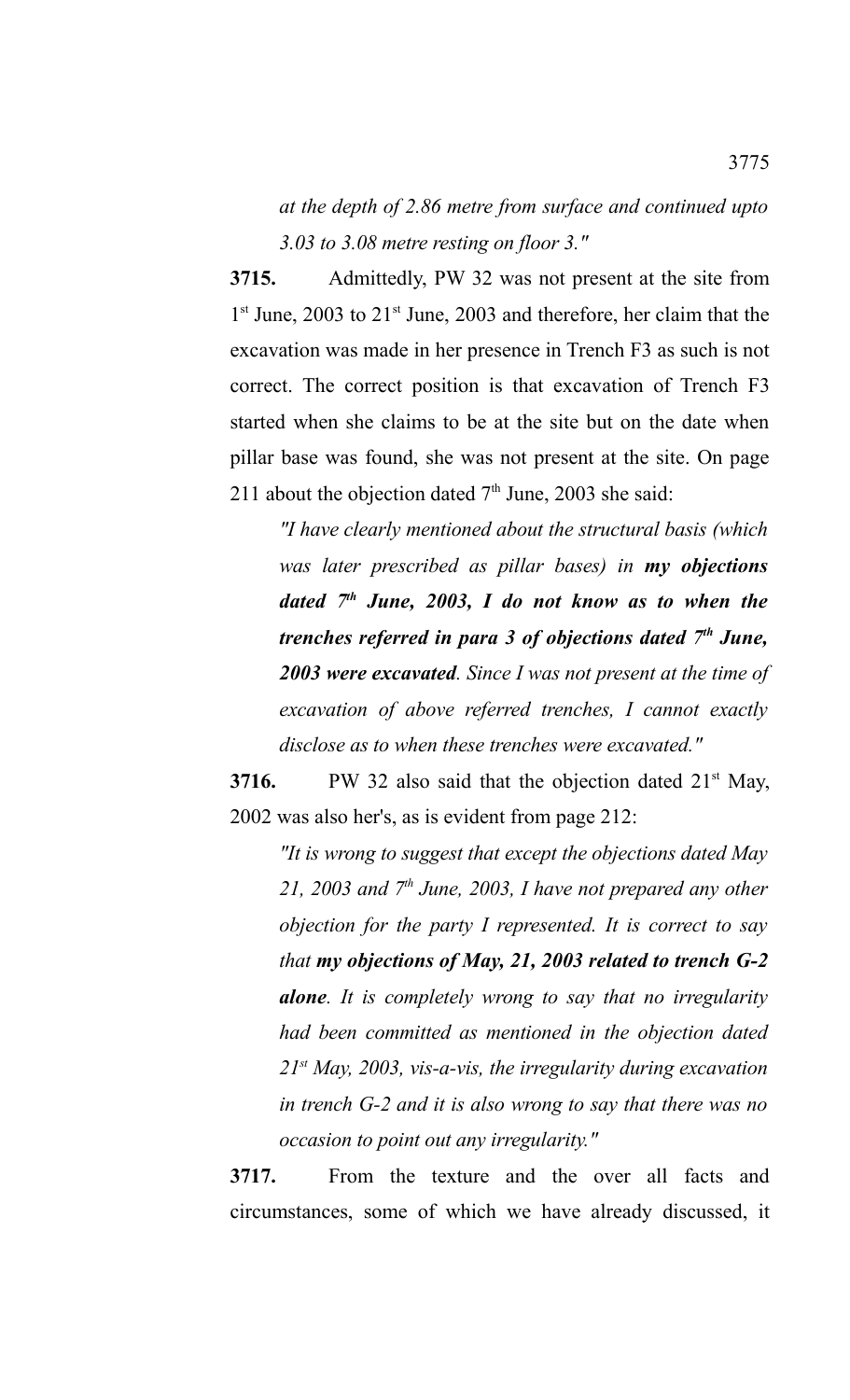appears to us that as soon as underneath structures started appearing, the complainants, in consultation with their alleged experts, engaged in preparing a kind of anticipatory ground to assail the ASI people, their proceedings and report. What was submitted on spot does not show that it was a simultaneous preparation of something which was actually observed and found objectionable by the persons present thereat.

**3718.** PW 30, who claims to remain present at the site of excavation from March to August 2003 (para 2 of the affidavit), has said on page 118:

'यह सही है कि अयोध्या की खुदाई में अदालत के आदेशों के अनुसार सभी पक्षकार एवं उनके नामिनी की उपस्थिति में ही कोई मजदूर या ए 0एस0आई0 टीम का कोई सदस्य उत्खनन क्षेत्र में जा सकता था। खुदाई के समय अदालत द्वारा नियुक्त पर्यवेक्षक उपस्थित रहते थे। .... खुदाई के समय मेरे साथ मुस्लिम पक्ष के एक, दो, तीन एक्सपर्ट – नामिनी रहते थे।'' (पेज 118)

 *"It is true that in the Ayodhya excavation, under the orders of the court, any labourer or any member of the ASI team could go to the excavation site only in the presence of all the parties or their nominees. Court-appointed supervisors used to be present at the time of excavation. ... At the time of excavation, I used to be accompanied with one or two or three experts or nominees from the Muslim side." (E.T.C.)*

**3719. PW 16, Suraj Bhan**, visited the site of excavation for three days in June 2003 and has admitted that consistent with the GPR survey anomalies, ASI has discovered certain walls, pillars, floors. He stated :

''जी0पी0आर0 सर्वे ने जो एनामलीज हिन्ट की थी, उनमें से कुछ पर उत्खनन में **वाल्स, पिलर्स और फ़लोर्स तो मिले थे**,'' (पेज 153)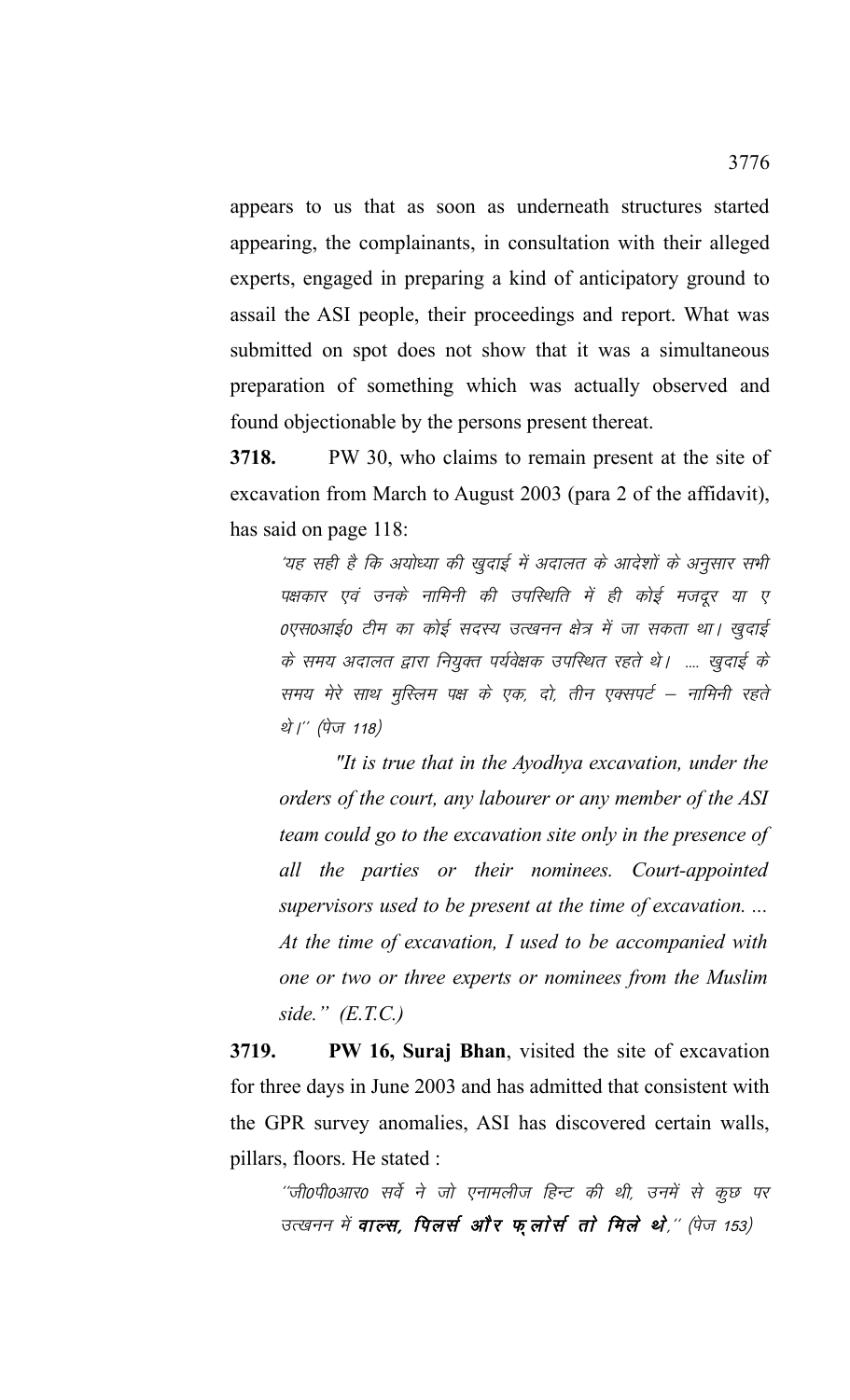*"at some places in respect of which anomalies were hinted in the G.P.R. survey, walls pillars and floors were discovered in the excavation" (E.T.C.)*

''मेरी दृष्टि में ए०एस०आई० की रिपोर्ट में **जो आलोचना न किए जाने** वाली चीज़ थी, वह यह थी कि उन्होंने बाबरी मस्जिद के नीचे कई दीवारें, फर्श और कुछ पिलर बेसेज़ खाेज निकाले हैं, यह साक्ष्य है।'' (पेज 199)

*"In my opinion, the ASI Report had a feature not amenable to criticism. It was that they (the excavators) have discovered many walls and floors and some pillar bases beneath the Babri mosque, and all these constitute evidence." (E.T.C.)*

**3720.** We find it a bit surprising that the two experienced experts i.e. PW-16 and 24 of plaintiffs (Suit-4) visited the site in June, 2003 yet they were not taken into confidence by disclosing full facts pertaining to the alleged creation of pillar bases.

**3721. Trench F10** was taken up for excavation on  $18<sup>th</sup>$ May 2003 by the Trench Supervisor Z. Ali. Site notebook no. 9 from pages 37 to 45 deals with Trench F10 which was excavated on  $18^{th}$ ,  $20^{th}$ ,  $21^{st}$  and  $22^{nd}$  May, 2003 Sri Z.Ali found floors and brick structures which he mentioned in detail. The day to day register dated 18<sup>th</sup> May 2003 at page 178 says:

*"Trench: F10 New Trench Opposite Areas: Norther half Digging closed at 10 cm. Squarish brickbats alignments noticed on plan Pottery: Red ware."*

**3722.** Similarly further details of other three days are on pages 183, 187 and 191. They are also duly signed by the representatives of the parties which do not include either PW 29 or PW 32.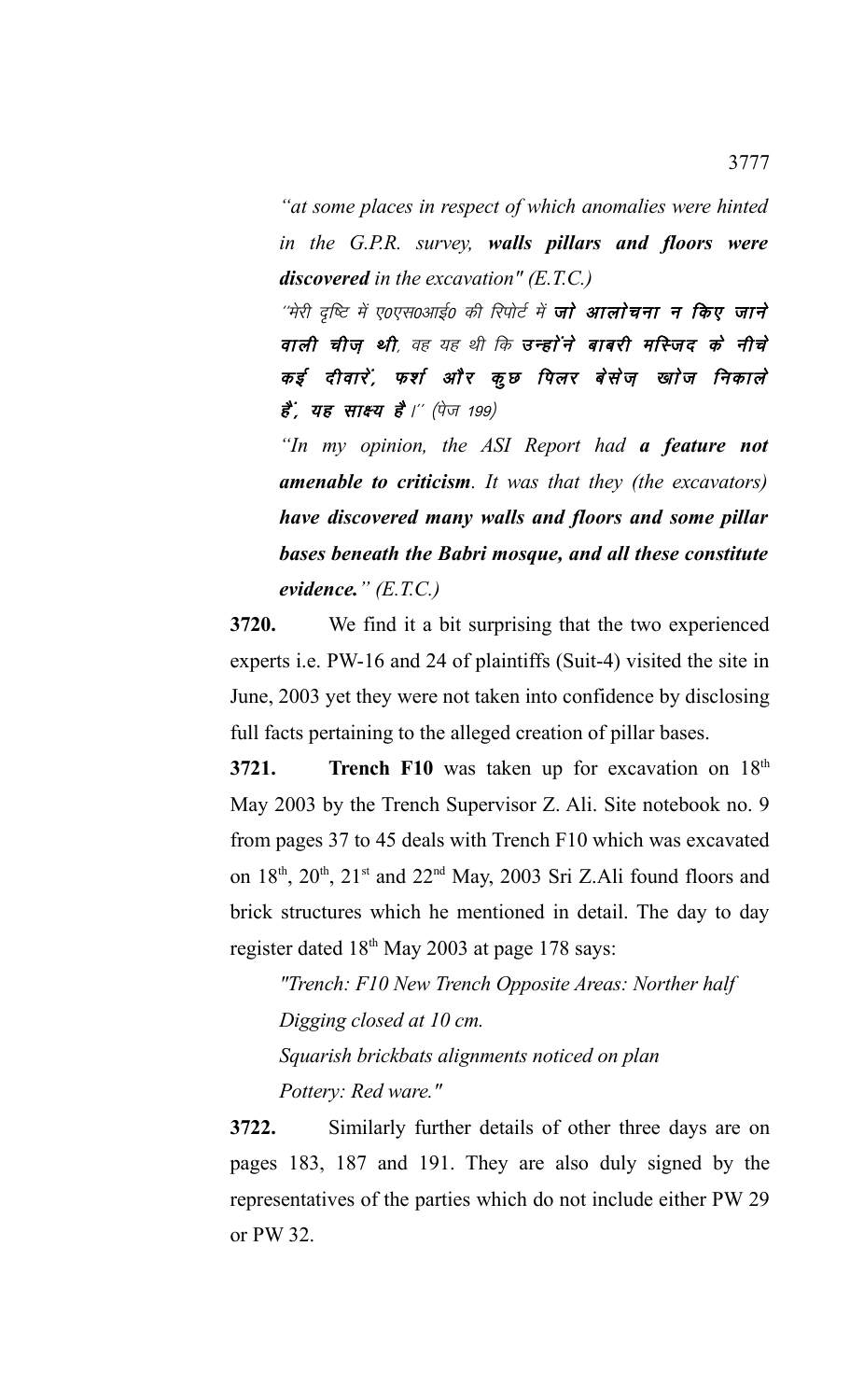**3723.** In the complaint, about Trench F10, the only averment is:

*"Brick bats do not only lie under the stone but even over as in SB No. 11 and 12 and F7 and SB No. 2 in F10."*

**3724.** This is the only reference of Trench F10 mentioned in the aforesaid complaint. Thereafter, in the concluding part it has been included with the allegation that structural bases are being sought to be created in trenches. The site notebook no. 9 on page 37 shows that after initial excavation a floor was exposed and in order to go deep the floor was removed in the north half. It is just below the floor, a single course brick alignment partly squarish shape was noticed at 10 cm depth which was below the floor. Then again further structure was found on  $20<sup>th</sup>$  May, 2003 going further deep, i.e., from 10 cm to 52 cm.

**3725.** We find no reason to doubt the correctness of the above record. There does not exist any other reason to infer that there could have been any occasion for the Trench Supervisor, Sri Z. Ali to create any pillar base on his own and if so why.

**3726. Trench F9** is mentioned in the complaint with a general statement that brick bats have been removed from the sections. Amongst other, Trench F9 is also mentioned.

**3727.** Site notebook no. 18 contains the details of excavation of Trench No. F9 under the Trench Supervisor, Sujeet Narayan (Assistant Archaeologist). The work started on 8<sup>th</sup> April, 2003 and on the first day, digging was made up to the depth of 25 cm. Further digging was made on 9<sup>th</sup> April, 2003 from 25 cm to 55 cm, and on  $17<sup>th</sup>$  April, 2003 from 55 cm to 80 cm. On page 6 of the notebook, discovery of a pillar base at the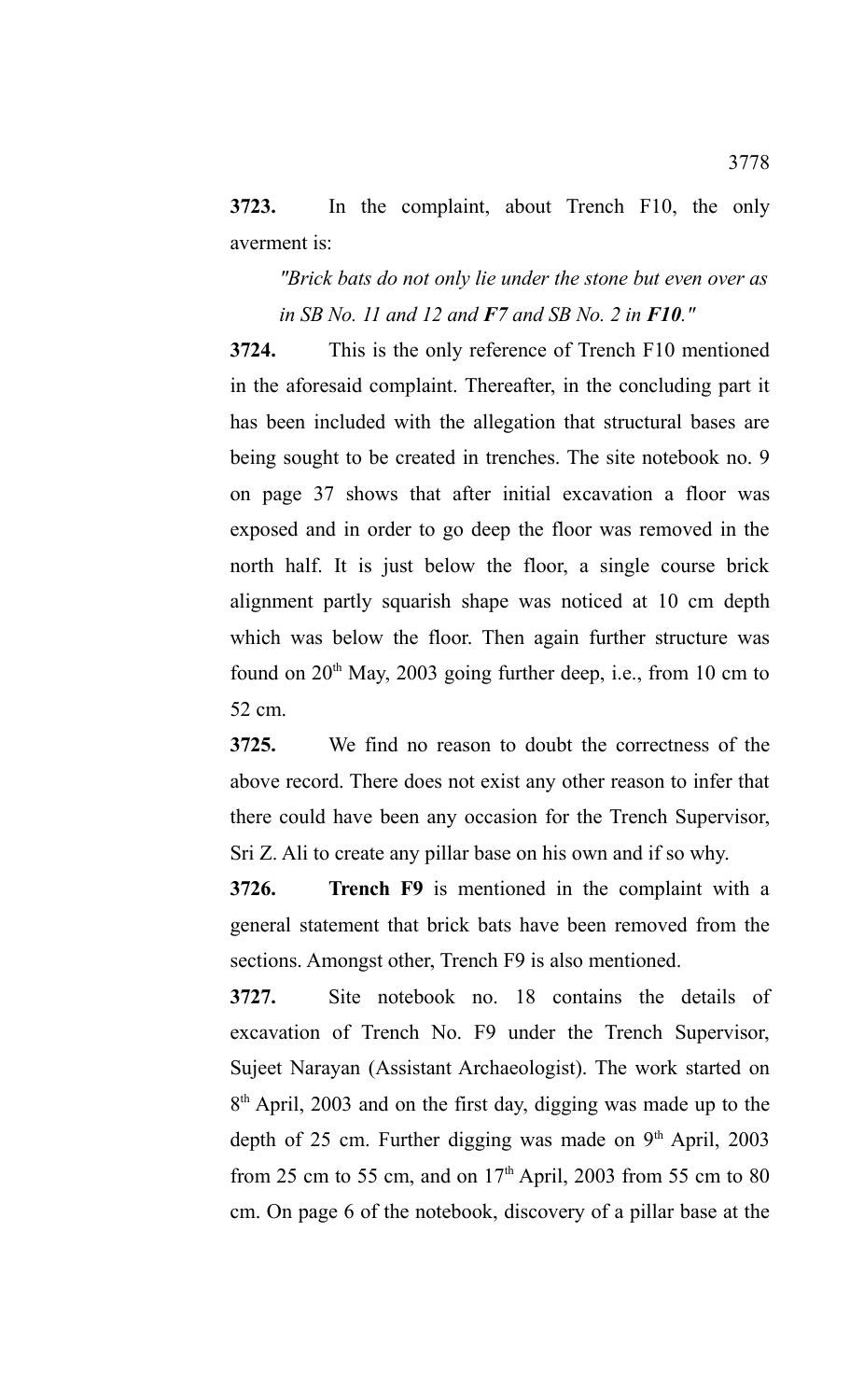depth of 50 cm is mentioned on  $9<sup>th</sup>$  April, 2003. PW 29 obviously was not present when the above digging took place though PW 32 was present at the site as claimed by her. There is no averment however by her that she witnessed anything wrong in Trench F9.

**3728.** In the day to day register dated 9<sup>th</sup> April, 2003, brief detail of the work of Trench F9 is mentioned at page 39 to 41. The register has been signed by nine persons which included Mohd. Abid, Mahfooz Ahmad, Khalid Ahmad Khan. We find no reason as to why after almost two months this kind of complaint was made when at the relevant time nothing of this sort was found by any party particularly when nine persons have signed day to day register showing that it was highly watched at that time.

**3729.** Moreover GPR survey indicated anomaly at the depth of 0.5 meter and ASI actually found pillar base in Trench F9 at such depth which conform the said anomaly. PW 32 Dr. Supriya Verma has admitted that she is totally unaware of the GPR report and has not even gone through it. On page 133/134 she has shown her unawareness with GPR survey report. On page 132 she said "*such so called pillar bases appearing in the section were not created in my presence but from the close study of the section, I could say that there were created pillar bases."* This is purely imaginary and that too without giving reasons in support of such an opinion.

**3730.** In order to give weight to her statement she says that *"pillar base shown in the baulk of F2 G2 was created in my presence and I lodged complaint against ASI observations. It was created between 16th to 20th May, 2003. Besides me, Mohd. Abid*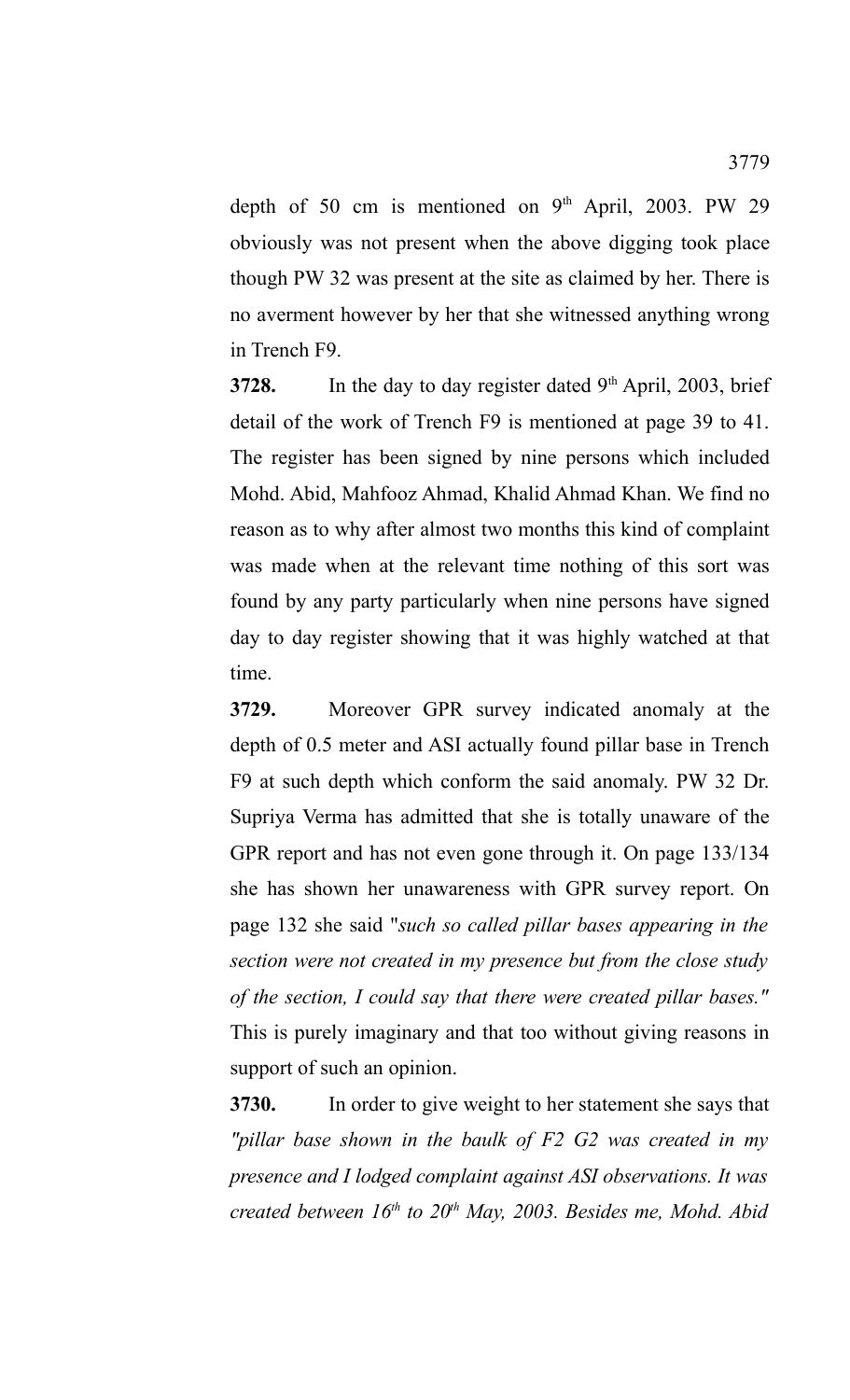*was also present at the time of aforesaid pillar base being created. This pillar base and pillar base no. 21 was created during aforesaid period of 5 days."*

**3731.** Sri Abid on page 156 has said that he has seen only one person creating pillar bases in respect to whom a joint objection was given to observer though the complaint was not signed by him. The person concerned was some Sharma. On his complaint the observer also came to the site. His statement is:

´´मैंने अपने जो बयान में कहा है कि पिलर बेसेज काटकर बनाये गये हैं, वह ए0एस0आई0 के सभी लोग नहीं करते थे। मैंने अपनी मौजूदगी में **एक साहब को बनाते हुए देखा था** उनके बारे में ज्वाइन्टली आब्जेक्शन आब्जर्वर्स को दिया था। **वो साहब का नाम** शायद शर्मा जी था। उस एतराज पर हमारे दस्तखत नहीं **हैं |** बल्कि वह हाजी महबूब साहब या ज़फ़रयाब जीलानी साहेब आदि के दस्तखत से दाख़िल किया गया था। यह पिलर बेस ट्रेंच नं0 जी–2 के आस—पास था, **पर मुझे तारीख़ और समय अब याद नहीं है।** मैंने आब्ज़र्वर्स को जाकर बताया था कि वहाँ पर पिलरबेस बनाये जा रहे हैं। दोनों आब्जर्वर्स चेम्बर में बैठे रहते थे और वहीं जाकर दोनों को बता दिया करता था। **मेरी शिकायत पर आब्ज़र्वर्स मौके पर गये** थे । यह मुझे पता नहीं कि आब्ज़र्वर्स साहब ने इस न्यायालय को इस संबंध में रिपोर्ट दी थी या नहीं। पिलर बेस बनाने के दौरान ही अर्थात् प्रासेस के दौरान ही मैं आब्ज़र्वर्स साहब को वहाँ ले गया और दिखाया था। मुझे नहीं मालूम कि आब्ज़र्वर्स साहब ने ए०एस०आई० वालों से कुछ कहा या नहीं। मैं जब आब्ज़र्वर्स साहब के साथ मौके पर गया तो आब्ज़र्वर्स साहबान वहाँ खड़े हो गये और वहीं खड़े रहे।" (पेज 156)

*"The fact stated by me in my statement that the pillar bases have been carved out, was not done by all the ASI people. I had seen one gentleman do the same in my presence. I had given a joint objection to the observers regarding him. That gentleman was probably known as Mr. Sharma. Said objection does not bear my signature*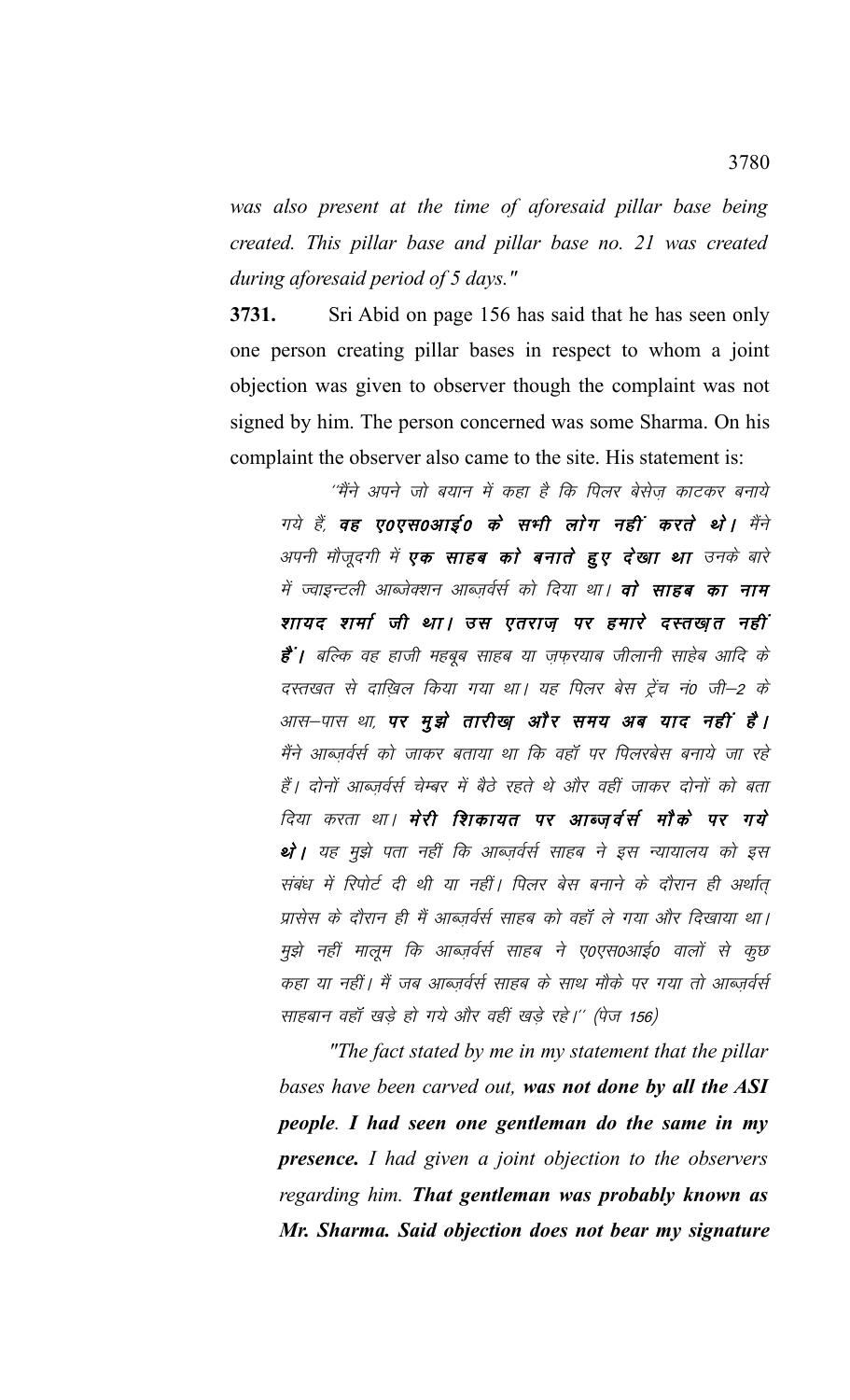*and instead had been filed under the signature of either Hazi Mahboob or Zafaryab Jilani etc. This pillar base was near the Trench No. G2, but I do not recollect the date and time now. I had gone to the observers and told them that pillar bases were being carved. Both the observers used to remain seated in the chamber and I used to tell both of them over there. The observers went to the spot on my complaint. I do not know whether the observers had submitted a report in this behalf to this Court, or not. I had taken the observers to that place during the creation of pillar bases, i.e., during the process and had shown it to them. I do not know whether the observers told something to the ASI people, or not. When I visited the spot alongwith the observers, they stopped there and stood there." (E.T.C.)*

**3732.** Now this statement of Sri Abid does not corroborate statement of PW 32 inasmuch as she has not said anything about such complaint to Observer and his coming to the concerned place etc.

**3733.** The excavation of Trench F2 commenced on  $24<sup>th</sup>$ May 2003 under the Supervision of C.B. Patil vide site notebook no. 8. Excavation of Trench G2 admittedly commenced on 16<sup>th</sup> May 2003 under Sri S.K. Sharma Trench Supervisor which we have already discussed above. Therefore, this part of the complaint is also untrustworthy.

**3734.** Trench F6 was supervised by Gajanan L. Katade. The excavation commenced on 29<sup>th</sup> April 2003 on which date PW 32 was not present at site. It continued on  $1<sup>st</sup>$  May 2003,  $2<sup>nd</sup>$ May 2003 and  $3<sup>rd</sup>$  May 2003. The pillar base is said to have been discovered on 01.05.2003. In day today register four persons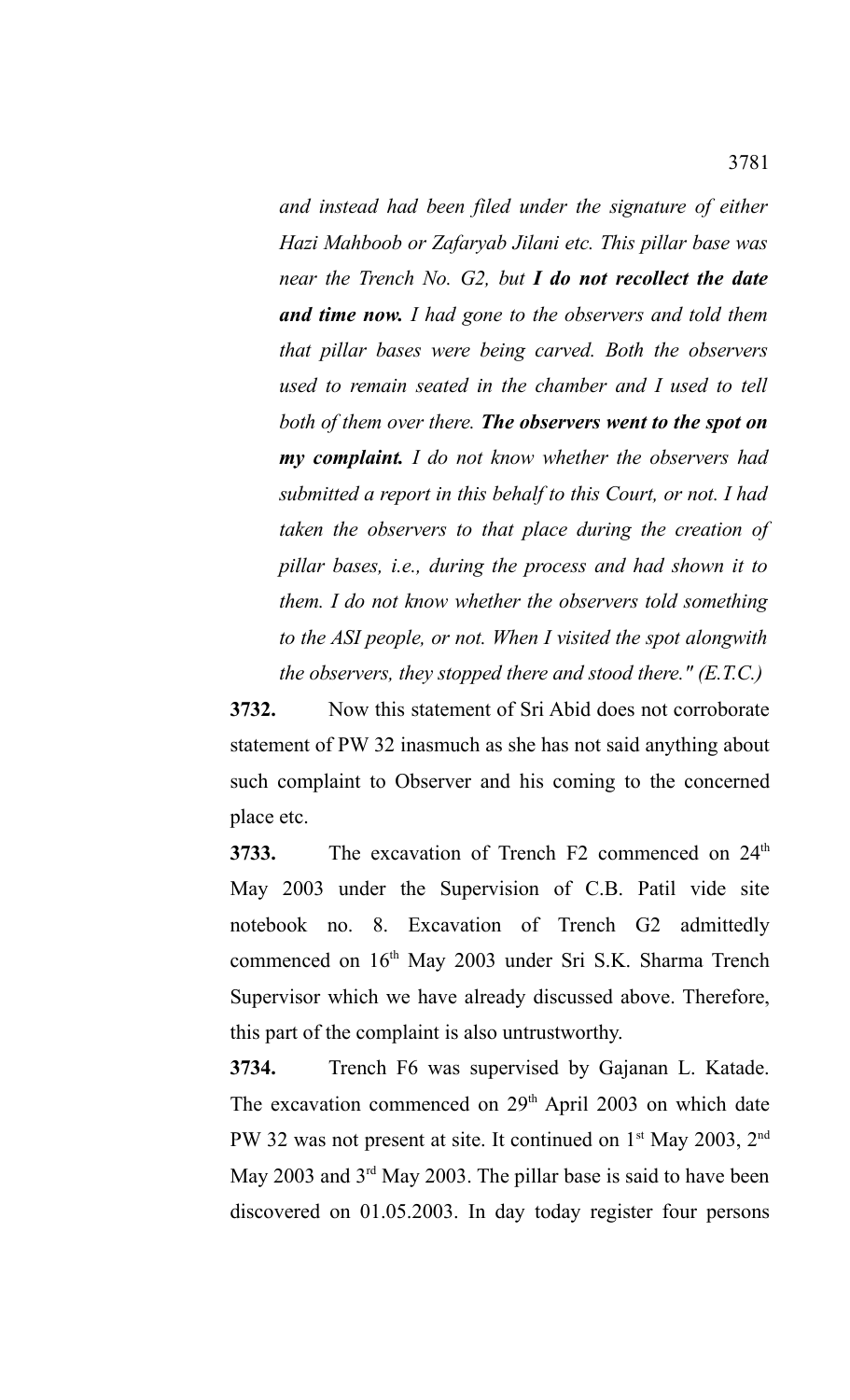have signed the report on page 122. Nothing has been said against the above Trench Supervisor as is evident from the statement of Mohd. Abid.

**3735.** Trench G9 though has been mentioned in the complaint alleging that the same was created but on page 25 DW 6/1-2 Mohd. Abid has admitted that there was no disturbance in the pillar base shown in plate 38, Vol. II, ASI report, which is pillar base no. 45, Trench G9. He says:

''प्रश्नः– क्या आप जब मौके पर थे तो प्लेट नं. 48 में छायांकित कथित पिलरबेस ऐज ईट इज ऊपर की सतह खोदने के बाद निकला।

उत्तर:-- इस कथित पिलर बेस के ऊपर लाइम सूख़ी मौजूद थी और इसके ऊपर फ़लोर था इसलिए पिलर बेस नहीं कहा जा सकता हैं

यह कहना सही है कि जिस शक्ल में यह दिखायी पड रहा है ऐसा ही फ़लोर हटाने के बाद दिखायी पड़ रहा था। यह कहना गलत है कि जितने भी कथित पिलरबेंसेज मिले हैं. उन सबमें प्लेट 48 जैसे ही कंकरीट या सैण्ड स्टोन का बेस मिला हो। **प्लेट 48 में जैसा कथित** पिलरबेस दिखायी पड़ रहा है वैसा ही निकला था, इसमें काट–छाँट नहीं किया गया था।'' (पेज 25)

*"Question:- Whether the alleged pillar base appearing in Plate No. 48, had been recovered as it is on excavation of the upper surface, in your presence at the spot?*

*Ans. Lime-'Surkhi' were present over this alleged pillar base and a floor existed above it, due to which it cannot be called pillar base.* 

*It is correct to say that after removal of the floor, it was appearing similar to the one appearing here. It is wrong to say that concrete or sand stone bases have been found in all the alleged pillar bases, as found in plate 48. The alleged pillar base appearing in plate 48, was found*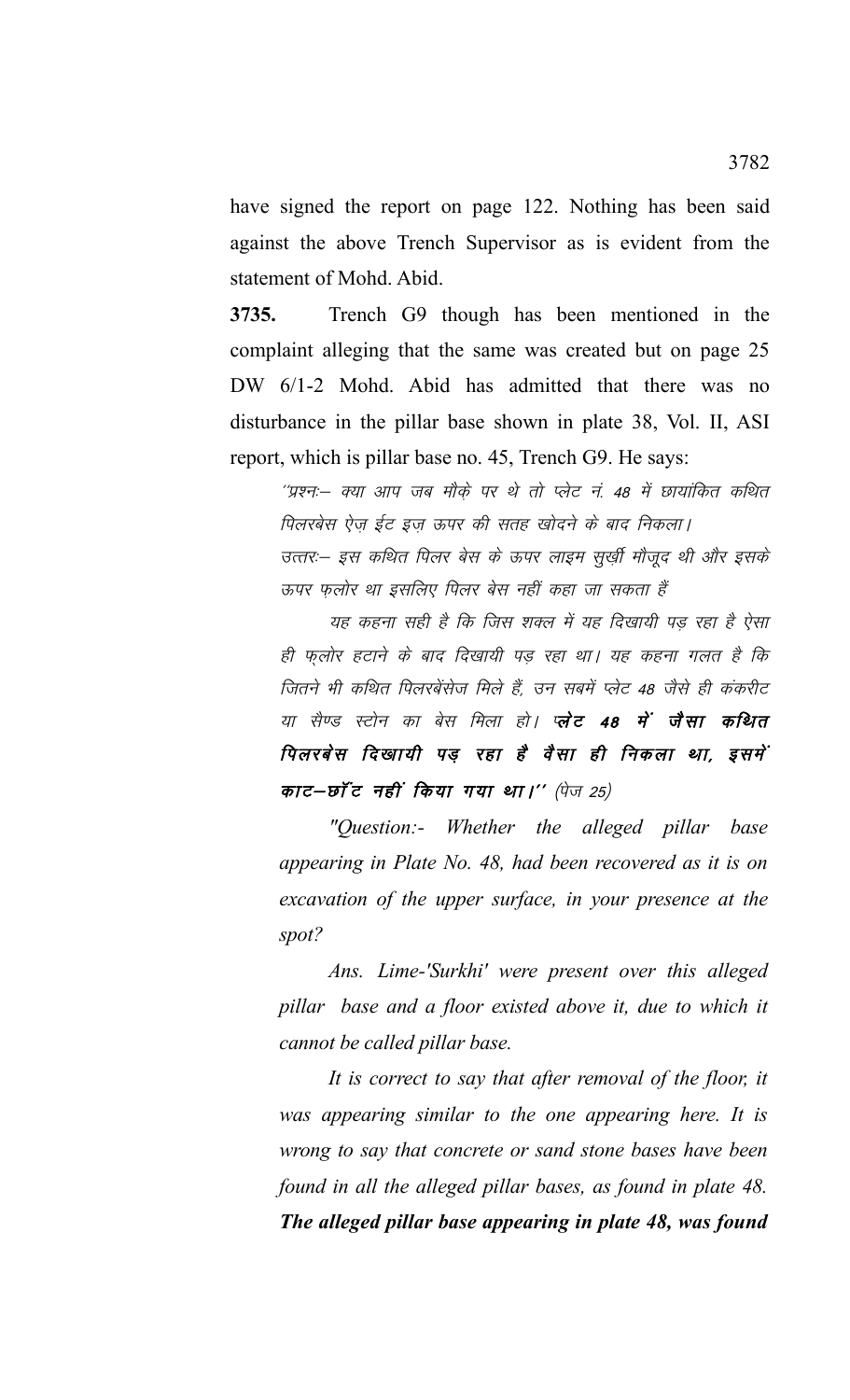#### *in the same form and it had not been cut." (E.T.C.)*

**3736.** We may mention at this stage that there is a self contradiction in the statement of expert witnesses of Sunni Board and other muslim parties. While DW 6/1-2 on page 25 has not disputed the correctness of pillar base in Trench G9 as shown in page 48, Vol. II of ASI report, PW 29 Jaya Menon on page 230 has said:

*"The Plate No. 48 shows some structure but the same is not pillar base. I do not know what it is."*

**3737.** Similarly in the complaint the pillar bases in Trench ZF1, ZG1 and ZH1 have been alleged to be created by ASI people but PW 32, Dr. Supriya Verma on page 120 has admitted the pillar bases forming part of Z series:

*"The pillar bases which are acceptable to me form part of Z series of trenches. The area of the Z series of trenches was surveyed by the GPR survey team but I am not hundred percent sure as to whether they had covered that area or not."*

**3738.** The pillar base in Trench ZH1 has been admitted to be there and correct by PW 29 on page 203 where she said:

*"Plate no. 36, 37, 38 of the ASI report were shown to the witness who stated that all these photographs are INSITU photographs of pillar bases. These pillar bases were found in the north of dispute site. In my opinion these are the pillar bases."*

**3739.** Plate no. 36 is pillar base no. 13 Trench ZH1 while plate No. 37 and 38 are pillar bases no. 1 and 5 of trenches ZH 3/ZH 2. The above discussion, therefore, shows that in respect to most of the pillar bases which are mentioned in the above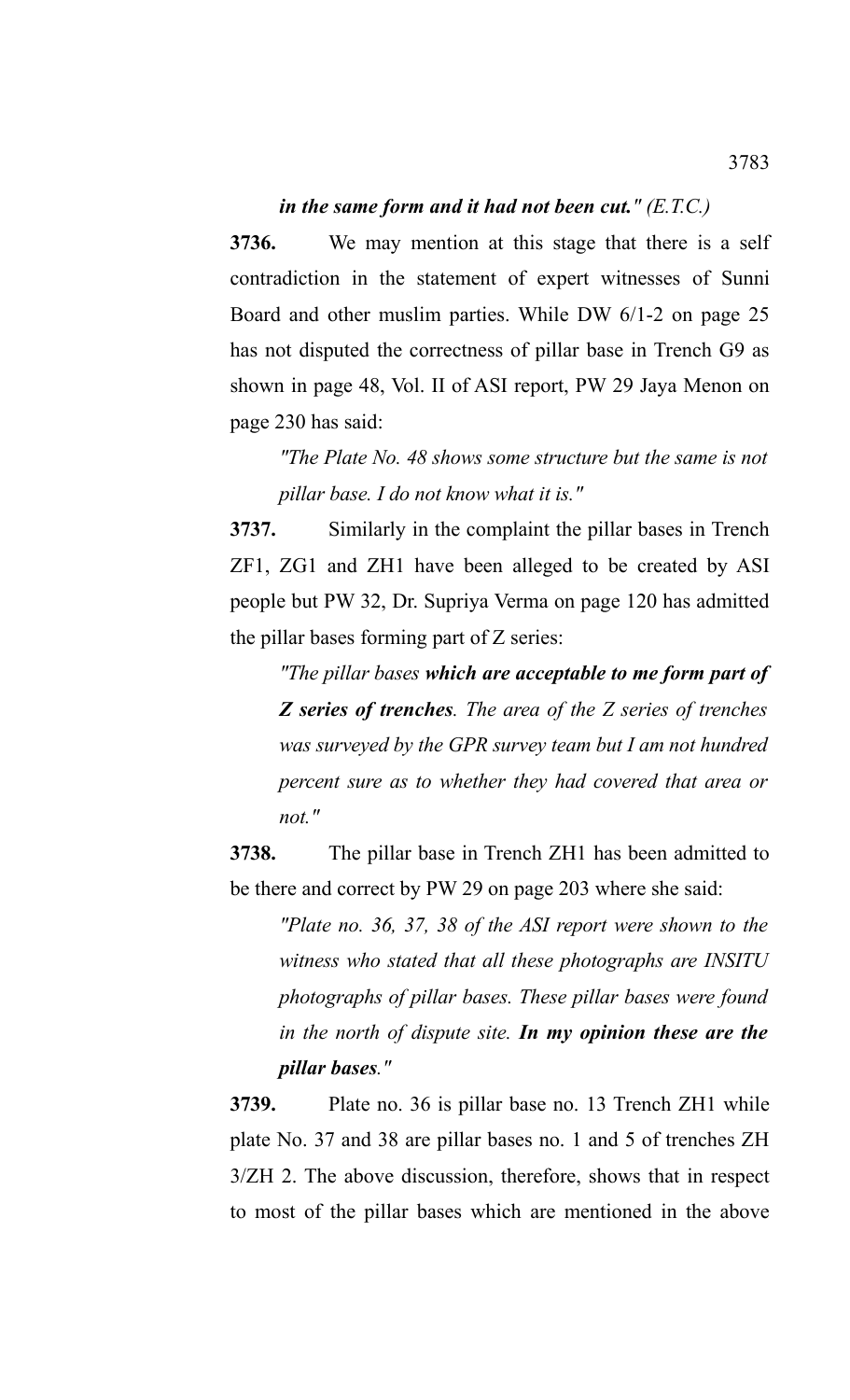complaint one or the other witnesses have said otherwise.

**3740.** There are three complaints of 8<sup>th</sup> June 2003, two by Sri A.A. Siddiqui and one by Sri R.L. Verma Advocates. The two complaints of Sri Siddiqui are about omission of recording of a glazed ware recovered from Trench F3 on  $6<sup>th</sup>$  June, 2003 by the Trench Supervisor, Sujeet Narayan Singh and rest one is about some newspaper reports. Sri R.L. Verma had complained against stoppage of excavation in Trench F4 and G4. Complaint dated 05.06.2003 is by Sri Hazi Mahboob about the visit of Sri S.P. Gupta at the site but non mention of his name at the entry point. Complaint dated 07.06.2003 is by Sri Jilani for taking protective measures. The complaint dated 10.06.2003 in fact is not a complaint but a letter requesting the Observer asking ASI to inform about the trenches where excavation has completed so that his experts may enter the same and obtain necessary information. Then again the complaints dated 11.06.2003, 28.05.2003, 28.05.2003 are in respect to some news paper reports etc. The complaint dated 13.06.2003 is for arranging water proof tents for protection of trenches. The letter dated 08.06.2003 is about an inquiry pertaining to samples sent to various laboratories. Then letter/complaint dated 15.06.2003 of Sri Jilani is for ensuring the observances of principles of excavation by ASI team in preparation of report. It says:

"*With reference to the orders of the court regarding maintenance of Transparency of the excavation work and digging to be done on the basis of the principals governing excavation, it is submitted that setting up Section Labels, indicating stratum numbers, on the key/important sections, was imperative and in the initial stages of digging this*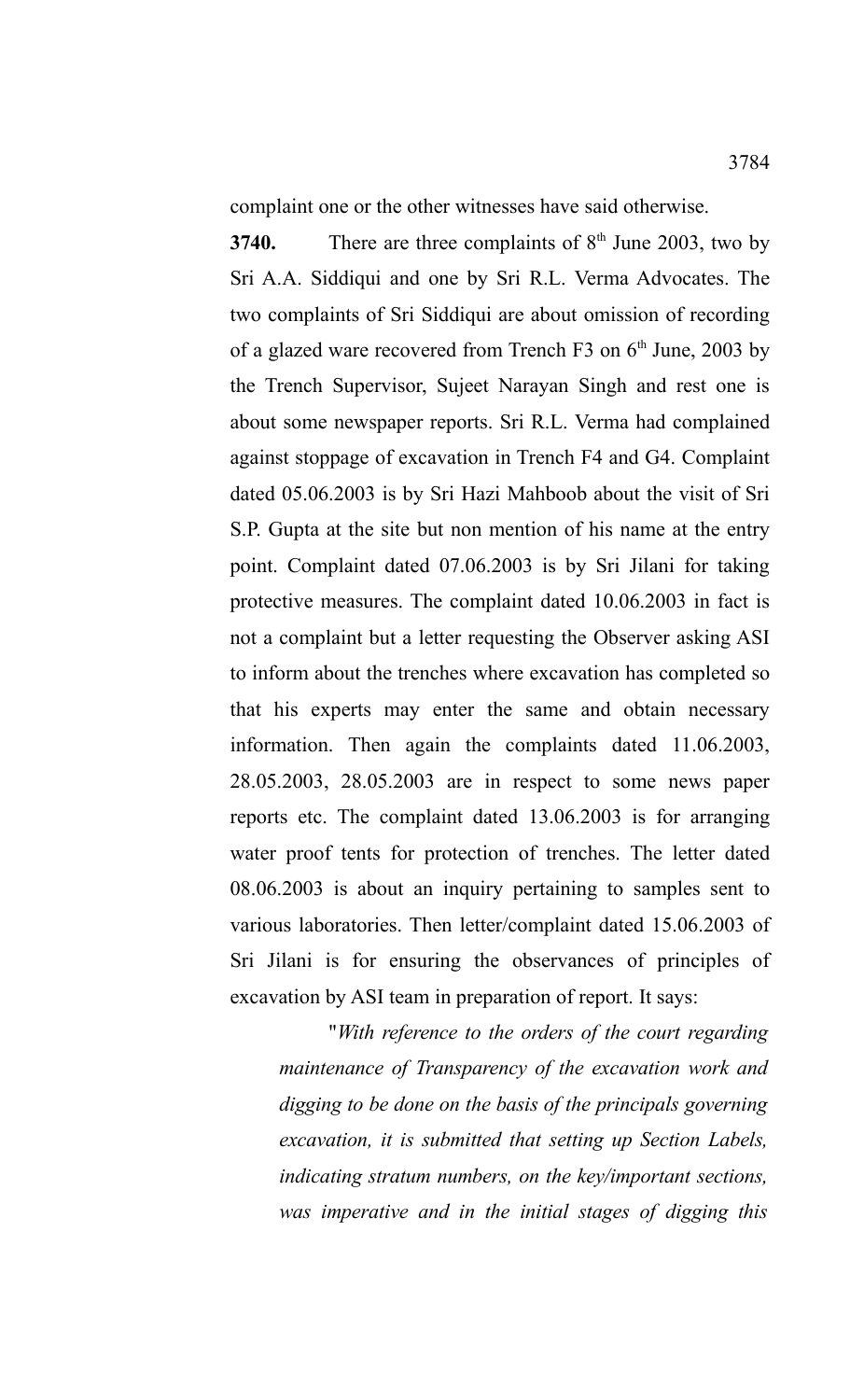*practice was even adopted but, for the reasons best known to the ASI Team, this practice was not only abandoned but even the labels put earlier were removed making it almost impossible for our Nominees and Experts to check and observe the strata, specially with reference to the numbering of layers vis-a-vis the pottery kept in the pottery yard.*

*It may also be relevant to mention that sketch plans of the features (walls etc.) uncovered during excavation and sketch of sections of certain key trenches should also be accompanied with any report filed by the ASI, whether progress report or any other report, and in future this essential component of the report should not be omitted.* 

*It is therefore requested that the ASI Team Leader may kindly be instructed to observe the aforementioned principles of excavation so that transparency may also be maintained in the excavation work and the digging/excavation may be completed and report may be submitted in accordance with the order/orders of the Court."*

**3741.** Thereupon the Observer has made the following note, after obtaining views of Sri Hari Manjhi ASI team leader at that time:

"*The views of the ASI team leader Shri Hari Manjhi on the objections raised in this application/objection are as follows:*

*The ASI has been following the transparency in the excavation work right from the beginning and the work is being carried out strictly on the principle of excavations.*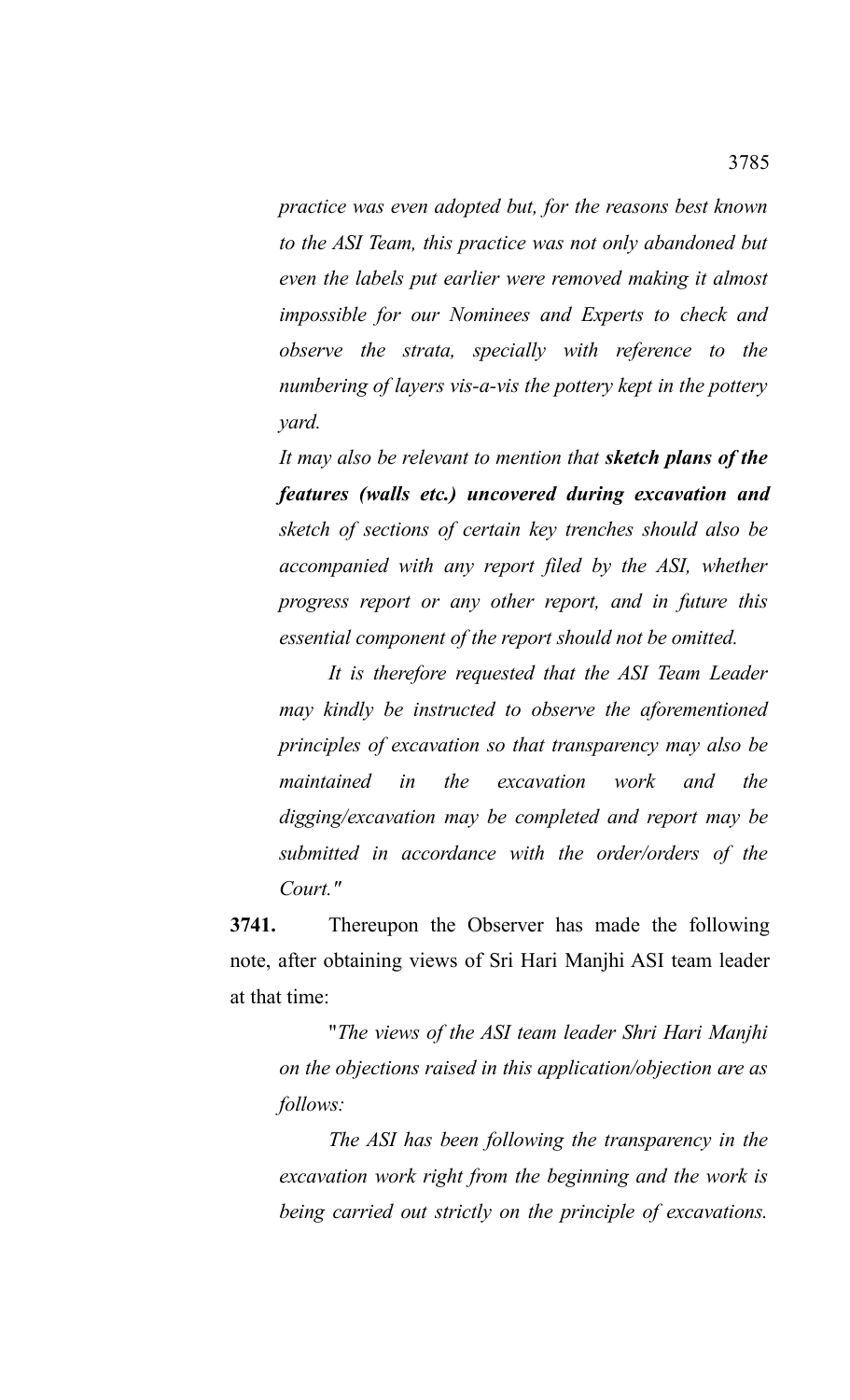*There is nothing known as section labels as mentioned in the application dated 15.06.03 by the learned advocate. The layer labels and with them only the photograph of the trenches and their section are taken. All the sectional photographs contain layer labels and as such it is wrong to say that layer labels have not been put up on the sections. Due to wind, rains and other factors the labels have fallen and damaged. They have not been removed. Any trained excavator and archaeologist does not require the layer labels for study the strata and he can study the stratigraphy on the basis of his own knowledge. It is strange that the experts nominated by the party are finding it "almost impossible", "to check and observe the strata". Relevant sketch plans of the features (walls etc.) would be definitely included in the final report and to far as periodic progress report is concerned they are not required as essential feature of the report.*

*As the ASI team is following the principles of excavation/perfectly and observing full transparency in the work no instruction is required to be given to the team leader in this regard."*

**3742.** The complaint dated 21.06.2003 by Sri M.A. Siddiqui is in respect to certain media reports. The complaint dated 21.06.2003 by Sri M.A. Siddiqui is for requesting ASI people to notice the existence of plaster on the walls in trench F1, F6, F8 and F9. The letter dated 01.07.2003 of Sri R.L. Verma is not a complaint but actually it is an objection against the complaint dated 07.06.2003 and 29.06.2003 submitted on behalf of muslim parties alleging that there is an attempt to put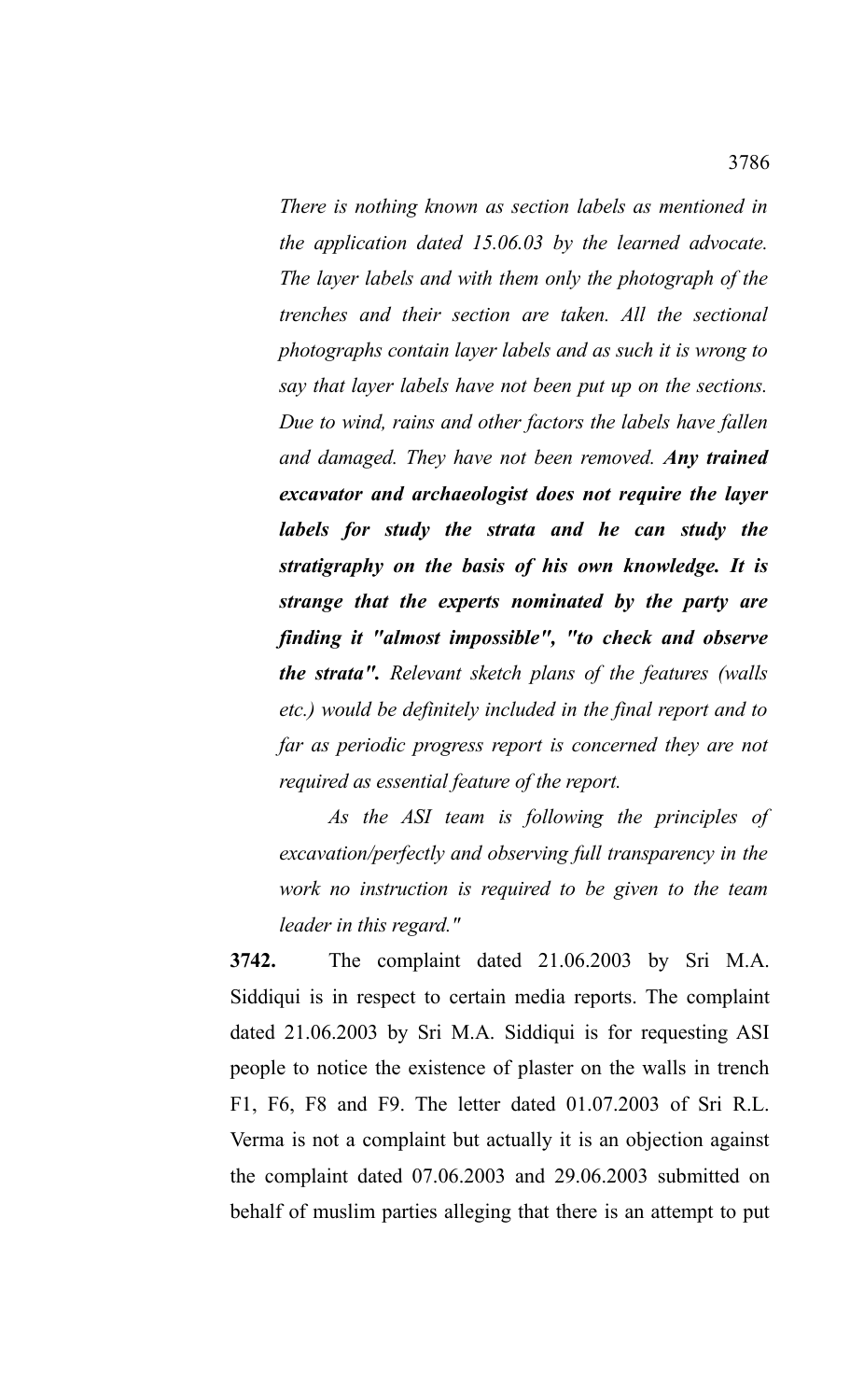barrier and hurdle in the free functioning of ASI whithout there being any substance.

**3743.** Next is the complaint dated 28.06.2003 signed by several persons including Sri Jilani, Mohd. Afzal, Hazi Mahboob etc. as a supplementary objection to that of dated 07.06.2003. It requests that apart from the pillar bases ZH2/ZJ2 baulk other reported structures be not labeled as pillar base and be dismantled. Here complaint is in respect to Trenches G8, J1, H9 and H10.

**3744.** There are three more complaints of the same date. The second complaint dated 28.06.2003 by Sri Jilani and others is in respect to pillar base G5 and next one is with respect to the stratification in Trench G8.

**3745.** The complaint dated 02.08.2003 is for dismantling of pillar bases in Trench G2 and F2/G2 baulk. It is alleged that between 17.07.2003 to 26.07.2003 the excavation was made in such a manner that a pillar base in the baulk F2/G2 was created.

**3746.** So these are the total complaints. The substantial one are dated 21.05.2003, 07.06.2003 and 28.06.2003. Broadly we have seen and considered the same by perusing record and find no basis. It thus appears that these complaints were a brainchild of two experts PW-29 and 32 who could not support the same during cross examination. This is really unfortunate. As admitted by these two witnesses, they were partisan and interested, yet it was expected from the renowned Experts that they shall tender opinion objectively but here we found it lacking.

**3747.** Now we proceed to those objectives which were filed before us after ASI report. Such objections/additional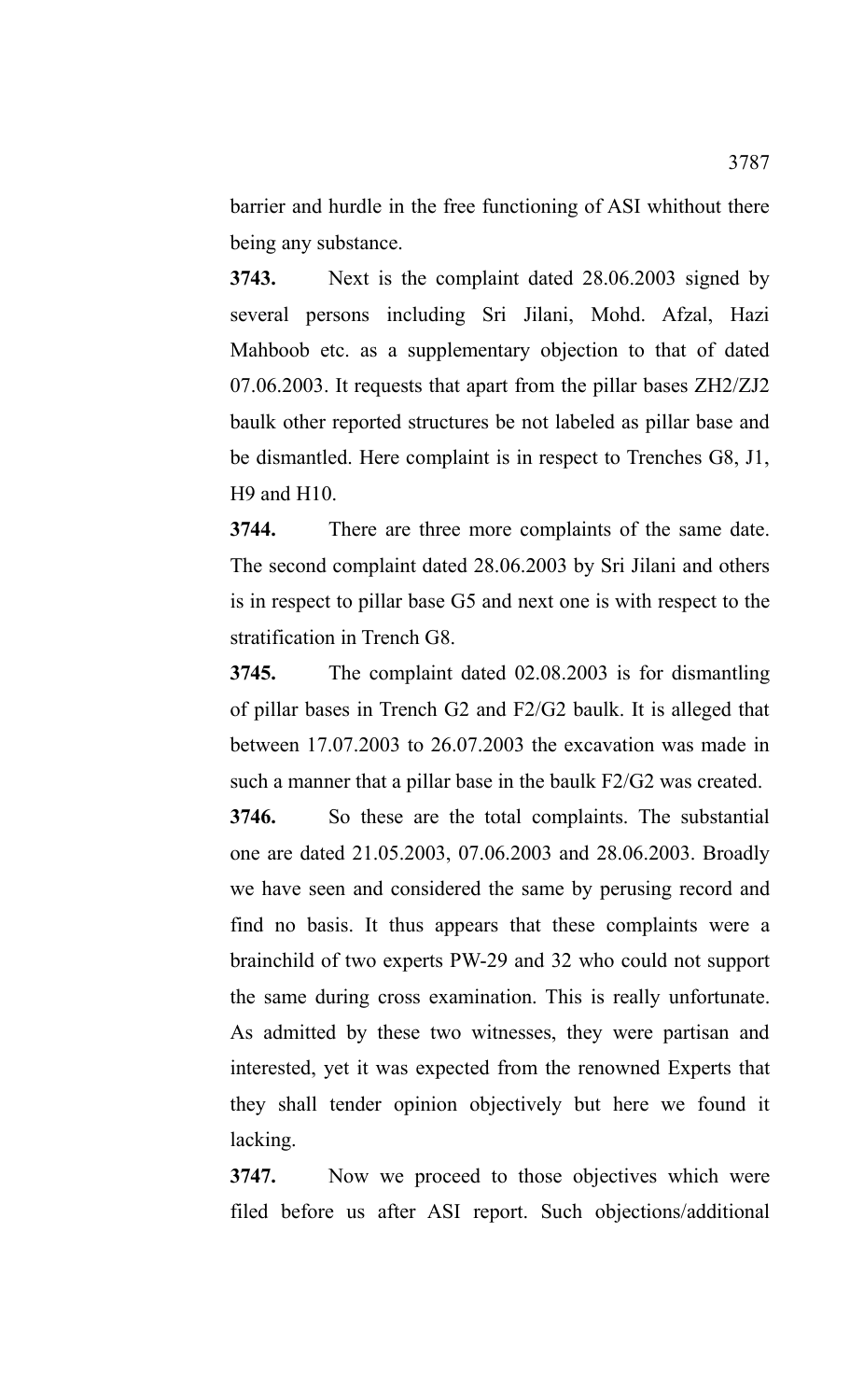objections/replies, in brief, are :

(a) Objection dated 8.10.2003 filed by plaintiff no.1 (Suit-4). The prayer made in the objection is to reject the ASI report dated 22.08.2003.

(b) An additional objection dated 3.2.2004 was also filed by plaintiff no.1 (Suit-4). It was filed on the ground that initially, only four out of ten video cassettes were displayed and unless all the video cassettes are displayed to the parties alongwith other concerned material, complete objection may not be filed. In the circumstances, while permitting all the cassettes/C.Ds to be made available to the party/parties concerned, they were also permitted to file additional objections. The prayer for rejection of ASI report was reiterated in the additional objections.

(c) Objection dated  $6/8<sup>th</sup>$  October 2003 filed on behalf of defendant no.5 (Suit-5) Mohd. Hashim praying for rejection of ASI report and in particular, Chapter X thereof, and further to direct ASI as under:

*"(i) to make a tabulation of all the bone pieces, glazedwares and glazed tiles found during excavation in the manner the other finds have been tabulated, indicating the layer, trench, pit or dump with a comparative table of the other artefacts as well.*

*(ii) to place the whole situation of the entire spot on one sheet at one surface by making use of different inks as regards the structures, the floors, the walls with other materials found/noticed by the ASI during the course of excavation and if it is found difficult it*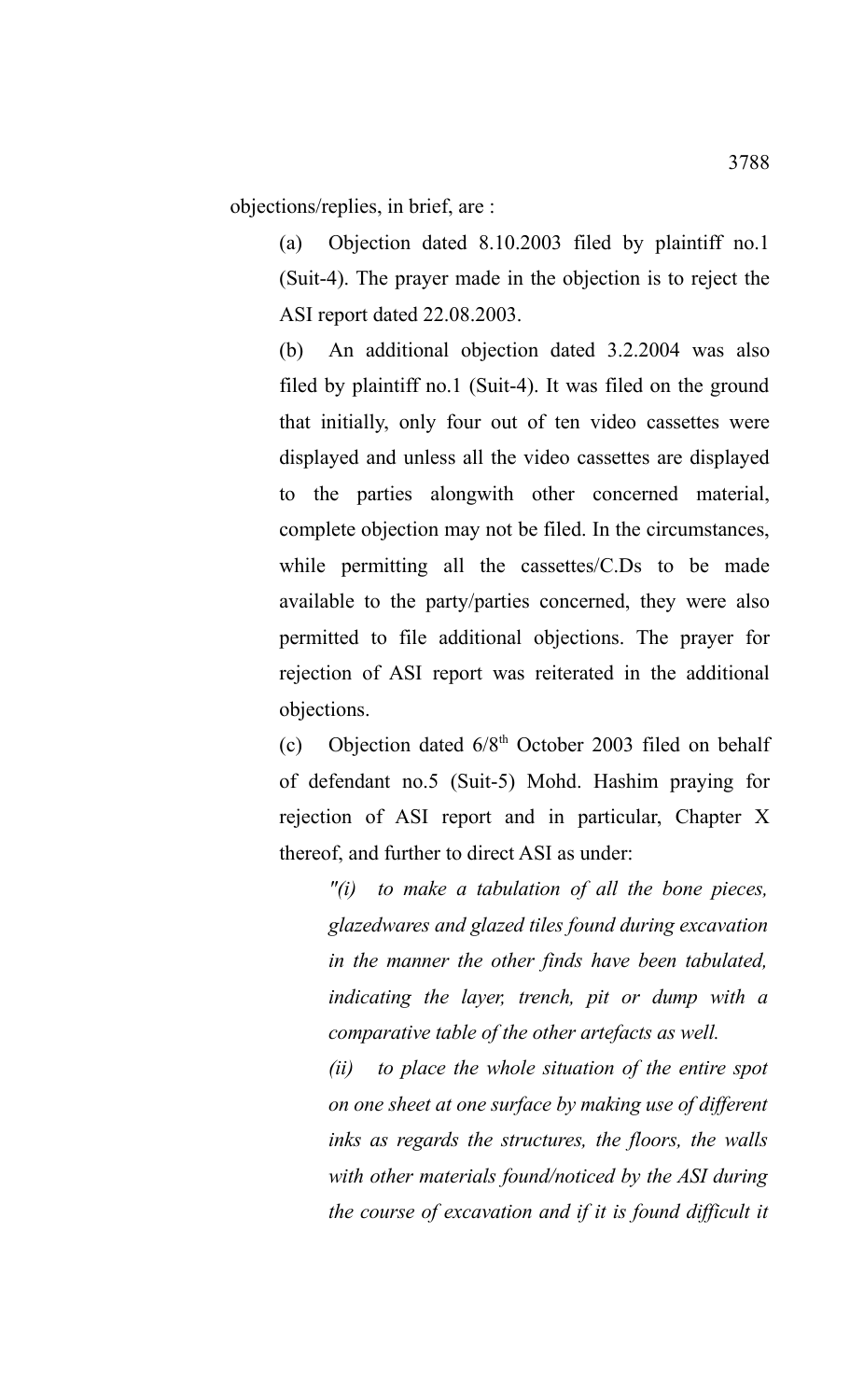*may be done on the 5 sheets as the ASI has itself indicated to have partitioned the area in 5 blocks and below the same the necessary notes enabling the reader to get whole thing at one look instead of jumping through different chapters, figures, plates or appendixes."*

Defendant no.5 (Suit-5) also filed a supplementary objection dated 16.2.2004.

(d) Plaintiff no.9 (Suit-4) filed objection dated 8/9thOctober 2004 praying for rejection of ASI report. Plaintiff no.9 in para 2 of objection adopted objections filed by other plaintiffs and raised his objection in addition thereto. In para 8 of his additional objections, plaitniff no.9 also adopted the additional objections filed by plaintiff no.1 (Suit-4).

**3748.** There are several replies filed by other parties to the objections/supplementary objections referred to above but we find it unnecessary to refer in details at this stage.

## **The Nature, Status and Scope of challenge to ASI Report**

**3749.** Order XXVI, Rule 10A of C.P.C. empowers the Court to issue a commission where the question involving a scientific investigation is involved and the Court is of the opinion that it would be convenient to have a commissioner appointed to enquire into such question and file report. The procedure of commission, as contained in Order XXVI rule 10, has been made applicable vide sub-rule 2 of Rule 10A. Order XXVI, Rule 10 and 10A of C.P.C. read as under:

*"Rule 10. Procedure of Commissioner- (1) The Commissioner, after such local inspection as he deems*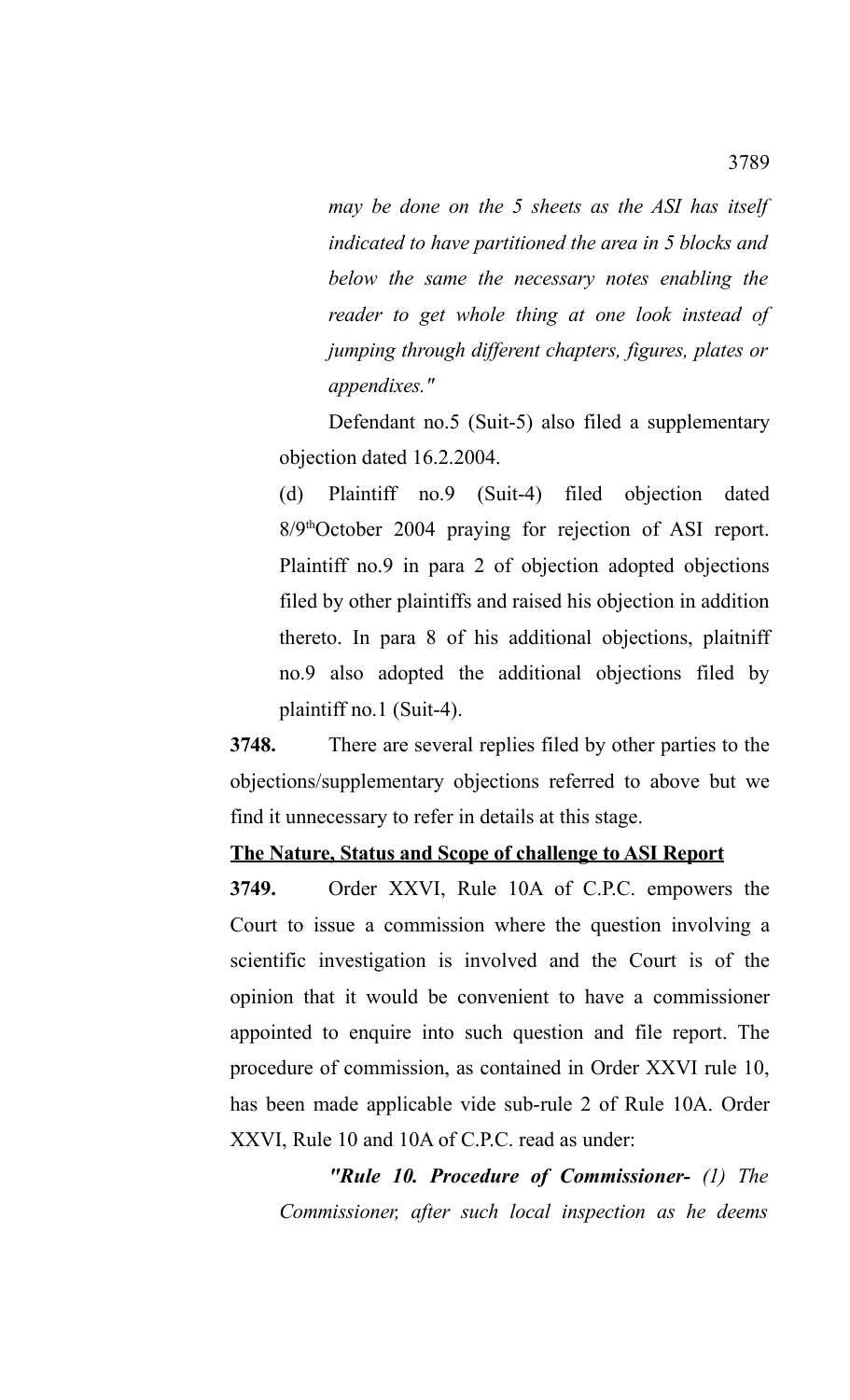*necessary and after reducing to writing the evidence taken by him, shall return such evidence, together with his report in writing signed by him, to the Court.*

*(2) Report and depositions to be evidence in suit- The report of the Commissioner and the evidence taken by him (but not the evidence without the report) shall be evidence in the suit and shall form part of the record; but the Court or, with the permission of the Court, any of the parties to the suit may examine the Commissioner personally in open Court touching any of the matters referred to him or mentioned in his report, or as to his report, or as to the manner in which he has made the investigation.*

*(3) Commissioner may be examined in person-Where the Court is for any reason dissatisfied with the proceedings of the Commissioner, it may direct such further inquiry to be made as it shall think fit.*

*Rule 10A. Commission for scientific investigation- (1) Where any question arising in a suit involves any scientific investigation which cannot, in the opinion of the Court, be conveniently conducted before the Court, the Court may, if it thinks it necessary or expedient in the interests of justice so to do, issue a Commission to such person as it thinks fit, directing him to inquire into such question and report thereon to the Court.*

*(2) The provisions of rule 10 of this Order shall, as far as may be, apply in relation to a Commissioner appointed under this rule as they apply in relation to a Commissioner appointed under rule 9."*

**3750.** A bare reading of Rule 10A of C.P.C. shows that a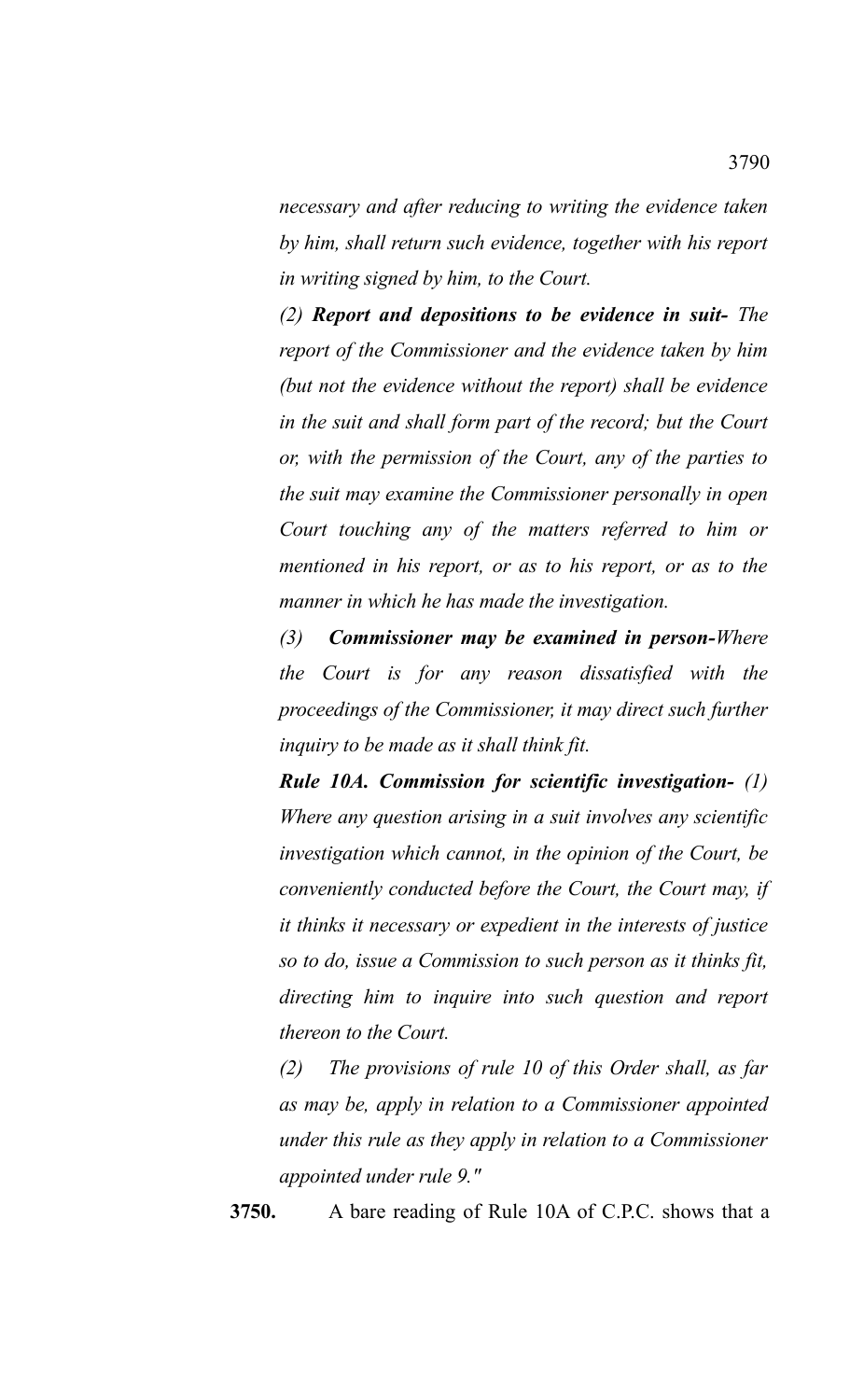discretion is vested in the Court to get any scientific investigation conducted only if it thinks necessary or expedient. It is only when the Court is of the opinion that scientific investigation may help it in extracting truth. The report of Commissioner appointed to make investigation together with the evidence enclosed therewith is an evidence in the suit. The parties having grievance, have two kinds of remedies. Firstly, they can file an objection to the report and secondly, they can also lead evidence to show that what has been said in the report is not correct.

**3751.** In **Vembagounder Vs. Pooncholai Gounder AIR 1996 Madras 347** the Court took the view that before asking parties to lead evidence on merit, if an objection has been raised to the report of Commissioner, it ought to be considered and decided.

**3752.** In this case also parties have raised objections against the report and were to be decided by this Court, but then it was found that the nature of objections raised by the parties is such that unless the parties are allowed to lead evidence, as several factual aspects were involved, the decision on objection cannot be taken. Therefore, a detailed order was passed on 03.02.2005 directing that ASI report shall be admitted as an evidence but the objections raised by the parties shall be considered and decided at the time of final hearing by which time the evidence etc. would stand completed.

**3753.** In **Amena Bibi Vs. S.K. Abdul Haque AIR 1997 Cal. 59** the Court said that acceptance of Commission's report as an evidence does not mean that parties are precluded from challenging the report. The report of the commissioner is not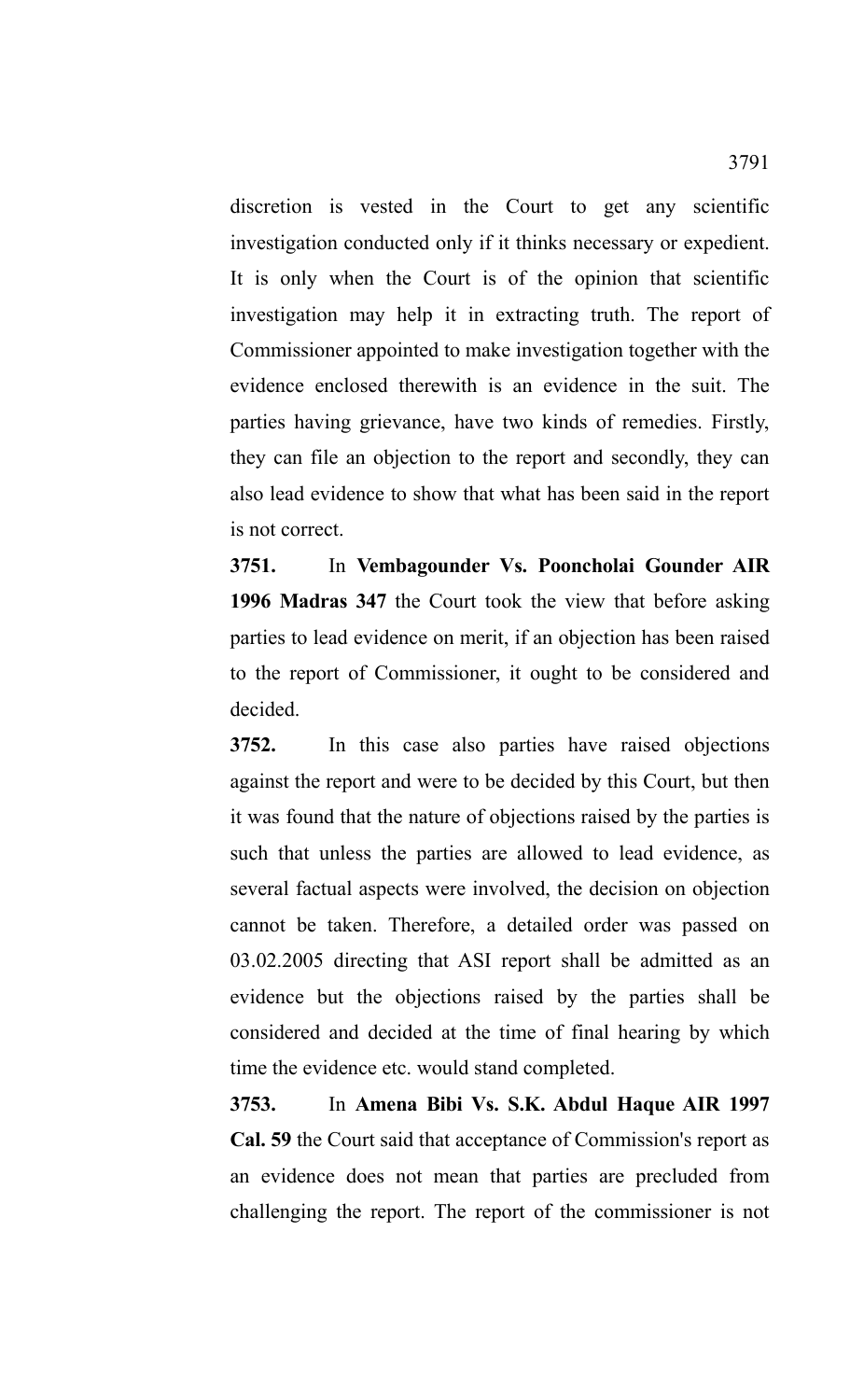binding on the Court. It may accept the facts arrived at by the commissioner or may not accept his conclusion or vice-versa as held in **Bibhuti Bhushan Vs. Sadhan Chandra AIR 1965 Cal. 199** and **Sankar Kumar Vs. Mohanlal Sharma AIR 1998 Orissa 117.** 

**3754.** There is no requirement in law nor the reading of rule 10 or 10A C.P.C. which shows that unless the Commissioner is examined as a witness, his report cannot be treated to be a substantive evidence. None of the parties in this case has opted to examine the commissioner touching on any of the matter in the report submitted by ASI. In fact the detailed objections filed by the parties, particularly the plaintiffs (Suit-4), do not suggest that the entire report and finding are incorrect or perverse but what has been argued vehemently is that the conclusion drawn by ASI in its report in the penultimate paragraphs and chapter is wrong and should be ignored or rejected. However, allegations of bias or mala fide are also levelled and in case those allegations are found substantiated, it may result in vitiating the entire report.

**3755.** Sri P.N.Mishra, learned counsel for the defendant no.20 (Suit-4) supporting ASI report contended:

A. The report of ASI is an elaborate document and the persons comprising excavation team of ASI were working directly under the control and direction of this Court. Their integrity is unquestioned and as such the said report is entitled to be accepted in its entirety as an expert scientific report under Order XXVI Rule 9, 10 and 10A read with Section 75 C.P.C. as well as Section 45 of the Evidence Act.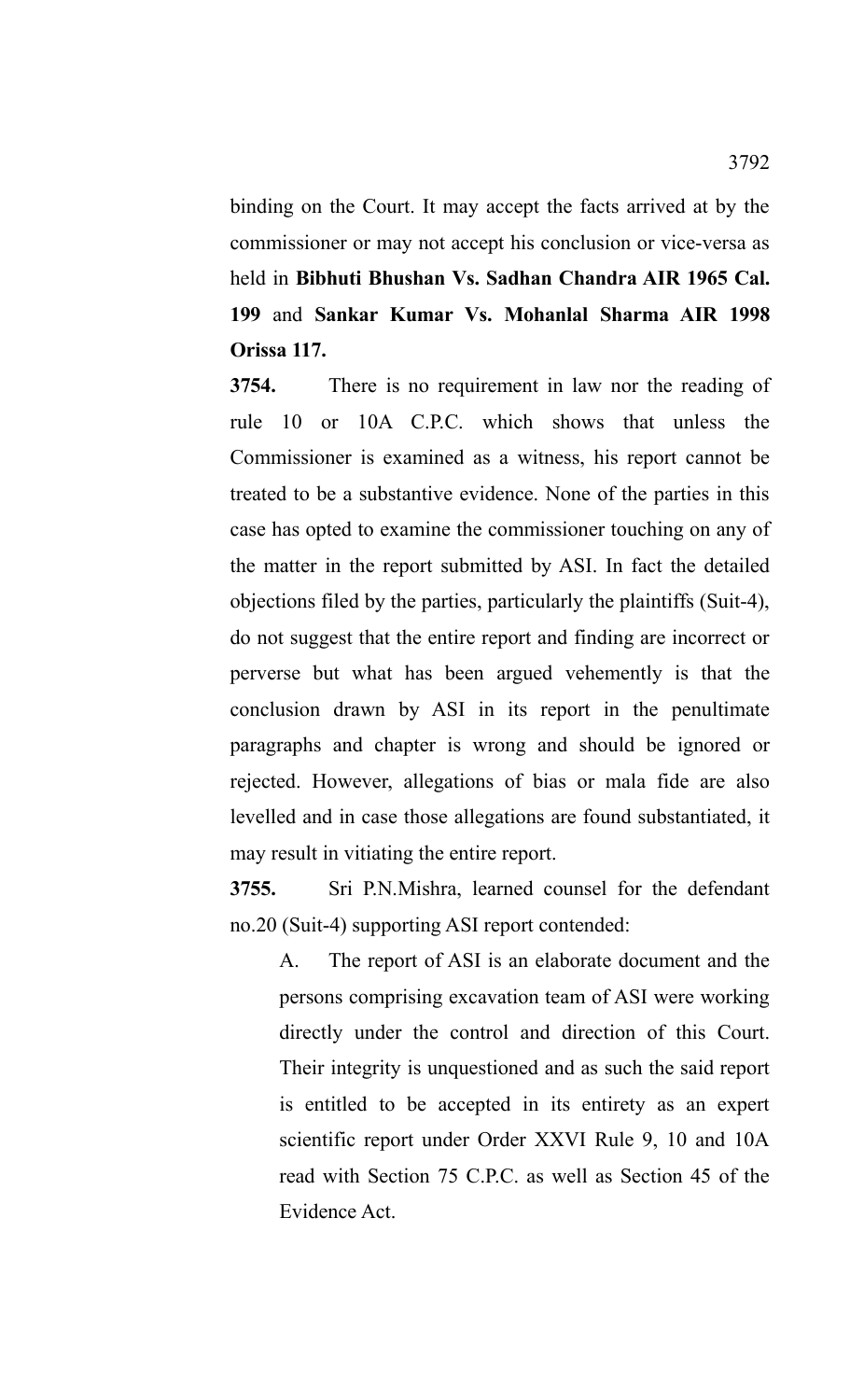B. Section 75(e) of C.P.C. is part and parcel of Part III titled as 'incidental proceedings' whereunder the order can be passed by this Court to carry out excavation work and submit report to this Court. The report having been submitted in compliance thereof is a scientific report and an expert opinion under Section 45 of the Evidence Act. It is reliable and admissible being valuable piece of evidence.

C. The A.S.I. Report is result of incidental proceeding which is in aid of the final proceedings. The report has to be relied on to do complete and ultimate justice.

D. A.S.I. is a reputed institution. Integrity of its team members cannot be questioned hence its report must be accepted as it is.

E. There are only wild allegations that the ASI people acted under the hands of the then BJP Government and Minister concerned but the same has not been substantiated by giving cogent evidence. The plaintiffs had several opportunities to make applications before this Court impeaching the integrity of the ASI but as the opportunity has not been availed of and no such thing was done. It is only when the report was submitted to this Court which goes against the plaintiffs (Suit-4) i.e. some of the defendants of other suits, the objections making reckless allegations have been filed therefore are liable to be rejected.

F. The plaintiffs, their experts, nominees, advocates have participated in excavation proceedings and the excavation proceedings were conducted in their presence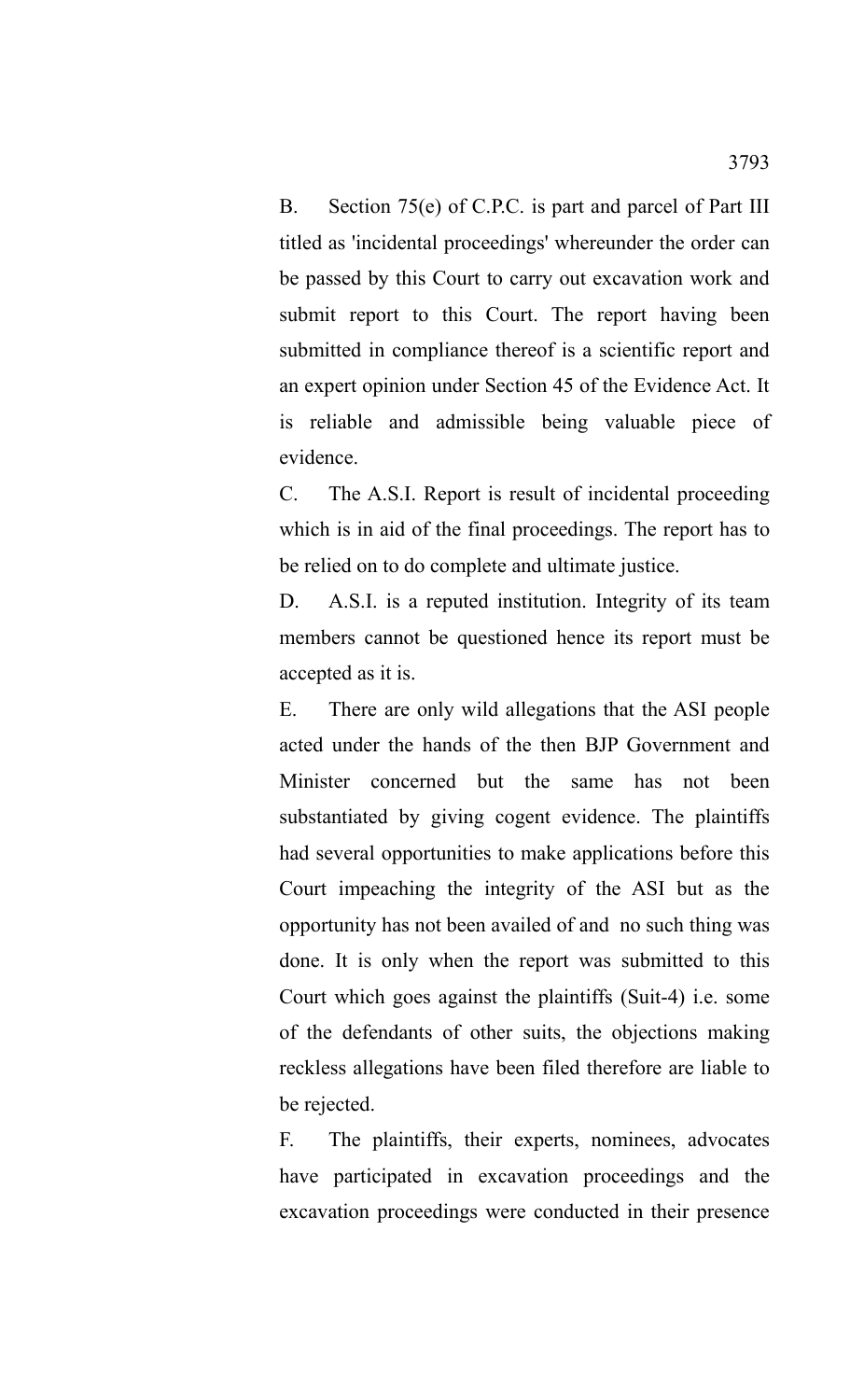and observance. It was also supervised by the Observers appointed by this Court. In these circumstances any challenge to the ASI report on the ground that the excavation has not been done faithfully and correctly cannot be accepted and the objections are liable to be rejected.

G. Since no party made an application for examination of ASI Archaeologist/Experts, there is no occasion for them to assail the report since it amounts to acceptance.

**3756.** He has also relied on some of the authorities of the Apex Court and High Courts which we may refer in brief since the principles laid down therein cannot be doubted.

**3757. Chandan Mull Indra Kumar & Others Vs. Chiman Lal Girdhar Das AIR 1940 PC 3** says that it is not safe for a Court to act as an expert and to overrule the elaborate report of a Commissioner whose integrity and carefulness are unquestioned, whose careful and laborious execution of task was proved by his report and who had not blindly adopted the assertions of either party.

**3758.** In **Vareed Jacob Vs. Sosamma Geevarghese 2004(6) SCC 378** the Court said that "incidental" and "ancillary" proceedings are taken recourse to in aid of the ultimate decision of the suit and any order passed therein would have a bearing on the merit of the matter. "Supplemental proceedings", however, mean a separate proceeding in an original action in which the court where the action is pending is called upon to exercise its jurisdiction in the interest of justice. Supplemental proceedings may not affect the ultimate result of suit and a supplemental order can be passed even at the instance of the defendants.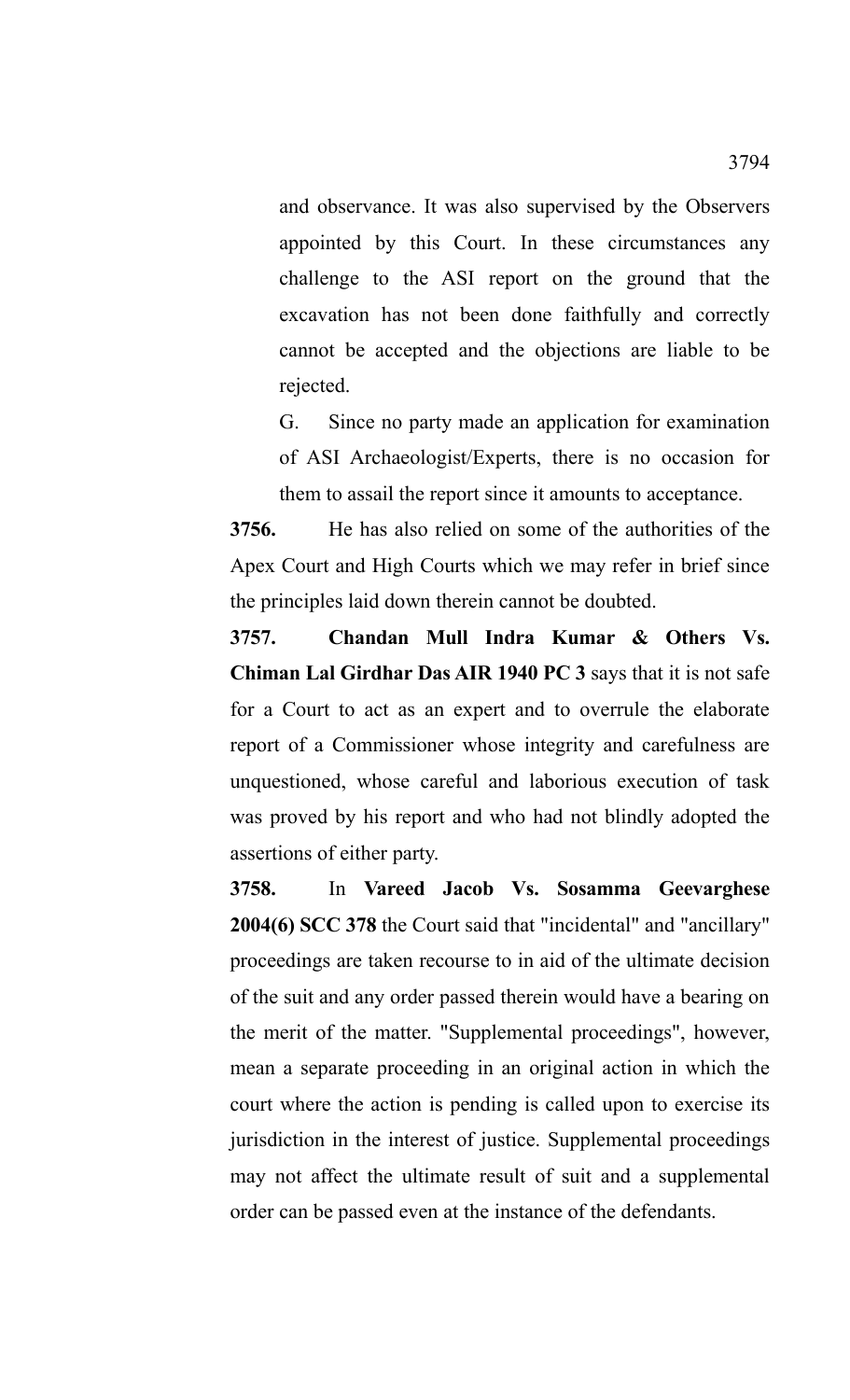# **3759.** In **G.L. Vijan Vs. K. Shankar. 2006 (13) SCC 136** in the context of incidental and ancillary power, the Court said:

*"11. Such a supplemental proceeding is initiated with a view to prevent the ends of justice from being defeated. Supplemental proceedings may not be taken recourse to in a routine manner but only when an exigency of situation arises therefor. The orders passed in the supplemental proceedings may sometimes cause hardships to the other side and, thus, are required to be taken recourse to when it is necessary in the interest of justice and not otherwise. There are well defined parameters laid down by the Court from time to time as regards the applicability of the supplemental proceedings.*

*13. The expression "ancillary" means aiding; auxiliary; subordinate; attendant upon; that which aids or promotes a proceeding regarded as the principal.*

*14. The expression "incidental" may mean differently in different contexts. While dealing with a procedural law, it may mean proceedings which are procedural in nature but when it is used in relation to an agreement or the delegated legislation, it may mean something more; but the distinction between an incidental proceeding and a supplemental proceeding is evident.*

# **3760.** In **Harihor Misra Vs. Narhari Setti Sitaramiah AIR 1966 Orissa 121** in para 4 the Court said :

*"Rule 10 of O. 26 does not make the report of the Commissioner as concluding the question of valuation. On the contrary, the rule gives clear indication that the report of the Commissioner is only one of the pieces of evidence*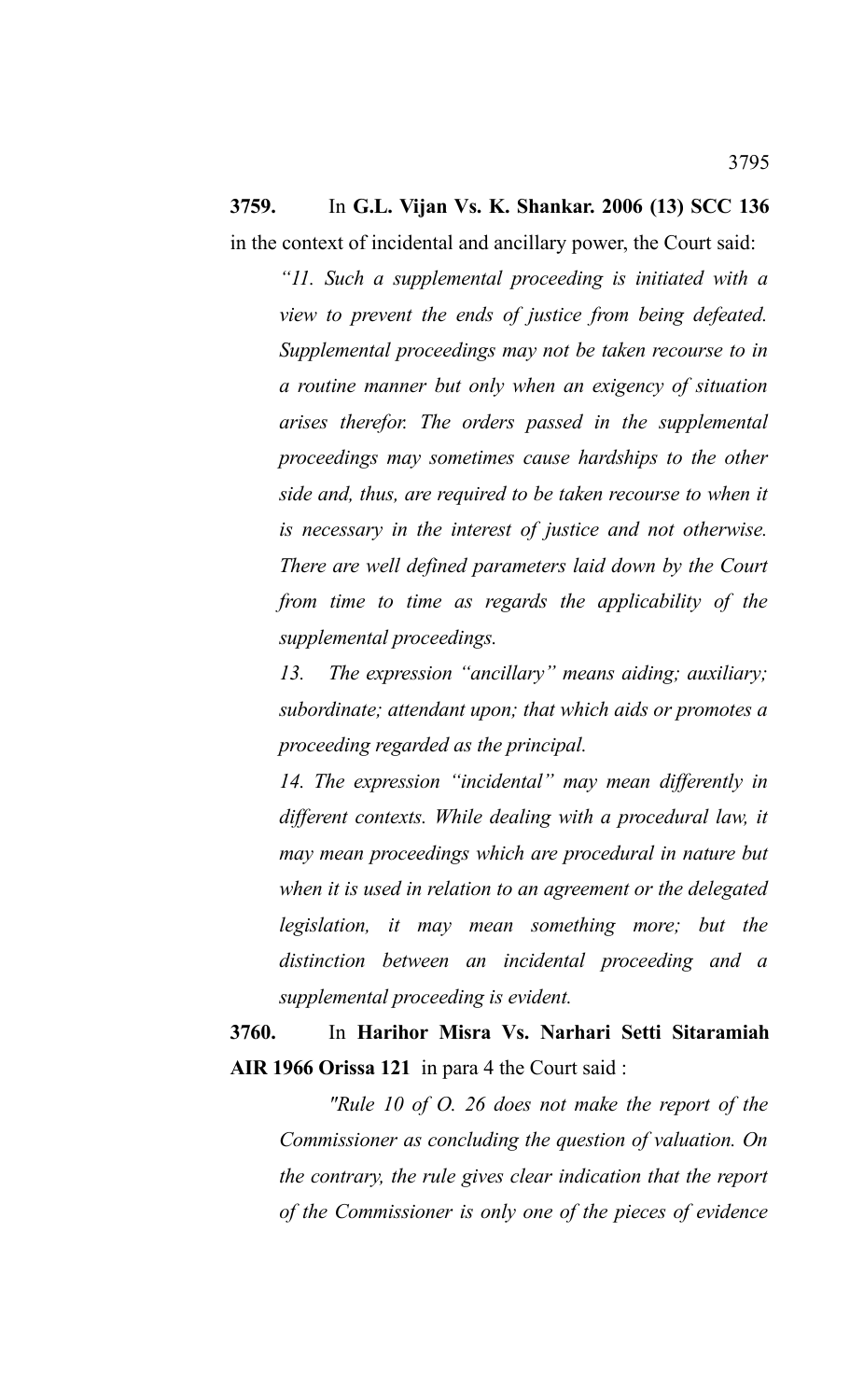*amongst other evidence to be led by the parties for determination of the issue on valuation of the suit. When the parties file no objection to the Commissioner's report, the court rightly accepts the report. Its acceptance by itself does not, however, mean that parties are precluded from challenging the evidence of the Commissioner and the witnesses examined by him or by giving any other evidence to countermand the effect of the Commissioner's report. "*

**3761.** Following the above decision, Calcutta High Court in **Amina Bibi (Supra)** said:

*"Thus, from the underlying principle emerging from the above cases, it is manifest that the party objecting to the Commissioner's report can lead best possible evidence at the time of hearing to countermand the report even if the same was accepted earlier. The Court on taking the comprehensive view decide the point at issue and arrive at right conclusion I do not find at this stage any justification to interfere with the findings of the learned trial court order accepting the Commissioner's report."*

**3762.** In **Bandhua Mukti Morcha Vs. Union of India AIR 1984 SC 802** in para 14 it was held:

"*It would be entirely for the Court to consider what weight to attach to the facts and data stated in the report of the Commissioner and to what extent to act upon such facts and data. But it would not be correct to say that the report of the Commissioner has no evidentiary value at all, since the statements made in it are not tested by crossexamination."*

**3763.** In para 81 of the said judgemnt the court said: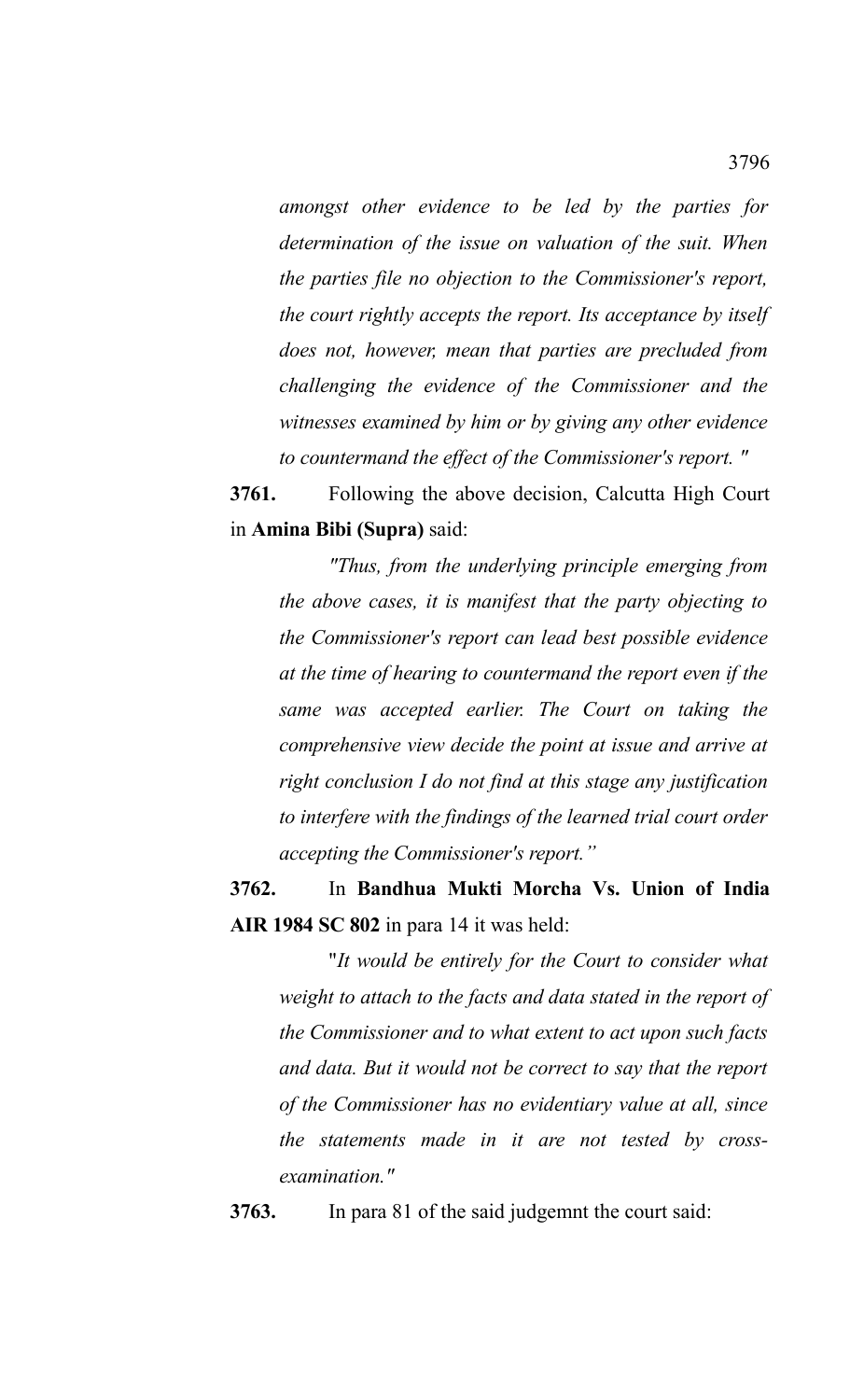*"Interference with the result of a detailed and careful report so submitted should be made only for cogent and compelling reasons. In a case where an elaborate report is filed by the Commissioner, whose integrity, credibility and carefulness are not questioned, whose careful and laborious execution of his task is proved by the report itself, interference will be made only in exceptional circumstances, in cases where convincing evidence contra is available before Court."*

**3764.** In **Sharda Vs. Dharampal 2003 (4) SCC 493** the Court held that the primary duty of the Court is to see that truth is arrived at. It also held that in certain cases scientific investigation by the experts in the field is not only to be found leading to the truth of the matter, but may also lead to the removal of misunderstanding between the parties.

**3765.** There are some other authorities which are basically on the question that the report of the Commissioner cannot be rejected or ignored only on the ground that the Commissioner was not examined as witness or that in the absence of any allegation against the integrity and impartiality of the Commissioner the report must be admitted. These are not relevant for our purposes for the reason that there is no challenge to the ASI report on the ground that the members of the team of ASI have not been examined. So far as the second part is concerned, general allegations of bias have been levelled and they have to be considered and investigated.

**3766.** Sri Jilani referred to one part of his objection i.e., bias and *mala fide* of ASI in order to buttress his submission for rejection of the entire report but rest of his objections pertain to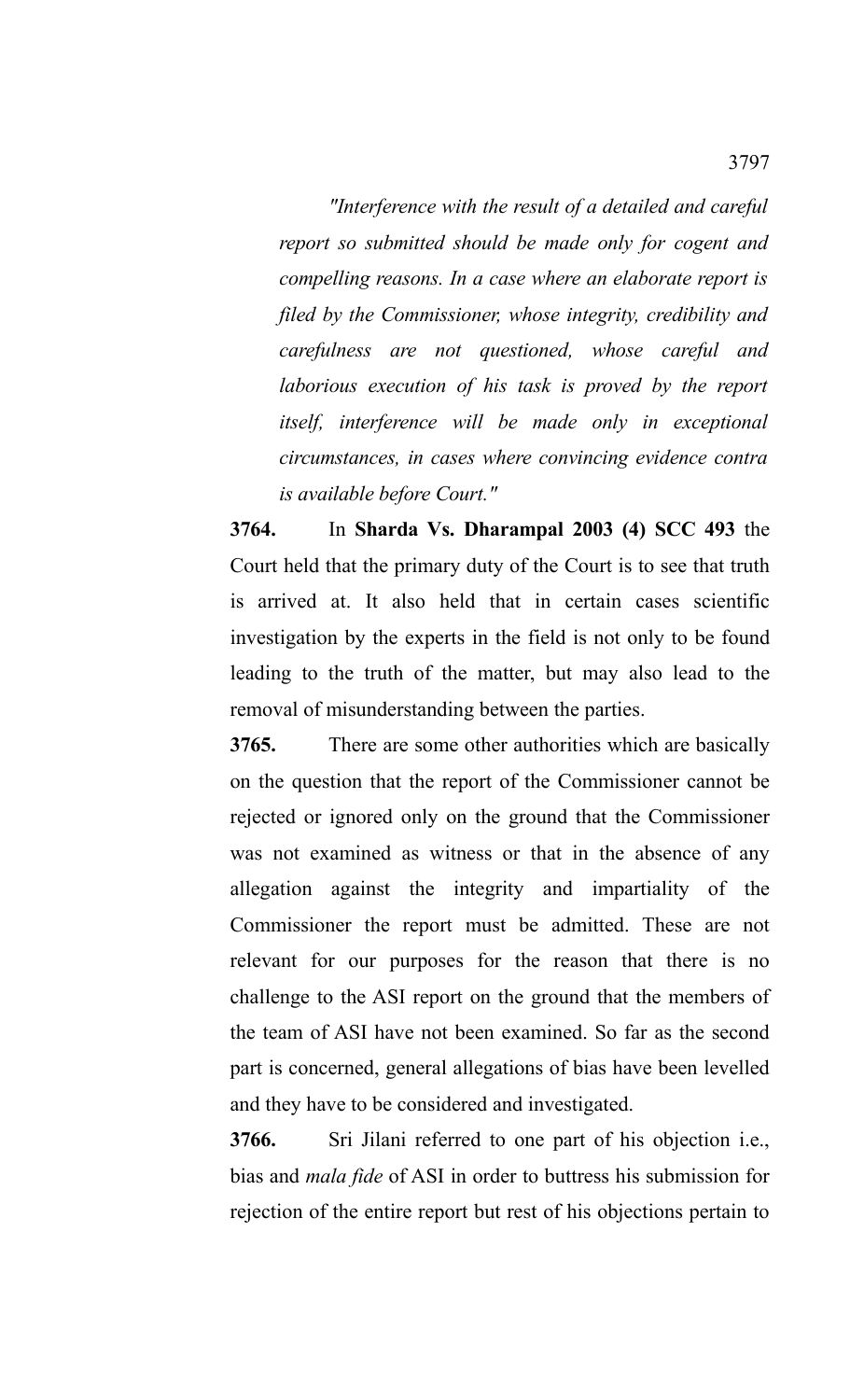individual findings/interpretation of finds and artefacts and, therefore, basically travel into the realm of credibility of the evidence and not the mere procedural irregularity.

**3767.** The allegations of bias, lack of impartiality against ASI have been made in general in the objections filed by the plaintiffs (Suit-4), but perusal thereof makes it clear that no individual in particular or the group of persons as such has been named in respect of the said allegations. When an act of officials is challenged on the ground of bias etc., certain well established principles have to be observed.

**3768.** We may refer to **State of Bihar and Anr. Vs. P.P.Sharma 1992 Supp (1) SCC 222.** The Court in para 50, 51 and 52 said:

*"50. Mala fides means want of good faith, personal bias, grudge, oblique or improper motive or ulterior purpose. The administrative action must be said to be done in good faith, if it is in fact done honestly, whether it is done negligently or not. An act done honestly is deemed to have been done in good faith. An administrative authority must, therefore, act in a bona fide manner and should never act for an improper motive or ulterior purposes or contrary to the requirements of the statute, or the basis of the circumstances contemplated by law, or improperly exercised discretion to achieve some ulterior purpose. The determination of a plea of mala fide involves two questions, namely (i) whether there is a personal bias or an oblique motive; and (ii) whether the administrative action is contrary to the objects, requirements and conditions of a valid exercise of administrative power.*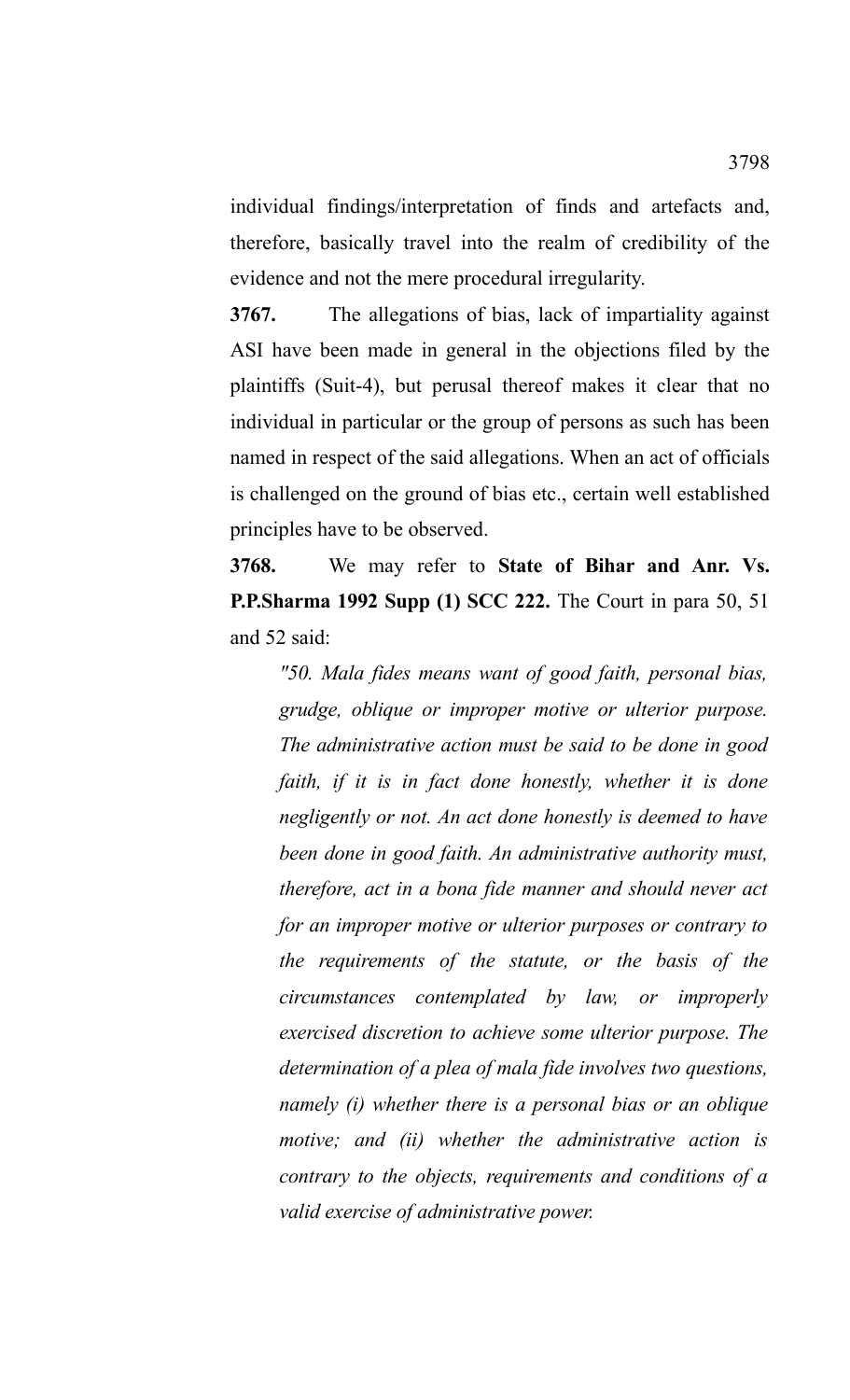*51. The action taken must, therefore, be proved to have been made mala fide for such considerations Mere assertion or a vague or bald statement is not sufficient. It must be demonstrated either by admitted or proved facts and circumstances obtainable in a given case. If it is established that the action has been taken mala fide for any such considerations or by fraud on power or colourable exercise of power, it cannot be allowed to stand.*

*52. Public administration cannot be carried on in a spirit of judicial detachment. There is a very wide range of discretionary administrative acts not importing an implied duty to act judicially though the act must be done in good faith to which legal protection will be accorded. But the administrative act dehors judicial flavour does not entail compliance with the rule against interest and likelihood of bias. It is implicit that a complainant when he lodges a report to the Station House Officer accusing a person of commission of an offence, often may be a person aggrieved, but rarely a propone publico. Therefore, inherent animosity is licit and by itself is not tended to cloud the veracity of the accusation suspected to have been committed, provided it is based on factual foundation."*

**3769.** In **CEAT Ltd. Vs. Anand Abasaheb Hawaldar & Ors. 2006 (3) SCC 56** the words "favoritism" or "partiality" came to be considered. In para 11 to 16 the Court held:

*"11. ....the Legislature has consciously used the words 'favoritism or partiality to one set of workers' and not differential treatment. Thus, the mental element of bias was necessary to be established by cogent evidence. No*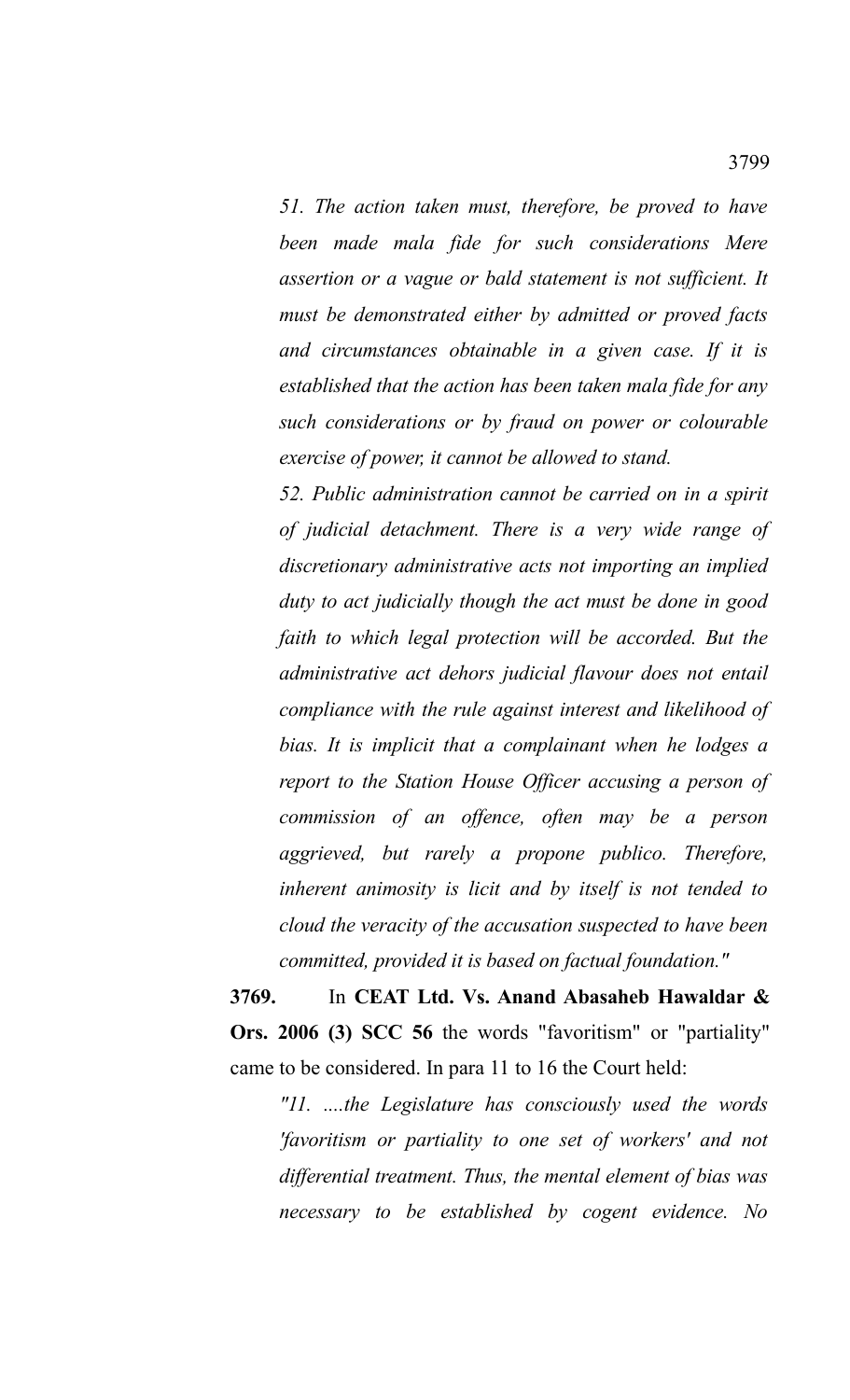*evidence in that regard was led. On the contrary the approach of the Industrial Court and the High Court was different. One proceeded on the basis of breach of assurance and the other on the ground of discrimination. There was no evidence brought on as regards the pre requisite i.e. favoritism or partiality. favoritism means showing favour in the matter of selection on circumstances other than merit. (per Advanced Law Lexicon by P.Ramanatha Aiyar, 3rd Edition, 2005). The expression 'favoritism' means partiality, bias. Partiality means inclination to favour a particular person or thing. Similarly, it has been sometimes equated with capricious, not guided by steady judgment, intent or purpose. favoritism as per the Websters' Encyclopedic Unabridged Dictionary means the favouring of one person or group over others having equal claims. Partiality is the state or character being a partial, favourable, bias or prejudice.*

*12. According to Oxford English Dictionary "favoritism" means - a deposition to show, or the practice of showing favour or partiality to an individual or class, to the neglect of others having equal or superior claims; under preference. Similarly, "partiality" means the quality or character of being partial, unequal state of judgment and favour of one above the other, without just reason. Prejudicial or undue favouring of one person or party: or one side of a question; prejudice, unfairness, bias.*

*13. Bias may be generally defined as partiality or preference. It is true that any person or authority required to act in a judicial or quasi-judicial matter must act*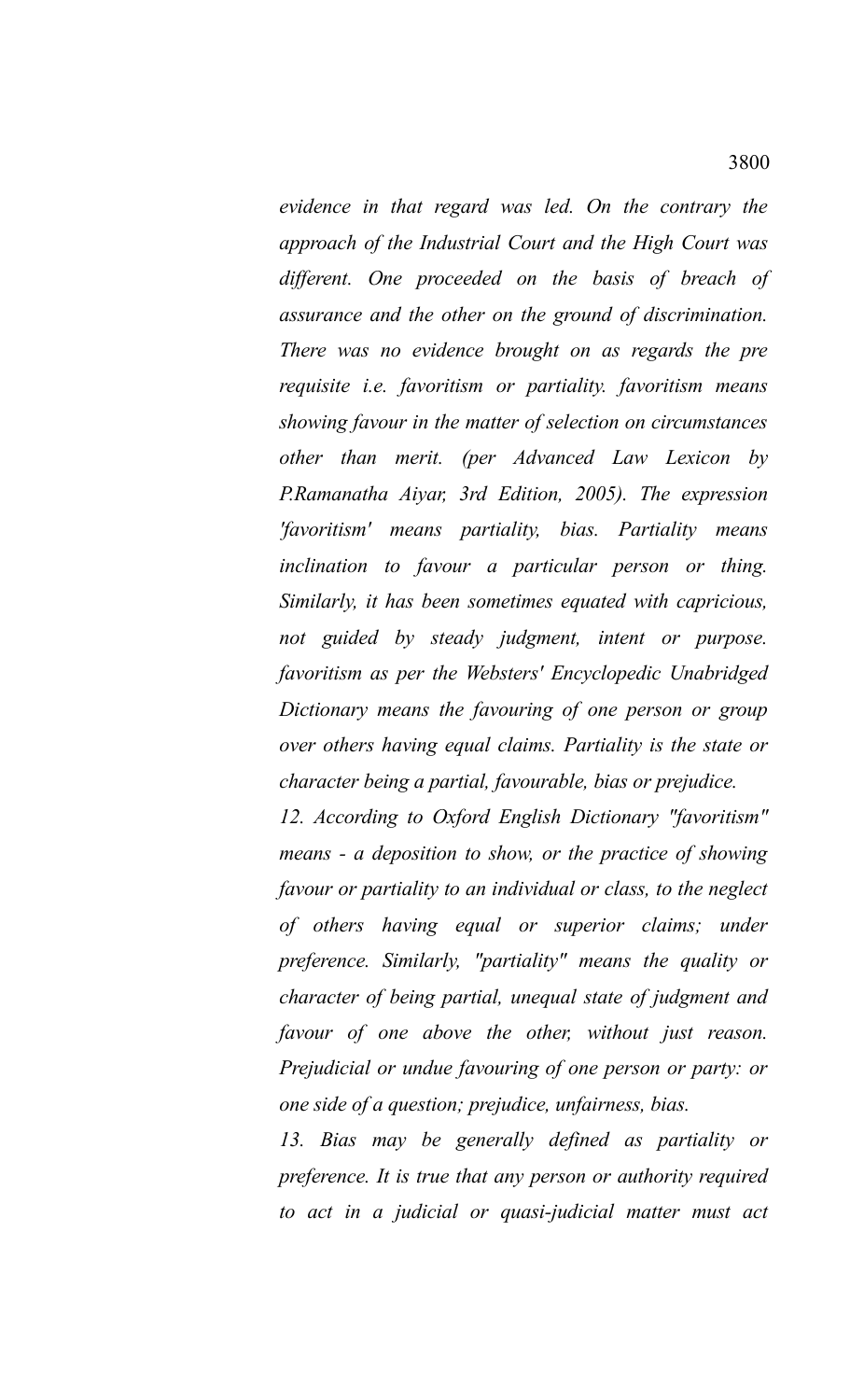### *impartially.*

*"If however, 'bias' and 'partiality' be defined to mean the total absence of preconceptions in the mind of the Judge, then no one has ever had a fair trial and no one ever will. The human mind, even at infancy, is no blank piece of paper. We are born with predispositions and the processes of education, formal and informal, create attitudes which precede reasoning in particular instances and which, therefore, by definition, are prejudices." (per Frank, J. in Linahan, Re. F 2d at p 652).*

*14. It is not every kind of differential treatment which in law is taken to vitiate an act. It must be a prejudice which is not founded on reason, and actuated by self-interest whether pecuniary or personal.*

*15. Because of this element of personal interest, bias is also seen as an extension of the principles of natural justice that no man should be a judge in his own cause. Being a state of mind, a bias is sometimes impossible to determine. Therefore, the courts have evolved the principle that it is sufficient for a litigant to successfully impugn an action by establishing a reasonable possibility of bias or proving circumstances from which the operation of influences affecting a fair assessment of the merits of the case can be inferred.*

*16. As we have noted, every preference does not vitiate an action. If it is rational and unaccompanied by considerations of personal interest, pecuniary or otherwise, it would not vitiate a decision.*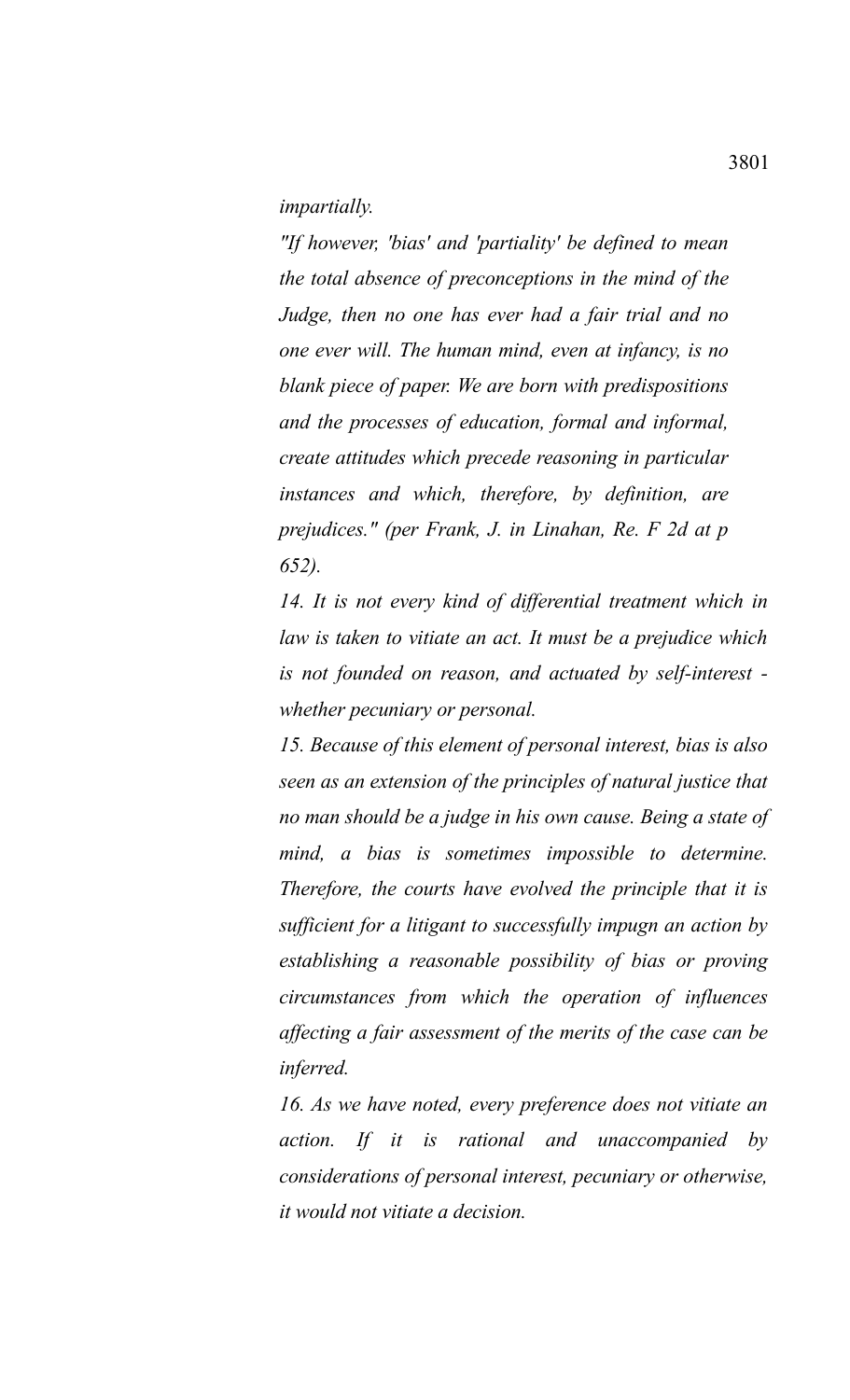**3770.** In a case where mala fide or bias is substantiated by cogent material the act of the authority, howsoever high it may be, shall immediately get tainted and vitiated in law but mere dissatisfaction or displeasure of an individual or group of individual's perception about something cannot be a yardstick to hold, an otherwise valid act or report of an authority, invalid.

**3771.** In **People's Union for Civil Liberties Vs. U.O.I. 2005(5) SCC 363** the Court in para 11 and 12 observed :

*"11. ....if public displeasure or perception were to be the yardstick to exclude people from holding constitutional or statutory offices then many such posts in the country may have to be kept vacant.*

*12. Then again what is the yardstick to measure public perception. Admittedly, there is no barometer to gauge the perception of the people. In a democracy there are many people who get elected by a thumping majority to high legislative offices. Many a times public perception of a class of society in regard to such people may be that they are not desirable to hold such post but can such a public opinion deprive such people from occupying constitutional or statutory offices without there being a law to the contrary? There is vast qualitative difference between public prejudice and judicial condemnation of an institution based on public perception."*

**3772.** In **Kumaun Mandal Vikas Nigam Ltd. Vs. Girja Shankar Pant 2001 (1) SCC 182** explaining the concept of bias the Apex Court said:

*"10. The word "bias" in popular English parlance stands included within the attributes and broader purview of the*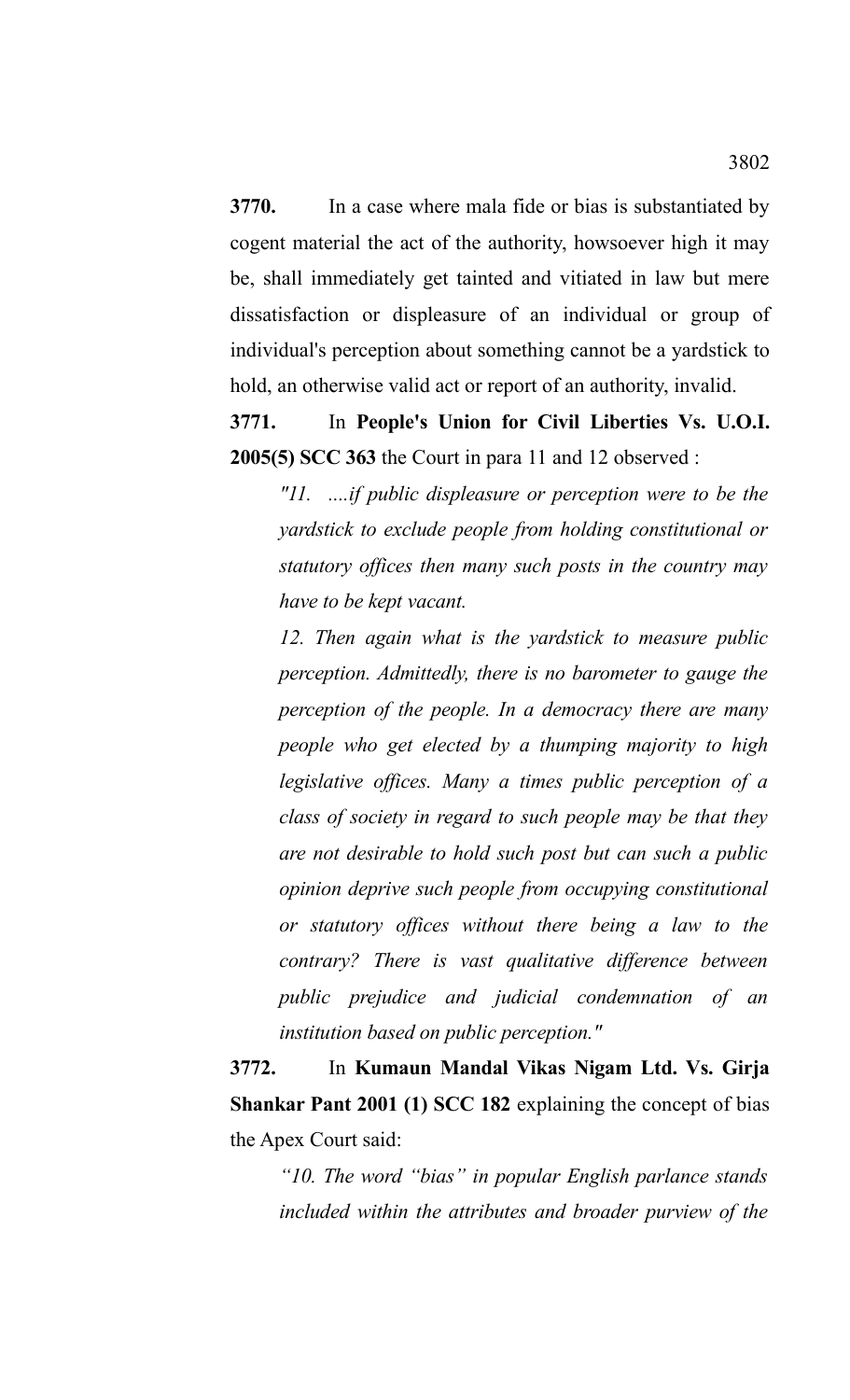*word "malice", which in common acceptation means and implies "spite" or "ill-will" (Stroud's Judicial Dictionary, 5 th Edn., Vol. 3) and it is now well settled that mere general statements will not be sufficient for the purposes of indication of ill-will. There must be cogent evidence available on record to come to the conclusion as to whether in fact there was existing a bias which resulted in the miscarriage of justice.*

*32. Lord Hutton also in Pinochet case 16 observed:*

*"There could be cases where the interest of the Judge in the subject-matter of the proceedings arising from his strong commitment to some cause or belief or his association with a person or body involved in the proceedings could shake public confidence in the administration of justice as much as a shareholding (which might be small) in a public company involved in the litigation."*

*33. Incidentally in Locabail [Locabail (U.K.) Ltd. v. Bayfield Properties Ltd. 17 ] the Court of Appeal upon a detail analysis of the oft-cited decision in R. v. Gough 18 together with the Dimes case 19 Pinochet case 16, Australian High Court's decision in the case of J.R.L., ex p C.J.L., Re 20 as also the Federal Court in Ebner, Re 21 and on the decision of the Constitutional Court of South Africa in President of the Republic of South Africa v. South African Rugby Football Union22 stated that it would be rather dangerous and futile to attempt to define or list the factors which may or may not give rise to a real danger of bias. The Court of Appeal continued to the effect that everything will depend upon facts which may include the*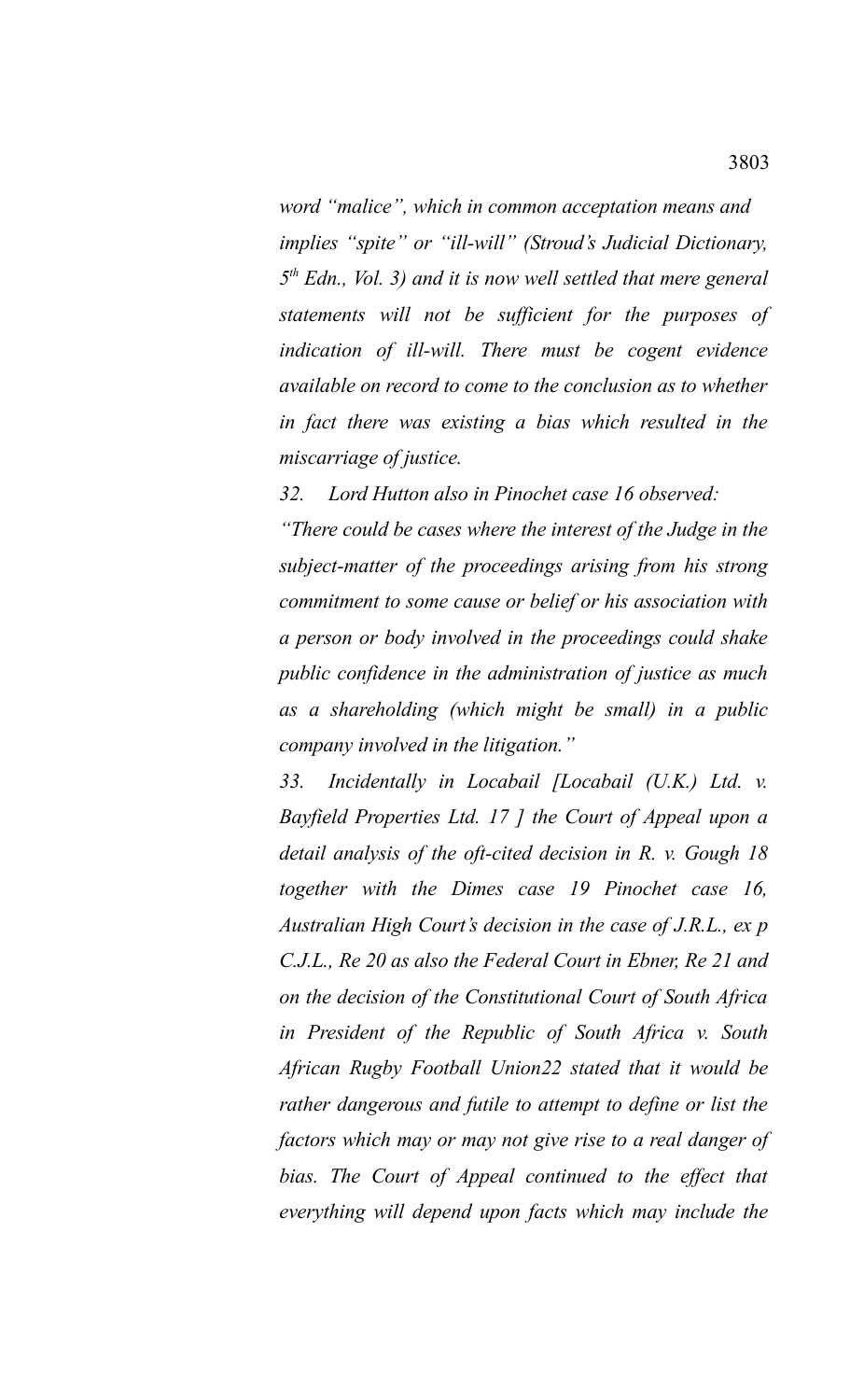*"By contrast, a real danger of bias might well be thought to arise if there were personal friendship or animosity between the Judge and any member of the public involved in the case; or if the Judge were closely acquainted with any member of the public involved in the case, particularly if the credibility of that individual could be significant in the decision of the case; or if, in a case where the credibility of any individual were an issue to be decided by the Judge, he had in a previous case rejected the evidence of that person in such outspoken terms as to throw doubt on his ability to approach such person's evidence with an open mind on any later occasion; or if on any question at issue in the proceedings before him the Judge had expressed views, particularly in the course of the hearing, in such extreme and unbalanced terms as to throw doubt on his ability to try the issue with an objective judicial mind (see Vakuta v. Kelly23); or if, for any other reason, there were real ground for doubting the ability of the Judge to ignore extraneous considerations, prejudices and predilections and bring an objective judgment to bear on the issues before him. The mere fact that a Judge, earlier in the same case or in a previous case, had commented adversely on a party-witness, or found the evidence of a party or witness to be unreliable, would not without more found a sustainable objection. In most cases, we think, the answer, one way or the other, will be obvious. But if in any case there is real ground for doubt, that doubt should be resolved in favour of recusal. We repeat: every application*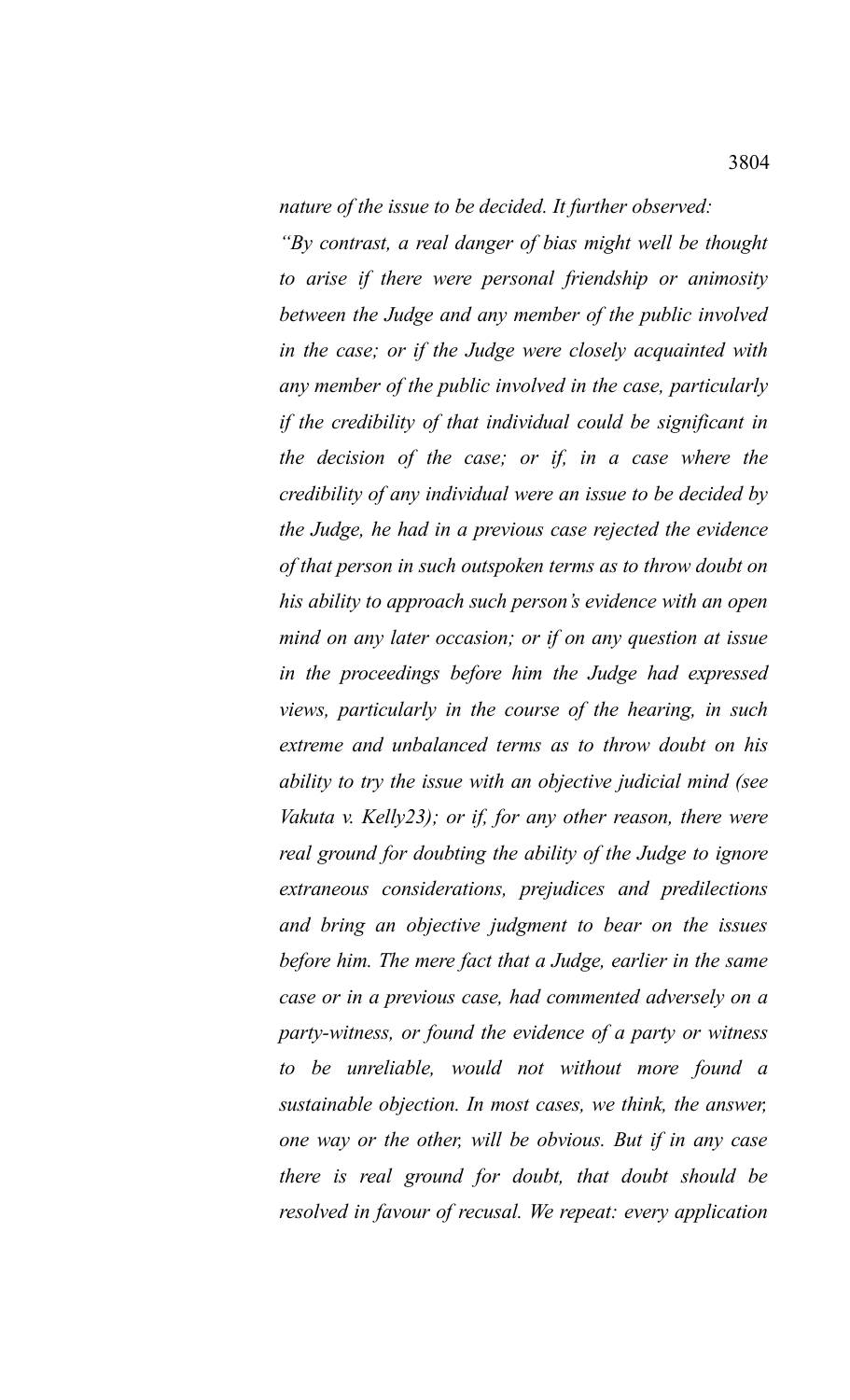*must be decided on the facts and circumstances of the individual case. The greater the passage of time between the event relied on as showing a danger of bias and the case in which the objection is raised, the weaker (other things being equal) the objection will be."*

*34. The Court of Appeal judgment in Locabail 17 though apparently as noticed above sounded a different note but in fact, in more occasions than one in the judgment itself, it has been clarified that conceptually the issue of bias ought to be decided on the facts and circumstances of the individual case — a slight shift undoubtedly from the original thinking pertaining to the concept of bias to the effect that a mere apprehension of bias could otherwise be sufficient.*

*35. The test, therefore, is as to whether a mere apprehension of bias or there being a real danger of bias and it is on this score that the surrounding circumstances must and ought to be collated and necessary conclusion drawn therefrom — in the event however the conclusion is otherwise inescapable that there is existing a real danger of bias, the administrative action cannot be sustained: If on the other hand, the allegations pertaining to bias is rather fanciful and otherwise to avoid a particular court, Tribunal or authority, question of declaring them to be unsustainable would not arise. The requirement is availability of positive and cogent evidence and it is in this context that we do record our concurrence with the view expressed by the Court of Appeal in Locabail case17."*

**3773.** In **State of Punjab Vs. V.K.Khanna 2001 (2) SCC**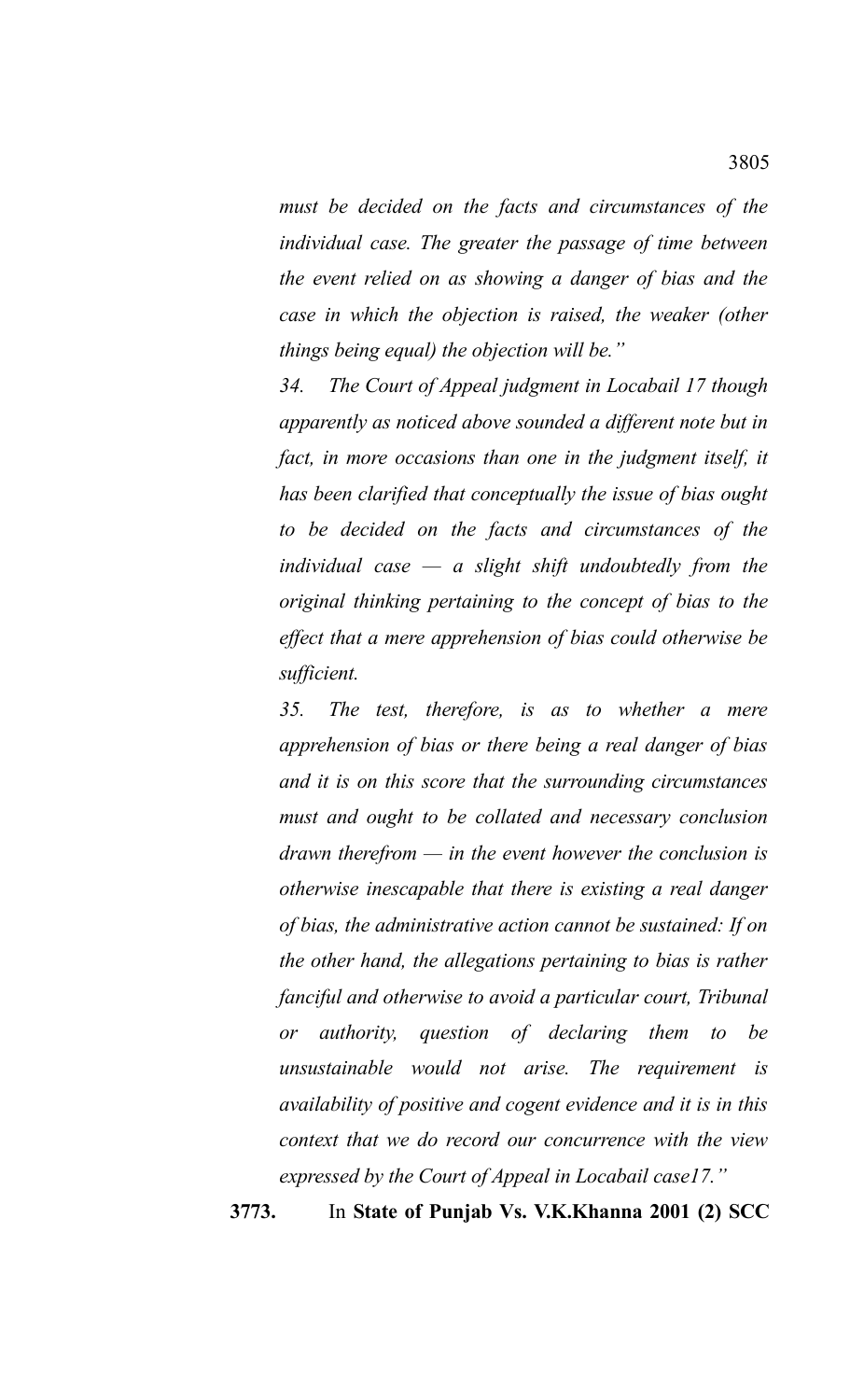**330** it was decided that the test is whether there is a mere apprehension or there is a real danger of bias and it is on this score that the surrounding circumstances must and ought to be collated and necessary conclusion drawn therefrom. The court in para 8 and 8 said:

*"5. Whereas fairness is synonymous with reasonableness- bias stands included within the attributes and broader purview of the word "malice" which in common acceptation means and implies "spite" or "ill will". One redeeming feature in the matter of attributing bias or malice and is now well settled that mere general statements will not be sufficient for the purposes of indication of ill will. There must be cogent evidence available on record to come to the conclusion as to whether in fact, there was existing a bias or a malafide move which results in the miscarriage of justice....In almost all legal enquiries, "intention as distinguished from motive is the all- important factor" and in common parlance a malicious act stands equated with an intentional act without just cause or excuse."*

*"8. The test, therefore, is as to whether there is a mere apprehension of bias or there is a real danger of bias and it is on this score that the surrounding circumstances must and ought to be collated and necessary conclusion drawn therefrom. In the event, however, the conclusion is otherwise that there is existing a real danger of bias administrative action cannot be sustained. If on the other hand allegations pertain to rather fanciful apprehension in administrative action, question of declaring them to be*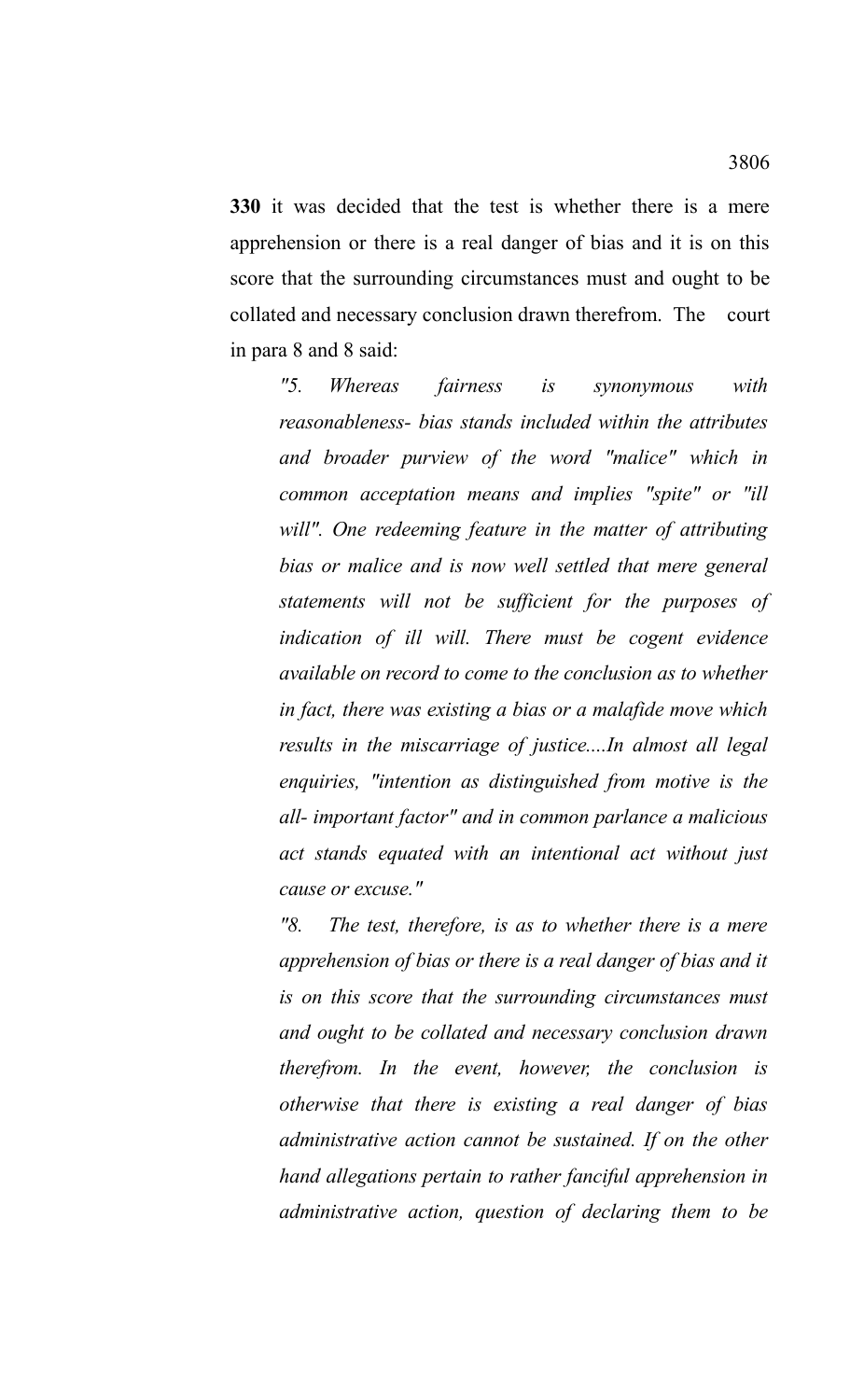*unsustainable on the basis therefor, would not arise."*

**3774.** Since some general but serious allegations have been levelled against ASI regarding manner of excavation, interpretation and assessment, though not substantiated, but we shall examine all these aspects minutely since it is not a matter where we should leave even an iota of doubt in the mind of any party. Rather we intend to consider all the possible angles in the matter so that there may not remain a grievance that one or other aspect, howsoever minor it is, has escaped consideration of the Court.

**3775**. The origin, status, reputation and other credentials of ASI would be a relevant factor for considering credibility and reliability of its report, besides other aspects of the matter. The facts about ASI's origin, development, status etc. have been placed before us in the form of a computerized printout taken from Internet site of Archaeological Survey of India and this has not been doubted or objected by any of the parties. A perusal thereof shows that the ASI traced back its origin to  $15<sup>th</sup>$  January 1784 when Sir William Jones formed "Asiatic Society" at Calcutta consisting of a group of antiquarians. This Society started archaeological, historical, monumental, cultural and religious researches in India and commenced its publication of periodical journal "Asiatic Researches" in 1788. The objective of the said research and publication was to make public aware of the antiquarian wealth of India.

**3776.** Since William Jones is referred as the point of commencement of ASI, some facts throwing light on his profile would be ancillary but important. Born on 28<sup>th</sup> September' 1746 in London, William Jones studied Arabic, Hebrew and also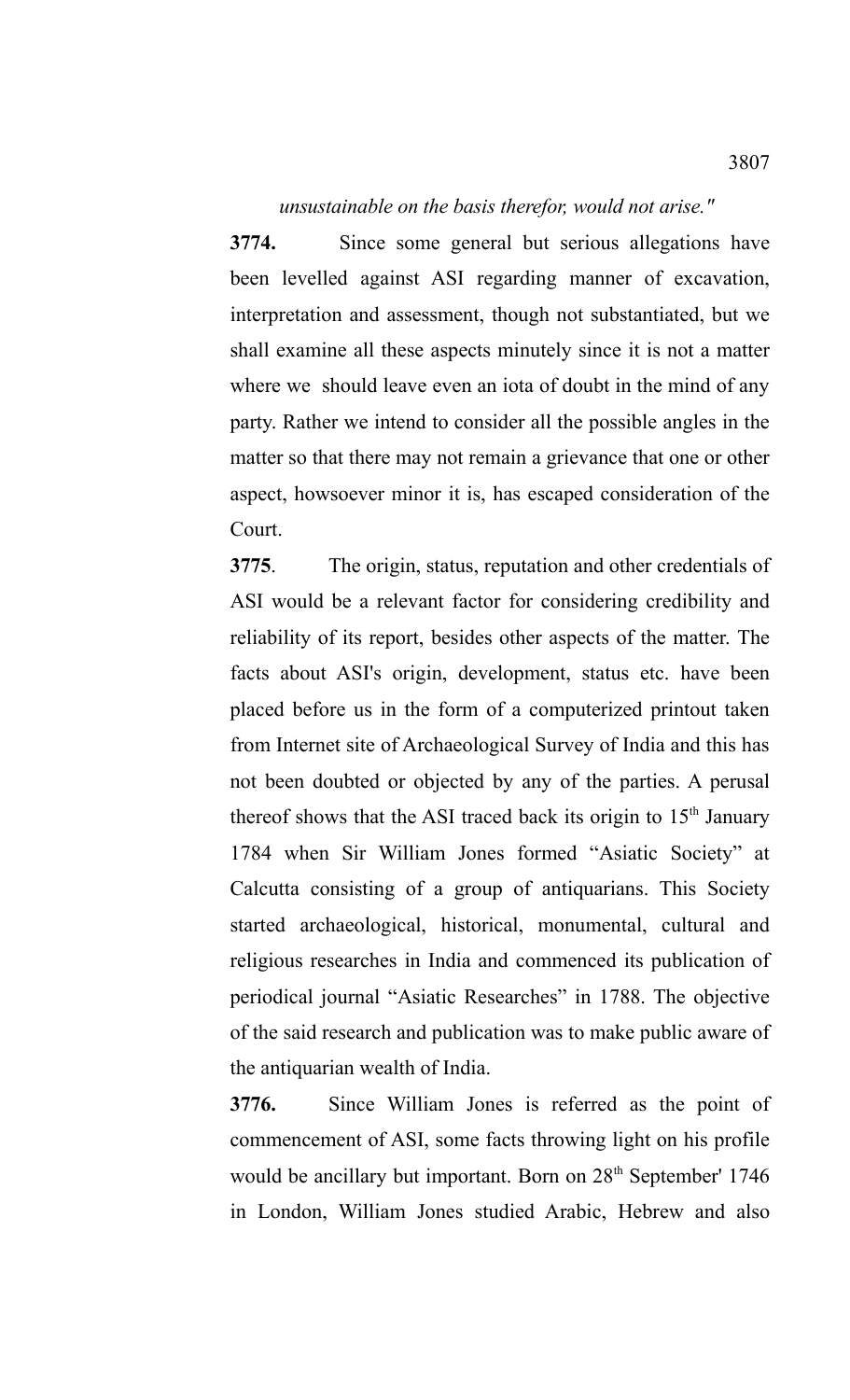acquainted himself with French and Italian. In 1764, he entered University College, Oxford and continued his study of oriental literature. He learnt Persian and Arabic by the aid of one "Syrian Mirza", whom, it is said, he discovered and brought from London. He added to his knowledge Spanish, Puertagese and Chinese also. In 1766, he obtained a fellowship. When King Christian VII of Denmark visited England in 1768 bringing with him a "Light of Nadir Shah" in Persian, Jones was requested to translate the manuscript in French. This translation appeared in 1770 with an introduction containing a description of Asia and short history of Persia. In 1771, he published a Dissertation "Sur Law Literature Orientale" defending Oxford scholars against the criticism made by Anquetil du Perron in the introduction to his translation of the "Zend Avesta". In the same year, i.e. 1771 appeared his Crammer of Persian language. He then studied law and was called to the Bar at the Middle Temple in 1774. Appointed Commissioner in Bankruptcy in 1776 made Judge of Supreme Court of Judicature at Calcutta, then "Fort William" and was Knighted in 1783. He arrived in India sometime in 1783 (probably in December) and founded in January' 1784, the "Bengal Asiatic Society". He remained its President till his death. In India, he studied Sanskrit. In 1789, he completed his translation of "Shakuntala" of Kalidasa. He also translated the collection of fables titled as "Hitopadesa", "Geet Govind" and considerable portion of "Vedas"; besides editing the text of Kalidasa's poem "Ritusamhara". He undertook in 1788, task of compiling a digest of Hindu and Mohammedan law, which he could not complete since died on 27.4.1794, but got published "Ordinance of Manu" and some items with respect to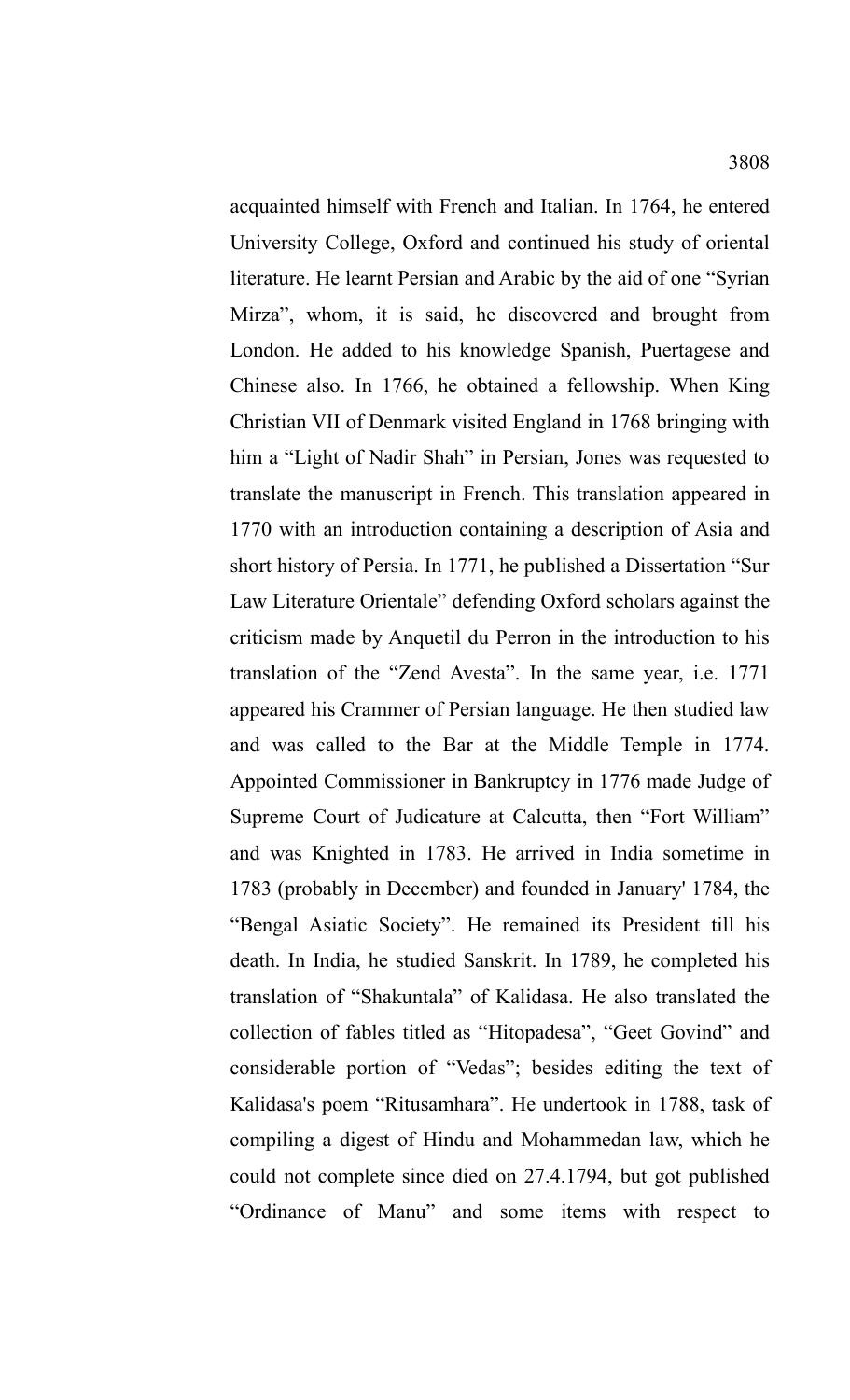Mohammedan laws of succession of property by intestate and inheritance.

**3777.** This biography apparently shows his mettle but there existed something more. In "**Asiatic Researches**" Vol-I, first published in 1788, recently republished in 1979, pages 234- 235, we find the following comments of Sir William Jones:

*"As to the general extension of our pure faith in Hindustan there are at present many sad obstacles to it . . . . . We May assure ourselves that . . . . . Hindus will never be converted by any mission from the Church of Rome, or from any other Church; and the only human mode perhaps, of causing so great revolution, will be to translate it to Sanskrit . . . . . Such chapters of the prophets, particularly of Isaiah, as are indisputably evangelical together with one of the gospels, and a plain prefatory discourse, containing full evidence of the very distant ages, in which the predictions themselves, and the history of the divine person (Jesus) predicted, were severally made public; and then quietly to disperse the work among the well educated natives."*

**3778.** He wrote an essay "On the Gods of Greece, Italy and India" in 1784 running in about 47 pages, which had the following comments:

*"Since Gods of all shapes and dimensions may be framed by the boundless powers of imaginations or by the frauds and follies of men, in countries never corrected; but when features of resemblance, too strong to have been accidental, or observable in different systems of polytheism, without fancy or prejudice to colour them and*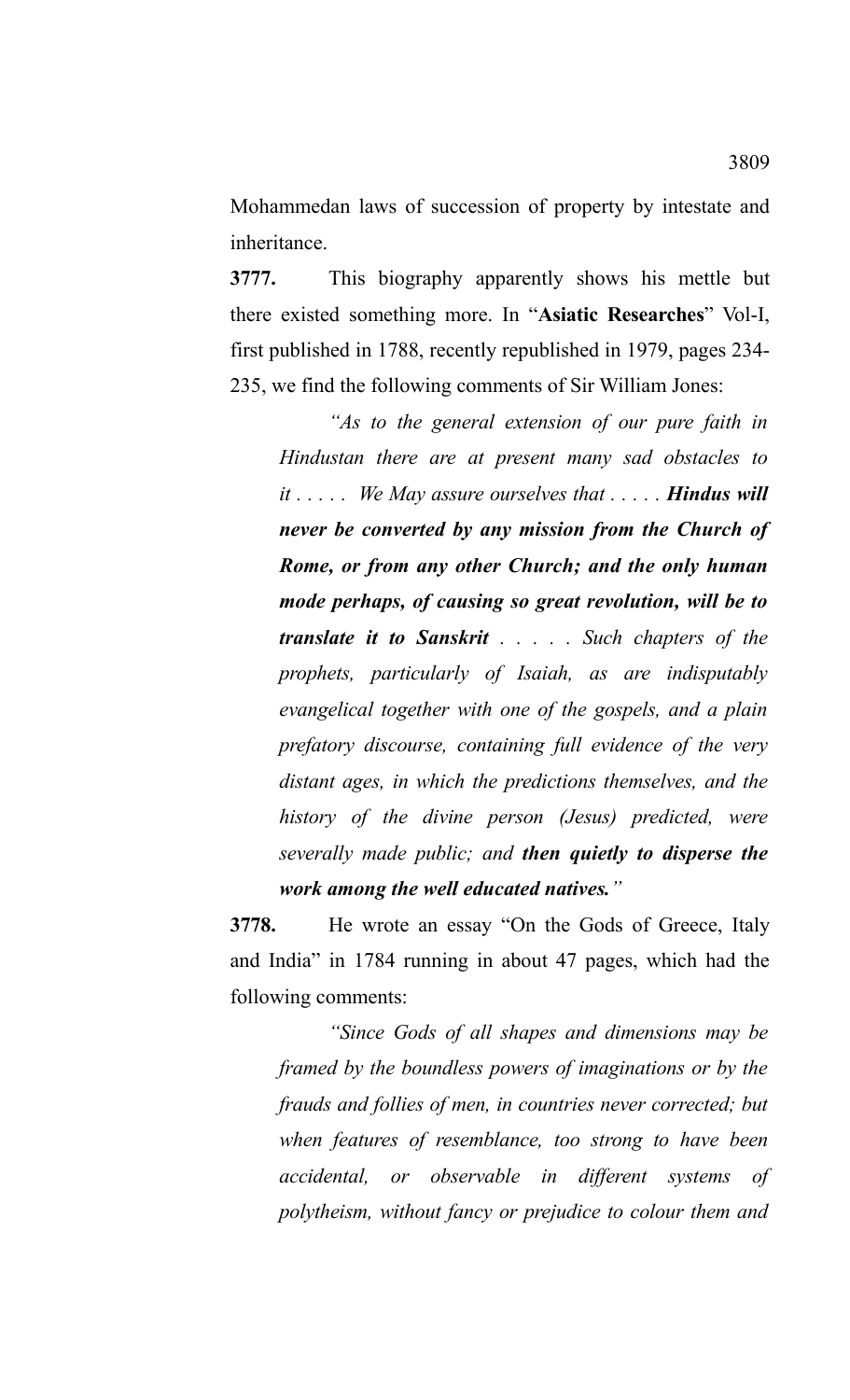*improve the likeness . . . . . It is my design, in this assay, to point out such a resemblance between the popular worships of the old Greeks and Italians and that of the Hindus."*

*"Rama and Crishna, must now be introduced, and there several attributes distinctly explained. The first of them, I believe, was the Dionysus of the Greeks."*

*"The first poet of the Hindus was the great Valmic, and his Ramayan is an Epick Poem . . . . . Comparison of the two poems (the Dionysus and the Ramayan) would prove Dionysus and Rama to have been the same person; and I incline to think that he was Rama the son of Kush, who might have established the first regular Government in this part of Asia." (emphasis added)*

**3779.** About "Manu", Jones writes:

*"This epitome of the first Indian history . . . . . though whimsically dressed up of a form of allegory, same to prove a Primeval tradition in this country of the universal deluge described by Moses and fixes consequently the time when the genuine Hindu chronology actually begins."*

*"We may suspect that all the 14 Menus are reducible to one, who was called Nuh by the Arabs and probably by the Hebrews; though we have disguised his name by an improper pronunciation of it. Some mere relation between the 7th Menu and Grecian Menos may be inferred."* 

**3780.** He further said:

*"The whole crowed of God and Goddess of ancient Rome and modern Varanes (Varanasi of India) mean only the powers of nature, expressed in a variety of males and a*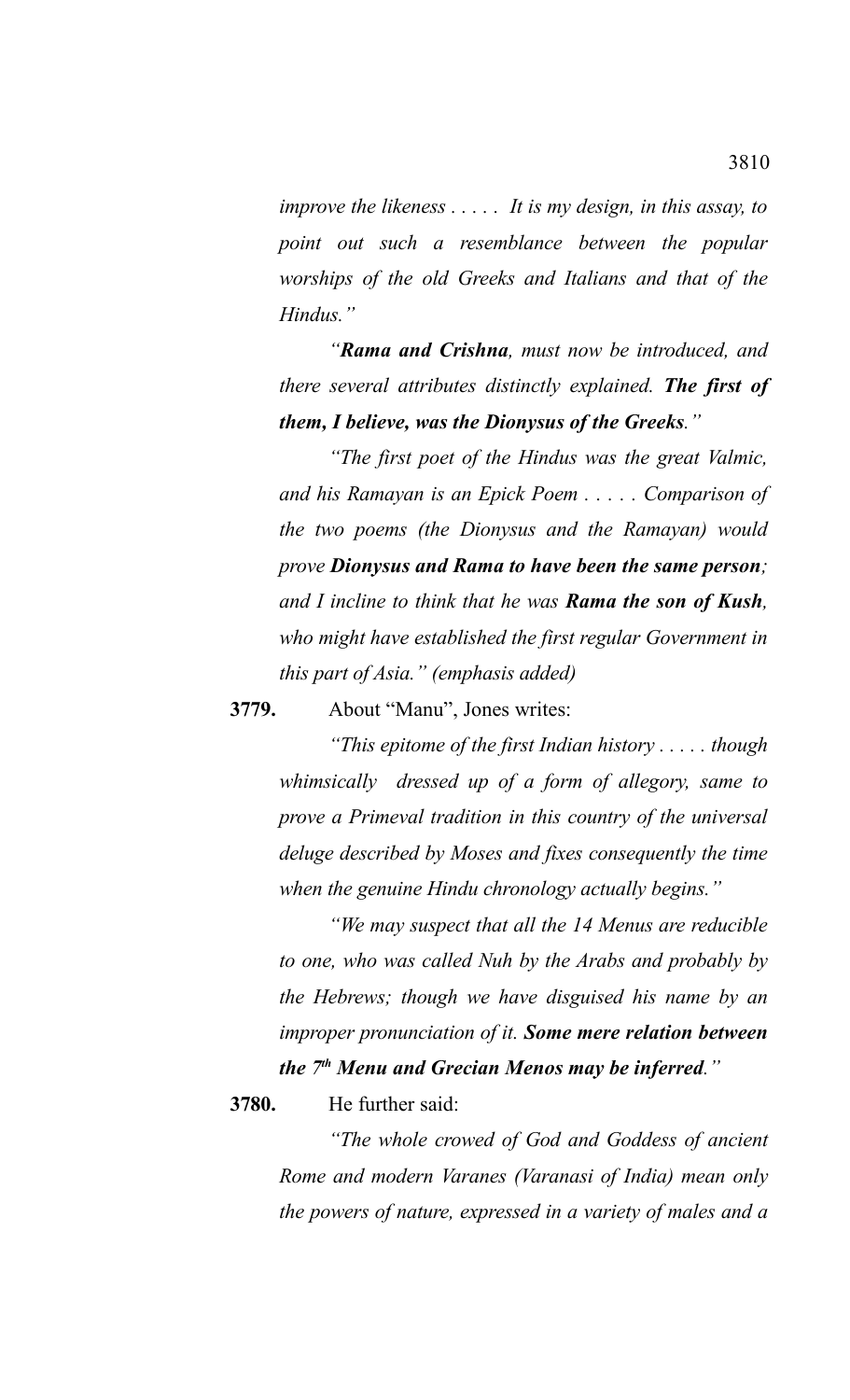*multitude of fanciful names."*

*"Be all this as it may, I am persuaded that a connection subsisted between the old idolatrous nations of Egypt, India, Greece and Italy, long before they migrated to their several settlements."*

**3781.** This shows the approach, real motive and attitude with which the learned gentleman appears to give boost to the Indian literature. However, one must feel indebted to him for the reason that he and others like him gave birth to a local cadre of historians, academicians etc. to explore and research with sheer nationalistic instinct. Moreover, ultimately we got an institution which has been able to protect commendably a lot of ancient monuments and has also resulted in discovery of cultural wealth of this country.

**3782.** Going back to our study about ASI, the research work, it claimed, resulted in collection of a large number of manuscripts of Hindu scriptures as also antiquities and other remains in the office of Asiatic Researches. A museum was established at Calcutta in 1814 where the above collection housed. Similar Societies were also statrted at Bombay (Mumbai) in 1804 and at Madras (Chennai) in 1818. In 1800 Dr. Francis Buchanan (a Physician) was appointed by Marquis of Wellesley to survey Mysore. Dr. Buchanan was also required to undergo a survey of Provinces subject to Presidency of Bengal by the Governor General in Council in 1807. This area of survey constituted parts of the present day Bihar and Uttar Pradesh. He was engaged to survey the monuments and antiquities in the area of survey. At that time it was East India Company which had commenced its transmission into a Ruler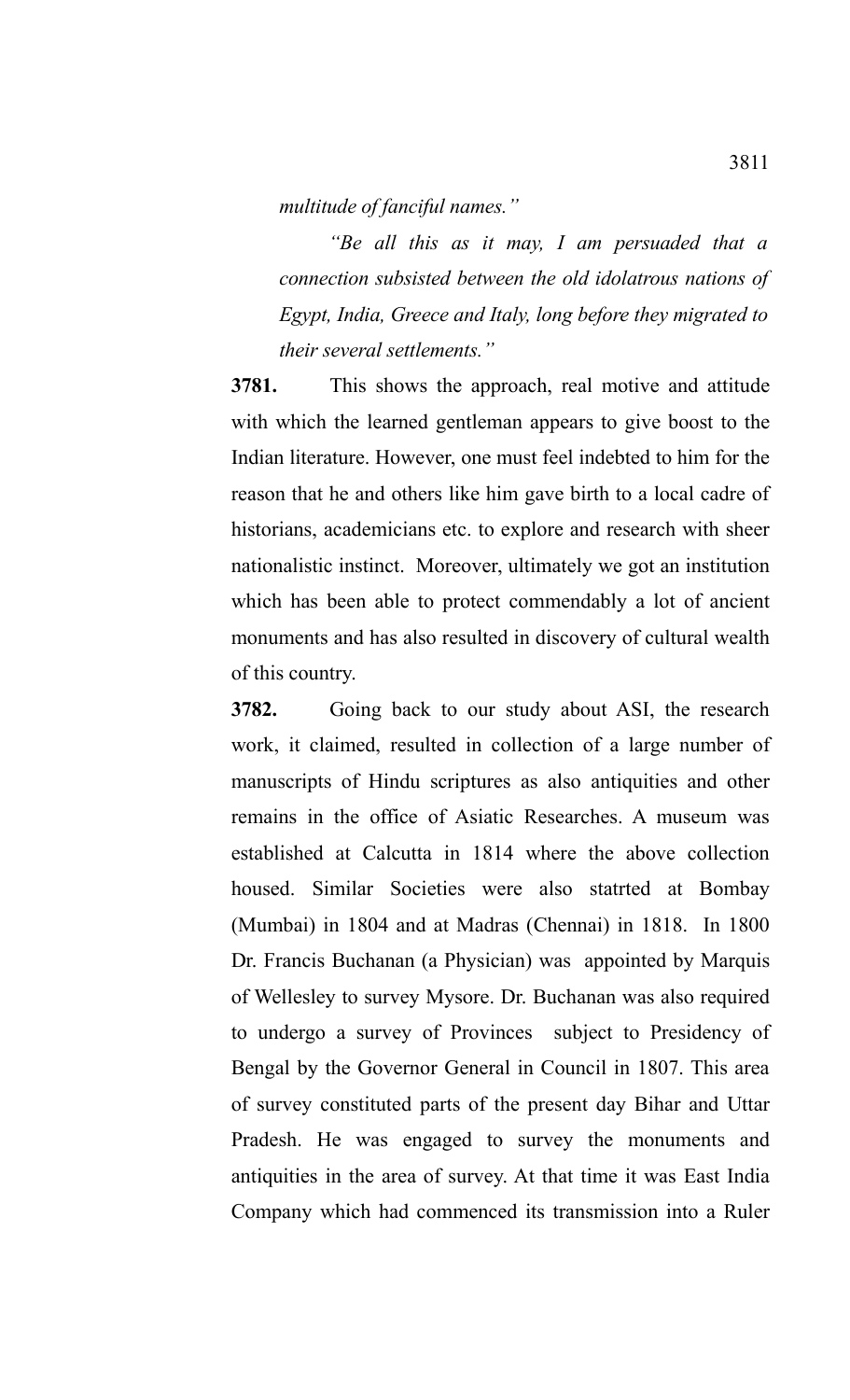from its initial position of a Merchant. Dr. Buchanan was required to collect information upon the general topography of each District; the conditions of the inhabitants, their religious customs; the natural productions of the country; fisheries, forests, mines and quarries; the state of agriculture; the condition of landed property and tenures; the progress made in the arts and manufactures; the operation of commerce, and every particular that can be regarded as forming an element in the prosperity or depression of the people.

**3783.** To provide protection to antiques, monuments etc. the first legislation came in the form of Bengal Regulation, XIX of 1810 which empowered the Government to intervene in case of risks to monuments. In 1833 "James Prinsep" became Secretary of Asiatic Society. He was assisted by "Alexander Cunningham", a Second Lieutenant of the Bengal Engineers. They planned for an organization "Indian Archaeological Survey" and placed their proposal before the British Government in 1848. However, this attempt failed. After take over of reign by the British Government from East India Company, it appears that a fresh proposal was submitted by "Alexander Cunningham" which drew attention of Lord Canning who sanctioned a scheme of survey in Northern India and appointed "Alexander Cunningham" as the first Archaeological Surveyor with effect from December 1861. Cunningham's survey stretched from Gaya in the East, to Indus, in the northwest, and from Kalsi in the north to Narmada in the south between 1861 to 1865. In this survey, it is said that Cunningham proceeded in the footsteps of Chinese traveller (pilgrim) Hieun Tsang and also submitted his report.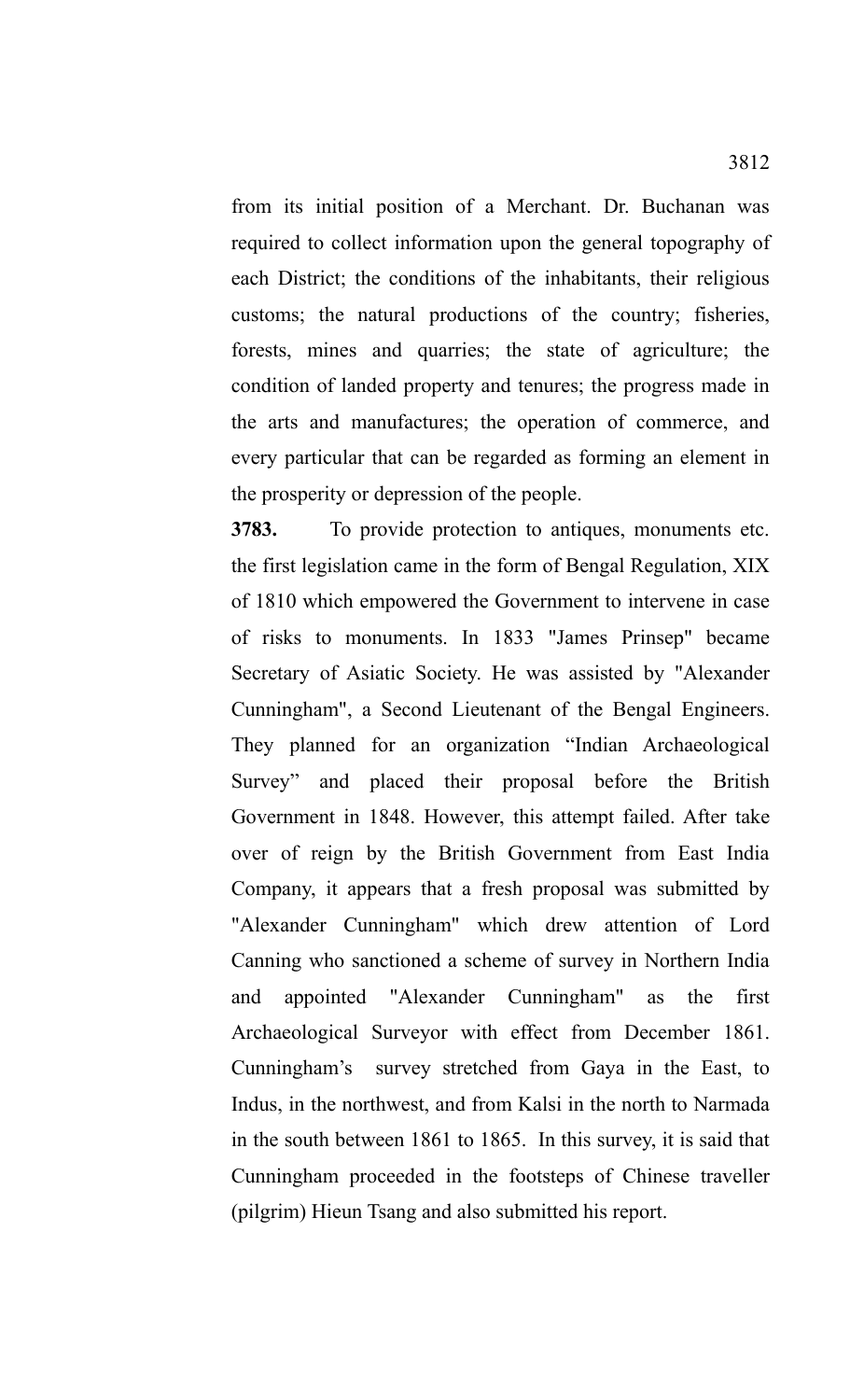**3784.** In 1863, Act No. XX of 1863 was passed which empowered the Government to prevent injury to and preserve buildings remarkable for their antiquity or for their historical or archaeological value. Lord Lawrence, however, abolished the archaeological survey in 1866 bringing to a sudden halt of the archaeological survey in Indian Sub-continent. Some minor work with respect to the state of archaeological style of India in Bombay, Madras, Bengal and the Northwestern Provinces continued but the revival of archaeological survey saw the light of the day in 1871 when it was revived as a distinct department of the Government. A. Cunningham was appointed as Director who assumed charge in February 1871. He was provided with three assistants J.D. Beglar, A.C. Carlleyle and H.B.W. Garrik. A new journal "Indian Antiquary" was also started in 1872. Cunningham got published "Corpus Inscriptionum Indicarum" which contains inscriptions of connected epigraphical material and pursuant to his suggestion the Government appointed J.F. Fleet as Government Epigraphist in January 1883 for deciphering and interpreting the inscriptions.

**3785.** The Indian Treasure Trove Act, 1878 was promulgated to protect and preserve the treasure found accidentally but had archaeological and historical value. This legislation was treated to be a landmark for confiscation and safety of treasures and antiquities found during chance digging. In 1878 when Lytton observed that conservation of ancient monuments be not left exclusively to the charge of the Provincial Governments and should be brought under the purview of the Government of India, it resulted in appointment of Major H.H. Cole as Curator of ancient monuments in 1881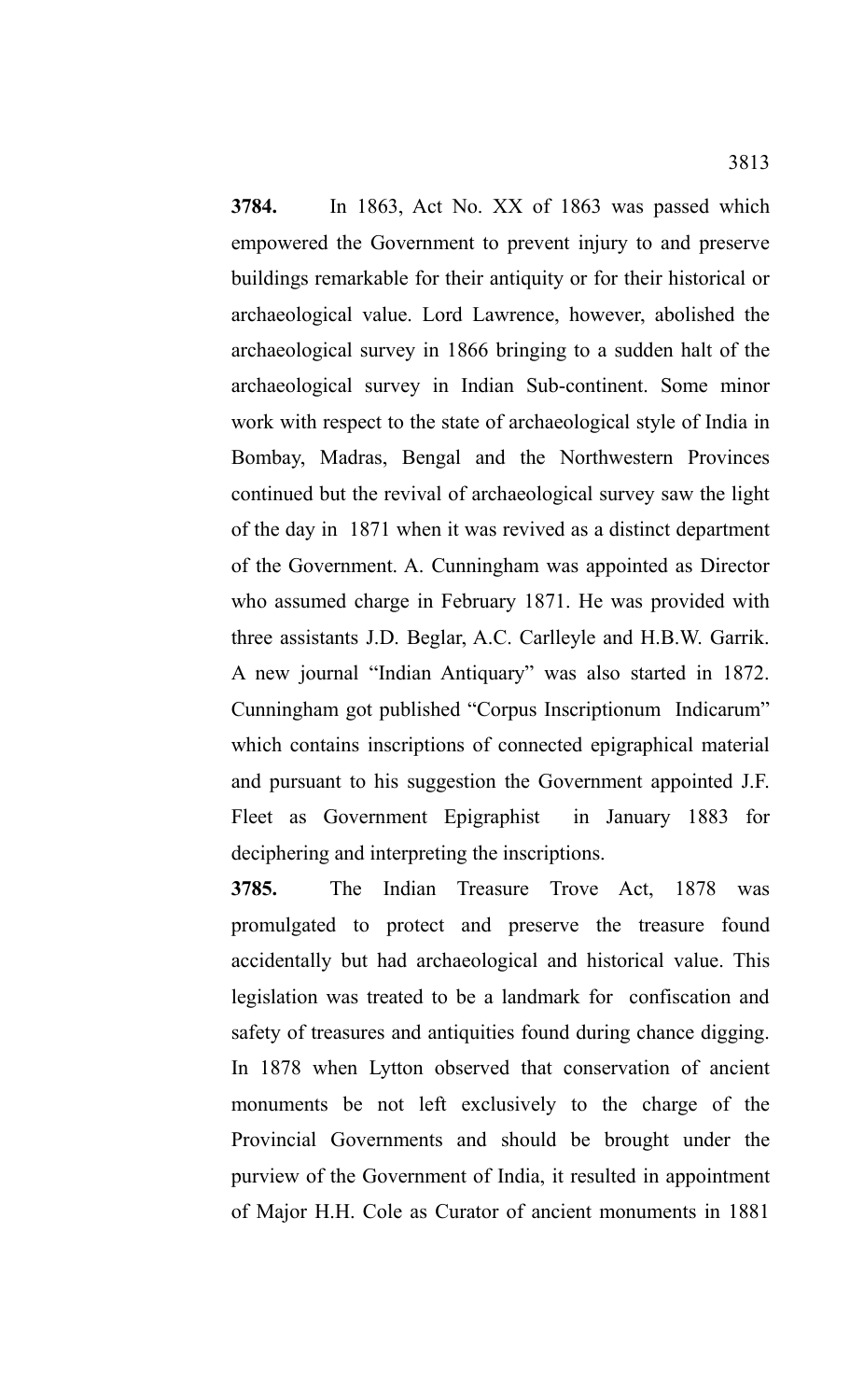with an aim to assist the Provincial and Central Government in all matters related to conservation of monuments. A. Cunningham retired in 1885 followed by Burgess who was appointed Director in March 1886. Besides others, during his period, a new publication "Epigraphica Indica" started in 1888 and he got 20 volumes published of which seven formed part of Archaeological Survey of India, New Imperial Series. He suggested to abolish the post of Director General and to divide the entire country into two Circles which caused a lot of chaos and confusion. In 1895 the Government of India requested the Asiatic Society to bear the responsibilities of publication of survey report which it refused. Later on, a proposal was made for creation of five Circles with an Archaeological Surveyor as Head at Bombay with Sind and Berar ; Madras and Coorg ; Punjab, Baluchistan and Ajmer; Northwestern Provinces and central Provinces ; Bengal and Assam and to make provision for pension to those who joined survey department before that date. The said proposal was accepted in May 1899.

**3786.** John Marshall was appointed as the new Director General in 1901 and the entire Survey Department was centralized vesting power with the Director General of A.S.I. by Lord Curzon. Marshall started new series of publication, namely, Annual reports of the Director General which contained the works and research activities carried out by the Survey Department. A separate branch for Arabic and Persian in Epigraphy was also created and Dr. Ross was appointed for this purpose in 1904 Ancient Monuments Preservation Act, 1904 (Act no. 7 of 1904) was promulgated to provide effective preservation and authority over the monuments particularly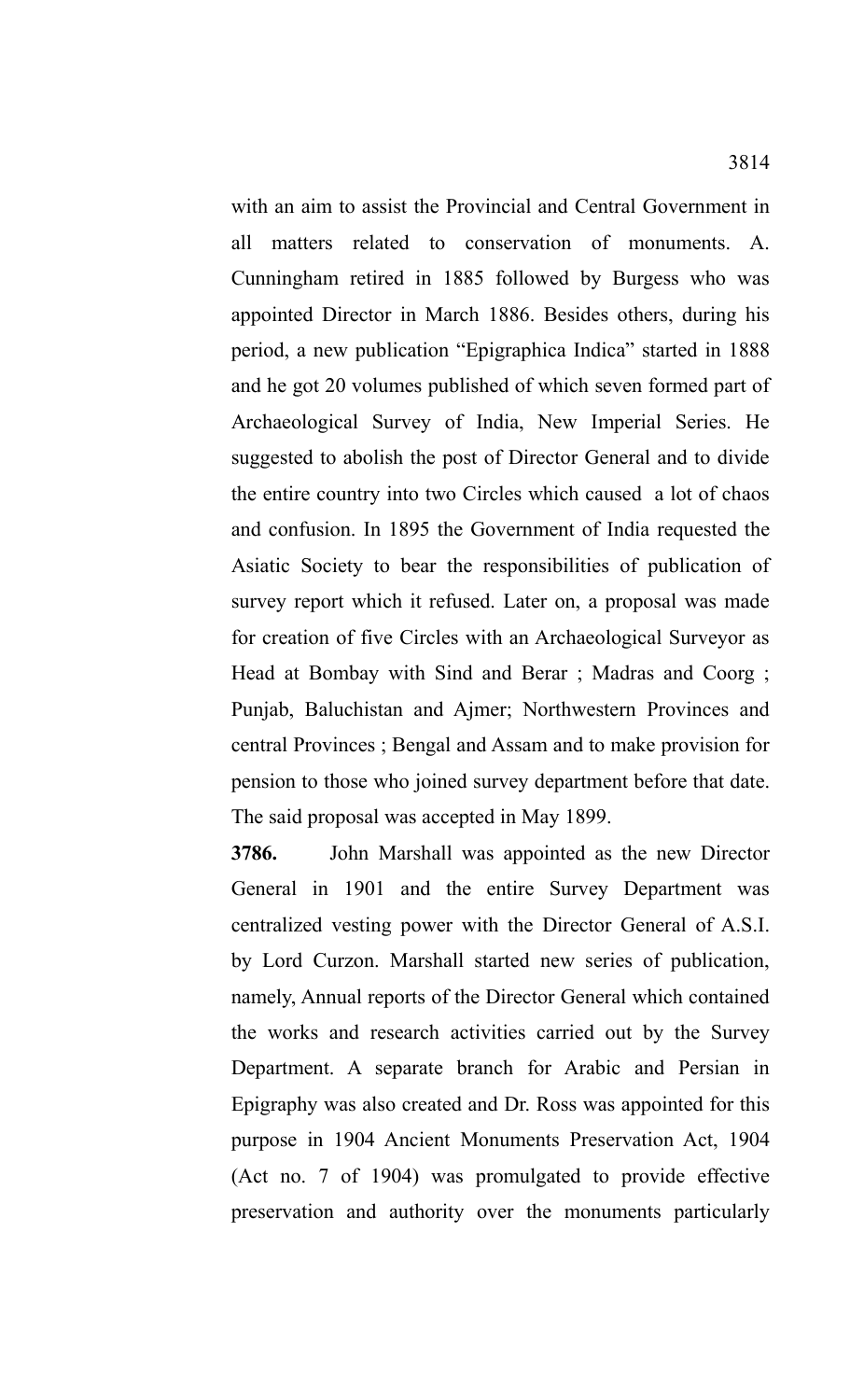those which were in the custody of individual for private ownership. The strength of the organization thereafter continued to increase by addition of Archaeological Chemist and Deputy Director General in 1917 and 1918. John Marshall relinquished the post of Director General in 1928 succeeded by H. Hargreaves and since thereafter this organization has continued with credit of making several discoveries, explorations and excavations of National and International repute. After the country achieved its independence in 1947, the Act no. 31 of 1947 "The Antiquities Export Control Act, 1947" was enacted to regulate export of antiques through Director General, ASI. Under the constitution which the people of India gave to themselves on 26.1.1950, the Archaeology was given due importance which is reflected from Entry 67 of List 1 ; Entry 12 of List 2 and Entry 40 of List 3 Seventh Schedule which read as under :

# *List-1*

*"67. Ancient and historical monuments and records, and archaeological sites and remains, declared by or under law made by Parliament to be of national importance."* 

## *List-2*

*"12. Libraries, museums and other similar institutions controlled or financed by the State; ancient and historical monuments and records other than those declared by or under law made by Parliament to be of national importance."*

## *List-3*

*"40. Archaeological sites and remains other than those declared by or under law made by Parliament to be of*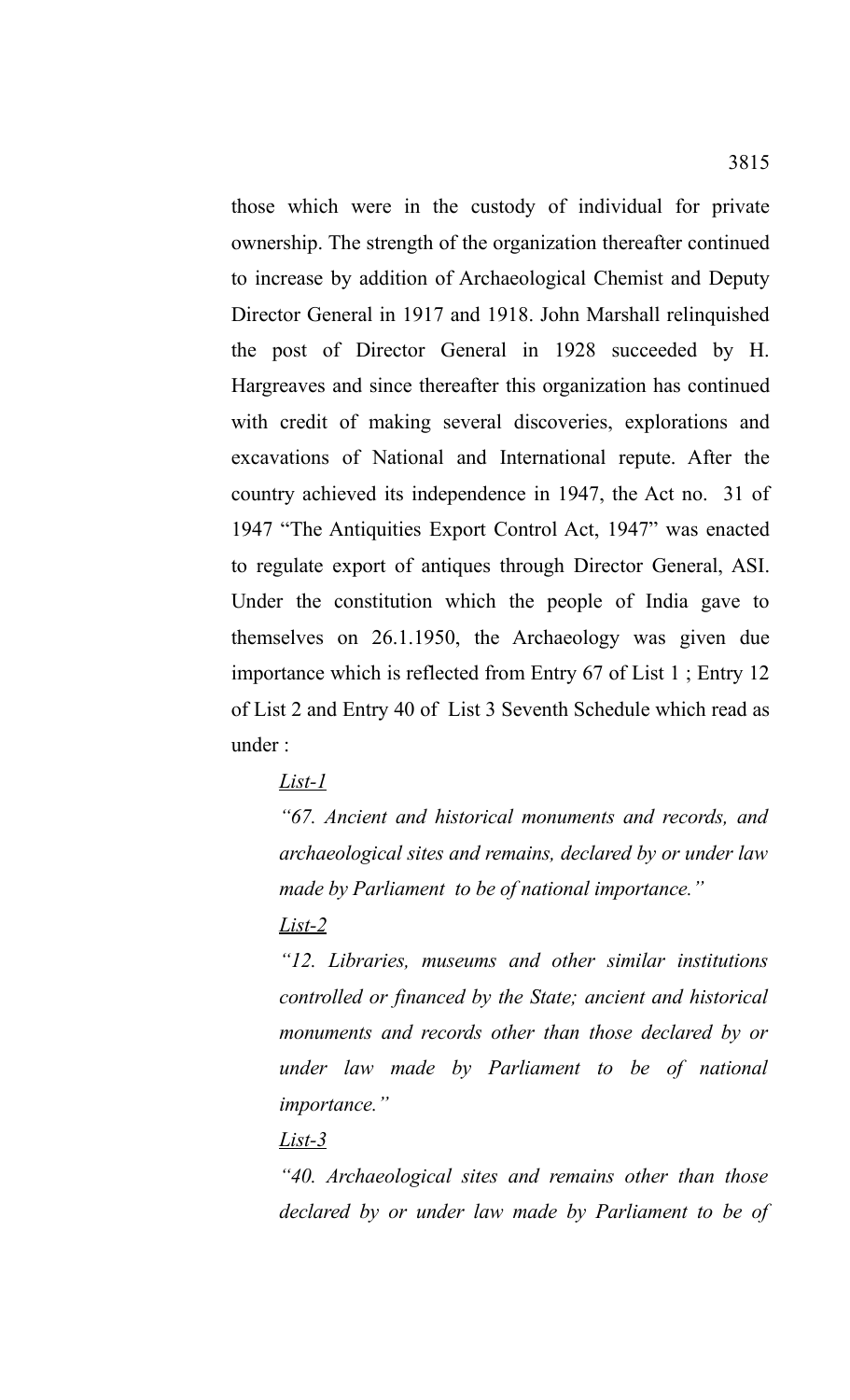### *national importance."*

**3787.** The Government of India also enacted "The Ancient and Historical Monuments and Archaeological Sites and Remains (Declaration of National Importance) Act" in 1951 (Act no. LXXI of 1951). All the protected ancient monuments already notified under Act no. VII of 1904 were redeclared as monuments and archaeological sites of national importance under Act no. LXXI of 1951. Another 450 monuments and sites of **part B States** were also added. Some more monuments and archaeological sites were also declared as of national importance under Section 126 of the States Reorganization Act 1956.

**3788.** Later on some more enactments came into existence, i.e., Ancient Monuments and Archaeological Sites and Remains Act, 1958 and Antiquities and Art Treasures Act, 1972. The former repealed Act no. LXXI of 1951 and the later repealed Act no. XXXI of 1947. Under the aforesaid legislations ASI and its Director General and other Authorities have been entrusted several statutory duties/obligations and powers besides the power of granting license for private individuals (natural or juristic) to undertake excavation work in the country.

**3789.** The above discussion beyond doubt shows that ASI is an organization under the Government of India and satisfies all the requisites to be termed as a "Department of the Central Government". Admittedly it is working under the Ministry of Culture and Human Resources. By all means ASI therefore, represents the Government of India being a Department thereof and in law, can be presumed to be an expert body of the Government on the subject.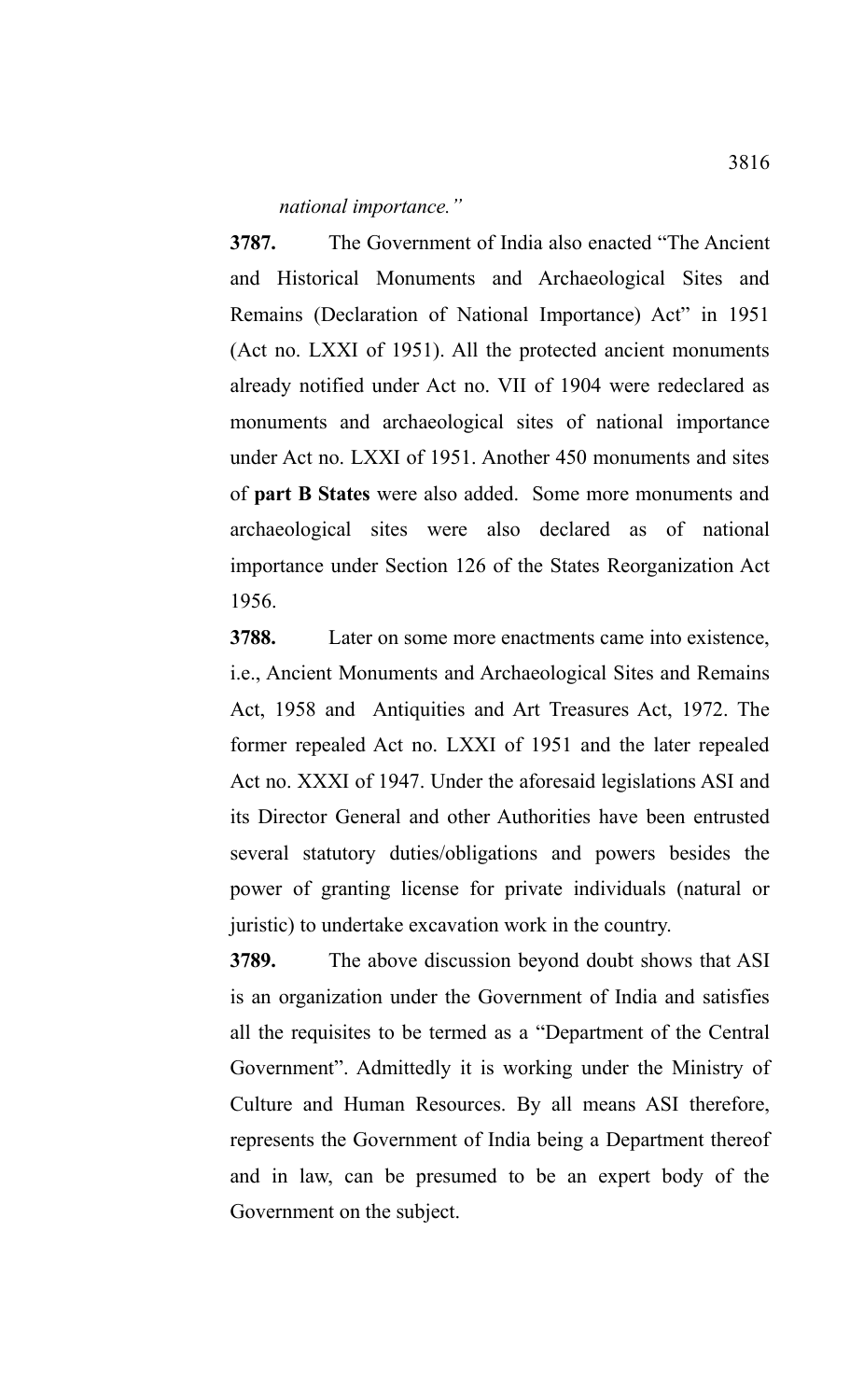**3790.** The disputed site or the disputed building was not notified/declared as a Protected or Preserved Monument under the above enactments and the learned counsel for the parties neither could dispute it nor could show otherwise.

**3791.** Sri P.R. Ganpati Ayer, senior Advocate referring to the Act of 1904 and 1958 submitted that ASI and its officers including the Director General are part and parcel of the Government of India and a 'State' within the meaning of Article 12 of the Constitution of India. No substantial objection thereto could be raised by other learned counsels also. In view of discussion made above, we find substance in it.

**3792.** Now back to the objections, the substantive objections to the very credibility of ASI report and its functioning are by the plaintiffs (Suit 4) and defendant no. 5 (Suit 5). These objections were considered by this Court but vide order dated 3.2.2005. It held that objections can suitably be considered and appreciated after giving liberty to the parties to adduce relevant evidence and thereafter decide at the time of hearing.

**3793.** We propose to refer ASI report as well as the objections of the parties aforementioned and the relevant evidence (favour and against) in order to appreciate the genuineness thereof and to decide whether ASI report can be relied upon as an evidence wholly or partly in consideration of the aforesaid issues which are of prime importance to both the sides.

**3794.** The first allegation is that the ASI has prepared its report with prejudiced mind and one-sided presentation of evidence. It is under the pressure of the then BJP Government at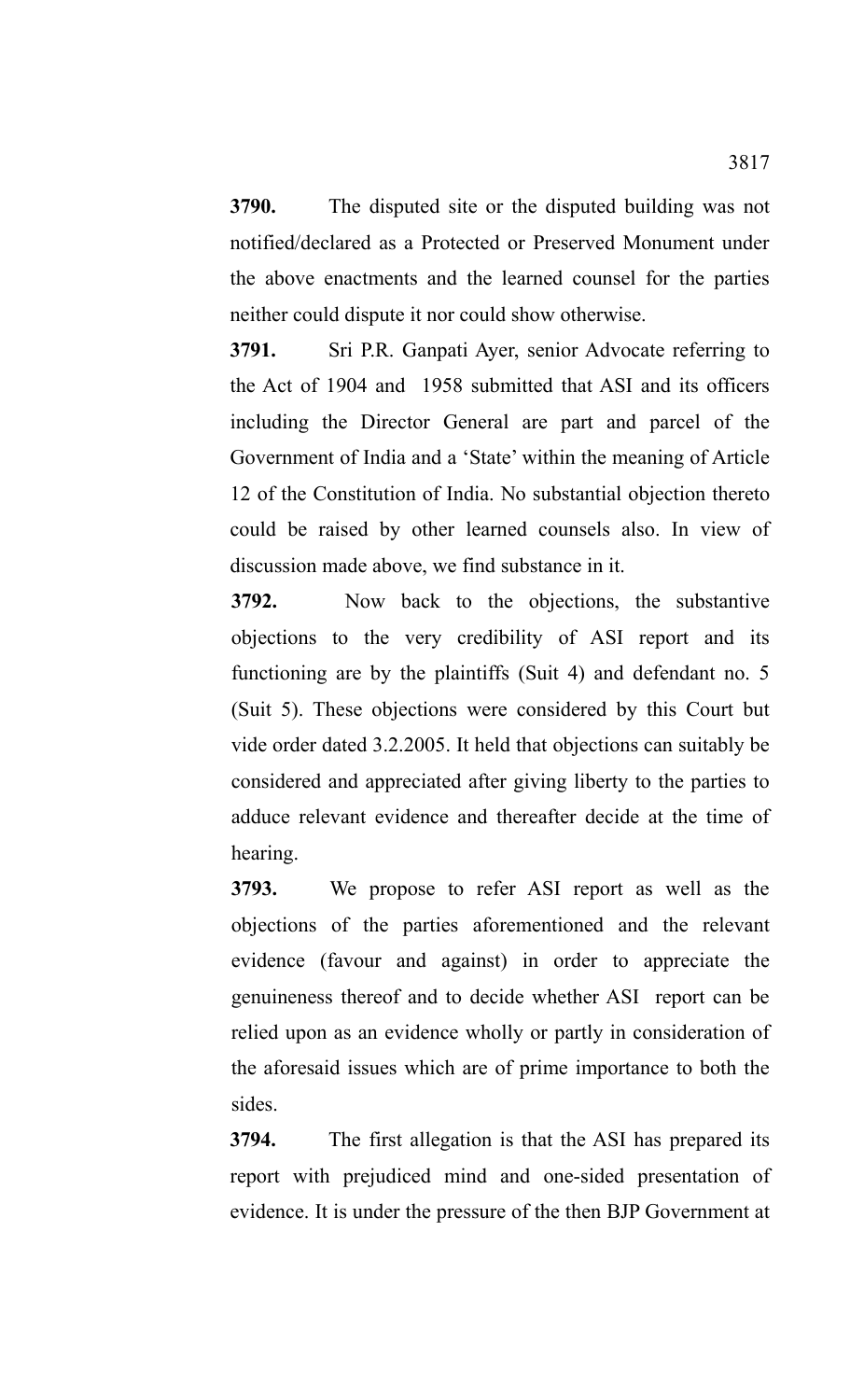the Centre (para-1 of the objection of plaintiff no.1 (Suit-4). The rest of the objections are under the headings "Archaeological evidence of 'massive structure'"; "The pillar bases are real and no myth as alleged"; "The alleged circular shrine"; "The Divine Couple and other architectural Members"; "Inadequacies of the stratigraphy"; "Terracotta figurines—Relevance of"; "Glazed wares and Glazed Tiles "Pottery"; "Bones"; "inscriptions"; and lastly "Other contradictions and discrepancies". We shall reproduce details at the relevant stage.

**3795.** In the objections filed by defendant no.5 (Suit-5) great stress has been laid on who wrote Chapter X. Para 2 thereof shows that he has proceeded by assuming that the disputed structure "indisputably" was raised in 1528 though the record shows that this fact itself is an issue and has to be adjudicated upon by this Court. Therefore, the question that it is an "indisputable fact" does not arise. About the identity of figurines and artefacts, defendant no.5 (Suit-5) says that they are not confined to only Hindus but Ayodhya was also an important religious centre for Muslims known as "Khurd Mecca" having graves of two sons of Adam i.e., Ayyub and Sheesh and also that of Buddhist, Jains and Shaivites. The terracotta, human and animal figurines are used and played by children of all irrespective of religious inclination, particularly during festivals like Diwali etc. but ASI has ignored this aspect. The divinity to any such figurine would not come unless there is deification by observing prescribed rituals i.e., Pran Pratishtha. Rest of the objections are basically in line with what has been said by plaintiff no.1 (Suit-5). Similar is the position to the objections filed on behalf of plaintiff no.9 (Suit-4).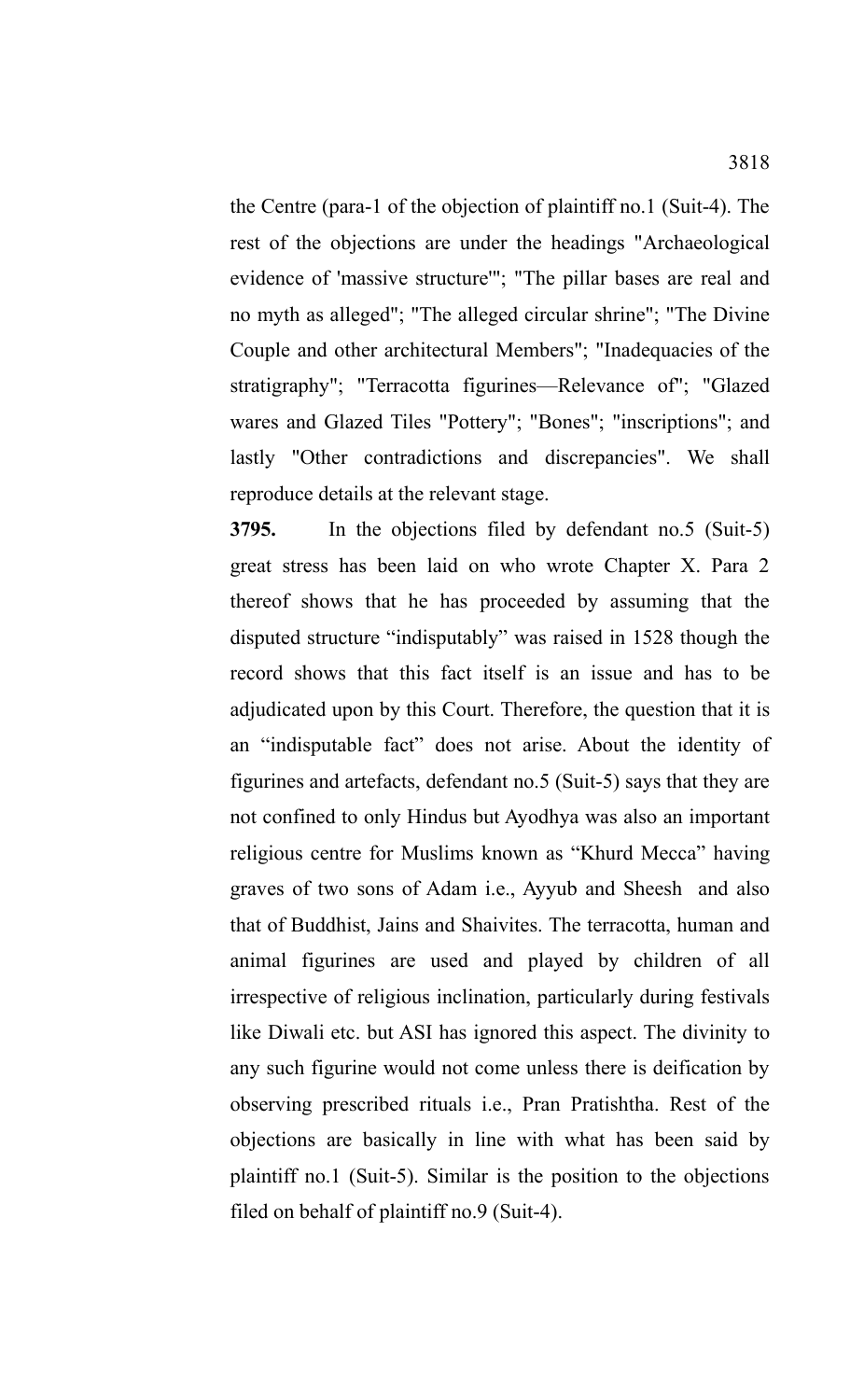**3796.** One thing however is clear. Though the report of ASI on certain aspects including technical has been criticized by the Experts of Muslim parties but in general, what emerges, some undisputed facts, i.e. admission on the part of the objectors on many aspects, which are :

(i) A lot of structural and construction acitivities existed at the disputed site going back to the level of Shunga and Kushan period.

(ii) The exact number of floors, pillar bases and walls noted by ASI though objected but the very existence of several floors, walls, and pillar bases beneath the disputed stricture is not disputed.

(iii) The structure below the disputed structure was sought to be explained as Kanati mosque or Idgah. There is no suggestion that the structure below the disputed building was of non-religious nature.

(iv) Some of the constructions or artefacts are sought to relate to Jains or Buddhist but here also it is not the case that it was Islamic in nature or non religious.

(v) Though allegations of lack of independence in professional style etc. is sought to be supported from the alleged misinterpretation or wrong interpretation or omission or contradictions and discrepancies in some part of the report but no one of ASI team, individual or group has been named or shown to have worked in a manner lacking integrity, independence etc. (except where two nominees of Muslim side i.e. Dr. Jaya Menon (PW 29) and Dr. Supriya Verma (PW 32) reported creation of pillar bases in Trench G2 vide complaints dated 21.5.2003 and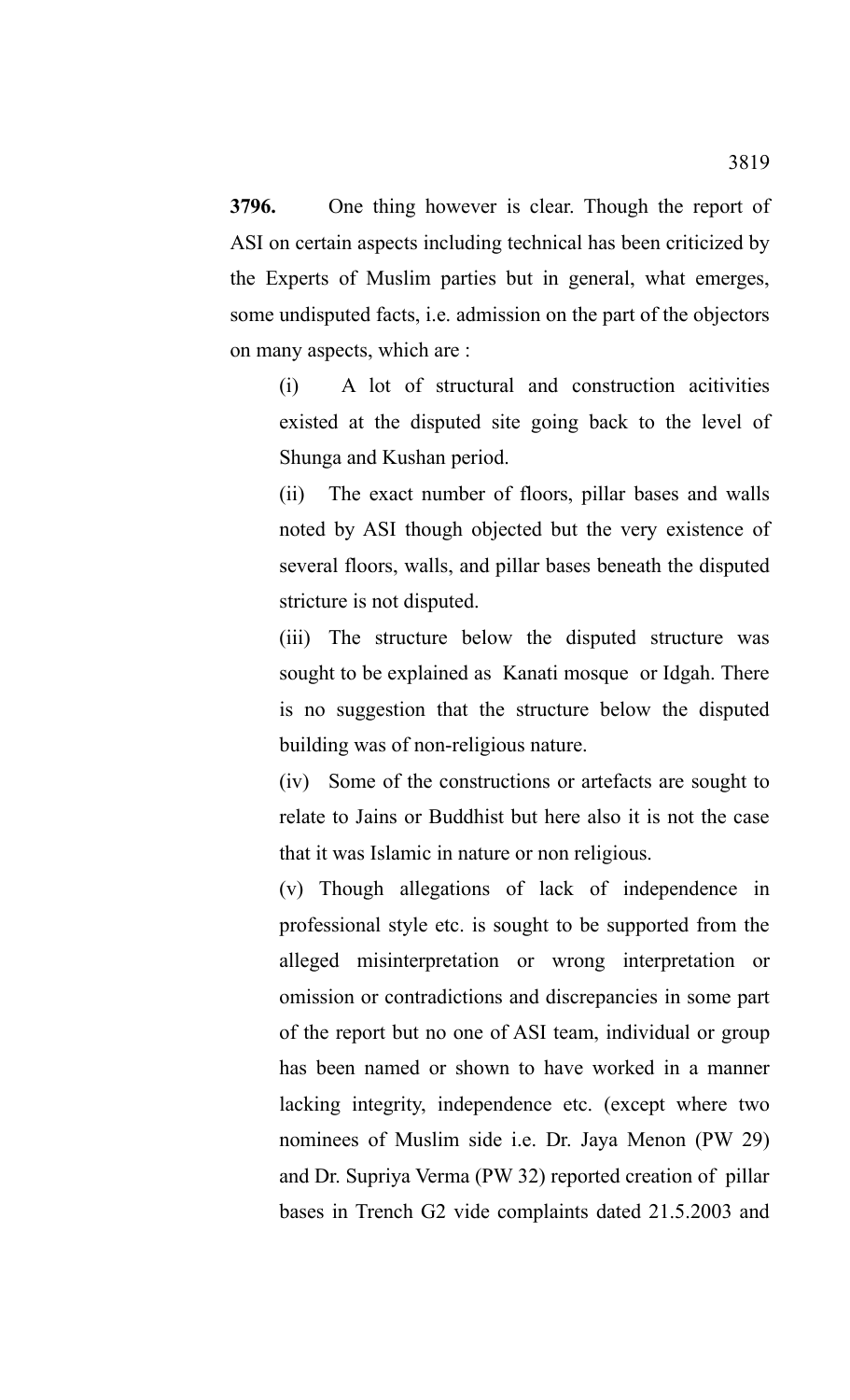7.6.2003).

**3797.** 28 witnesses, i.e., PW 1 to 28 on behalf of plaintiffs (Suit-4) were examined between 24.07.1996 to 14.05.2005. The rest of four witnesses, i.e., PW 29 to 32 were examined between 28.09.2005 to 27.03.2006, i.e., against ASI report. Two witnesses were examined again i.e. PW 16 from 20.03.2006 to 28.07.2006 and PW 24 from 05.12.2005 to 04.01.2006 i.e. after ASI report. Similarly, on behalf of plaintiffs (Suit-5) 16 witnesses, i.e., OPW 1 to 16 were examined between 22.11.1999 to 21.07.2003. After the submission of ASI report three witnesses, i.e., OPW 17 to 19 were examined between 17.08.2006 to 05.12.2006. Defendant no. 1 (Suit-4) got all his three witnesses, i.e., DW 1/1 to 1/3 examined from 22.07.2003 to 21.08.2003 and did not produce any oral evidence after ASI report. Plaintiff (Suit-3) got his 20 witnesses, i.e., DW 3/1 to 3/20 examined from 29.08.2003 to 30.11.2004 and he also did not produce any witness either in support or against ASI report. Defendant no. 2/1 (Suit-4) got three witnesses, i.e., DW 2/1-1 to DW 2/1-3 examined from 01.12.2004 to 09.03.2005 and none was in respect to ASI report. DW 13/1 (Suit-4) got examined three witnesses, i.e., DW 13/1-1 to 13/1-3 from 10.03.2005 to 05.05.2005. Out of these three witnesses the statement of Mahant Awadh Bihari Das Pathak, DW 13/1-2 remained incomplete and, therefore, has to be excluded and cannot be read in evidence. Similarly, defendant no. 17 (Suit-4) examined sole witness DW 17/1 from 09.05.2005 to 17.05.2005; defendant no. 20 (Suit-4) got examined four witnesses, i.e., DW 20/1 to 20/4 from 25.05.2005 to 23.11.2005. Its fifth witness DW 20/5, Jayanti Prasad Srivastava deposed statement to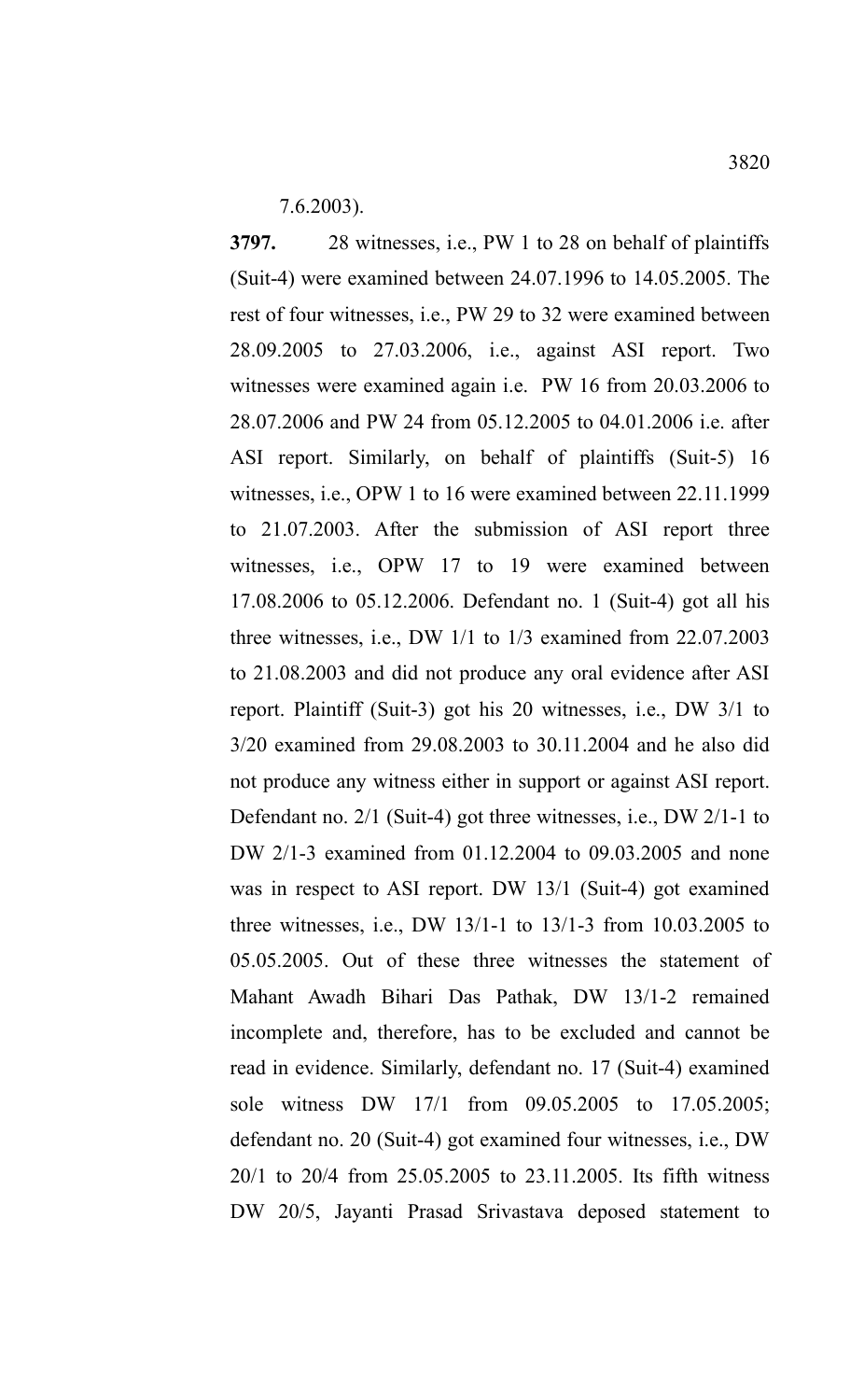support ASI report and was examined from 15.01.2007 to 23.03.2007. Defendant no. 6/1 (Suit-3) produced two witnesses, i.e., DW 6/1-1 and 6/1-2 who were examined from 29.08.2005 to 29.09.2005.

**3798.** Thus plaintiffs (Suit-4) produced eight witnesses called 'experts' (Archaeologist) to assail ASI proceedings, observations interpretations and findings. Similarly, plaintiffs (Suit 5) produced three witnesses, and defendant no.20 produced one witness in support of ASI report.

**3799.** We would refer hereat first that part of statements of the plaintiffs (Suit-4)'s Experts where they have concurred with ASI report and will find out the extent of consensus:

### **(a) PW 16, Surajbhan**

''मेरी दृष्टि में ए०एस०आई० की रिपोर्ट में जो आलोचना न किए जाने वाली चीज़ थी, वह यह थी कि **उन्होंने बाबरी मस्जिद के नीचे कई** दीवारें, फर्श और कूछ पिलर बेसेज़ खाेज निकाले हैं, यह **साक्ष्य है।**'' (पेज 199)

*"In my opinion, the ASI Report had a feature not amenable to criticism. It was that they (the excavators) have discovered many walls and floors and some pillar bases beneath the Babri mosque, and all these constitute evidence." (E.T.C.)*

''बल्कि मस्जिद के नीचे सल्तनत काल के इस्लामिक ढॉचे ही रहे थे।'' (पेज 267)

*"Rather, only the Islamic structures of the Sultanate period were beneath the mosque." (E.T.C.)*

''वाल्यूम–1 के पेज–41 पर पीरियड–7 (मेडिवल लेबिल) के नीचे दूसरी तीसरी पंक्तियों में लिखी गयी बात पर साक्षी का ध्यान आकृष्ट किया गया। साक्षी ने बताया कि इस ढांचे को 12वीं से 16वीं सदी के बीच रखना सही नहीं है, बल्कि इसका निर्माण सल्तनत काल में ही दीवार नं0–17 के ढांचे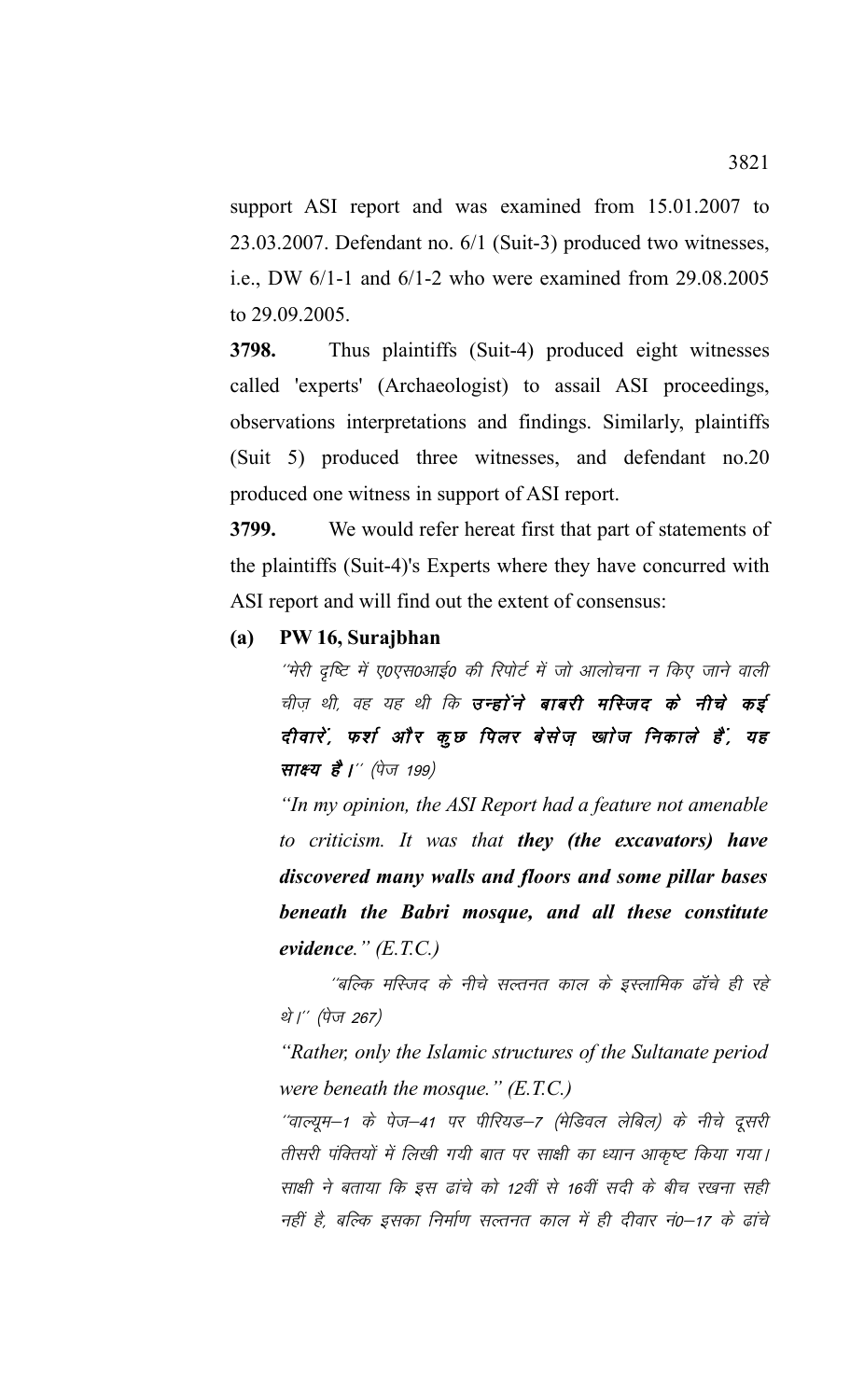के बाद किया गया था। इस ढांचे को मिडिवियल कहना ब्राड सेन्स में तो ठीक है, परन्तु मिडिवियल काल के भी कई फ़ेज़ेज़ माने जाते हैं और इसलिए मैं **इस ढांचे को सल्तनतकाल के बाद के पार्ट में रखूंगा।**''(पेज 287)

*"When the attention of the witness was drawn to second and third lines below period-7 (medieval level) on page 41 of volume-1, he stated – It is not correct to place this structure between the 12th century and the 16th century; rather its construction followed the structure of wall no. 17 in the Sultanate period itself. To attribute this structure to the medieval period is certainly correct in a broad sense; but since the medieval period is also taken to have many phases, I will place this structure in the later part of the Sultanate period" (E.T.C.)*

"ए सरकुलर सबसिडियरी श्राईन ... फीगर 24 व 24 ए पर आकृष्ट किया, साक्षी ने बताया कि यह कहना ठीक है कि यहां उसी सेमी सरकुलर कान्स्ट्क्शन का उल्लेख हुआ है जो ऊपर इन ट्रेंचज़ में बताई गयी है। मैं ब्राडली इस काल को अर्ली मिडिवल कहना उचित समझता हूँ और **यह** ढँ।चा उस काल में स्थित होने के विरूद्ध मेरे पास कोई तर्क **नहीं है।**'' (पेज 285)

*"When the attention of the witness was attracted to a circular subsidiary shrine … Figures 24 and 24A, he stated – It is correct to say that the semi-circular construction which is mentioned here is same as stated above to be in these trenches. Broadly speaking, I think it proper to call this period early medieval period. I do not have any arguments contradicting this structure being attributed to that period." (E.T.C.)*

''रिपोर्ट की प्लेट सं0 59 व 60 को दिखाये जाने पर साक्षी ने बताया कि यह स्ट्क्वार 5ए के साथ उत्खनन के समय मिले हुए **सरकूलर**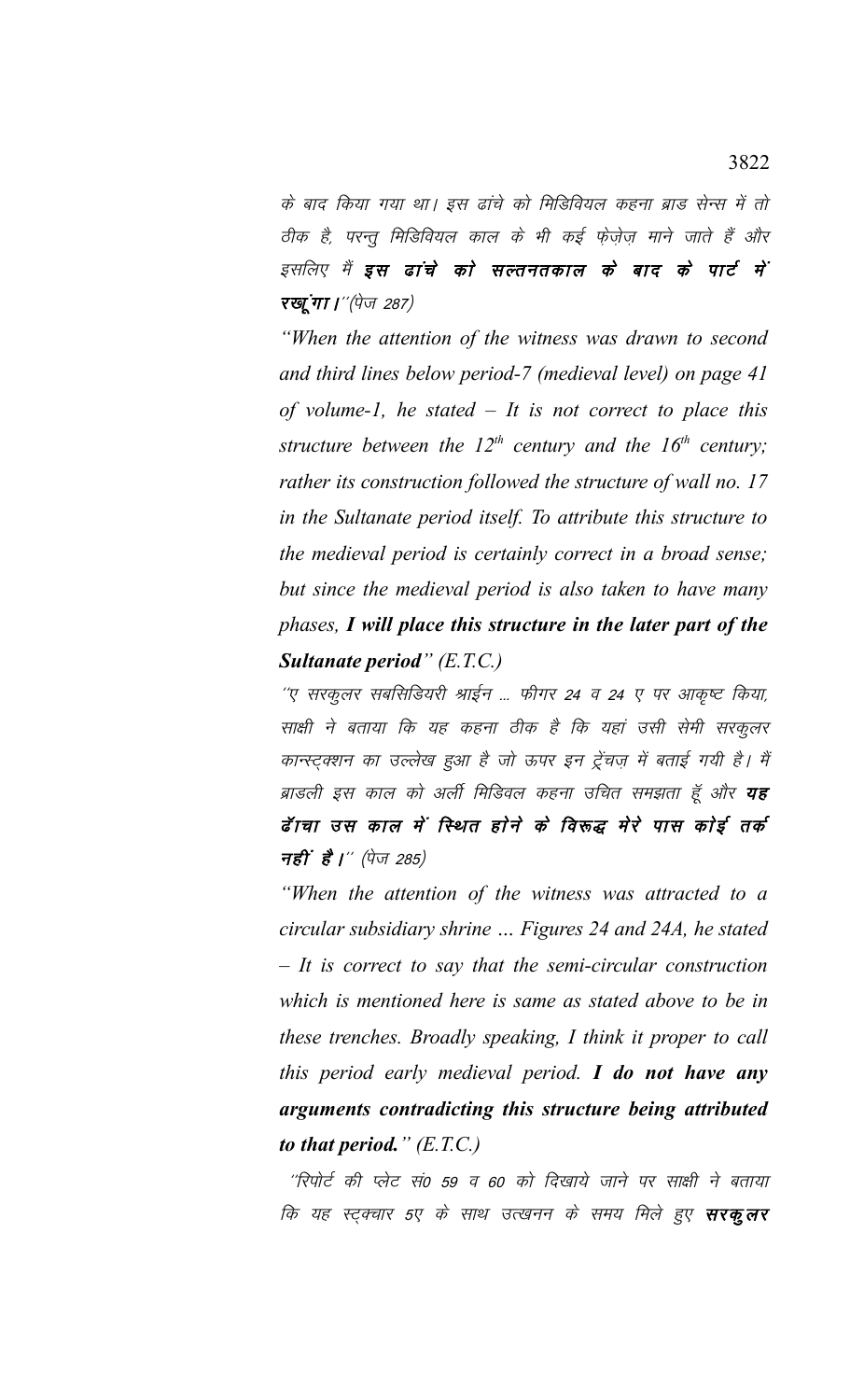श्राईन का इनसीटू फोटोग्राफ है। यह कहना सही है कि प्लेट सं0 60 में नार्थ ओरियन्टेशन में एक नाली दिखायी दे रही है **यह** कान्स्ट् क्शन इस्लामिक काल के पहले का है'' (पेज 482)

"On being shown plate nos. 59  $&$  60 of the report, the witness stated that it was the in-situ photograph of the circular shrine found along with structure 5A at time of excavation. It is correct to say that a drain is visible in north orientation of plate no.60. This construction is prior to the Islamic period."  $(E.T.C.)$ 

''जिस प्रकार की ईंटें प्लेट संख्या 67 में नजर आ रही है, उस प्रकार की ईंटों को मैंने उत्खनन स्थल अयोध्या में नहीं देखा था। उत्खननकर्ता इन ईंटों को सल्तनतकाल में रख रहे हैं, मुझे इसमें कोई आपत्ति नहीं है।''

(पेज 289)

"I had at the excavation site of Ayodhya seen such bricks as are seen in plate no.67. The excavators have placed these bricks in the Sultanate period to which I do not have any objection."  $(E.T.C.)$ 

"वाल नं0−16 में एक डेकोरेटेड ब्रिक री−यूज की गई है। इस प्रकार की डेकोरेटेड ईटें गुप्तकाल से लेकर सल्तनत पीरियड के पहले तक बनती रही हैं। प्लेट सं0-29 में नजर आ रही दीवार इनसीटू है। जब मैंने इसे देखा था, तब शायद यह ट्रेच लगभग एक मीटर गहराई तक खोदी जा चुकी थी।'' (पेज 383)

"One decorated brick has been re-used in wall no.16. Such decorated stones were built from the Gupta period **to the Sultanate period.** The wall visible in plate no. 29 is  $in$ -situ. By the time I saw it, this trench had probably been dug about one metre deep."  $(E.T.C.)$ 

'उत्तर की तरफ कुछ पिलरबेसेज़ सही मालूम देते हैं, जिन पर स्तम्भ आदि खड़े रहे होंगे और छत भी रही होगी।" (पेज  $301)$ 

"There appear to have been some actual pillar bases on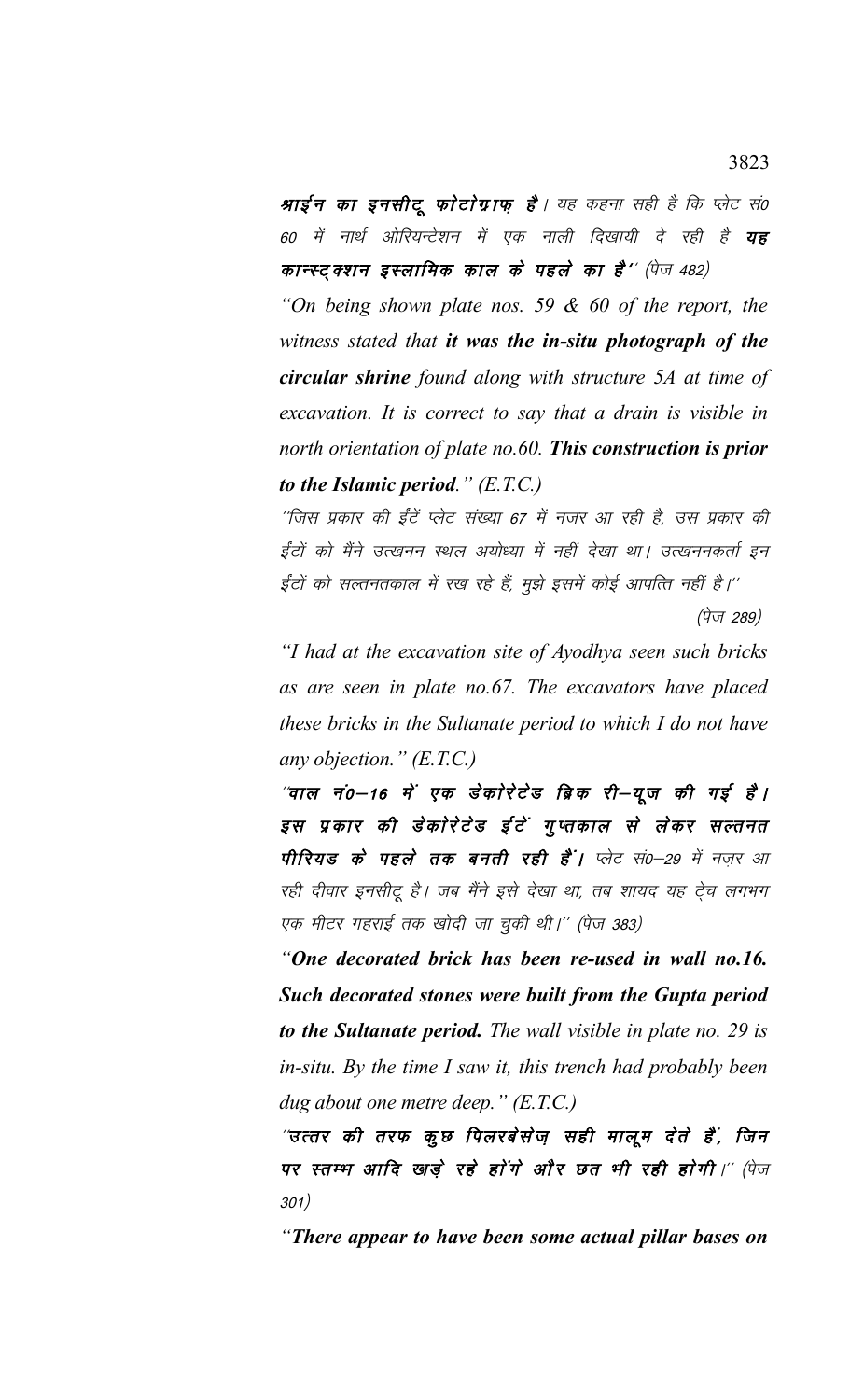the north on which pillars etc. may have been standing and the roof may also have been based."  $(E.T.C.)$ 

''प्लेट सं0–48 को दिखाये जाने पर साक्षी ने बताया कि इस प्लेट में एक **गोल आकृति का कांसट्***व***शन नजर आ रहा है**, जिसे उत्खननकर्ता ने **पिलरबेस कहा है।** फर्श जहाँ पर टूटी हुई हे, उसमे यह कान्सट्क्शन स्थित है। इस प्लेट में जो फ़र्श नजर आ रही है, उसकी मोटाई 2–3 सेमी0 रही होगी।" (पेज 387)

"On being shown **Plate No.-48**, the witness stated that **a** round shaped construction is visible in this plate, which has been **termed as pillar base** by the excavator. This construction is situated on the floor where it is broken. Thickness of the the floor visible in this plate might be 2-3 cm."  $(E.T.C.)$ 

"ए०एस०आई० द्वारा प्रदर्षित **पिलर बेसेज़ में एलाइनमेंट तो** दिखाई देता है, परन्तु फिर भी इनमें अन्तर तो है ही और रिपोर्ट में भी यही लिखा गया है। ए०एस०आई० की रिपोर्ट में यह लिखा हुआ है कि जी0पी0आर0 सर्वे में पाई गई कुछ एनामलीज के स्थान पर ए०एस०आई० द्वारा कूछ पिलर बेसेज़ पाए गए थे, परन्तु लगभग 180 आइडेंटीफाईड एनामलीज में से केवल 40 के करीब स्ट्*क्चर्स को भौतिक रूप में खोजा गया था, इस प्रकार* का उल्लेख रिपोर्ट में किया गया है। कुछ तथाकथित पिलर बेसेज़ सेक्षन्स में भी देखे जा सकते हैं। जो पिलर बेसेज़ सेक्षन्स में मिले हैं, उनमें से कुछ को मैंने देखा है।" (पेज 464)

"Alignment is visible in pillar bases shown by ASI, **however, the difference is there** and the same has been written in the report. It has been mentioned in the ASI report that the ASI had found few pillar bases instead of the few anomalies found in GPR survey. The report contains reference to the effect that out of approximately 180 identified anomalies, only about 40 structures had **been physically traced out.** The sections of few alleged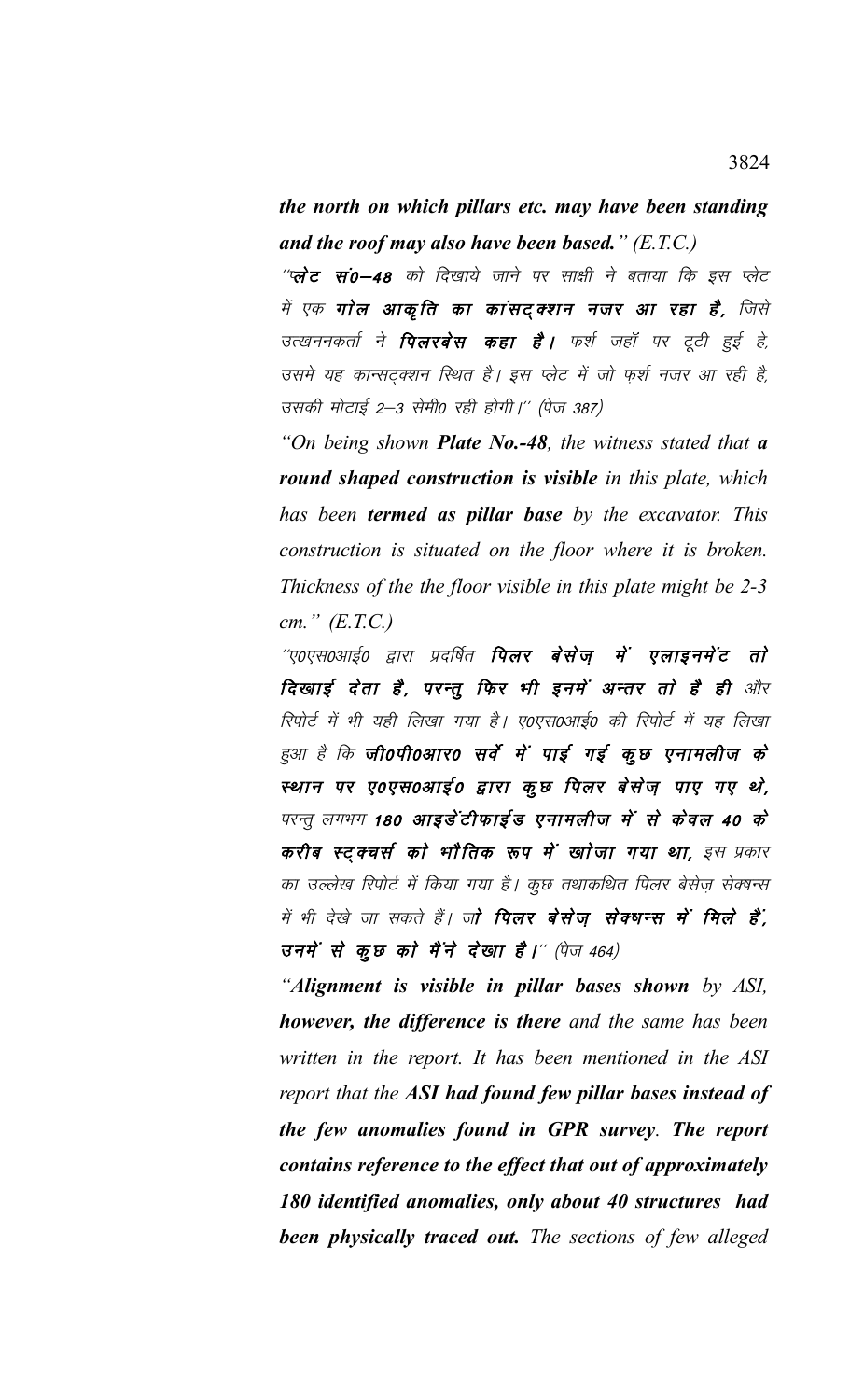pillar bases can also be seen. Out of the pillar bases sections found, I have seen few."  $(E.T.C.)$ 

"जो तथाकथित 50 पिलर बेस ए0एस0आई0 ने दिखाए हैं, वे एक ही फूर्ष पर नहीं हैं और न एक ही काल से सम्बन्धित **हैं** |'' (पेज 465)

"The alleged 50 pillar bases shown by ASI, are not on the same floor and are also not related to the same period."  $(E.T.C.)$ 

''उत्तर की तरफ मस्जिद की बाउन्डी से जो सैण्ड स्टोन का प्रयोग किये हुए स्टुक्चर्स हैं, वे पिलर बेसेज़ दिखाई देते हैं। ए०एस०आई० ने स्वयं भी अपनी रिपोर्ट में यह लिखा है कि 12 के करीब पिलर बेसेज स्पष्ट, खादे गये हैं।" (पेज 467)

"The sand stone structures in north from the boundary of the mosque, appear to be pillar bases. The ASI has also mentioned in its report that it had clearly dug out about 12 pillar bases."  $(E.T.C.)$ 

''ए०एस०आई० रिपोर्ट वाल्यूम – 1 के फ़ीगर 3–ए में, पी०बी.1, पी०बी०–3, पी0बी05, पी0बी0–6, पी0बी0–7, पीबी0–8, पी0बी0–9, पी.बी. 13 और 14 पिलर बेंसेज मालूम देते हैं,'' (पेज 468)

"P.B.-1, P.B.-3, P.B.-5, P.B.-6, P.B.-7, P.B.-8, P.B.-9, P.B.-13 & P.B.-14 of figure 3-A of ASI report Vol.-1, appear to be pillar bases."  $(E.T.C.)$ 

''साक्षी का ध्यान ए०एस०आई० रिपोर्ट वाल्यूम–2 के प्लेट संख्या 37,38, व 46 पर आकृष्ट किया, साक्षी ने इन प्लेटों को प्रष्न किये जाने पर बताया कि यह सही है कि यह कांस्ट्क्षन जिन्हें पिलर बेसेज़ कहा गया है, उत्खनन स्थल पर इन-सी टू दिखायी दे रहे हैं। **मेरी दृष्टि में प्लेट** संख्या 37 के पिलर बेस नं0 1 व 5 तथा प्लेट संख्या 38 के पिलर बेस संख्या 1 मुझे रिज़नेबिली पिलर बेसेज़ मालूम देते **हैं** | " (पेज 471)

"The attention of the witness was drawn towards plate nos. 37, 38 and 46 of ASI's report Vol. II and on being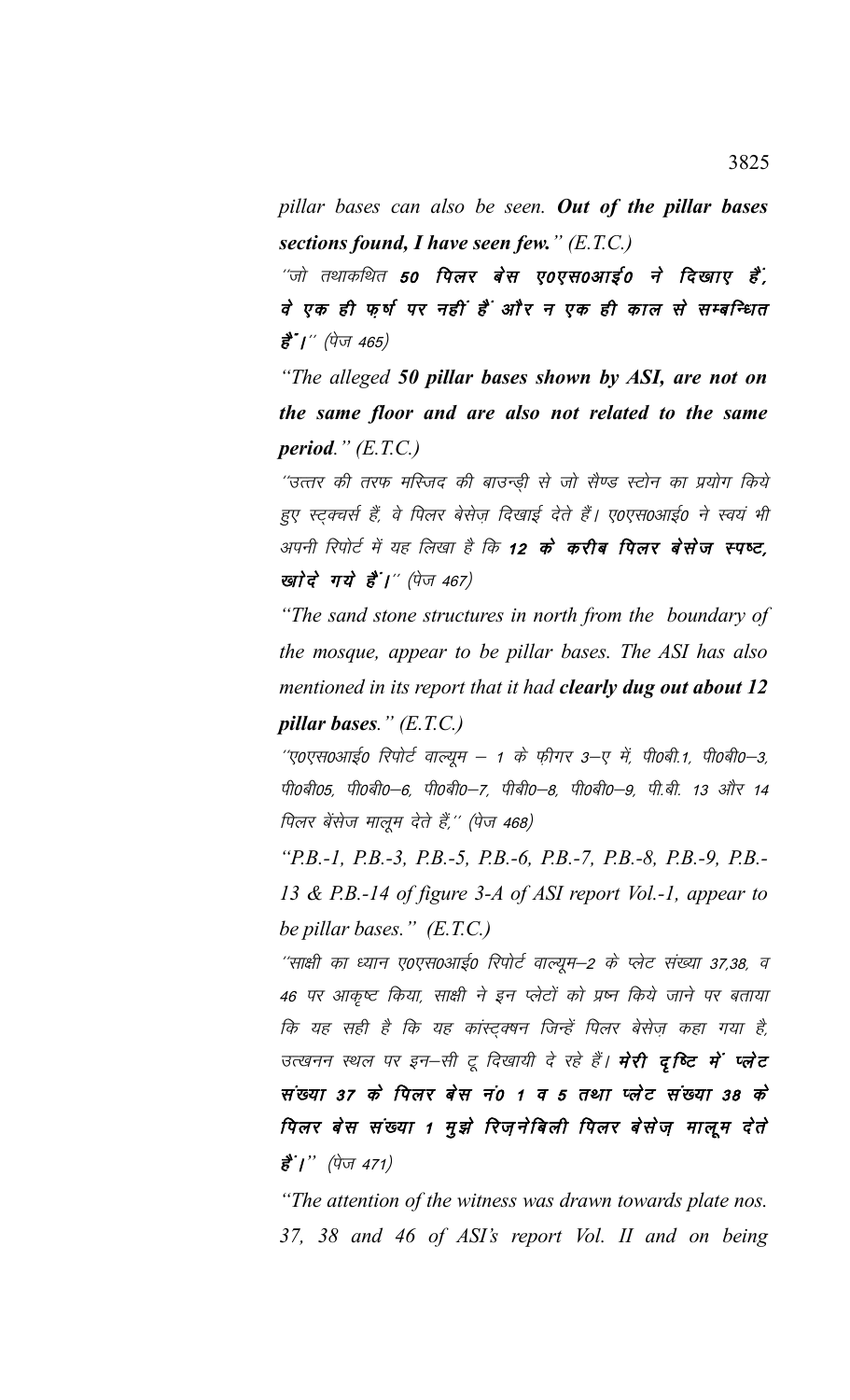*questioned about these plates, the witness stated that it is true that these constructions, which have been termed pillar bases, are visible in- situ at the excavation site. The pillar base nos. 1 & 5 of plate no.37 and the pillar base no.1 of plate no.38, reasonably appear pillar bases to me." (E.T.C.)*

 $^\prime$ ए0एस0आई0 वाल नं0 16 के स्ट्क्चर के सबसे ऊपर वाले फ़र्श पर 50 पिलर बेसेज बता रही है। यह प्रापर इलस्ट्रेशन द्वारा प्रदर्शित किया जाना चाहिए, तभी उनकी संख्या और इनका फर्शों से संबंध स्पष्ट हो पायेगा।''

 $(\dot{q}_{\nabla}$  473)

*"The ASI is giving 50 pillar bases on the top floor of the structure of wall no.16. It should have been shown by proper illustration and it is only thereafter that the relationship between their number and floors would be established." (E.T.C.)*

 $^{\prime\prime}$ यह सही है कि दीवार नं0–16 के फाउंडेशन में तथा कूछ ऊपर भी रियूज्ड मैटीरियल मिला है **जो अर्ली मेडीवियल टाइम का होना मालूम होता** है, परन्तु यह तय नहीं हो जाता कि उसके ठीक नीचे कोई मन्दिर था, जिसे तोड़कर ये पत्थर आदि के अवशेष दीवार नं0–16 में इस्तेमाल किए गए।'' (पेज 331)

*"It is true that the reused material found in the foundation of wall no. 16 as well as slightly above it, appears to be of early medieval period but that does not go on to establish that immediately below it lay any temple, which was demolished and its remains like stone etc. were used in wall no.16." (E.T.C.)*

 $\widetilde{\phantom{a}}$ दीवार न $\widetilde{\phantom{a}}$ 0—16, बाबर की बनाई हुई नहीं है, परन्तु उसमें जो स्कल्पचर्ड स्टोन लगे हैं, वे निश्चित रूप से पुराने ढांचों में इस्तेमाल हुए पत्थर हैं और उन सभी कालों में जहाँ ढाँचों को नई सामग्री से बनाने की आर्थिक क्षमता का अभाव था या उस किस्म के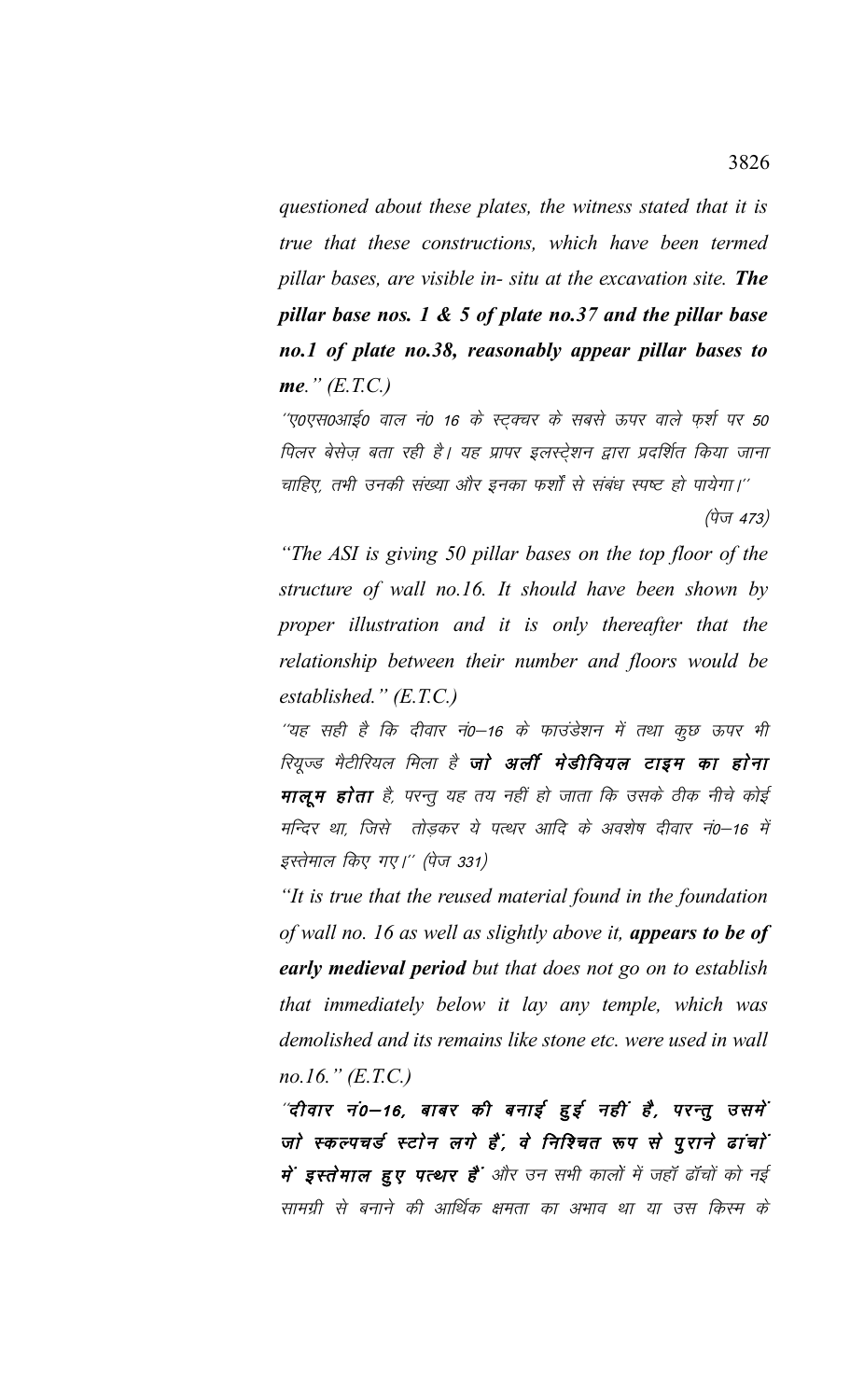स्थेटिक संस का अभाव था. वहाँ जो भी उपलब्ध मैटीरियल आसानी से और कम खर्च से मिल जाता था, उसका प्रयोग किया जाता था।'' (पेज 331)

"The wall no. 16 has not been built by Babar however, the sculptured stones used in it, are certainly the stones **used in old structures**. During those periods where there was lack of either financial means to build structures with new materials or aesthetic sense of that kind, all such materials were used, which were easily available at low  $cost.'$   $(E.T.C.)$ 

''प्लेट सं0—33 को देखने के बाद साक्षी ने बताया कि इस प्लेट में नजर आ रहे भाग को **मैं ने मौके पर देखा था। इस प्लेट में वाल -16** नजर आ रही है। इस प्लेट को देखने से यह पता चलता है कि वाल नं0-6, वाल-16 के ऊपर जा रही है और इसलिए बाद में बनी थी।'' (पेज 385)

"After looking at **plate no.33**, the witness stated that the portion visible in this plate had been seen by me on the spot. The wall 16 is visible in this plate. On looking at this plate it appears that the wall no.6 was moving above the **wall 16** and as such had been built subsequently  $(E.T.C.)$ 

'वाल नं0 16 के नीचे का पोर्शन प्लास्टर्ड है। इससे स्पष्ट होता है कि यह किसी भवन की दीवार है। वाल नं0 16 को वाल नं0 5 के आधार के रूप में इस्तेमाल किया गया है। वाल नं0 5 का पश्चिम की तरफ स्वतंत्र नींव भी पार्टली रही है तथा कुछ टेंन्चेज़ में वाल नं0 16 वाल नं0 5 का आधार दिखायी गयी है।'' (पेज 477)

"The portion beneath wall no.16 is plastered. It shows that it is the wall of some building. The wall no. 16 has been used as foundation of wall no.5. There was a partly independent foundation of wall no. 5 towards west and in some of the trenches, the wall no.16 appears as foundation of wall no. 5."  $(E.T.C.)$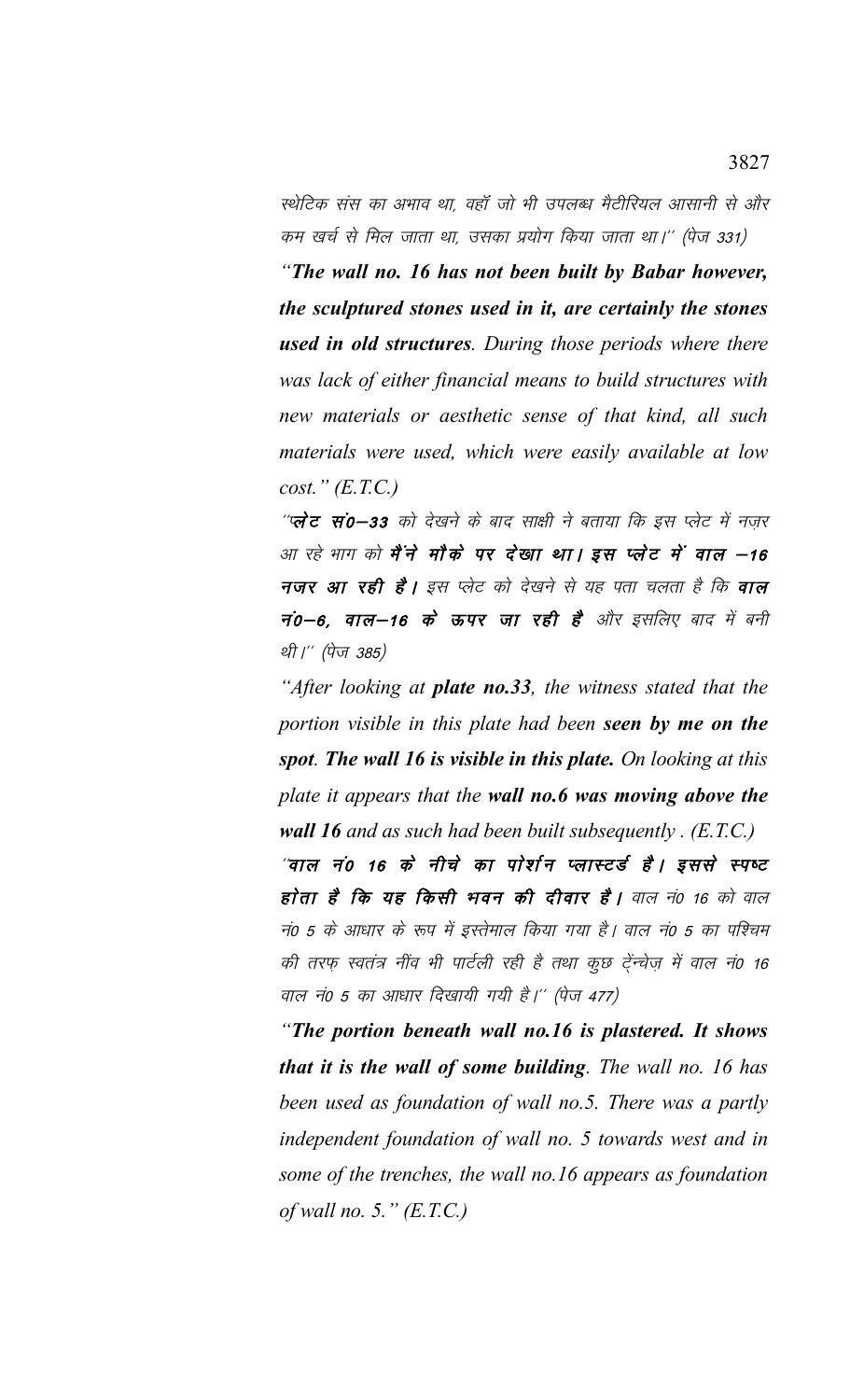$^{\prime\prime}$ प्लेट सं0 25 को दिखाये जाने पर साक्षी ने बताया कि यह वाल नं0 16 का अन्दर का फोटोग्राफ़ है। इसमें ब्रिक्स के 17 कोर्सेज दिखायी दे रहे हैं ओर इन ईंटों के नीचे पत्थर के स्लैब्स नींव में दिखायी दे रहे हैं। यह पत्थर के स्लैब्स इस दीवार की नींव के रूप में हैं।'' (पेज 478)

*"On being shown plate no.25, the witness stated that it is the photograph of inside of wall no.16. Seventeen courses of bricks are visible in it and stone slabs are also visible beneath these bricks in the foundation. These stone slabs are in form of foundation of this wall." (E.T.C.)*

'यह कहना सही है कि **वाल नं0 05 वाल नं0 16 पर रेस्ट कर रही है।**" (पेज 477)

*"It is correct to say that wall no. 05 is on rest against wall no.16." (E.T.C.)*

 $^{\prime\prime}$ मौके पर वाल नं0—16 और वाल नं0—17 को मैंने देखा था। वाल नं0—17 उत्तर-दक्षिण दिशा में मोटे तौर पर 50 मीटर के लगभग लम्बी बताई गई है। वाल नं0—16 भी लगभग इतनी ही लम्बी बताई गई है। ये दोनों वाल थोड़े से डिविएशन को छोड़कर लगभग एक ही एलाइनमेंट में ऊपर – नीचे चल रही है।"(पेज 302-303)"

*" On the site I saw wall no.16 and wall no.17. From the north to the south wall no.17 is roughly stated to be nearly 50 metres in length. Wall no.16 is also stated to have nearly the same length. Except for certain deviations these two walls are in up and down positions nearly in the same alignment." (E.T.C.)*

 $\hat{a}^{\mu}$ ने वाल नं0— 23 लगायत वाल नं0—27 की कालगणना के सम्बन्ध में स्वयं कोई रिसर्च या अध्ययन नहीं किया है। इन दीवारों की जो कालगणना ए0एस0आई द्वारा की गई हे, उसमें मुझको किसी प्रकार की कोई आपत्ति नहीं है।" (पेज 476½

*"I have not carried out any research or study on my own regarding the period calculation of wall nos.23 to 27. I*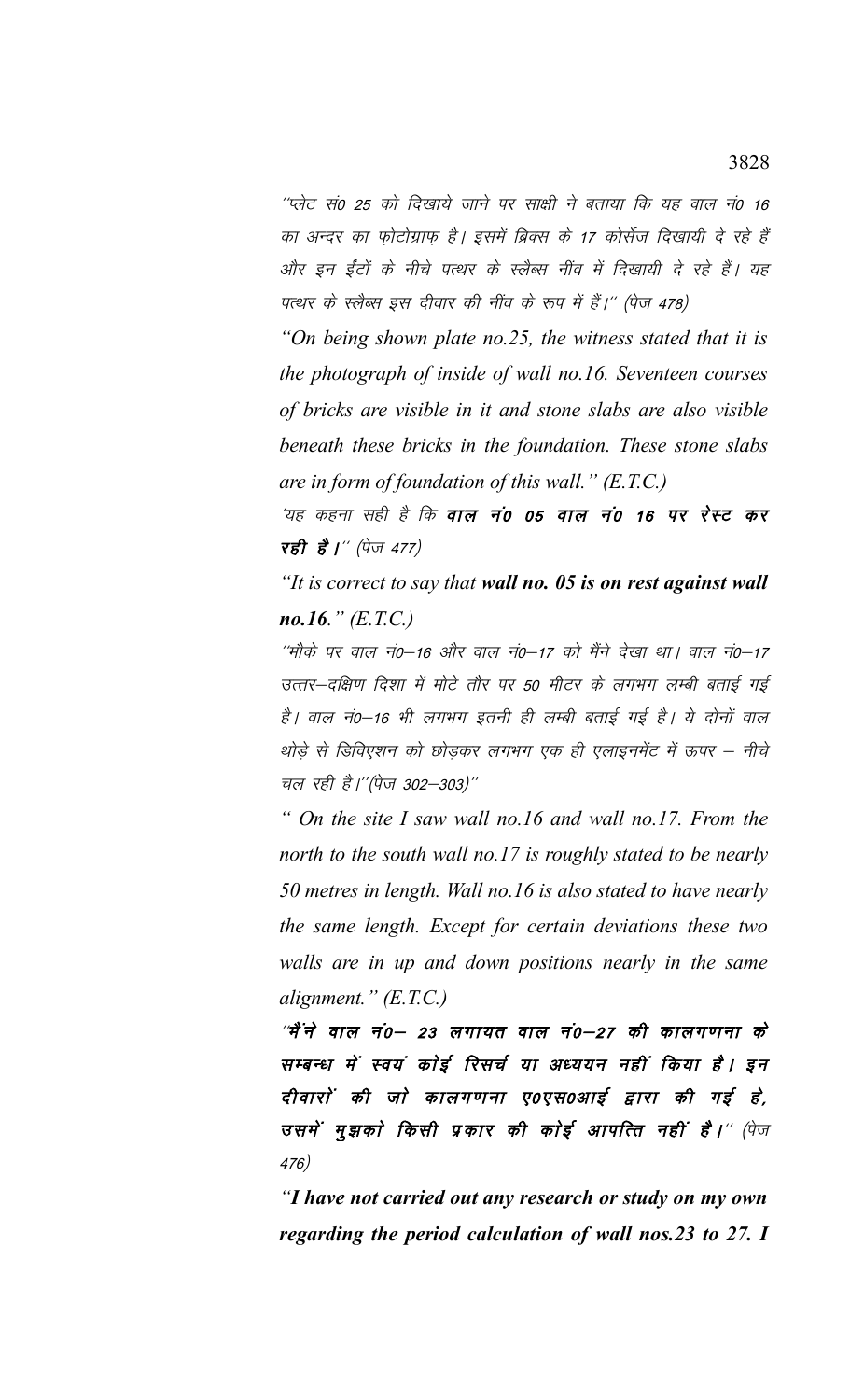have no objection on the period calculation of these walls, as made by ASI."  $(E.T.C.)$ 

''वाल नं0—16 के ऊपर बाबरी मस्जिद की पश्चिमी दीवार थी। ए0एस0आई0 की रिपोर्ट में इसे वाल नं0 – 5 कहा गया हैं दीवार की जो संख्या ए0एस0आई द्वारा डाली गई है, से **मैं असहमत नहीं** हूँ |" (पेज 333)

"The western wall of the Babri mosque lay above the wall no. 16. It has been termed as wall no. 5 in the  $ASI$ report but  $I$  do not agree with the number assigned to the wall by the ASI."  $(E.T.C.)$ 

''ए०एस०आई० की रिपोर्ट्ट वाल्यूम 1 के फ़ीगर चार (पृष्ठ 51 बी) देखकर बताया कि **विवादित स्थल के दक्षिणी भाग में एक फाउन्डेशन** वाल मिली है जो किसी हाल की दिखायी दे रही है। इसकी लम्बाई 6.15 मीटर हो सकती है परन्तू इसकी चौड़ाई इस समय मालूम नहीं है। कंकरीट ब्लाकस के दो कोर्सेज नजर आ रहे हैं। इस फीगर में जो कोर्सेज नजर आ रहे हैं वो मौके पर कंकरीट स्टोन के थे।'' (पेज 380)

"After looking at figure-4 (page-51B) of ASI's report vol.-1, (the witness) stated that a foundation wall was found in south of the disputed site, which appears to be of some hall. Its length may be 6.15 metres but its breadth is not known presently. Two courses of concrete blocks are visible. The courses which appear in this figure, are of concrete stone at the spot."  $(E.T.C.)$ 

"वाल नं0 –1 लगायत 15 विवादित भवन के अहाते की दीवारे हैं । वाल नं0-16 उत्तर से दक्षिण लम्बाई में है तथा लगभग 50 मीटर लम्बी है। इसकी चौडाई अंदाजन 1.77 मीटर है। इसी के सामानान्तर वाल नं0 –17 है, यह भी लगभग उसी लम्बाई की है, जिस लम्बाई की वाल नं0 16 है। वाल नं0 17 में दक्षिण की तरफ पश्चिम दिशा में स्लाइट डेविएशन हे, जेसा कि उत्तर में यह डेविएशन पुरब की ओर है। **वाल नं0** 16 बाबरी मस्जिद के निर्माण से पहले के भवन की दीवार हैं। यह दीवार, बाबरी मस्जिद की पश्चिमी दीवार से नीचे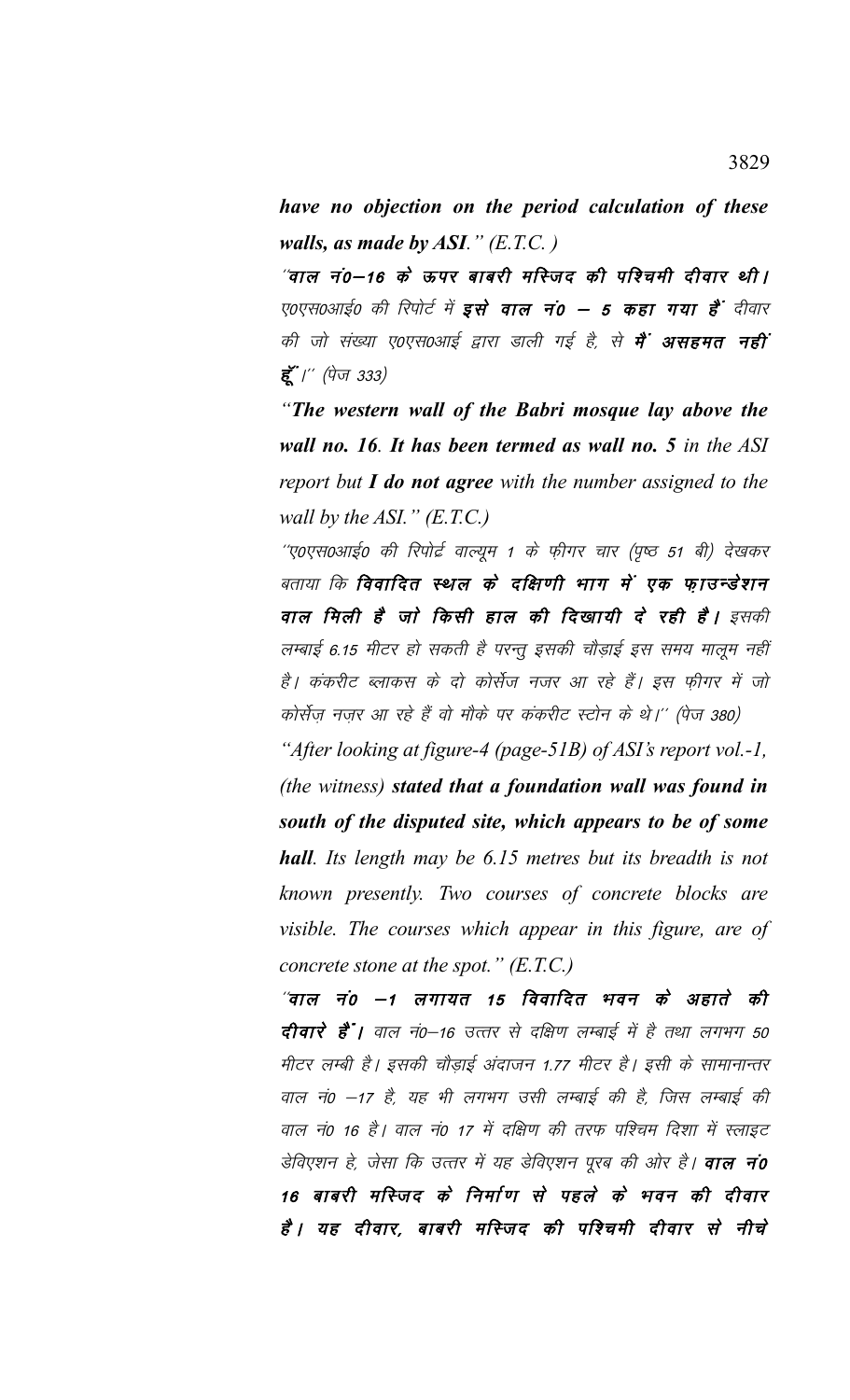रिशत है। ... वाल नं0–18ए , 18बी, 18 सी तथा 18डी – वाल नं0–16 के पीरियड की है तथा एक ही ढांचे की दीवारें मालूम देती है<sup>-</sup>। वाल नं0 – 19 बी, स्ट्क्चर –5, जिसे सर्कुलर श्राइन कहा गया है, के पश्चिम में है और वाल नं0 – 19ए, उसके पूर्व में स्थित है। वाल नं0—20 स्ट्क्चर नं0—5 के पूर्व में दर्शाई गई है। **मुझे इस बात** पर कोई विवाद नहीं है कि वाल नं0–20, वाल नं0–19ए की फाउण्डेशन वाल के रूप में प्रयुक्त हुई होगी। वाल नं0 21 सर्कुलर श्राइन के उत्तर पूर्व दिशा में दिखाई गयी है। फ़ीगर-3ए में शायद वाल नं0 21 डेढ दो मीटर लम्बी दिखाई गई है।'' (पेज 475–476)

*"Wall nos. 1 to 15 are walls of the courtyard of the disputed structure. The wall no.16 runs from north to south and is about 50 meters long. Its breadth is approximately 1.77 meters. The wall no.17 runs parallel to it and is of almost the same length as that of wall no.16. The is slight deviation towards west in south of wall no.17, which deviation is eastwards in the north. The wall no.16 is a construction prior to the construction of Babri mosque. This wall is situated beneath the western wall of the Babri mosque. … The wall nos. 18A, 18B, 18C & 18D are of the period of wall no.16 and appear to be walls of the same structure. The wall no. 19B is to the west of structure-5, which has been stated termed circular shrine, and the wall no. 19A is situated in its east. The wall no.20 has been shown in east of structure no.5. I do not dispute that wall no.20 may have been used as foundation wall of wall no.19A. The wall no.21 has been shown in north-east of the circular shrine. The wall no. 21 has possibly been shown about 1½-2 meters longer in figure 3A." (E.T.C.)*

^^.वाल नं0-23 केवल आंशिक रूप में ही दिखाई दे रही है, सम्भवतः यह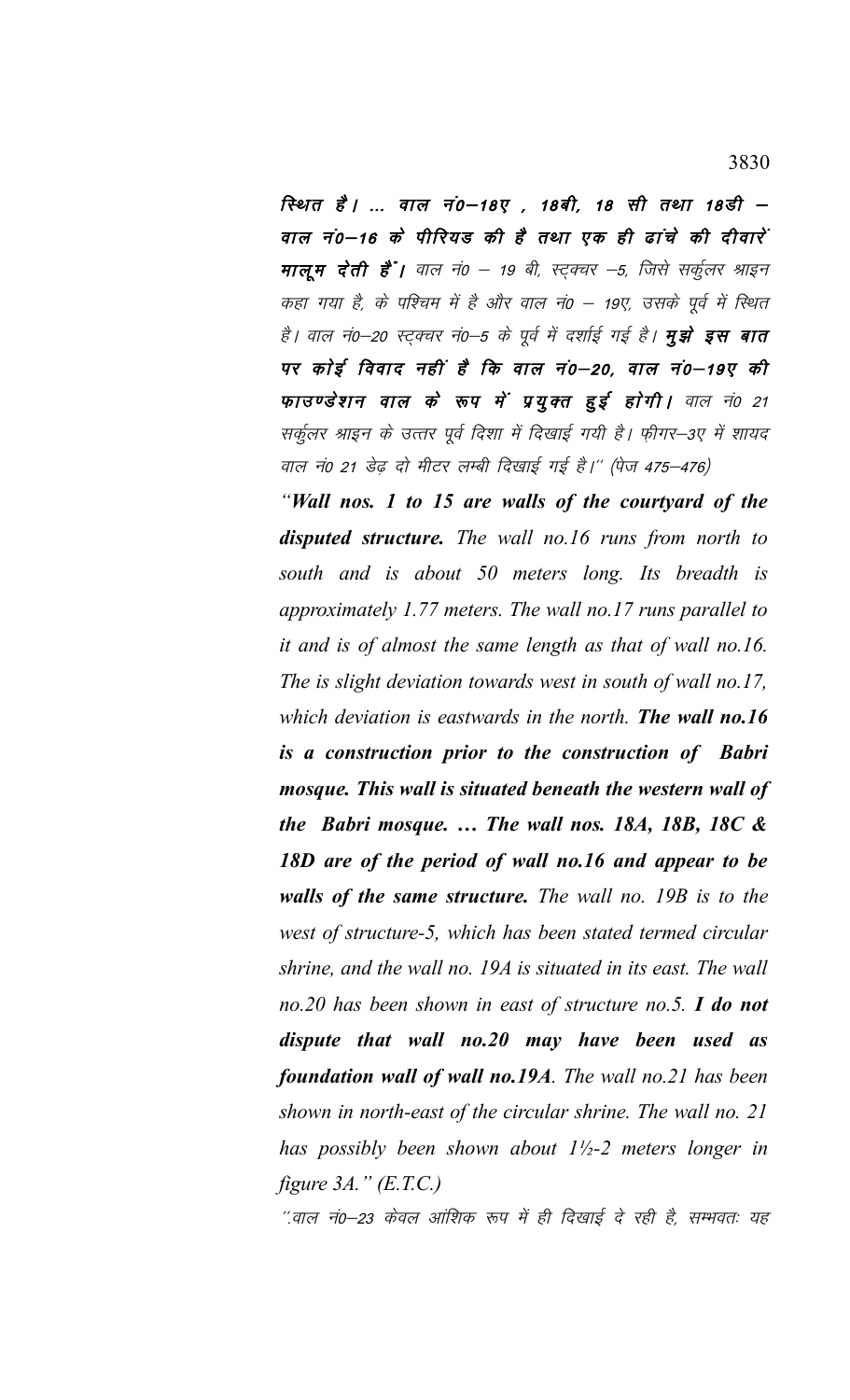उत्तर–दक्षिण में रही होगी। **वाल नं0–25 पूरब की तरफ** उत्तर-दक्षिण दिशा में है। यह दीवार, ट्रेंच जे–6 में है। मैं अकस्मात् बिना सन्दर्भ को जाने हुए यह नहीं बता सकता कि वाल नं0–25 गुप्तकाल की है, परन्तु **मुझे ए०एस०आई० द्वारा इसे गुप्तकाल की बताने** पर कोई आपत्ति भी नहीं है। वाल नं0 26 भी वाल नं0–25 से पहले की है या नहीं, यह इस फ़ीगर मात्र को देखने से स्पष्ट नहीं है, लेकिन ऐसा **सम्भव है कि यह दीवार वाल नं0—25 से** पूर्वकालिक हो, क्योंकि मैंने वहां पर ट्रेंच में अर्लीयर पीरियड की दीवार देखी थी। ए०एस०आई० द्वारा इसे कूषाण पीरियड में रखा गया है, तो मुझे इसमें कोई आपत्ति नहीं है।" (पेज 476½

*"Wall no. 23 is visible only partially. Probably it may have been in north-south. The wall no. 25 is eastwards in north-south direction. This wall is in trench J-6. I can not tell at the spur of moment without knowing the context, as to whether the wall no. 25 is of the Gupta period. However, I do not have any objection in ASI terming it to be of the Gupta period. Whether the wall no.26 is older than wall no.25 or not, is not clear only from perusal of this figure. However, it is possible that this wall is earlier to wall no.25, because I had seen wall of earlier period over there in the trench. ASI has shown it to be of Kushana period, and I have no objection in it."* (E.T.C.)

 $\widetilde{\phantom{a}}$ वाल नं0—28 ट्रेंच जे0—3 में है। यह कंकीट स्टोन वाल शूंग पीरियड की है, ऐसा रिपोर्ट में लिखा हुआ है। इस प्रकार की कालगणना से मुझे कोई आपत्ति नहीं है।'' (पेज 477½

*"The wall no.28 is in trench J-3. It is so mentioned in the report that this concrete stone wall is of the Shunga period. I have no objection about such period calculation." (E.T.C.)*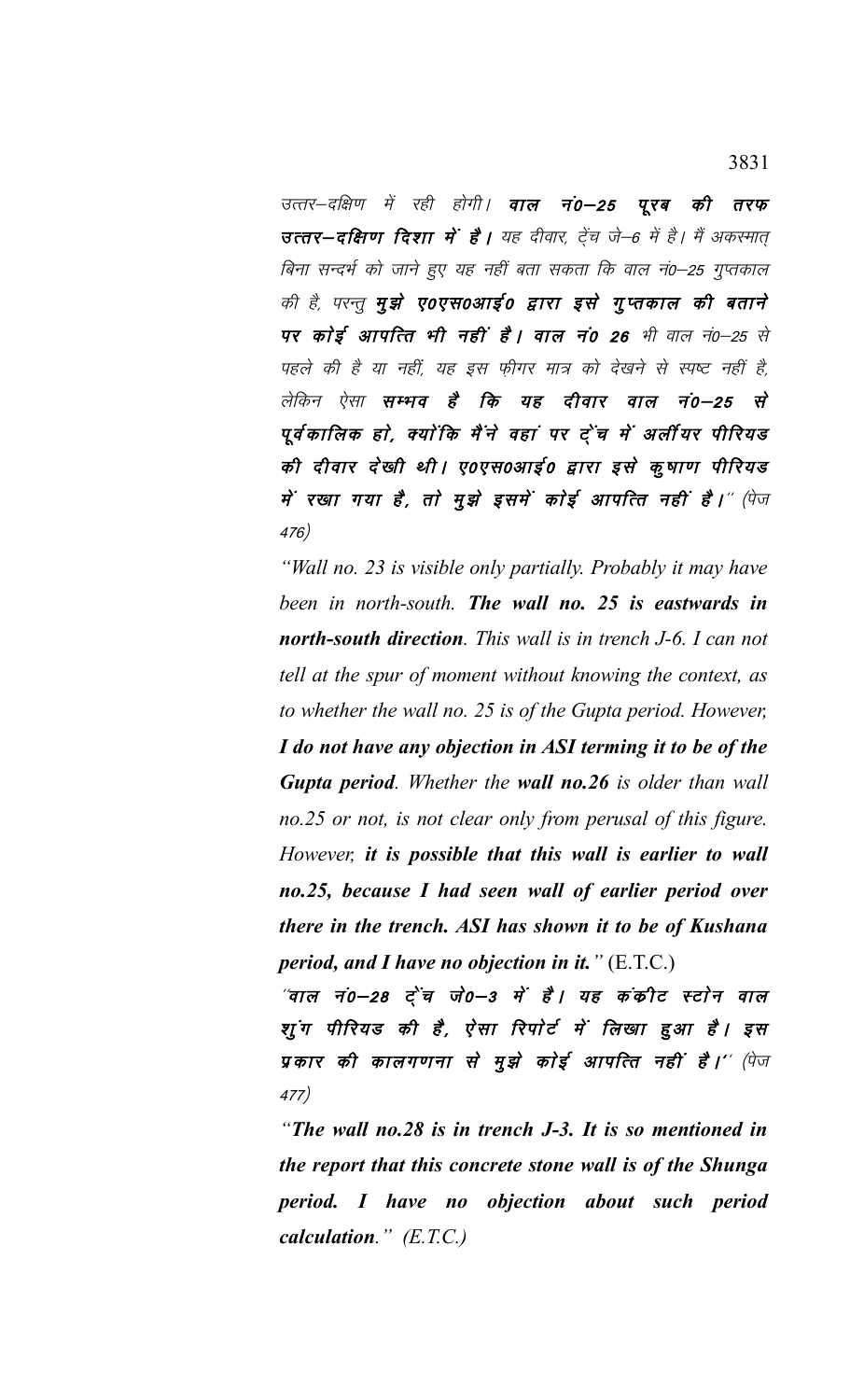''रिपोर्ट के ही प्लेट सं0127 को देखकर बताया कि इस प्लेट के फोटोग्राफ़ में एक पकी हुई मिट्टी की हाथी की टूटी हुई आकृति नजर आ रही है। वैदिक धर्म में हाथी इंद्र का वाहन था परन्तु हिन्दू धर्म में ब्रह्मा, विष्णू, महेश तीनों प्रमुख देवताओं से हाथी का संबंध नही है फिर भी हिन्दू धर्म एक विराट धर्म है और इसकी विविध शाखायें हैं और इसका बड़ा विकास हुआ है तो कहीं न कहीं किसी न किसी समुदाय में कोई पशु पौधा आदि महत्वपूर्ण धार्मिक चिन्ह के रूप में मौजूद हो सकते हैं यह टेराकोटा भी बाबरी मस्जिद से पूर्ववर्ती सल्तनतकाल के ढांचों से सम्बन्धित नहीं है।" (पेज 309–310)

"Looking at **plate no.127 only of the report**, the witness stated  $-A$  broken figure of elephant made of baked soil is visible in the photograph of this plate. In the Vedic religion, elephant was a vehicle of Indra; but in Hinduism, three main deities  $-$  Brahma, Vishnu and Mahesh  $-$  are not associated with elephant. Nevertheless, Hinduism is a vast religion and it has various branches, and as it has developed considerably, animals, plants etc. may be found as important religious emblems somewhere or the other or in some community or the other. This terracotta is not associated with the structures of the Sultanate period prior to the Babri masjid."  $(E.T.C.)$ 

''यह कहना सही है कि हिन्दू धर्म से संबंधित अनेक अवशेष अयोध्या के विशेषस्तरों के उत्खनन से प्राप्त हुए हैं।'' (पेज  $310)$ 

" It is correct to say that several remains associated with Hinduism have been discovered from the excavations of particular strata of Ayodhya."  $(E.T.C.)$ 

'' जितना भी उत्खननकर्ताओं ने दिखाया है, वह निष्चित रूप से उत्खनन में ही मौजूद था। अर्थात् उतना पोर्षन इन-सी-टू मालूम देता है।'' (पेज 471)

"Whatever has been shown by the excavators, was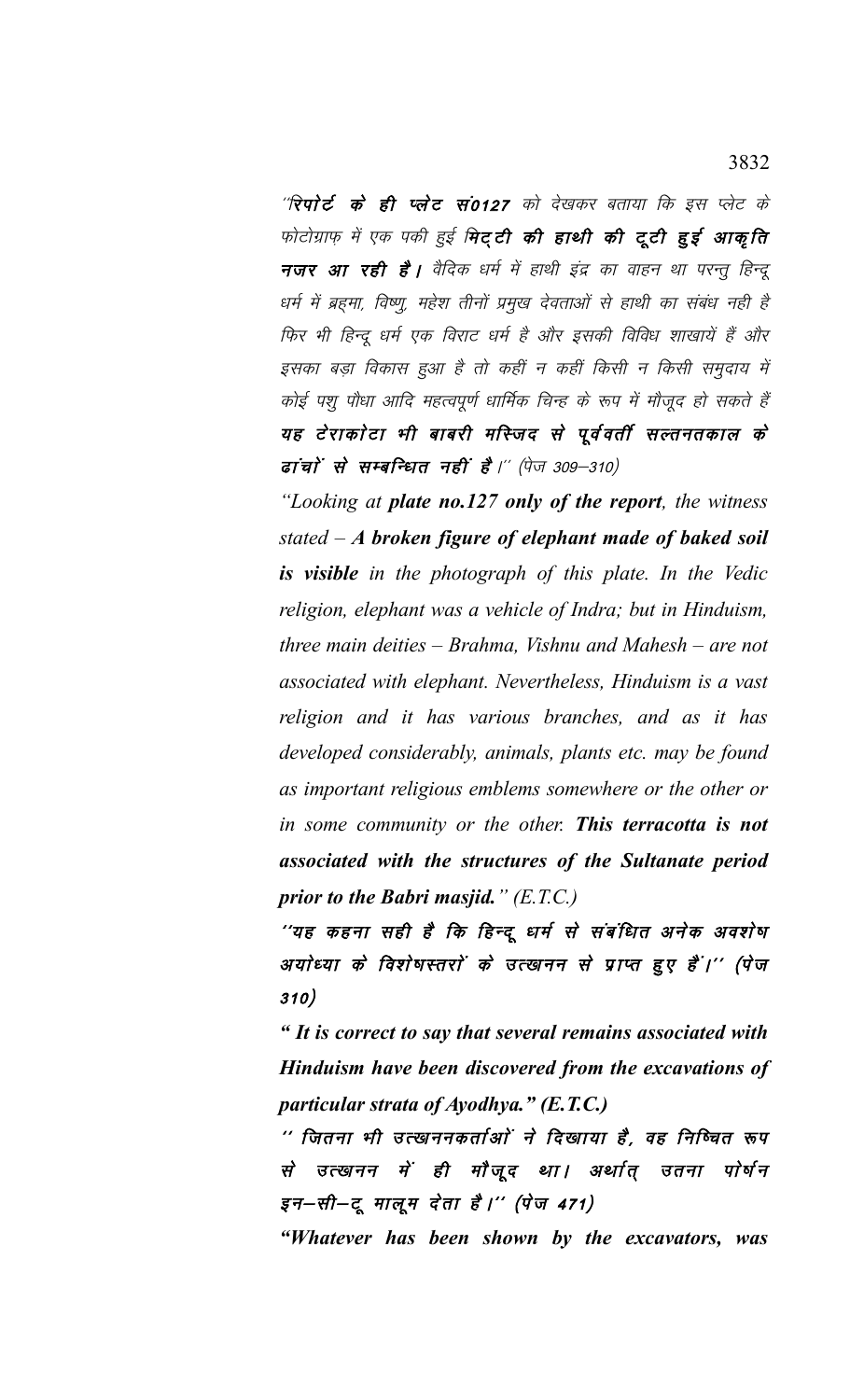*definitely present in the excavation i.e. that portion appears to be in-situ." (E.T.C.)*

 $^{\prime\prime}$ मन्दिर के बारे में ए०एस०आई० ने जिन अवशेषाें काे अपनी रिपोर्ट में बताया है, उनसे मैं इस रूप में कई जगह सहमत हूँ कि वे अवशेष किसी मन्दिर के रहे होंगे।'' (पेज 337) *"I agree with the report of ASI about the remains of temple, to the extent that these remains may have been of some temple" (E.T.C.)*

''ए०एस०आई० की रिपोर्ट में यह बताया गया है कि देवनागरी लिपि का एक इंस्क्रिप्शन खुदाई के दौरान मिला था। जहाँ पर औंधें मुँह पड़ा था।''

(पेज  $338)$ 

*"It has been mentioned in ASI's report that an inscription in Devnagari script was found during excavation, where it was lying upside down." (E.T.C.)*

^'औधें मुंह पड़े हुए शिलालेख का फोटोग्राफ ट्रेंच के अन्दर से ही लिया गया होगा। औधें मुह से मेरा तात्पर्य यह है कि शिलालेख की लिखावट नीचे की तरफ थी तथा वह भाग जिस पर नहीं लिखा था, वह ऊपर की तरफ था। जिस समय मै टेन्च के अन्दर गया था, उस समय शिलालेख नीचे की तरफ थी। मैंने केवल इस पत्थर को वेरीफाई करने की कोशिश की थी कि इस पर कुछ लिखा है अथवा नहीं।'' (पेज 339)

*"The photograph of the inscription lying upside down, must have been taken inside the trench. By 'upside down' I mean that the writing of the inscription was towards the lower part and the unwritten part was upwards. When I entered the trench, the inscription was facing the lower side. I had only tried to verify whether anything had been inscribed over this stone or not." (E.T.C.)*

´´यह कहना सही है कि लाइम मार्टर का प्रयोग थर्ड सेंचरी एoडीo में तक्षशिला और पाकिस्तान में होना कुषाणकाल में पाया गया है परन्तु यह बहुत सीमित मात्रा में था।'' (पेज 341)

*"It is correct to say that lime mortar was found to have*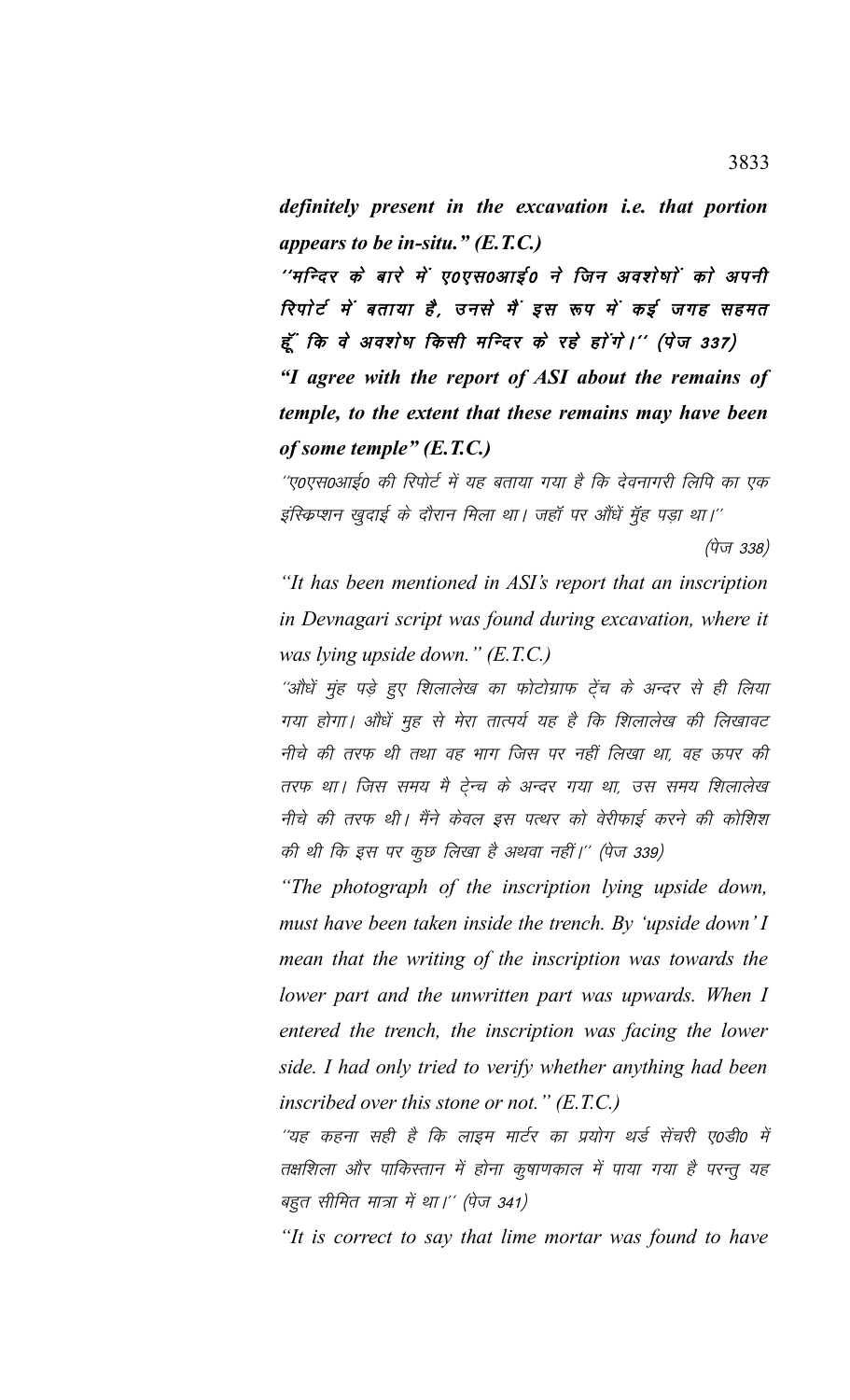*been used in the 3rd century AD during the Kushana period in Takshshila and Pakistan, but its use was very limited."* 

*(E.T.C.)*

''ए०एस०आई० रिपोर्ट वाल्यूम–2 की प्लेट नं०–22 व 23 देखकर बताया कि दोनों फोटोग्राफुस में डेकोरेटेड स्टोन रियूज किया गया दिखाई दे रहा है। यह फाउण्डेशन के उपरी भाग में वाल—5 में रियूज किया गया है। प्लेट सं0 –22 में प्लास्टर नजर आ रहा है। ए०एस०आई० द्वारा **इसका नाम** मकर प्रणाली दिये जाने में मूझे कोई आपत्ति नहीं है। इसी रिपोर्ट की प्लेट **सं0–24** को दिखाये जाने पर साक्षी ने बताया कि इस प्लेट में पत्थर की दीवार, जो दीवार नं0–5 से सम्बन्धित है, ईंटों की दीवार नं0– 16 के ऊपर जाती दिखाई दे रही **है ।**''(पेज 382)

*"After looking at plate nos. 22 & 23 of ASI report Vol.-2, (the witness) stated that in both the photographs decorated stones can be seen to have been re-used. They have been used in the upper part of the foundation of wall-5. Plaster is visible in plate no.-22. I have no objection in ASI naming it as Makar system. On being shown plate no.-24 of said report, the witness stated that in this plate the stone wall related to wall no.-5, can be seen going above the stone wall no.-16." (E.T.C.)*

´'मैंने इस ट्रेंच को मौके पर देखा था। इस ट्रेंच में नीचे की तरफ एक डेकोरेटेड री–यूज्ड स्टोन स्लैब नज़र आ रहा है। ऊपर से देखने पर यह पत्थर ब्रैकेट सा नजर आ रहा है। इस पत्थर को निकालकर देखने के बाद ही बताया जा सकता है कि यह पिलर का हिस्सा है या नहीं।'' (पेज 387) *"I had seen this trench at the spot. A re-used stone slab is visible in this trench towards bottom. If seen from above this stone appears like a bracket. Only after taking out this stone, can it be said whether it is a part of the pillar or not." (E.T.C.)*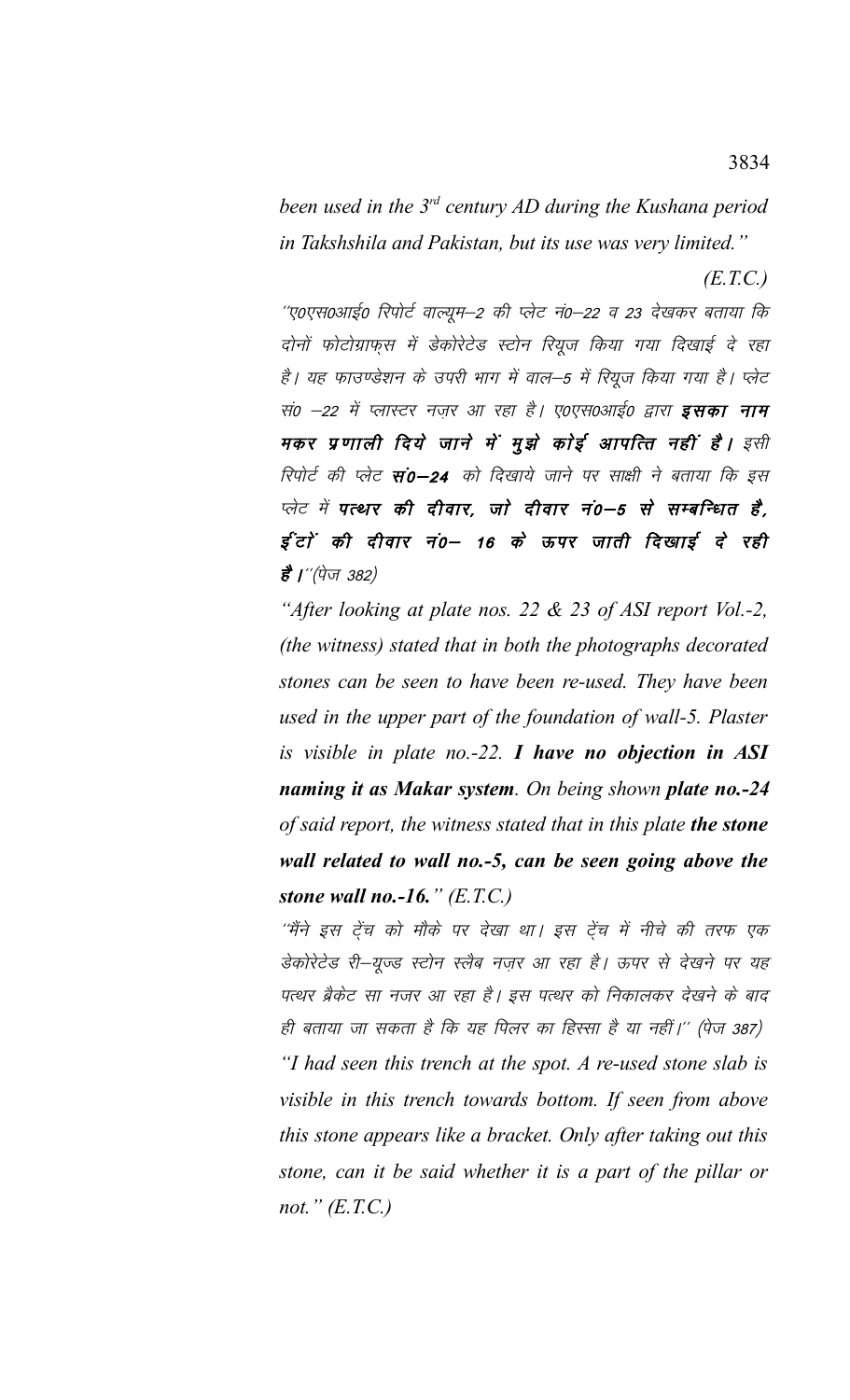''प्र0— बहुत से आर्किटेक्चरल मेम्बर जिनकी डिजाइन उपरोक्त प्लेट सं0 86 तथा 87 में नज़र आ रही है, स्टेंसिल कट वाली डिज़ाइन से मिलती जुलती थी, वाल–16 में रियूज़ किये हुए पाये गये थे। क्या आपने उनको देखा था?

उ0– जी हॉ। यह सही है कि मैंने उनको देखा था और ऐसे कुछ डेकोरेटेड स्टोन स्लैब्स, वाल नं0-16 की फाउंडेशन वाल में लगे थे। यह कोई बहुत ज्यादा दिखाई नहीं दे रहे थे और यह सभी अर्लीमिडीवियल पीरियड के थे और यह भी सभी डेकोरेटेड आर्किटेक्चरल मेम्बर हैं, जो अर्लीमिडीवियल काल की रचना हैं, परन्तू उन्हें सल्तनतकाल की वाल नं0–16 की फाउंडेशन वाल में रियूज किया गया है |'' (पेज 424–425)

"Question- Many architectural members, whose designs were appearing in aforesaid plate nos. 86  $&87$  and were resembling the stencil cut design, were found to have been re-used in wall-16. Did you see them?

Answer-Yes. It is correct that I had seen them and few such decorated stone slabs were used in the foundation wall of wall no.16. They were not much in number and were of early medieval period. There are all decorated architectural member, which are works of early medieval period, but have been re-used in the foundation wall of wall no.16 of the Sultanate period."  $(E.T.C.)$ 

''ए०एस०आई० ने सिक्स पीरियड को 11वीं व 12वीं सदी में रखा। मुझे ए० एस0 आई0 द्वारा I से V की काल कम की गणना के निर्धारण के संबंध में कोई आपत्ति नहीं है, क्यों कि इसका इस समस्या से कोई संबंध नहीं है।" (पेज 455)

"The ASI has marked the sixth period in  $11^{th}$  &  $12^{th}$  century. I have no objection in determination of period calculation of  $I$  to  $V$  by the ASI, because it is not related to the present dispute."  $(E.T.C.)$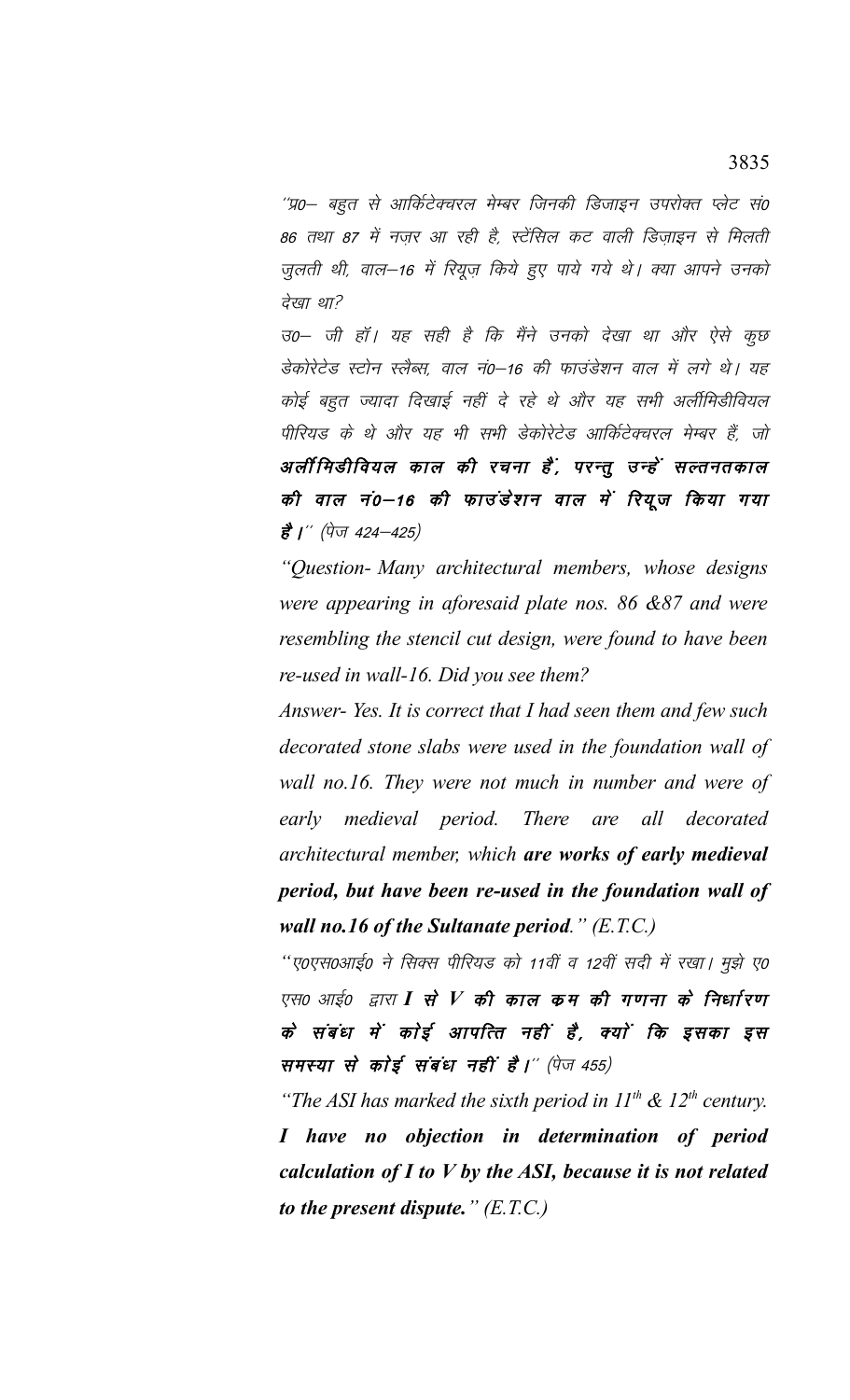''मेरे हिसाब से VII पीरियड सल्तनत काल में पीरियड  $VI$  के बाद निष्चित होना चाहिए। **हालांकि सल्तनत के इन दोनों कालों की** कोई निष्चित तिथि अभी तक उपलब्ध नहीं हैं। मेरे अध्ययन के अनुसार उत्तर भारत में **सल्तनत काल 13वीं सदी से माना जाता है** । मेरे अनुसार VI पीरियड सलतनत काल में पहले आया और पीरियड VII उसके बाद। यह सम्भव है कि पीरियड VI 13वीं सदी से शुरू हुआ हो और पीरियड VII 16वीं सदी से षुरू तक रहा हो। ... वास्तव में इनको दो काल कहना भी गलत होगा। यह केवल दो भवनों के ढाँचें हैं, जो सल्तनत काल में बनाये गये और समाप्त भी हो गये। इनमें वाल नं0 17 वाला ढॉचा अर्थात् काल VI से संबंधित कहा जाने वाला ढॉचा पहले का है और केवल काल VII का ढाँचा बाद का है, सल्तनत काल का। इनके साथ पाये गये डायग्नोस्टिक अवषेषों तथा इनकी दीवार व फर्ष तथा प्लान आदि की समानता से देखा जा सकता है जो पीरियड V के पुरातात्विक अवषेषों और भवन निर्माण शैली से एकदम भिन्न हैं।'' (पेज 456–457)

"I feel that the VII period should be fixed during the Sultanate period after period VI. However, no fixed date of both these Sultanate periods, is not available so far. According to my studies, the **Sultanate period in north** India is considered from the 13<sup>th</sup> century. According to me, the VI period came first in the Sultanate period and the period VII followed. It is possible that the period VI started in the  $13^{th}$  century and the period VII in the  $16^{th}$ century. . . . Actually it be wrong to term them as two periods. They are only the remains of two buildings, which were built and saw their end during the Sultanate period. The structure of wall no. 17, said to be related to period VI, is a prior structure and only the structure of period VII is of subsequent period, Sultanate period. It can be seen in the similarity of diagnostic remains, their walls, floor, plan etc., which is entirely different from archaeological remains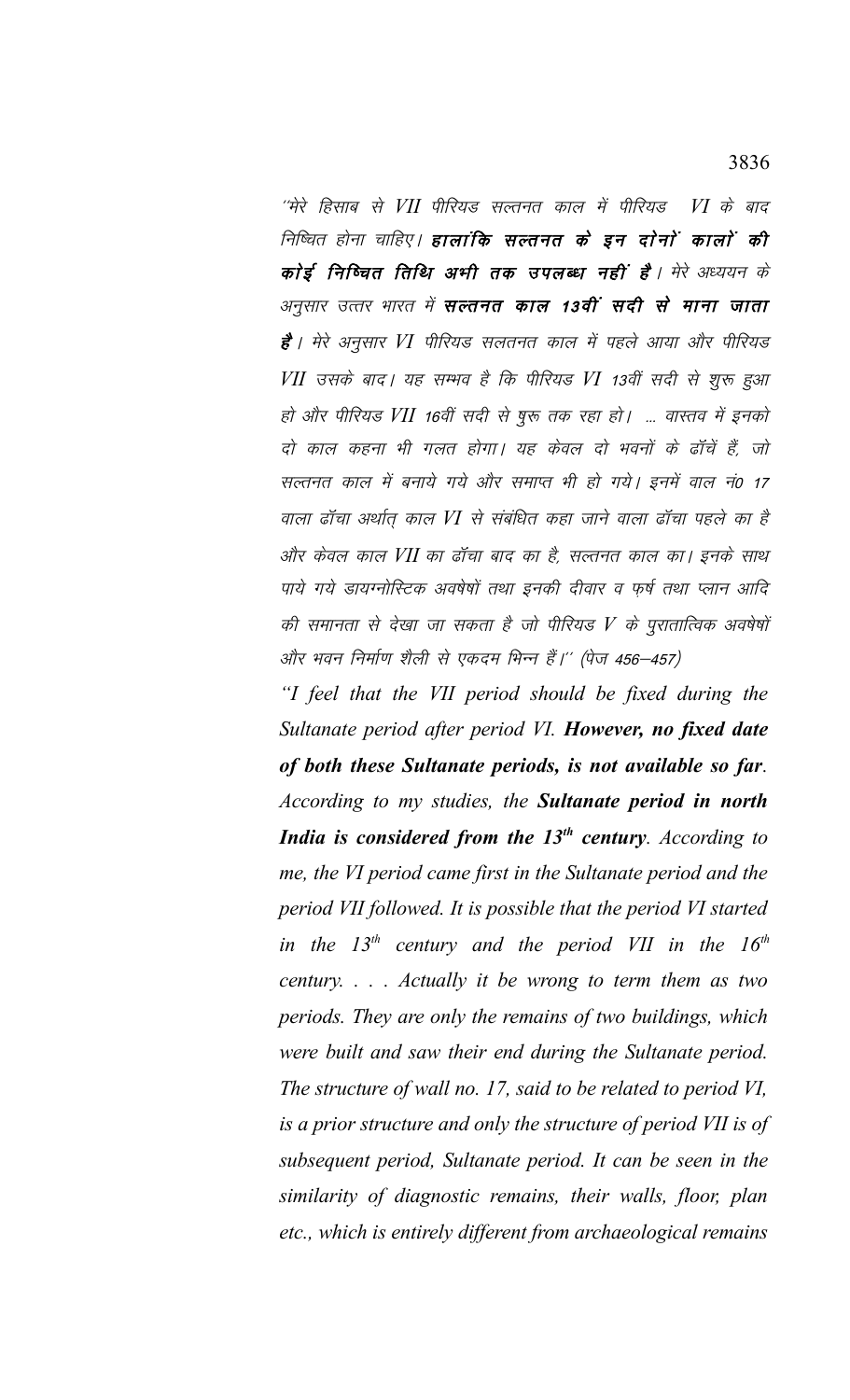*and house construction pattern of period V." (E.T.C.)*

"मुझे वाल नं0—16 व 17 के पीरियड की कालगणना पर आपत्ति है, मैं उसे गलत मानता हूँ। इससे पहले वाली दीवारों की कालगणना के सम्बन्ध में मुझे कोई आपत्ति नहीं  $\overrightarrow{g}$  /'' (पेज 477)

*"I have objection regarding the period of wall nos.16 and 17, as worked out in the period calculation. I consider it to be wrong. I had no objection about the period calculation in respect of the other walls." (E.T.C.)*  $\H$ 'प्र0— वाल नं0—1 ता 15 व 18 ता 28 के सम्बन्ध में ए०एस०आई० द्वारा की गयी कालगणना के सम्बन्ध में आपको कोई आपत्ति नहीं है, जेसा कि आपके उत्तर से स्पष्ट है। इस सम्बन्ध में आपको क्या कहना है?

 $\vec{\sigma}$ o मुझे पीरियड –6 व पीरियड 7 के बाद की कालगणना अथवा उससे सम्बन्धित स्ट्क्चर्स की कालगणना को छोड़कर उसके पहले वाले स्ट्क्चर्स अथवा दीवारों की कालगणना में कोई आपत्ति नहीं है।'' (पेज 477)

*"Question- From your reply it is clear that you have no objection about the period calculation made by ASI in respect of wall nos. 1 to 15 and 18 to 28. What you have to say in this behalf?*

*Answer- I have no objection regarding the period calculation of structures and walls except for the period calculation made in respect of structures subsequent to period 6 & 7." (E.T.C.)*

''वाल्यूम की फीगर 3ए (पेज 48ए) देखने के बाद बताया कि इस फ़ीगर में स्ट्क्चर्स का प्लान दिखाया गया है।

इस फ़ीगर में उत्खनन के दौरान विभिन्न कालों के स्टक्चर्स, वाल्स, तथाकथित पिलर बेसेज आदि के प्लान दिखाये गए हैं। इस प्लान में जहाँ तक मैं देख पा रहा हूँ 28 दीवारें दिखाई गई हैं। **उत्खनन में इस की** प्लान के अनुसार 28 दीवारों के अंष प्राप्त हुए। मैं पहले कह चुका हूँ कि मैं केवल तीन दिन उत्खनन के दौरान वहाँ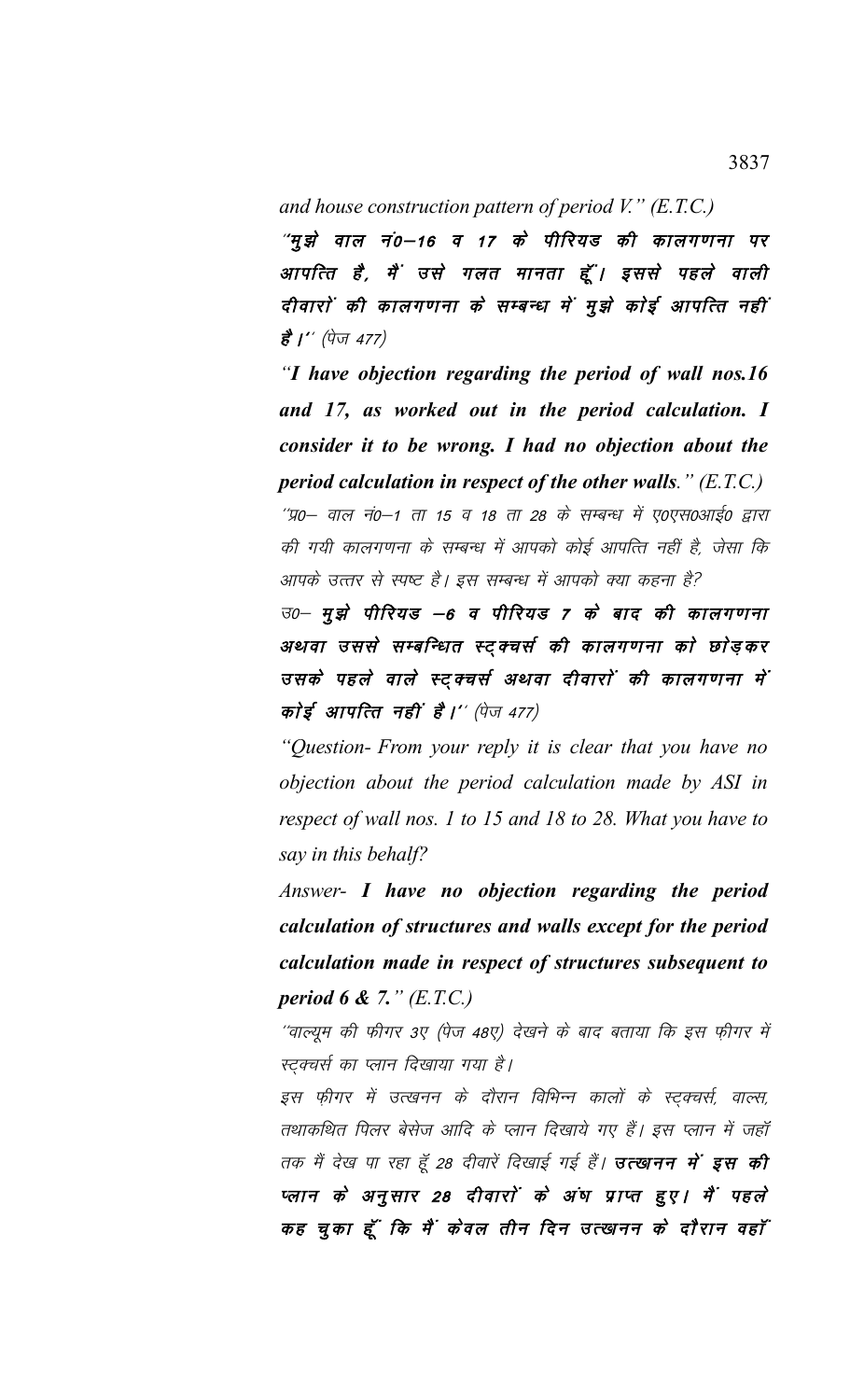**गया था** और ये सब की सब दीवारें उस समय तक उत्खनित नहीं हुई र्थी। कुछ दीवारें ही उत्खनित हुई थीं। मेरे निरीक्षण तक जो दीवारें वहाँ स्पष्ट दिखाई दीं, उनमें दीवार नं0-5, 16, 17, 6, 7, 8, 9, 10, 11, 3, 25, 2 और कुछ अन्य दीवारें हैं। इस प्लान में ए0एस0आई0 द्वारा 50 तथाकथित पिलर बेसेज़ दिखाए गए हैं। . . . **चूँकि मैंने इन सभी तथाकथित** पिलर बेसेज़ को स्थल पर नहीं देखा था, कुछ को ही देखा था, इसलिए इनको सत्यापित करना मेरे लिए सम्भव नहीं **है |**'' (पेज 460)

*"After looking at figure 3A (page 48A) of the volume, (the witness) stated that the plan of structures has been shown in this figure.*

*This figure shows the plan of structures, walls, alleged pillar bases etc. of different periods found during excavation. To the best of my ability, I can see that 28 walls have been shown in this plan. According to this plan, remains of 28 walls have been found in the excavation. I have already stated that during the excavation I had gone there on only three days and all these walls had not been excavated by that time and only few walls had been excavated. At time of my inspection, the walls clearly visible were wall nos. 5, 16, 17, 6, 7, 8, 9, 10, 11, 3, 25, 2 and few other walls. The ASI has shown 50 alleged pillar bases in this plan. . . . . . Since I had not seen all these alleged pillar bases on the spot and had seen only few, as such it is not possible for me to verify them." (E.T.C.)*

''यह सही है कि डे–टू–डे रजिस्टर (पेज 255) तारीख 13.6.2003 में ग्लेज्ड वेयर की डिटेल लिखी हुई हैं और पेज 256 पर श्री ज़फ़रयाब जीलानी के दस्तखत हैं।'' (पेज 514)

 *"It is true that the details of glazed ware are mentioned in the day-to-day register dated 13.06.2003 (page 255) and*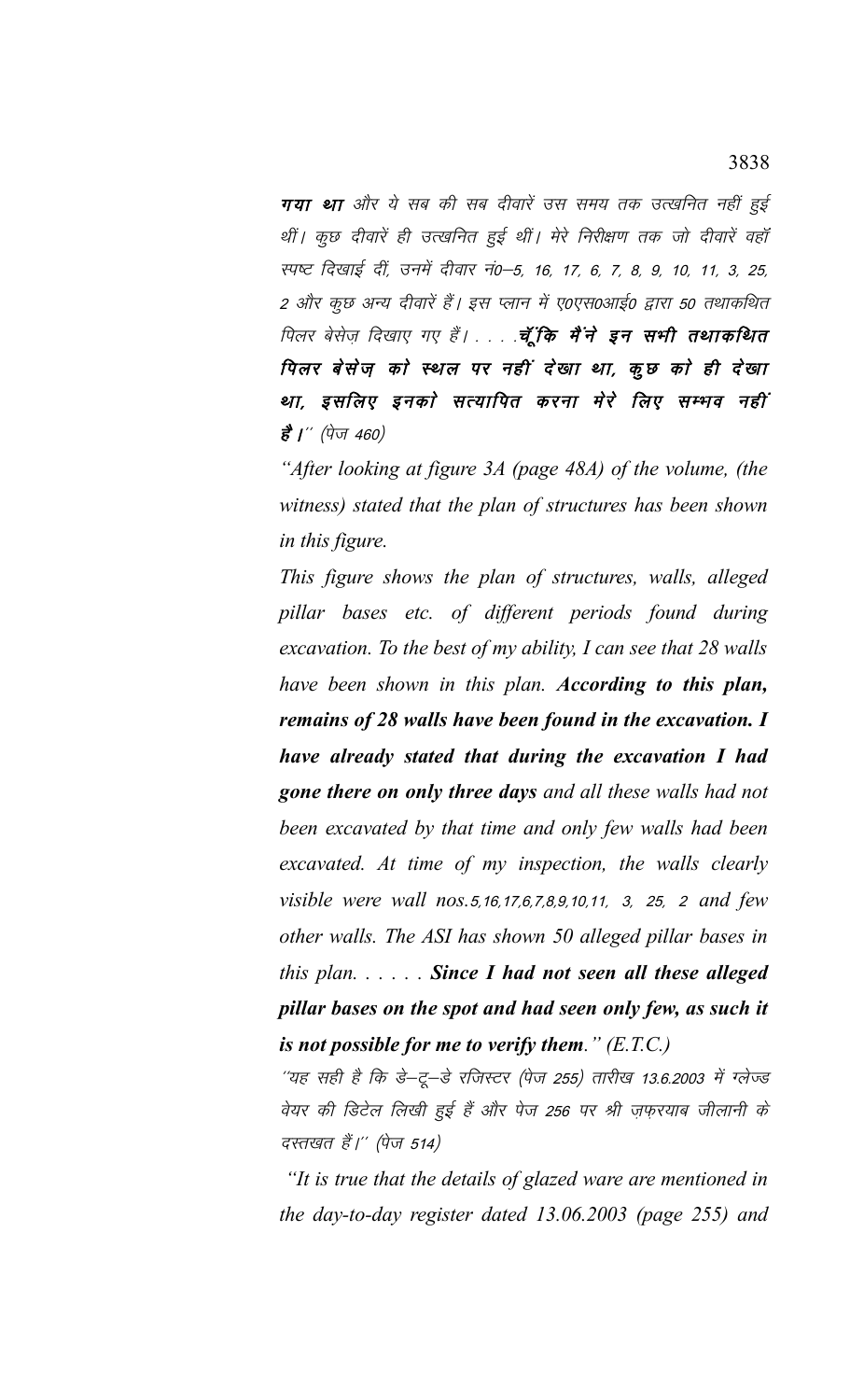page 256 bears the signature of Mr. Zafaryab Jilani. " $(E.T.C.)$ 

"यह कहना सही है कि **सल्तनत काल से पहले भी भारत में** ग्लेज्ड वेयर व ग्लेज्ड टाईल्स बनती रही हैं, परन्तु बहुत कम मात्रा में है और सल्तनत व मुगलकाल की ग्लेज्ड वेयर व टाईल्स भिन्न प्रकार के हैं।'' (पेज 526)

"It is true that glazed ware & glazed tiles were being **made in India even prior to the Sultanate period, but they** were very less in number and different from the glazed ware  $\&$  tiles of the Sultanate and Mughal period." (E.T.C.) "प्लेट नं0–59 और 60 में जो अर्द्धगोलाकार स्ट्क्चर बना है, वह बाबरी मस्जिद के मेन स्टुक्चर से थोड़ी दूरी पर है। इन प्लेट्स में ब्रिक वाल भी दिखाई दे रही हैं। ए०एस०आई० की रिपोर्ट ने इन दोनों चीजों को एक ही काल यानी पीरियड — 5 में रखा है। **मैं ए०एस०आई० द्वारा दिए गए** पीरियड का प्रतिवाद नहीं कर पा रहा हूँ, क्योंकि मैंने इससे सम्बन्धित साक्ष्य नहीं देखा है। ....इन प्लेटों को देखाने से ऐसा विदित होता है कि विवादित स्थल पर सक्सेसिव कंस्ट् क्शनल एक्टिविटी रही होंगी, यदि इनकी तिथियाँ ठीक हों | इन तस्वीरों को देखने से यह भी स्पष्ट है कि ब्रिक वाल ''इन सी टू'' यानी अपने मूल स्थान पर है।'' (पेज 535)

"The semi-circular structure in plate nos. 59  $\&$  60, is a bit after the main structure of Babri mosque. Brick wall is also visible in these plates. Both of them have been marked in the same period-5, in the ASI report. I am unable to dispute the period given by ASI, because I have not seen the evidence related to it. ... From perusal of these plates it appears that successive constructional activity must have existed at the disputed site, if their dates are correct. From perusal of these photographs, it is also clear that the brick wall is in-situ i.e. at its original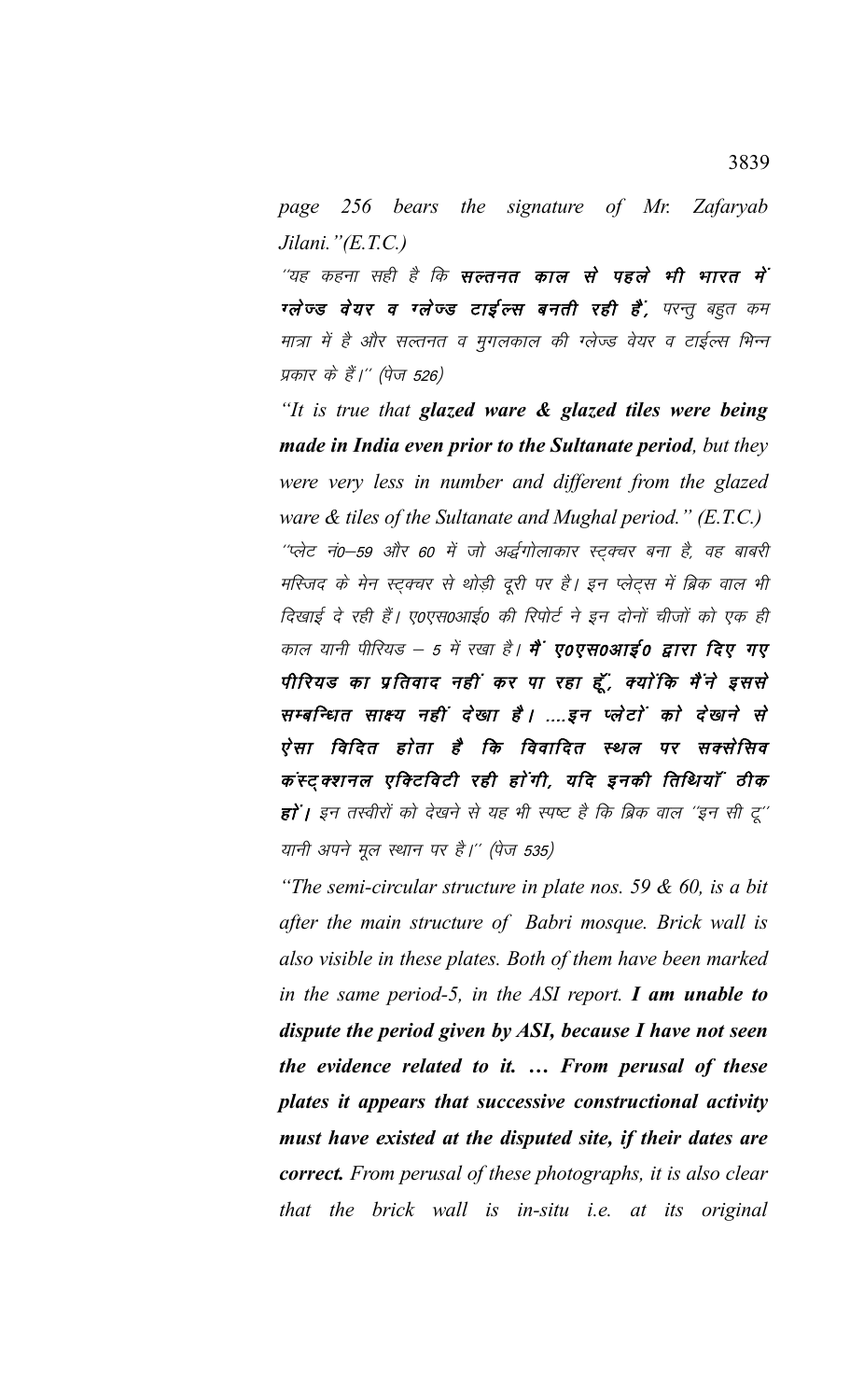place." $(E.T.C.)$ 

PW 24, D. Mandal: (b)

> ''यह सही है कि उत्खनन के समय स्थिर फोटोग्राफी तथा वीडियोग्राफी दोनों ही होती रही है। खूदाई के समय विवादित स्थल जो आर्टिफैक्ट जहाँ पर मिला उसके सम्बन्ध पर  $\vec{H}$ ड्।फ्टमैंन उसकी स्थिति यानि वह किस स्थान पर कितने एंगिल तथा कितनी गहराई पर है, यह बनाता रहा है। ड़ाफ़्टमैन खुदाई होने वाले स्थान का सर्वेक्षण करके यह निर्धारण करता है कि कहाँ पर खुदाई होगी तथा कहाँ–कहाँ पर कितने साईज़ की ट्रेंच बनेगी तथा उस पर नम्बर डालेगा। वर्तमान मामले में भी इसी प्रकार कार्यवाही हुई, परन्तु कहाँ और कितनी ट्रेंच कितने साईज की बनेगी यह ड़ाफुटमैन ने नही तय किया, बल्कि खुदाई करने वाले आर्कियोलाजिस्ट जो टीम का लीडर था उसने तय किया था।'' (पेज 157)

> $"It$ true that both still-photography  $is$ and videography were carried out at time of excavation. The drafts-man had been maintaining the location i.e. the place, angle and depth of the place where artefact was found during excavation at the disputed site. The draftsman surveys the site to be excavated and determines the place to be excavated, the place & size of the trenches to be dug up and numbers them. In the present matter also, similar action was taken but the drafts-man did not determine the place, number and size of the trenches to be dug up and instead it was decided by the archaeologist carrying out the excavation, who was also the team leader." $(E.T.C.)$

''खुदाई के पहले खुदाई स्थल के ऊपर की सतह की फोटोग्राफी भी की जाती है।'' (पेज 157)

"Prior to excavation, photography is also done of the upper surface of the excavation site."  $(E.T.C.)$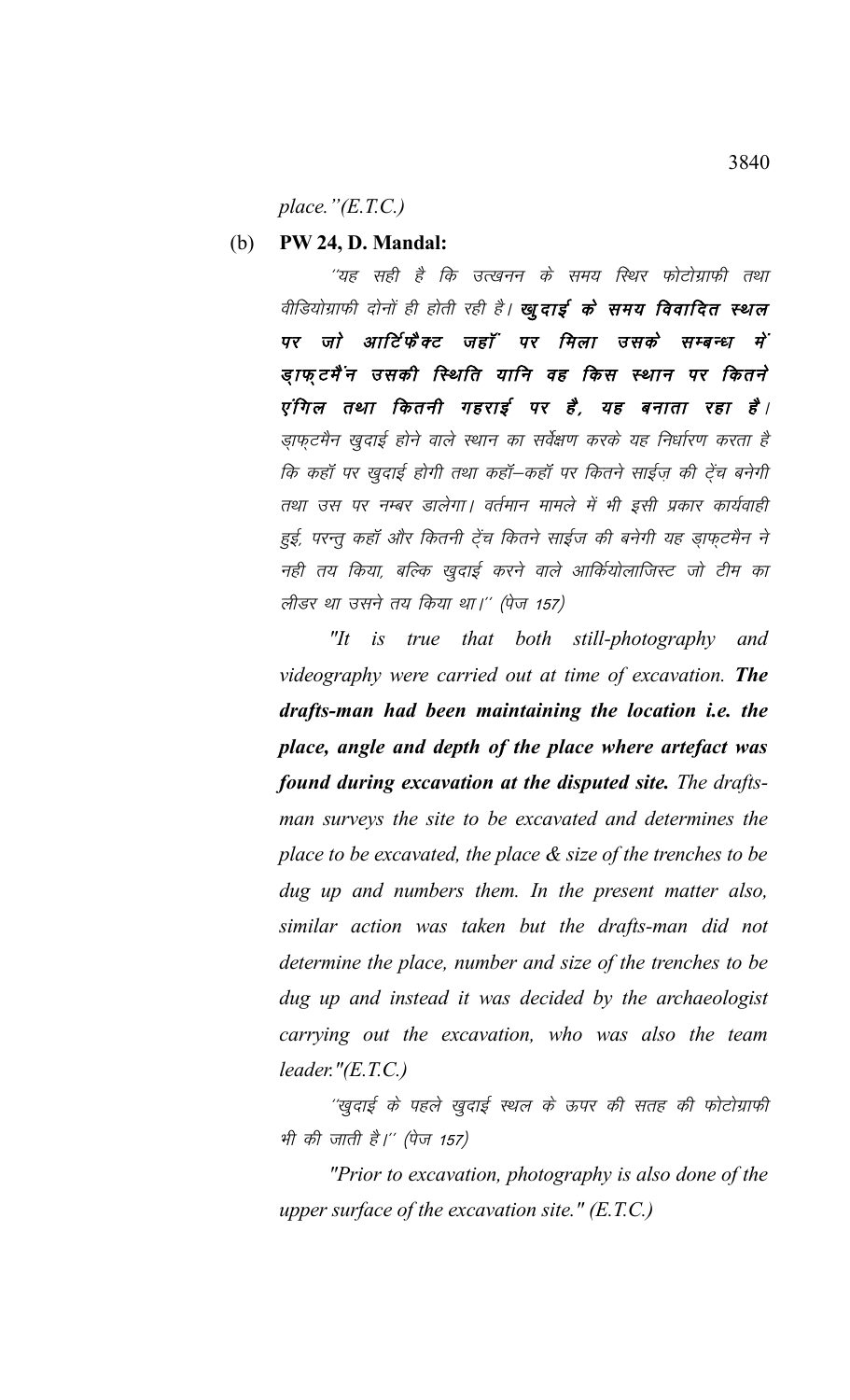<sup>''मेरे</sup> अपने रूकने के दौरान मैं नहीं समझता कि पुरातत्ववेत्ताओं ने किसी पिलर आदि का निर्माण किया हो। मेरे सामने ऐसा कूछ नहीं हुआ कि उक्त पुरातत्ववेताओं ने छिपाकर या ज़बरदस्ती कुछ बनाया हो। खुदाई के दौरान मैं ने यह देखा था कि उत्खनन के दौरान मिली सामग्रियों को अलग $-$ अलग किया जाता था।'' (पेज 161)

*"I do not think that during my stay, the archaeologists had built any pillar etc. In my presence, nothing took place such as the said archaeologists building something secretly or forcibly. During the excavation, I had seen that the articles found in excavation were separated." (E.T.C.)*

''यह कहना सही है कि 9 मीटर बाई 9 मीटर का एक कंकरीट फर्श का निर्माण जे–5, जे–6, जी–5, जी–6 के नीचे मिला था। उसी फर्श का एक्सटेंशन जी–7 ट्रेंच में मिला था।'' (पेज 161)

*"It is true that a concrete floor construction of 9 metre x 9 metre size was found beneath J-5, J-6, G-5, G-6. The extension of that very floor was found in Trench G-7."* 

*(E.T.C.)*

''मैंने ए०एस०आई० रिपोर्ट का अध्ययन स्टे्टीग्राफी की दृष्टि से गहन अध्ययन किया है और स्ट्रेटीग्राफ़ी किसी भी उत्खनन का बैक बोन होता है।'' (पेज 186)

*"I have carefully studied the A.S.I. Report from the angle of stratigraphy. Stratigraphy is the backbone of any excavation." (E.T.C.)*

"छठी शताब्दी ईस्वी के बाद का काल पोस्ट गुप्ता पीरियड कहा जाता है। मध्य काल भारत के इतिहास के काल में 12वीं शताब्दी के अंत से व 13वीं शताब्दी के शुरुआत से माना जाता है। सल्तनत पीरियड की शुरुआत 1206 ईस्वी से मानी जाती है।" (पेज 242)

*"The post 6th BC period, is called post-Gupta*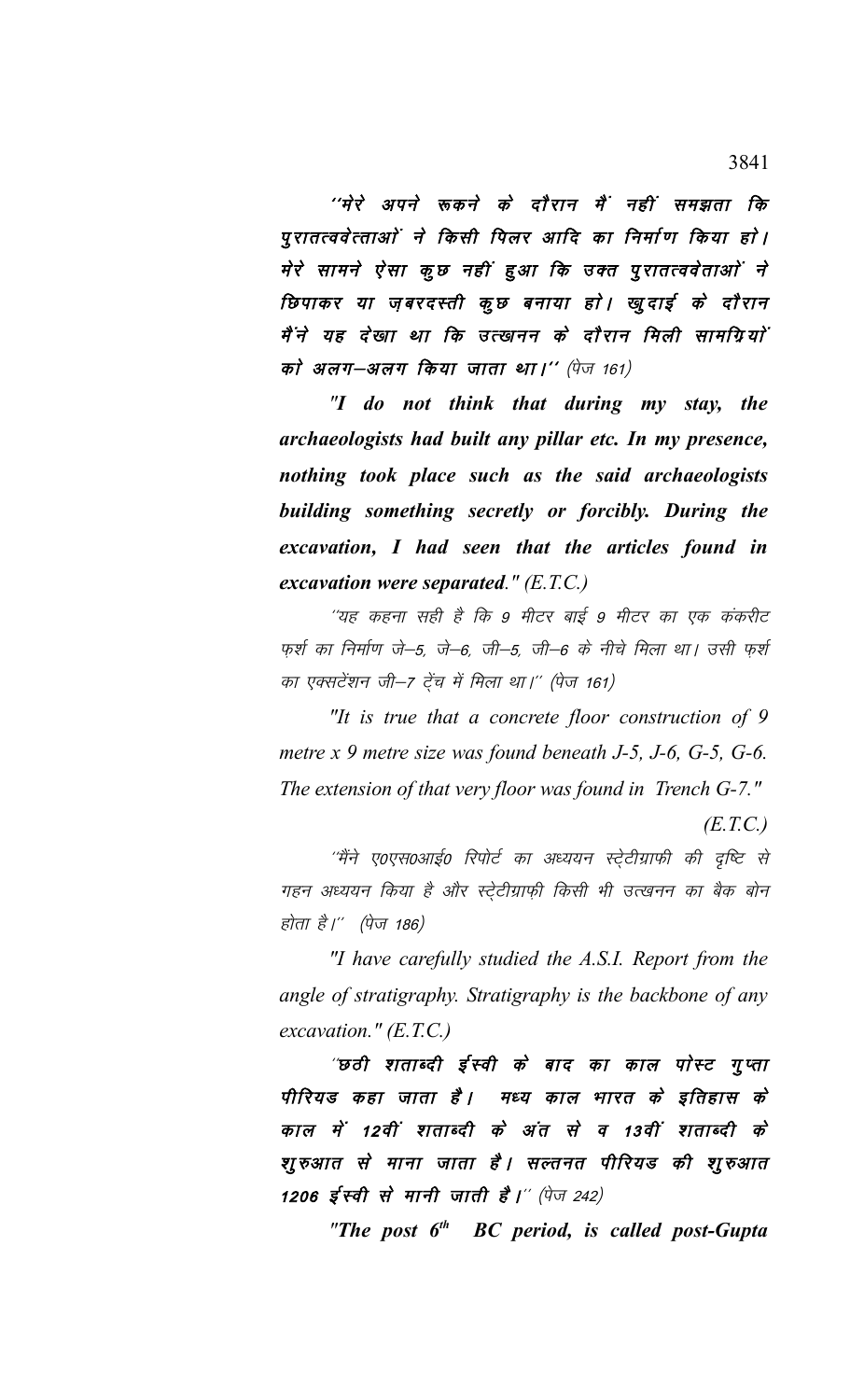period. The Medieval period of Indian History is considered to be from last of  $12<sup>th</sup>$  century to the beginning of  $13<sup>th</sup>$  century. The beginning of Sultanate period is considered to be  $1206$  AD." (E.T.C.)

''उत्खनन में पीरीयडाईजेशन के दो तरीके हैं, पहला स्तरीकरण दूसरा प्राप्त अवशेष का स्तरीकरण से पारस्परिक संबंध। मैं ऐसा समझता हूँ कि यह दोनों विधियाँ पीरीयडाईजेशन का आधार भी हैं और विधि भी हैं। पुरातत्व में डायनेस्टी के आधार पर भी काल निर्धारण होता है यदि प्रासंगिक अवशेष प्राप्त हुए हों । यह कहना सही है कि पुरातत्व में पीरीयडाई जेशन के लिए तीन तरीके हैं पहला लेयर वाइज्, दूसरा डायनेस्टी वाइज्, तीसरा सेन्चुरी वाइज् । यह कहना सहीहै कि सेन्चुरी वाईजु पीरीयडाईजेशन पुरातत्व में मान्यता प्राप्त व वैज्ञानिक विधि है। मैं एक पुरातत्ववेत्ता के रुप में इस बात से सहमत हूँ कि सेन्चुरीवाइज पीरीयडाईजेशन के संबंध में एक चेप्टर रखा है। इस चैप्टर का मैंने अध्ययन किया है। ए0एस0आई0 रिपोर्ट में तीनों विधियों अर्थात् लेयर वाइज्, सेन्चूरी वाइज् तथा डाइनेस्टीवाहज् पीरीयड, के आधार पर पीरीयडाइज़ेशन किया है। ऐसा नहीं है कि ए०एस०आई० ने काल गणना में इन तीनों विधियों का उल्लेख अलग-अलग किया हो।'' (पेज 269–270)

"There are two methods of periodization  $in$ excavation. The first is stratification, the second is the mutual relation of the remains found with the stratification. I am of the view that both these methods form basis of periodization as also the methods. In archaeology, period determination is also made on basis of dynasties, if relevant remains are found. It is correct to say that there are three methods of periodization in archaeology. The first is layer-wise, second is dynasty-wise and third is century-wise. It is correct to say that century-wise periodization is a recognised and scientific method of archaeology. As an archaeologist, I agree that there is a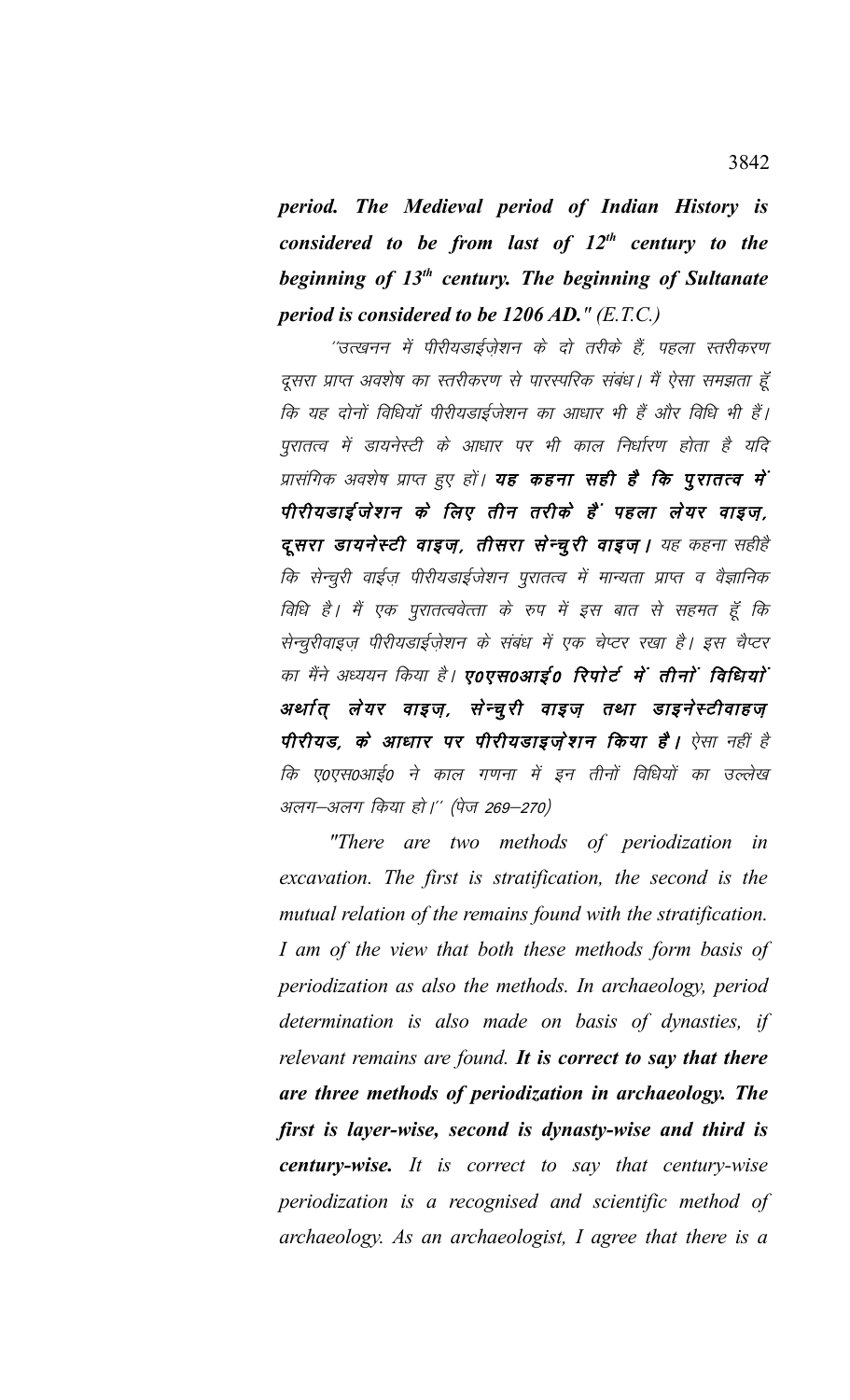chapter related to century-wise periodization. I have studied this chapter. Periodization has been done in the A.S.I. Report on basis of all the three methods i.e. layerwise, century-wise and dynasty-wise period. It is not that in period determination, the A.S.I. has mentioned all the three methods separately."  $(E.T.C.)$ 

''लेयर, डायनेस्टी तथा सेंचुरी विधियों को पुरातत्व की दृष्टि से दो भागों में विभाजित किया जा सकता है। पहला रेलेटिव डेटिंग मैथड दूसरा एबसोलूट डेटिंग मैथड।" (पेज 271)

"From archaeological point of view the layer, dynasty and century methods can be divided in two parts. The first being relative dating method and the other being absolute dating method."  $(E.T.C.)$ 

''.एब्सोल्युट डेटिंग के अन्तर्गत कार्बन डेटिंग तथा अन्य विधियाँ आती हैं। कार्बन डेटिंग पीरियडाईज़ेशन का एक वैज्ञानिक तरीका है। सामान्यतः कार्बन डेटिंग से जो तिथि आती है, उसको सही मानते हैं।''

*(पेज 271–272)* 

"Carbon dating and other methods fall under absolute dating. Carbon dating is a scientific method of periodization. Usually the date determined by Carbon dating, is considered correct."  $(E.T.C.)$ 

''रेलेटिव डेटिंग तथा एब्सोल्यूट डेटिंग में मैं तूलनात्मक रूप से एब्सोल्यूट डेटिंग अधिक प्रमाणित मानूॅगा। **कार्बन डेंटिंग के आधार** पर जो काल निर्धारण किया जाता है, वही प्रमाणित है। यह कहना सही है।'' (पेज 272)

"Comparatively I would consider absolute dating to be more authentic between relative dating and absolute dating. It is correct to say that the period determined on basis of Carbon dating is authentic."  $(E.T.C.)$ 

"प्रश्नगत उत्खनन में ए0एस0आई0 ने डे–टू–डे रजिस्टर,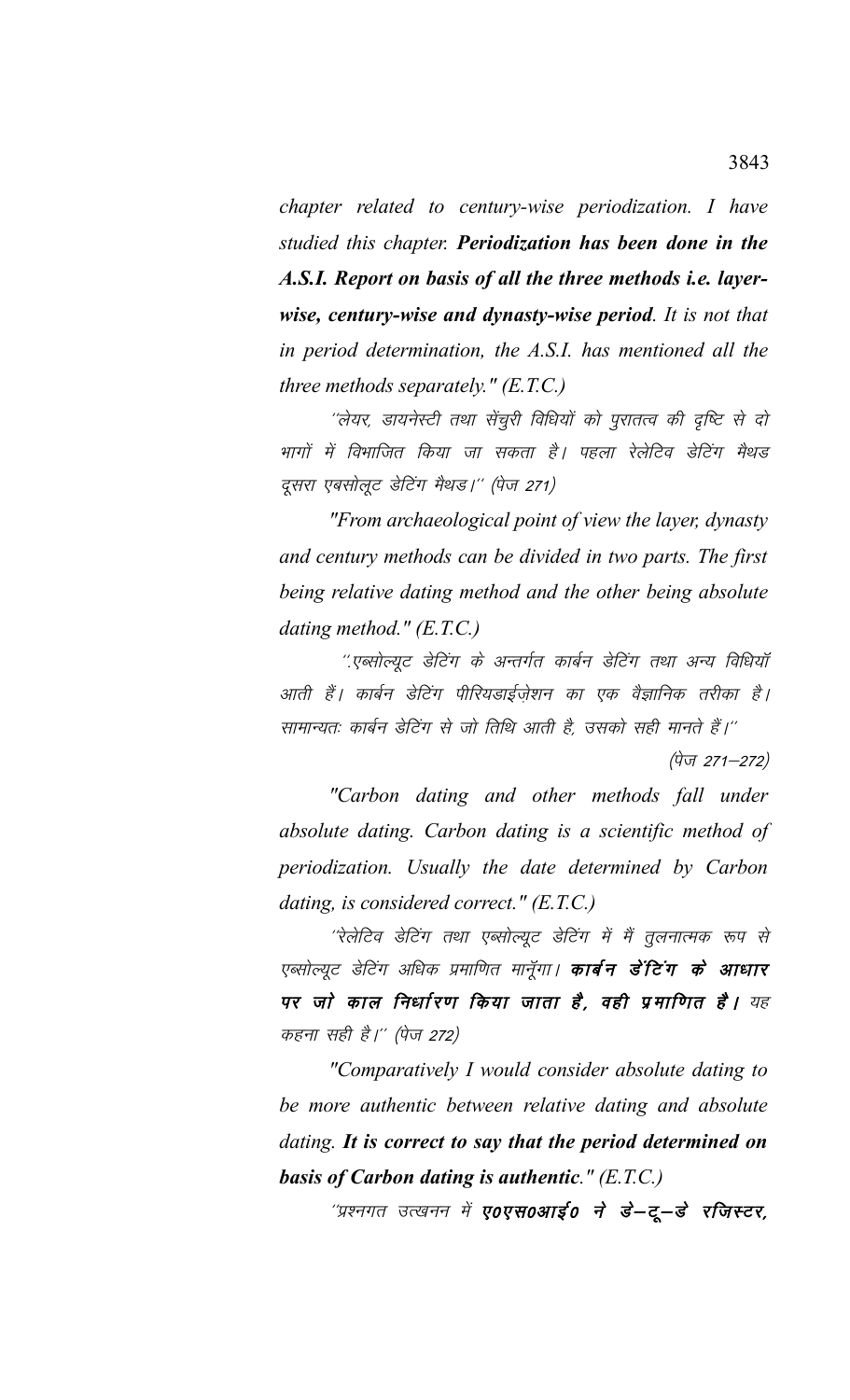साइटनोट बुक तथा एंटीक्यूटी रजिस्टर–तीनों को मेन्टेन किया था। डे–टू–डे रजिस्टर में उत्खनन के दौरान प्रतिदिन किये गये कार्य का विवरण तथा उत्खनन के दौरान प्राप्त सामग्रियों का ब्यौरा प्रथम दृष्टया अंकित किया जाता था। एंटीक्यूटी रजिस्टर में एंटीक्यूटी प्रथम दृष्टया जैसी लगती है, उसका विवरण नोट किया जाता है। साइट नोट बुक टेंचवाइज मेन्टेन की जाती है।'' (पेज 284)

"In the excavation in question, the  $A.S.I.$  had maintained all three-Day-to-day Register, Site Notebook **and Antiquity Register**. The details of work done on each day of excavation and the prima facie description of articles found during excavation, were entered in the Dayto-day Register. The details of antiquities, as they appeared prima facie, were entered in the Antiquity Register. The Site Notebook was maintained trench-wise." (E.T.C.)

''मैंने अपनी मुख्य परीक्षा के शपथ पत्र में ए०एस०आई० द्वारा अनुरक्षित डे–टू–डे रजिस्टर को भी आधार माना है। मैंने साइट नोटबुक तथा एंटीक्युटी रजिस्टर, जो उत्खनन के आवश्यक रिकार्ड हैं, को देखने की आवश्यकता नहीं समझी, क्योंकि ए०एस०आई० की रिपोर्ट तथा डे–टू–डे रजिस्टर में अध्ययन के लिए पर्याप्त सामग्री उपलब्ध हो गई थी।''

(पेज 285)

"In the affidavit of my examination-in-chief, I have also taken the Day-to-day Register maintained by A.S.I. as a basis. I did not deem it necessary to peruse the Site Notebook and Antiquity Register, which are essential records of excavation, because sufficient material was available for study from the A.S.I. Report and Day-to-day Register."  $(E.T.C.)$ 

''मैं जे—3 टेंच में किसी भी लेयर का अंदर जाकर निरीक्षण नहीं कर पाया, केवल ऊपर से ही देखाकर आबज़रवेशन किया था। मैंने जे-4 और जे-5 टे़नचेज का भी निरीक्षण किया था। यह सही है कि जे-3, जे–4 व जे–5 के बराबर **पूरब की ओर ईटों का फर्श मिला था**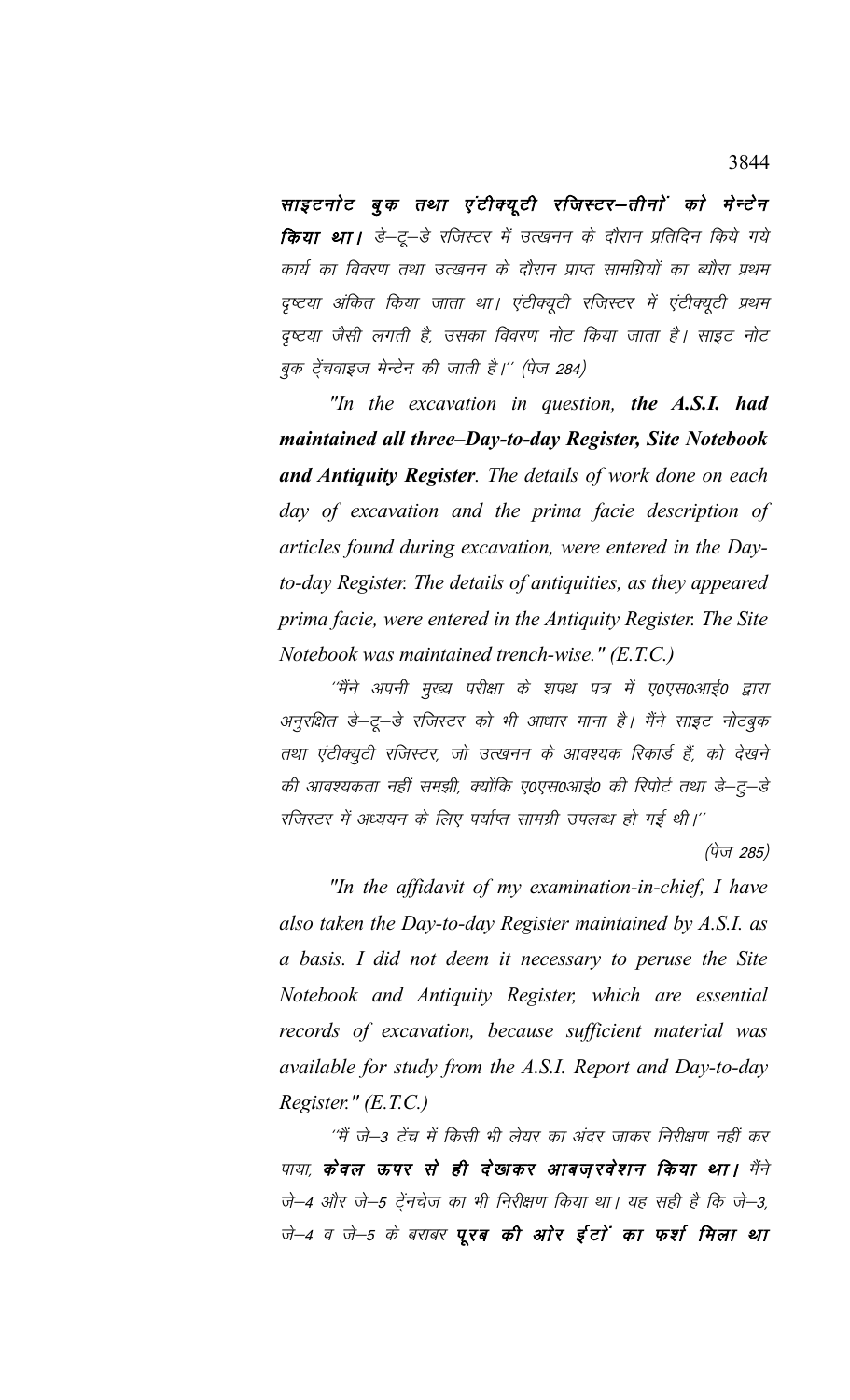जो खूदाई वाली जगह पर ऊपरी सतह से करीब सवा मीटर **नीचे था।** मैंने इन चौकोर ईंटों का अध्ययन नहीं किया। इसी सतह पर  $\vec{a}-1$ , जे–2 व के–1, के–2 टे़न्चेज जो यात्रियों के गैंगवे के उत्तर में है, के नीचे उसी गहराई पर ठीक उसी तरह के ईटों का फर्श मिला था। अब मुझे यह याद नहीं है कि जे–3 ट्रेंच में खुदाई नेचुरल स्वायल तक हुई थी अथवा नहीं। (पेज 160)

*"I was not able to go inside and inspect any layer of Trench J-3, and had carried out observation from outside. I had inspected Trenches J-4 and J-5 as well. It is true that a brick floor was found towards east in front of J-3, J-4 and J-5, which was about 1¼ metre below the upper surface of the excavation site. I did not study these square bricks. A similar brick floor was found at the same depth below Trenches J-1, J-2 & K-1, K-2, which are in north of traveler's gangway. I do not recollect as of now whether the excavation in Trench J-3 had been carried out upto the natural soil or not." (E.T.C.)*

"विवादित स्थल के उत्तरी भाग में एक मैसिव वाल पाई गई थी, जो उत्तर-दक्षिण दिशा में थी। उस वाल की लम्बाई शायद 50 मीटर है तथा उसकी चौड़ाई मुझे ठीक से याद नहीं है, लेकिन यह दीवार काफी चौड़ी थी तथा लगभग 1.60 मीटर के लगभग चौड़ाई में थी। इस मैसिव वाल के नीचे एक और दीवार पाई गई थी, जो उत्तर-दक्षिण में थी।" (पेज 194)

*"A massive wall was found in the northern part of the disputed site, which was in the north-south direction. The length of that wall was probably 50 metres and I do not properly remember its breadth. However, this wall was very thick, and was about 1.60 metres in thickness. Another wall was found under this massive wall, which was in northsouth." (E.T.C.)*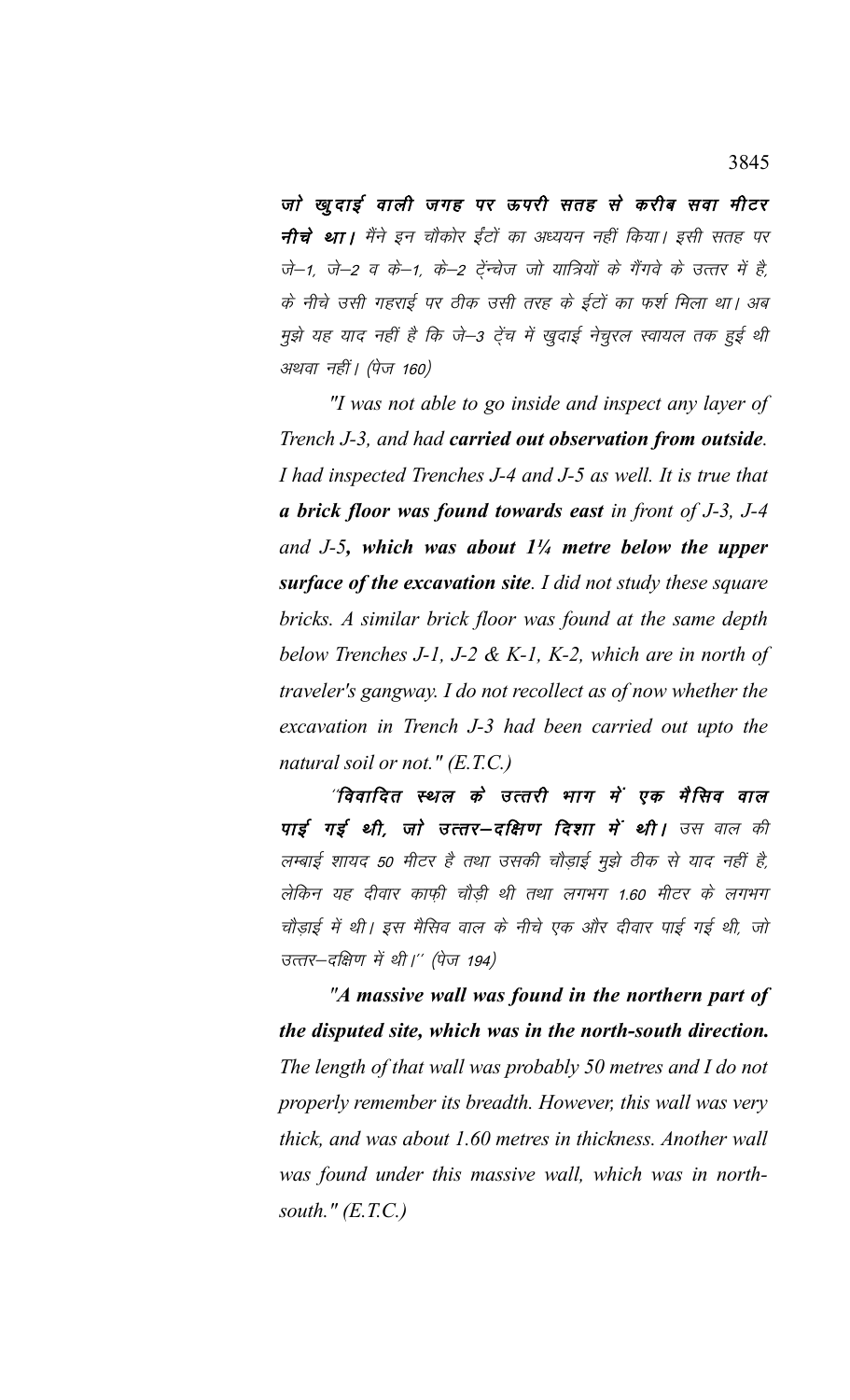''ए0एस0आई0 की रिपोर्ट तथा स्वयं के स्थल निरीक्षण के आधार पर मैं इस निष्कर्ष पर पहुँचा हूँ कि विवादित स्थल पर कुषाण काल में तथा गुप्त काल में बड़े पैमाने पर स्ट् क्चरल ऐक्टीविटी हुई है।" (पेज 274)

*"On basis of the A.S.I. Report and my own spot inspection, I have arrived at the conclusion that large scale structural activities were carried out at the disputed site during the Kushana period and Gupta period."(E.T.C.)*

''विवादित स्थल पर जो स्ट्*क्चर पाये गये हैं, उनका विवरण ए* 0एस0आई0 ने अपने रिपोर्ट वाल्यूम के फ़ीगर 3 और 3ए में दिया है। विवादित स्थल पर पाये गये जिन स्ट्क्चरर्स का उल्लेख फ़ीगर 3 तथा 3ए में किया गया है, वे विवादित स्थल पर हैं, इससे मैं सहमत हूँ। ए०एस०आई० ने अपनी रिपोर्ट में 4 फ् लोर्स का उल्लेख किया है, जिससे मैं सहमत हूँ।" (पेज 275½

*"The details of structures found at the disputed site, have been given by the A.S.I. in Figure 3 & 3A of its report volume. I agree that the structures found at the disputed site and mentioned in Figure 3 & 3A, are at the disputed site. The A.S.I. has mentioned four floors in its report, with which I agree." (E.T.C.)*

''ए0एस0आई0 की रिपोर्ट वैल्यूम 1 के पृष्ठ 27 –ए पर दिये गये चार्ट में दर्शायी गयी **ट्रेंच जी–7 के लेयर नं0 3 व 4 का काल** अरली मिडीवल सल्तनत सही दर्शाया गया है। मैं इससे सहमत हूँ।"  $(\dot{q}\sigma$  170)

*"The period of Layer Nos. 3 & 4 of Trench G-7 shown in the chart at page 27A of A.S.I. Report volume-1, has been correctly shown as early medieval Sultanate. I agree with it." (E.T.C.)*

 $\hat{a}$ जी—5 ट्रेन्च में लेयर 5 व 6 का काल भी अरली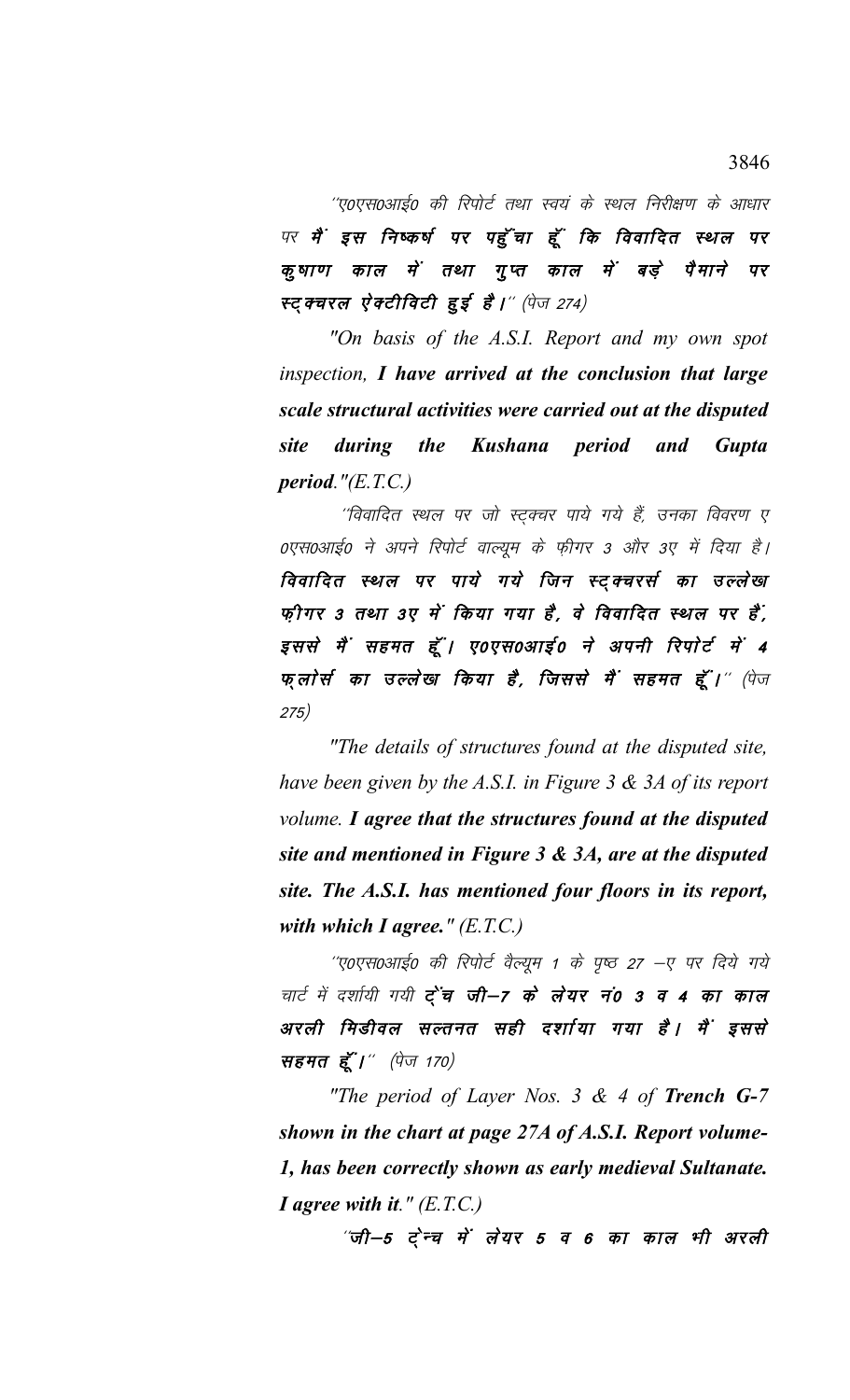मिडिवल सल्तनत सही दिया गया है। यह कहना सही होगा कि जी–7 की लेयर 3 व 4 तथा जे–5 ट्रेंच की लेयर 5 व 6 की समकालीन थी। जे-5, जी-7 के फ़लोर नं0 4 व 3 कमशः एक ही सतह पर हैं।'' (पेज 170–171)

*"The period of Layer 5 & 6 of Trench G-5 has also been given correctly as early medieval Sultanate. It would be correct to say that Layers 3 & 4 of G-7 and Layers 5 & 6 of Trench J-5, were contemporary. The Floor Nos. 4 & 3 of J-5, J-7 were of the same level." (E.T.C.)*

''ए०एस० आई० की रिपोर्ट वाल्यूम –1 फ़िगर –1 पुष्ठ –13ए एक  $\vec{\sigma}$ दूर मैप है। मै इससे सहमत हूँ।" (पेज 176)

*"Figure-1 at page 13A of Volume-1 of A.S.I. Report, is a contour map. I agree with the same." (E.T.C.)*

"मेरे विचार में यह सर्कुलर श्राइन, गुप्तकाल का होगा।"  $(\vec{q} \sigma 177)$ 

*"In my view, this circular shrine would be of the Gupta period." (E.T.C.)*

''गवाह ने ए०एस०आई० रिपोर्ट वाल्यूम –2 की **प्लेट –15 को** देखकर कहा कि इसमें पॉंच विभिन्न स्ट्*क्चरल फ्*ेज़ेज दिखाई दे रहे हैं। यह कहना सही है कि प्लेट -15 के नीचे रामचबूतरे का पूर्वी दृश्य दिखाई पड़ना लिखा है।'' (पेज 187)

*" After looking at Plate-15 of A.S.I. Report Volume-2, the witness stated that five different structural phases appear in it. It is correct to say that visibility of eastern view of Ramchabutra, is written below Plate-15." (E.T.C.)*

''यह कहना ठीक है कि ऊपरी सतह से बेस की सतह तक कई लेबिल विद्यमान थे। प्लेट 15 में जैसा कि दिखाई पड रहा है, ऊपरी सतह को छोडकर चार विभिन्न लेविल्स हैं। यह कहना भी सही है कि हर सतह में सूर्खी लाइम का मार्टर है और कैलकीट के ब्लाक भरे हैं। यह कहना सही नहीं है कि सेकेण्ड लेविल में एक चौकोर पत्थर का टुकड़ा दिखाई दे रहा है। प्लेट नं0-15 में ऊपर से नीचे दूसरी सतह पर ग्राउण्ड लेविल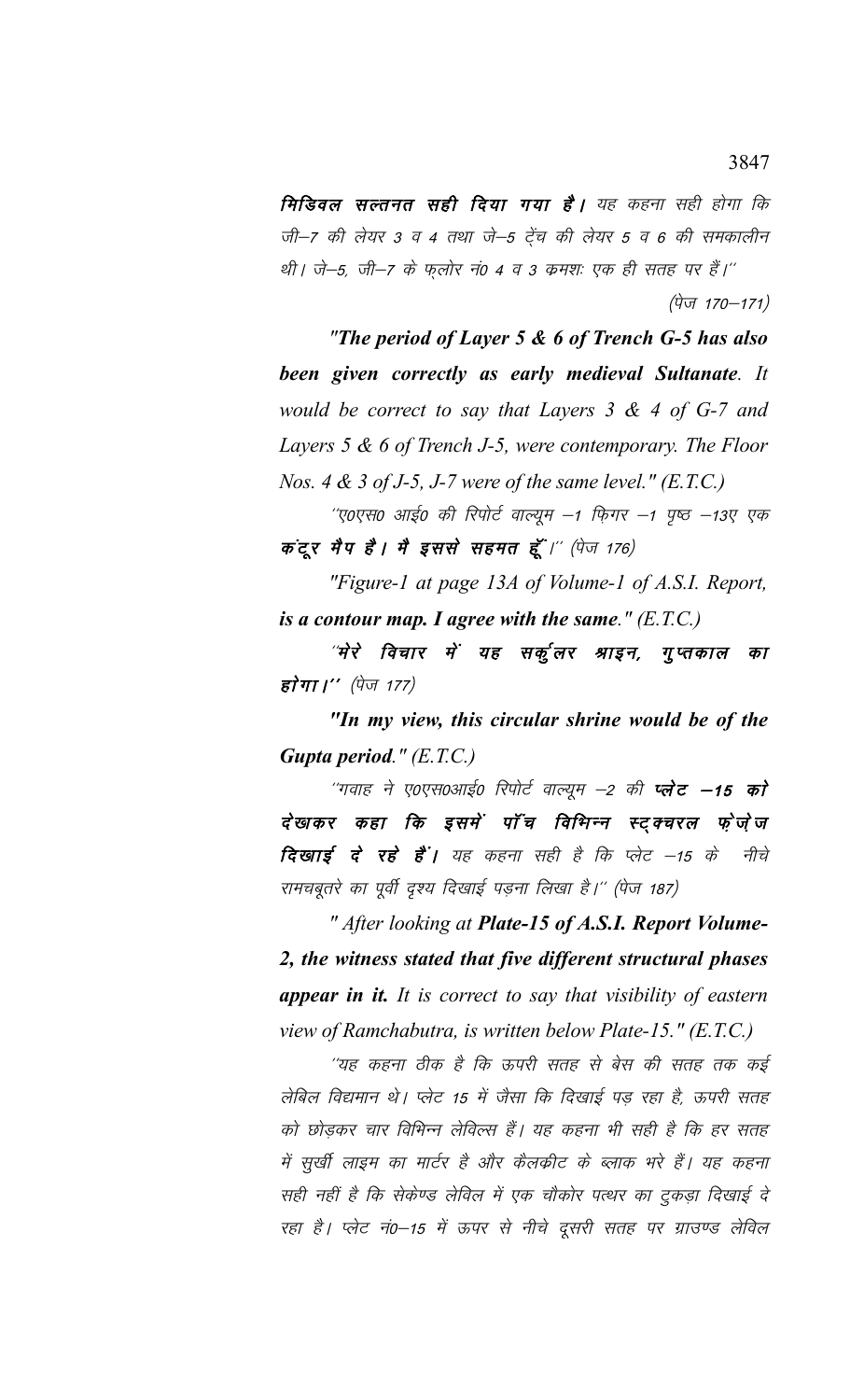पर एक चौकोर सफेद छोटा सा प्लेटफार्म दिखाई दे रहा है, जो मुख्य रूप से चूने से निर्मित है। इसकी मोटाई तक़रीबन 4–5 इंच होगी। मुझे यह ज्ञान नहीं है कि इस चौकोर जगह का इस्तेमाल यज्ञशाला में वेदी के रूप में किया जाता था। इस सम्बन्ध में मैं यह कहना चाहूँगा कि इस जगह का कोई पुरातात्विक प्रमाण यज्ञ की वेदी होने का नहीं मिला है। **मैं न** तो यज्ञ का मतलब जानता हूँ और न ही वेदी का।" (पेज 187)

"It is correct to say that many levels existed from the upper surface to the surface of the base. As appearing in Plate-15, there are four different levels besides the upper surface. It is also correct to say that each layer has limesurkhi mortar and are full of calcrete blocks. It is not correct to say that a square stone piece is visible in the second level. From top to bottom in Plate No.15, a small square shaped platform, made-up mainly of lime, is visible in the ground level of second layer. Its thickness would be about 4-5 inches. I have no knowledge that this square place was used as 'Vedi' of 'Yagyashala' (altar). In this behalf I would like to say that no archaeological evidence has been found about this place being the 'Vedi' of 'Yagya' (altar). I neither know the meaning of 'Yagya' nor of  $'Vedi'.''(E.T.C.)$ 

"मैं 10 जून, 2003 से 15 जून 2003 तक उत्खनन स्थल पर रहा था। उस समय ज्यादातर उत्खनन कार्य समाप्त होने की अवसथा में था। उस समय तक ज्यादातर महत्वपूर्ण स्ट्क्चर एक्सपोज हो चुका था और ज्यादातर सेक्शन्स भी उत्घाटित हो चुके थे। मेरे उत्खनन स्थल पर रहने के दौरान स्ट्क्चर्स ही एक्सपोज़ हुए थे, कोई चल पुरावशेष मेरे उपस्थित रहने के दौरान वहां पर प्राप्त नहीं हुए थे।'' (पेज 198)

"I remained at the excavation site from  $10^{th}$  June, 2003 to 15<sup>th</sup> June, 2003. At that time, most of the excavation work was in conclusion stage. By that time most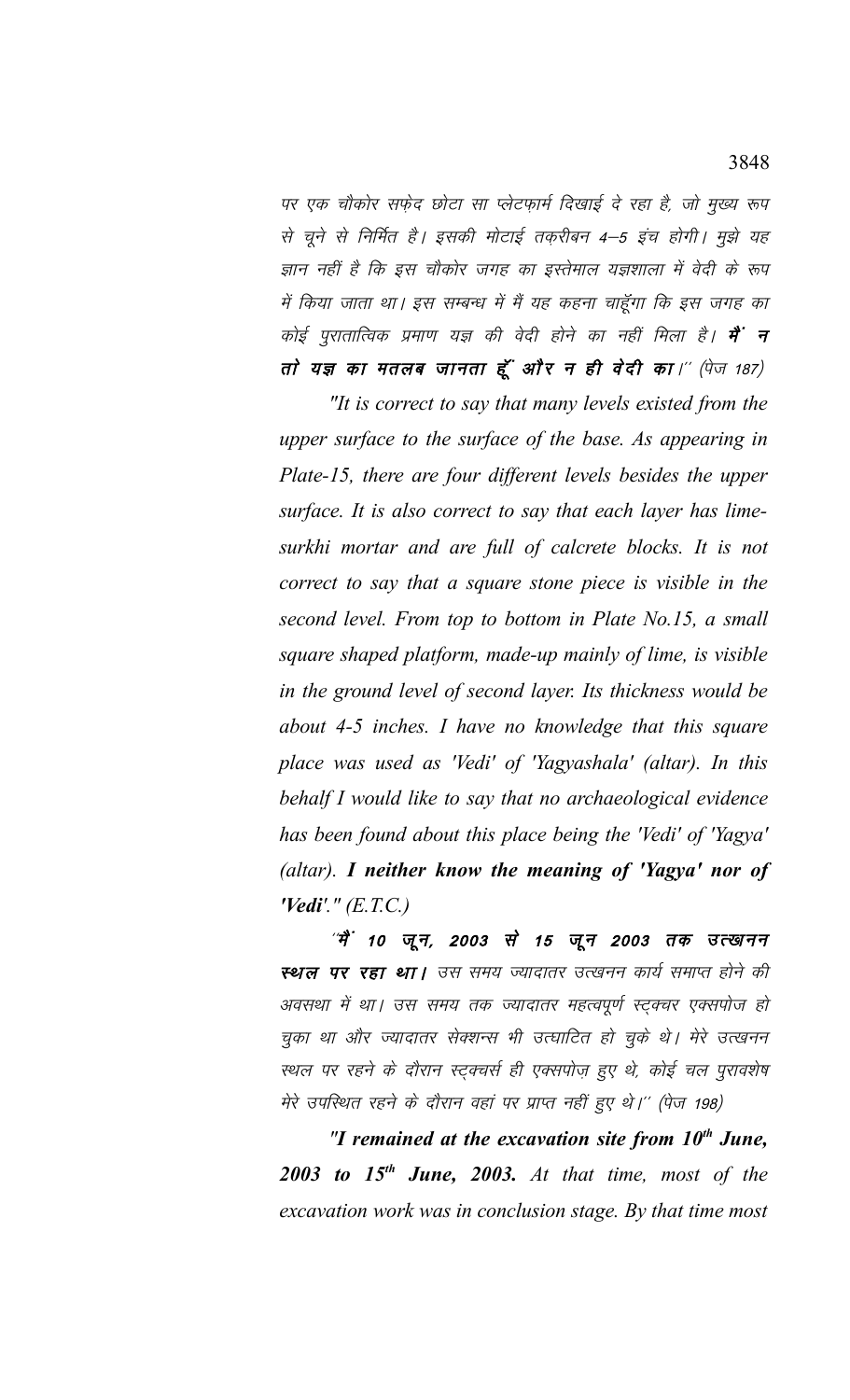of the important structures had been exposed and most of the sections had been explored. Only structures had been exposed during my stay at the excavation site, and no movable archaeological remain had been found over there during my stay."  $(E.T.C.)$ 

''बीरबल साहनी इन्स्टीट्यूट, कार्बन डेटिंग की एक प्रमाणिक संस्था है। ए०एस०आई० ने अपनी रिपोर्ट में एन.बी०पी०डब्लू० का काल जो पीरीयड़ 1 के रुप में छठी शताब्दी बी0सी0 से तीसरी शताब्दी बी0सी0 दिखाया है, **उससे मैं सहमत हूँ** |'' (पेज 272)

"Birbal Sahni Institute is a recognised institution of Carbon-Dating. I agree with the period of NBPW given by A.S.I. in its report as Period-1 from  $6<sup>th</sup> BC$  to  $3<sup>rd</sup> BC$ ."

 $(E.T.C.)$ 

''ए0एस0आई0 की रिपोर्ट में पृष्ठ 39 पर पीरियड 3 के रुप में कुषाण लेविल की अवधि पहली से तीसरी शताब्दी ए0डी0 निर्धारित की गयी है, जिससे मैं सहमत हूँ। इसी के नीचे पीरियड 4 के रुप में गुप्ता लेविल का उल्लेख है तथा इसका काल चौथी से छठी ए0डी0 निर्धारित किया गया है जिससे मैं सहमत हूँ।'' (पेज 273)

"At page-39 of the A.S.I. Report, the period of Kushana level has been determined from first to third century AD as Period-3, with which I agree. The Gupta level is mentioned under it as Period-4 and its period has been determined from  $4<sup>th</sup>$  to  $6<sup>th</sup>$  AD, with which I agree."

 $(E.T.C.)$ 

''ए०एस०आई० द्वारा दिये गये इन आइसोमेटिक व्यू में दर्शित पिलरवेसेज़ का सत्यापन मैंने विवादित स्थल से नहीं किया है।'' (पेज 275)

"The pillar bases visible in these isometric view given by A.S.I., have not been verified by me from the disputed site."  $(E.T.C.)$ 

"फ़लोर 1 डिस्पुटेड स्ट्क्चर की फ़लोर है। फ़लोर 2,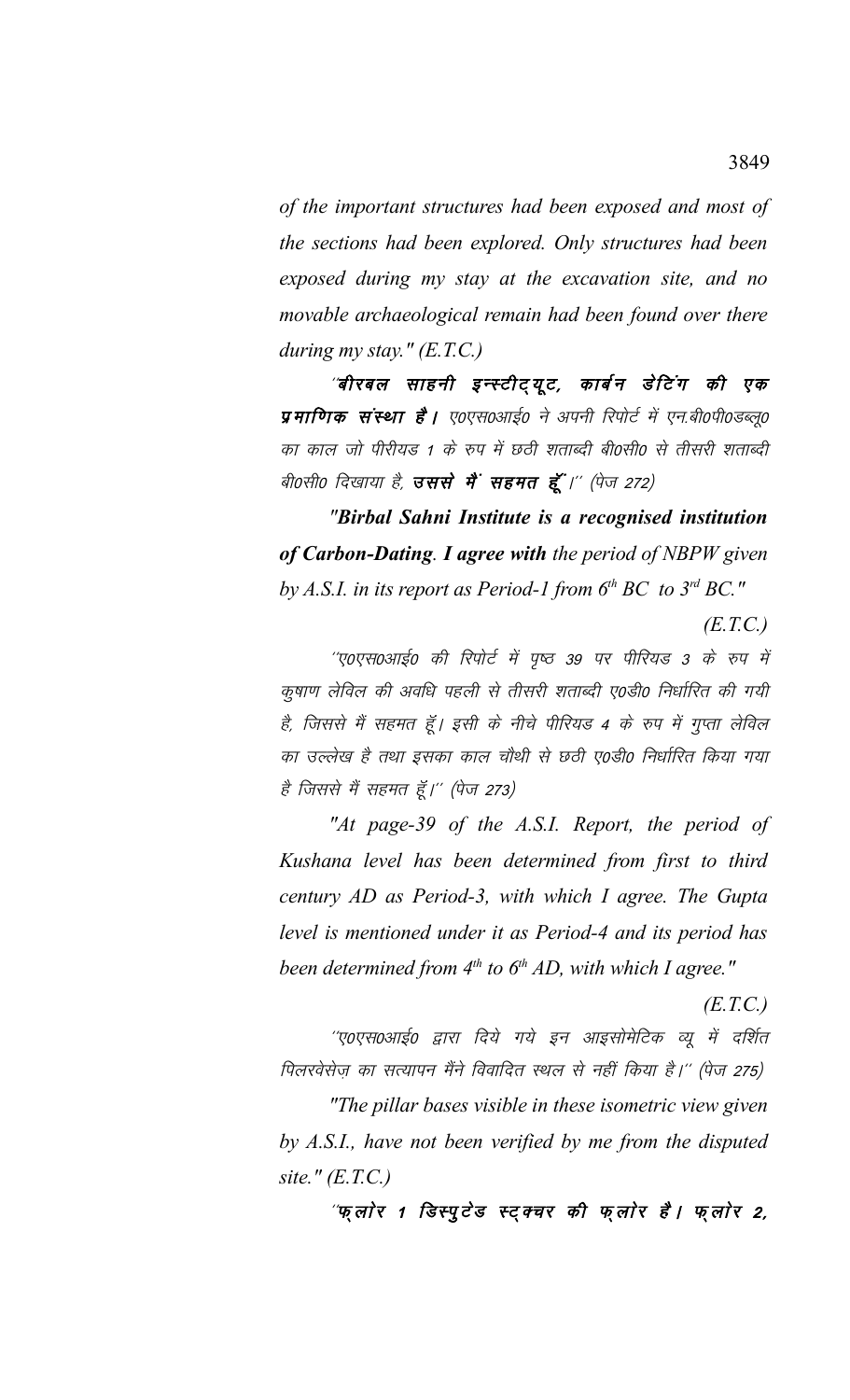फ्लोर 1 से पूर्ववर्ती फ्लोर है, जिसमें रिपोर्ट में सभी *पिलरबेसेज व स्टुक्चर्स को दिखाया गया है*।....वाल के संबंध में मेरी असहमति नहीं है<sup>,</sup> परन्तु फ़्लोर 3 से अटैच जो पिलर दिखाये गये हैं, उससे मैं सहमत नहीं हूँ। फ़लोर 4, 3 की पूर्ववर्ती फ़्लोर है, जिससे अटैच्ड वाल तथा स्ट्क्वर से मैं सहमत हूँ।'' (पेज 275–276)

*"Floor-1, is the floor of the disputed structure. The Floor-2 lies to east of Floor-1, in which all the pillar bases and structures have been shown in the report. . . . . My disagreement is not regarding the wall, but I do not agree with the pillars shown attached to Floor-3. Floor-4 lies to east of three, and I agree with the wall and structures attached to it." (E.T.C.)*

''मैंने वाल नं0 16, 18ए, 18बी, 18 सी, 18डी के बारे में अध्ययन किया है। वाल सं0 18ए, 18बी, 18सी, 18 डी, वाल सं0 16 के समकालिक नहीं हैं। वाल सं0 16 को मैं सल्तनत काल की वाल मानता हूँ। इसका प्रारम्भ 13वीं ए0डी0 से हुआ था।'' (पेज 278)

*"I have studied about Wall Nos. 16, 18A, 18B, 18C and 18D. Wall Nos. 18A, 18B, 18C and 18D are not contemporary of Wall No. 16. I consider the Wall No. 16 to be of the Sultanate period. It began in 13 AD." (E.T.C.)*

 $^\prime$ वाल सं0 5 का अस्तित्व मेकशिफट स्टक्चर के उत्तर में थोडा ओर इसी प्रकार मेकशिफ्ट स्ट्क्चर के दक्षिण में है।'' (पेज 279)

*"The existence of Wall No. 5 is partly in north of the makeshift structure and similarly in south of the makeshift structure." (E.T.C.)*

"वाल सं0 17 में एक डेकोरेटेड स्टोन लगा है। यह डेकोरेटेड स्टोन फ्लोरलमोटिफ है। इसका प्रयोग हिन्दू मंदिरों में होता है। वाल सं0 17 गुप्त काल की है। यह चौथी शताब्दी से छठी शताब्दी ए0डी0 के बीच की अवधि की  $\vec{g}$  |" (पेज 282)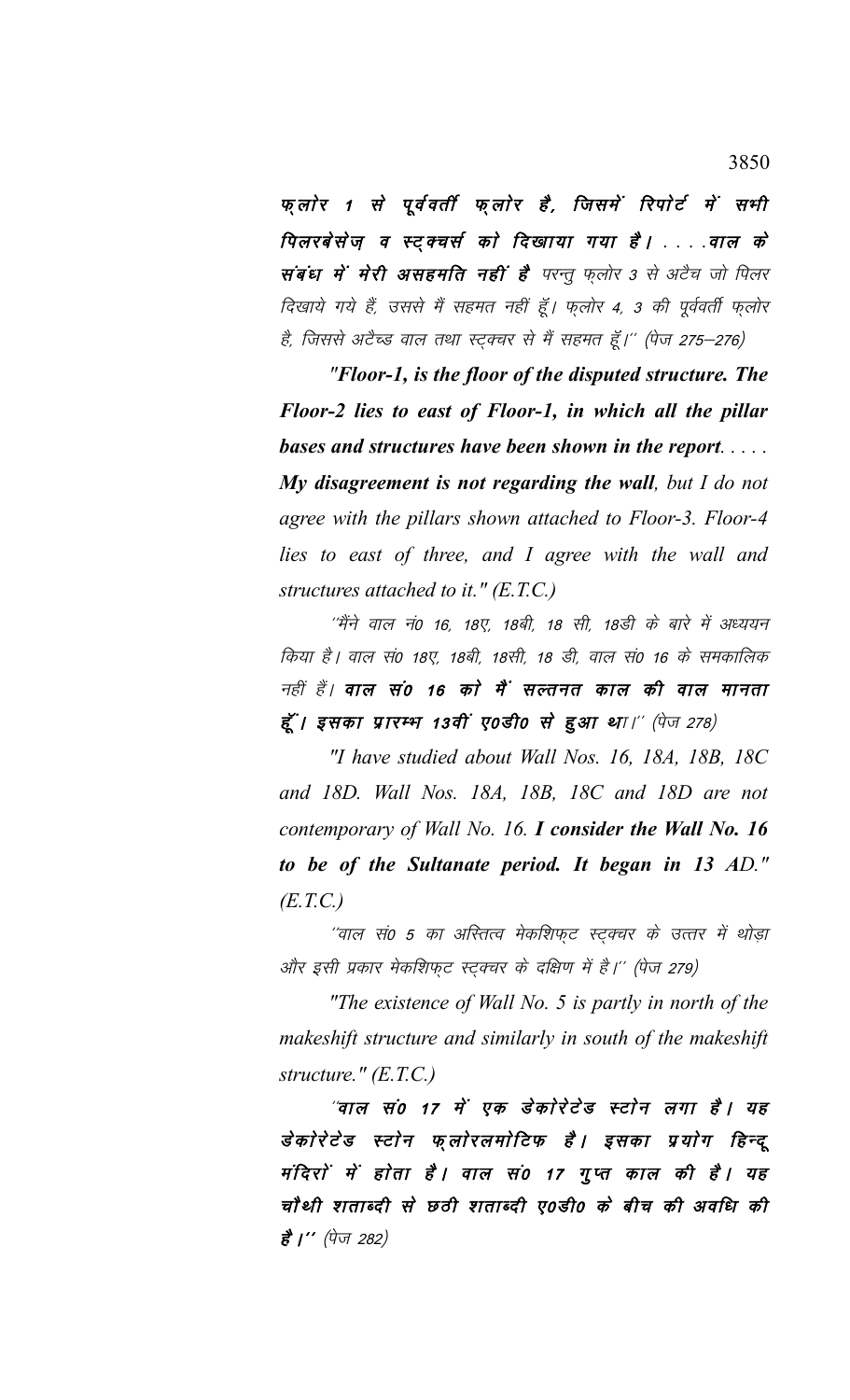*"A decorated stone has been fixed in Wall No. 17. This decorated stone is floral motif. It is used in Hindu temples. Wall No. 17 is of the Gupta period. It is of the period between 4th to 6th AD." (E.T.C.)*

''प्लेट सं0 22 में डिसप्यूटेड स्ट्*क्चर की पश्चिम दिशा की आउटर* वाल नज़र आ रही है। यह मौके का इन—सी—टू फ़ोटोग्राफ है। मैं यह नहीं बता सकता कि इसी वाल को वाल सं0 5 के रुप में जाना जाता है अथवा नहीं। इस दीवार में एक अलंकृत पत्थर का टूकड़ा नज़र आ रहा है, जिसमें मकर की आकृति बनी है। यह भी हिन्दू मंदिरों में प्रयुक्त होता है।" (पेज 283)

*"The outer wall in western side of the disputed structure, is visible in Plate No. 22. It is in-situ photograph of the spot. I cannot tell whether this wall is known as Wall No. 5 or not. A piece of decorated stone is visible in this wall, which has a crocodile figurine over it. It is also used in Hindu temples." (E.T.C.)*

''ए0एस0आई0 की रिपोर्ट में लेयर –5ए का जो उल्लेख किया गया है, उससे मैं सहमत हूँ। **यह नान – इस्लामिक स्ट्***क्चर है***। स्तूप** में परनाला संभवतः नहीं होता है। फिर कहा कि मुझे इस बात की जानकारी नहीं है कि स्तूप में परनाला होता है कि नहीं।'' (पेज 294–295)

*"I agree with the layer 5A mentioned in A.S.I. Report. It is non-Islamic structure. A 'Parnala' (gargoyle) is possibly not there in Stupa. Then stated that I do not have knowledge of the fact whether there is a 'Parnala' (gargoyle) or not in a Stupa." (E.T.C.)*

''यह कहना सही है कि **मुगल काल के पहले भी विवादित स्थल** पर निर्माण कार्य की गतिविधियां हुई थीं।" (पेज 254)

*"It is correct to say that construction activities had been carried out at the disputed site even before the Mughal period." (E.T.C.)*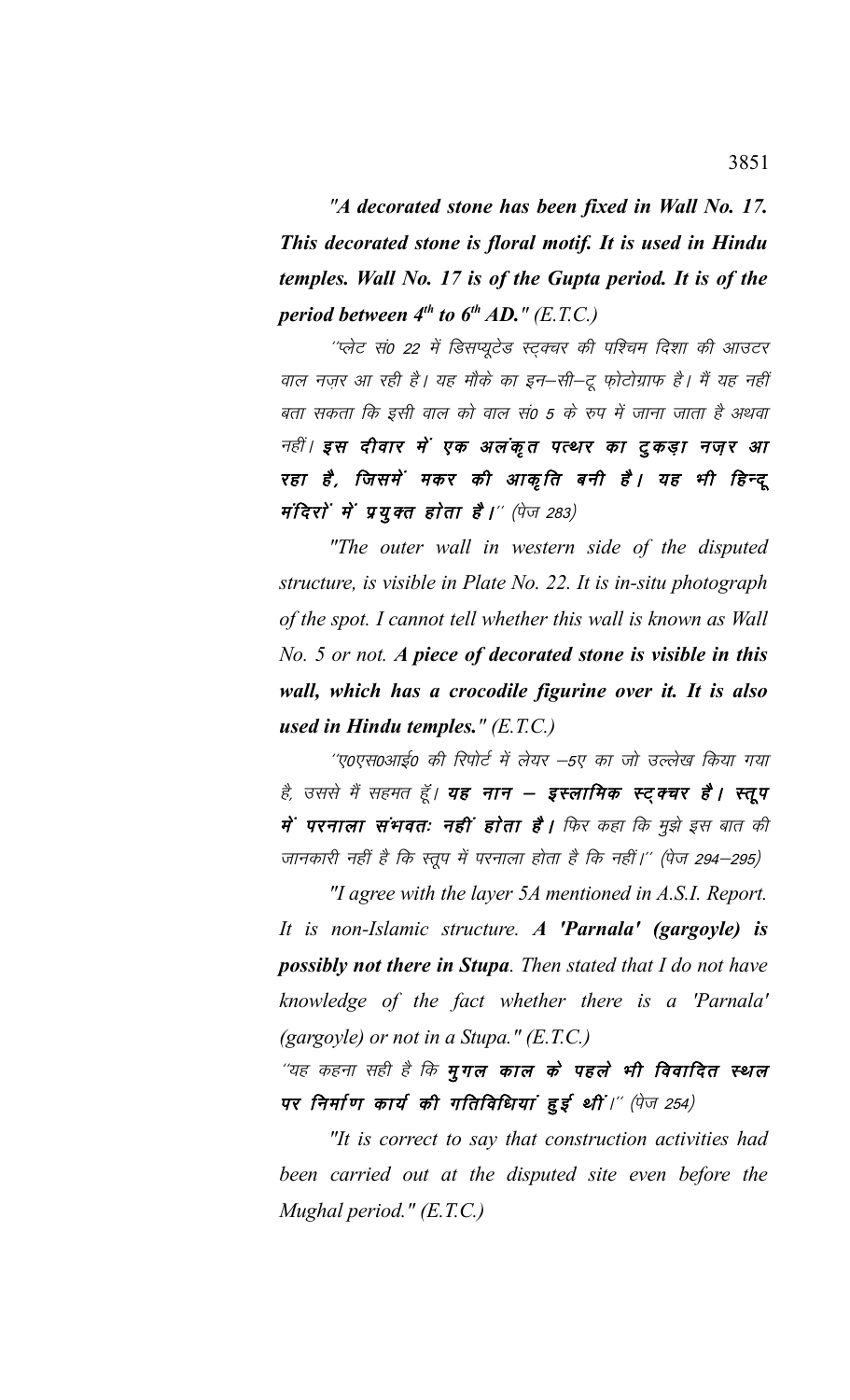*'एक पुरातत्वविद के रूप में विवादित ढांचे के नीचे उत्खनन* में स्ट्रक्चर के मिलने की बात मै स्वीकार करता हूं।"(पेज 266)

*"As an archaeologist, I admit discovery of structures beneath the disputed structure during excavation." (E.T.C.)*

(c) **P.W. 29, Dr. Jaya Menon** :

*" I agree with N.B.P.W., Mughal and late post Mughal periods" (Page 71)*

*"The contour map given at page 13-A is correct. To make a contour map Theodolite, tapes, and measuring staff are required and now a days a total station is used."* 

*(Page 71)*

*" After going through page no.1 of this site note book the witness stated that the location mentioned there, is correct." (Page 92)*

*"..the caption for plate 62, is correct." (Page 111)*

*"Plate no. 36,37,38 of the ASI report were shown to the witness who stated that all these photographs are INSITU photographs of pillar bases. These pillar bases were found in the north of dispute site. In my opinion these are the pillar bases." (Page 203)*

*"Floor 2, floor 3 and 4 were associated with the pre Babri Masjid structure. . . . . . . . . These floors may be dated from the end of the 12th century to the 16th century AD. According to me walls and structures prior to 12th century were found in excavation but no floor prior to 12th century was found at the site. According to me the oldest wall found in excavation was of first to third century AD and the oldest structure found would be*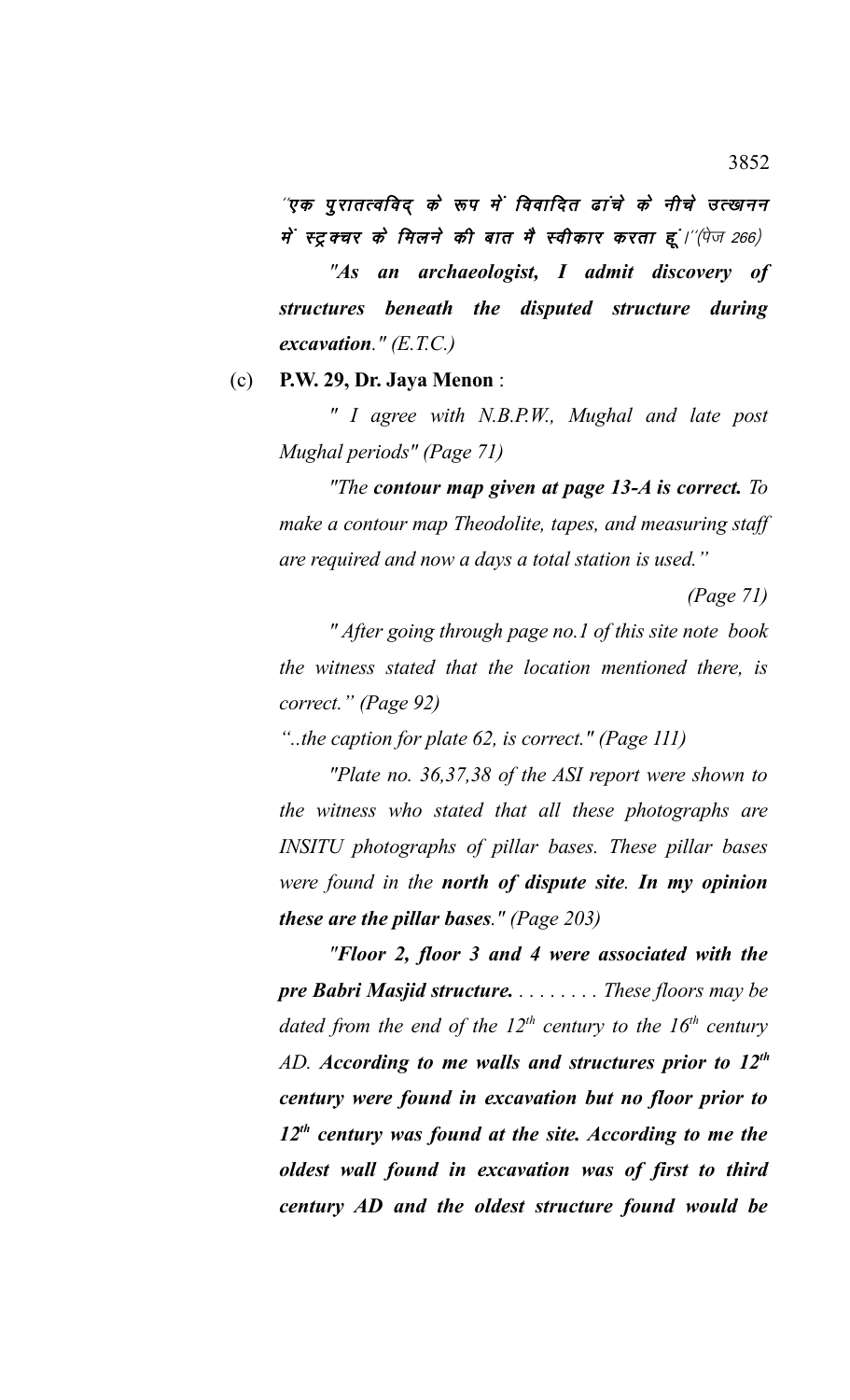*structure 5 which may be of 6th century AD." (Page 205- 206)*

*"I agree with the observation of Prof. H.C. Bharadwaj at page 73 of his article that gypsum mortar/plaster was used in the Harappan period. I agree with the observation in the latter part of this para that gypsum was used as mortar in the Kalibangan period also. . . . . .Lime mortar was definitely used from Neolithic period." (Page 224)*

**3800. PW 30 Dr. R.C.Thakran (**student of Prf. Surj Bhan PW 16) also deposed as an Archaeologist. He admits that he is a field archaeologist and does not possess enough knowledge of architecture. He, however, admits of having no proof which may justify any doubt on the integrity of ASI people and said:

**मुझे आर्किटेक्चर का बहुत ज्ञान तो नहीं है,** लेकिन पुरातत्व व इतिहास का विद्यार्थी होने के नाते **था`ड़ी – बहुत जानकारी ताे है।**'' (पेज 41)

*"I do not have a good knowledge of architecture but I do have some knowledge of it as a student of archaeology and history." (E.T.C.)*

"मैं ने कभी कोई उत्खनन स्वयं किसी फील्ड में नहीं किया। मुख्य तौर पर आर्कियोलाजी को फील्ड आर्कियोलाजी व टेबिल आर्कियोलाजी मे विभाजित किया जा सकता है। यह कहना गलत होगा कि मैं फील्ड आर्कियोलाजी नहीं हूँ। बल्कि केवल टेबिल आर्कियोलाजिस्ट ही हूँ। ... मैं अपने आप को फील्ड आर्कियोलाजिस्ट मानता हूँ, क्योकि मैं फील्ड आर्कियोलाजिस्ट का काम करता रहा हूँ।'' (पेज 136)

*"I myself never did any excavation in any field. Archaeology can be divided mainly into field archaeology and table archaeology. It will be wrong to say that I am*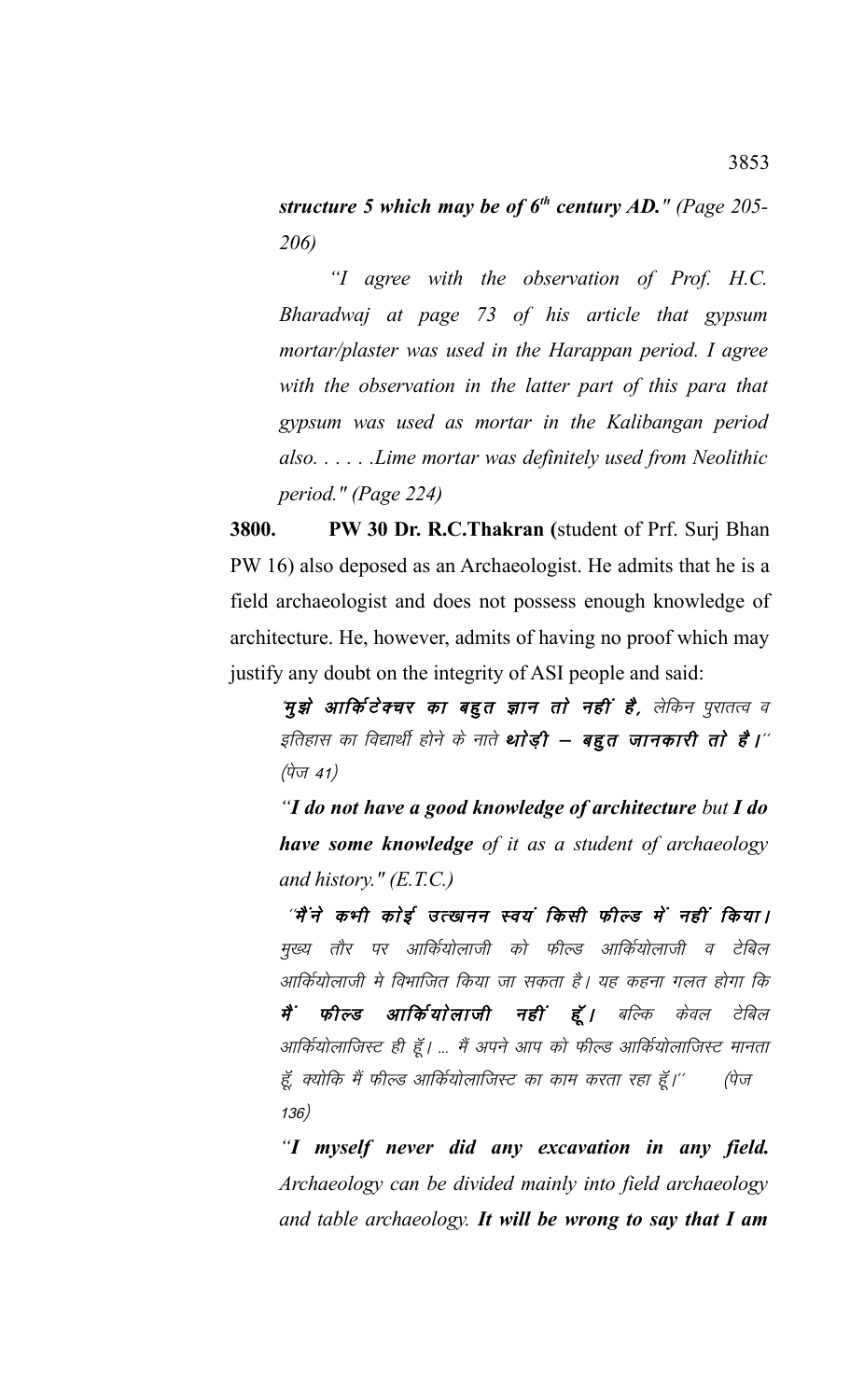not a field archaeologist; rather, I am just a table archaeologist. I consider myself to be a field archaeologist because I have been doing the job of field  $archaeologist.$ " $(E.T.C.)$ 

''मेरे इस विषय का ज्ञान स्थापत्य कला एवं वास्तू कला से संबंधित है और अन्य बातों से भी जुड़ा हुआ है। अन्य बातों में ज्लेज्उ-वेयर, ग्लेज्ड टाइल्स तथा संबंधित मैटीरियल में शामिल हैं। मैंने इन सभी बातों का अध्ययन किया है। मेरा यह ज्ञान विभिन्न लेखों के अंशों मात्र पर ही आधारित नहीं है, बल्कि स्वयं मेरे अनुभव पर भी आधारित है। यह कहना सम्पूर्ण रूप से ठीक नहीं होगा कि मैं भवनों में प्रयुक्त उपरोक्त संदर्भित मैटीरियल एवं स्टाइल्स का विशेषज्ञ नहीं हूँ। मैं सम्पूर्ण ज्ञान के शब्द का प्रतिशत तो नहीं बता सकता, परन्तु मैं यह कह सकता हूँ कि मुझे विशेष ज्ञान उपरोक्त का है, जो मेरे अध्ययन के आधार पर आधारित है। **मैंने इस विषय पर** कोई खास पुस्तक नहीं पढ़ी है। मैंने किसी विज्ञान– प्रयोगशाला में भी इसका अध्ययन अर्जित नहीं किया है, परन्तु मुझे अनुभव एवं अध्ययन के आधार पर यह ज्ञान **है |''**(पेज 167)

"My knowledge of this subject is related to sculpture and architecture and also to other things. Other things include glazed ware, glazed tiles and concerned materials. I have made study on all these things. This knowledge of mine is based not only on some portions of several articles but also on my own experience. It would not be fully proper to say that I am not a specialist in the above referred materials and styles applied to buildings. I cannot quantify the word 'complete knowledge' in percentage but can say that I have special knowledge of the afore-said facts which is based on my study. I have not studied any particular book on this subject. I have not gained knowledge of it in any science laboratory too but I have this knowledge on the basis of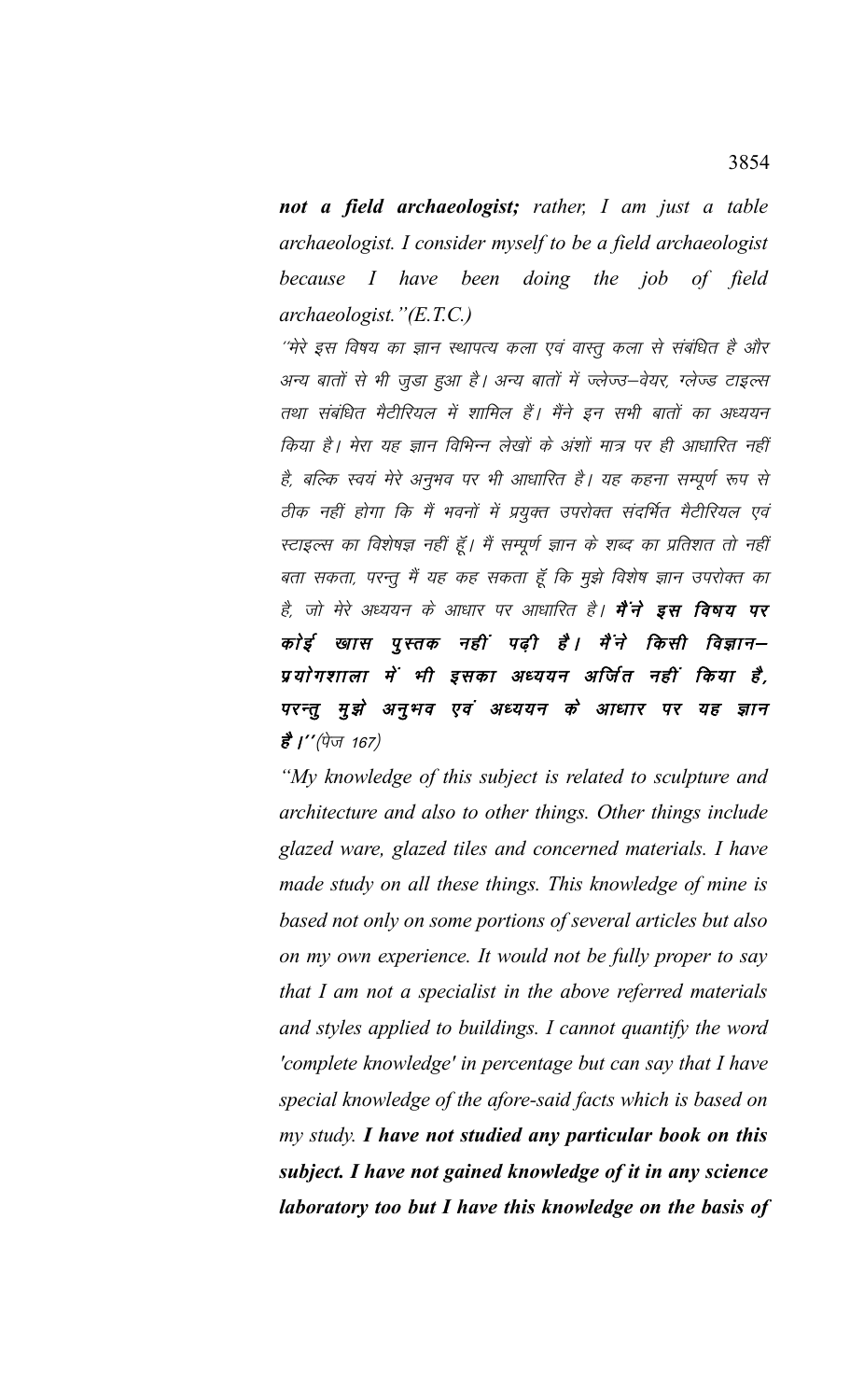*my experience and study." (E.T.C.)*

*''*मैं एक पुरातत्व विशेषज्ञ के रूप में यहाँ पर उपस्थित हुआ  $\vec{\xi}$  /"(पेज 187)

*"I am present here as an expert in archaeology". (E.T.C.)*

''मैं पुरातत्व शास्त्र की सभी विधाओं के विशेषज्ञ के रूप में बयान दे रहा हूँ।" (पेज 151)

*"I am giving statement as a specialist in all branches of archaeology." (E.T.C.)*

"**भारतीय, इतिहास को प्रो0 सूरजभान पढ़ाते थो।** प्रो0 सूरज भान विगत दस वर्षो से रिटायर हो चुके हैं प्रो0 सूरजभान वहीं हैं, जिनका बयान इस न्यायालय में हो चुका है।'' (पेज 31)

*"Prof. Suraj Bhan taught Indian history. 10 years has passed since Prof. Suraj retired. Prof. Suraj Bhan is the same person that has given his statement in this court."(E.T.C.)*

"मेरी जानकारी में ऐसा कोई इस स्थिति में प्रमाण नहीं है, जिससे यह साबित हो सके कि इनकी एंटीग्रिटी (सत्यनिष्ठा) पर संदेह किया गया हो।''(पेज 52)

*"To my knowledge, there is no proof capable of establishing that their integrity has been doubted."(E.T.C.)*

**3801.** PW 30 also makes it clear that it was not possible for anyone to take anything inside the area due to the security reasons.

"उत्खनन स्थल पर कोई बैग अथवा अन्य किसी प्रकार का ''लगेज'' लेकर नहीं जाने पाते थे। इसे ले जाना संभव ही नहीं था। केवल मात्र हम लोग अपना पेन, पेंसिल व राईटिंग पैड लेकर वहॉ पर जाते थे।'' (पेज 50)

*"None was allowed to go to the excavation side along*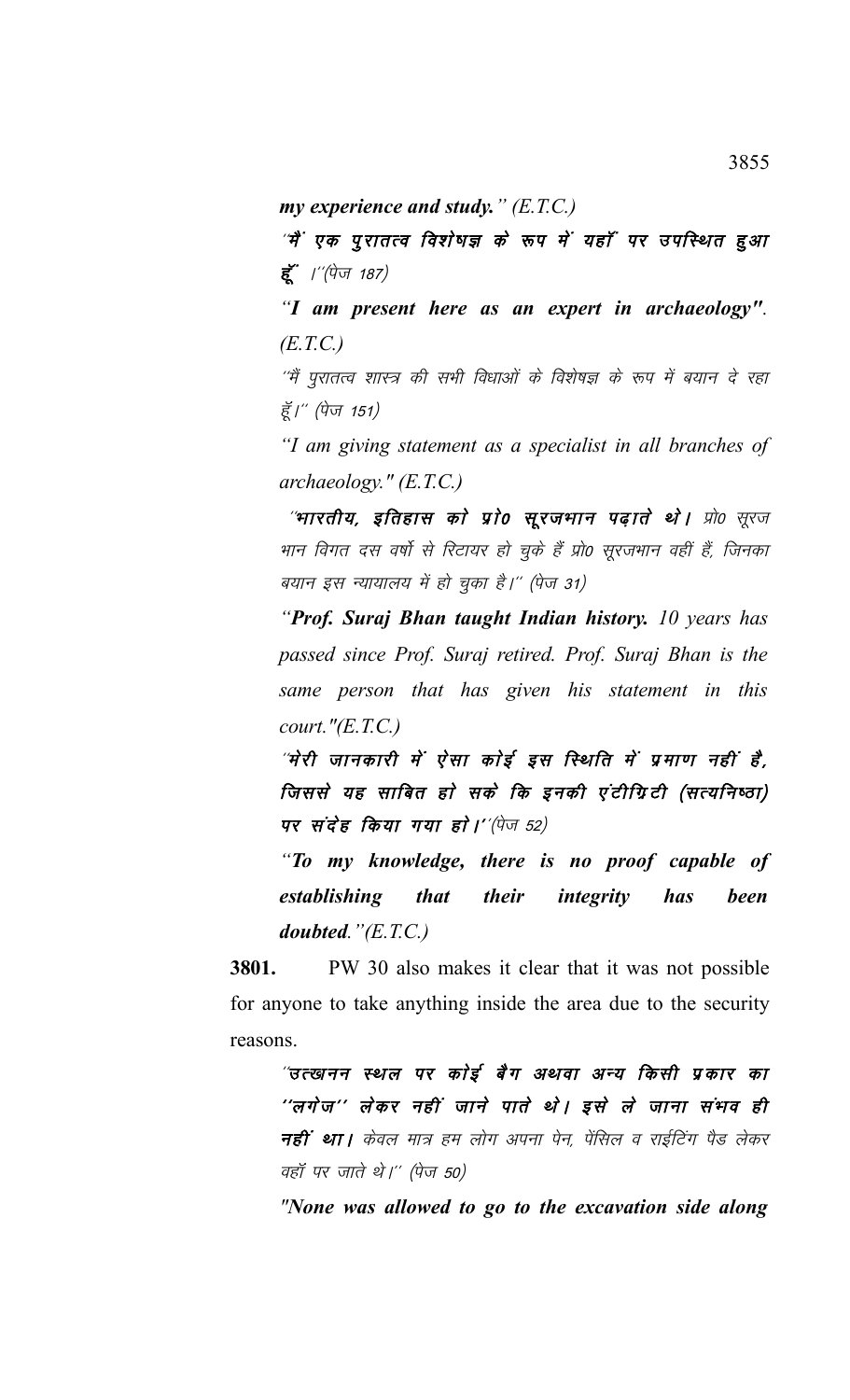*with any bag or any other type of luggage. It was not possible to take it along. Only we went there taking along our pens, pencils and writing pads." (E.T.C.)*

**3802.** The parts of his statement which show agreement on some aspects of ASI report are:

 $\hat{z}$ थेरे अनुसार ए०एस०आई० रिपोर्ट वाल्यूम – 2 (प्लेट्स) में जो चबूतरा दिखाया गया है, वह स्ट्क्चर है। यह चबूतरा फर्श पर टिका हुआ है। फ़र्श वैसे ही छोड़ दी गई है। फुर्श तक सेक्शन भी कायम है। इस स्तर तक इसमें कोई गलती नहीं है।" (पेज 120)

*"The Chabutra shown in plates of the ASI report volume-2, is, in my opinion, are structure. This chabutra is based on the floor. The floor has been left as it is. The section also exists up to the floor. Up to this level it has no flaw."(E.T.C.)*

'इस आईसोमैटिक व्यू में जो एक से चार तक फ़लोर दिखाये गये हैं या उनकी जो गणना की गयी है, वह सही है। लेकिन जिस तरह से चारो फलोर को यहाँ पर प्रदर्शित करने की कोशिश की गयी है, वह उचित नहीं है।'' (पेज 127)

*"Showing of floors from one to four in the isometric view or whatsoever calculation of them has been done, is true. But the way in which an endeavour has been made to show the four floors here, is not proper." (E.T.C.)*

 $^{\prime\prime}$ मुझे ए०एस०आई० की रिपोर्ट वाल्यूम – 1 के पृष्ठ – 70ए पर फ़ीगर – 17 के नीचे वाले चित्र में दाहिनी ओर एक पतली सी नाली दिखाई पड़ रही है। यह कहना सही है कि इस फ़ीगर – 17 के अनुसार यह नाली उत्तर की ओर जा रही है। **यह भी कहना सही है कि उत्तर की** आरे जाती हुई ऐसी नाली बौद्ध स्तूप में नहीं होती हैं। …यह कहना सही है कि ए०एस०आई० की रिपोर्ट वाल्यूम–2 के प्लेट संख्या–60 मे बाई ओर एक तीर का निशान बना हुआ है। इस प्लेट में एक पतली सी नाली नज़र आ रही है।'' (पेज 150)

*"A slender drain is visible to me on the north side in the*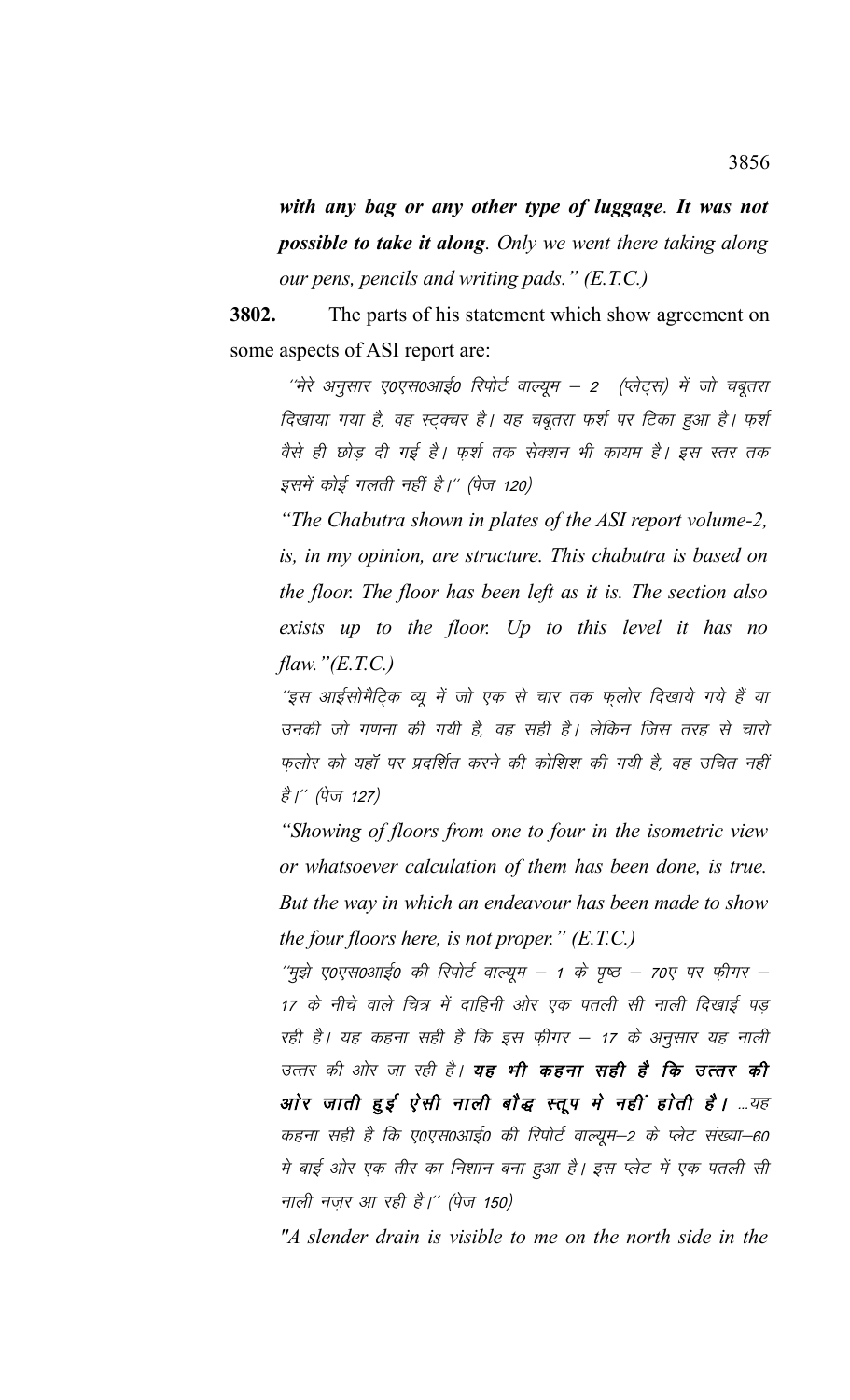picture below figure 17 on page 70-A of the ASI report volume-1. It is correct to say that as per this figure 70, this drain is going northwards. It is also correct to say that the Buddhist stupas do not have such north- bound **drains.** ..It is true to say that there is an arrow mark on the left side in plate no.60 of the ASI report, volume-2.  $A$ narrow drain is seen in this plate."  $(E.T.C.)$ 

''विवादित स्थल पर स्ट्रक्चरल एक्ओविटीज की शुरूआत मेरी जानकारी के अनुसार कुषाण काल से प्रारम्भ होती है और उसके बाद के कालो में किसी न किसी रूप में चलती रही हैं | निश्चित तौर पर विवादित स्थल पर जो ''विवादित भवन'' था उसे ''वर्जिन लैण्ड'' पर नहीं बनाया गया था। जैसा कि मैंने पहले ऊपर बताया है विवादित भवन जिस स्थान पर बनाया गया उस भवन के स्थल पर निर्माण गतिविधियाँ। कृषाण काल से प्रारम्भ होकर पाश्चात् के कालों में किसी न किसी रूप में चलती रही हैं। पाश्चात् काल से मेरा तात्पग्न गुप्त काल, अर्ली मिडिवल पीरियड, सल्तनत और मुगल पीरियड व बाद के कालों से है। मैं यह नहीं कह सकता हूँ कि विवादित स्थल पर जो निर्माण या भवन रहे होंगे उन्हें तोड़ा भी गया होगा, क्योंकि खूदाई के दौरान किसी भी पूर्व कालीन स्टुक्चर के विध्वंस के कोई अवशेष नहीं मिले हैं ।'' (पेज 218)

"In my knowledge, the structural activities at the disputed site started from the Kushana period and continued in the subsequent periods in one form or the other. Certainly the disputed site, which was the 'disputed structure', had not been built over 'virgin **land'**. As already stated by me, the site where the disputed structure had been built, had seen structural activities beginning from the Kushana period and continuing periods, in one form or the other. By subsequent periods, I mean the Gupta period, early medieval period, Sultanate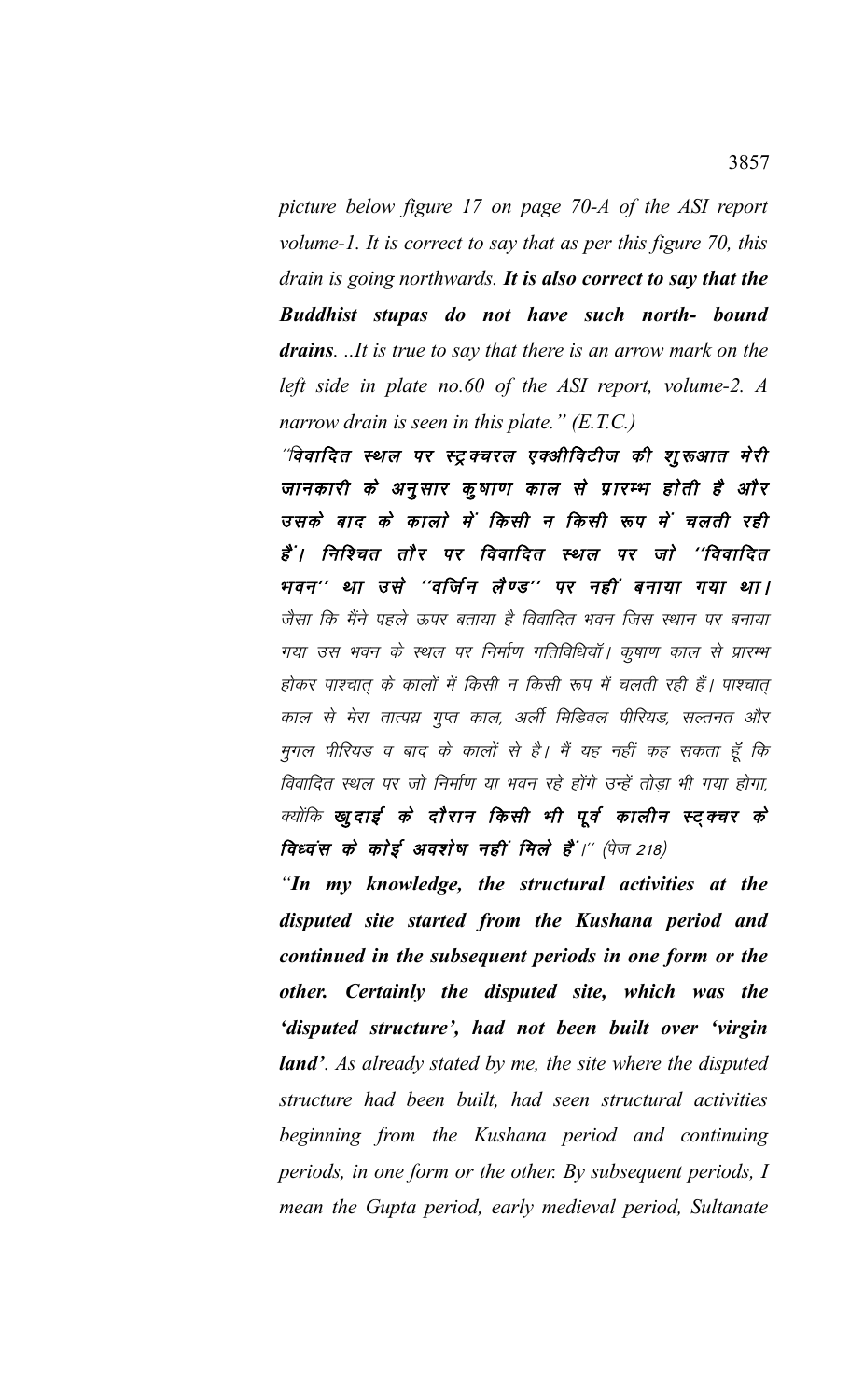*period, Mughal period and subsequent periods. I cannot tell that the constructions or buildings existing at the disputed site, must have been demolished because during the excavation, no remains were found of demolition of any earlier period structure."(E.T.C)*

''विवादित स्थल पर मैंने फर्श देखी है। **मैंने विवादित स्थल पर** उत्खनन के दौरान चार फ़लोर देखो थे। चौथी फ़लोर का पीरियड मेरे अनुसार मिडिवियल पीरियड है। फ़्लोर थ्री भी मिडिवियल पीरियड की है। इसी प्रकार फ़लोर –टू भी मिडिवियल पीरियड की थी, परन्तू फूलोर – वन इस पीरियड की नहीं थी। फूलोर वन आधुनिक काल की है। चौथी फ़लोर में फर्श को बनाने के लिए लाइम तथा एक खास तरह की बढ़िया मिट्टी और ईंटों के पाउडर का प्रयोग हुआ है, जिसको लाइम —सुखी कहा जाता है।'' (पेज 263)

*"I have seen floors at the disputed site. During the excavation, I had seen four floors at the disputed site. According to me, the fourth floor is of the medieval period. The floor-three was also of the medieval period. Similarly, the floor-two was also of the medieval period, but the floorone was not contemporary. The floor-one is of modern period. Lime and a special type of good quality earth and brick powder, called lime- surkhi, has been used in laying down the fourth floor." (E.T.C)*

''साक्षी का ध्यान ए०एस०आई० रिपोर्ट वाल्यूम–2 के प्लेट संख्या 49, 50 तथा 55 पर आकृष्ट किया गया, साक्षी ने इन प्लेट्स को देखकर बताया कि प्लेट संख्या 50 व 55 में फ़लोर संख्या 1 व फ़्लोर संख्या–2 दिखाई दे रहे हैं। इन प्लेट्स को देखने से यह स्पष्ट होता है कि **यहाँ पर** सक्सेसिव स्ट्क्चरल एक्टीविटीज रही।" (पेज 264)

*"The attention of witness was drawn towards plate nos.49, 50 & 55 of the A.S.I report vol.-2. After looking at these plates, the witness stated that floor no.1 & floor no.2 are*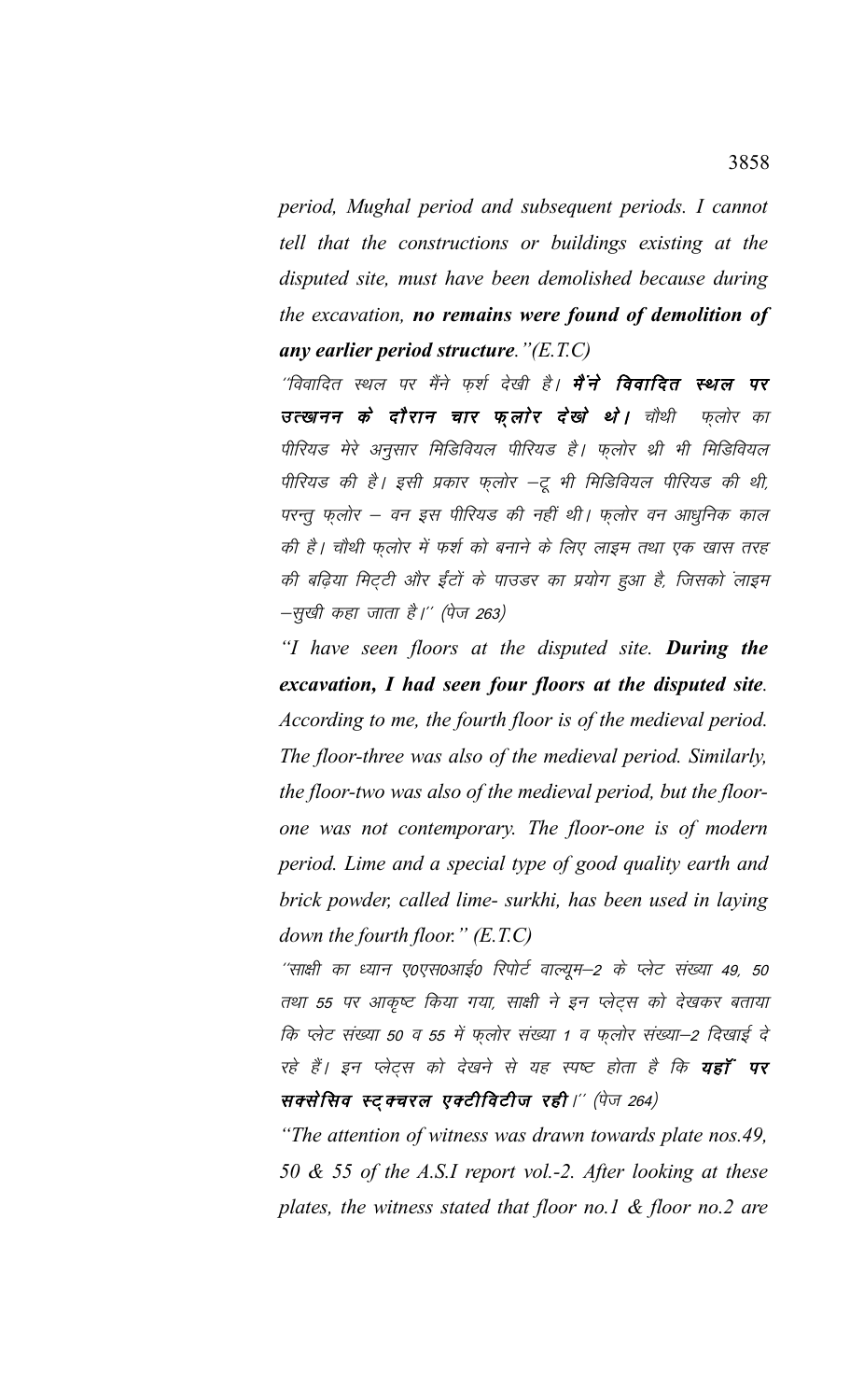*visible in plate nos.50 & 55. By looking at these plates, it transpires that successive structural activities existed over here." (E.T.C)*

प्र0-क्या फुलोर संख्या -2 व 3 समकालीन फुलोर है?

उ0-दोनों फुलोर्स हू-ब-हू समकालीन नहीं है।

उ0 उससे मेरा तात्पर्य यह है कि दोनों फ़लोर्स एक समय की बनी हुई नहीं हो सकती हैं। फ़लोर संख्या–2 व 4 की भी यही रिथति है।'' (पेज 265)

*"Question:- Are floor nos.2 & 3, contemporary floors?*

*Answer:- Both the floors are not exactly contemporary.*

*Answer:- By it, I mean that both the floors cannot be contemporary. The position of floor nos.2 & 4, is also the same." (E.T.C)*

''मैंने विवादित स्थल पर फ्**लोर्स की जो स्थिति देखी थी, उसके अनु**सार फ़लोर –2 व –3 को विवादित भवन से जोड़ा जा सकता है और उसी तरह से फलोर न0–1 को भी विवादित भवन के स्टक्चर के साथ जोड़ा जा सकता है। फ़लोर नं0-1, 2 तथा 3 भी समकालीन नहीं थे। स्वयं कहा कि समकालीन होने का यहां पर विशेष अर्थ है, इसका तात्पर्य यह है कि जिस समय फ़लोर नं0-3 बनाया गया होगा, उसी समय फ़लोर नं0-2 भी बनाया गया हो। फ़लोर नं0–3, प्रीवियस स्ट्क्चर का फ़्लोर है। यह उस स्ट्क्चर का फ़लोर है, जो विवादित भवन के नीचे मिला (फ़लोर नं0 1 व 2 विवादित भवन के ही फ़लोर हैं। मुझे ऐसा नहीं लगता है कि फ़लोर नं0–2 किसी प्रीवियस स्टुक्चर का फुलोर है।'' (पेज 267–268)

*"According to the situation of floors seen by me at the disputed site, the floor nos.2 & 3 can be linked to the disputed structure and similarly the floor no.1 can also be linked to the structure of the disputed building. Floor nos.- 1, 2 & 3 are not contemporary. The floor nos.2 & 3 were also not contemporary. Stated on his own that contemporary has a special meaning over here. It implies that when the floor-3 was laid, at the same time floor-2*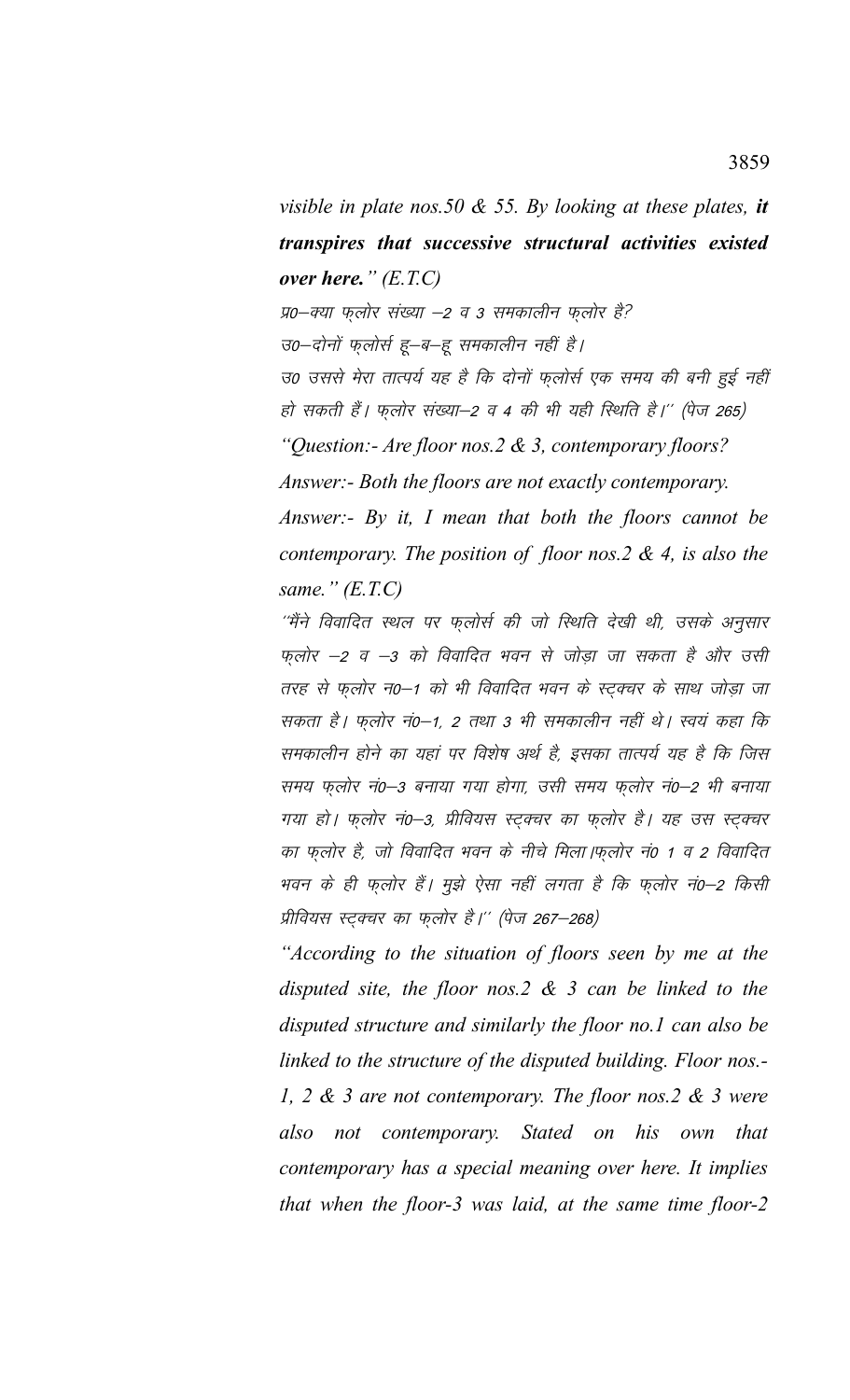*must also have been laid. Floor no.-3 is a floor of previous structure. It is the floor of that structure, which was discovered beneath the disputed structure. Floor nos.1 & 2 are floors of the disputed structure. It does not appear to me that the floor no.2, was the floor of any previous structure." (E.T.C)*

''ए०एस०आई० रिपोर्ट वाल्यूम–2 की प्लेट संख्या–26 को दिखाये जाने पर साक्षी ने बताया कि इस प्लेट में भी दो पत्थर के डेकोरेटेड पीसेज़ का प्रयाग हुआ है। प्लेट संख्या–25 तथा प्लेट सं0 26 में जिन डेकोरेटेड पीसेज के बारे में मैंने अभी बताया है, को रियूज़ किया गया है। **यह** पत्थर निश्चित तौर पर किसी न किसी स्ट्*क्चर के कहीं न* कहीं हिस्सा रहे होंगे और उस स्टुक्चर के खण्डित होने के बाद ही इनका दोबारा प्रयोग इस नींव में किया गया होगा। इन दोनों प्लेटों को देखने से यह स्पष्ट है कि इसमें ब्रिक तथा पत्थरों दोनों का प्रयोग किया जाना लग रहा है।'' (पेज 302)

*"On plate no. 26 of ASI Report, Volume-2 being shown the witness stated – Two decorated stone pieces are used in this plate as well. The decorated pieces in plate nos. 25 and 26 – about which I have just stated – have been reused. These stones must have been somewhere parts of some structure or the other, and only after that structure having been demolished, they may have been reused in this foundation. At the sight of these two plates it is clear that there is use of both bricks and stones in them."(E.T.C.)* ''साक्षी का ध्यान ए०एस०आई० रिपोर्ट वाल्यूम 2 के प्लेट सं०–59 व 60 की ओर आकृष्ट किया तथा निम्न प्रश्न पूछा:-

प्रश्न– क्या प्लेट सं0 –59 तथा 60 में सरकुलर स्टुक्चर के किनारे जो दिवार नजर आ रही है, वह उसी पीरियड की है जिस पीरियड का सरकुलर स्ट्क्चर है?

उत्तर– यह संभव है कि सरकुलर स्ट्क्वर तथा दीवार एक ही पीरीयड की हो। सरकुलर स्टुक्चर तथा दीवार गुप्त पीरीयड की होना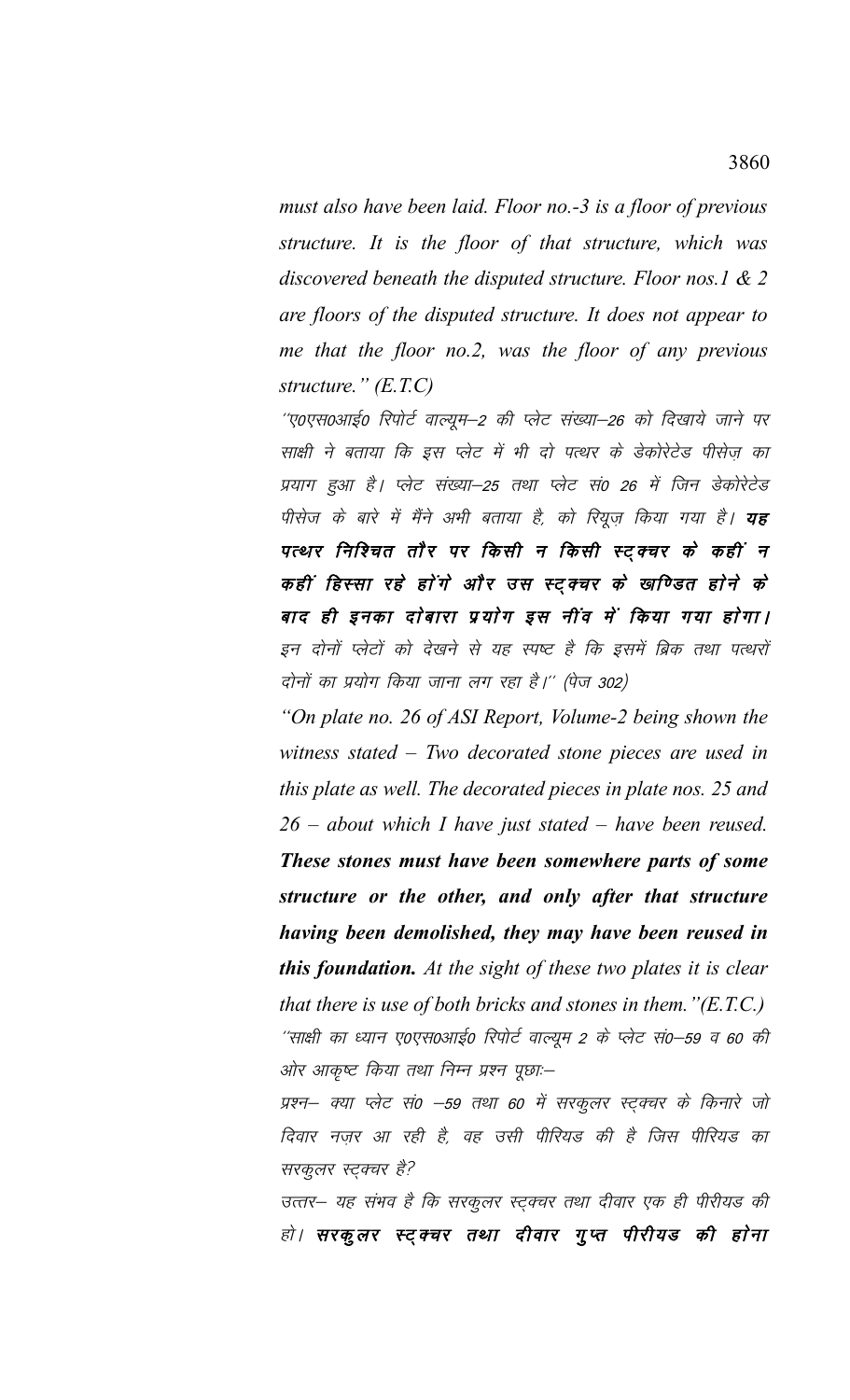#### समय है।

प्रश्न– क्या उपरोक्त प्लेटों को देखकर आप बता सकते हैं कि इस स्थान पर गुप्त पीरीयड के बाद भी स्ट्क्वरल एक्टीविटीज़ रही है?'

उत्तर– इन प्लेटों को देख कर इस बारे में बता पाना सम्भव नहीं हैं कि उस स्थान पर बाद में स्ट्रकचरल एक्टिविटीज हुई या नहीं।'' (पेज 329)

*"The attention of the witness was drawn to plate nos. 59 and 60 of ASI report, volume-2 and the following question was asked:-*

*Question:- Is the wall, visible on the edge of the circular structure seen in Plate nos. 59 and 60, is of the same period as that of the circular structure?*

*Answer:- The circular structure and the wall may be of the same period. The circular structure and the wall are possibly of the Gupta period.*

*Question:- Can you, by looking at the aforesaid plates, tell whether structural activities have been witnessed at this place even after the Gupta period?*

*Answer:- By looking at these plates it not possible to tell whether structural activities were later seen or not at that place." (E.T.C.)*

''पृष्ठ 37 ऐ पर जो कल्चरल डिपाजिट को दिखाने के लिए तालिका बनायी गयी है तथा जिसका शीर्षक ''टेन्टेटिव पीरीयडाईजेशन आफ़ दि डिस्पुटेड साईट ऐट अयोध्या'' है, को देखकर यह कहा जा सकता है कि टेंच नं0–7 में गुप्ता व पोस्ट गुप्ता पीरीयड के डिपाजिट्स हैं जबकि ट्रेंच नं0 जे0 3 में इन दोनों ही कालों के अवशेष नहीं दिखाये गये हैं। इसके साथ–साथ इस फ़ीगर को देखकर यह भी कहा जा सकता है कि ट्रेंच नं0 जी – 7 में लेयर संख्या 9,10,11,12 कुषाण काल के डिपाजिट को दर्शाती है और इसी तरह से टे्न्च नं0 जे0 3 में लेयर सं0-7 व 8 कुषाण काल के कल्चरल डिपाजिट को दर्शाती है।'' (पेज 330–331)

*"Looking at the table on page 37A, showing cultural*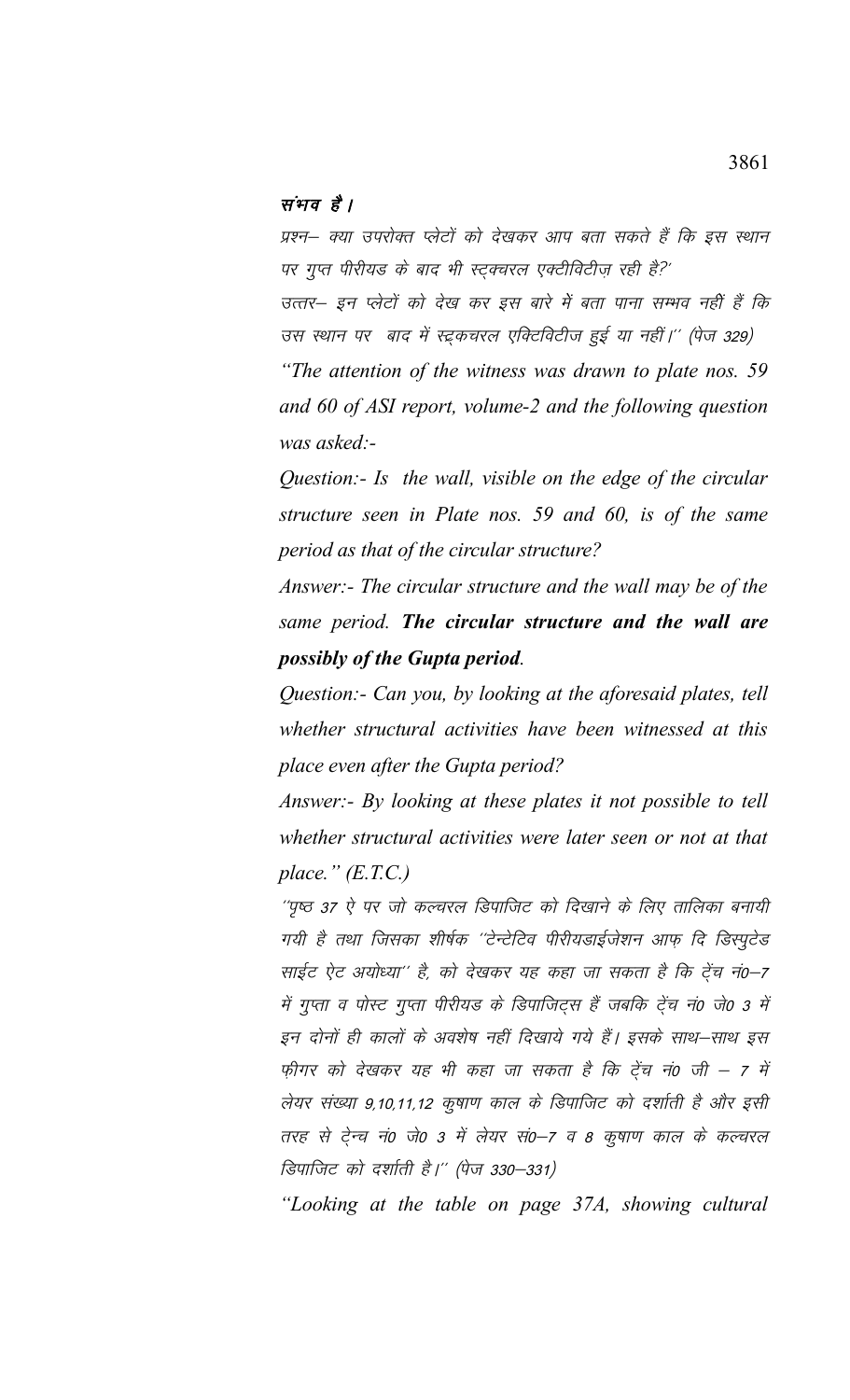*deposits and having the caption 'Tentative Periodization of the Disputed Site at Ayodhya', it can be said that there are deposits of the Gupta and the post-Gupta period in Trench no. 7; whereas remains of both of these periods are not shown in Trench no. J-3. Besides by looking at this figure it can also be said that Layer nos. 9, 10, 11 & 12 of Trench no. G-7 show the deposits of the Kushana period; and in this very manner, Layer nos. 7 & 8 of Trench no. J-3 show cultural deposits of the Kushana period." (E.T.C.)*

''उत्खनित स्थल पर यदि उपरोक्त कालों की वस्तुओं के बारे में पूछा जा रहा है तो उस संबंध में **मैं केवल यही कह सकता हूँ कि** जिन-जिन टे्न्चेज़ में कृषाण, गुप्ता, पोस्ट गुप्ता व राजपूत कालों के कल्चरल डिपाजिट्स सिलसिलेवार उपस्थित हैं, वहॉं पर इन कालों की पाटरी तो अवश्य मिली है।" (पेज 331½

*"If I am asked about the things of the aforesaid periods present on the excavation site, I can only say that potteries of the Kushana, Gupta, post-Gupta and Rajput periods have certainly been discovered in the Trenches where cultural deposits of the said periods are serially present."(E.T.C.)*

''यह स्पष्ट हो जाता है कि 12वीं शताब्दी के पहले भी इस स्थल पर मानव बस्तियों के अवशेष उपलब्ध हैं।

ज़ाहिर है कि अगर सरकुलर स्ट्क्चर और उसके आस–पास के अन्य स्ट्क्चरल अवशेष गुप्त काल से संबंधित हैं, तो **12वीं शताब्दी से** पूर्व यहाँ पर स्ट्क्चरल एक्ओविटीज के होने की पुष्टि करते  $\overrightarrow{g}'$  |" (पेज 331)

*"It gets clear that remains of human settlements, even prior to the 12th century, are there on the site.* 

*It is clear that if the remains of the circular structure*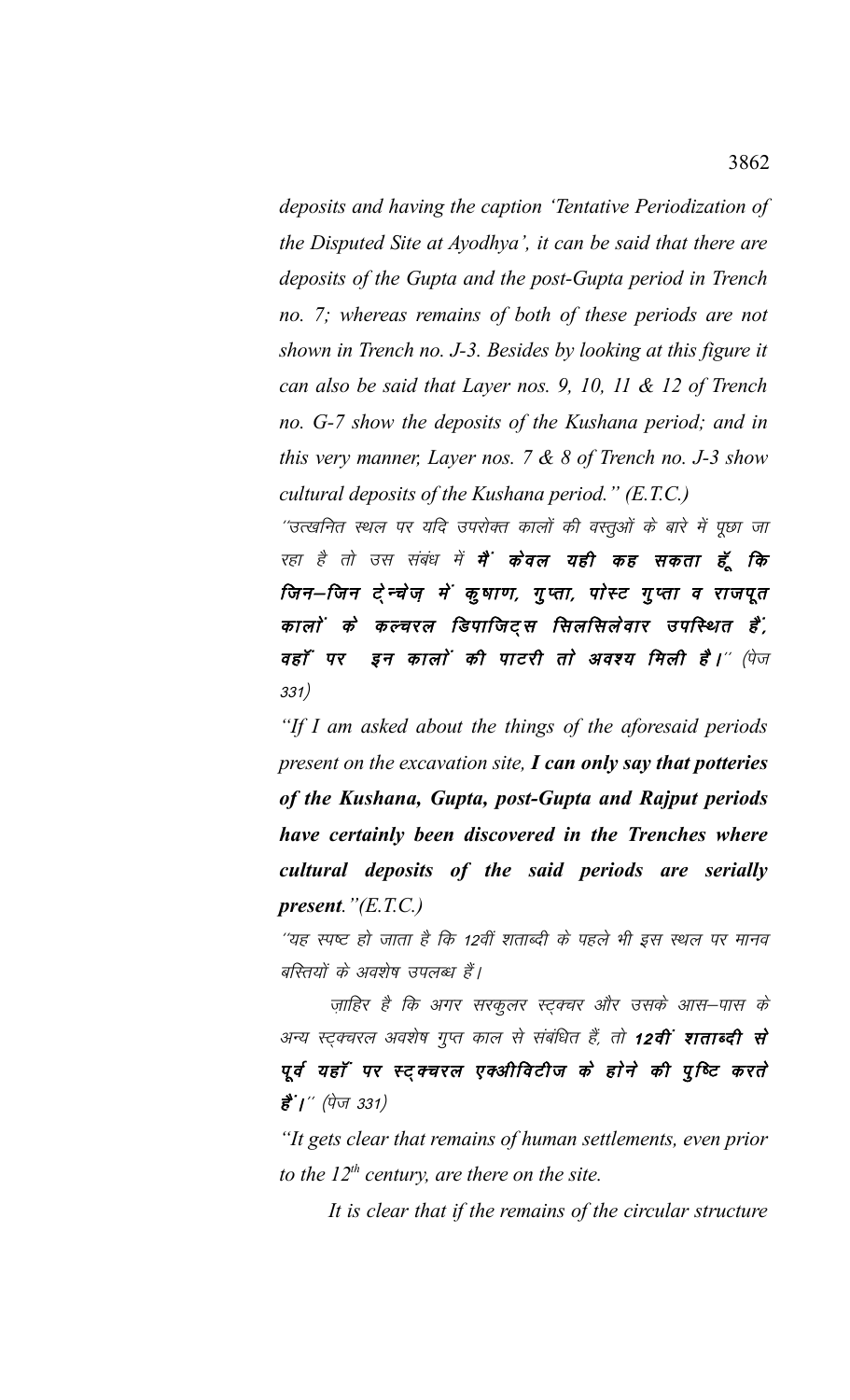*and other structures adjoining it, are related to the Gupta period, that establishes the presence of structural activities there prior to 12th century." (E.T.C.)*

''इस बात की पूरी सम्भावना है कि फ़ाउण्डेशन के ऊपर जो ईंटों की दीवार है, उसको आगे चल करके फाउण्डेशन के रुप में भी प्रयोग किया हो ।

प्र0– आपने यह कहा कि ऐसा हो सकता है कि ईटों वाली दीवार का प्रयोग फ़ाउण्डेशन में किया गया हो, तो यह स्टक्वर की दीवार नहीं हो सकती है। क्या आप इस बात से सहमत हैं?

उ०– यहां पर यह सम्भव है कि पत्थरों के फ़ाउण्डेशन के ऊपर जो ईटों की दीवार है, वह पहले स्टुक्चर का हिस्सा रही **हो ।**'' (पेज 335)

*"There is every possibility that the brick wall above the foundation, may also have been used as the foundation afterwards.*

*Question:- You stated that the brick wall might have been used as the foundation; then it cannot be the wall of the structure. Do you agree on this point?*

*Answer:- Here it is possible that the brick wall above the stone foundation may have earlier been the part of the structure." (E.T.C.)*

''मेरे अनुसार इस फ़ीगर 1 में जो मेजरमेंट दिखाया गया है, वह ठीक है। . ...मेरी जानकारी के मुताबिक उत्खनन के दौरान जीoपीoआरo में दिखाई गई कुछ एनामिलीज की पुष्टि हुई।" (पेज 344)

*"The measurement shown in figure no. 1 is, in my opinion, correct. … As per my knowledge, the presence of some anomalies in the GPR got confirmed in course of the excavation." (E.T.C.)*

 $\gamma$ फ्लोर नं0 3 व फ्लोर नं0 4 से जुड़ी हुई दीवारें विवादित भवन के समय से पूर्व की थीं।. ...मेरे विचार से फ़ीगर –23 में विवादित स्थल की जो स्थिति दिखायी गयी है, वह सही है।'' (पेज 359)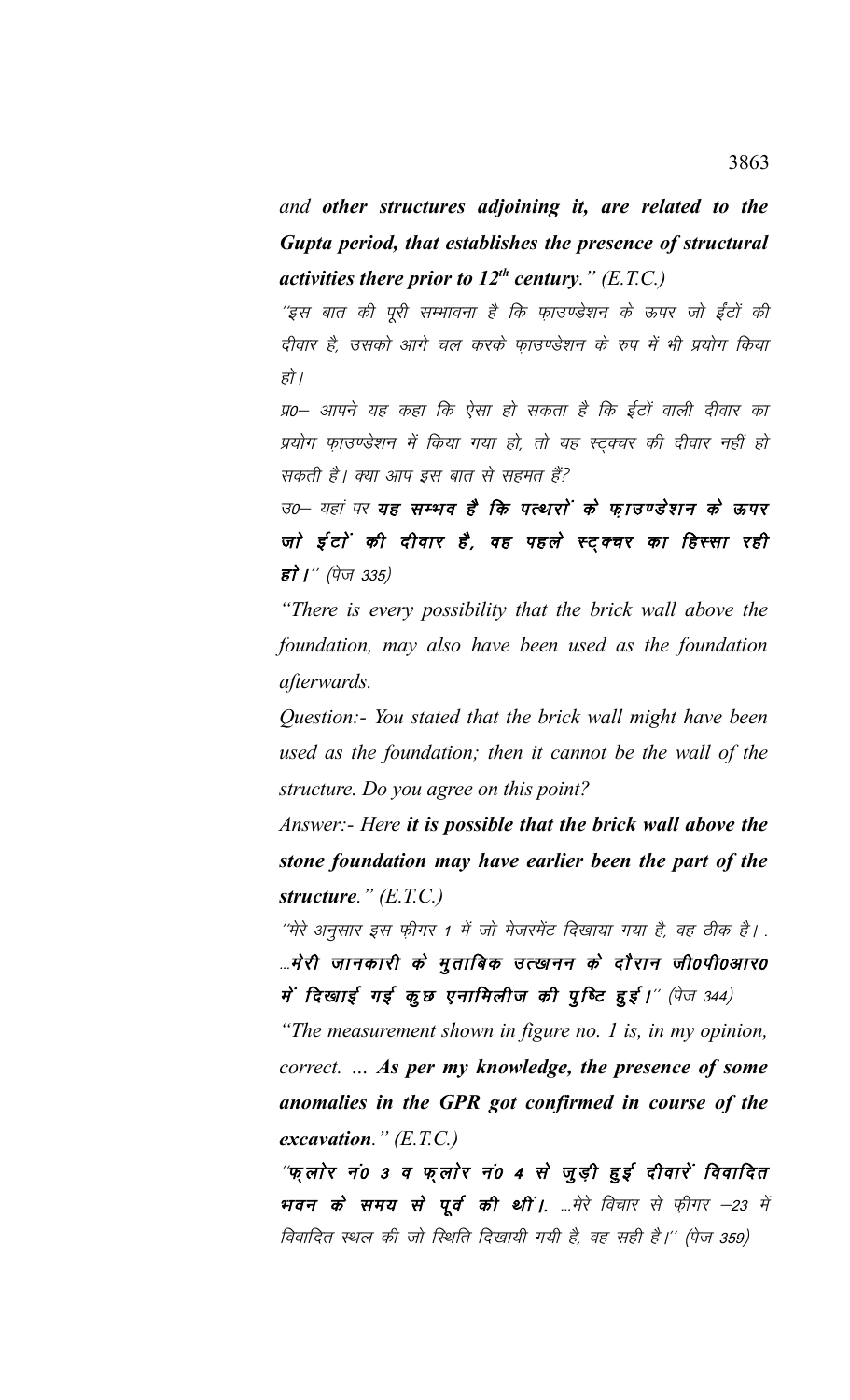*"The walls connected with Floor No. 3 and Floor No. 4 were prior to the time of the disputed structure. In my opinion, the position in which the disputed structure is shown in Figure 23 is correct." (E.T.C.)*

**3803. PW 31, Dr. Ashok Dutta** has assailed the ASI report only in respect to pillar bases by means of his affidavit dated 20.1.2006. However, while agreeing that underneath the disputed structure there exists earlier structure, he said in para 19 and 20 of the affidavit that the periphery region of the mound was inhabited by Islamic cultured people and the site was continuously occupied by Islamic cultured people right from the time of Sultanat period and the structure associated with this level belong to Islamic culture. Regarding the affidavit, he says on page 67:

*"I have gone through the report submitted by ASI, and on the basis of my personal observation I filed my affidavit in examination in chief in the court. The affidavit filed by me is my observation report." (Page 67)*

**3804.** The following aspects in the proceeding and report of ASI has not been disputed by him:

*"Human animal figurines in terracotta and stones were found from disputed site also. … It is correct to say that terracotta figurine were recovered during excavation and have been shown in the report of the ASI. " (Page 75)*

*"The floors which have been shown in this figure are correct as four floors were found from excavation and the floors as shown in figure 23-A may be similar as this figure is the replica of floors found in the excavation" (Page 90) "On the basis of these floors an archaeologist can draw*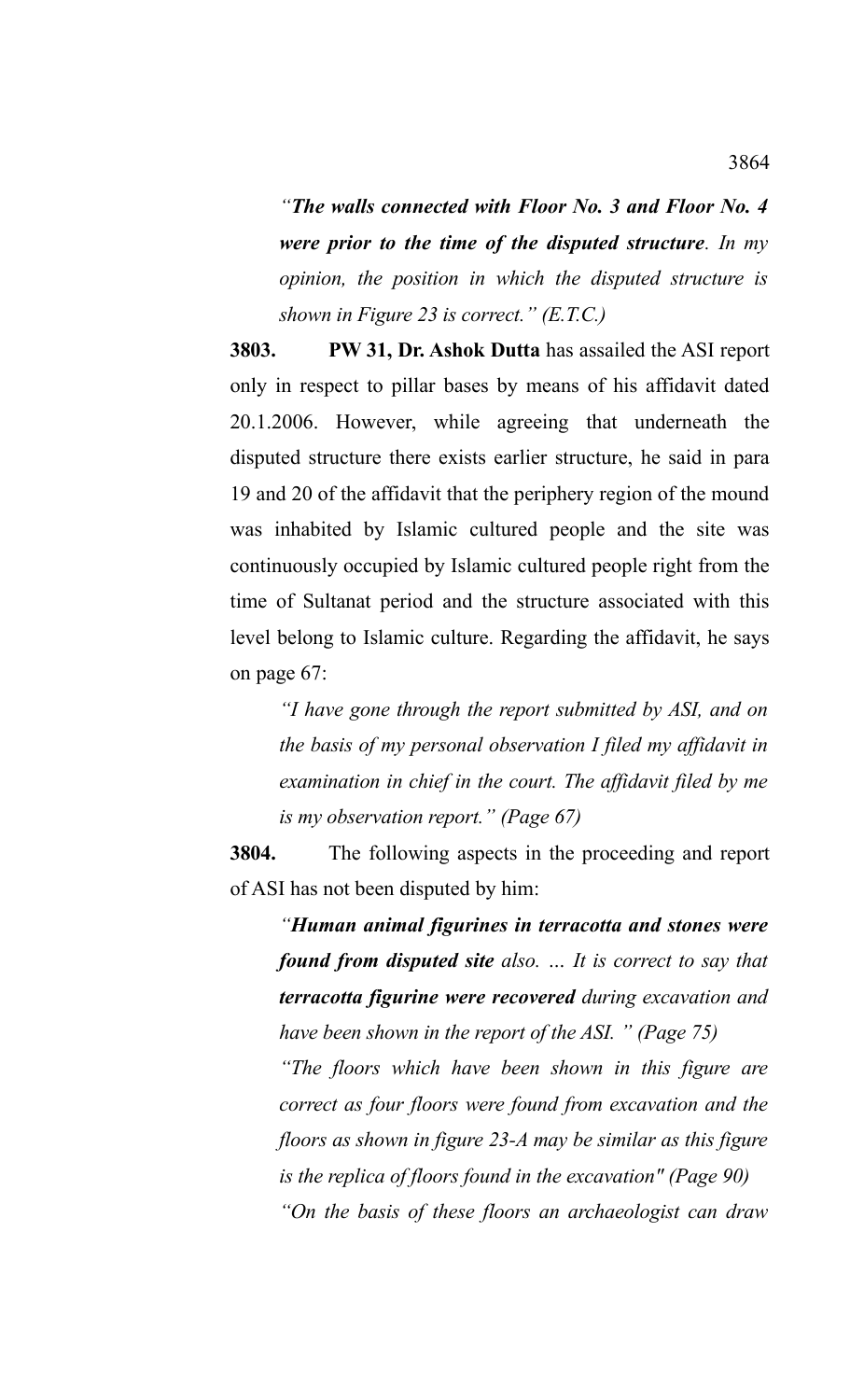*conclusion that these floor represent structure of different periods. It is very difficult to infer on the basis of these floors that it was an open space." (Page 92)*

*"The floors which have been shown in this figure are correct as four floors were found from excavation and the floors as shown in figure 23-A may be similar as this figure is the replica of floors found in the excavation" (Page 96)*

*"I agree with the opinion of ASI that there lie a number of structure in the forms of walls and floors beneath the disputed structure. Wall number 1-15 may be related to the disputed structure. Walls number 16 onwards are walls belonging to a period before the construction of disputed structure. (Page 249)*

*"Figure 3B … shown to the witness. The witness stated that it appears from this figure that it has used 3 different colours for structures belonging to 3 different periods 6,7 and 8. It is correct to say that in this figure walls and structures found during excavation are shown. I can identify wall no.16 and 17 in this figure 3B. Wall number 16 is a bit larger than wall no. 17. Wall no. 16 appears to be about 50 meters in length, where as wall no. 17 is approximately 35-40 meters if the measurement as done by ASI is correct. I have seen wall no. 17 on spot but I have not taken its measurement. The measurement shown by ASI in this figure 3B appears to be correct because it will be presumed that them measurement given by ASI is correct." (Page 249)* 

*"The structures which were found beneath the structure, belong to earlier than 1528 AD." (Page 253)*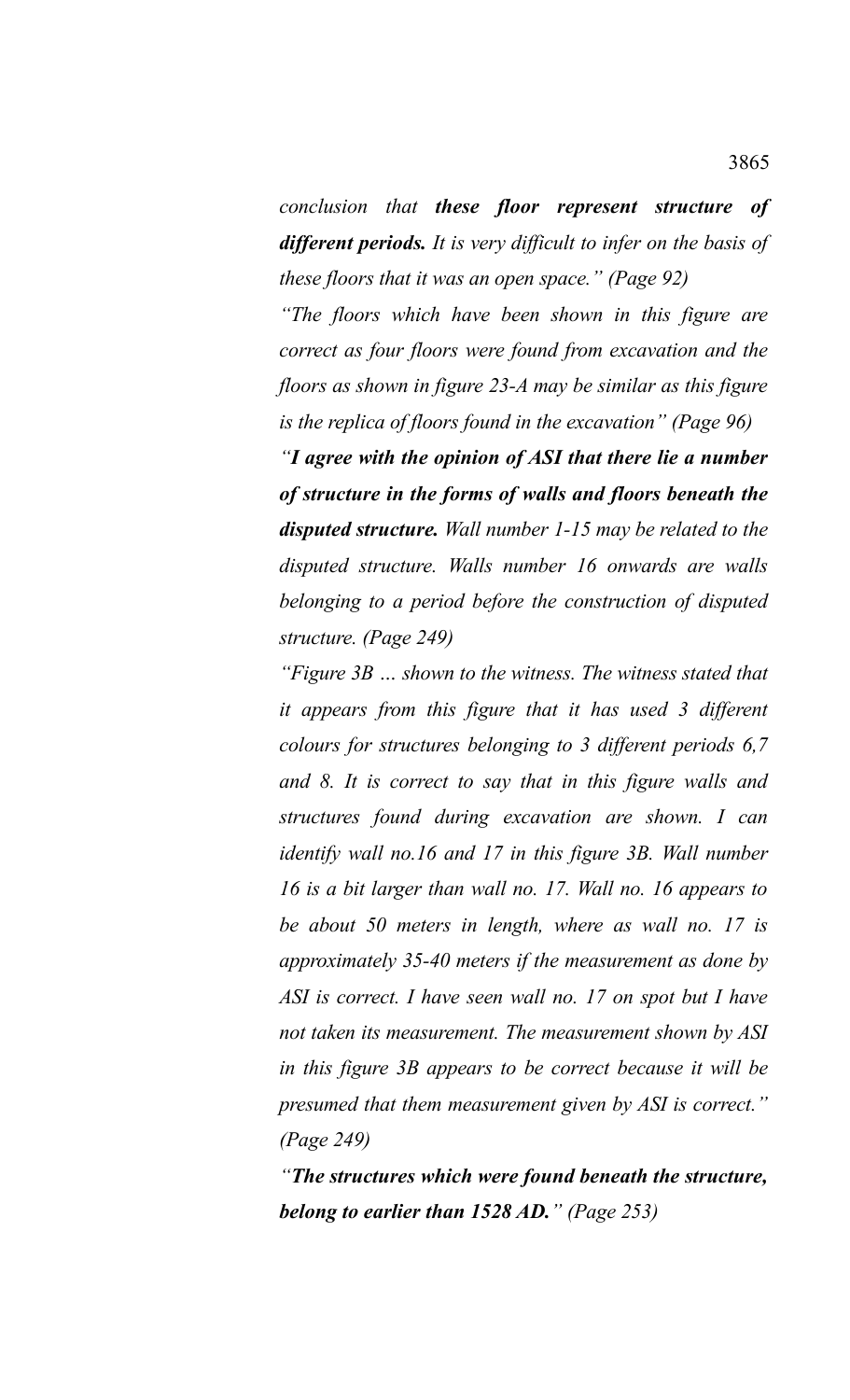**3805.** In cross examination, PW 31 has concurred with the periodization of ASI except that of period VI :

*"I agree with the suggestion that the stratigraphy is it self a scientific mode of periodization. I agree with the periodization given by the ASI of period 1 from 6th to 3rd century B.C., period 2 is from 2nd to 1st century B.C., period third is from 1st to 3rd century A.D. and period 4 from 4th to 6 th century A.D. The ASI has fixed period 5 from 7th to 10th century A.D. and period 6 has been fixed by ASI from 11th - 12th century and period 7 is from 12th to the beginning of the 16th century A.D. It is true that in chapter 3 the ASI has given periodization on the basis of dynasty, Stratigraphy as well as on the basis of century wise but no stratigraphical sequence has been followed by the ASI. Moreover they have used both centurywise as well as dynasty wise periodization. Volunteered that gross mistake of periodization is in the period 6 which is shown as medieval sultanate-period starting from 11th- 12th century A.D. when they were non existent. This shows that the Stratigraphy was not followed properly. The ASI people had not done the carbon dating of different samples found from different level to support their periodization." (Page 254)*

**3806**. The parts of statement of **PW 32 Supriya Verma,** which shows agreement on some aspects of ASI report are:

*"It is correct that the ASI in its report has shown it as a Ram Chabutara because a larger platform on the top of it was existing and known as Ram Chabutara. The ASI has also in its report said that this platform was a Vedi." (Page*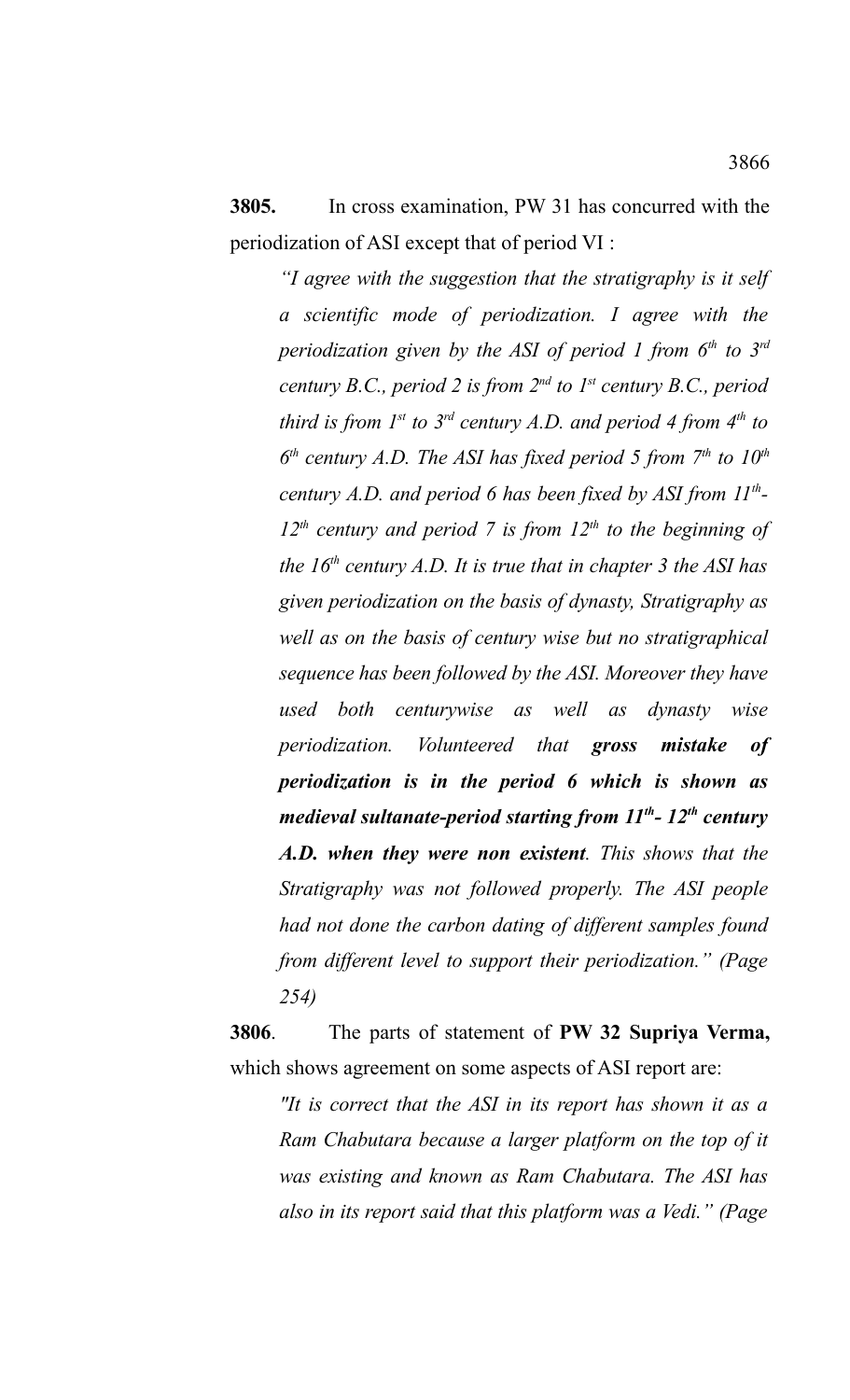*97)*

*"It is correct to say that from the findings of ASI, it is established that there was some structure beneath the floor of disputed site and I also concede that there was some structure beneath the site in dispute." (Page 131/132)* 

*"However, I agree that the three floors were found." (Page 134)*

*"All the three floors no. 2 to 4 are attached with wall no. 16. Wall no. 16 is the same wall which is just below the wall no. 5. Undisputedly, wall no. 5 was that of the disputed structure. It is correct to say that below wall no. 16 is there wall no. 17. Yes, it is correct to say that ASI has shown a circular shrine which according to me is Buddhist Stoop." (Page 135-136)*

*"It is correct to say that this wall 22 lies below the foundation of wall 16 in west-side. This goes to show that wall no. 22 is earlier to wall 16. Wall no. 25 runs in north south direction which is situated in the east of the disputed structure. Wall No. 26 is earlier to wall no. 25. Just below wall no. 26 is wall no. 27 which is running in north south direction with a slight angle. The period of wall no. 27 has been indicated by ASI as Kushan period. I also date this wall to Kushan period. Huge calcrete blocks are attached to wall no. 28. It is in trench J-3. ASI has dated it to Shunga period and I agree with this conclusion. Shunga period can be dated between 2nd B.C. and 1st B.C. century. Kushan can be dated between 1st century A.D. to 3rd century A.D. Wall no. 16, 18-A, 18-B and 18-C are more or less contemporary." (Page 146)*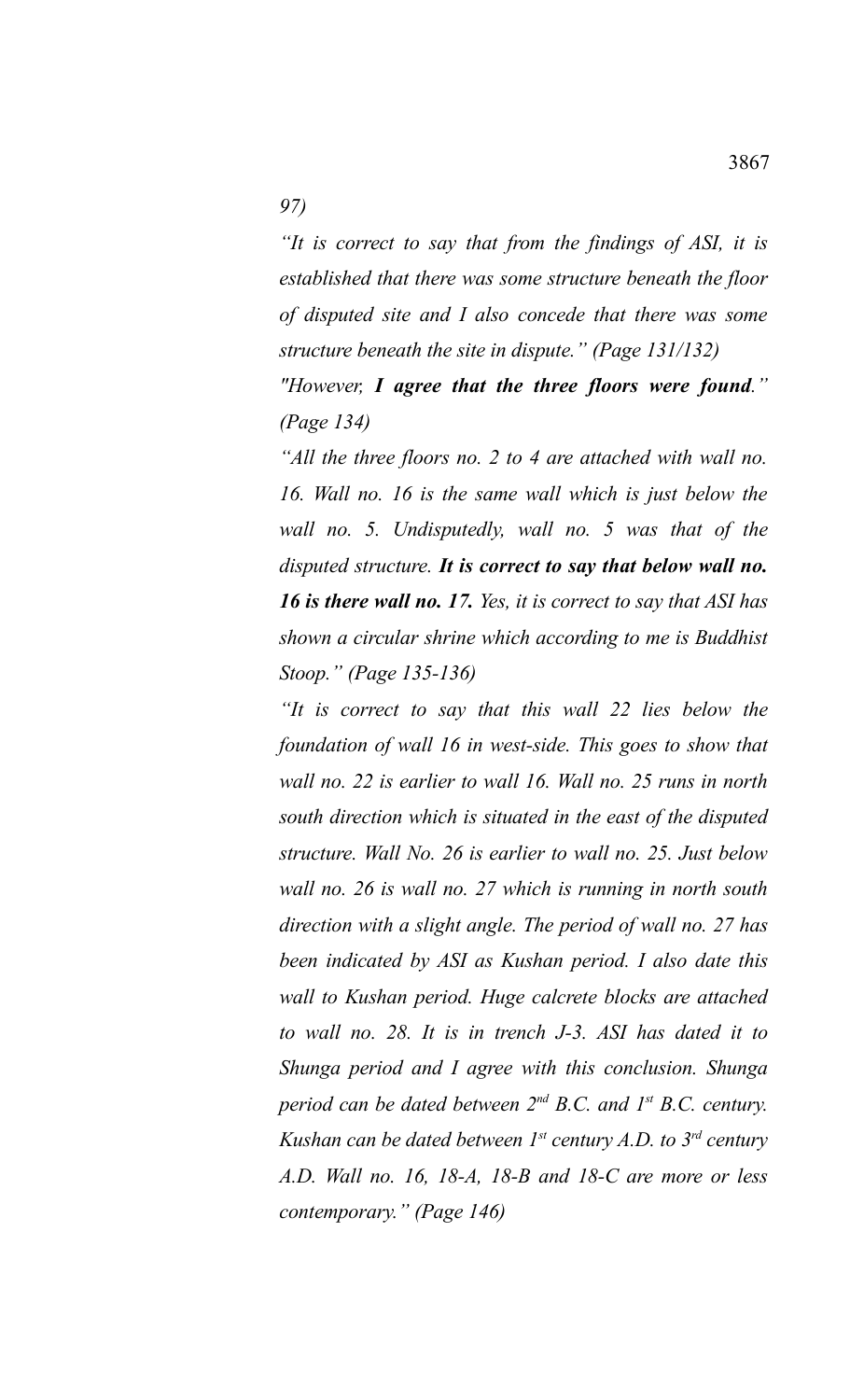*"I agree with the finding of the ASI regarding existence of the structure underneath the disputed structure but I disagree with the interpretation arrived at by ASI. I do not agree with the procedure followed by ASI. I think, very categorically it is very difficult to say that some of the finds of ASI relate to Hindu religion structures because these finds could well have been a part of palaces Budhist structure, Jain structure and Islamic structure."(Page 147)*

*"As far as plans are concerned except those concerning the pillar bases I agree with the rest of the plans given in the ASI report." (Page 151)*

*"It is true that ASI has given concordance of some of the trenches showing relationship of different areas of the excavations. I agree with this chart." (Page 153)*

*"It is true that plate 129 of ASI report is of cobra head. Similarly, plate 130 of the report is of bull head." (Page 162)*

*"Plate 133 of ASI report is of bull figurine." (Page 162) "These animal figurines which are shown in plates 129 to 135 were recovered during excavation by the ASI." (Page 162)*

*"I agree with the ASI report in regard to the pillar bases 1 and 5 shown in plate 37 Vol II of the ASI report." (Page 167)*

*"It is correct to say that the disputed structure was not constructed on the virgin land." (Page 168)*

*"Yes, in the foundation of the disputed structure, a few decorated stones were used which were found during*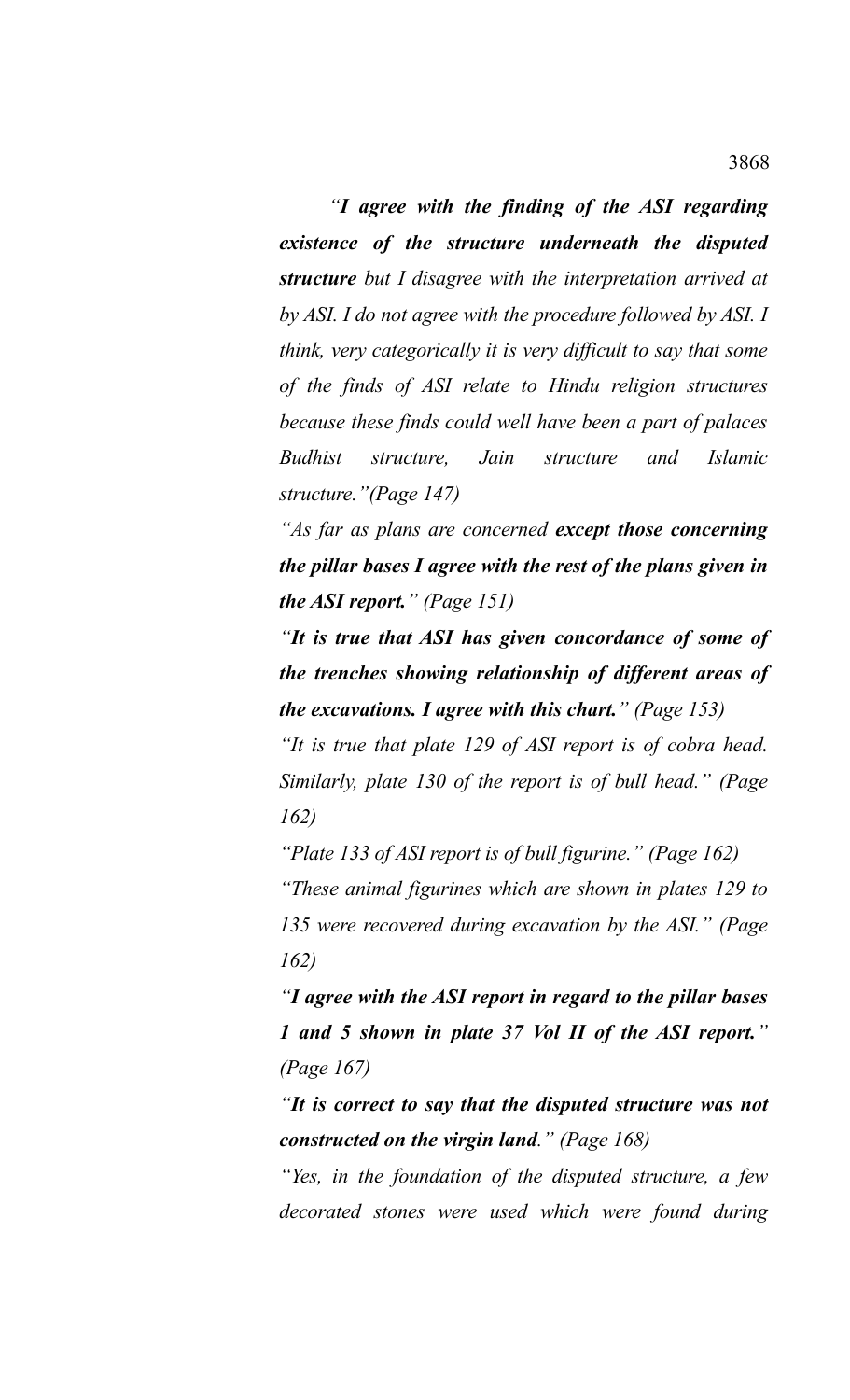*excavation."(Page 171)*

*"From walls 16 to 28, except wall 18-D are the walls underneath the disputed structure." (Page 137)*

**3807.** PW 24 though had disputed the several artefacts found at different level by ASI stating that they were not found therefrom, but PW 32 has contradicted on page 107 and said :

*"I have no doubt about the depths of the antiquities mentioned in ASI report."*

**3808.** Now we start with our journey of adjudicating the objections raised against the ASI's report and findings, in the light of the evidence adduced by the parties and the arguments of learned counsels.

**3809.** Initially the case set up by the plaintiffs (Suit-4) was that the building in dispute was constructed at a place where neither there existed any Hindu religious structure nor the place in dispute was place of worship nor there exist any evidence to show birth of Lord Rama thereat. However, when the excavation proceedings progressed, a marked change in the approach of plaintiffs (Suit-4) became evident. Some of the Archaeologist, who also deposed later in favour of plaintiffs (Suit-4), against ASI report, tried to set up a new case that there appears to be an Islamic religious structure existing beneath the disputed building or that there existed an Islamic religious structure when the disputed building was constructed. The suggestion was that it could be either an Idgah or a Kanati Masjid wherein only one long wall on the western side was constructed with a niche. The consensus appears to be amongst the eight experts of Muslim parties, more or less accepting the existence of a structure beneath the disputed structure. The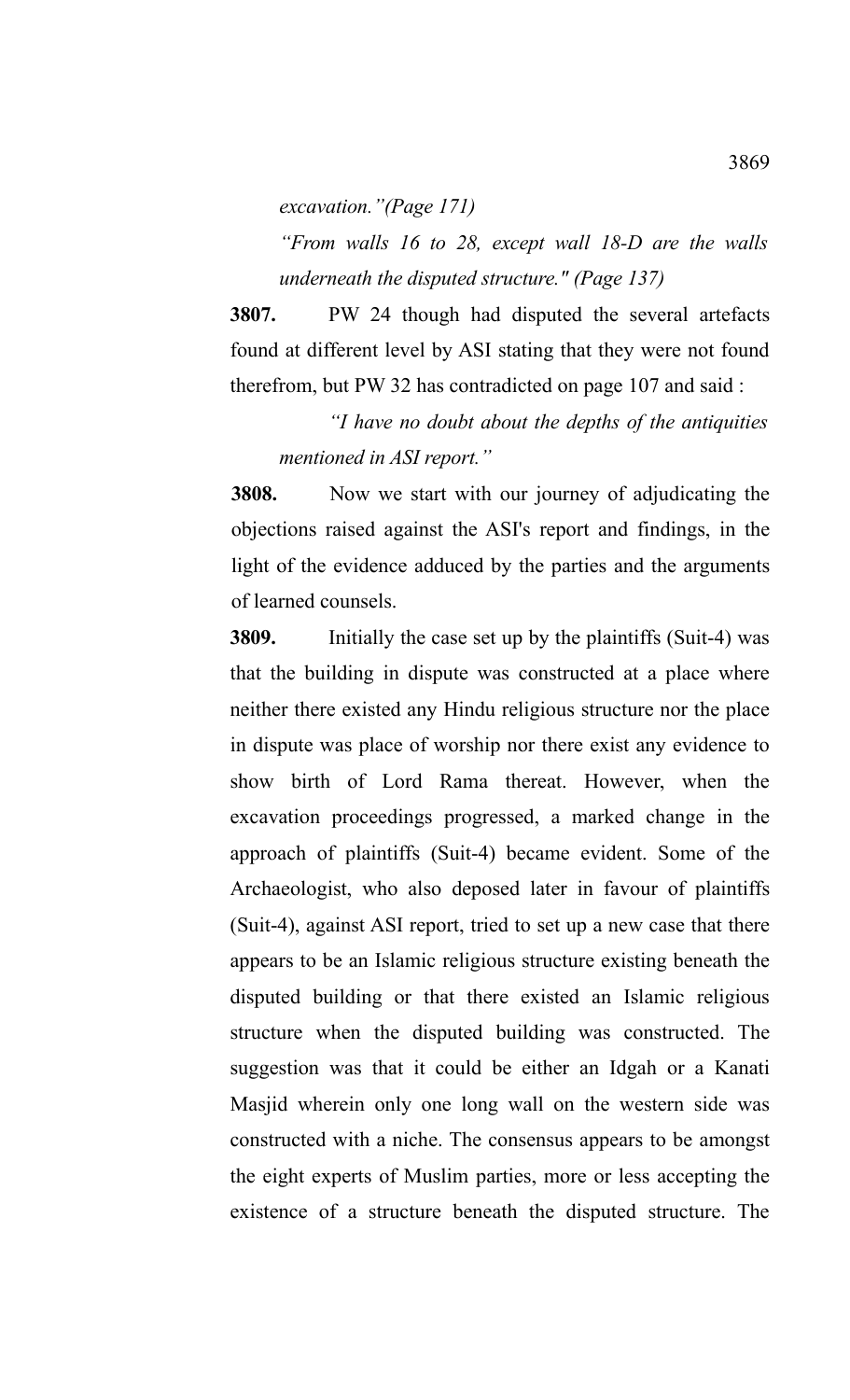above approach that the earlier structure was a Islamic religious structure excludes the possibility of a non religious structure at the disputed site beneath the disputed structure. It narrows down our enquiry to the question whether such structure could be an Islamic religious structure or non Islamic structure i.e. a Hindu Religious Structure.

**3810.** In the pleadings, specific case of the plaintiffs (Suit-4) was about non existence of any temple or building on the disputed site when the building in dispute was constructed. Subsequently, parties have not sought for any amendment in the pleadings and there is no case or suggestion even till date, in the pleadings that there could have been or there was any possibility of existence of an Islamic religious structure at the time when the disputed structure was constructed and it is after demolition of such earlier structure the subsequent one was constructed.

**3811.** On the contrary, besides plaintiffs (Suit 5), defendant no.13 (Suit 4) had also pleaded that there existed a temple which was demolished and thereafter the disputed structure was constructed and the structure of the earlier demolished temple can be found beneath the disputed structure. It is in this context the OPW-9 had deposed that on excavation of the disputed site these facts can be fortified.

**3812.** The entire process of excavation and submission of report has been completed by ASI in a record period of about six months and ten days'. It commenced its work on 12<sup>th</sup> March 2003 and submitted report on  $22<sup>nd</sup>$  August 2003. The report is in two Volumes. First consists of text of report and Second contains various plates (photographs) of the finds, excavated site, trenches etc. The report has been submitted by Sri Hari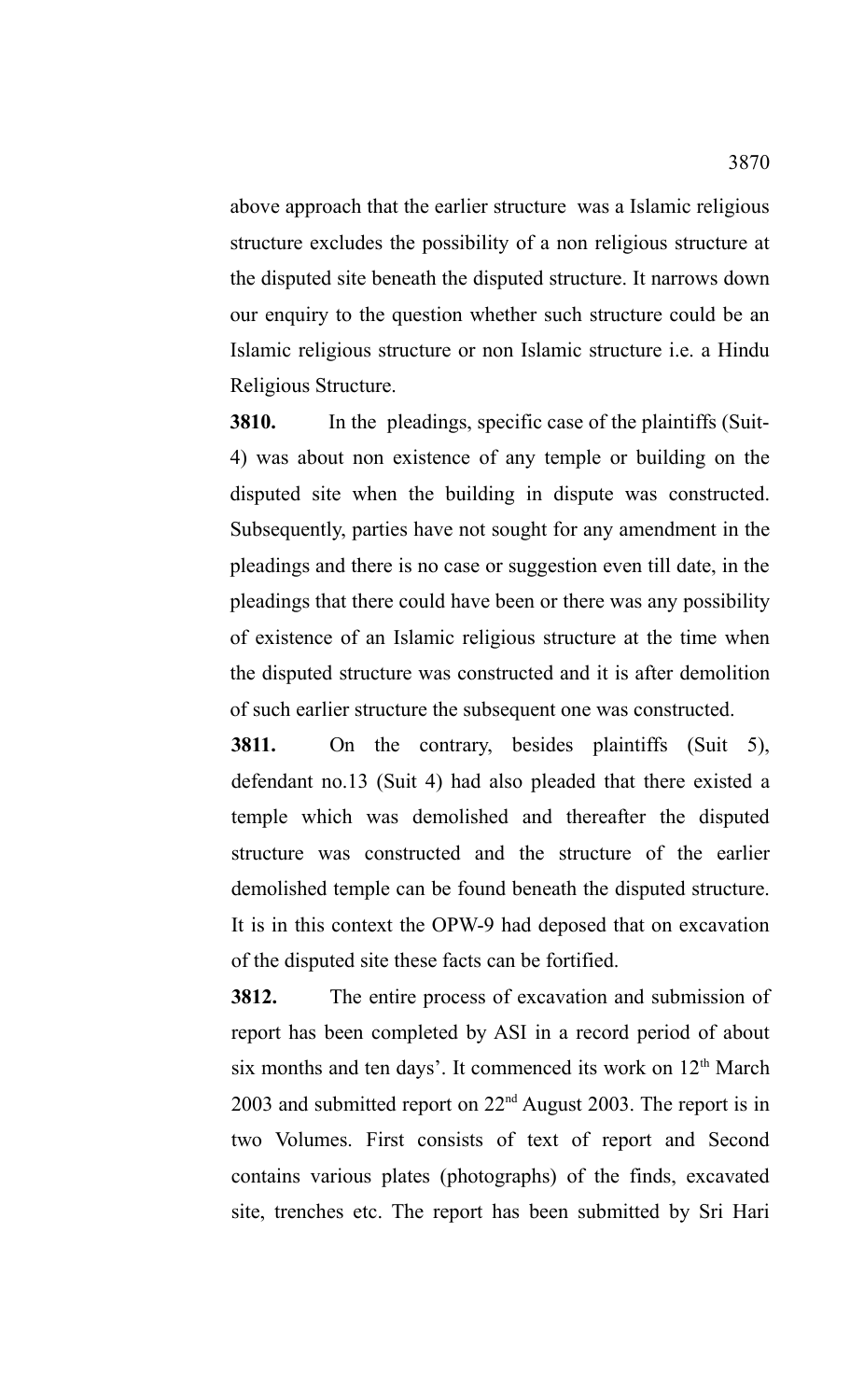Manjhi and B.R. Mani with contribution from M/S Shubhra Pramanik, P.K. Trivedi, P. Venkatesan, L.S. Rao, C.B. Misra, A.R. Siddqui, T.S. Ravishankar, C.B. Patil, S.K. Sharma, M.V. Vishweshwara, G.S. Khwaja, Vishnu Kant, N.C. Prakash, D.K. Singh, Niraj Sinha, A.A. Hashmi, Bhuvan Vikrama, Sujeet Nayan, Gajanan L. Katade, Prabash Sahu, Zulfeqar Ali and S.K. Tewari.

**3813.** Volume I of the Report is in 10 Chapters as under:

A. Chapter 1 - "**Introduction**" written by B.R.Mani (Page 1-12)

B. Chapter II – "**Cuttings**" written by *B.R. Mani,C.B. Misra,C.B. Patil, A.A. Hashmi (Page 13-36)*

*C. Chapter III - "Stratigraphy and Chronology" written by L.S. Rao, Bhuvan Vikrama, N.C. Prakash, Zulfeqar Ali (Page 37-47)*

*D. Chapter IV – "Structure" written by B.R. Mani, D.K. Singh, Bhuvan Vikrama, Gajanan L. Katade, Prabhash Sahu, Zulfeqar Ali (Page 48-72)*

*E. Chapter V – "Pottery" written by B.R. Mani, P. Venkateshan, Vishnu Kant, Prabhu Sahu (Page 73 – 120)*

*F. Chapter VI - "Architectural Fragments" written by L.S. Rao, A.R. Siddiqui, Sujeet Nayan, (Page 121 – 173)*

*G. Chapter VII - "Terracotta Figurines" written by P.K. Trivedi, C.B. Patil, Gajanan L. Katade (Page 174 – 203)*

*H. Chapter VIII - "Inscriptions, Seal, Sealings & Coins" written by T.S. Ravishankar, G.S. Khwaja (Page 204 – 218)*

*I. Chapter IX - "Miscellaneous Objects" written by Shubhra Pramanik, S.K. Sharma, Prabhash Sahu (219 –*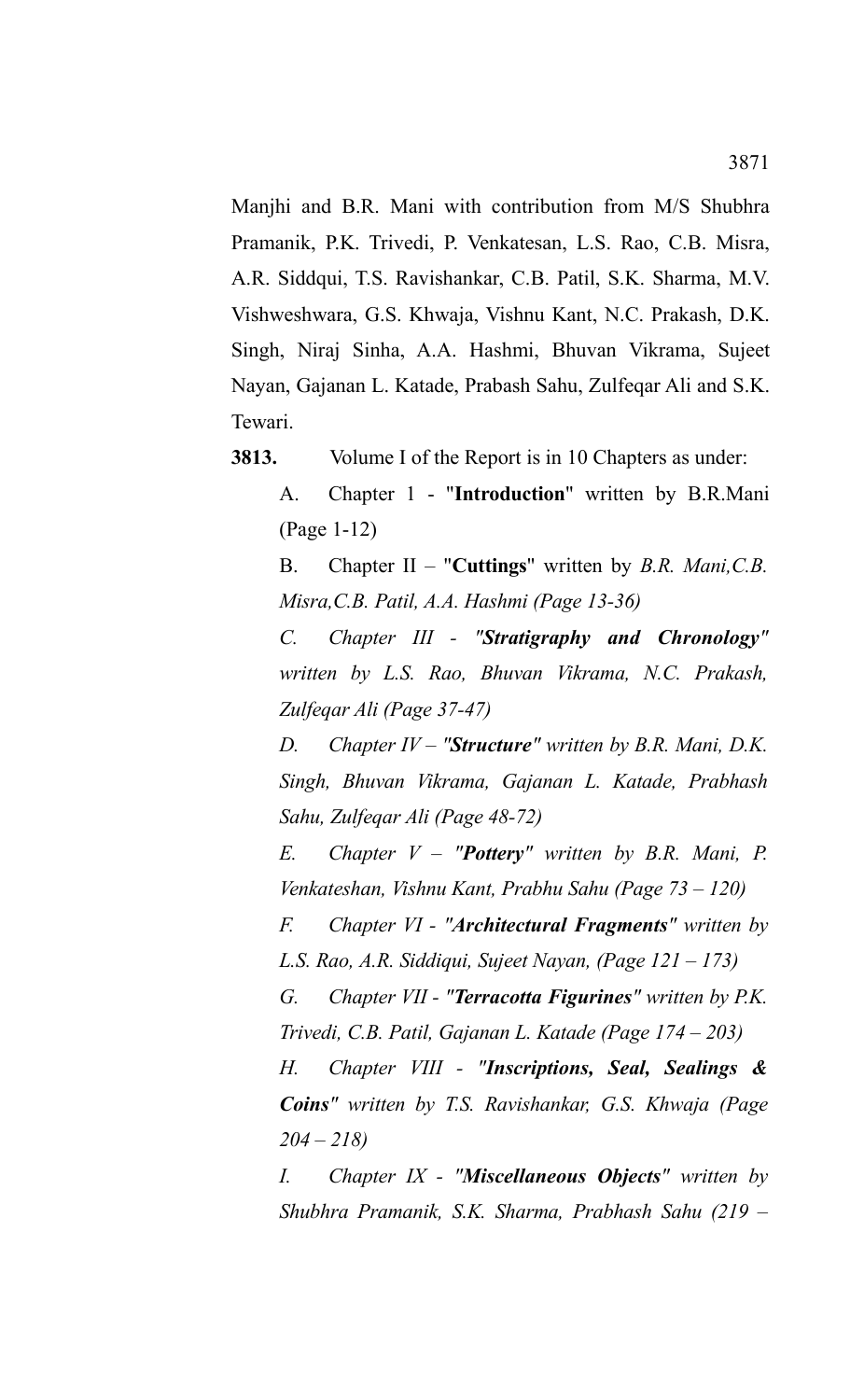*267)*

J. Chapter X – "**Summary of Result**" (Page 268 - 272) **3814.** Besides, there are five Appendices (though numbered as Appendix I, IIA IIB, III and IV) and the contents thereof in summary are as under:

| <i>Appendix</i> | Contents                                                                                                                    | Page No. |
|-----------------|-----------------------------------------------------------------------------------------------------------------------------|----------|
| Appendix I      | C14 Dating of Charcoal Samples from<br>Ayodhya-excavation                                                                   | 273      |
| Appendix IIA    | Report on the Chemical Analysis of<br>Floor Samples pertaining to different<br>trenches collected from Ayodhya              | 274-277  |
| Appendix IIB    | Report on the Chemical Analysis of<br>Floor Samples pertaining to different<br>trenches collected from Ayodhya              | 278-285  |
| Appendix III    | <b>On-Site Chemical Treatment and</b><br>Preservation of Excavated Artefacts                                                | 286-290  |
| Appendix IV     | Information on the Data-Form as per<br>direction of Special Full Bench,<br>Lucknow of the Hon'ble High Court,<br>Allahabad. | 291-309  |

**3815.** The complex nature of the job, time constraint, functioning constraint, continuous observance by a huge number of persons, disrupted peace and calm atmosphere of functioning in a matter which requires serious concentration, were some of the features in which this body, not habitual of, but worked. This is admitted by ASI as is evident from Chapter I, "Introduction", under the heading "Objections and Methodology" and "Constraints" which reads as under :

# *"Objectives and Methodology*

*The High Court ordered the Archaeological Survey of India to excavate the site attesting the statement of the GPR Survey that the exact nature of anomalies/objects has to be confirmed by systematic truthing such as provided by*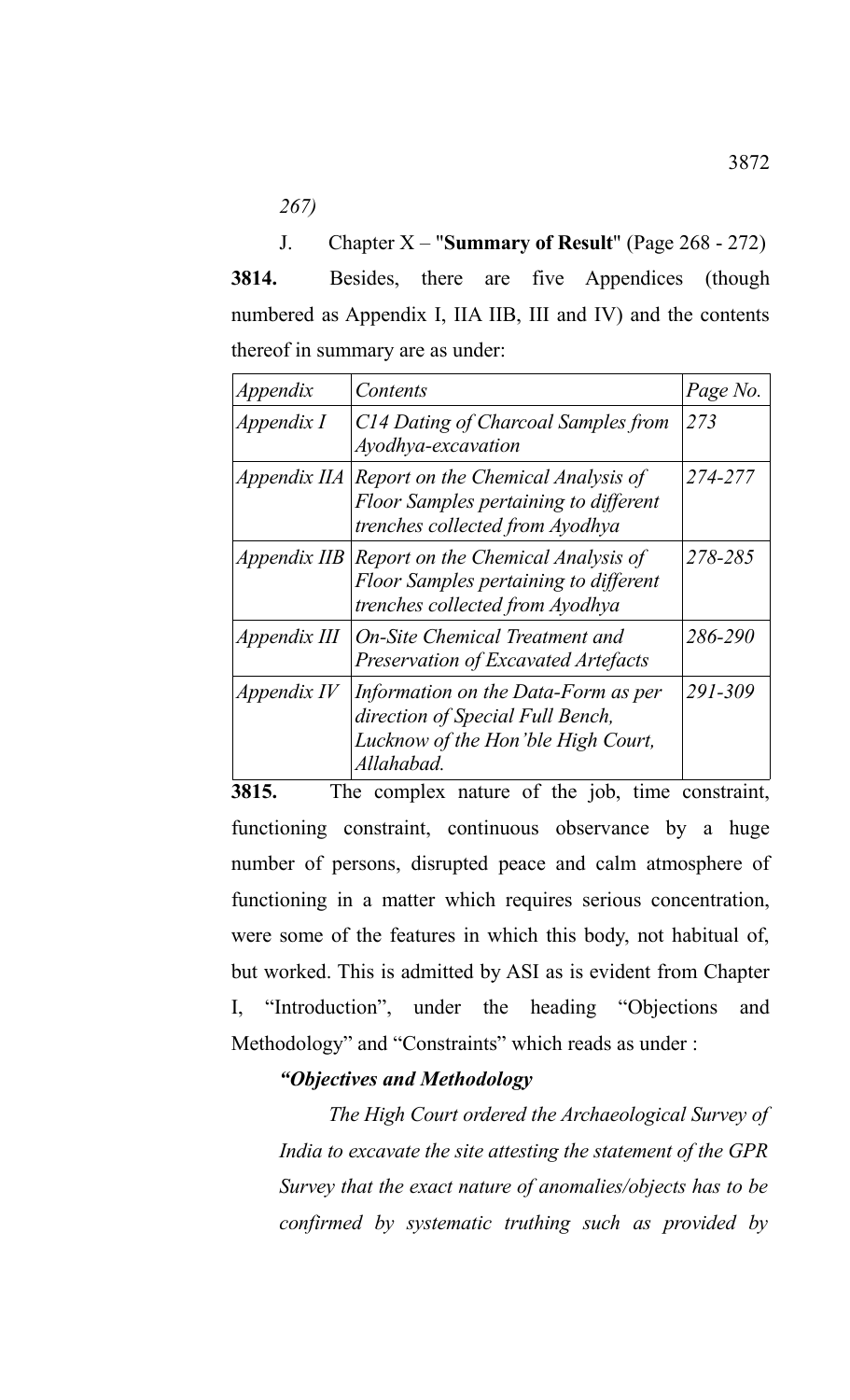*archaeological trench. Thus excavations at the disputed site were taken up with this objective only.* 

*The excavation at the disputed site of Ayodhya is of a very special nature though with the limited but defined objective. All precautions by the Archaeological Survey of India under the High Court's direction were taken to plan it in such a way that the work could be taken up and completed as per the directions of the High Court. In planning the excavation, it was decided to adopt the latest technique of layout of trenches where limited spaces are available and therefore in place of general practice of lay out of 10x10 m. squares divided into four quadrants of 4.25x4.25 m. separated by 0.50 m. baulk all around, the change in the practice was made by fixing pegs at a distance of every 5 m in both north-south and east-west directions with cutting area of 4x4 m in leaving 0.5 m baulk all around which in contiguous trenches effectively left a space of 1.0 m in between two cuttings for the easy movement of archaeologists and labourers. One meter wide baulk was specially provided, considering the fact that due to modern fillings and debris the trench may not collapse due to earth pressure in a most sensitive area.*

*To avoid any confusion and for better understanding by even laymen, instead of the X, Y and Z areas of traditional layout, it was decided to put the initial reference peg Al at the north-west corner of the site and accordingly A, B, C, D etc. letters were put to denote trenches in the west to east direction and numerals 1,2,3 4 etc. attached with them in the north to south direction. Only at later*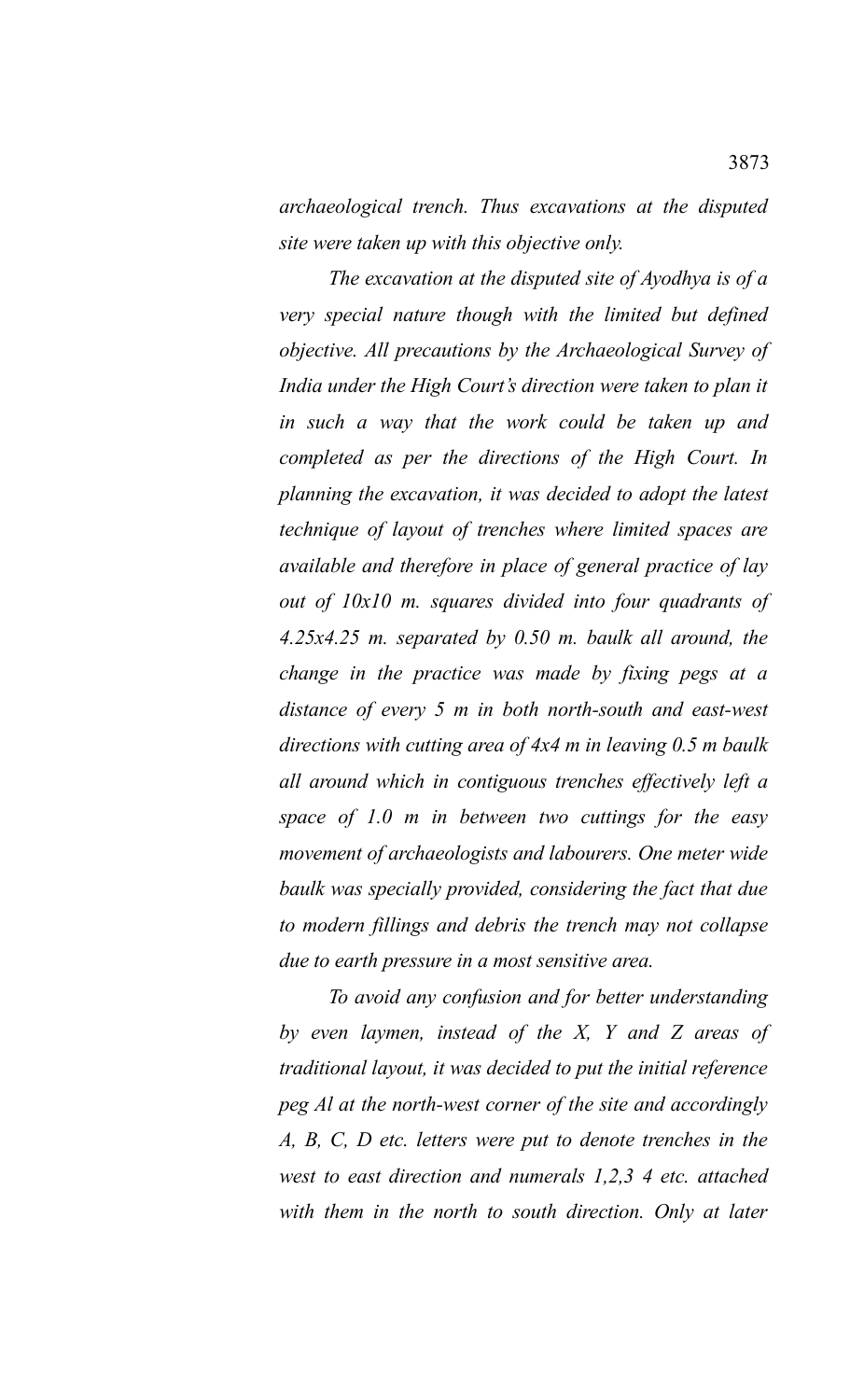*stage to expand the excavated area in the north the Z area was included with this setup and layout of trenches. The entire area under excavation was designated as AYD-1 to differentiate it with other mounds in the nearby localities.*

*Full attention was given to the report and GPR Survey drawing submitted by the Tojo-Vikas International (Pvt.) Ltd and accordingly decision was taken to start excavation at first to the north of Ram Chabutra and also to its adjoining area where greater signals had been detected by the GPR Survey. As the work of excavation required to be completed at a time bound programme, the archaeological documentation including drawing and photography of the structural remains, pottery and antiquities were arranged to be done simultaneously. Samples of plaster, floors, bones, charcoal, palaeobotanical remains were also collected for scientific studies and analysis. Trenches were also laid in the entire disputed area on all sides excepting the area of the makeshift structure where Ram Lala is enshrined along with its periphery at a distance of 10 feet from Ram Lala as specified by the High Court. The excavation work was planned in phased manner in particular areas as per significant signals for anomalies pointed out by the GPR Survey.*

*The entire proceedings of excavation and recording of structures and antiquities were documented by still and video cameras as per the directions of the Hon'ble High Court.*

# *Constraints*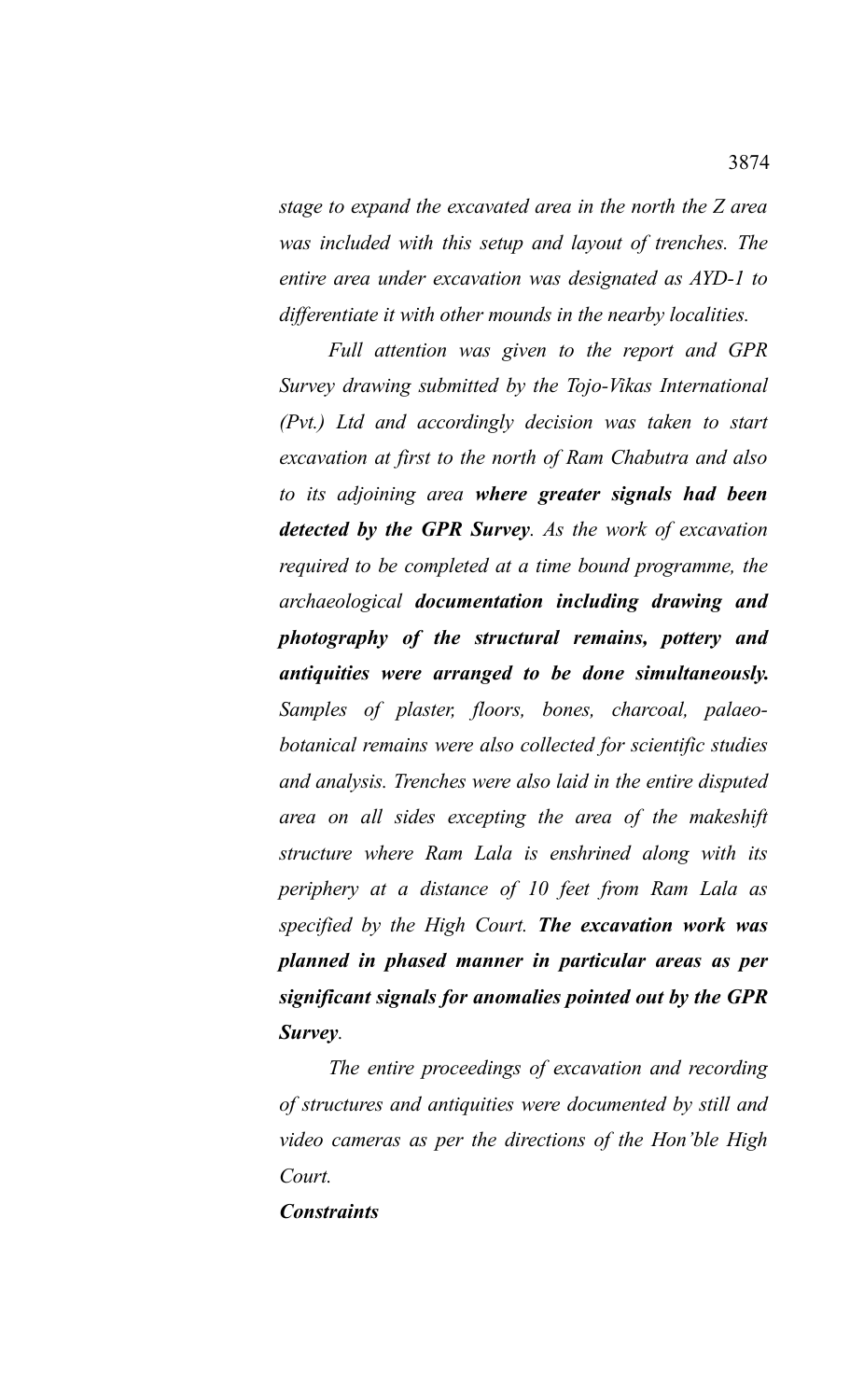*On the directions of the Hon'ble High Court, Archaeological Survey of India has excavated ninety trenches in a limited time of five months, soon after which the excavation report in required to be submitted within fifteen days. This is an unprecedented event in the history of one hundred and forty two years of the existence of the Survey. All through the period of excavations at the disputed site favourable as well as adverse criticism has been encountered in the press and the media. In view of the very sensitive and important issue involved, Archaeological Survey of India did not react or clarify the position as per the orders of the Hon'ble Court.*

*Throughout the period of excavation the team had to work under close presence of advocates, parties and their nominees involved in the title suit. As per the instructions of the High Court in order to maintain transparency, all the excavated material including antiquities, objects of interests, glazed pottery and tile and bones recovered from the trenches were sealed in the presence of advocates, parties and nominees and kept on the same day of their recovery in the strong room provided by the Authorised Person (The Commissioner of Faizabad Division) to the excavation team for the specific purpose which again was locked and sealed everyday when it was opened. Thus the time available for their documentation, study, photography, drawing and chemical preservations was limited to just a few hours only and that too not in the case of material recovered from the trenches towards closing of the work for the day. The Hon'ble High Court allowed the study,*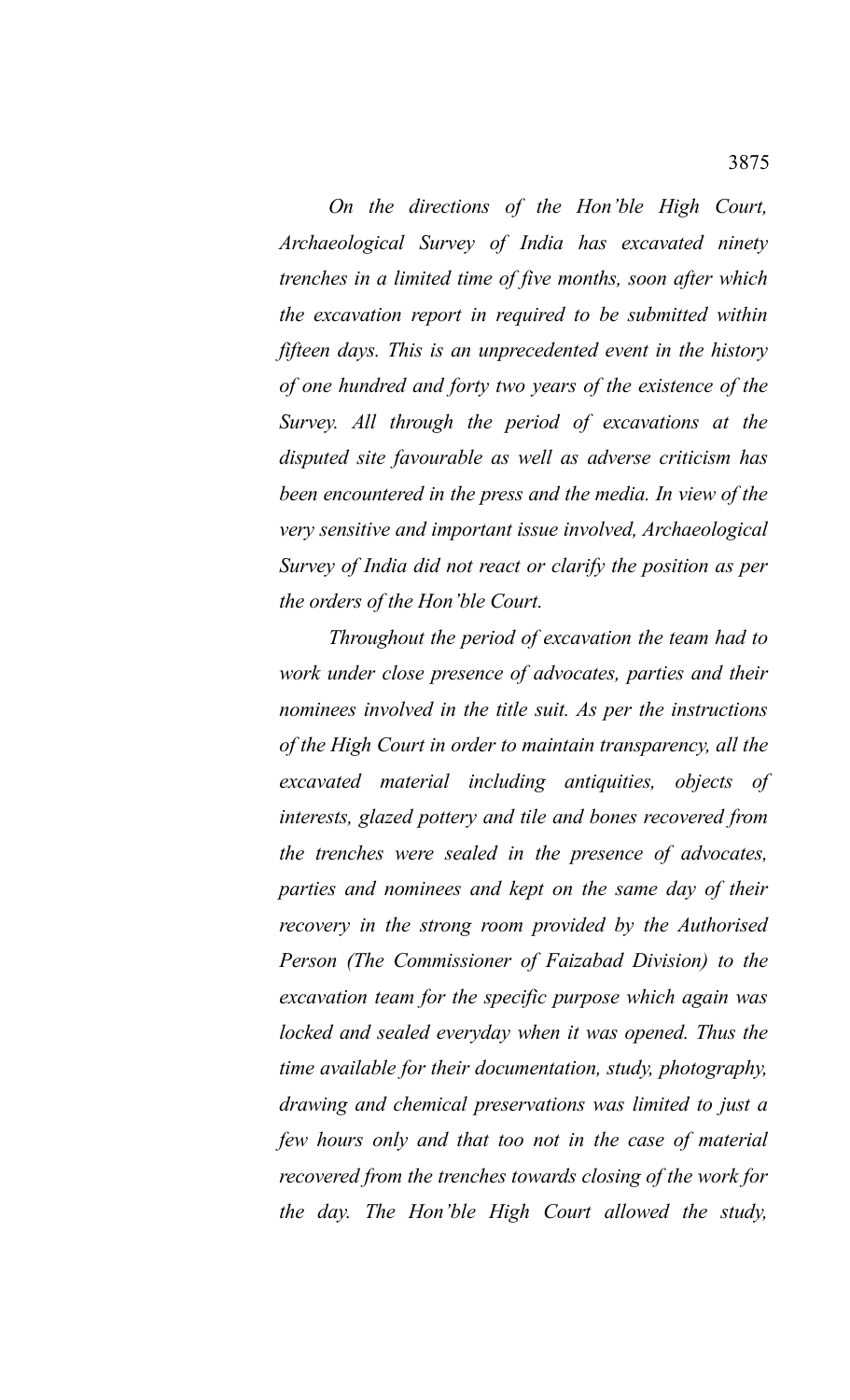*documentation and preservation of the material after opening the seals in the presence of advocates, parties or their nominees and again putting them under seal in their presence. Work was often affected and delayed due to formalities involved in securities checks and such other administrative requirements.* 

*Working condition worsened at the onslaught of the monsoon from June onwards when the entire site was covered with multi-coloured waterproof sheets creating heat and humidity besides total darkness in a number of deep trenches. Monkeys started damaging the sheets as a result of which several layers of the sheets were spread over bamboo and wooden poles. They created further darkness. Photography was also affected due to bad light and natural colours were not easily obtained as the multicoloured sheets reflected their colours on the surface and sections. Much difficulty was felt for the stratigraphical observations particularly for determining layers. These factors slowed the process of ongoing work. However, the Authorised Person was asked by the High Court to provide sufficient light and air in the covered area for further work. The excavation team had to lower electric lights several meters deep in the trenches where work was continuing at further deep levels. Grill barricading and poles fixed on baulks of traenches throughout the area made normal movements difficult. One team member fell down and fractured his hand and leg while others including some casual labourers received electric shocks by touching pedestal fans fixed on baulks. In spite of all such*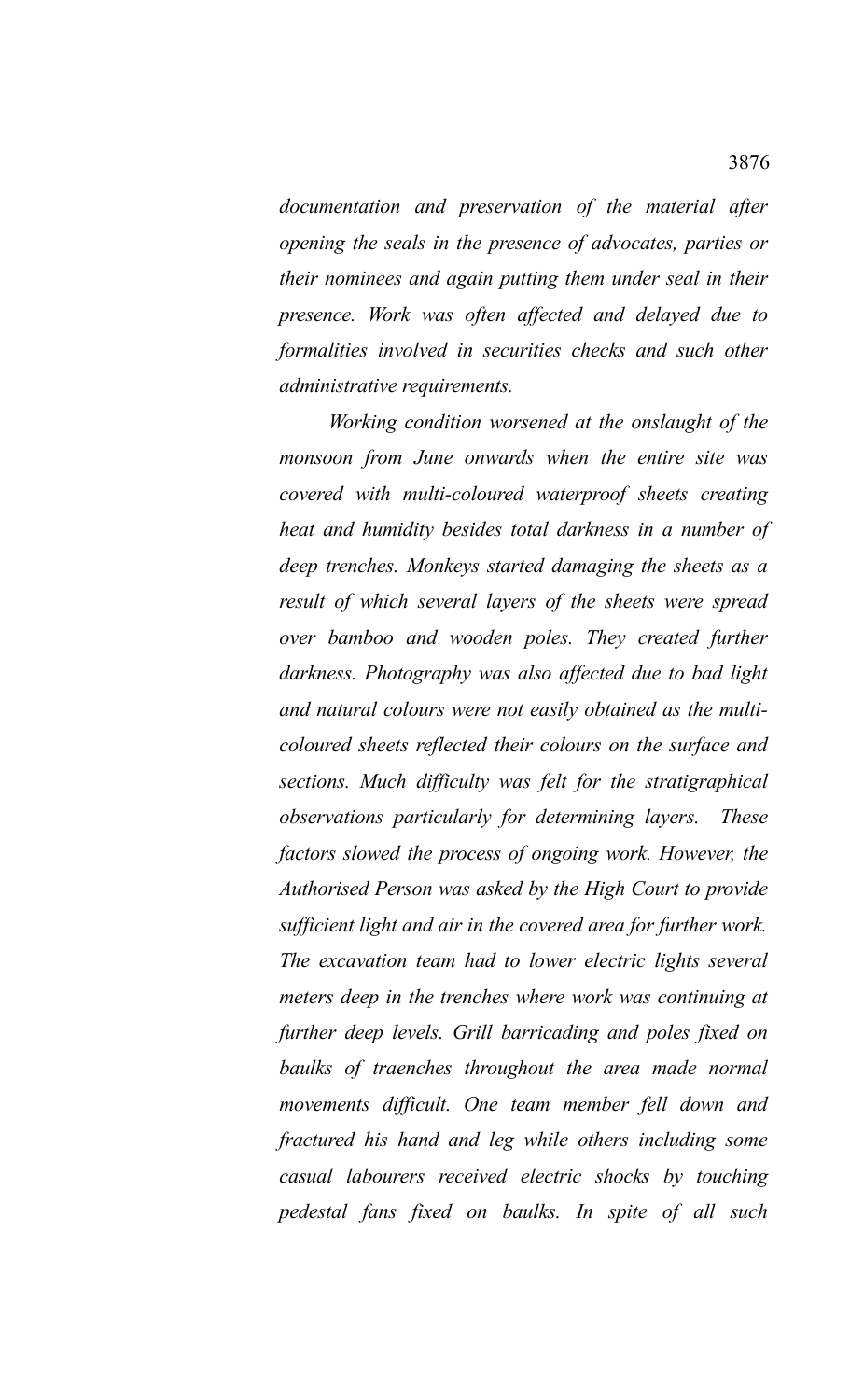*constraints the team of the Archaelogical Survey of India worked vigorously with full devotion and spirit.* 

*In the task of synthesizing and analyzing the enormous data that excavation produced every care has been taken to avoid mistakes, however, due to voluminous data coupled with time constraint some typing errors may have inadvertently crept in the report."*

**3816.** It is also mentioned at page 12 of the report that initially, excavation team of ASI consisted of 14 Members but it was enlarged at later stages to a total of 53 Members including two team leaders. Since ASI in this particular case proceeded on the report of GPR survey, carried out under the orders of this Court, it had the benefit of site information to some extent which obviously made it convenient to decide the working stretch with better certainty than that of a case of unknown excavation site. This is what has been said in **Chapter II (Cuttings)**:

*"The benchmark denoting 108.48 m above the Mean Sea level was fixed at the spot on the stone slab, which represents the place where the outer eastern gateway of the disputed structure once stood. The 108.0 m contour at the site clearly suggests the region, which covered the core area of structural activity (Fig.1). Though the surrounding ground level still contains the cultural deposits and debris accumulated for centuries, the contour map itself suggests that the deposits at the site are no less than 8.0 m. Radar signatures of foundation and the different levels of stratigraphy shown in the GPR Survey had already suggested that anomalies mapped are not all*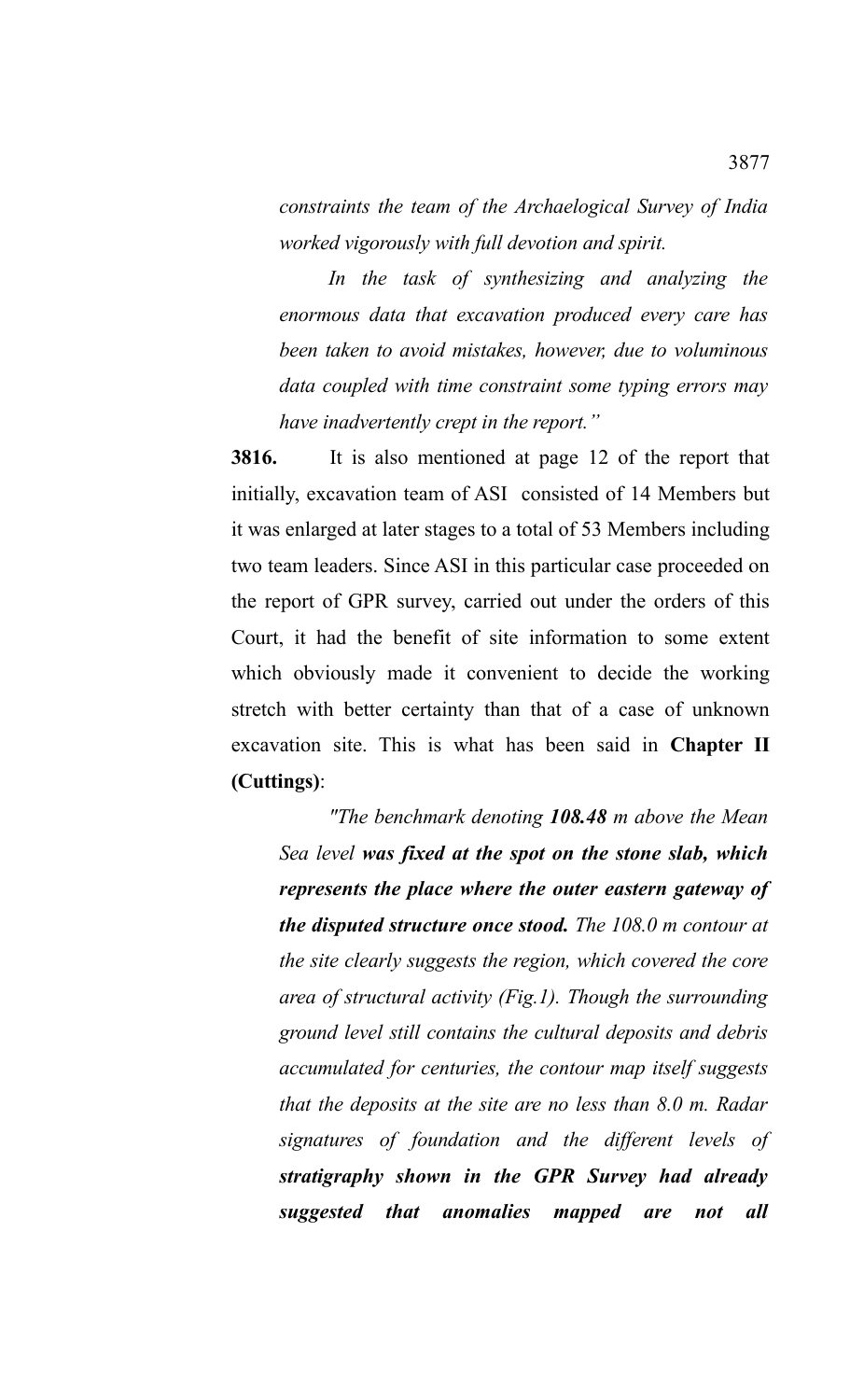*contemporaneous and they appear in different stratigraphic contexts noticed between the depths of 0.5 to 5 m (Fig.2)*

*In view of the above indications from GPR Survey followed by the contour survey, full precautions were taken for archaeological investigations through excavations planned in such a way that most of the area of strong amplitude and ringy signals, strong dipping reflectors, discontinuous anomaly alignments and scattered anomalies could be covered in the excavation trenches which were laid out in the form of 5 x 5 m grids with 4 x 4 m of cutting line instead of larger trenches as already explained in the previous chapter. This was planned to take up excavations to be completed in accordance with the time bound programme with the intention to cover maximum GPR indications as per the directions of the High Court and also in order to simplify the layout with lesser chances of erosion of sections and easy movement on baulks.* 

*The area covered under GPR Survey comprises 132 trenches, which were all laid out, though many of them do not contain anomalies. Trenches having no anomalies were avoided and they were taken up for excavation only when some structural alignments were found to be traced in them. Five trenches in the northern area were excavated though that area was not covered by the GPR survey but was essential for excavation for exposing the buried structural remains. In total a number of 90 trenches were partly or fully excavated.* 

*The entire site was divided into five areas – a) the*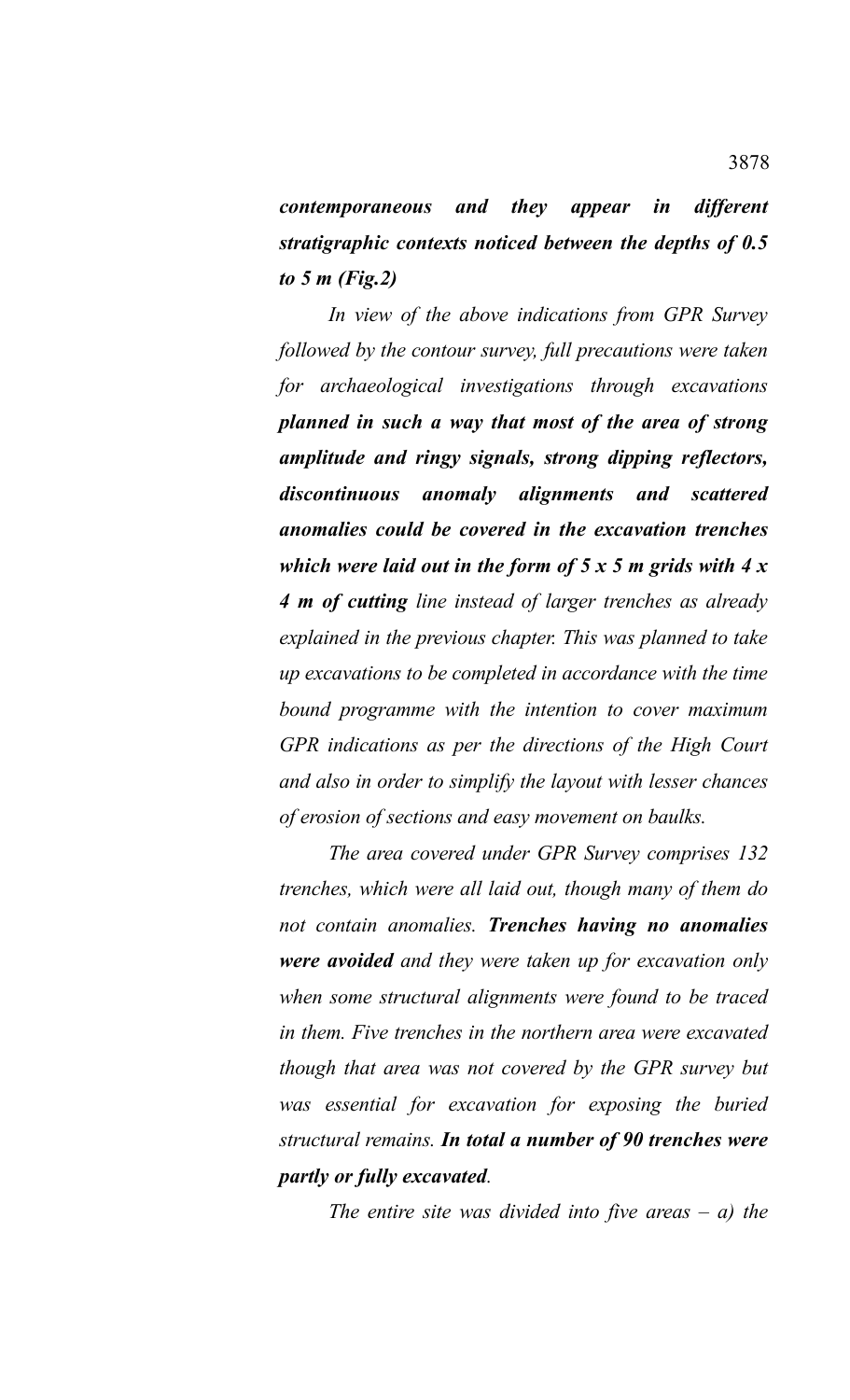*eastern area, b) the southern area, c) the western area, d) the northern area and e) the raised platform. Excavations in all these five areas were taken up in phased manner (Fig.3) for better understanding the nature of structures and cultural deposits.*

# *The Eastern Area*

*Excavations were taken up first in the eastern area where the eastern enclosure wall alongwith remnants of a gateway was noticed below whtich lie floors and walls of earlier phases (Pls. 1-2). The central part of the platform, locally called Ram Chabutra was noticed in this area constructed in five stages. The area is presently enclosed by barricaded gangway from three sides through which the visitors move. Seventeen trenches fully or partly, twelve within the above area and five outside the gangway within outer barricade towards east were taken up for excavation in J,K and L series. The main features exposed in this area include fourteen extant courses of reused brickbats and calcrete stone blocks in the enclosure wall with a part of 2.12 m in the middle of the wall suggesting the entrance doorway which was topped by marble slabs and the floor levels consisting of lime and cement floors by marble dedicatory slabs of the second half of the twentieth century. Some elongated hearths and a furnace of late Mughal period were found (Pl.3). The enclosure wall was constructed over the lime floor connected with the disputed structure and therefore, it seems to be a later addition. The lime floor has a platform, sloping towards east and a step to descend on the floor. Below the lime floor*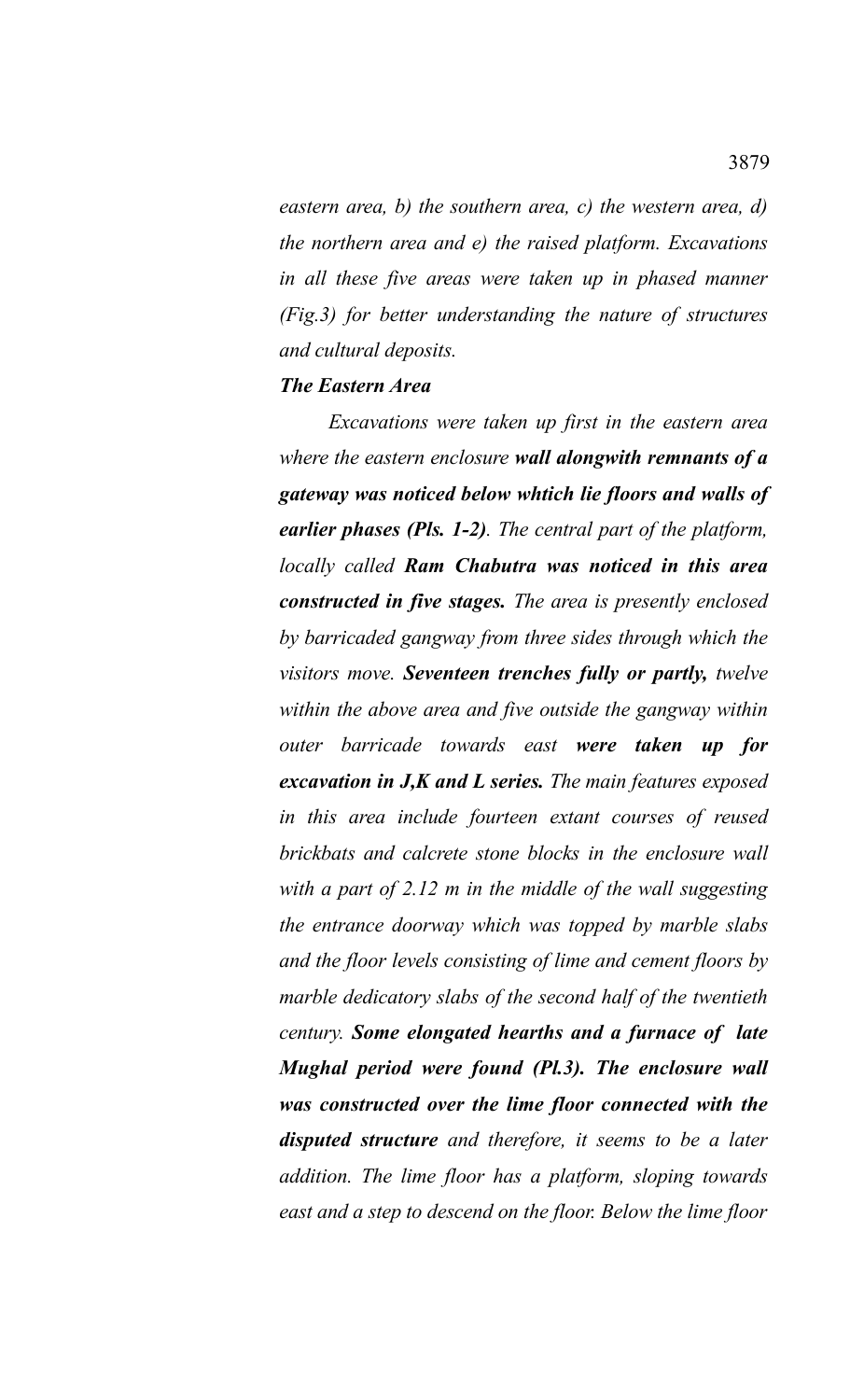*a brick paved floor having large squarish burnt bricks was encountered running further to the north beyond the outer barricade. Towards west of the brick floor another pavement attached to it divided by a brick-on-edge pattern was found which is composed of brickbats. Another lime floor has been noticed below this pavement. These floors were damaged during construction or enlargement of the Ram Chabutra which is located abutting them on the southern side. In trench J3 excavations were conducted upto the depth of 10.85 m when natural soil was found. The Southern Area*

*Twenty-three trenches were partly or fully excavated towards the south of the raised platform, party covering it (Pl.4). This area covered the southern part of the disputed structure alongwith its southern enclosure wall moving towards west. Towards east the extended part of the Ram Chabutra was encountered abutting the floor of the courtyard of the disputed structure. Parts of the northern and western walls and their foundation and the foundation of the southern and eastern sides built of calcrete stone blocks of the disputed structure were exposed which were found resting directly in the west over a 1.77 m wide brick wall of earlier period, the lower part of which has decorated stone blocks and calcrete stone foundation and over 50 pillar bases arranged at regular intervals connected with the lime plastered brick wall through a floor. The core of the wall of the disputed structure was filled with brickbats. The pillar bases comprise some courses of brick bats in squarish or circular formations*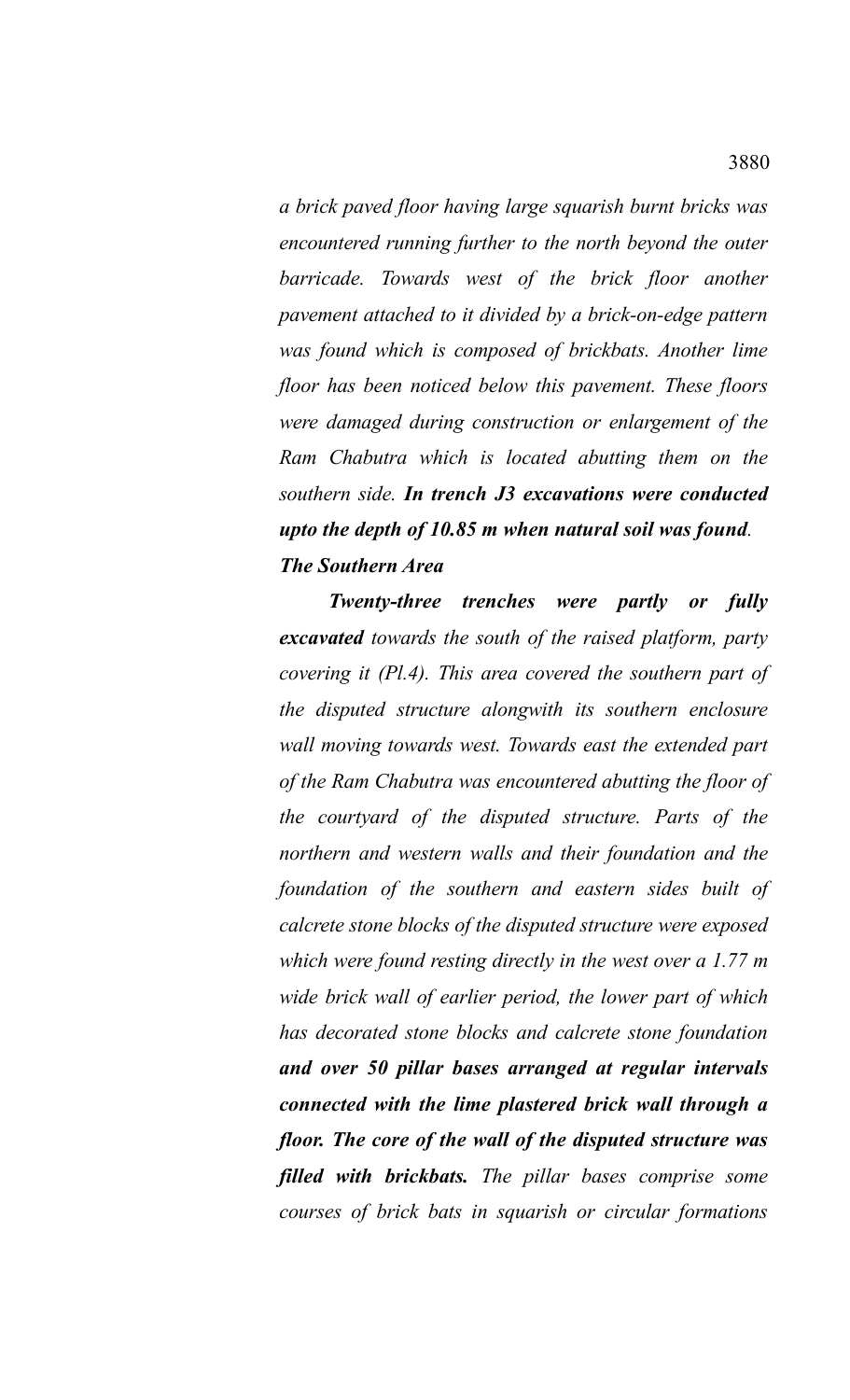*over which two to five calcrete stone blocks are kept, possibly below sand stone blocks as found in the northern area, though only one decorated sand stone block was found in this area. Further below the above mentioned brick wall another brick wall was noticed on the top of which decorated stone blocks were found used. In the levels further down brick structures were noticed in trenches E8 and F8, though their full plan could not be exposed. At two points, below the pillar bases, traces of earlier pillar bases were also found in trenches F8 and F9 which were connected with the second floor below the floor with which most of the other pillar bases were connected. The brick wall mentioned above was found badly damaged on the southern side, possibly for taking out its bricks. This wall was found extending in the northern side of the raised platform. A brick shrine, circular on its outer and squarish on its inner plan with a rectangular projection for entrance in the east and a chute on its northern side was found below the levels of above mentioned walls. Due to steep slope in the area further south of the trenches, it was not possible to excavate there. The natural soil was reached in G7 at the depth of 10.84 m, which was confirmed by digging further upto the depth of 13.20 m (Pl.5).*

### *The Western Area*

*Trenches laid out towards west of the raised platform on the slope represented by B and C series of trenches fall under the western area. During 1976-77 excavation in a trench gave the chronological sequence of*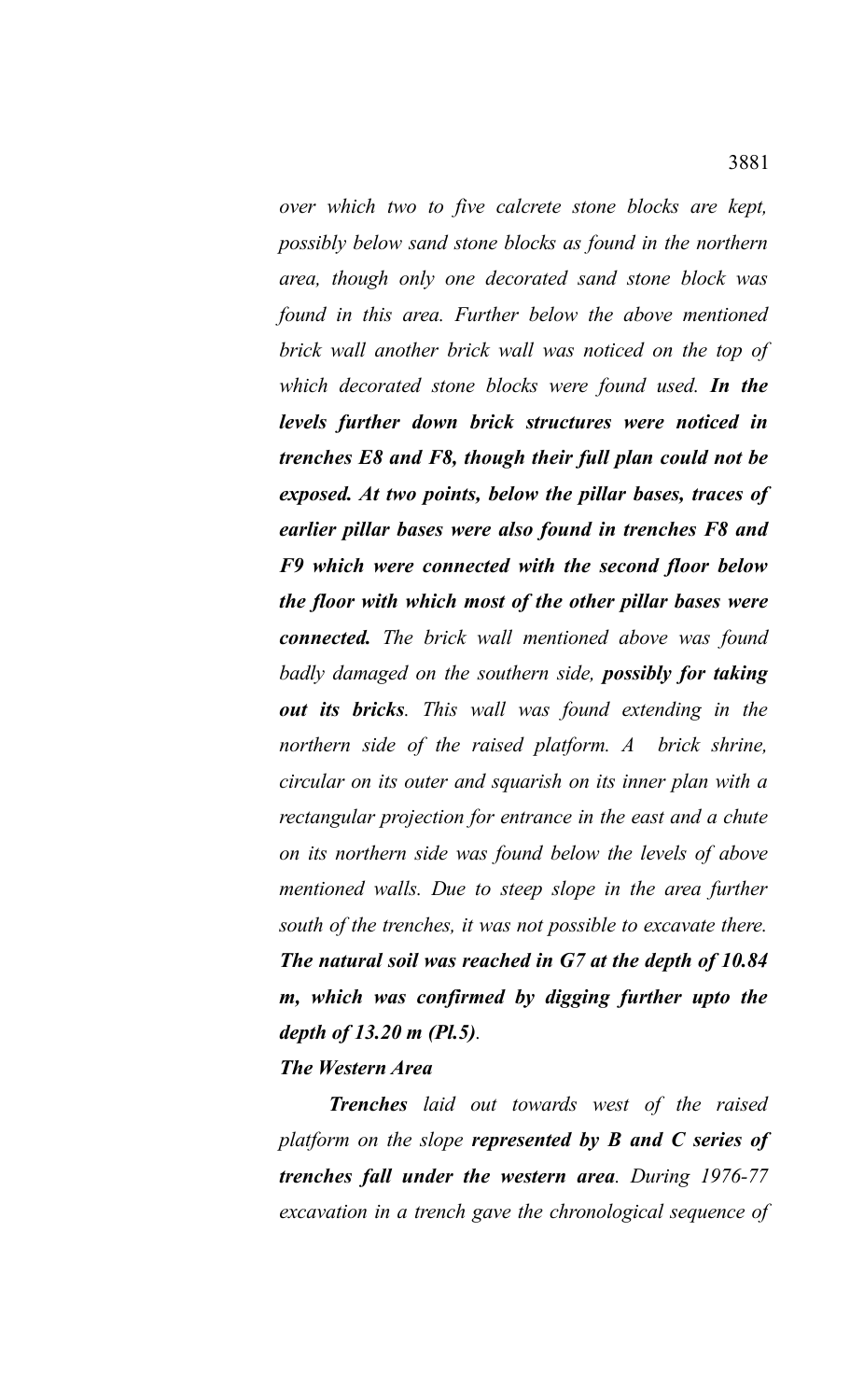*the site. The area was covered with fallen masonry blocks and stones of the disputed structure. In order to have a thorough probing to locate and study the anomalies indicated in the GPR Survey, the area was first of all cleared of the accumulated fallen material, the huge chunks of which weighing several tones were lifted with the help of a crane and stalked in the closeby area with out breaking them as emotions of many people are attached with them (Pl. 6). After cleaning the area (Pl.7), excavations in parts of nineteen trenches were conducted mainly to verify the anomalies mentioned in the GPR Survey. At some places remains of a brick wall having nearly fifty courses were seen, particularly in the northern side. In the rest of the trenches mostly accumulated debris was found resting over earlier levels or structures (Pl.8).*

### *The Northern Area*

*The area towards norths of the raised platform has the barricade with gate and is more often used by the priests and the security forces (Pl.9) Twenty-one trenches were fully or partly excavated in this area. The massive brick wall located in the southern area was noticed running in north-south direction in this area and below its level another wall was also found as seen earlier in the southern area. The top three floors and pillar bases attached with the top floor were exposed (Pl.10). The interesting feature of the pillar bases in this area was that over the calcrete stone blocks these bases were given proper finishing by providing squarish stone blocks of sand stone encased with four upright stone pieces placed on the*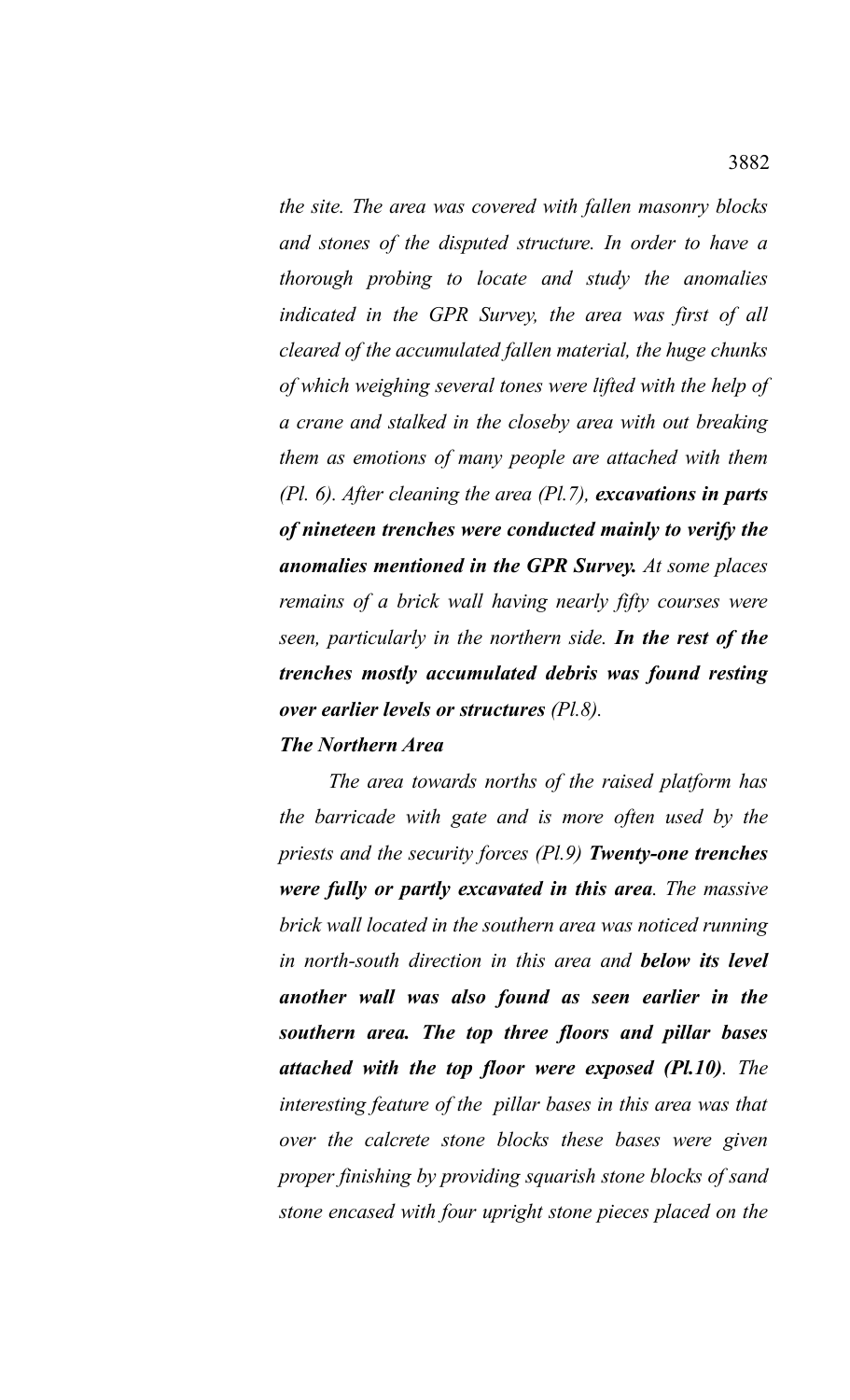*four sides for giving support to the pillar at the base in order to avoid any movement. The stone blocks project a little above the floor.* 

*The squarish brick pavement noticed in a number of trenches in the eastern area was found extended in the northern area in northeastern part in trenches K1, ZK1 and ZL1 below the lime floor connected with the disputed structure. The eastern enclosure wall was traced in this area in K1 and was found turning towards west in ZK1. A drain of recent origin was noticed alongwith flight of steps leading to the site from the northern road, which is no longer in use at present.* 

### *The Raised Platform*

*After the demolition of the disputed structure, nearly 1.5 m to 2.0 m of structural debris has accumulated over central and northern part of the erstwhile structure. The makeshift structure is also located on it. The High Court allowed excavations by order dated 05 March 2003 on this raised platform with the condition that archaeologists shall not disturb any area where the idol of Shir Ram Lala is existing and approximately 10 feet around it and they shall not affect the worship of Shri Ram Lala and thus, status quo as regards His Puja and worshippers' right of Darshan shall be maintained.* 

*Excavation partly in ten trenches on the raised platform was taken up besides part of the four trenches of southern area, which fall under the raised platform. It was feared that if the excavation in the trenches on raised platform was done, the modern brick walls enclosing the*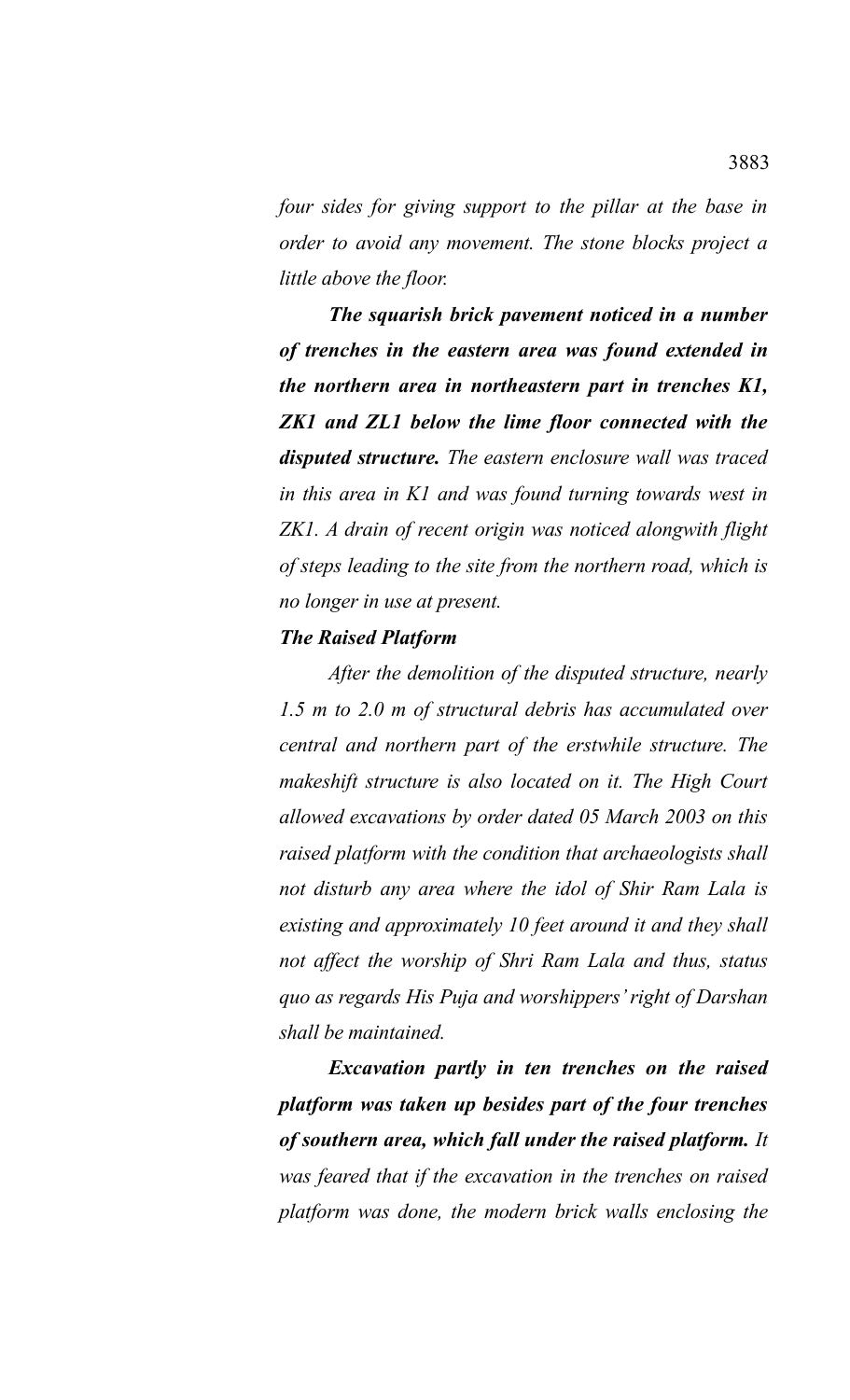*makeshift structure already having cracks may collapse (Pl.11) and the mound on which Shri Ram Lal is existing may also be damaged. In view of taking all the required precautions the High Court on 22 May 2003 directed the Chief Engineer, P.W.D. to remain present at the time of excavation and to ensure and make necessary arrangements so that no structure is affected. While excavations the P.W.D. provided G.I. sheets and wooden planks against the exposed sections to avoid erosion of debris and stones and packed the cavities with sand bags. Brick structures, floors and pillar bases were found below the floors and the walls of the disputed structure on the raised platform as well.*

# *Confirmation of G.P.R. Survey*

*As ordered by the Hon'ble Allahabad High Court, Lucknow Bench, Lucknow, the Archaeological Survey of India invited the Tojo-Vikas International (Pvt.) Limited, New Delhi to undertake the G.P.R. Survey at the disputed site at Ayodhya. The final report on GPR Survey submitted on 17 Feb 2003 concluded that the 'GPR Survey reflects in general a variety of anomalies ranging from 0.5 to 5.5 meters in depth that could be associated with ancient and contemporaneous structures such as pillars, foundations walls slab flooring, extending over a large portion of the site. However, the exact nature of those anomalies has to be confirmed by systematic ground truthing, such as provided by archaeological trenching.* 

*The report further mentions that the accuracy of depth is normally within # 5%, 10% for homogeneous*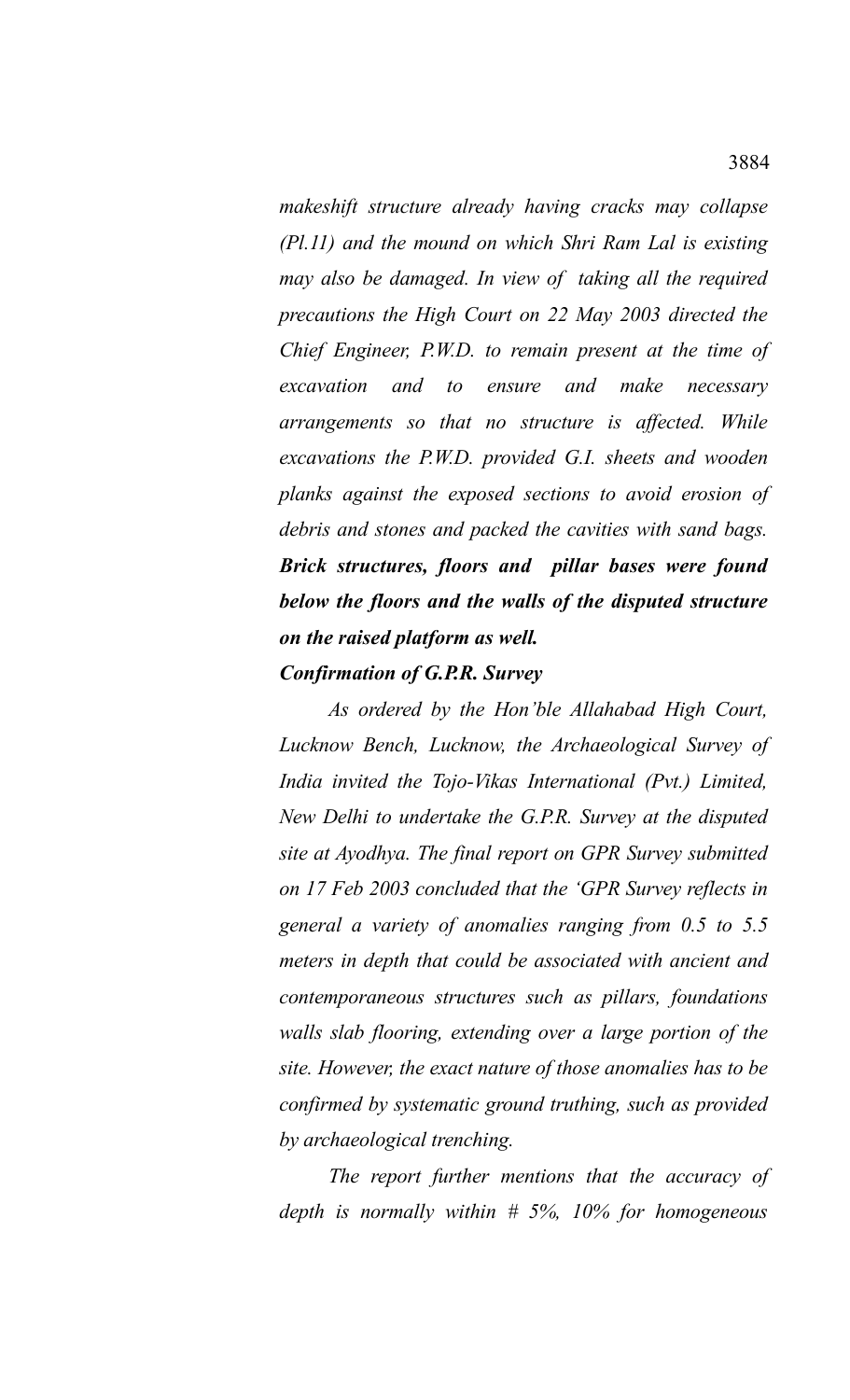*strata while X-Y accuracy could be and the measurements of Georadar are based on the returning signals by a dielectric constant change in addition to other limitations of the GPR Survey. The report also mentions that the anomalies are of different types like discrete anomaly such as pillar or wall foundation ; ringy signal indicating some kind of floor or platform structure made of concrete, bricks or stone slabs; rubbles of heterogeneous material or reworked materials from its original stratigraphy; the mounds containing the buried collapsed dwellings etc.* 

*A word of caution was also included in the report that not all hyperbolas shaped radar anomalies correspond to pillars and wall foundation.*

*Keeping in view these parameters, the Archaeological Survey of India conducted the excavation at the disputed site at Ayodhya between 12th March 2003 to 07th August 2003 to verify the anomalies. Spread over the disputed site, 184 anomalies indicated by the GPR Survey fell in 82 trenches. For the sake of convenience, these anomalies were numbered in the ascending order depending on their depth in each trench where they were indicated and the anomalies shown in between the baulks were also included to the nearest excavation trenches.* 

*Among 184 anomalies, 39 of them were confirmed during excavation at the specified depth and location where they were shown and 74 were not found in spite of digging up to the required depth. In view of the importance of the structures found at the upper levels than the depths indicated in GPR Survey, another 27 anomalies*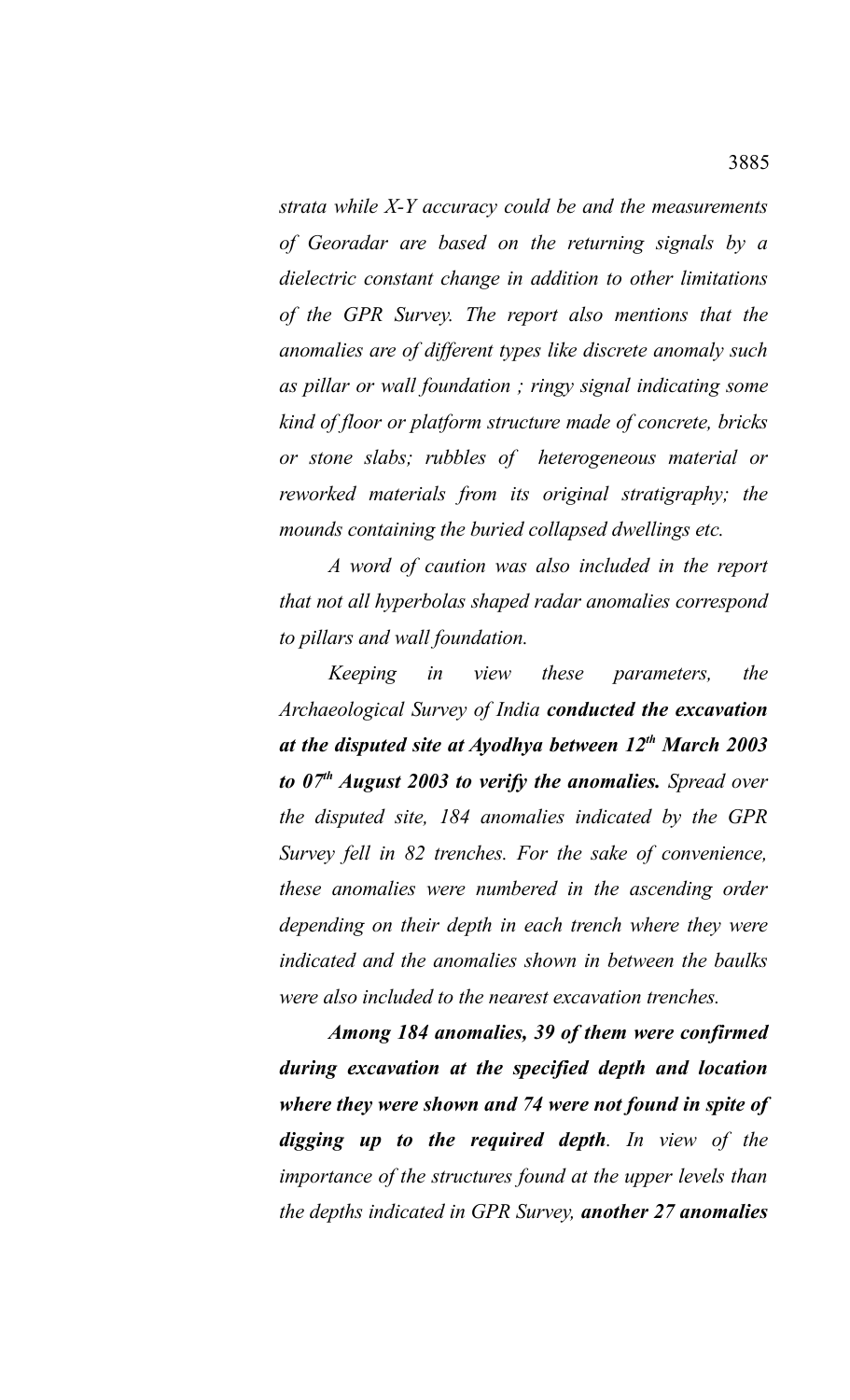*could not be located. It was not possible to verify the remaining 44 anomalies as their location restricted the probing due to either non availability of sufficient space like raised platform or the presence of gangways, barricades, pathways and trees etc. for conducting the excavation.* 

**3817.** In the trenches no. B1 to B9, C1 to C9, L1 and L2 no anomaly was found though indicated in GPR survey. Trenches no. D3, D10, E3, E5, F5, G3, G4, H3, H8, J10, K9, K11 and L11 were not excavated due to area restriction on account of various reasons namely, gangway, pathway, fencing, barricading stone post and raised platform (make shift structure). In several other trenches excavation to some extent was made, but not proceeded further due to area restriction or for the safety of make shift structures etc. despite finding one or more anomalies as indicated by GPR survey.

**3818.** The details of the trenches where the anomalies were found (completely or partly) as as under:

- *Sl No 20. Trench No. D6: The GPR Survey indicated the anomaly at a depth of 3.20 m. The trench was excavated upto a depth of 1.80 m. However, the excavation was not conducted in the area where the anomaly was shown due to the presence of barricade.*
- *Sl No 21. Trench No. D7: The GPR Survey indicated the anomaly at a depth of 4.0 m. The trench was excavated upto a depth of 1.70 m. However, the excavation was not conducted in the area where the anomaly was shown due to*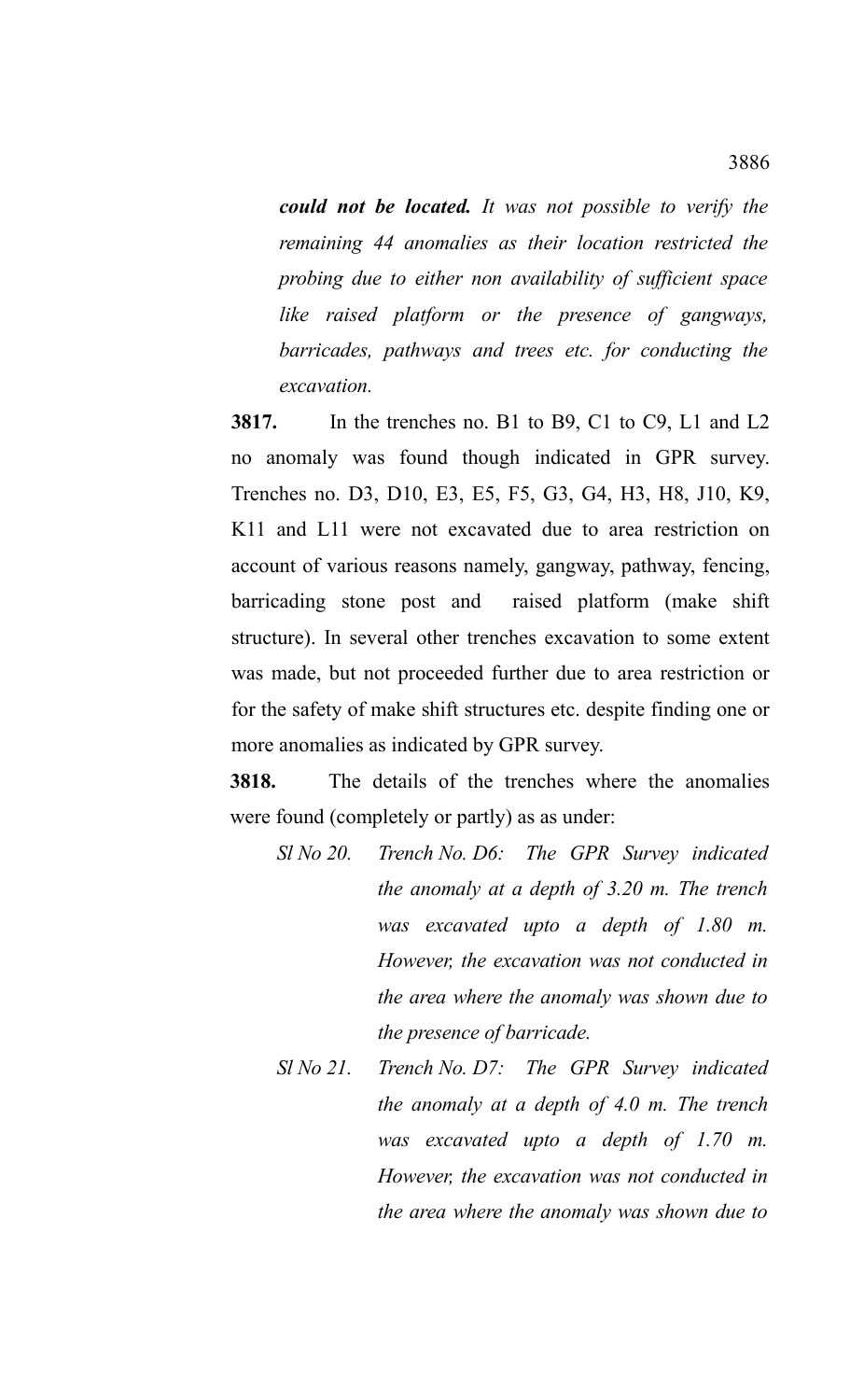*the presence of barricade.*

- *SI No. 23. Trench No. ZE1: The GPR Survey indicated the anomalies at the depths of 0.6 and 2.0 m. The trench was excavated upto a depth of 2.55 m. The first anomaly was not found at the specified depth and location. A step like structure of stone and brick at 0.45 m that goes down to 1.90 m. was found where the second anomaly was shown.*
- *Sl No 24. Trench No.E1: The GPR Survey indicated the anomalies at the depths of 0.5 m. and 1.0 m. The first anomaly was not found at the specified depth and location. However, a wall oriented north south was found at a depth 0.95 m. where the first anomaly was shown. The second anomaly was also not found at the specified depth and location. However, a brickbat pavment was found at a depth of 1.32 m. where the second anomaly was shown.*
- *Sl No. 25. Trench No. E2: The GPR Survey indicated the anomalies at the depths of 1.50 and at 2.50 m and another anomaly in the form of an alignment at the depth of 2.50 m. The trench was excavated upto a depth of 2.70 m. The first anomaly was not found at the specified depth and location. However, a rectangular stone pillar base was found at a depth of 1.80 m where the first anomaly was shown. The second anomaly and the other anomaly of an*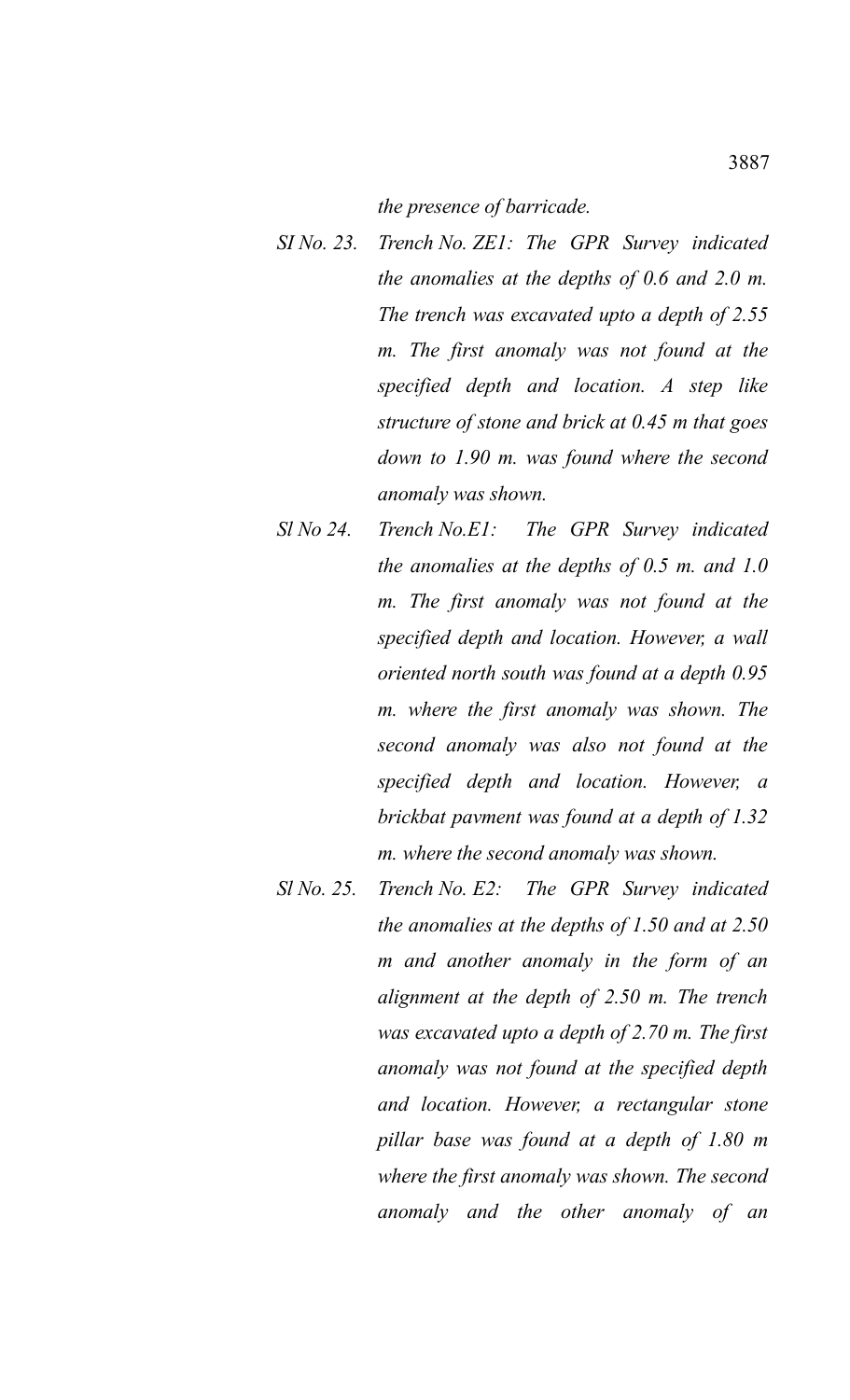*alignment were not found at the specified depth and location. However, a stone pavement was found at a depth of 1.60 m where the alignment was shown. In view of the importance of the exposed structure, further excavation was not conducted to the required depth were the alignment was shown.* 

- *Sl No 28. Trench No. E8: The GPR Survey indicated anomalies at the depths of 0.7 and 5.2 m. The trench was excavated upto a depth of 3.54 m. The first anomaly was not found at the specified depth and location. However, a lime surkhi floor and a wall oriented east west were found respectively at the depths at 0.80 and 2.15 m where the first anomaly was shown. An important structure was found where the second anomaly was shown. In view of the importance of the exposed structure, further excavation was not conducted to the required depth where the anomaly was shown.*
- *Sl No 29. Trench No. E9: The GPR Survey indicated the anomaly at a depth of 1.0 m. The trench was excavated upto a depth of 1.44 m. A floor with a pillar base was found at a depth of 0.60 m where the anomaly was shown. In view of the importance of the exposed structure, further excavation was not conducted up to the required depth where the anomaly was shown.*

*Sl No 30. Trench No. ZF1: The GPR Survey indicated*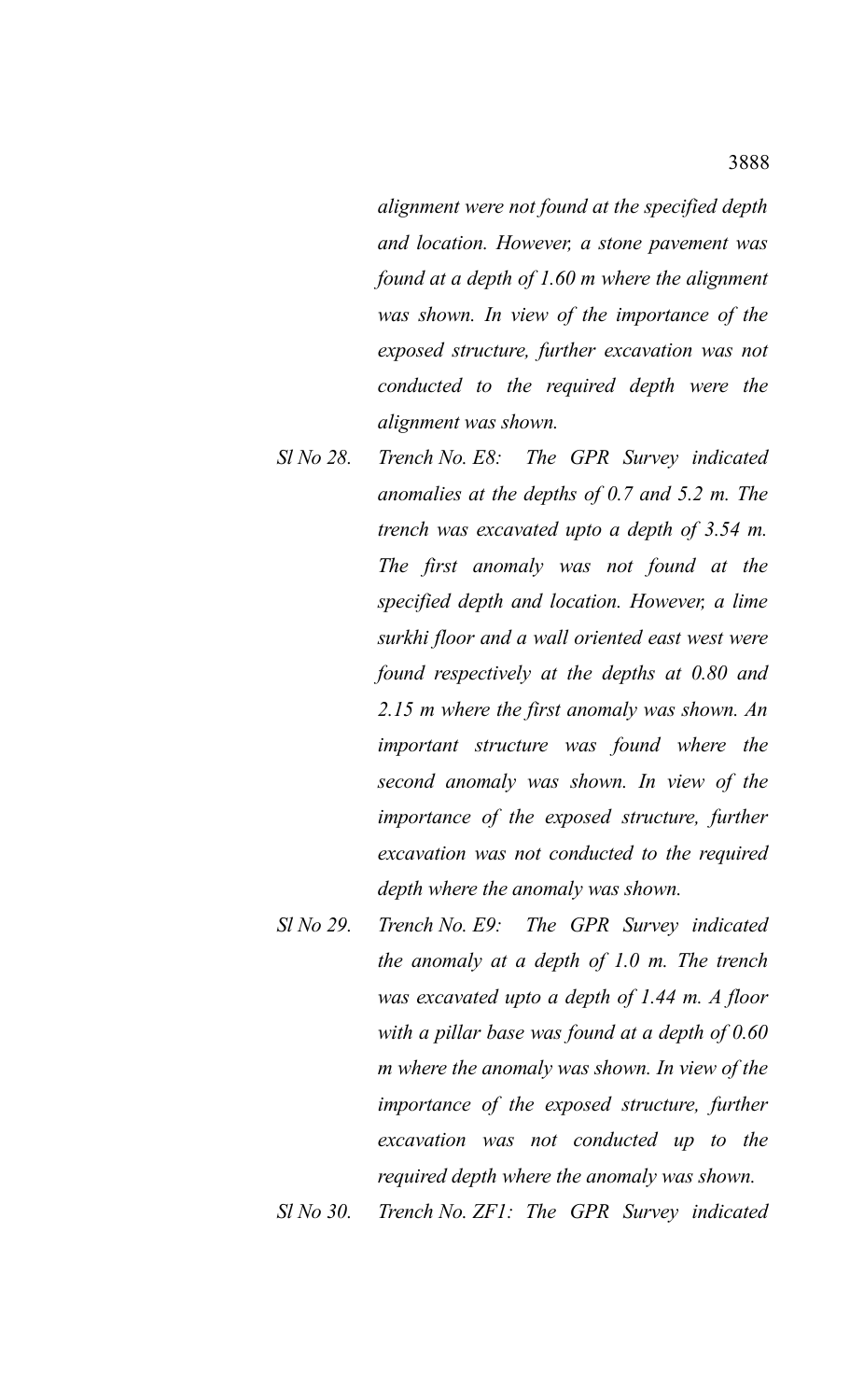*the anomaly at a depth of 3.0 m. The trench was excavated upto a depth of 1.14 m. A lime surkhi floor was found a t a depth of 0.60 m where the anomaly was shown. In view of the importance of the exposed structure, further excavation was not conducted up to the required depth where the anomaly was shown.*

- *Sl No 31. Trench No. F2: The GPR Survey indicated the anomalies in the form of alignments at the depths of 2.3-2.5 m. A wall oriented cast west was found at the depth of 1.50 m where the alignment was shown. In view of the importance of the exposed structure, further excavation was not conducted up to the required depth where the anomaly was shown.*
- *Sl No 32. Trench No. F3: The GPR Survey indicated anomalies at the depths of 1.50, 1.80, 2.0, 2.80 and 4.30 and 4.50 m and one more anomaly in the form of an alignment at the depths of 2.7- 3.9-4.1 m. The trench was excavated up to a depth of 4.60 m. An 'L' shaped wall from 0.18 m down to a depth of 2.85 m and another structure at 3.95 m were found where second and third anomalies were shown. The excavation was not conducted in the area where the remaining anomalies and alignment were shown due to area restriction on raised platform.*

*Sl No 33. Trench No. F4: The GPR Survey indicated*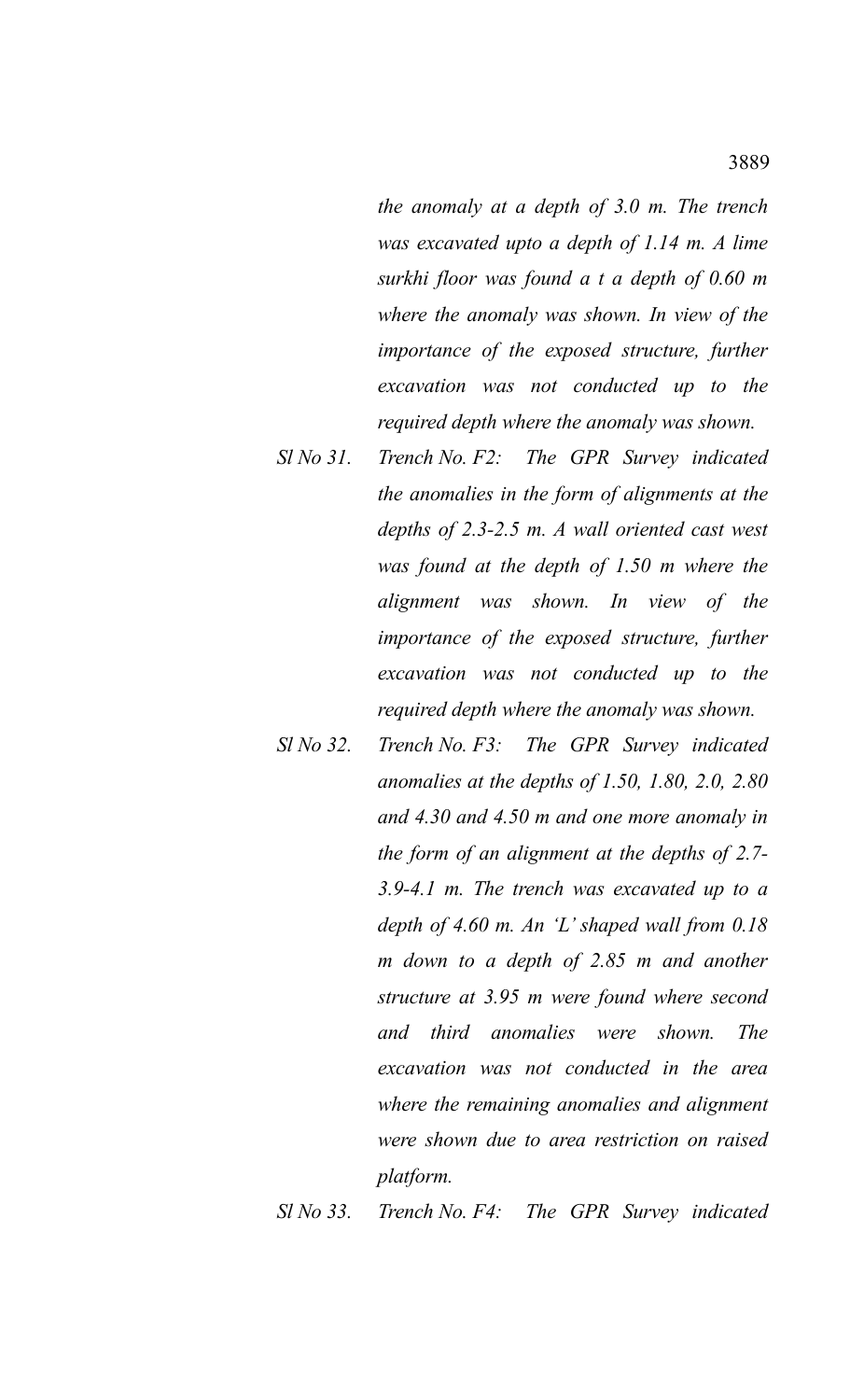*anomalies at the depths of 1.0, 1.2, 2.4 and 4.5 m. The trench was excavated up to a depth of 4.70 m. The architectural members were found from the debris where the first and second anomalies were shown. A calcrete stoner structure was found at the depth of 2.37 m where the third anomaly was shown. The fourth anomaly was not found at the specified depth and location.* 

- *Sl No 35. Trench No. F6: The GPR Survey indicated anomalies at the depths of 0.70, 1.0 and 2.70 m. The trench was excavated up to a depth of 1.70 m. A pillar base was found at the depth of 0.70 m where the first anomaly was shown. Another pillar base and a floor were found respectively at the depths of 0.55 m and 1.06 m where the second anomaly was shown. The third anomaly was not found at the specified depth and location. However, a pillar base was found at the depth of 1.60 m where the third anomaly was shown. In view of the importance of the exposed structures, further excavation was not conducted up to the required depth where the third anomaly was shown.*
- *Sl No 36. Trench No. F8: The GPR Survey indicated anomalies at the depths of 1.5 and 2.0 m. The trench was excavated upto a depth of 2.65 m. A pillar base was found at a depth of 0.70 m where the first anomaly was shown. In view of*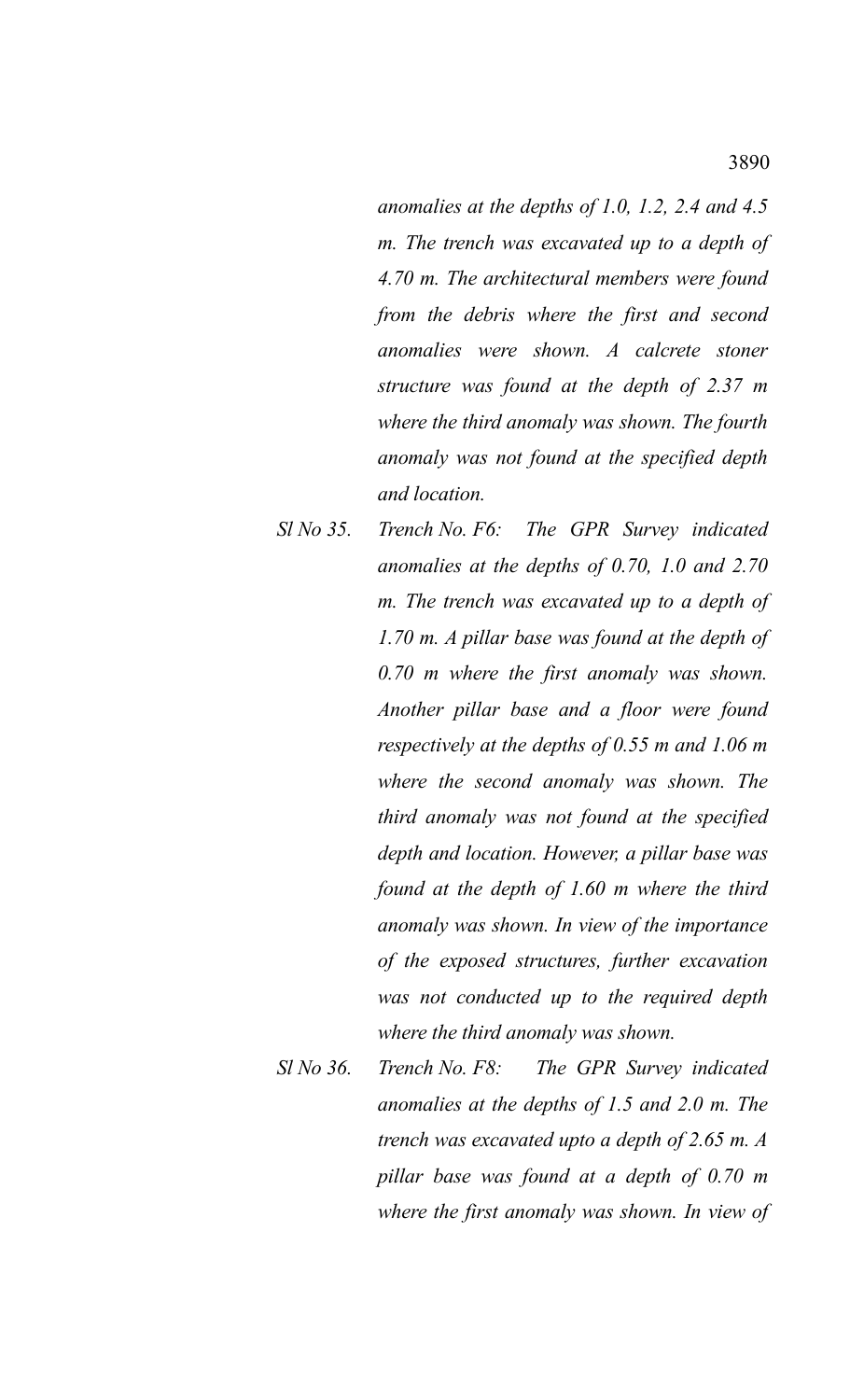*the importance of the exposed structure, further excavation was not conducted up to the required depth where the first anomaly was shown. The second anomaly was not found at the specified depth and location. However, a wall running east west was found at the depth of 2.65 m where the second anomaly was shown.* 

- *Sl No 37. Trench No. F9: The GPR Survey indicated anomaly at the depth of 0.5 m. The trench was excavated upto a depth of 2.18 m. A pillar base was found on a floor at a depth of 0.50 m where the anomaly was shown.*
- *Sl No 38. Trench No. ZG1: The GPR Survey indicated three anomalies at the depths of 1.0, 1.6 and 3.0 m. The trench was excavated upto a depth of 1.75 m. A lime floor and a pillar base were found respectively at the depths of 0.48 and 0.50 m where the first and second anomalies were shown. A brickbat structure was found at a depth of 1.75 m where the third anomaly was shown. In view of the importance of the exposed structures, further excavation was not conducted up to the required depth where the anomalies were shown.*
- *Sl No 39. Trench No. G2: The GPR Survey indicated the anomaly in the form of an alignment at the depths of 2.0-2.01 m. The trench was excavated up to a depth of 2.62 m. No such alignment was*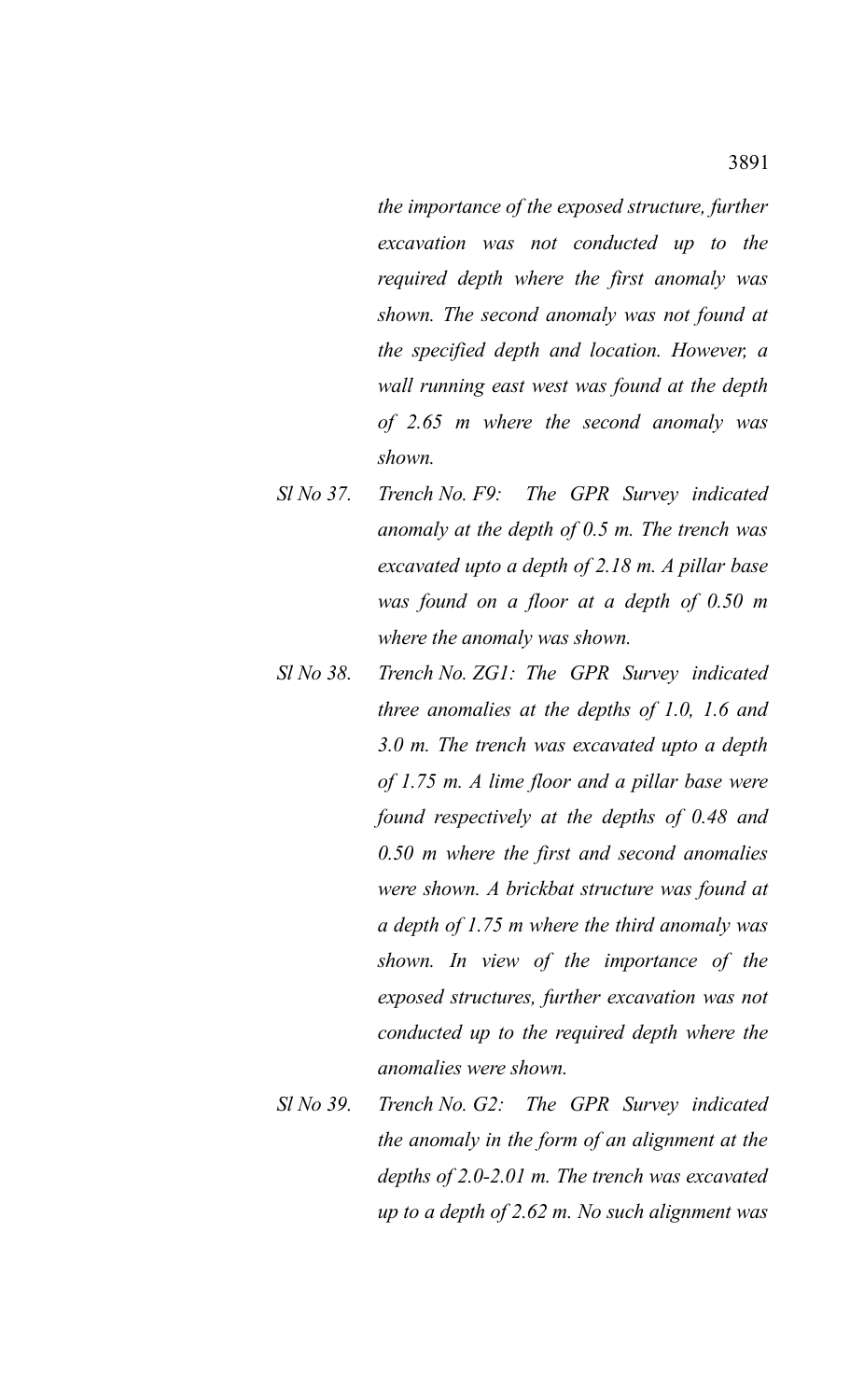*found at the specified depth and location. However, two pillar bases on a floor were found at a depth of 2.20 m where the anomaly was shown.* 

- *Sl No 42. Trench No. G5: The GPR Survey indicated the anomalies at the depths of 2.5 and 3.5 m and another in the form of an alignment at the depths of 2-2-2.5 m. The trench was excavated up to a depth of 3.56 m. No such alignment was found at the specified depth and location. However, a pillar base and a calcrete stone block structure were found respectively at the depths of 2.05 and 2.70 m. The excavation was not conducted in the area where the remaining anomalies were shown due to area restrictions on raised platform.*
- *Sl No 43. Trench No. G6: The GPR Survey indicated the anomaly at the depth of 0.5 m. The trench was excavated up to a depth of 1.60 m. No anomaly was found at the specified depth and location. However, successive floors were found at the depths of 0.38, .082, 1.09 and 1.60 m where the anomaly was shown.*
- *Sl No 44. Trench No. G7: The GPR Survey indicated the anomaly at a depth of 1.5 and another anomaly in the form of alignment at a depth of 2.5 m. The trench was excavated upto a depth of 13.45 m. Neither the anomalies nor the alignment were found at the specified depths*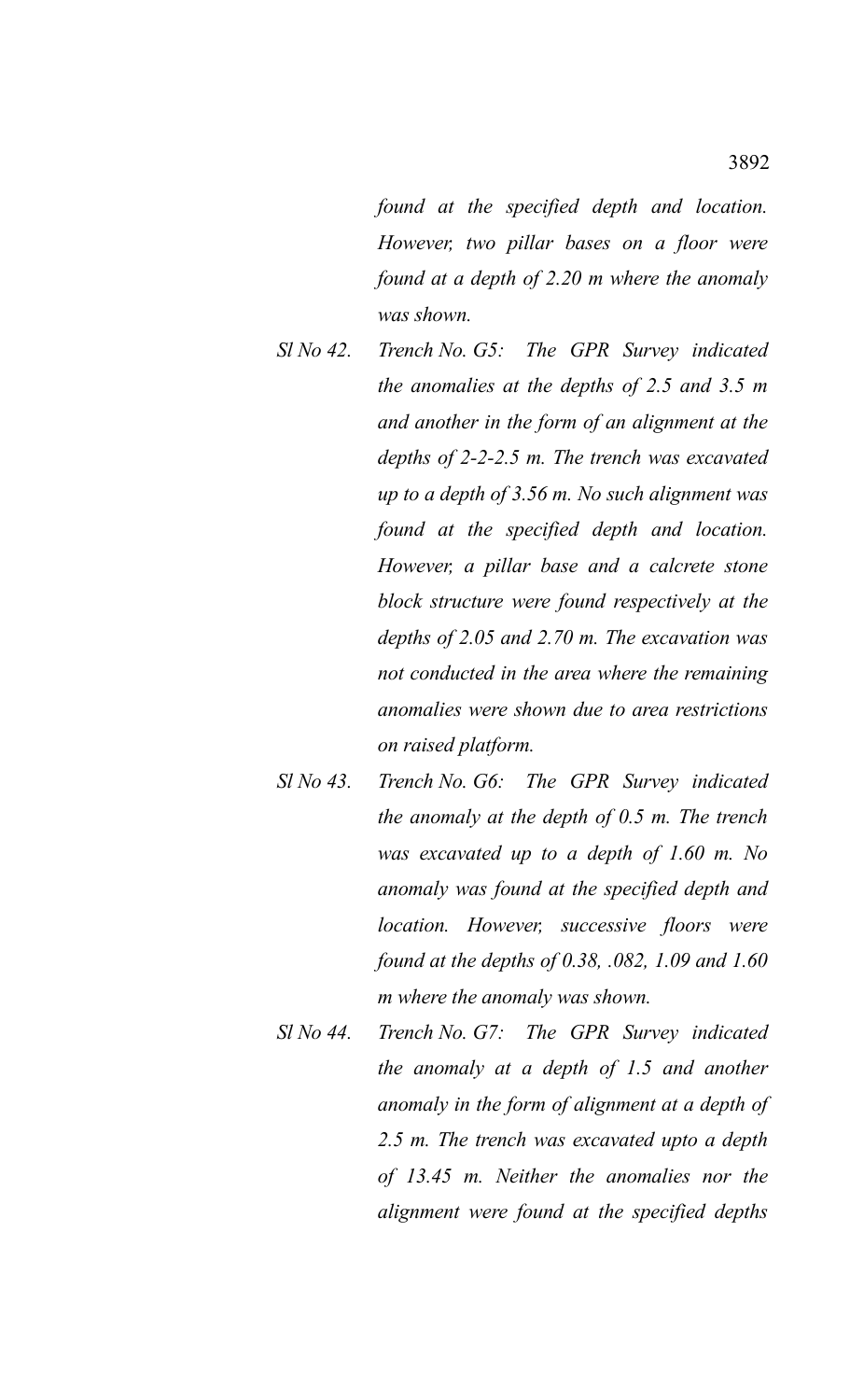*and locations. However, a brick structure and a wall running east west were found respectively at the depths of 1.75 and 2.85 m where the anomalies were shown.* 

- *Sl No 45. Trench no. G8: The GPR Survey indicated the anomalies at the depths of 1.0, 2.0 and another anomaly in the form of an alignment at 2.2 m. The trench was excavated upto the depth of 2.37 m. A retaining wall of Ram Chabutra from surface and a pillar base underneath were found at a depth of 0.90 m where the first anomaly was shown. In view of the importance of the exposed structure, further excavation was not conducted up to the required depth where the anomaly was shown. The second anomaly was not found at the specified depth and location. The area where the third anomaly ringing signal was shown was not excavated upto the required depth because of the existing Ram Chabutara.*
- *Sl No 46. Trench No. G9: The GPR Survey indicated three anomalies at the depth of 0.50 m each. The trench was excavated upto a depth of 1.55 m. A pillar base, and a floor were found respectively at the depths of 0.20 and 0.57 m where the first and second anomalies were shown. The third anomaly was not found at the specified depth and location. However, a brick structure was found at a depth of 1.15 m*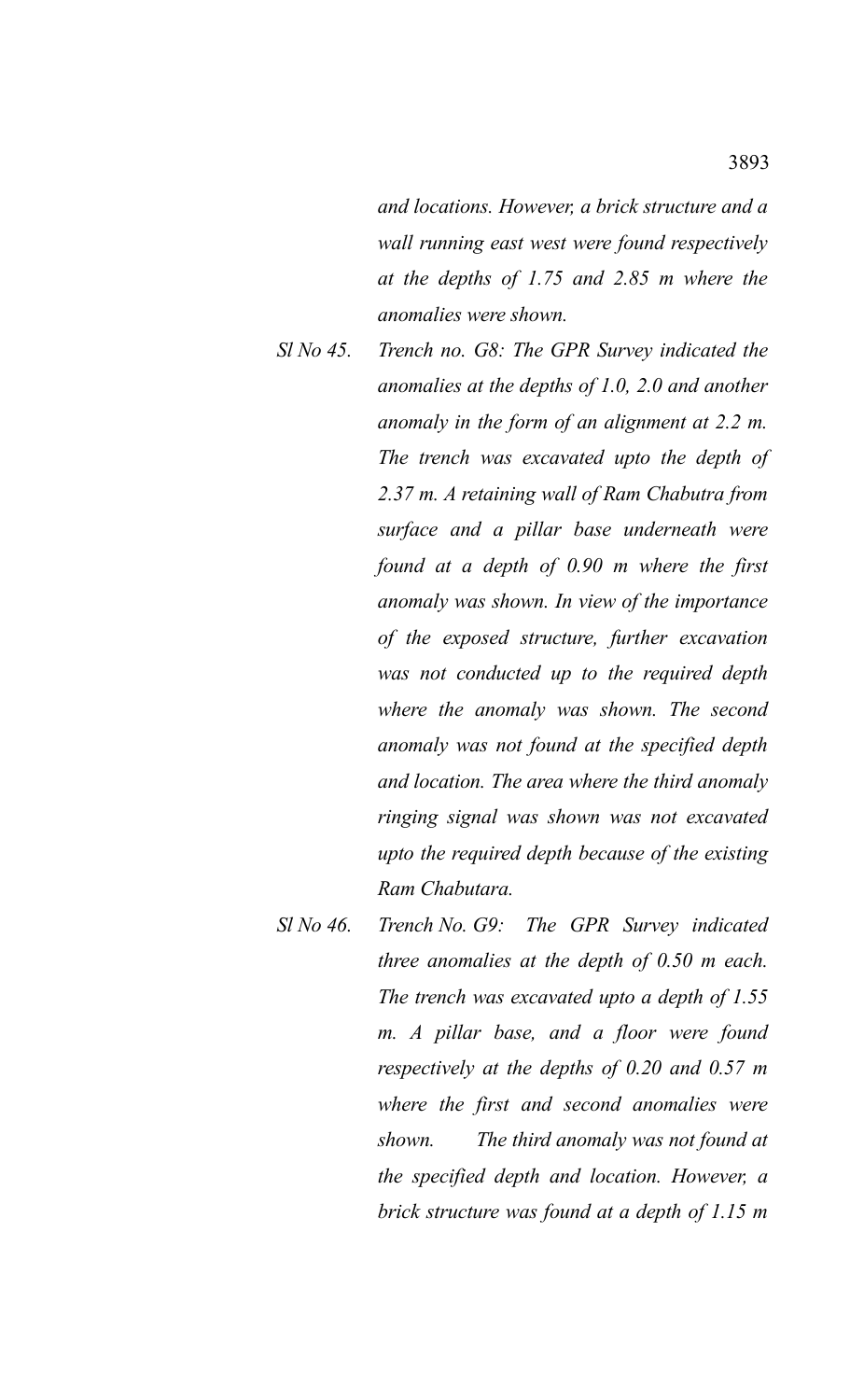*where the third anomaly was shown.* 

- *Sl No 47. Trench No. ZH1: The GPR Survey indicated the anomalies at the depths of 1.0 and 3.0 m. the trench was excavated up to a depth of 0.80 m. A floor and a pillar base were found respectively at the depths 0.70 and 0.55 m where the anomalies were shown. In view of the importance of the exposed structure, further excavation was not conducted up to the required depth where the anomalies were shown.*
- *Sl No 48. Trench No. H1: The GPR Survey indicated three anomalies at the depths of 0.4, 0.5 and 1.6 m. The trench was excavated upto a depth of 1.20 m. The first and second anomalies were not found at the specified locations and depths. However, two pillar bases were found respectively at the depths of 1.50 and 0.70 m where the first and the second anomalies were shown. A brickbat floor was found at a depth of 1.15 m where the third shown. A brickbat floor was found at a depth of 1.15 m where the third anomaly was shown. In view of the importance of the exposed structure, further excavation was not conducted up to the required depth, where the anomaly was shown.*
- *Sl No 49. Trench No. H2: The GPR Survey indicated the anomaly at the depth of 2.8 m. The trench was excavated upto a depth of 0.95 m. The area*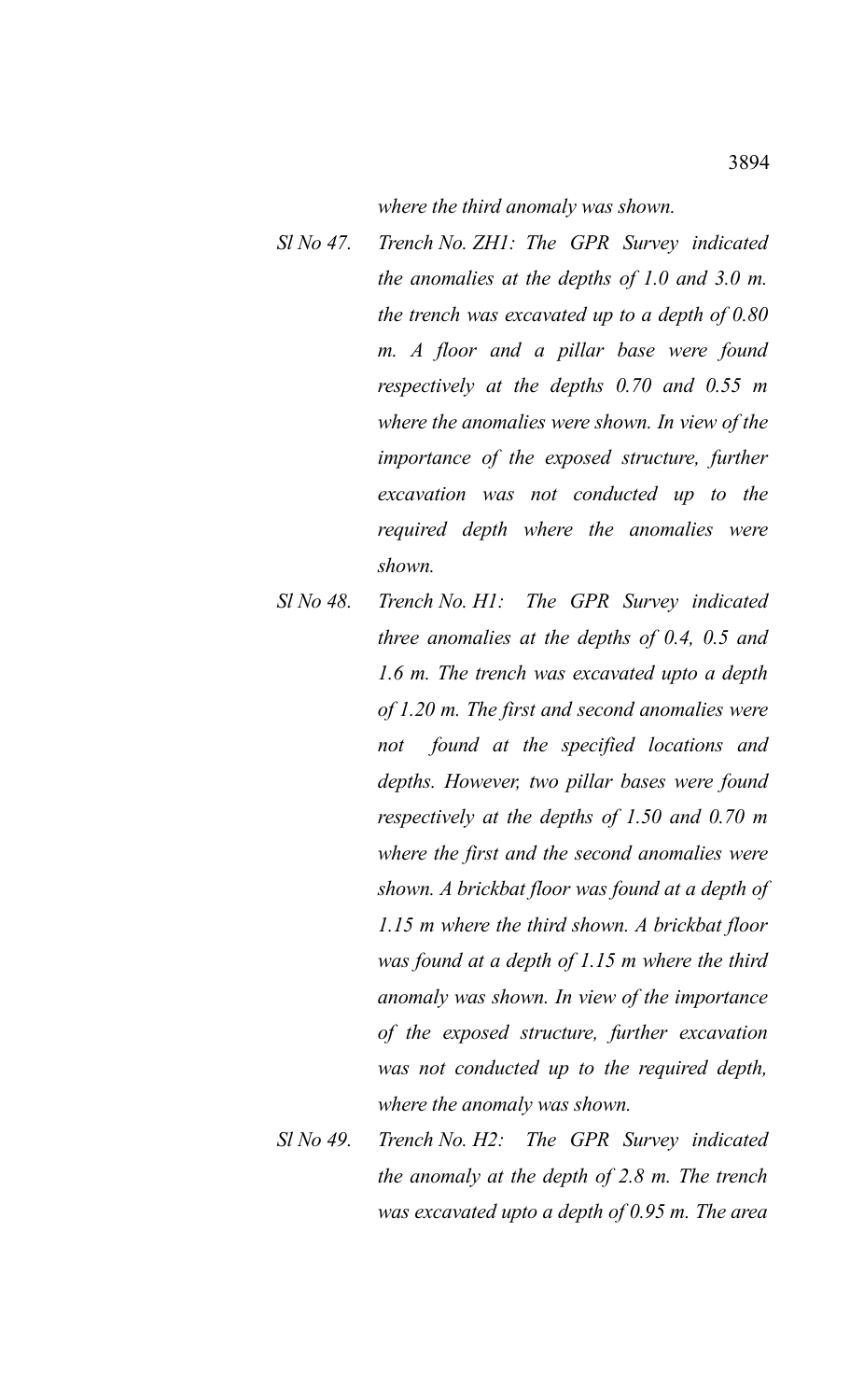*where the anomaly was shown was not excavated due to area restriction of barricade and pathway.*

- *Sl No. 51. Trench No. H4: The GPR Survey indicated the anomaly at a depth of 2.2 m and another anomaly in the form of an alignment at 2.0 m. The trench was excavated upto a depth of 1.18 m. A lime floor was found at the depth of 1.15 m where the first anomaly was shown. In view of the importance of the exposed structure, further excavation was not conducted up to the required depth where the anomaly was shown. The excavation was not conducted in the area where the alignment was shown due to area restrictions of gangway and pathway.*
- *Sl No 52. Trench No. H5: The GPR Survey indicated three anomalies at the depths of 1.0, 1.7, and 3.0 m and another anomaly in the form of alignment at 1.18 m. The trench was excavated upto a depth of 1.15 m. A wall oriented north south was found at a depth of 0.60 m where the first anomaly was shown. A lime surkhi floor was found at the depth of 0.85 m where the second anomaly was shown. Another lime floor was found at the depth of 1.15 m where the third anomaly was shown. A pillar base was found at a depth of 0.82 m where the alignment was shown. In view of the importance of the exposed structure, further excavation was not*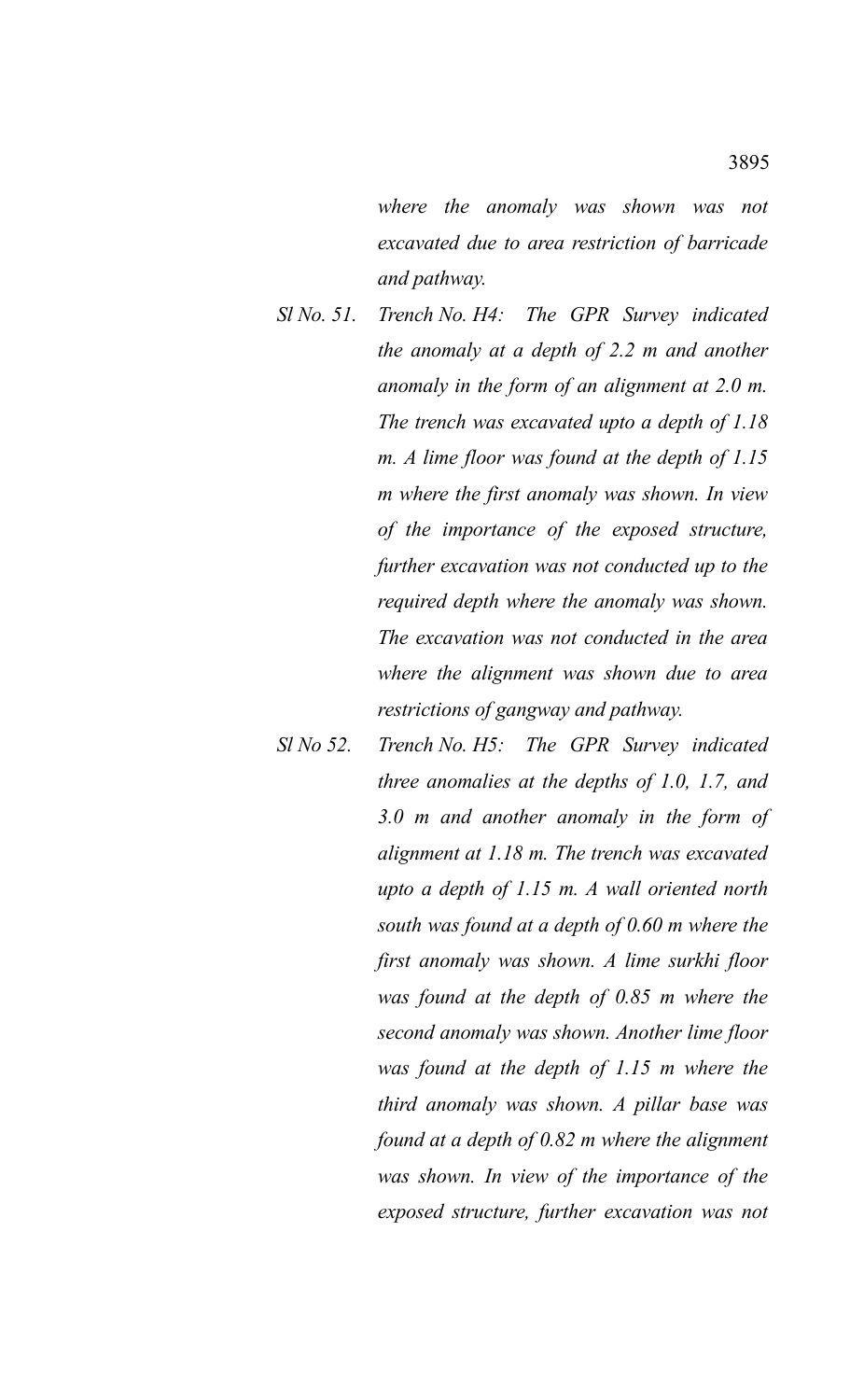*conducted up to the required depth where the anomaly was shown.* 

- *Sl No 53. Trench No. H6: The GPR Survey indicated the anomalies at the depths of 0.7 and 2.0 m. The trench was excavated upto a depth of 0.80 m. No anomalies were found at the specified location and depth. However, a floor and a wall were found respectively at the depths of 0.80 and 0.58 m where the first anomaly was shown. The excavation was not conducted in the area where the second anomaly was shown due to existing Ram Chabutra.*
- *Sl No 54. Trench No. H7: The GPR Survey indicated at the depth of 2.0 m. The trench was excavated up to a depth of 0.75 m. The excavation was not conducted in the area where the anomaly was shown due to existing Ram Chabutra.*
- *Sl No 56. Trench No. H9: The GPR Survey indicated three anomalies at the depths of 0.5 m each. The trench was excavated upto a depth of 0.76 m. No anomalies were found at the specified locations and depths. However, a lime surkhi floor was found at a depth of 0.76 m respectively where the first two anomalies were shown. The third anomaly was not found at the specified and location.*
- *Sl No 57. Trench No. H10: The GPR Survey indicated the anomaly at a depth of 0.5 m. The trench was excavated upto a depth of 0.66 m. No*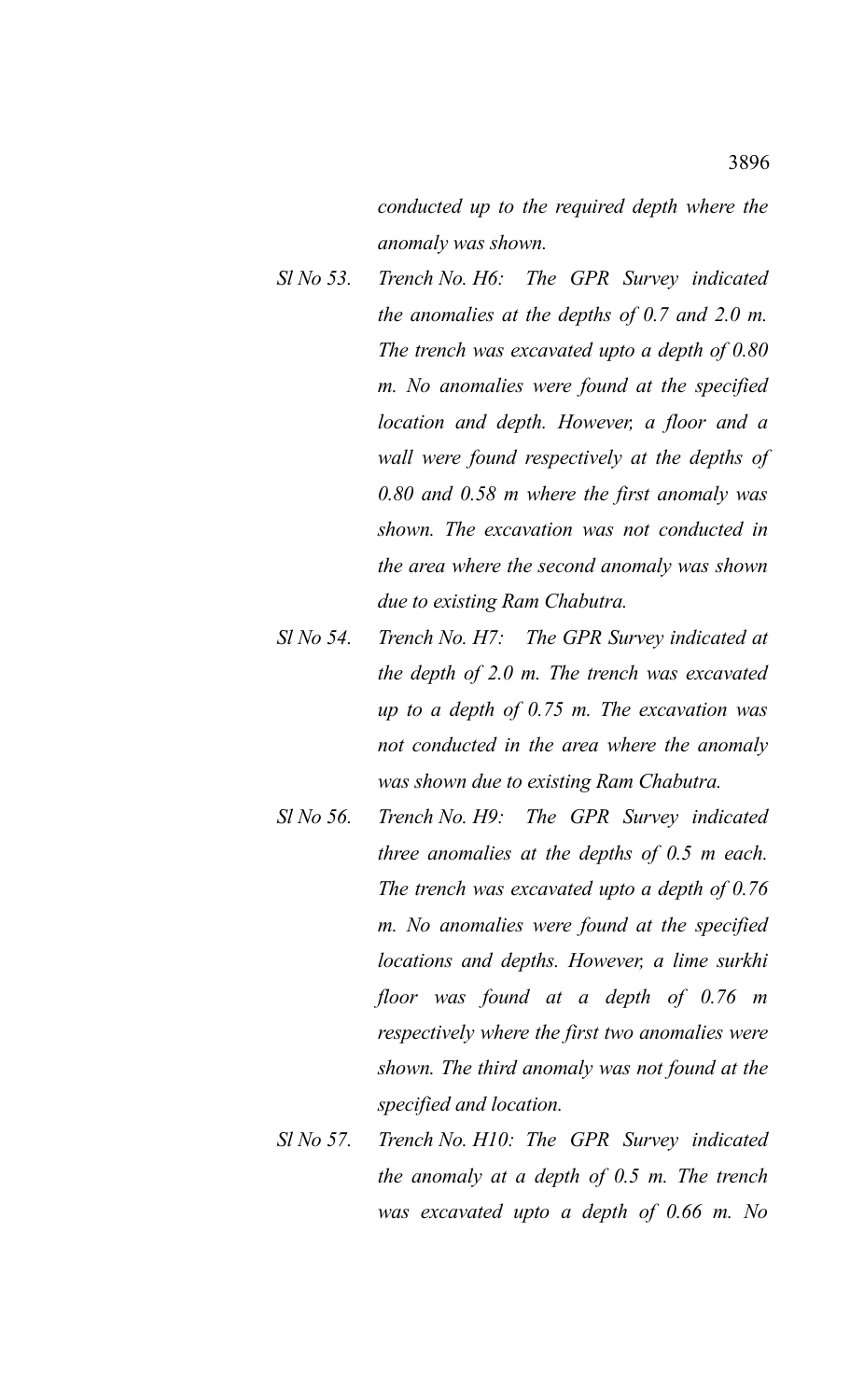*anomaly was found at the specified location and depth. However, a floor was found at a depth of 0.60 m where the first anomaly was shown.* 

- *Sl No 58. Trench No. ZJ1: The GPR Survey indicated the anomaly at a depth of 0.6 m. The trench was excavated up to a depth of 1.63 m. A brick wall oriented north south was found at a depth of 0.30 m. In view of the importance of the exposed structure, further excavation was not conducted up to the required depth where the anomaly was shown.*
- *Sl No 59. Trench No. J1: The GPR Survey indicated the anomalies at the depths of 0.50 and 1.0 m. The trench was excavated upto a depth of 1.54 m. No anomaly was found at the specified depth and location where the first anomaly was shown. A lime floor and a large brick floor were found respectively at the depths of 0.90 and 0.95 m where the second anomaly was shown.*
- *SI No 60. Trench No. J2: The GPR Survey indicated four anomalies, two at a depth of 0.50 m each, the third at 0.70 and the last at 2.0 m. The trench was excavated up to a depth of 0.95 m. A wall was found at a depth of 0.50 to 0.95 m where the third anomaly was shown. The excavation was not conducted in the area where the remaining three anomalies were*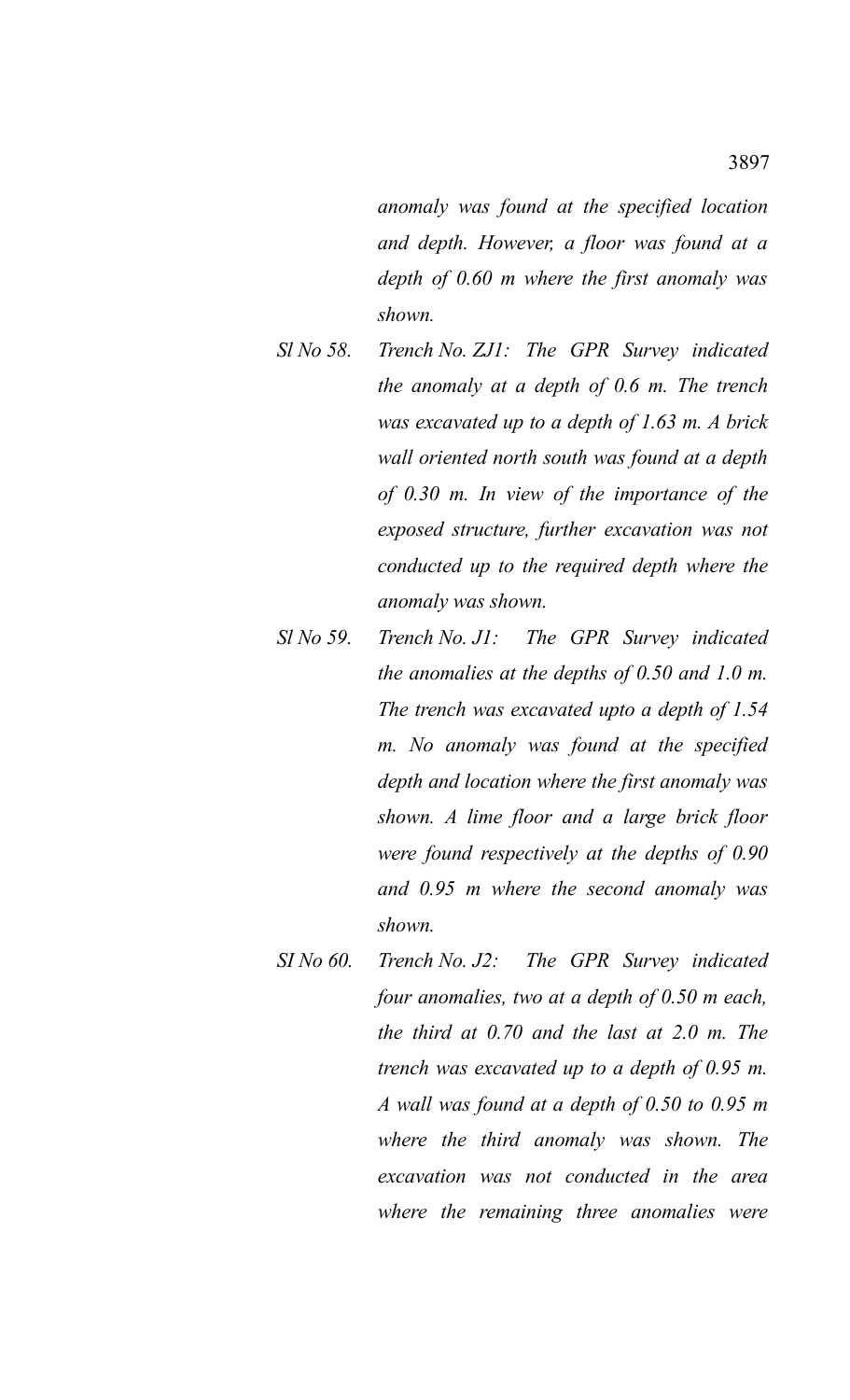*shown due to area restrictions of gangway and pathway.*

- *Sl No 61. Trench No. J3: The GPR Survey indicated seven anomalies, two at a depth of 0.5 m each, one at 0.6 and the remaining four at 1.0 m each. The trench was excavated up to a depth of 108.5 m. The first five anomalies were not found at the specified depth and location. However, a lime floor was found at a depth of 0.70 m where these three anomalies were shown. The fourth anomaly was not found at the specified depth and location. The excavation was not conducted in the area where the fifth anomaly was shown due to area restrictions of the presence of tree.*
- *Sl No 62. Trench No. J4: The GPR Survey indicated six anomalies, two at the depths of 1.0 m each, 1.5, 1.8, 2.5 and 3.2 m. The trench was excavated up to a depth of 2.55 m. A brick floor was found at a depth of 0.95 m where the first and second anomalies were shown. The third anomaly was not found at the specified depth and location. However, a brickbat paving was found at a depth of 1.70 m where this anomaly was shown. A brick floor was found at a depth of 0.95 m where the fourth anomaly was shown. In view of the importance of the structure found further excavation was not conducted. The remaining two anomalies were*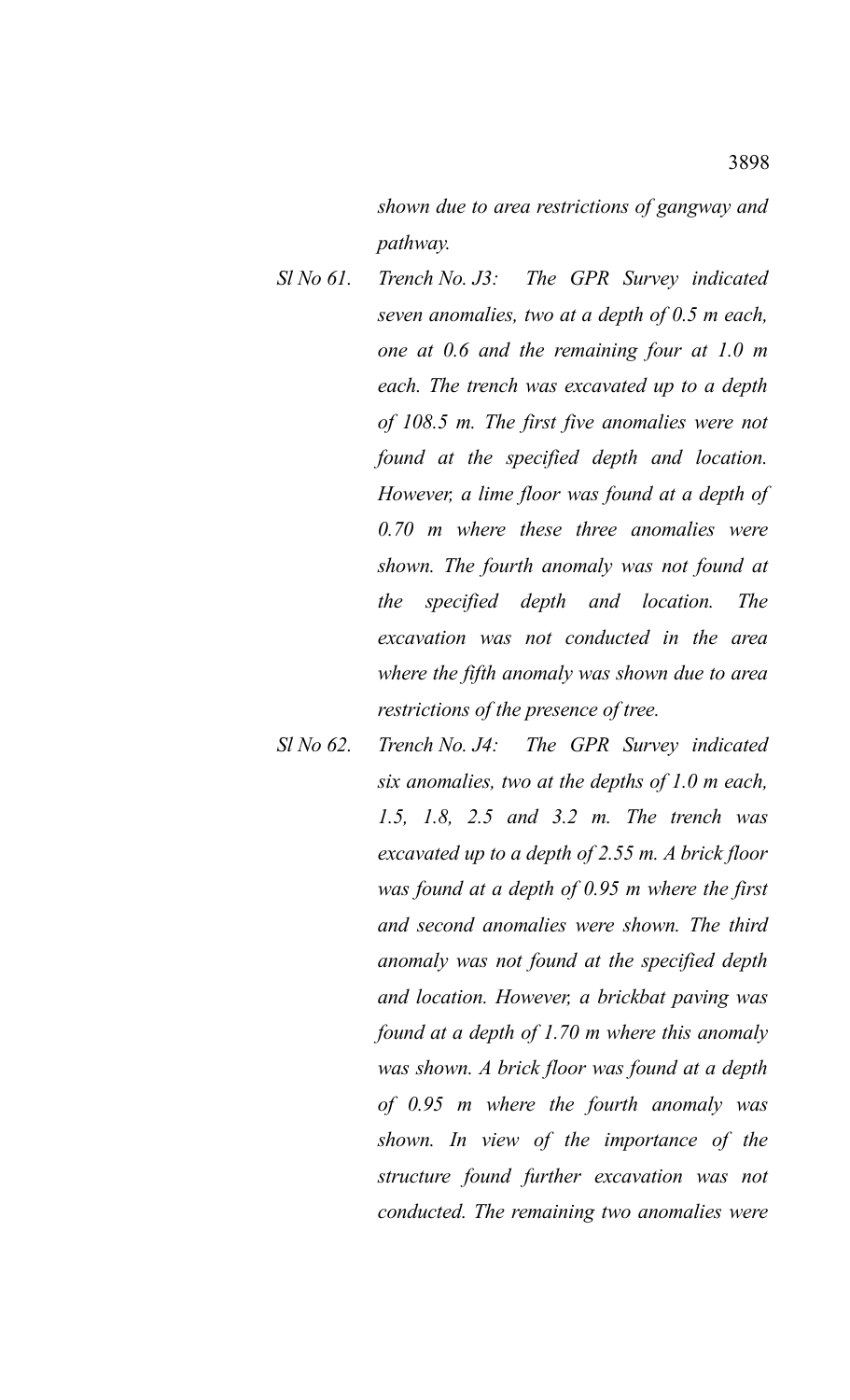*not found at the specified depth and location.* 

- *Sl No 63. Trench No. J5: The GPR Survey indicated the anomalies at the depths of 1.0 m and an arrow shaped alignment at the depths of 1.5- 2.0-2.01 m. The trench was excavated up to a depth of 5.45 m. a large sized brick floor was found at a depth of 0.95 m where the first anomaly was shown. No such alignment was found at the specified depth and location.*
- *Sl No 64. Trench No. J6: The GPR Survey indicated four anomalies, three at the depths of 1.5 m each the fourth at 2.0 m. The trench was excavated up to a depth of 5.45 m. The successive levels alternating with calcrete stone blocks run from surface down to a depth of.*
- *Sl No 65. Trench No. J7: The GPR Survey indicated the anomaly at a depth of 2.0 m. The trench was excavated at a depth of 5.12 m. The successive levels alternating with calcrete stone blocks run from surface down to a depth of 7.45 m.*
- *Sl No 66. Trench No. J8: The GPR Survey indicated six anomalies, one at a depth of 1.0, two at 1.5 m each, one more at 2.0 and the remaining two respectively at 2.2 and 2.8 m. The trench was excavated upto a depth of 5.12 m. The area where the first, second, and sixth anomalies were shown was not excavated due to the*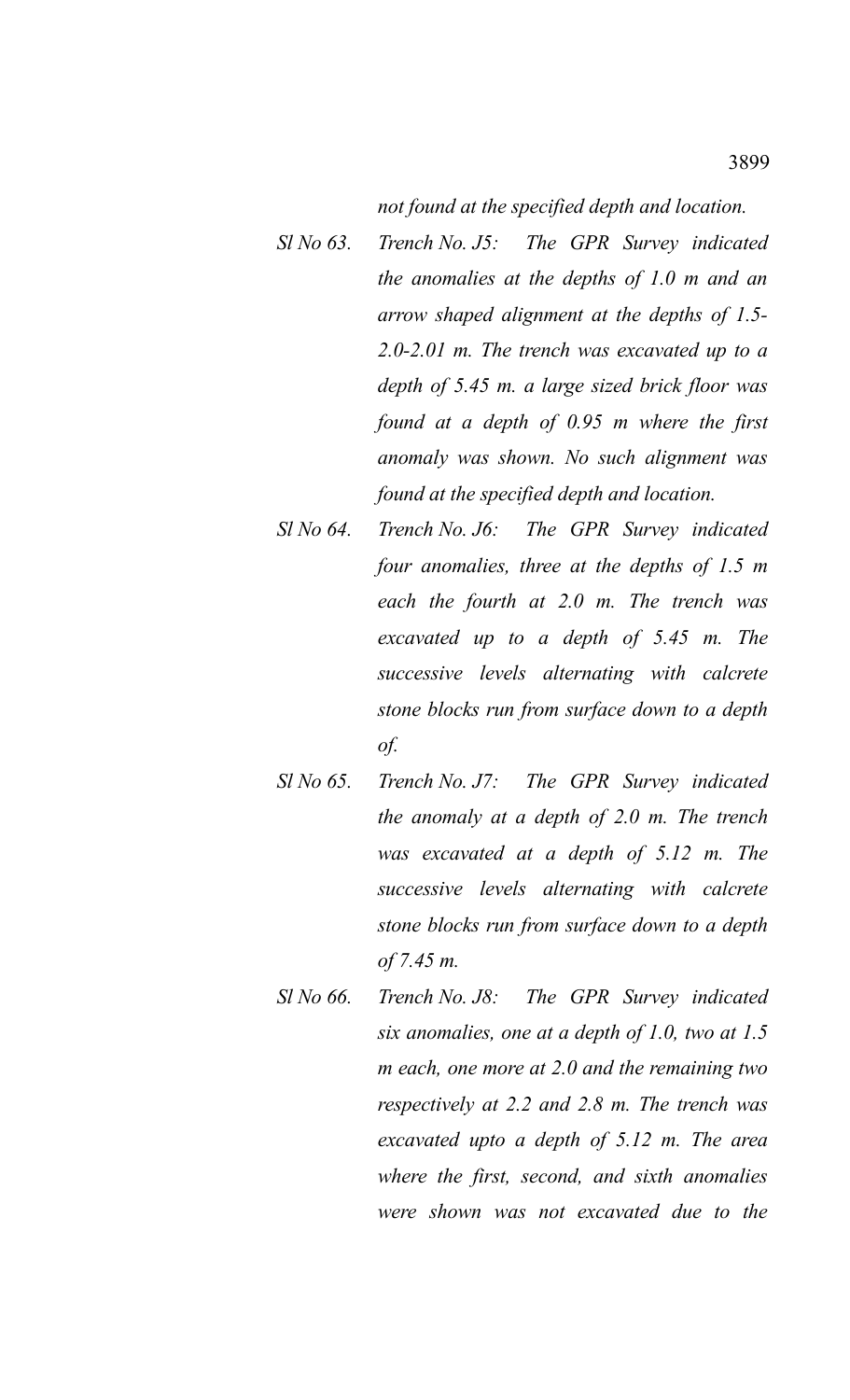*presence of the Ram Chabutra. The successive levels alternating with calcrete stone blocks run from surface down to a depth of 7.45 m where third, fourth and fifth anomalies were shown.* 

- *Sl No 68. Trench No. K1: The GPR Survey indicated the anomalies at the depths of 0.7 and 2.2 m. The trench was excavated up to a depth of 2.45 m. A lime floor and large sized brick floor were found respectively at the depths of 0.95 and 1.0 m where the first anomaly was shown. The second anomaly was not found at the specified depth and location.*
- *Sl No 69. Trench No. K3: The GPR Survey indicated the anomaly in the form of an alignment at the depth of 0.5 m. The trench was excavated up to a depth of 0.93 m. No such alignment was found at the specified depth, and location. A lime surkhi floor was found at a depth of 0.73 m where the anomaly was shown.*
- *Sl No 70. Trench No. K4: The GPR Survey indicated five anomalies, at the depths of 0.7, and two at 2.0 m. each and another anomaly in the form of an alignment at the depths of 1-1.5 m. The trench was excavated up to a depth of 2.30 m. A lime surkhi floor and a large size brick floor were found respectively at the depths of 0.73 and 0.95 m where the first and third anomalies were shown. No such alignment was found at*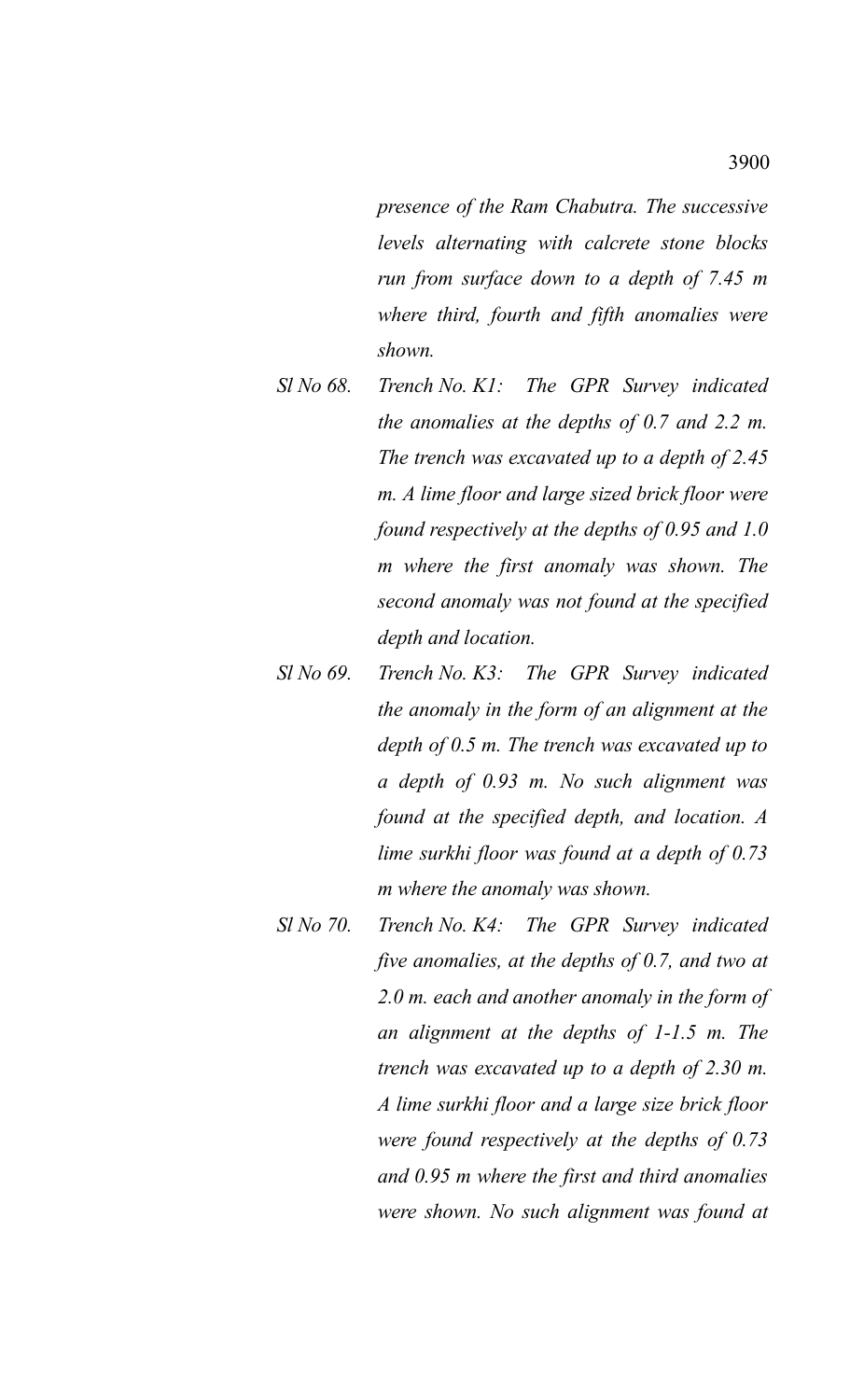*the specified depth and location. However, a large size brick floor was found at these depths. In view of the importance of the structure found further excavation was not conducted. The remaining two anomalies were not found at the specified depth and location.* 

- *Sl No 71. Trench No. K5: The GPR Survey indicated the anomaly in the form of alignment at the depths of 1.3-1.5-1.7-2.0 m. The trench was excavated up to a depth of 1.70 m. No such alignment was found at the specified depths and locations. However, a large brick wall oriented north-south runs from surface to a depth of 0.95 m where the alignment was shown. In view of the importance of the structure found further excavation was not conducted. The second and third anomalies were not found at the specified depth and location.*
- *Sl No 72. Trench No. K6: The GPR Survey indicated three anomalies, two at the depths of 2.0 and the third at 2.3 m and one more anomaly in the form of an alignment at the depths of 1-1.5 m. The trench was excavated up to a depth of 5.40 m. No such alignment was found at the specified depths and locations. However, a large sized brick floor was found at a depth of . 95 m where this alignment was shown. In view of the importance of the structure found further*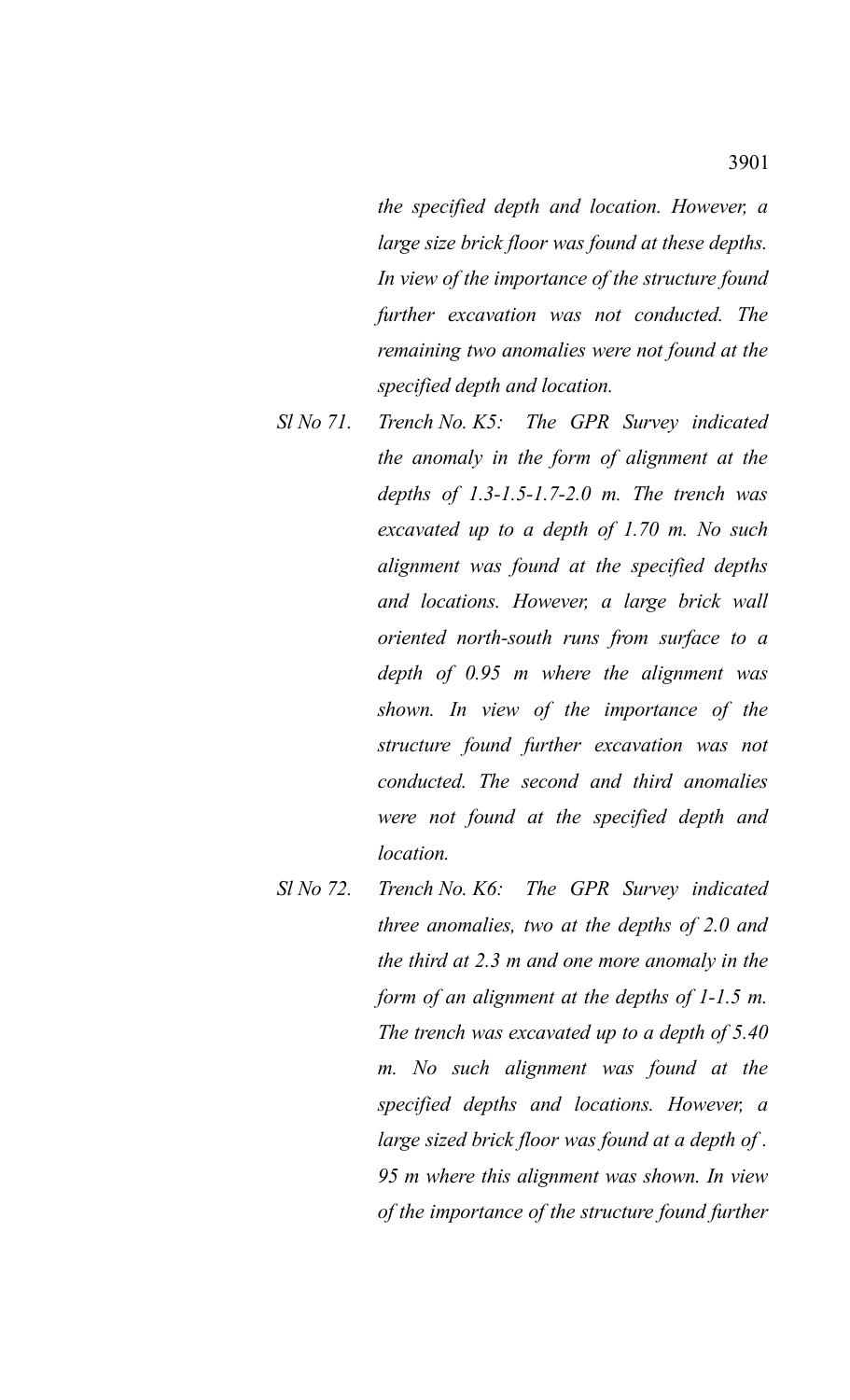*excavation was not conducted. The area where first and second anomalies were shown was not excavated due to the presence of Ram Chabutra, which runs to a depth of more than 2.0 m. The third anomaly was found at the specified depth and location. However, a wall running east-west at a depth of 3.5 m was found where this anomaly was shown.* 

- *Sl No 73. Trench No. K7: The GPR Survey indicated the anomaly in the form of a floor in the western part of the trench. The trench was excavated up to a depth of 7.45 m. Successive levels alternating with calcrete stone blocks run from surface to a depth of 7.40 m where the anomaly was shown.*
- *SI No 74. Trench No. K8: The GPR Survey indicated the anomaly in the form of a floor in the western part of a floor in the western part of the trench. The trench was excavated up to a depth of 7.45 m. Successive floors alternating with calcrete stone blocks run from surface to a depth of 7.45 m where the anomaly was shown.*
- *Sl No 79. Trench No. L3: The GPR Survey indicated four anomalies at the depths of 1.80, 2.20, 2.40 and 3.20 m in the northern portion of the trench. The trench was excavated up to a depth of 2.70 m. A pavement of brickbats was found at the depth of 2.40 m where the third anomaly was shown. The second anomaly was not found*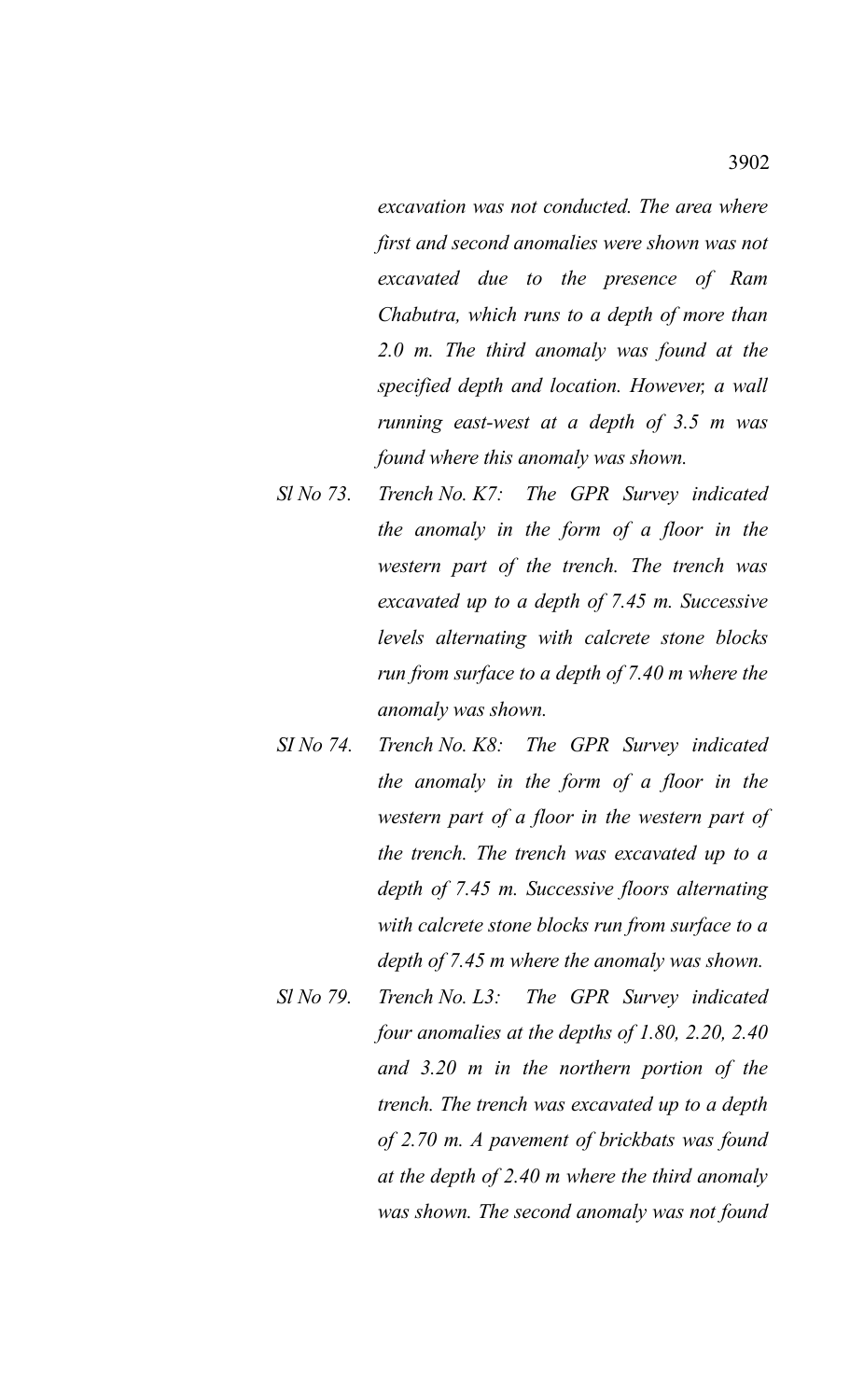*at the specified depth and location. The excavation was not conducted in the area where the remaining two anomalies were shown due to area restrictions of gangway and barricade.* 

- *Sl No 80. Trench No. L4: The GPR Survey indicated two anomalies at the depths of 1.9 and 2.4 m. The trench was excavated up to a depth of 2.65 m. A single coursed L shaped structure of the brickbats was found at the depth of 1.98 m where the first anomaly was shown. The second anomaly was not found at the specified depth and location.*
- *SI No 81. Trench No. L7: The GPR Survey indicated two anomalies at the depths of 1.4 and 4.0 m. The trench was excavated up to a depth of 4.40 m. The first anomaly was not found at the specified depth and location. The stone platform was found at the depth of 4.40 m where the second anomaly was shown.*

**3819.** Next comes the stratigraphy and chronology for periodization of site/trenches with respect to layers, finds, artefacts etc. ASI has divided the deposits into nine cultural periods based on the strength of combined and corroborative evidence of pottery sequence, structural remains and other datable finds etc. **Chapter III Vol.I,** of the Report deals with it, and says:

### *Stratigraphy and Chronology*

*Excavation at the disputed site of Ayodhya has*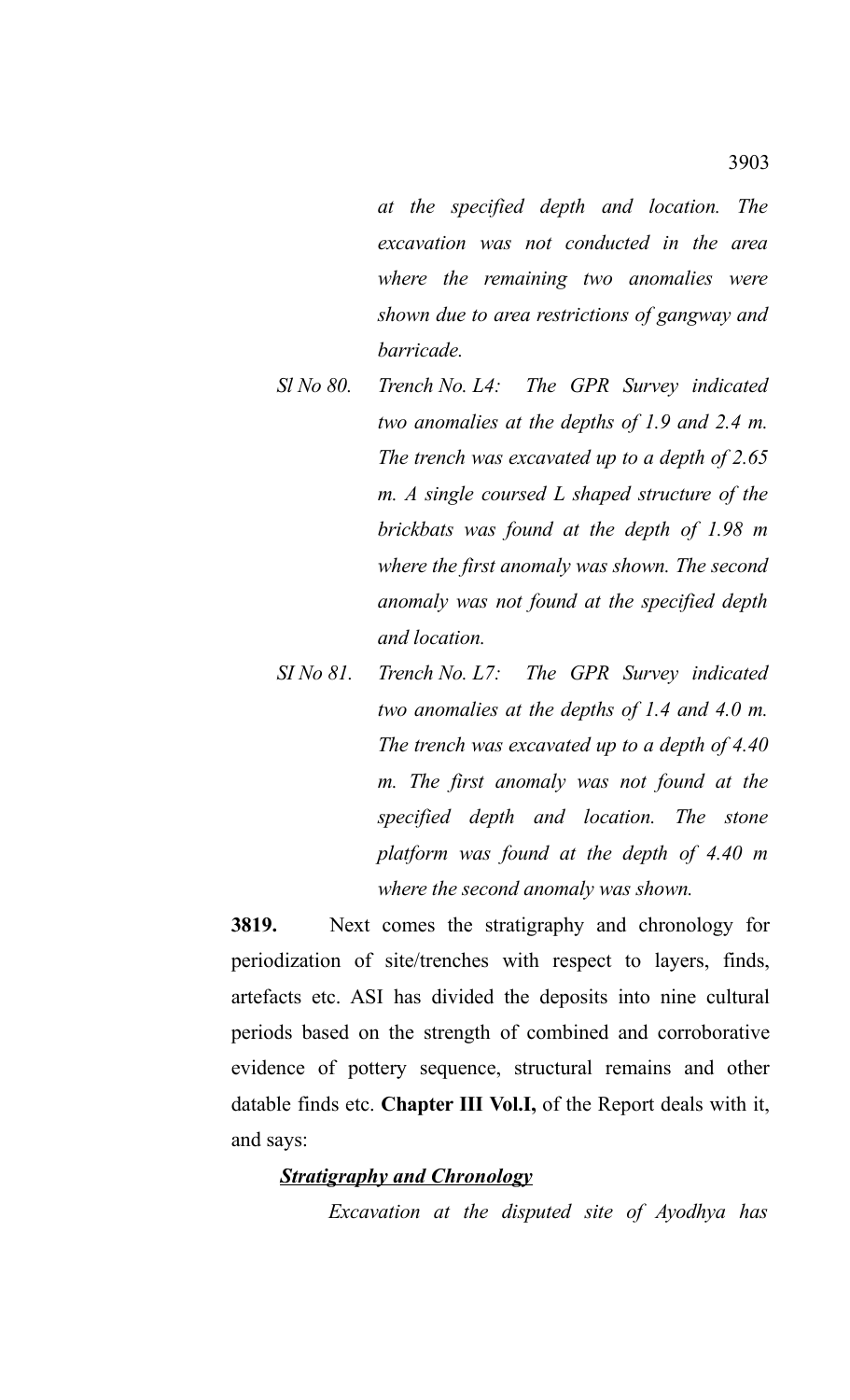*yielded a continuous cultural sequence contained in the total deposition of about 10.80 m. Although the 10.80 m thick deposit can be divided into 9 cultural periods on the strength of combined and corroborated evidences of pottery sequences, structural remains and other datable finds, several disturbances cannot be discounted. It, therefore, becomes pertinent to refer to the nature and behaviour of the mound and the processes of accumulation of deposits, before venturing into the details of the stratigraphy of the site.*

*Excavations have made it amply clear that the site had seen successive structural activities which began from the middle of the Kushan level at the site. The brick and stone structures that were raised in Kushan and the succeeding periods of Gupta and post-Gupta times have added heights to the mound. To build further structures upon the earlier debris the later people added a deposit of earth excavated from the periphery of the mound, which belonged to the much earlier cultural periods. This is true for the rest of the structural phases also.*

*Existence of different structures at the site at different levels, in different orientation and in different formations, which has been evidenced from the excavation, has resulted in the differences of layers in different pockets of the site.*

*The C<sup>14</sup>determination of the charcoal samples from the early levels (Periods I to III) provide dates which start from the last centuries of the second millennium B.C., which do not conform to the evidence gleaned from stratigraphy and ceramic tradition. However, they indicate*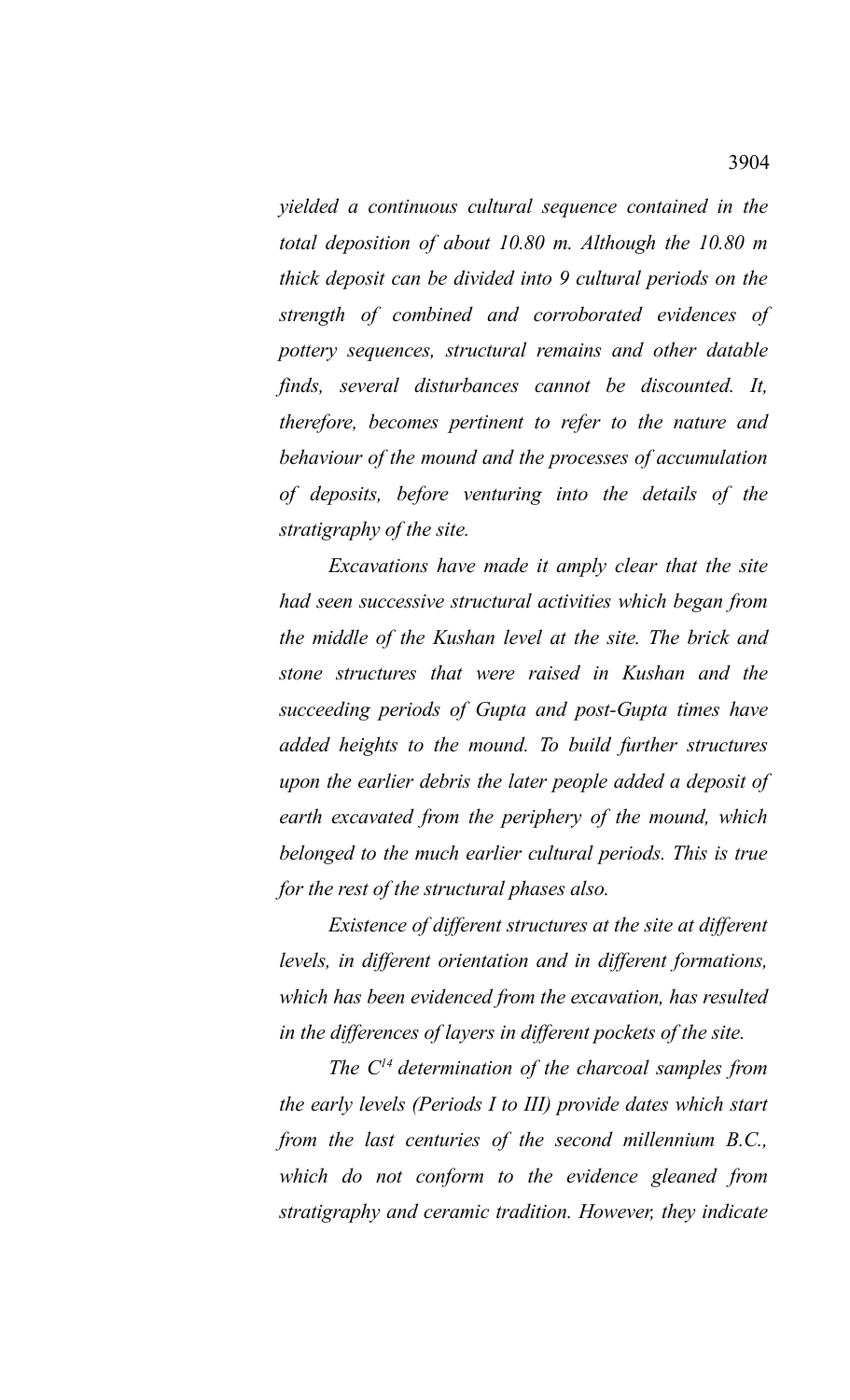*early settlement of the site, which was not found in the two trenches sunk down to the natural soil (see Appendix-I)*

*Based on the act of correlating and synthesizing of various layers identified at different depths of all the excavated trenches, an account of the stratigraphy and chronology, as ascertained, is detailed below (Figs. 19, 20 and 22).*

# *Period – 1( Northern Black Polished Ware Level)*

*The earliest people to settle at the site used Northern Black Polished Ware (NBP ware) and other associated ware (Grey ware, Black slipped ware and Red ware) which are diagnostic ceramics of a period from sixth to third century B.C. In the limited operation areas in this level no structural activity of the period was noticed except reed impressions on burnt clay. The total accumulation of deposit of this period is about 1.00 m in trench G7 represented by layer 17 and 18 and a pit sealed by layer 18 (however, the material from this pit has been registered as those from layers 19, 20 and 21) and about 1.70 m in trench J3 represented by layers 12, 13 and 14. Besides the pottery, this level yielded broken weights, fragments of votive tanks, ear-studs, discs, hopscotches, a wheel made on disc, a broken animal figurine ( all in terracotta), an iron knife (broken), glass beads, bone point etc. However, the most significant find from the level is a round bezel in greenish glass with legend 'sidhe' in high relief in Asokan Brahmi on the obverse while the reverse is plain (Rg. No. 778).*

*Period – II (Sunga Level)*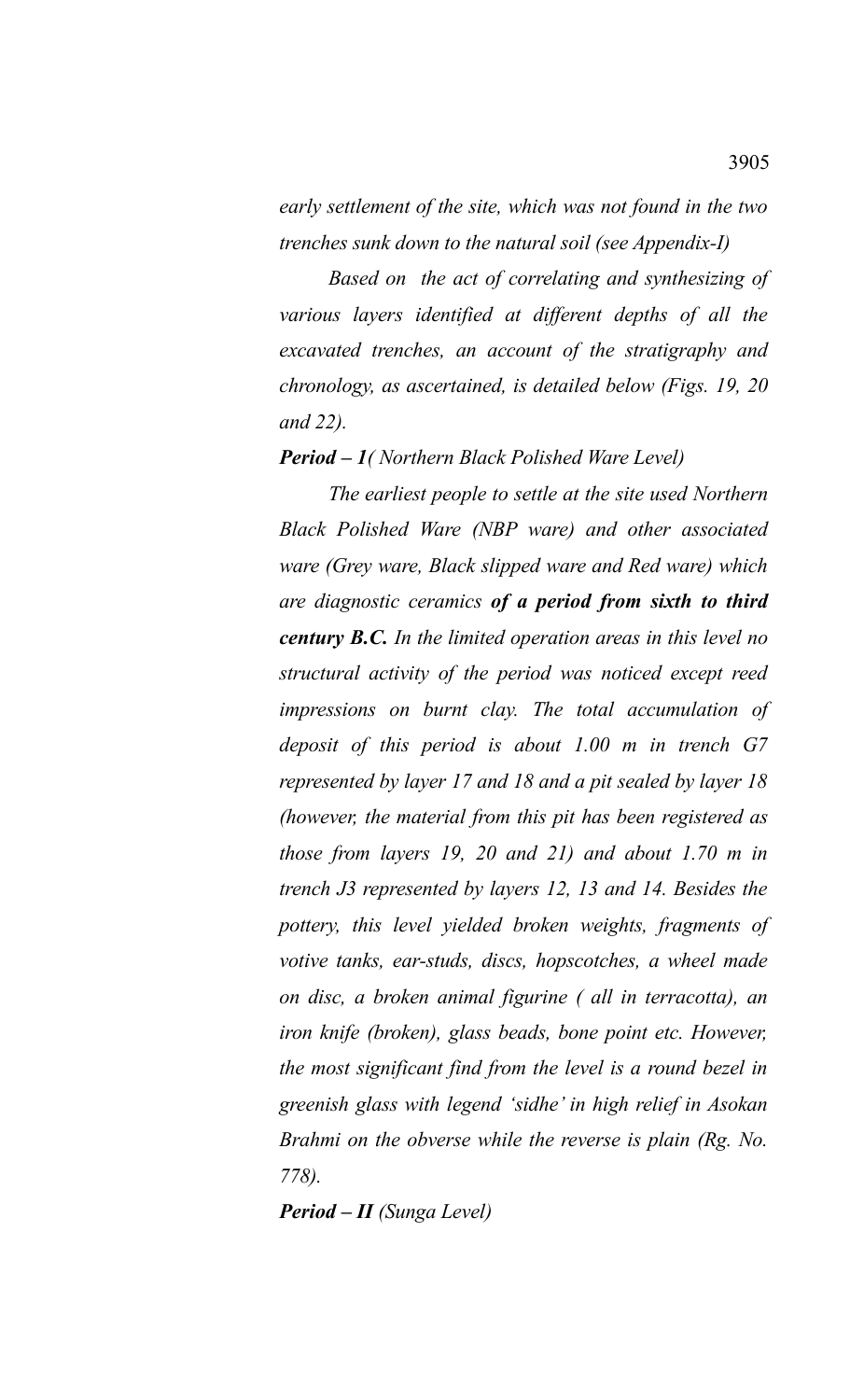*Frequency of NBP sherds, however, decreases considerably in the upper levels of the period and finally it almost disappears from the horizon in layer 16 of G7 and layer 11 of J3, which marks the beginning of the Sunga level (circa second-first century B.C.) at the site. This level attests its presence with a deposit averaging in thickness to 1.60 m represented by layers 13, 14, 15 and 16 in trench G7 and by layers 9, 10 and 11 in trench J3. It is in this period that the site witnessed first structural activity in stone and brick, as noticed in J3. The level is represented by terracotta objects comprising human and animal figurines, bangle fragment, ball, wheel and a broken sealing with only 'sa' letter in Brahmi extant (Rg. No. 701), a saddle quern and part of a lid in stone, a glass bead, a hairpin and an engraver on bone and an ivory dice, besides the period pottery of the level.* 

# *Period – III (Kushan Level)*

*Pottery of the previous period continues in the deposit of Kushan level (circa first-third century A.D.) which accounts for an average total thickness of 1.50 m recorded in layers 9, 10, 11 and 12, and in layers 7 and 8 in trenches G7 and J3 respectively. Period-III is rich in pottery, typical of the period, however, in the number of antiquities the period is deficient. In trench J3 a huge kiln was noticed in the lower levels which accounted for much of Kushan deposit in this particular trench as well as for the deficiency of other artifacts. In trench G7, however, the limited area yielded animal and human figurines, bangle fragment and a portion of votive tank all*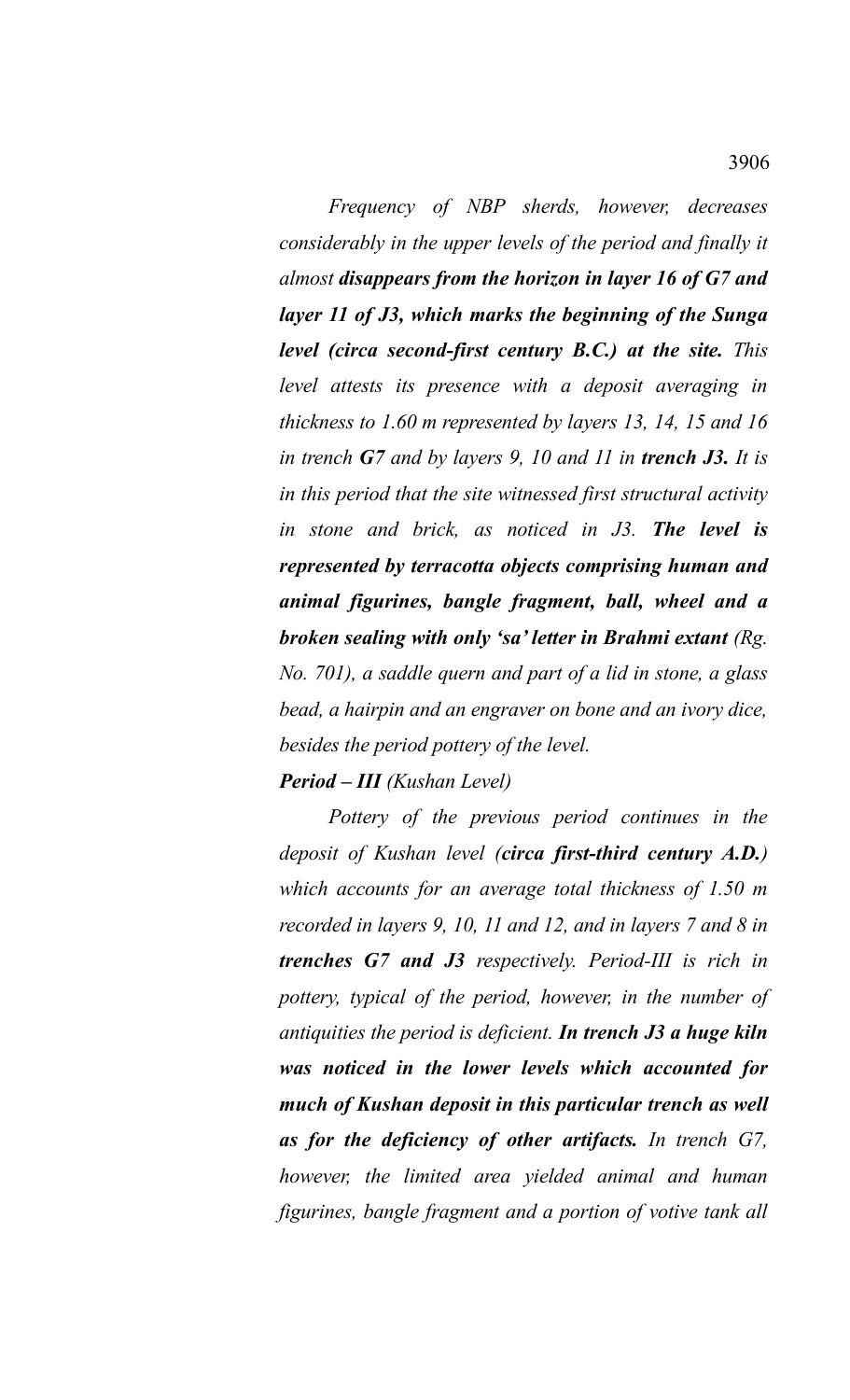*in terracotta, a hairpin in bone, a bead in glass and an antimony rod in copper. In trench J5, though the regular stratified deposit was not encountered in the operation area, the eastern section yielded a record of regular deposition and almost all the structural activity at the site. A massive brick construction, running into 22 courses above excavated surface, is noticed at the bottom of J5- J6 which belongs to this period. The Kushan period certainly gave a spurt to construction of structures of large dimensions which attest to their public status. Besides, the same trench provided evidence for a stone structure, nature of which is not very clear.* 

*From this period onward, tradition of stone and brick constructions is very much in vogue at the site and each successive period added some structures to the site increasing the height of the mound.* 

*Period – IV (Gupta Level)*

*Almost 2 m thick deposit, represented by layer 7 and 8 in G7, by layers 9 and 10 in J5-J6 and layers 7 and 8 in trenches E8 and F8, above the remains of the preceding period belong to Gupta times (circa fourth-sixth century A.D.), the presence of which is attested mostly by terracotta figurines typical of the period and of course by a copper coin (3.75 m, layer 8, G7, Rg. No. 1030) bearing image of king on the obverse and garuda standard in upper register and legend 'sri chandra(gupta)' in lower register on the reverse. The structures which appear above those of Kushan, some times using the Kushan wall itself, as in J5-J6, belong to this period. Structures of this period*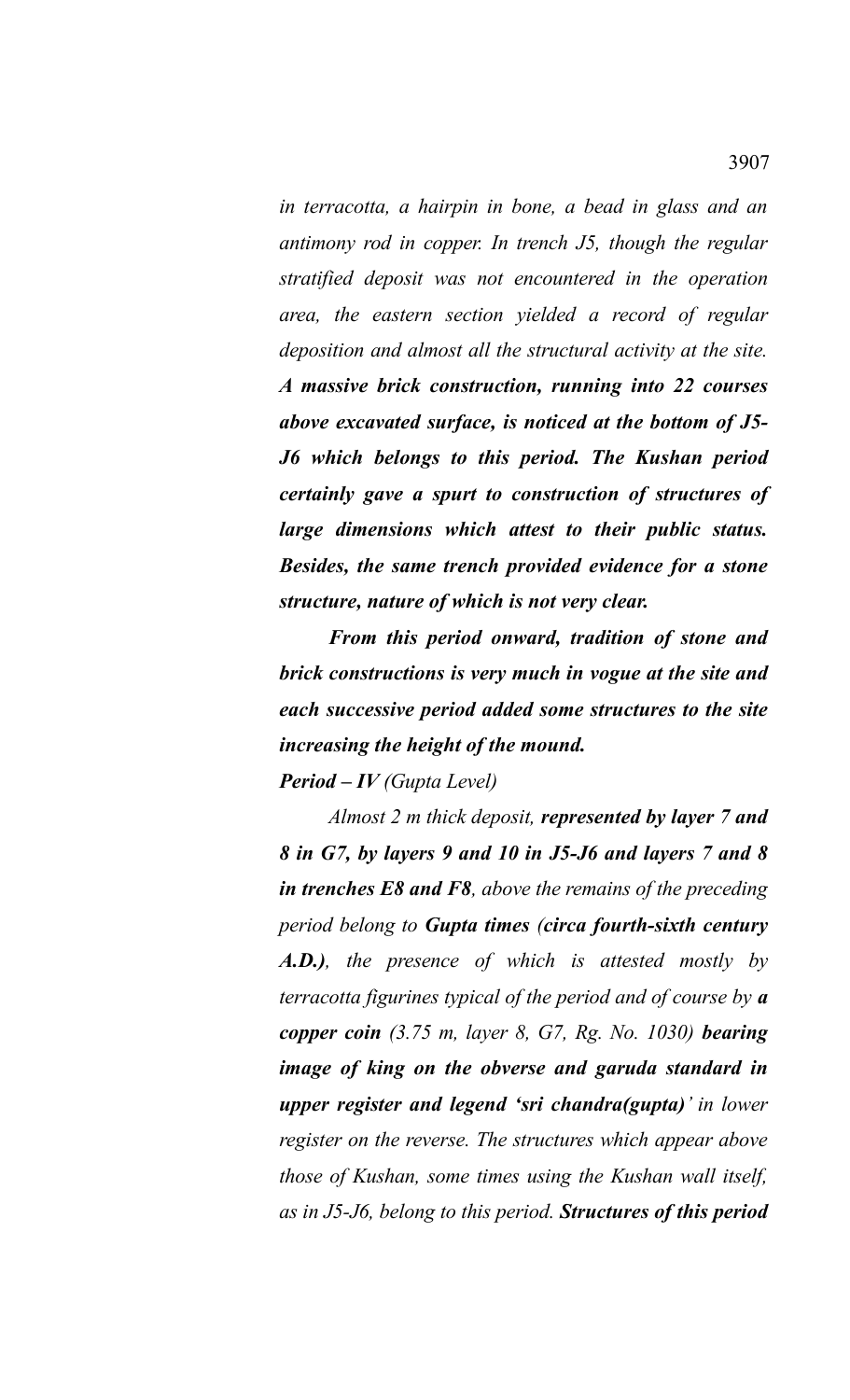*have been exposed in trenches E8, F8, G7, J5, J6 and K6. It is interesting to note that the deposits that go with these structures contain earlier material as well. It appears that to raise the level plain, earth excavated from the nearby area of the mound is utilized at this level. Among the pottery too majority of wares and shapes belong to earlier periods, only a few sherds are of the period concerned.* 

### *Period – V (Post Gupta – Rajput Level)*

*The period is marked by the appearance of the knifeedge bowls and other types which belong to the period from seventh to tenth century A.D. In this period also structural activities were witnessed in numerous phases in trench E8 and F8. A circular subsidiary shrine belonging to the late level of this period was exposed in trench E8-F8 (Fig 24 and 24A). Among the pottery assemblage Kushan type is more frequent than the period pottery. Other finds also include earlier material like Kushan pestles and terracotta figurines of Sunga-Kushan type. The total deposit assignable to this period is about 90 cm represented by layers 5 and 6 in trench G7, by layers 7 and 8 in trenches J5-J6 and by layers 5, 5A and 6 in trenches E8-F8.*

# *Period – VI (Medieval-Sultanete Level)*

*A thick floor made of brick-crush floor appears, on the circumstantial evidence, to have been attached to a wide and massive looking north-sourth oriented brick wall (No.17) markedly inclined to east (noticed in trenches D7 and E2-E1, F1 and ZF1) which was the major*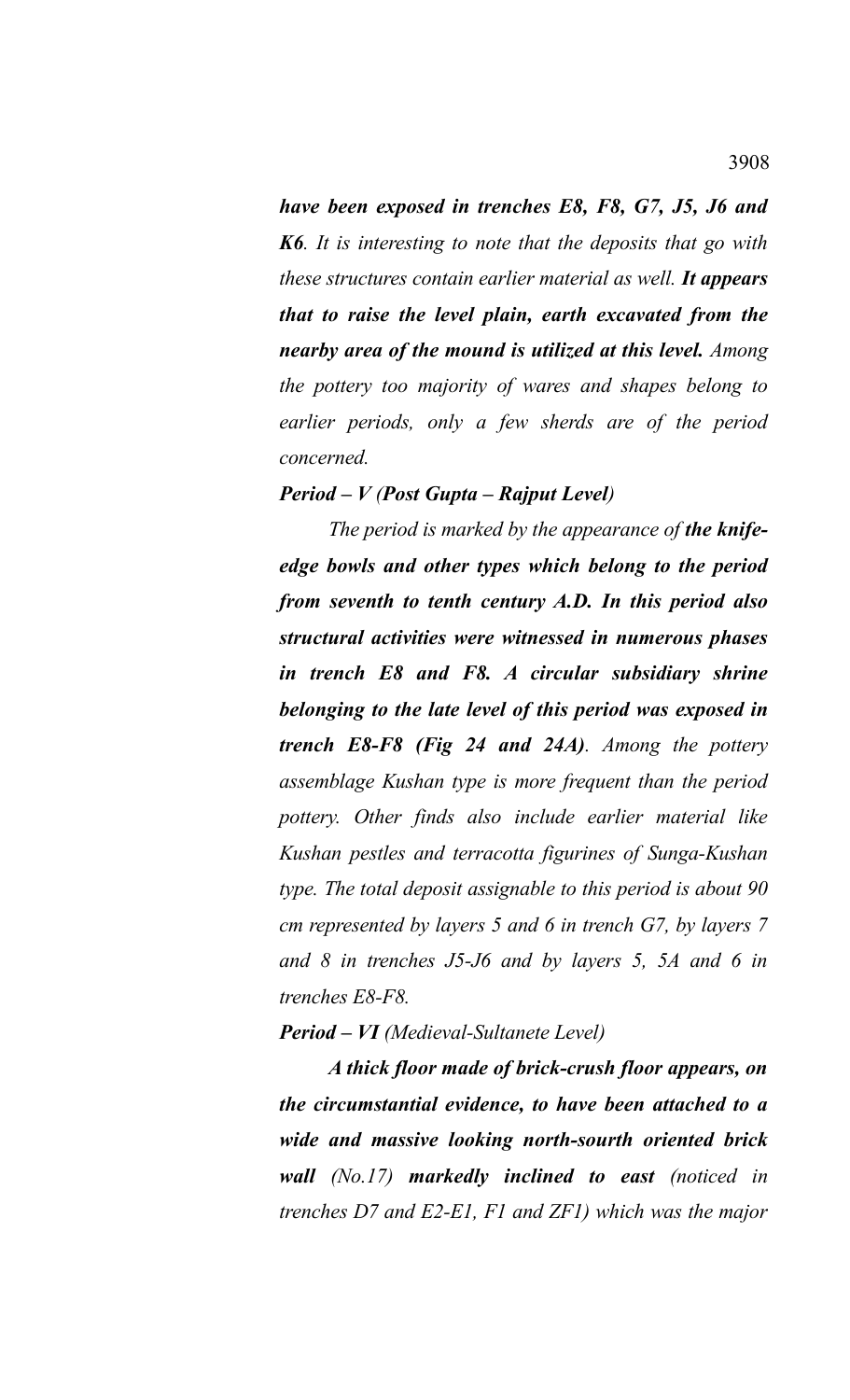*structural activity of the period (circa eleventh-twelfth century A.D.). Another wall in same orientation has been noticed in G2 and ZG1 at a depth of 180 cm which is sealed by layer 6A in G2. The red brick-crush floor is noticed extending in a large area of the mound covering trenches E8, F8, G7, J5 & J6 with varying thickness. At the same level, in trench G5, calcrete stone blocks have been noticed in formation which may be of large dimension. Since not many trenches have been excavated to that depth, it would be premature to speak about the nature and behaviour of the structure, however, the structural activity appears to have lived a short life. In trench G2 from the same level (layer 6) were collected several knife-edge lipped lamps in red ware with soot/burnt marks at the lips. Total deposit of this period, as ascertained in trench G7, is 70-74 cm belonging to layers 3, 3A and 4, layers 5 and 6 in J5-J6, layers 3 and 4 in E8-F8 and layers 5, 6 and 7 in tr. G2.* 

# *Period – VII (Medieval Level)*

*Period VII is marked by structural activities in three sub-periods A, B & C which together lasted from the end of the twelfth to the beginning of the sixteenth century A.D. In sub-period-A, a massive wall (no. 16) in northsourth orientation was constructed, the foundation trench of which cuts the red brick-crush floor of the previous period. A new style of construction is noticed in this period, however, in a limited area. Level of the mound was raised considerably by the material excavated from the vicinity to lay a floor of lime mixed with fine clay and brick-crush,*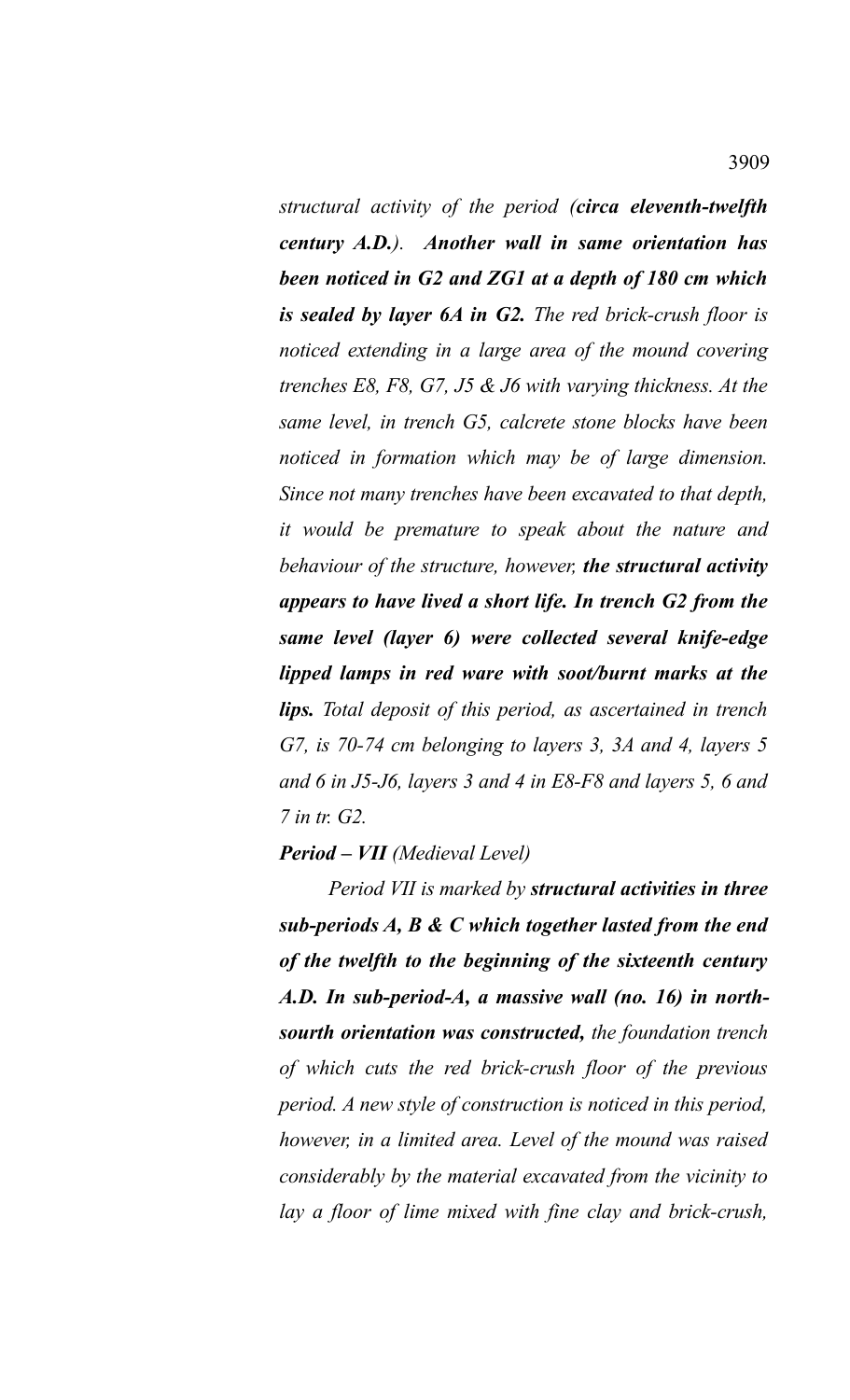*over which a column-based structure was built (evidence of pillar bases are available in trenches F9, F8 and G7). This floor is traced within a thin wall enclosed area with N/S wall forming the back and covering trenches ZE1 to ZH1 in the northern area to E6 and to H5-H6, which in the second phase, was extended southwards up to G10 at a slightly elevated level out side the wall.* 

*In the sub-period B, the area enclosed by the thin wall is found earth filled and is over-laid with a brick-bat paving on top of which is laid a layer of rammed brick jelly as bedding to the 4-5 cm. thick floor of lime mixed with grit and fine brick nodules which runs over the broken/leveled wall. The finished surface is leveled at par with the southward extension of the earlier floor. Another thin wall which is erected resting over the earlier floor makes an enclosure which is slightly smaller. This floor also extended in the eastern area in trenches J4-J5-J6 and in the northern area it is found to the limits of the mound itself is found cut attached to this floor must have been some brick structure within the raised platform area as the deposit above it contains a lot of brick debris in the central part which can be witnessed in the northern section of E6 and in the western section of H4-H5. In the same period, to the east of J4-J5-J6 where the floor was bound by a flat row of brickson-edge, pavement of large square bricks was provided as an open court-yard to the floored complex, which extended upto the junction of trenches of K-series and L-series in the east and in the north upto ZK1 beyond which it is stopped by a lime floor. There is a circular depression specially*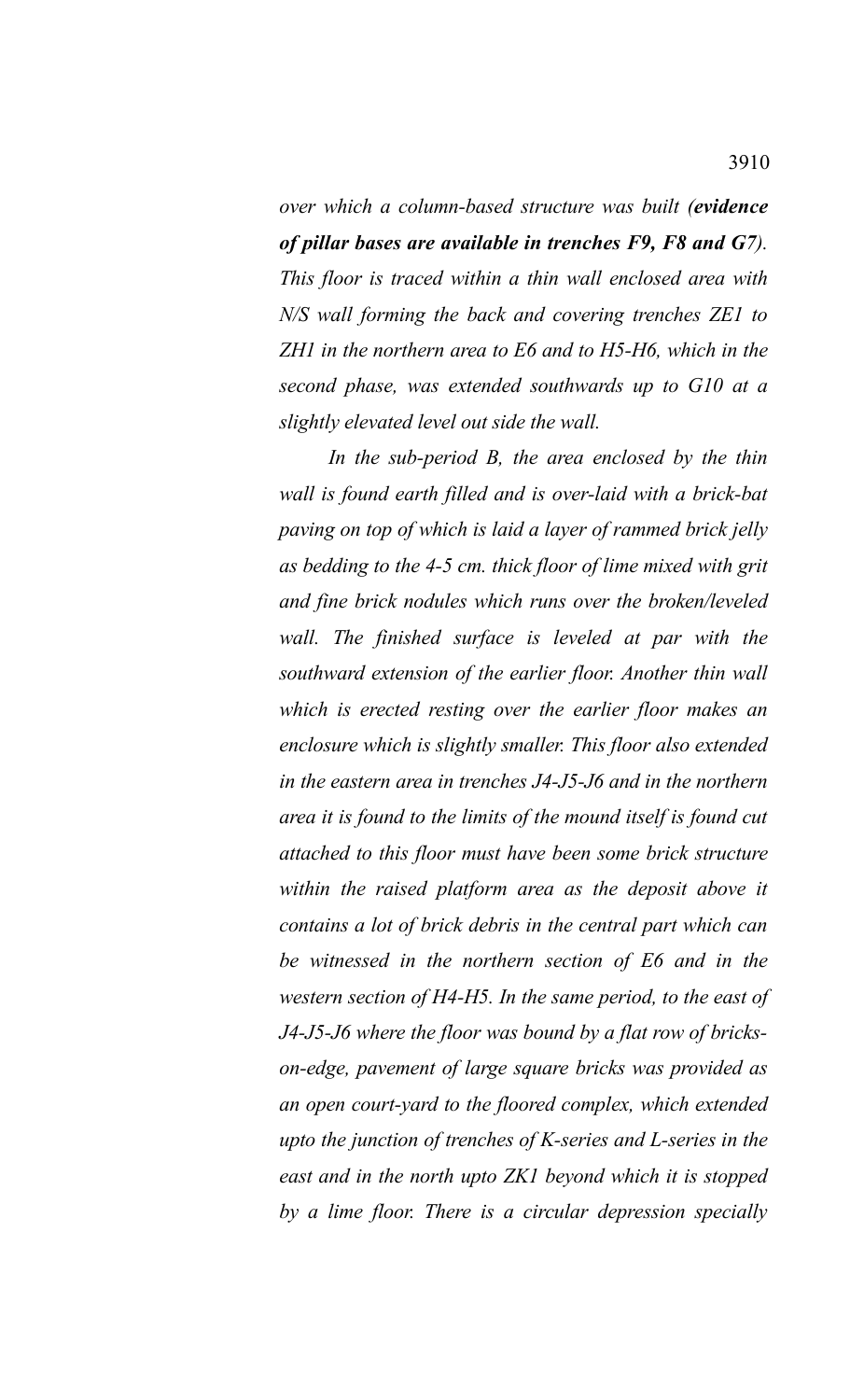*made by cutting the large brick pavement (Pl.67), having the diameter of 1.05 m with a rectangular projection of 0.46 x 0.32 m towards west. It is interesting to note that the circular depression comes in the centre of the pavement if the central part is calculated on the basis of extant length of wall 16 or wall 17 and longitudinal length of the alignment of pillar bases from north to south. Thus, suggesting it as a place of importance. Besides, the circular depression faces the central part of the disputed structure over which 'Ram Lalla' is enshrined. Bricks measuring 50x50x8 to 10 cm, 50x47x8 cm and 40x40x6 cm were used in the pavement as specially made floor titles.* 

*In sub-Period C, when the surface of the earlier floor (Floor No.) is weathered enough (as witnessed in the combined trenches H4-H5) to be replaced, debris of the brick (and stone) structures was leveled to attain height. In this deposit foundations to support pillars or columns were sunk which were overlaid with a 4-5 cm thick floor which had a grid of square sandstone bases for pillars projecting out, only a few still survive. Floor around most of the pillar bases is found broken with pillar base foundations in much disturbed condition. This floor is the most extensive on the mound, which is found spreading from the north-south wall of the sub-Period A in the west and is found broken with the mound towards north as well as south, while in the eastern part it has been damaged by the later structural activities. (Fig. 23 and 23A).*

*Total deposit of the period is approximately 50 to 60*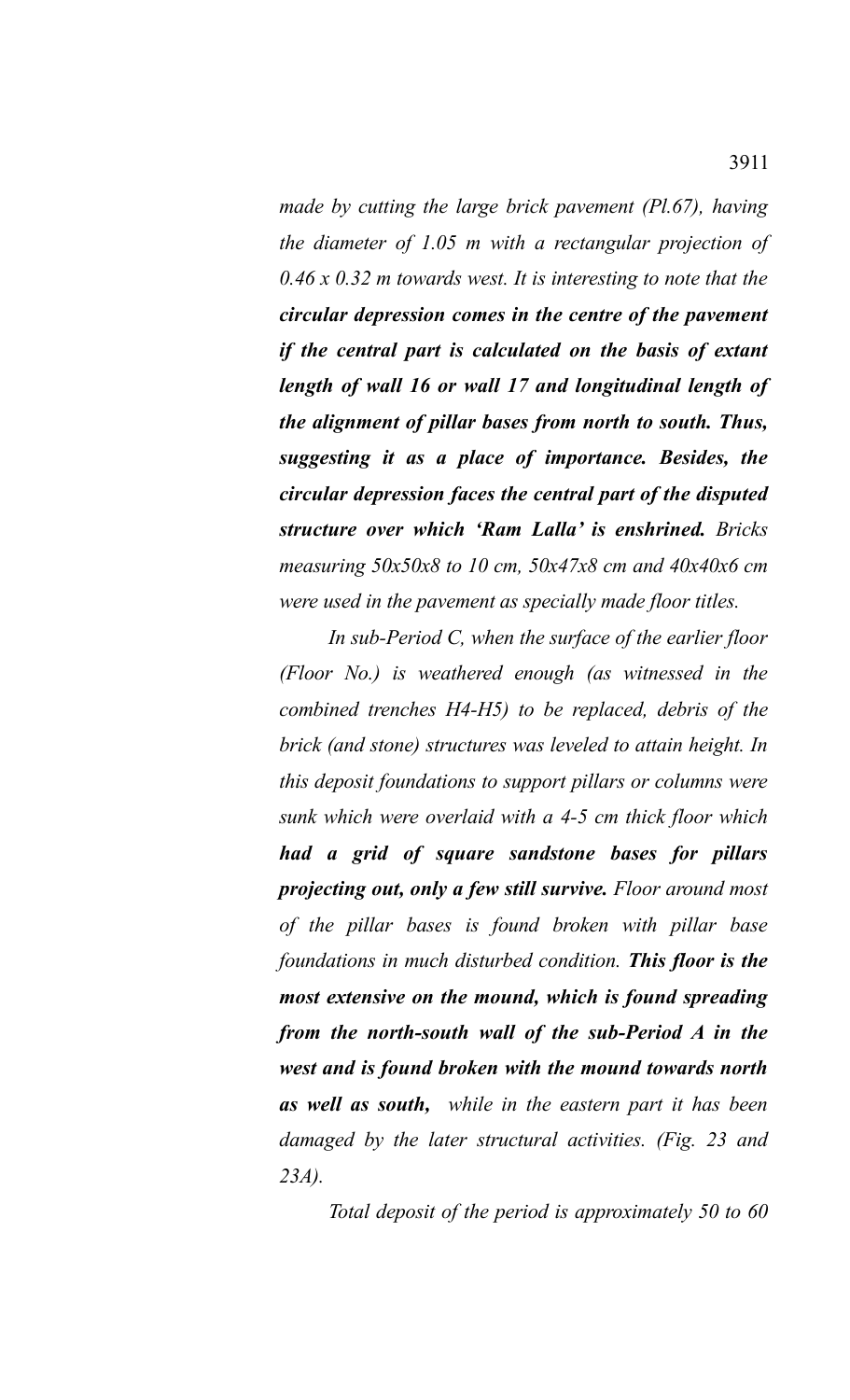*cm thick which includes layers 1 and 2 in almost all the trenches except those in the eastern area where the deposit was disturbed by the construction in the later periods and in the northern area where the floor of the period VII-C remained exposed and under use till late. In the northern area layers 2 and 3 belong to this period. The three floors of this period were not found in all the trenches uniformly. At some places due to differential coverage area of the floor itself while at some other places due to destruction or decadence one of these was found missing. During excavation in different trenches they were named according to their occurrence from 1 onwards. The relative levels can be seen in the cross sections of the mound and in the schematic cross section of the mound.* 

### *Period – VIII (Mughal Level)*

*Structural activities of this period are limited only to the raised platform and the area immediately adjacent to it particularly in the south and the eastern area covering trenches E2 – G2 in the north to E7 – G7 in the south. This period through two successive floors, which account for total thickness of about 23 to 25 cm, not only registers the two continuous phases of the structure but also document at least two horizontal expansion of the fore-court from the simple apron flooring to terraced platform towards the eastern side.* 

*The floor of the previous (Period VII-C) is found cut by the stone block (mostly calcrete) foundations of the disputed structure (mosque). However, the north-south wall of the Period VII-A is retained as foundation for the back*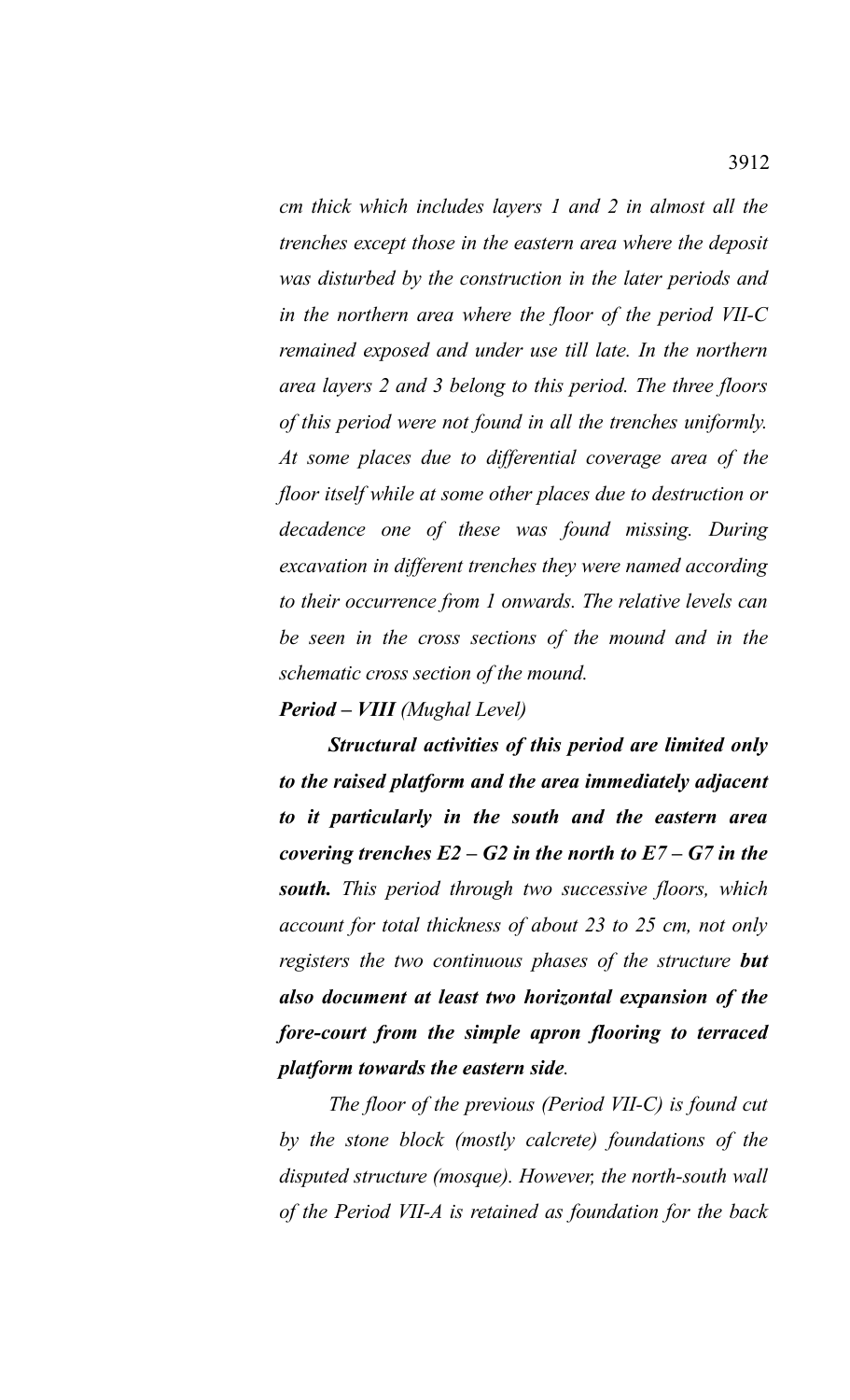*wall. Inside the foundation and in the immediate from part a layer of rammed earth is laid which is then overlaid with rammed deposit of grey coloured kankars and a thin layer of ashy deposit which contains riverine shells burnt white. The total deposit accounts for a thickness of about 20-25 cm, which acts as soling for the first floor of the Mughal period inside as well as out side of the structure to a short distance to the east forming an apron floor. The apron floor which extends out to the east for 4.45 cm is provided with an edge-wall of brick to withstand the stress of stepping. The edge wall rests on the floor of the Period VII-C.*

*In the next phase another floor of lime mixed with brick nodules and some grit is laid over the earlier floor after it was duly chiseled for grip. This floor extends from inside the structure out to the east. In this phase the apron wall is converted into an extended platform, which exceeds the apron by almost 4.00 m. An edge-wall is provided on north, east and south which uses chiseled calcrete stone blocks and some carved sandstone blocks as well.* 

*An interesting feature of the layer sandwiched between the floors of this period and the last floor of the preceding period is that it contained least amount of pottery and other material, apparently much care and effort was taken for leveling the deposits before laying the floor and sinking the foundation of the structure. No deposit, definitely contemporary to this period, exists on the mound presently.* 

*Period – IX (Late and Post Mughal Level)*

*In this period two successive floors were laid,*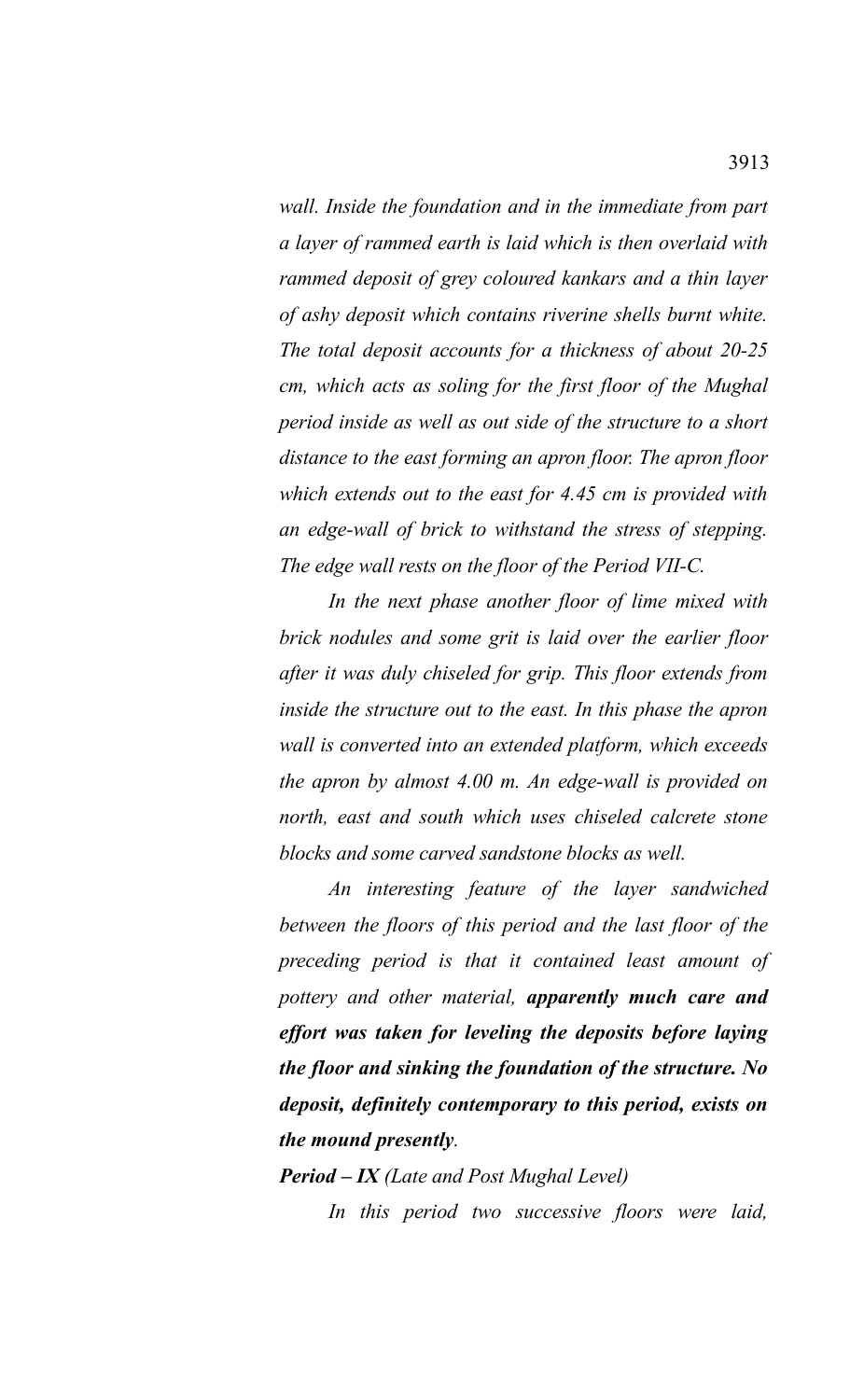*another platform was added to the east forming a terrace and subsequently two successive enclosure walls were erected, one around the first platform of the structure and the other encompassing the second terrace and adjoining areas to the north and south of the structure covering an area under trenches ZE1-ZK1 in the north to E8/E9-K8/K9 in the south.* 

*In this period to attache a terraced platform to the east of the existing one, deposits of the earlier periods were excavated and removed, in which the floor of the period VII-C was cut and destroyed from the eastern area. Slightly later, a partition wall was added attached to the first terrace platform along with a small step in the centre. And then was added another floor inside the structure which ran out on the now enclosed platform and abutted to the partition wall. Some times later an enclosure wall was added to the entire complex without any foundation which rested over the existing floor, which was provided with two gates, larger one to the north and a smaller one to the east. Sometimes around this period dead bodies were buried in the north and south of the disputed structure which have cut the top floors and which are sealed by layer 1.* 

*This period has not been very fortunate in preserving the representative deposits of the period in primary context, as immediately after or even during this period the site was subjected to various damaging digging activities. Whatever contemporary material is shown in the plates has been gleaned from the deposits dumped in the various large pits.*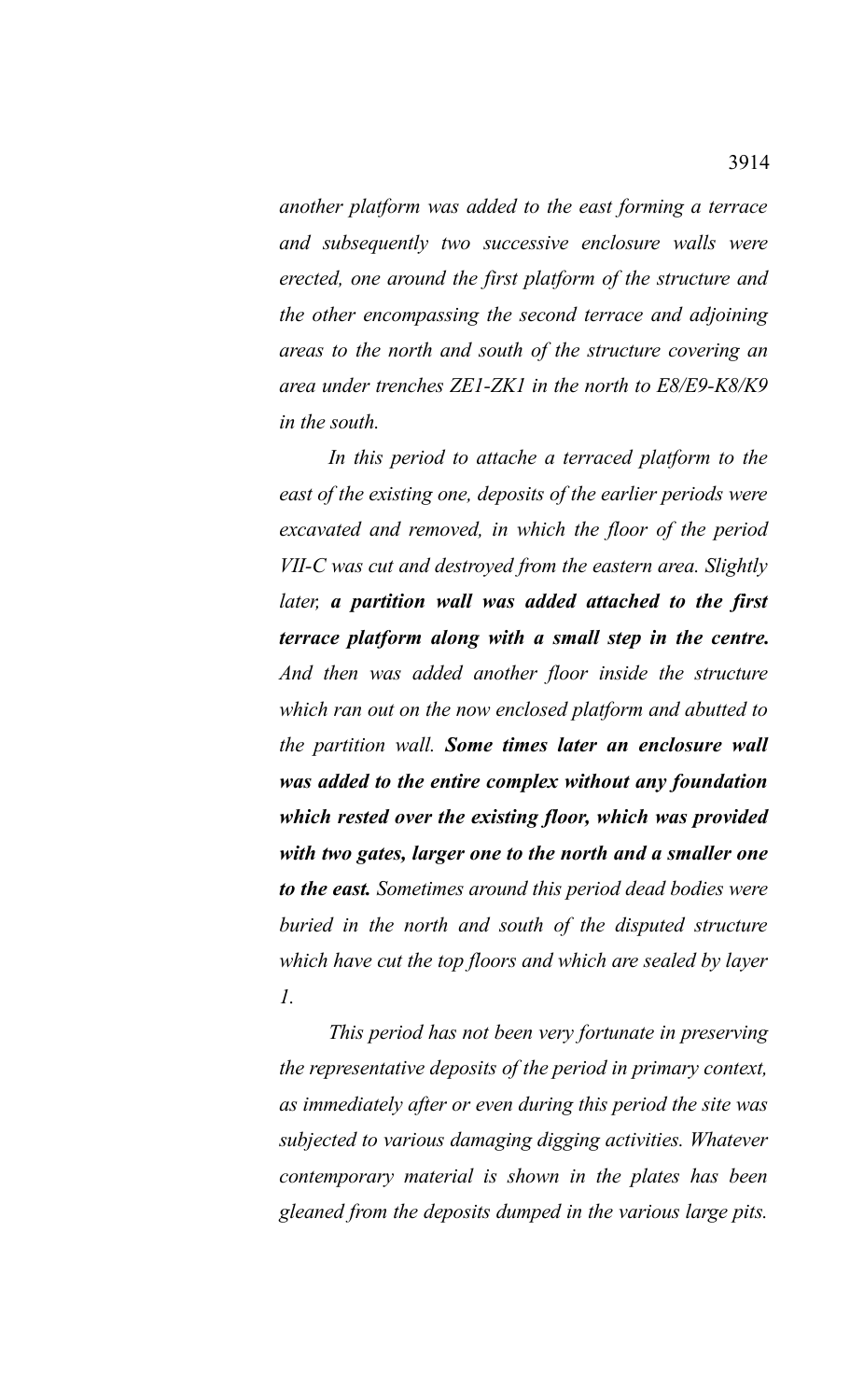*The accumulation above the floor of the period VII-C in the northern area is a very recent one and so is the deposit in the eastern area below the modern brick paving.* 

*Finally a floor of cement was laid inside the structure which was painted over with arch-patterned blocks in bichrome. A brick paving was laid in the eastern part over which were laid inscribed (in Devanagri script) memorial marble slabs.* 

*After the construction of the disputed structure at the site, practically no deposition, except that of floors, was allowed to settle. Most of the deposit in the northern area is post 1992. The site, thus, has stratified cultural material only from the first seven periods, while the last two periods are only represented by structural activities."* 

**3820.** For determining stratigraphy/periodization, ASI has given due credit to the disturbances in strata and has also explained its recording method :

### "*Disturbances in Strata*

*After the construction of the structures of Mughal period directly above the Floor of the Period VII-C, much disturbances have taken place at the site, some of which were for accommodating fresh construction while others were apparently aimless destruction to either retrieve bricks and other material or for no reason at all, which not only have disturbed the deposits but also have raised problems in understanding the site.* 

*Huge pits have been excavated at different locations of the site, the purpose of some could be discerned while some others still remain a mystery.*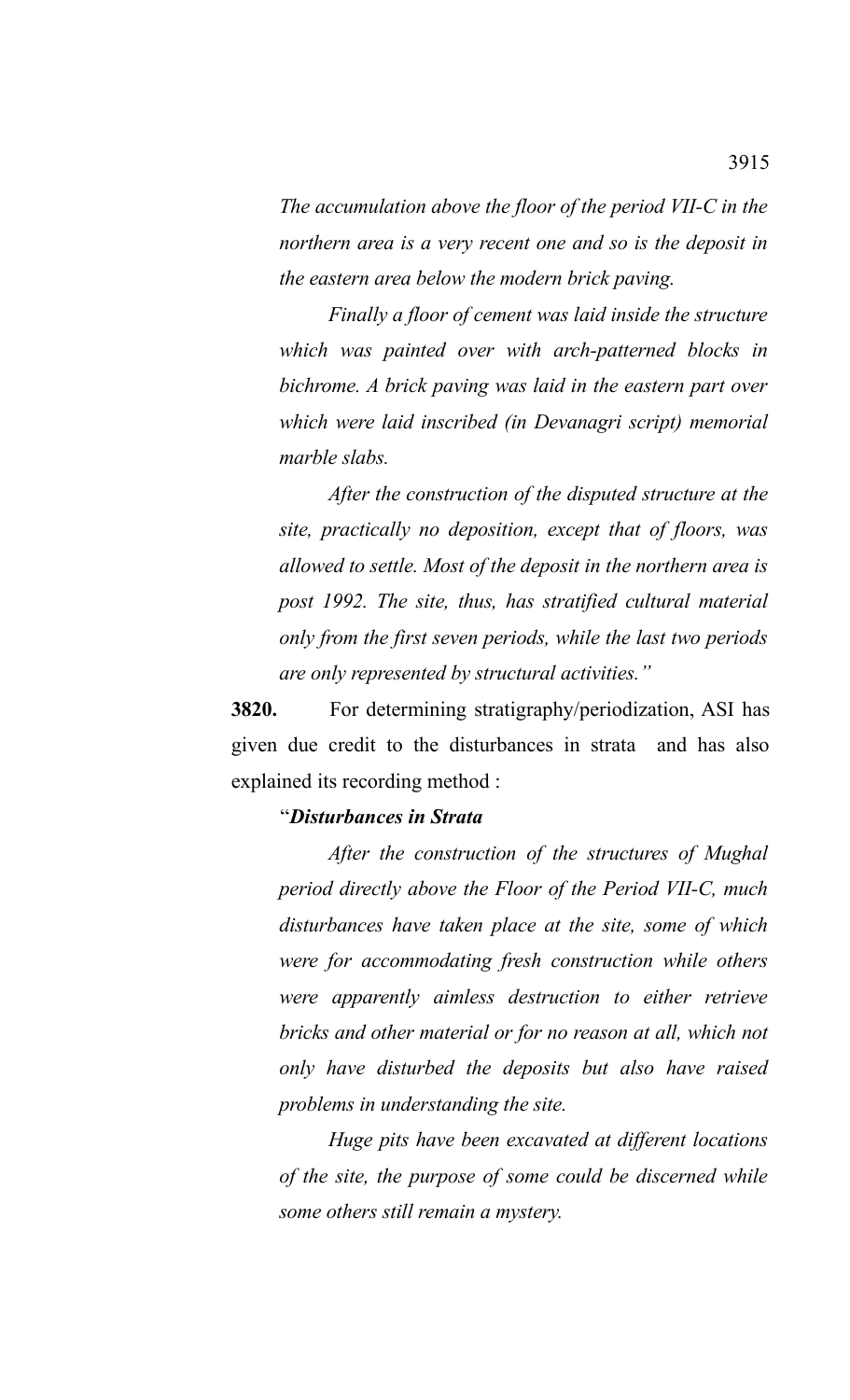*Multiple pits in J5-J6 are understood as dug for the construction of the enigmatic structure at the place remembered in tradition as 'Ram Chabutra', but the successive digging of pits in the same spot has obliterated the earliest pit line that could have dated the construction of the first phase of this structure. Similarly, another huge pit was excavated in J3-J4, the purpose of which could not be discerned by the data available at hands. During excavation in trench J3, however, the same could not be identified, as the pit was larger than the operation area and the pit line was not available, which was later confirmed in trench J4, and the material, therefore, from the trench has been marked as those from layers 1 to 6 but in effect it belongs to the pit and the layers are superficial.* 

*It becomes important to note that both the pits in trenches J3-J4 and J5-J6 respectively are excavated down to some what equal depth and filled I with similar material. It may not be surprising at all if some of the potsherds and other finds from the two pits match to the broken ends.* 

*Another huge pit was excavated damaging lower strata down to the depth of 1.70 m in trenches G6, G7, G8, G9 and H6 (confirmed and many more) for constructing the last and extended phase of the 'Ram Chabutra'. Several smaller pits were dug into the floor of the Period VII-C, where it remained open to the surface or was covered with a superficially thin accumulated deposit. These, pits are filled back by simple earth and the purpose of them becomes difficult to explore. In the northern area the*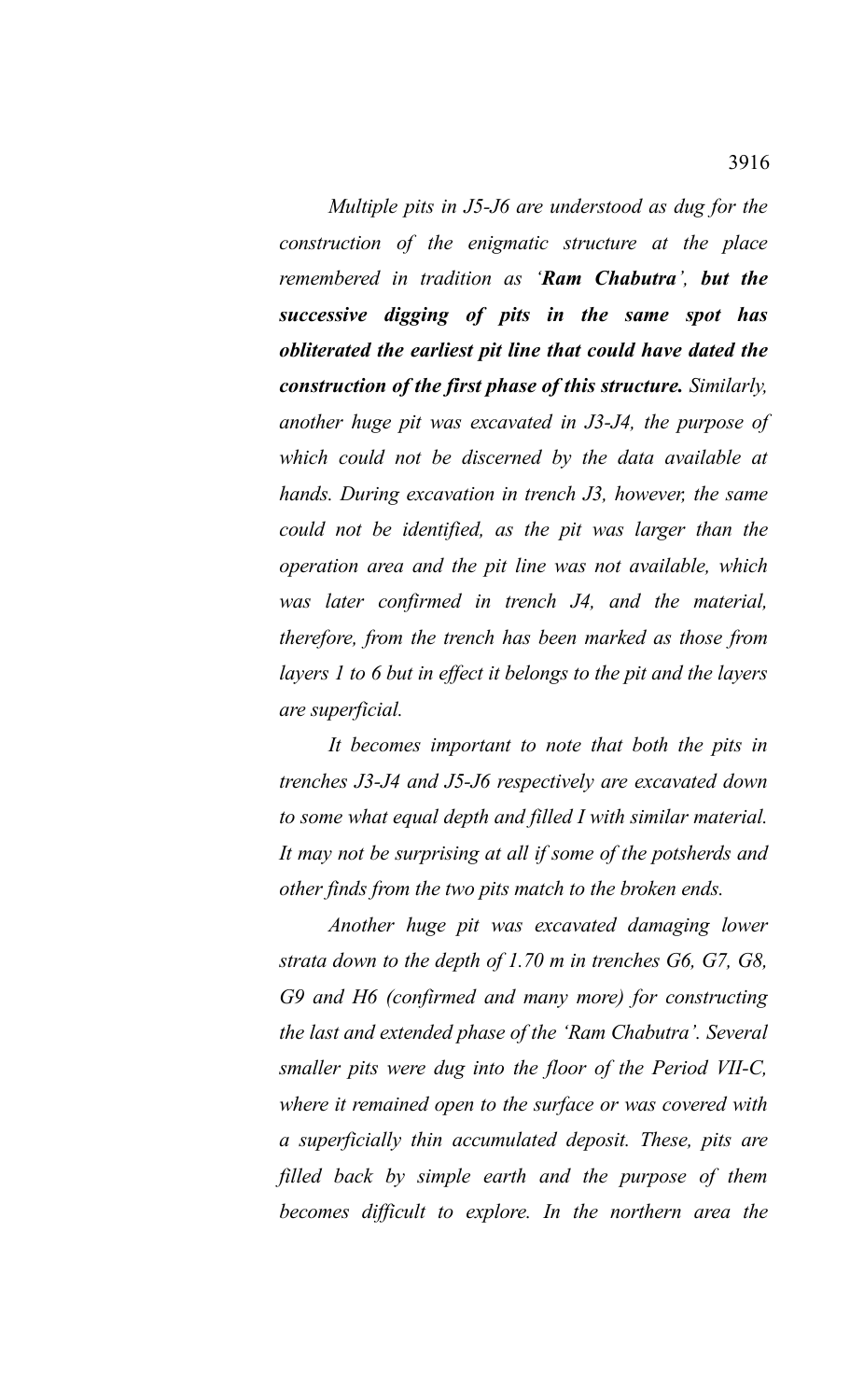*deposition above this floor was used as a burial ground. Several graves, of course without any grave stones to indicate, were encountered during excavation. Similarly in the south, the same floor which is found repaired by overlaying it with a new one in Period IX, probably during the construction of the second terrace in the eastern area, is found to have been used for burying the dead, apparently in this period only. Pits for all these graves have been cut into the top soil and are found seal by only humus. In the northern area these graves have disturbed the floor of the Pd. VII-C.*

*Trench E8 and E8 have been badly damaged by pits dug in the last period and also by burrowing creatures. In trench E8 some amount of wall robbing has also been noticed in the south-western corner. There has been some digging activity in and along the baulk between trenches E8 and F8.*

*Another huge digging exercise is witnessed in area falling in trenches K6-L6 to K8-L8 and beyond to south, which was taken up some times in the Late/Post Mughal period with certain vengeance and resolution that propelled the diggers to cut and remove the layered structure built of lime concrete and calcrete stone blocks. In trenches K7 and K8, which fell in the centre of the pit, the material from the deposit were labeled as those of layers from 1 to 8, which fell in the centre of the pit, the material from the deposit were labeled as those of layers from 1 to 8. The pit later was confirmed, on the basis of the combined evidences gathered from tenches J5-J6, K6, K7*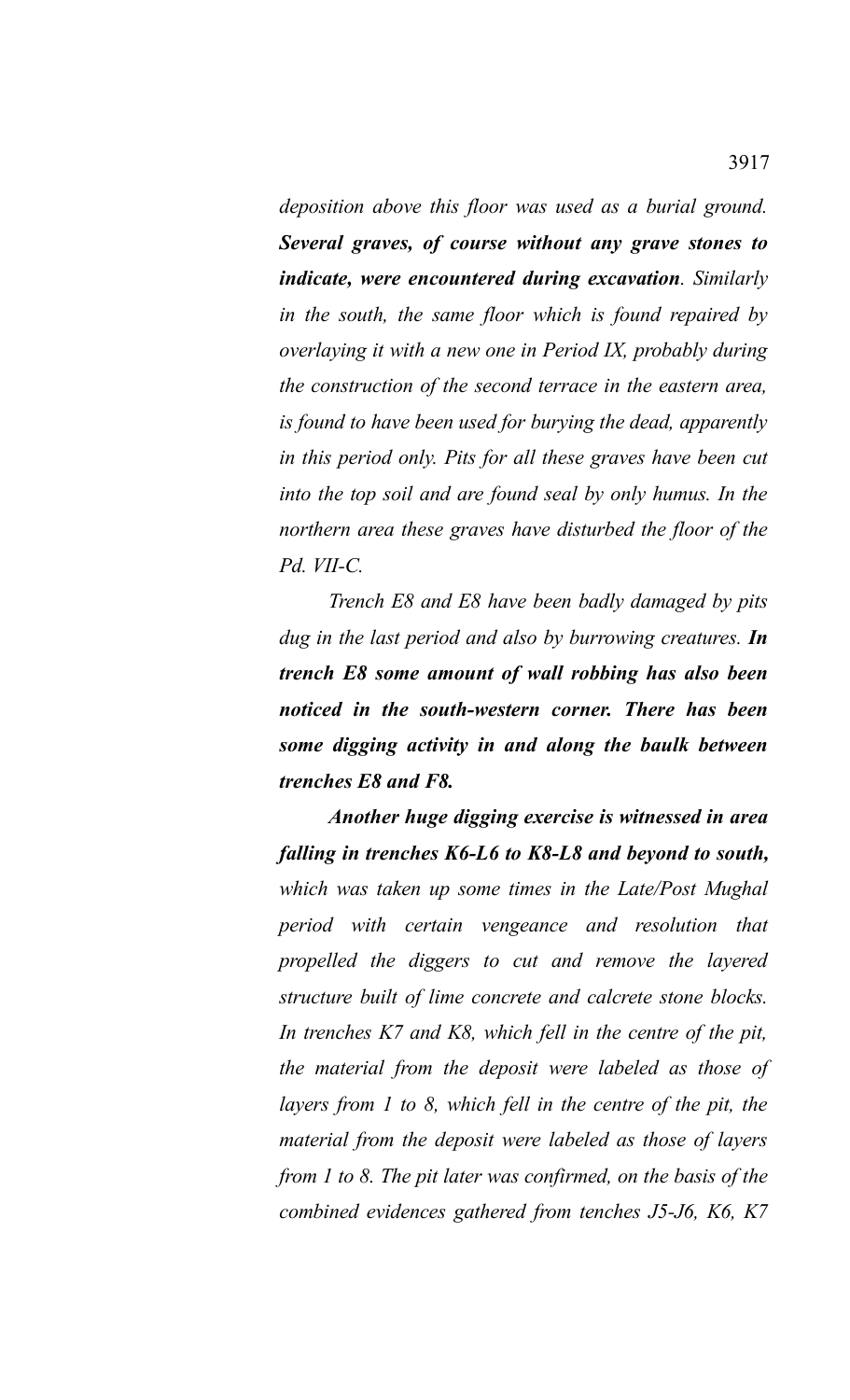*and K8, to have been sealed by layer 3. The material already registered as those from layers 4 to 8 is actually from the pit and has been treated in the same way. Similar is the case with the material from layers 2 to 6 in trench J3.*

*During the excavation several objects were encountered with though of recent origin were documented and recorded among antiquities with equal details and definitions like the camera lens from trench ZE1 and the pendants in whitish metal from D6 and D7.* 

#### *Recording Method*

*Northern area, eastern area and the southern area being more or less in the same level plain showing marginal difference of about 10 to 15 cm, all the recordings in the excavation were made taking the surface as the zero level in the areas where the floor of the disputed structure were not found. While in the raised platform area all depths were recorded from the floor of the disputed area."*

**3821.** Criticising this periodisation, Plaintiffs (Suit-4) in its objection dated 08.10.2003 in para 8, has said:

# *"8. INADEQUACIES OF THE STRATIGRAPHY :-*

*8.1. That an essential requirement in an excavation report is a chapter that describes, one after the other, the main strata or levels found in the excavation, their nature (soil texture, colour, etc.) and contents. For example in H.D. Sankalia and S.B. Deo, Report on the Excavations at Nasik and Jorwe, Poona: Deccan College, 1951, Chapter Two, entitled "Strata and Structures" contains on pp. 9-19 a description of all the strata in the different excavated areas*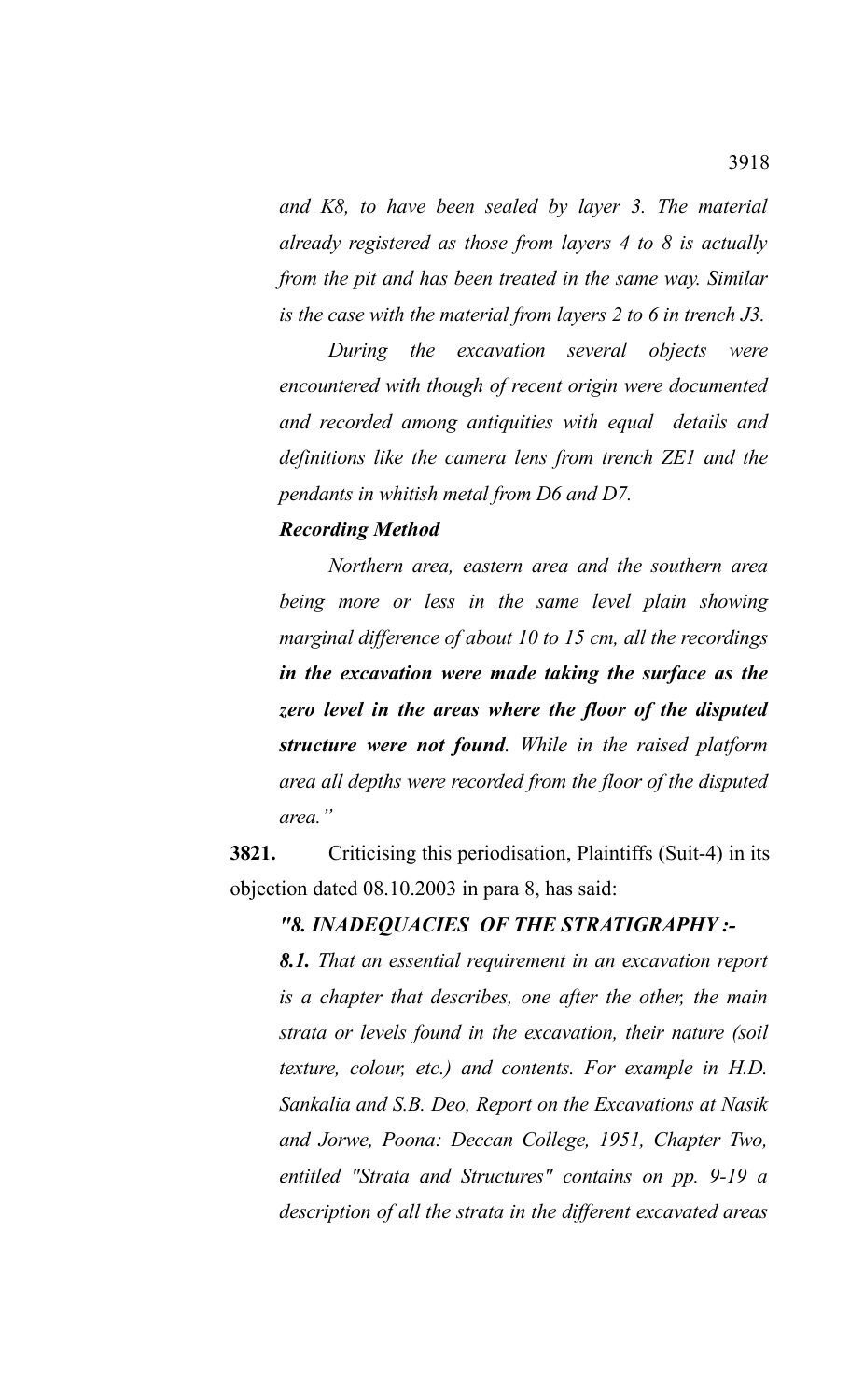*of the site. Earth colours, textures, the presence of charcoal or ash, the slope of the strata, their depth, etc. are described. So also, in M.K. Dhavalikar et al., Excavations at Inamgagaon, Pune: Deccan College, 1988, Chapter 7 on "Cuttings and Stratigraphy" describes the 16 layers of the site (pp. 121-125). Even through Inamgaon was occupied only in the chalcolithic period and is not a multi-period site like Ayodhya, there is information on each of the 16 layers of the mound in this chapter. Veerapuram is a site on the Krishna river in Andhra Pradesh, with neolithic, megalithic (iron age), early historic, and early medieval (AD 300-400) levels. For this site too, the excavators have given a description of each of the 15 strata. See T.V.G. Sastri, M. Kasturi Bai, and J.V. Prasada Rao, Veerapuram: A type Site for Cultural Study in the Krishna Valley, Hyderabad: Birla Archaeological and Cultural Research Institute, 1984, pp. 15-19. But there is no such section, leave alone a chapter, in the Ayodya report. There are serious consequences of this lacuna in basic excavation and recording procedure. Moreover, the descriptions in Chapters II (Cuttings), III (Stratigraphy and Cuttings) and IV (Structures) very rarely allude to the drawn sections presented in the report while Sections present, in a sense, an "X-ray" of the history of a mound. It is on the basis of sections that the sequence and history of a mound is constructed.* 

*8.2. That it may also be pointed out that, the descriptions given in the report are not always matched by the sections. The reverse is also true. The text does not state the periods*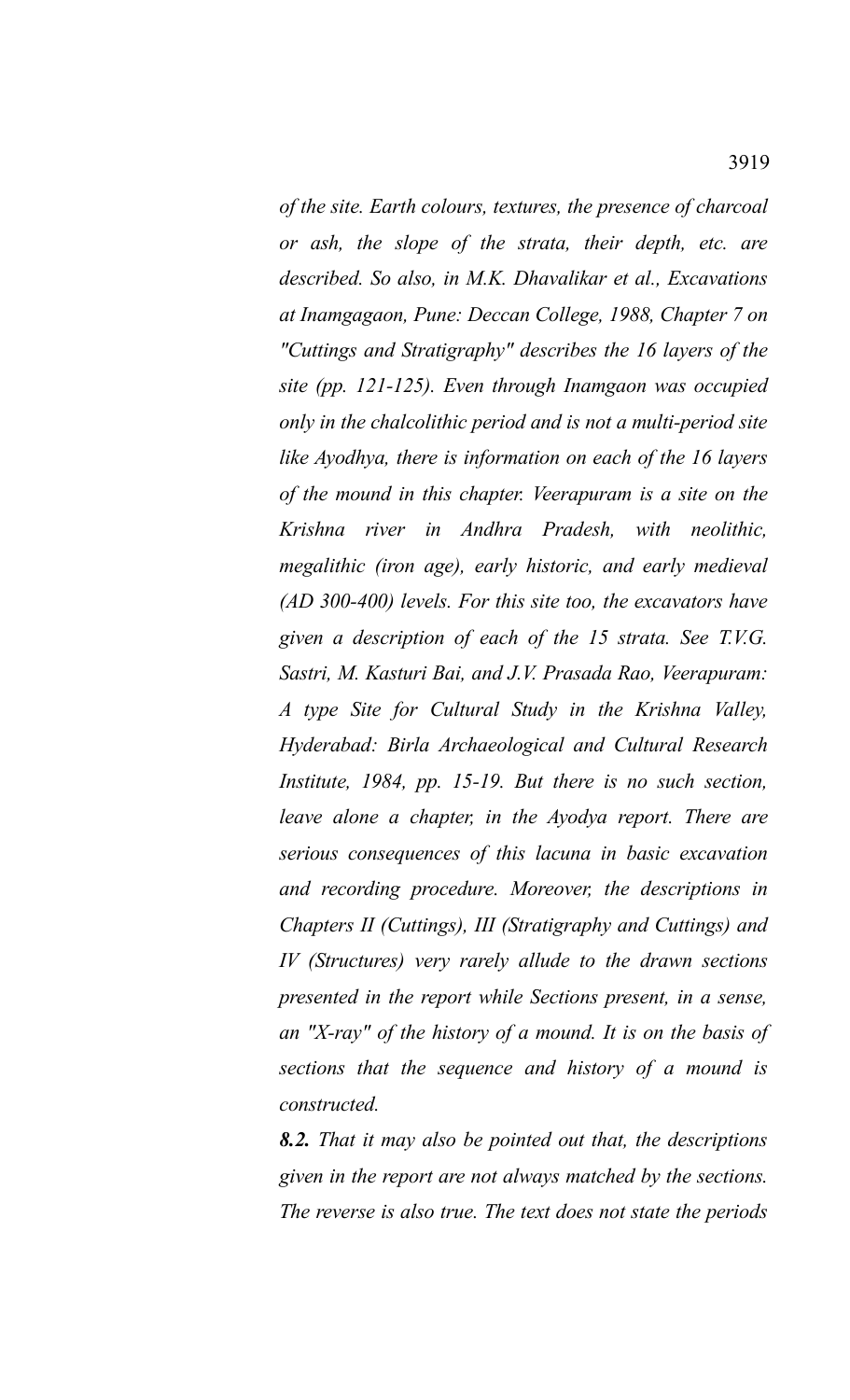*to which the following layers belong:*

*(i) Trench J3: layer 6 with the inscribed stone (Figure 22):*

*(ii) Trenches ZE1-ZF1: Layers 4 to 6 (Section Facing South, West- East (K-L); and* 

*(iii) Trench E7: Layers 3 to 6 (Section Facing South, West- East (E-F).* 

*8.3. That the text mentions (p.40, pp. 68-69) a red brick crush floor of Period VI, attached to Wall 17, and states (p.40) that this floor can be traced in Trenches E8 and F8, G7, J5 and J6 and ZF 1. It is seen in the east section of G1. As regards trench G7, we see this red floor in Photograph No. V, and we find a floor marked "Floor 4" in the Section Facing South, West-East (E-F). But as regards E8, the Section Facing South, West-East (C-D) marks (or numbers) Floors "1" and "2" only: which, the text indicates, belong to later periods, layers 3 and 4, below "Floor 2", are assigned to Period VI on p. 41. As for J5 and J6, the Section Facing South, West East (E-F) indicates, "Floor 2" below layer 4, at a lower level, a very thick layer or flooring of brickbats.* 

*The same problem is faced as regards ZF1: the Section Facing South, West-East (K-L), does not mark or number or floors in the layers 1 to 6. Layers 4 to 6, are not assigned to any of the periods of the sequence. ZF 1, was found to have been dug down 1 m against the north section, in which some broken bricks can be seen, but these are not the same as the red brick-crush floor. Thus the numbering of floors and other details are not according to the*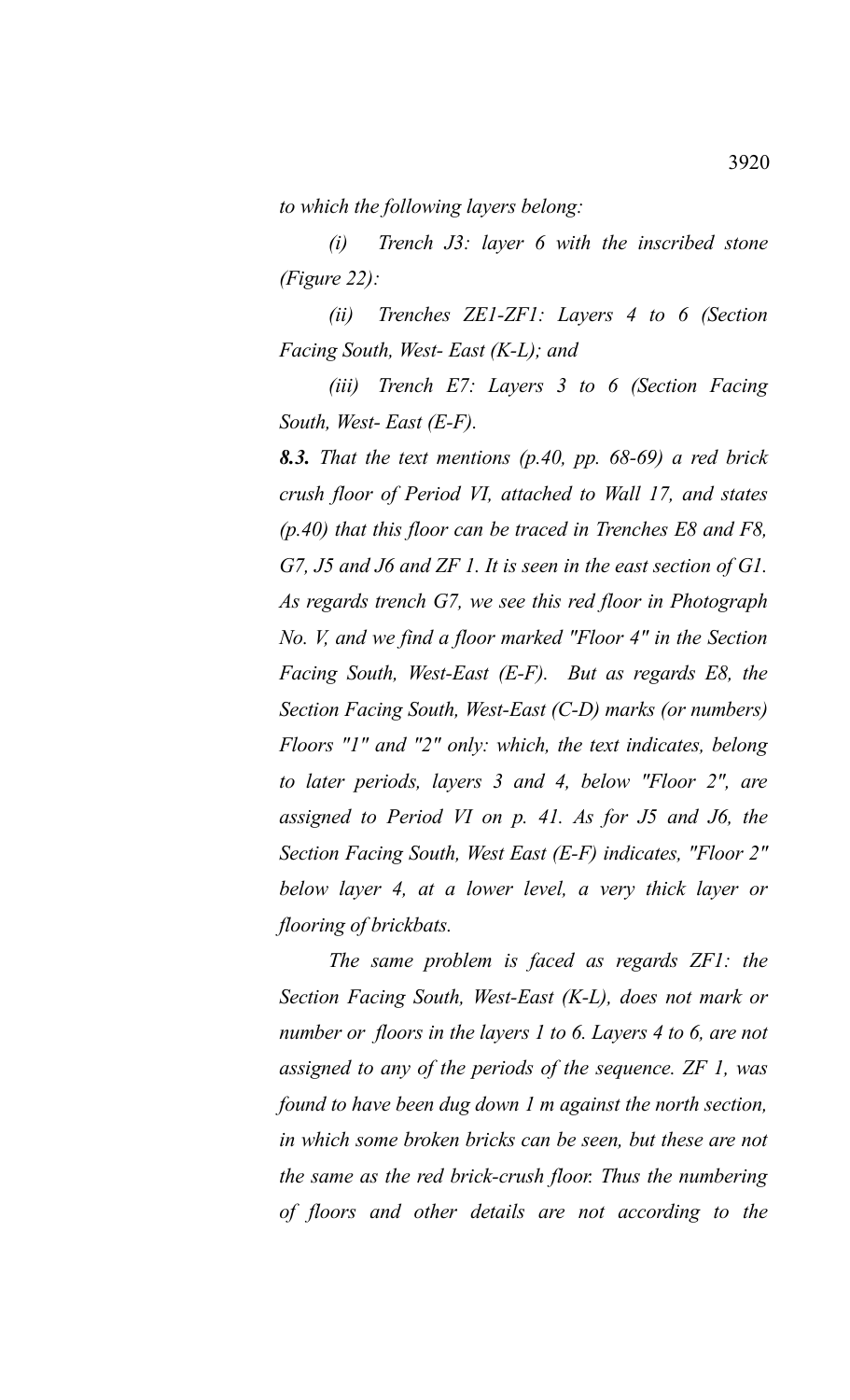*stratigraphy and the report is full of confusion.*

*8.4. That chapters, II, III, and IV mention the actual layer numbers, in specific trenches, assigned to Periods I to VI. For instance, to Period VI, which lies below the "massive structure", belong the following (pp. 40-41).*

| layers $5, 6, 7$<br>layers $3, 3A, 4$<br>layers $5, 6$ | in Trench $G2$ ;         |
|--------------------------------------------------------|--------------------------|
|                                                        | in Trench $G7$ :         |
|                                                        | in Trench J5 and J6; and |
| layers 3, 4                                            | in Trench E8 and F8.     |

*However, the text fails to mention which particular layers, in these and other trenches, pertain to Period VII (pp. 41-43), which very stratum is claimed to represent the alleged massive pillared hall. We could assume that in the published sections either one or two layers above those listed for Period VI would pertain to the so called "massive structure". Also, on page 42 is given the confusing information that the period is represented by*

*"... layers 1 and 2 in almost all the trenches except those in the eastern area where the deposit was disturbed ... and in the northern area where the floor of the period VII-C remained exposed and under use till late. In the northern areas layers 2 and 3 belong to this period. The three floors of this period were not found in all the trenches uniformly."*

*We can only assume that in the southern area it is layers 1 and 2 (with Floors "2" and "3" as marked on the Section Facing South, West-East (E-F) that represent this allegedly significant period, and, by default, that noting but the mosque floor lies over it. Significantly, and as stated*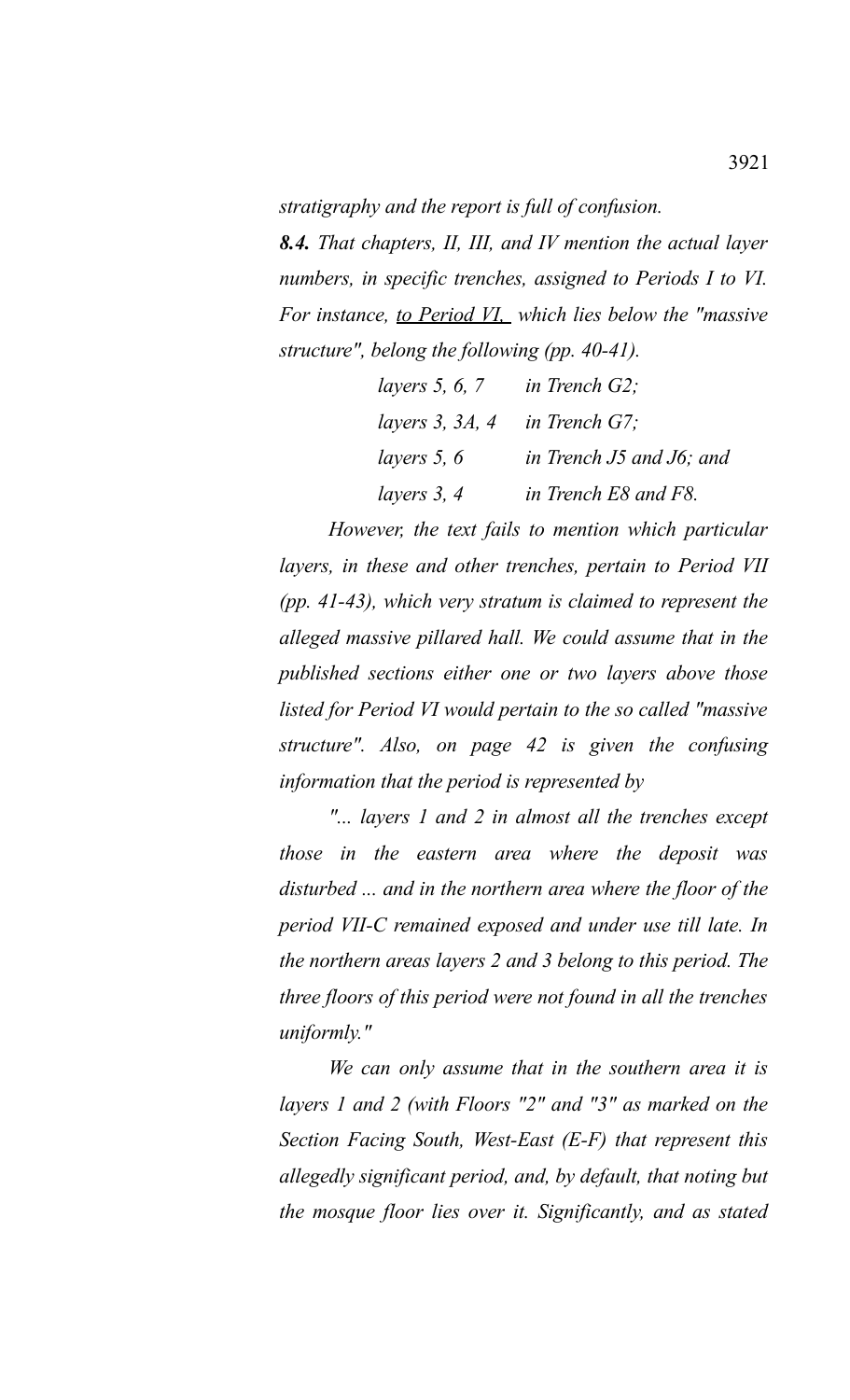*above, we are not told the periods to which layers 3, 4, 5 and 6 of Trench E7 are assigned.* 

*If G2 whose layers 5, 6 and 7 belong to Period VI, is counted as one of the "northern" trenches and layers 2 and 3 belong to Period VII as the paragraph quoted above indicates, to which period can we assign its layer 4? If it is counted as one of the "southern" trenches (where, the para quoted above says, layers 1 and 2 belong to Period VII, to which period do layers 4 and 3 belong? With no section drawing of G2 available, we are none the wiser. In the Schematic Cross Section of the Disputed Mound and the Tentative Periodization of the Disputed Site, in fact, no layer below layer 3 is mentioned in the relevant column.* 

*Thus we see the consequences of the serious inadequacy of the report, mentioned above. Nowhere does the report tell us the content / colour / texture of the northern layers 2 and 3, or the southern layers 1 and 2. No evidence is cited to show that layers 1 and 2 in the south of the mound are contemporary with layers 2 and 3 in the north of the mound. The paragraph on P. 42 of the report, quoted above, remains without substance.* 

*8.5. That below "Floor 1", obviously belonging to the mosque, we except to see, in the sections and plans of the various trenches, a sequence of 3 floors, presumably from "Floor 2" downwards to a "Floor 4" of Period VII with a Floor 5 belonging to Period VI. But nowhere is there any section showing Floors numbered "4" (which we expect, from the text, to be the lowest floor of the alleged "massive structure" of Period VII) or "5" (which we would expect to*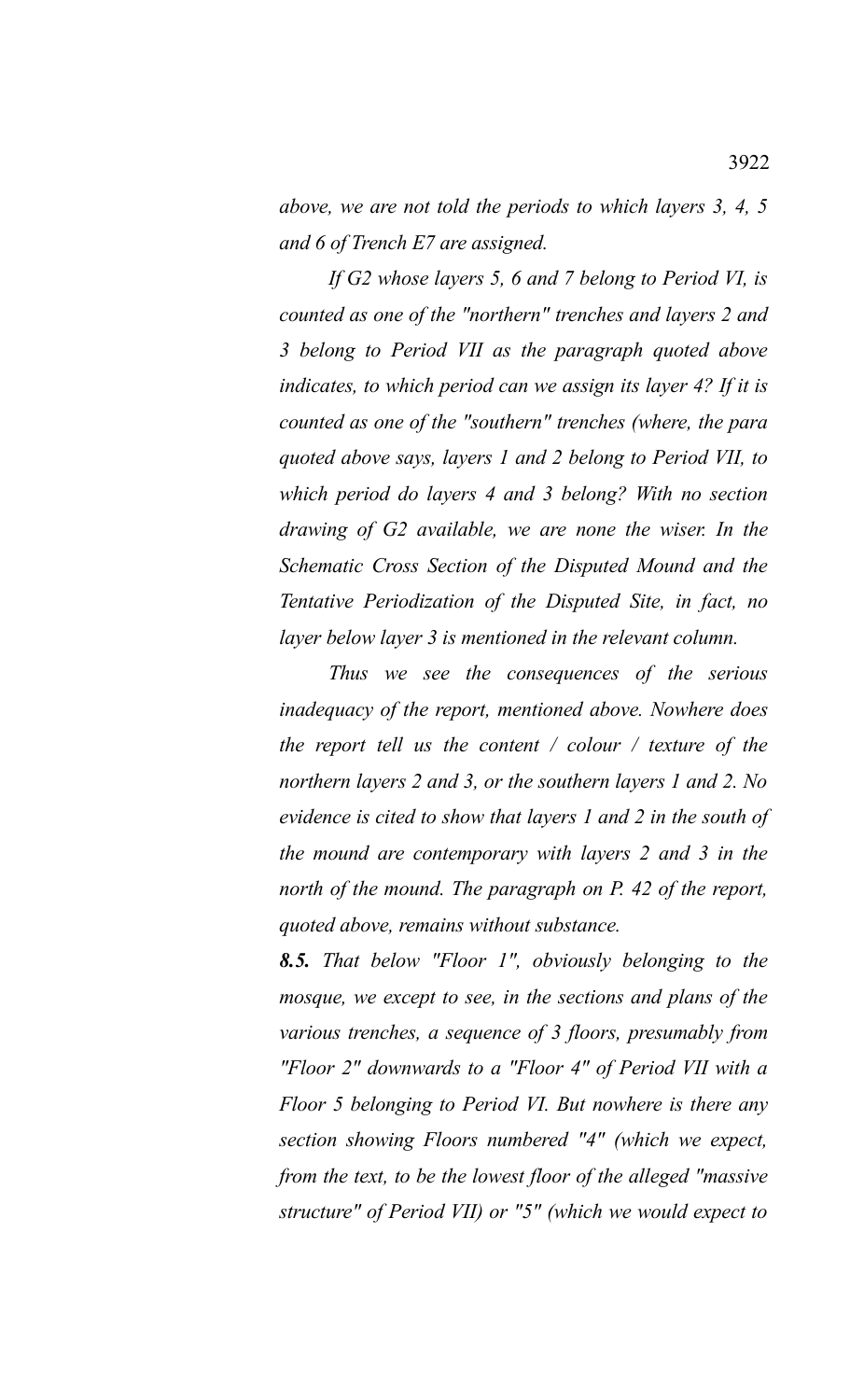*be of the Period VI below), and no section shown a sequence of floors numbered "1" to "5".*

*On p. 42 the text mentions the most extensive floor of the mound, assigned to Phase C of Period VII, but fails to state what number has been assigned to it in the relevant trenches.* 

*In Photograph 24 of Trench E7, we see a floor marked "Floor 3" at the bottom of the trench, uniformly touching the remnant plaster on the east face of the western wall, within the South Chamber of the mosque. The acceptable inference would be that this "Floor 3", about 1 m below surface, belonging to the so called "massive structure", is actually in functional relationship with the brick-course levels of the north-south wall on the west.* 

*Below Floor 3, which is very approximately 1 m below surface in various trenches (as seen in several sections), a floor is marked "4" in the Section Facing South, West-East (E-F), as also in Trench G7 (see also Photograph 5). This floor 4, however, is shown as lying between layers 4 and 3A in the section (between layers 3 and 4 in the photograph). These layers 3 and 4, the text tells us (p.41), belong to the earlier Period VI. Thus "Floor 4" in this section cannot belong to Period VII or the "massive structure". Moreover, this floor is quite different from the floors that lay above it in the west section of G7, as evident in Photograph # 5. Thus it would be "Floor 3" that belonged to Period VII, which means that in this trench only two floors, 3 and 2, may possibly be assigned to that Period.*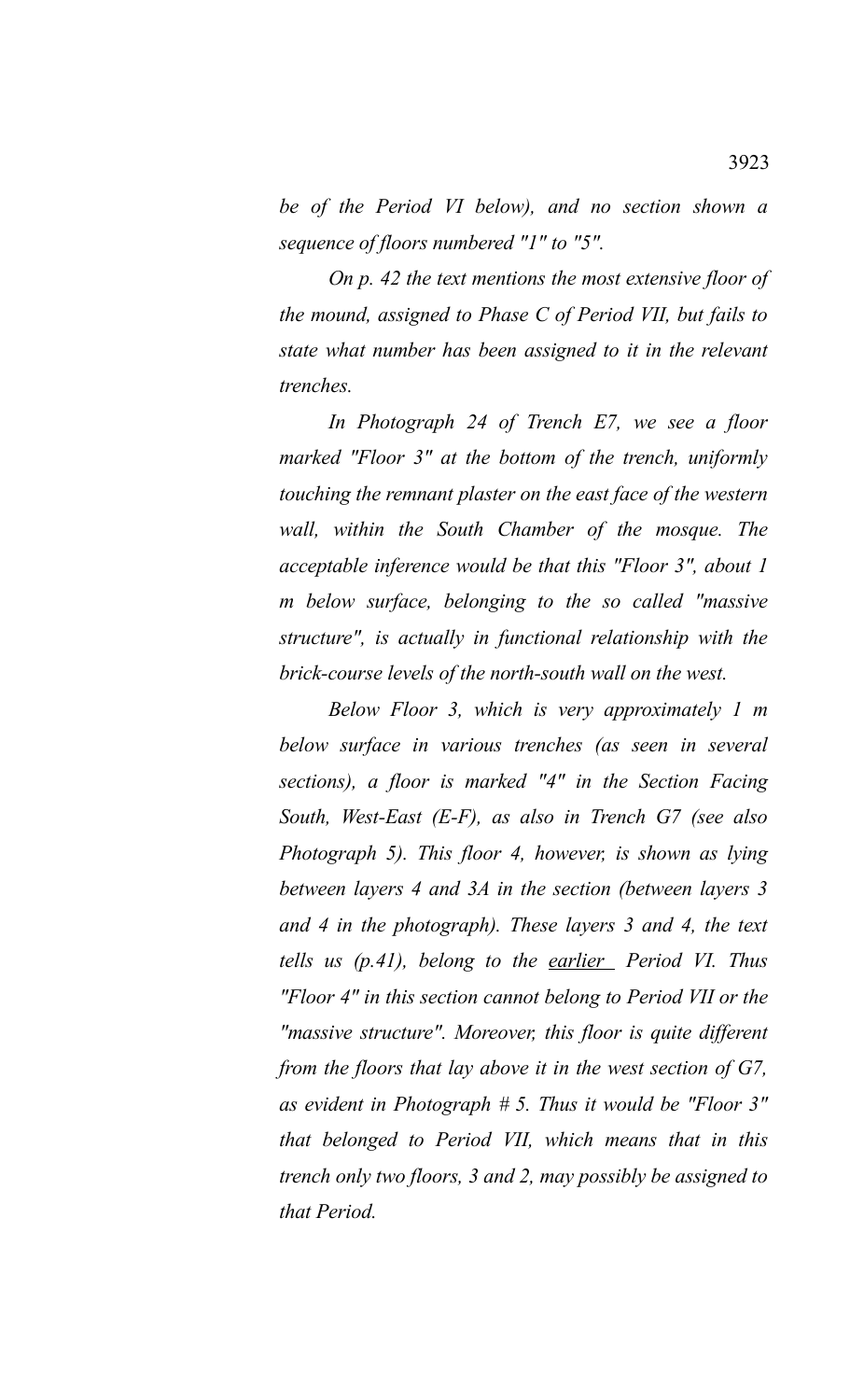*In Photograph # 53, "Floor 4" is mentioned in the caption as the "first" floor associated with the north-south wall. It is shown at the base of the excavation. The trench is without number in both photograph and caption. The floor at the base of the trench lies several (30-40?) centimeters below what is marked "Floor 1" on the section. Moreover, the section labels above this floor mark only layers 3 and 2, with "Floor 1" between these layers.* 

*The only other mention of "Floor 4" is in the hypothetical isometric reconstruction of the mosque and 'temple' in Figure 23A. This is only a suggested reconstruction.* 

*True, it is said (pp. 42-43) that the numbering of the floors of Period VII differs from trench to trench. Yet the question still remains as to which section in the report shows phases A to C of Period VII and their three floors, whatever the numbers assigned to them. As pointed out earlier, the report nowhere states the nature and content of the layers distinguished as VIIA, VIIB and VIIC.* 

*In stratigraphic terms, then, the characteristics and content of the 3 phases of "Period" VII as given in the text of the report, are thrown in doubt by lacunae and inconsistencies. Lacunae include not only an absence of 3 sequential floors in the sections of the relevant layers, but also the absence of information as to the content of the strata below those assigned to Period VII in Trench E7, one of the more important on the mound as it contains an undisputed part of the mosque, the South Chamber.* 

*8.6. That a simple stratigraphic principle is that no*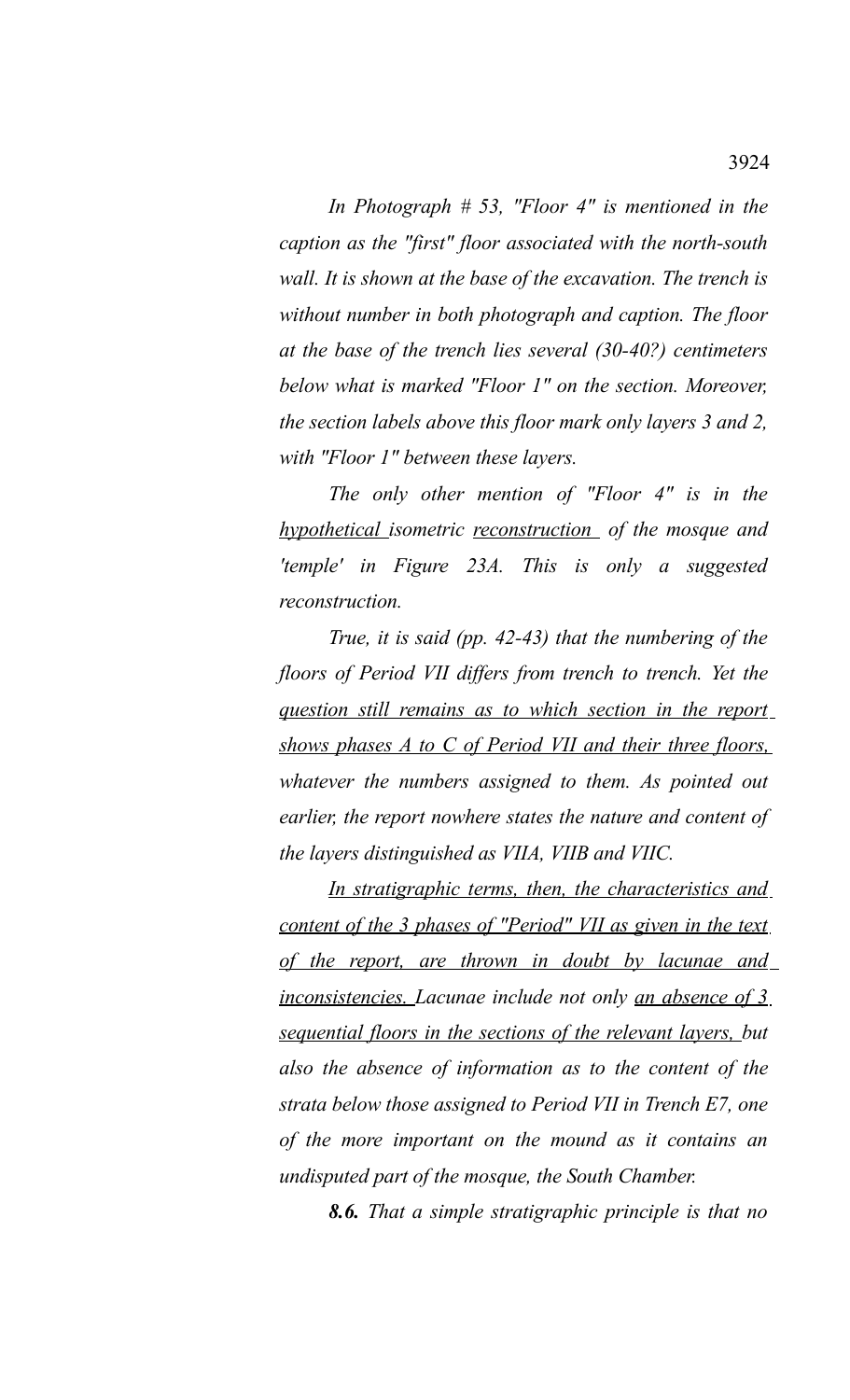*wall can be accurately dated vis-a-vis floors, unless we can see from which level the foundation trench for the western wall was cut, and which floor seals (or runs over) that vertical foundation cut (running close along the wall). A wall can be used, even raised higher, in periods after it was originally built. If a floor runs right up to a wall, with no gap or interruption between them, we assume that the wall and floor are functionally related, i.e. that they belong to the same building; it may be that the floor was laid after the wall was built, but not vice versa. The stratum to which the first construction of the wall dates, is indicated by the level from which the cut was made for its foundation. That cut, in its turn, will be dated by the floor or surface that lies immediately above the cut, or, in the jorgon, the floor/surface that seals the cut. The report does not state which layer or floor seals the so-called foundation trench mentioned on p. 41 and p. 69.*

*Photograph no. 52 (Trench E8) purports to show a cut, indicating the date of the massive west wall, in the north face of the trench, but (a) this face or section (technically, the "Section Facing South") shows an animal burrow sloping away from the west wall towards the east. The burrow cuts the second floor from the top, and also the red crush floor below it. From the level of the latter, the red stratum, a cut goes down vertically, but is too far (about 75 cm) from the west wall to be appreciated as its foundation trench cut.* 

*Besides, (b) there is no "proof" because in the photograph the cut in the floor at the bottom of the trench*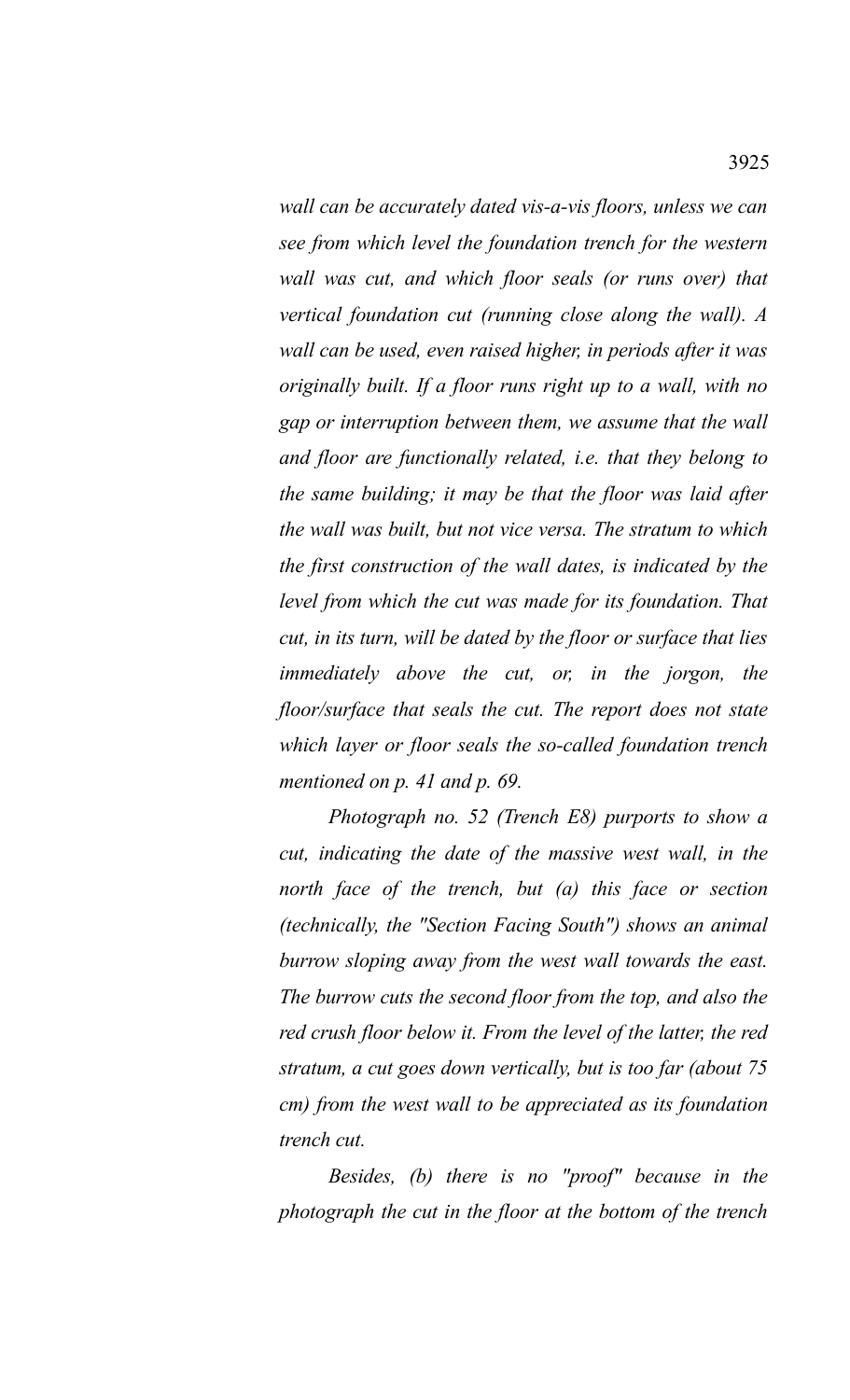*(this floor lies several centimeters below what is marked*

*"Floor 2" on the section in the photograph) is neither close to, nor parallel to, the line of the wall, and does not therefore indicate the edge of a trench dug to make a wall.* 

*In Photograph 55 of Trench ZE1 we see labels marking "Floor 1" and Floor 2" in the section, and a floor (without number) at the base of the excavated area below, but there is no cut visible in the trench section close to the east face of the north-south running wall. The upper and lower floors run right up to the east face of the wall. Thus we cannot say that either of these floors was earlier than, and cut to make room for, the upper courses of the northsouth wall. The same observation follows from the Section Facing South, West-East (K-L), pertaining to Trench ZE1, east of Wall # 5A.*

*So too no cut is visible in the Section E-F, Facing South, in E7 inside the South Chamber of the mosque. All that we have in this is a sequence of surfaces or strata below "Floor 3" coming straight up to the western wall in E7. There is no cut line, vertical or sloping, near the vertical edge of the wall."*

**3822.** The periodization/stratification made by ASI has also been criticized by some of the witnesses of plaintiffs (Suit 4). Real criticism has come from PW 16 Prof. Surajbhan, PW 24 Prof. D.Mandal, PW 29 Dr. Jaya Menon, PW 30 Dr. R.C. Thakran, PW 31 Dr. Ashok Dutta and PW 32 Dr. Supriya Verma. Some others who have supported the stratification/periodization by ASI are OPW 18 Sri Arun Kumar Sharma; OPW 19 Rakesh Dutt Dwivedi and DW 20/5 Sri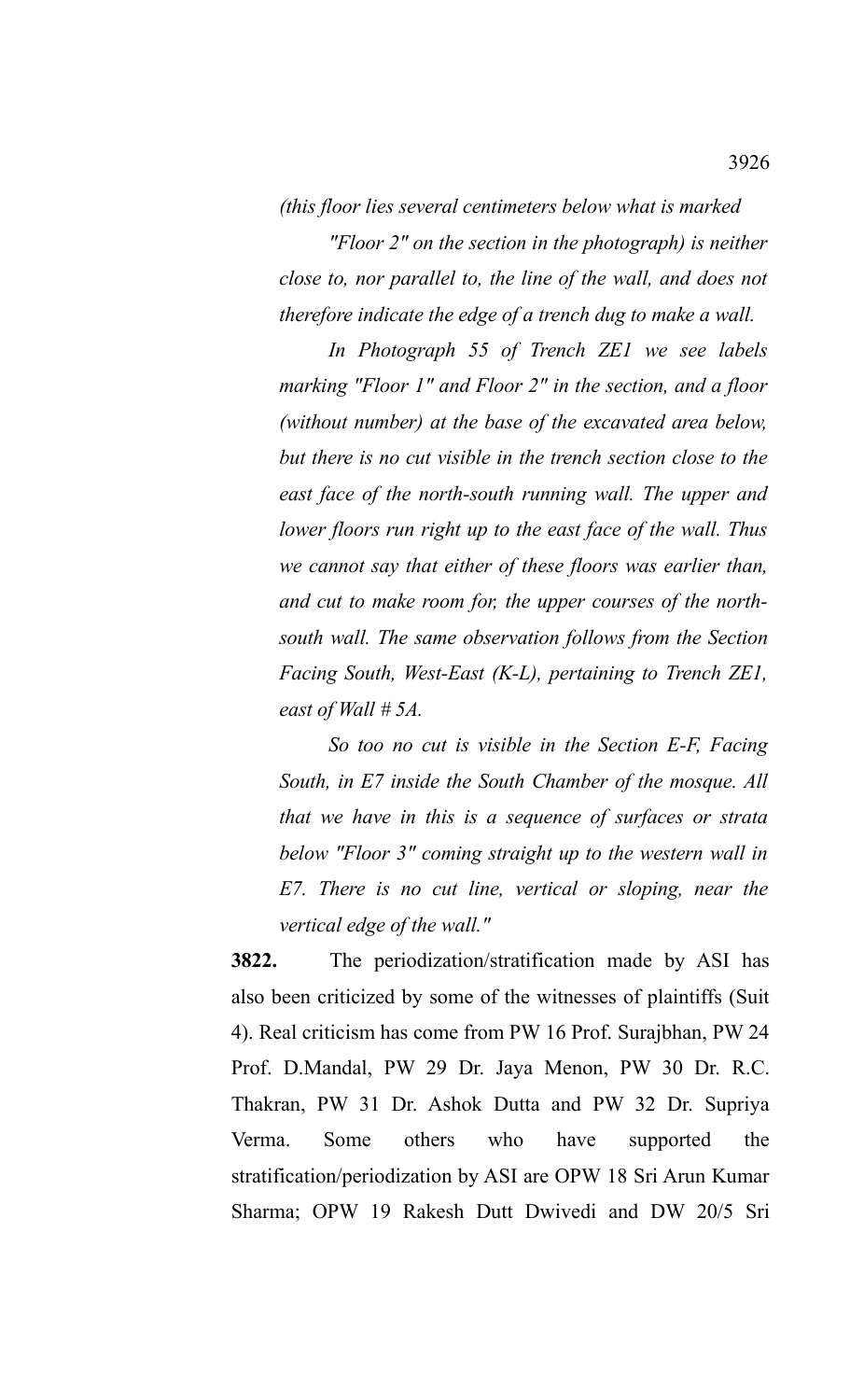Jayanti Prasad Srivastava.

**3823. P.W. 16, Prof. Surajbhan**, in his third appearance, has deposed in the matter of ASI report and the said statement is contained in Parts 3 and 4 (paras no. 135 to 556) of his oral deposition. He claimed to have actually visited the site of excavation for a period of three days in June, 2003 when the excavation was continuing:

''जिस समय अयोध्या में विवादित स्थल पर उत्खनन का कार्य चल रहा था, उस समय मैं तीन दिनों के लिए उत्खनन स्थल पर उसका निरीक्षण करने गया था।'' (पेज 135–136)

*" When excavation was going on at the disputed site in Ayodhya. I went to the site of excavation for three days." (E.T.C.)*

''जब मैं जून 2003 में विवादित स्थल पर गया था तब मेरे साथ डा0 मंडल, डा0 शिरीन रत्नागर, एवं पटना से आये हुए पुरातत्व के एक अवकाश प्राप्त डायरेक्टर डा0 सीताराम राय गये थे।'' (पेज 145–146)

*"When I went to the disputed site in June 2003, I was accompanied by Dr.Mandal, Dr.Shireen Ratnagar and Dr. Sita Ram Rai, a retired director of archaeology, who had come from Patna." (E.T.C.)*

''ट्रेंच जे–3 में मैं किस तारीख को उतरा था, यह याद नहीं है, परन्तू जून माह के मध्य भाग के आस–पास मैं उत्खनन स्थल पर गया होऊँगा, परन्तु इसके बारे में मैं निश्चित तिथि नहीं बता पॉऊगा।''

 $(\dot{q}\bar{w}$  239)

*" I do not remember on which date I had descended into Trench J-3. However, I may have gone to the excavation site nearly in the middle of June but I cannot tell any definite date in this respect." (E.T.C.)*

''मैं यहाँ पर आम व्यक्ति की हैसियत से गवाही न देकर **प्***रा***तत्व** के विशेषज्ञ की हैसियत से गवाही दे रहा हूँ।" (पेज 315)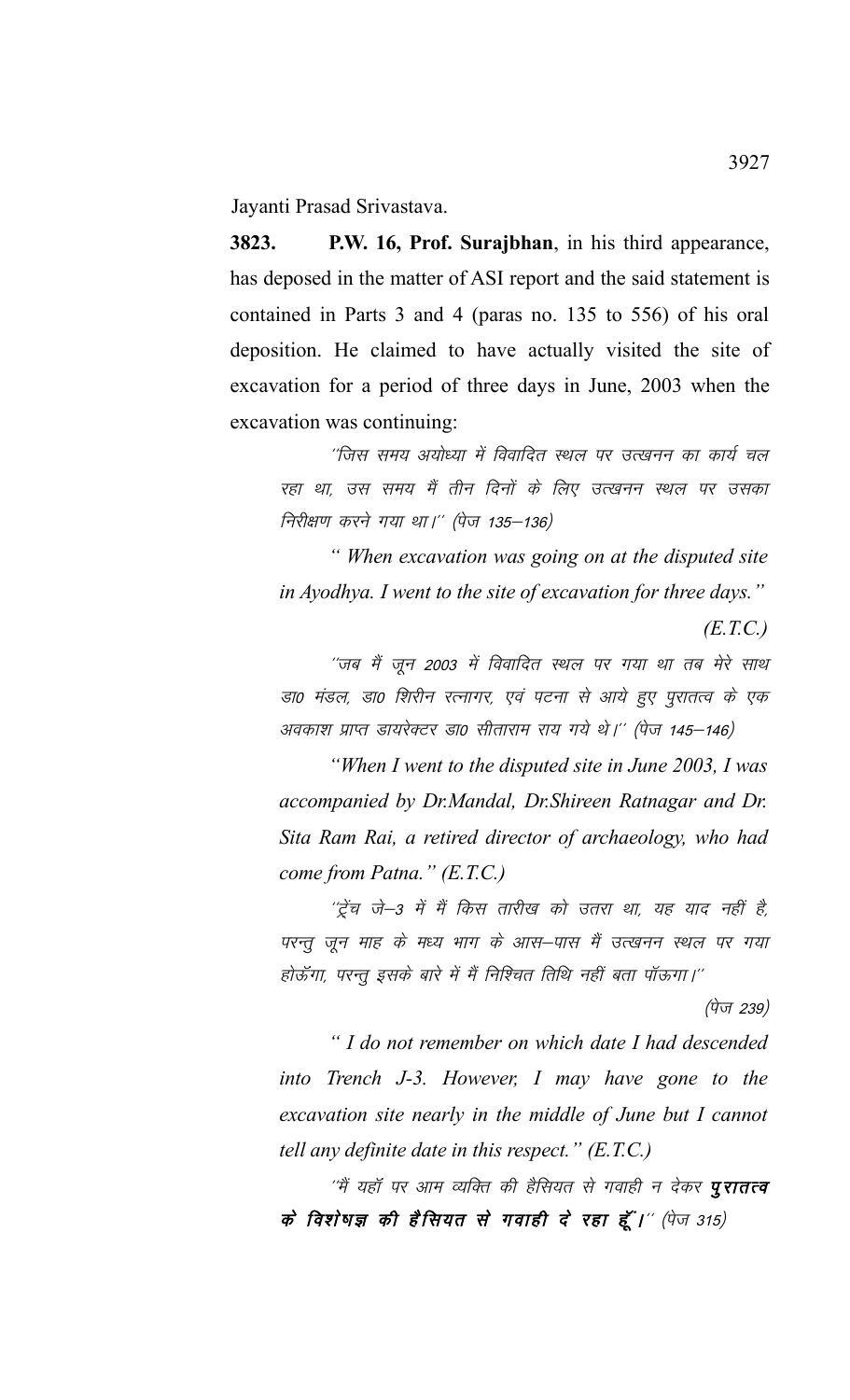*"I am giving testimony here as a specialist in archaeology, not as a layman." (E.T.C.)*

''यह भी सच है कि मैं अपनी गवाही में ए०एस०आई० की रिपोर्ट व उसके विभाग को तिरस्कृत करने अथवा उसे खण्डित करने के लिए उपस्थित हुआ हूँ।" (पेज 336)

*"It is also true that I have appeared to discard or reject the report of ASI and its department, through my evidence." (E.T.C.)*

''इस नतीजे पर पहुँचा हूँ कि ए०एस०आई० का कनक्लूजन गलत *है।'' (पेज 337)* 

*"I have drawn the conclusion that the conclusion of ASI is wrong." (E.T.C.)*

''मैं अयोध्या के इस उत्खनन रिपोर्ट के बारे में अपना आंकलन देने आया हूँ और यह बताने आया हूँ कि इस रिपोर्ट के निष्कर्ष बाबरी मस्जिद के नीचे किसी मंदिर के होने के बारे में निराधार हैं।'' (पेज 343)

*"I have come to give my estimate about this excavation report of Ayodhya and also to tell that the conclusion of this report regarding existence of any temple beneath the Babri mosque, is baseless." (E.T.C.)*

''प्रश्न– पहली बार जब आप इस न्यायालय के समक्ष गवाही देने उपस्थित हुए थे जब आप एक पुरातत्ववेत्ता की हैसियत से आये थे या एक इतिहासकार की हैसियत से आये थे?

उत्तर– मैं पुरातत्ववेत्ता होते हुए इतिहासकार भी हूँ क्योंकि पुरातत्व एक ऐतिहासिक विज्ञान है इसलिए मैं जब कोर्ट के सामने पेश हुआ, इस विषय पर समग्रता से अपनी गवाही देने के लिए पेश हुआ था।'' (पेज 352)

*"Question- Your first appearance in this court to give evidence was as a archaeologist or historian?*

*Answer- Besides being an Archaeologist, I am also a historian because archaeology is a historical science and as such when I appeared before this court, I appeared to*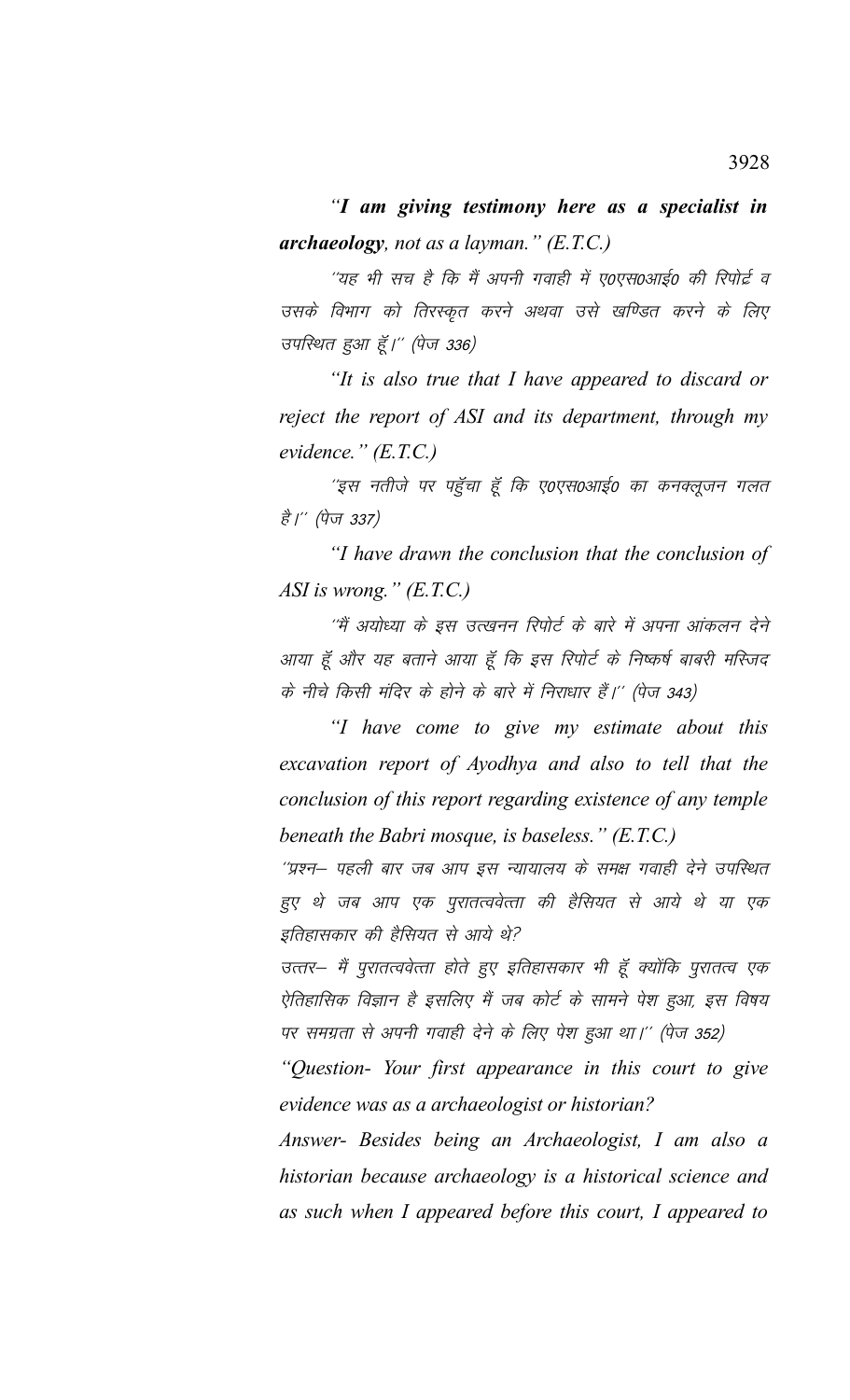*give my evidence on this topic in entirety." (E.T.C.)*

´´हर वर्थव्हाइल आर्कियोलाजिस्ट (पुरातत्ववेत्ता) इतिहासकार भी होता है और इतिहास एक व्यापक विज्ञान है पुरातत्व जिसका अंग है, मैं जब इतिहासकार के रूप में गवाही देने आया उसका यह तात्पर्य नहीं है कि मैं पुरातत्व के ज्ञान व विधि से वंचित होकर आया था।'' (पेज 353)

*"Every worthwhile archaeologist is also a historian. History is a detailed science with archaeology being its branch. When I came to give evidence as a historian, it did not mean that I had come without the knowledge and method of archaeology." (E.T.C.)*

''साइट पर मैं जब गया, उस समय प्रो0 शीरीन रत्नागर, प्रो0 मण्डल तथा कूछ आब्जर्वर्स, जिनके नाम मुझे इस समय याद नहीं हैं, मौजूद थे और उत्खनन के बारे में वहां से उपलब्ध सामग्री के बारे में उनके साथ चर्चा होती रहती थी। यह दोनों व्यक्ति अयोध्या में उस समय मौजूद थे, जब मैं वहां गया था।" (पेज 391)

"*When I visited the site, Prof. Shirin Ratnagar, Prof. Mandal and few Observers, whose names I do not remember, were present and I had discussions with them about the excavation and the materials available there. Both these persons were present in Ayodhya, when I had gone there." (E.T.C.)*

\*'ये दोनों व्यक्ति वक्फ़ बोर्ड की तरफ से उत्खनन स्थल पर गये थे।'' (पेज 391)

*"Both these persons had been to the excavation site on behalf of Waqf Board." (E.T.C.)*

´´जिस समय काफी उत्खनन हो चुका था उस समय मैं वहाँ गया था परन्तू उस समय कुछ उत्खनन नये टेंचेज में किया भी जा रहा था। जिस समय मैं वहां पर गया, टे्न्व नं0 जी–7 में उत्खनन चल रहा था। ई ओर एफ़ सीरीज की टेंन्चेज में भी कहीं–कहीं उत्खनन चल रहा था। पूर्व में भी जे, के, सीरीज में जहाँ तहाँ उत्खनन चल रहा था।'' (पेज 443)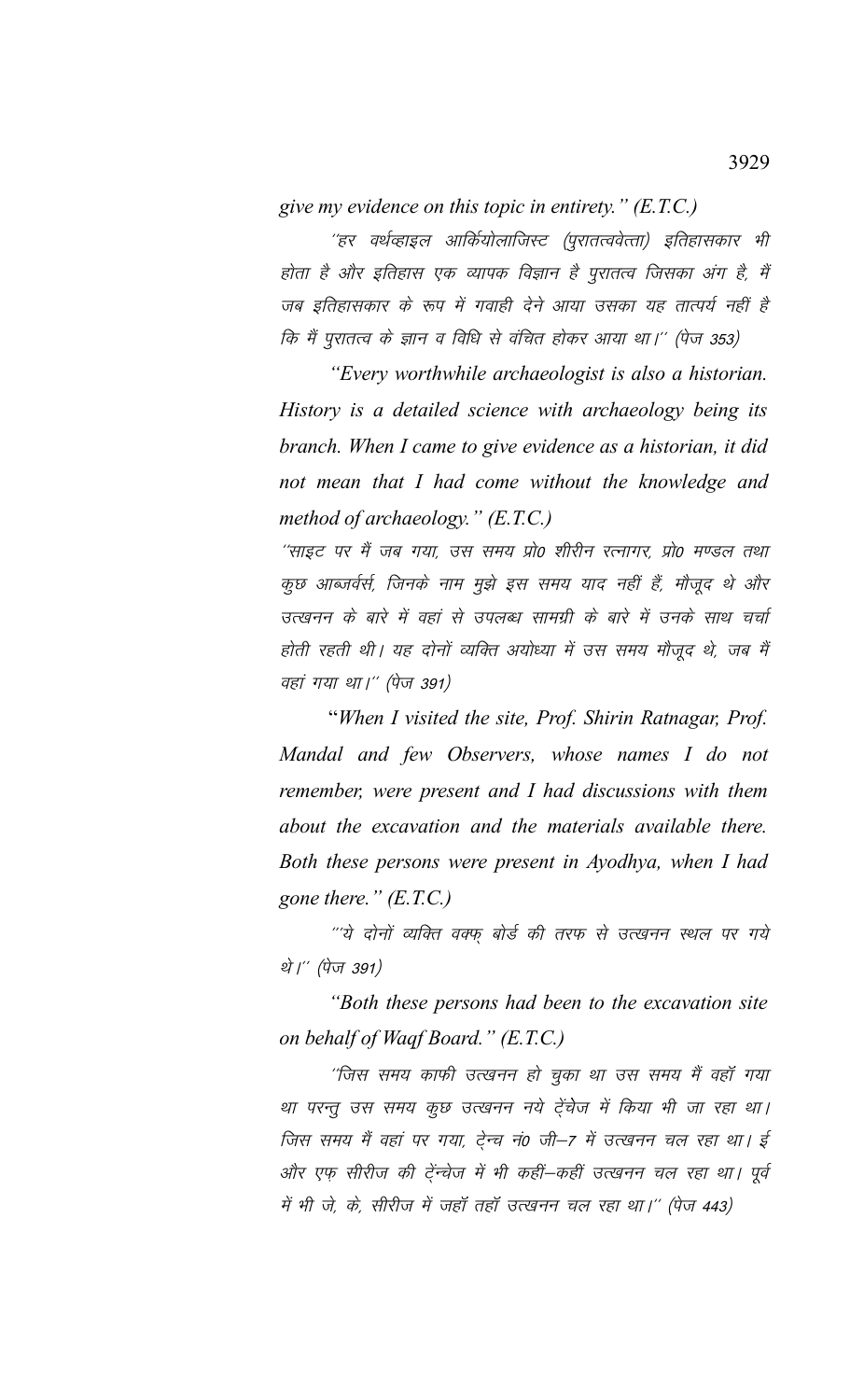*"I went there, when much excavation had taken place. However, at that time excavation was being carried out in few new trenches. When I went there, excavation was being carried out in trench no. G-7. Excavation in E & F series trenches was also being carried out at places. Earlier also the excavation was being carried out at places in J, K series." (E.T.C.)*

''मैंने एक्सपर्ट के रूप में तीन दिन तक हुए उत्खनन के सैम्पल को देखा, उनके पाटॅफरीयार्ड को देखा,'' (पेज 446)

*"As an expert, I examined the sample of three days excavation, their pottery yard," (E.T.C.)*

''मैं कोर्ट की इजाजत से विवादित स्थल पर उत्खनन कार्य देखने के लिए गया था। इस हेतु न्यायालय में प्रार्थना पत्र वकील साहब ने दिया होगा। प्रार्थना पत्र इस संबंध में अवश्य दिया गया होगा। . ..इस संबंध में मेरी वार्ता श्री जीलानी साहब वकील साहब से हुई थी, जिन्होंने मुझसे यह बताया था कि मेरे उत्खनन स्थल पर जाने संबंधी इजाजत प्राप्त हो गयी है।'' (पेज 501)

*"I had gone to the disputed site to inspect the excavation, under court permission. The advocate must have moved an application before the court in this behalf. Application must have been moved in this behalf. . . . I had a discussion in this behalf with Mr. Jilani, the advocate, who told that permission had been accorded for my visit to the excavation site." (E.T.C.)*

´´.मेरे साथ कई और विद्वान लोग भी थे, जिनके साथ मैं पुरावशेषों को देखने गया था।" (पेज 502)

*"Many other scholars had accompanied me, when I had gone to inspect the archaeological remains." (E.T.C.)*

 $^{\prime\prime}$ पुस्तिका  $^{\prime\prime}$ अगेन्स्ट कम्युनलाइजेशन आफ़ आर्कियोलाजी – ए– किटिक आफ दि ए०एस०आई० रिपोर्ट में जो'' सहमत'' नामक संस्था से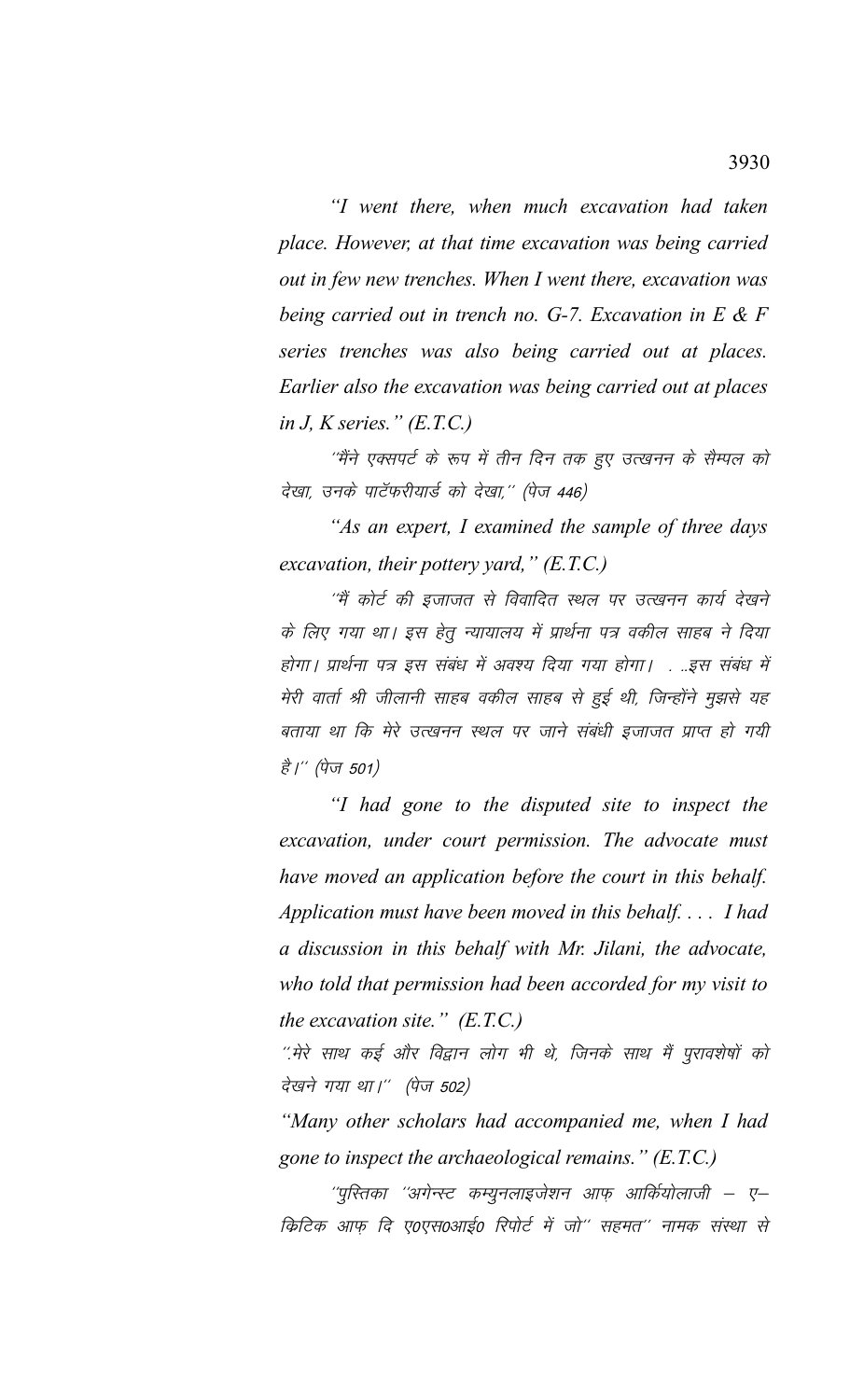प्रकाशित है, मेरा भी लेख है। इसका शीर्षक ''बैड मैथड, पुअर रिजल्ट – ए– किटिक आफ़ ए०एस०आई० रिपोर्ट्ट है।'' (पेज 504)

 *"My article is also included in the magazine 'Against Communalisation of Archaeology- A Critic of the ASI Report', published by institution named Sahmat. Its title is 'Bad Method, Poor Result-A Critic of ASI Report'."* 

*(E.T.C.)*

''सफ़दर हाशमी मेमोरियल ट्स्ट है, जिसे इन शार्ट ''सहमत'' कहते हैं। मैं ''सहमत'' का सदस्य तो नहीं हूँ, पर उनके अनेक कार्यो में हिस्सा लेता रहा हूँ।" (पेज 520)

*"Safdar Hashmi Memorial is a trust, which is called Sahmat in brief. I am not a member of Sahmat, but I do take part in many of its activities." (E.T.C.)*

''सहमत'' मैगजीन भी प्रकाशित करता है, पर उस मैगजीन का नाम इस समय याद नहीं आ रहा है। इस मैगजीन में मेरे भी कुछ आर्टिकिल्स छपे हैं।'' (पेज 520)

*"Sahmat also publishes a magazine, whose name I am not able to recollect at present. Few articles of mine have been published in this magazine as well." (E.T.C.)*

''संभवतः मैं विवादित स्थल पर 11, 12, तथा 13 जून 2003 को गया था।'' (पेज 534)

*"I had been to the disputed site possibly on 11th , 12th and 13th June, 2003." (E.T.C.)*

**3824.** In respect to certain fields he also clearly admitted his lack of expertise and experience as under:

''आर्किटेक्चरल साइन्स पर मेरी कोई एकेडेमिक क्वालीफिकेशन नहीं है, बल्कि यह मेरे अनुभव और जनरल स्टडी पर आधारित है।'' (पेज 518)

*"I have no academic qualification in architectural science and instead it is based on my experience and general study." (E.T.C.)*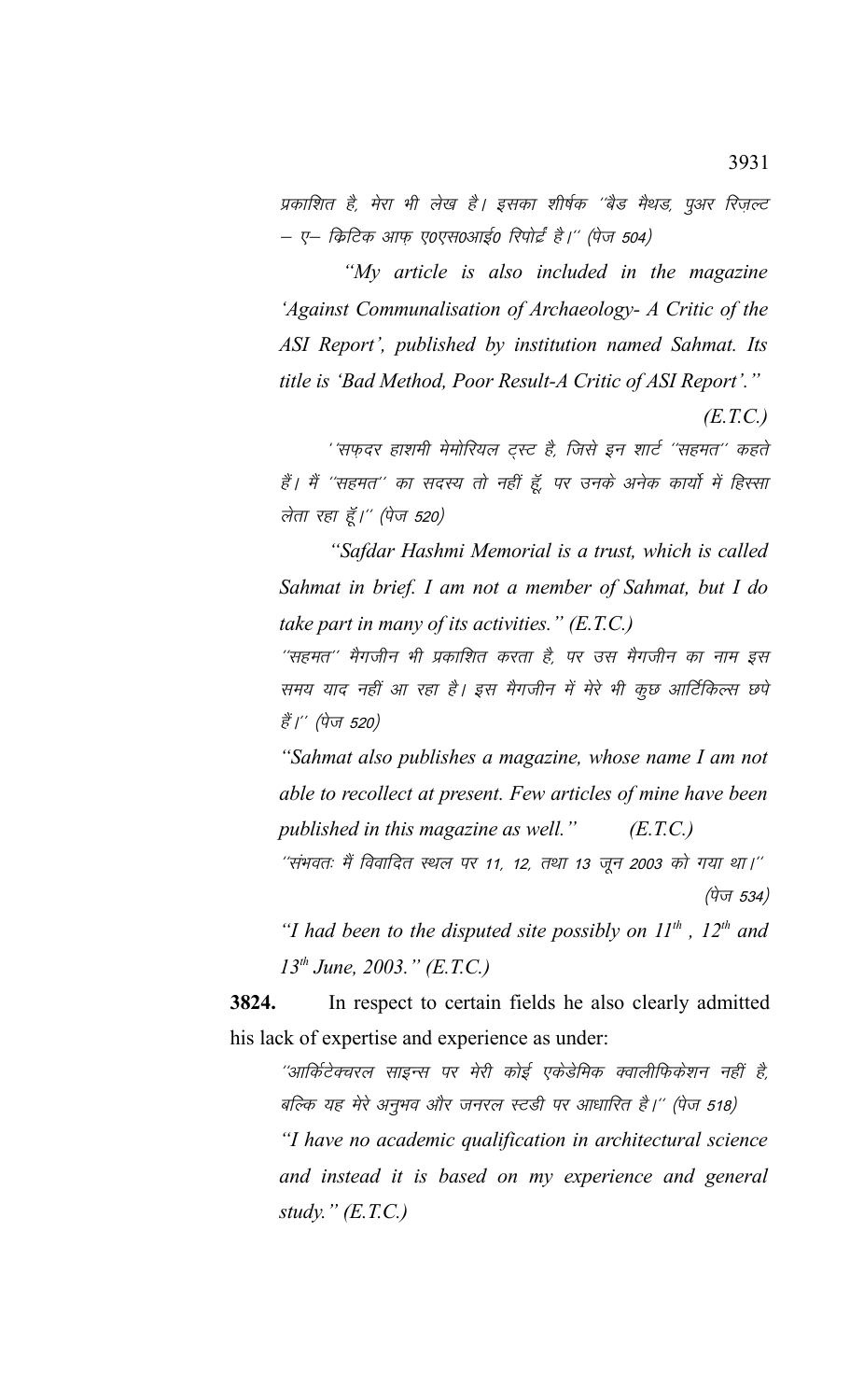''मैं न्यूमिसमैटिक्स (मुद्रा शास्त्र) का एक्सपर्ट नहीं हूँ'' (पेज 522) *"I am not an expert in numismatics." (E.T.C.)* '' इसी प्रकार मैं एपीग्राफी का भी एक्सपर्ट नहीं हूँ,'' *"Similarly I am not an expert in epigraphy," (E.T.C.)*  ^'मैंने उत्खनन स्थल से प्राप्त हुई ग्लेज्ड टाईल्स व ग्लेज्ड वेयर साक्षात् नहीं देखे हैं," (पेज 526)

"I have not actually seen the glazed tiles & glazed ware found from the excavation site," (E.T.C.)

**3825. PW 16, Prof. Suraj Bhan** filed his affidavit dated 20.03.2006 in support of the objections filed on behalf of plaintiff 1 (Suit-4) against ASI report. He says that the ASI has misrepresented the true nature of the structure, floors and pillar bases underlying the Babri-Masjid ruins. With respect to stratification, PW 16 in para 5 says that though the stratigraphy of each trench is claimed to be finally co-related with the general sequence of culture at the site, the ASI having failed to give a list of layers and periods trench-wise for facilitating the testing of the conclusions of the excavators has distorted the facts and gave wrong findings with regard to structure 3 and 2. PW 16 asserted that a concordance ought to have been provided in the report. The conclusions drawn by ASI were alleged to be bound and it says that they have adopted a defective methodology and biased assumption (vide para 4 of the affidavit). Then general allegations in para 14 has been made that the report, on the whole, lacks scientific rigour, objectivity and professional integrity and such trend and tendency in Indian Archaeology may pose a serious challenge not only to the world of historians but also to those citizens who are interested in truth and nothing but the truth. In his cross-examination PW 16, however, said: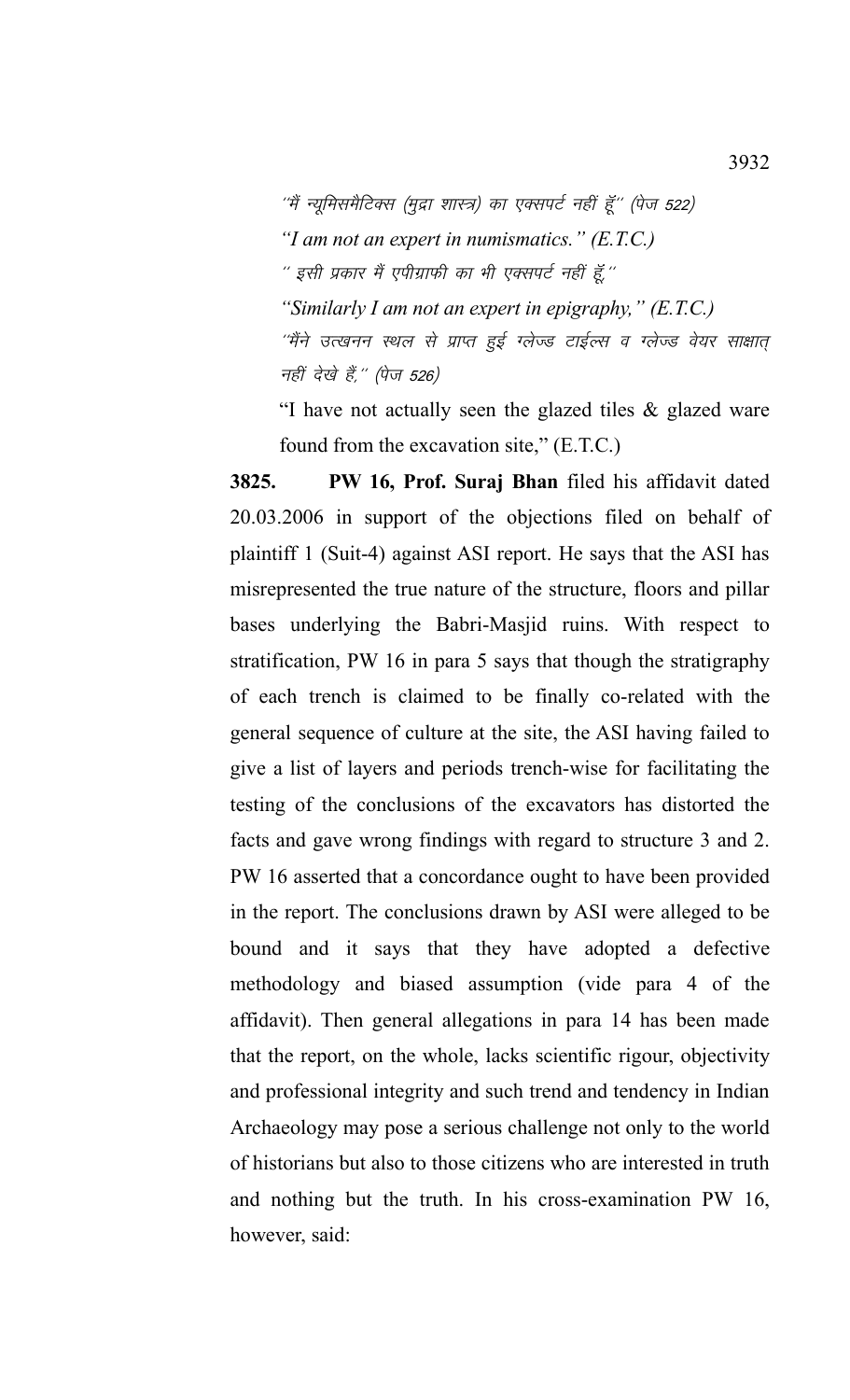''विवादित स्थल पर ए०एस०आई० द्वारा जो उत्खनन कार्य किया गया था, उसकी रिकार्डिंग और स्तरीकरण ठीक ढंग से नहीं किया गया था। इसलिए ए०एस०आई०की रिपोर्ट में जो गैप्स हैं, उनको डेटा या रिकार्ड से बिना सत्यापित किया कोई अंतिम मत नहीं व्यक्त किया जा सकता।''

*(पेज 145)* 

" In case of the excavation done by A.S.I. at the disputed site, its recording as well as stratification was not properly done. That is why a final opinion cannot be given without verifying the gaps (wide divergences) of the A.S.I. report from the data or record."  $(E.T.C.)$ 

''आमतौर पर विद्वान कुछ एक टर्म से सहमत हैं, जैसे एन0बी0पी0डब्लू0, शुंग, कुषाण, गुप्त। परन्तु ''पोस्ट गुप्त– राजपूत काल'' प्रचलित नहीं है। ''अर्ली मिडिवियल–सूल्जानेट'' भी प्रचलित नहीं है। मिडिवियल काल से मुगल काल को उपरोक्त चार्ट में अलग किया गया है। यह भी प्रचलित नहीं है, क्योंकि मुगल काल भी मीडिवियल काल का ही हिस्सा है।''

(पेज 149)

"Generally, scholars are in agreement on the use of some terms such as N.B.P.W., Shunga, Kushan, Gupta. But the term like 'post-Gupta-Rajpoot era' is not in vogue. The term 'Early Medieval – Sultanate' is also not in use. In the afore-said chart, the Mughal period is shown separately from the medieval period. It is also not in vogue because the Mughal period is only a part of the Medieval Period."

 $(E.T.C.)$ 

''कुछ तिथियों के लिए कार्बन–14, सिक्कों और पाटरीज का भी इस्तेमाल किया है।'' (पेज 155)

" In determination of some dates, Carbon-14, coins and potteries have been used." (E.T.C.)

''परन्तु जो इस रिपोर्ट में त्रूटि नजर आ रही है, वह यह है कि उन्होंने कुछ कूशियल साक्ष्य को प्राप्त करने अथवा उसका विश्लेषण करने मे कमजोरी दिखाई है तथा गलत निष्कर्ष निकालने के लिए कुछ साक्ष्यों को जरूरत से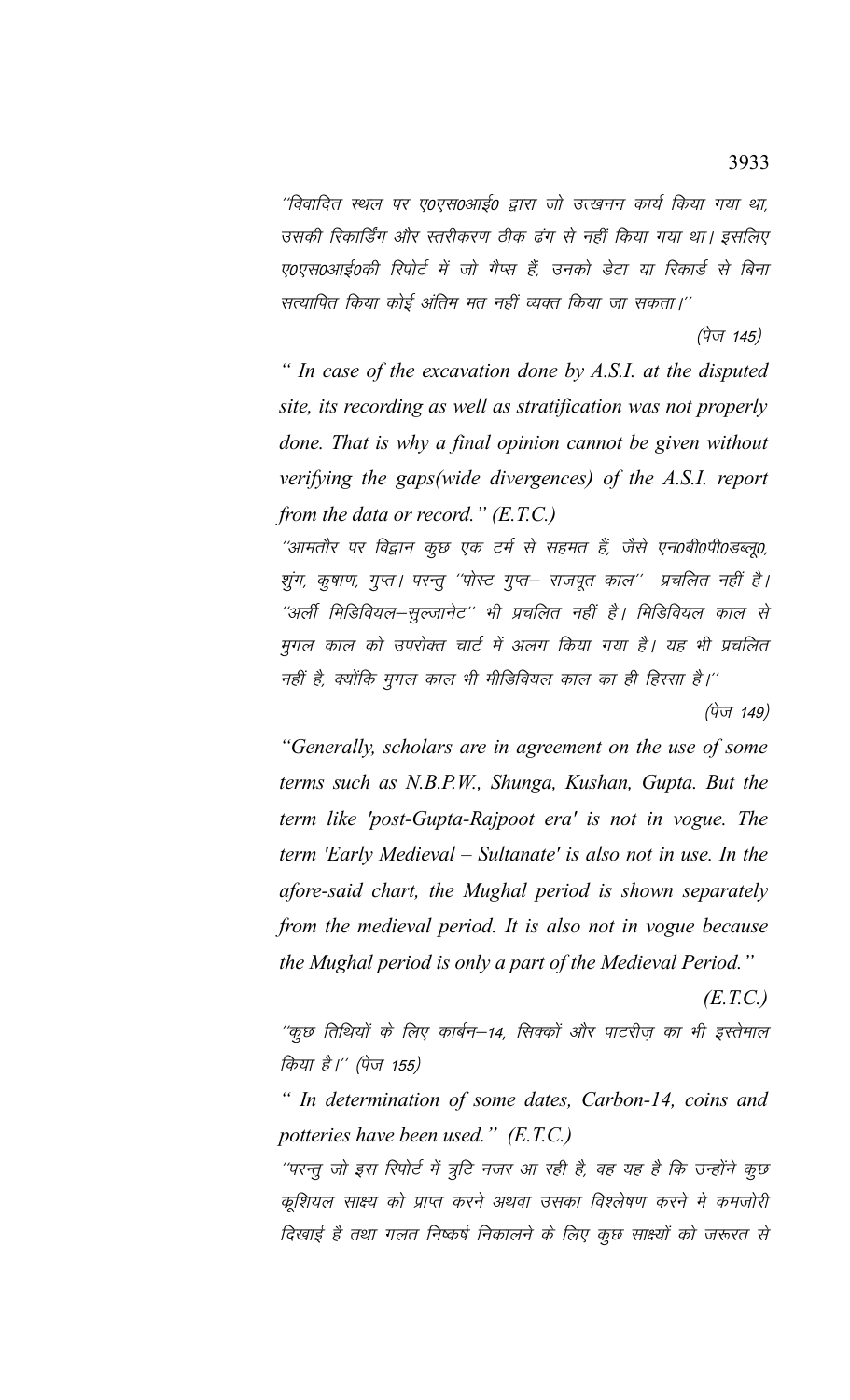ज्यादा महत्व दिया है और उनका क्रिटिकल एनालिसिस नहीं किया है। दूसरी तरफ़ कुछ अन्य महत्वपूर्ण सामग्री को, जो इस समस्या पर विशेष महत्व रखती है, इग्नोर किया गया है व सप्रेस किया गया है, ताकि अपने पूर्वकल्पित निष्कर्ष को सिद्ध किया जा सके। इन्हीं तरीकों को मैं गलत मानता हूँ और इन प्रिजम्पशस को मैं बायरड कहता हूँ।'' (199–200)

"But an error perceptible in this report is that they have shown weakness in obtaining some crucial evidences or in analysing them and have given too much stress on some evidences so as to infer wrong findings and have not made any critical analysis of them. On the other hand, some other vital materials, which hold special significance to this problem, have been either ignored or suppressed, so that they may be able to establish their preconceived findings. I take these very methods to be faulty and term these presumptions as biased."  $(E.T.C.)$ 

''स्तर को मार्क करने के लिए कई साक्ष्यों का आधार लेना पडता है, क्योंकि कई बार स्थिति बहुत काम्पलेक्स होती है।'' (पेज 236)

"Several pieces of evidence have to be relied upon so as to mark the level because the situation gets very complex many times."  $(E.T.C.)$ 

''यह कहना सही है कि कई बार एक ही काल में कई स्तर हो सकते हैं और अन्य समय में अलग—अलग स्तर अलग—अलग कालों के ही सूचक हो सकते हैं। सांस्कृतिक काल गणना के लिए भौतिक अवशेषों का ही आधार होता है।'' (पेज 236)

"It is correct to say that many a time a single period may have various strata and at other times different periods may be indicative of different strata. Only the physical remains provide a base for the reckoning of a cultural period."  $(E.T.C.)$ 

यह कहना सही है कि रोशनी की मौजूदगी में ही प्रायः स्तरों की पहचान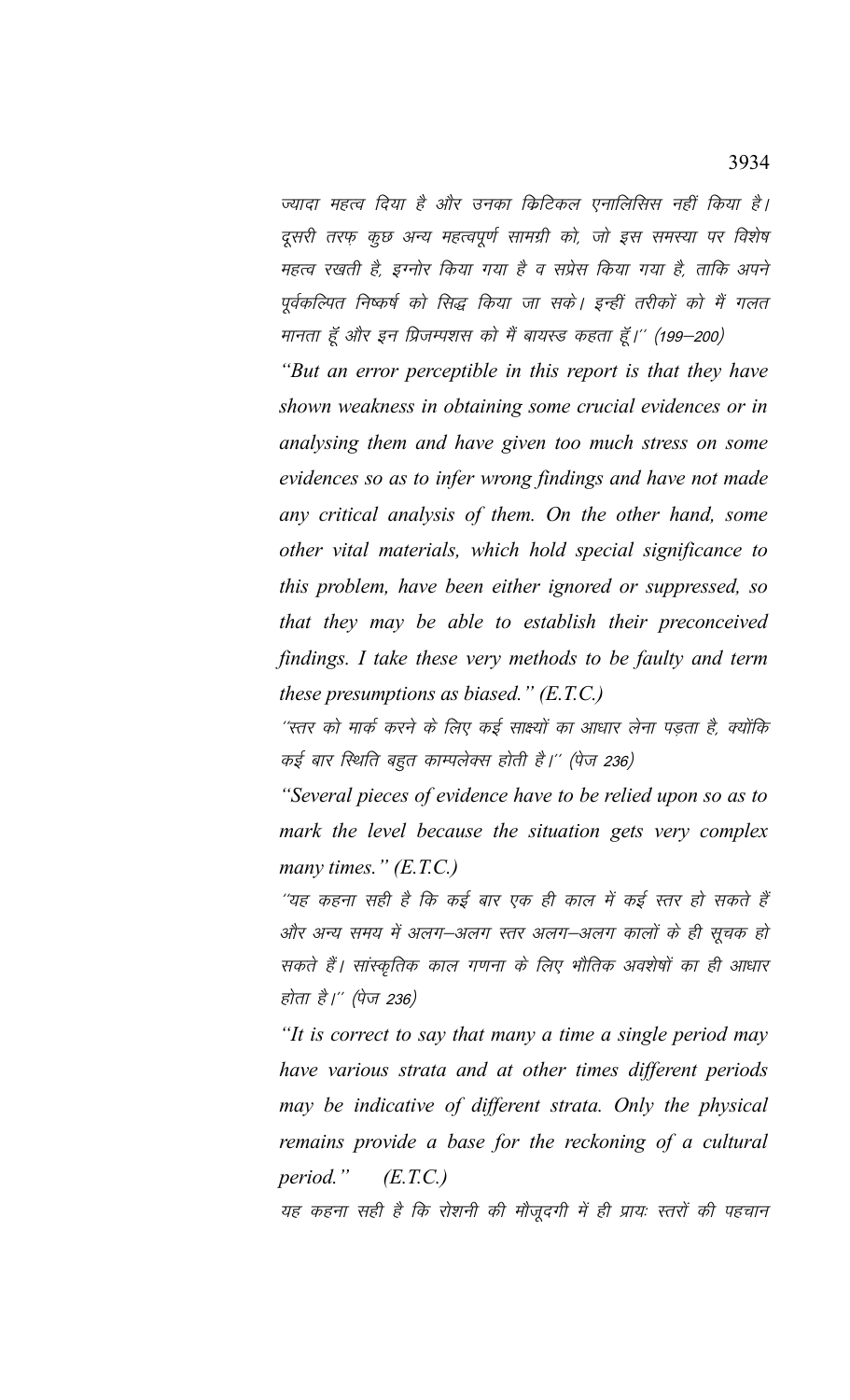बेहतर हो पाती है। इसके अलावा नजदीक से स्तरों को देखने से और स्वयं उसके पहचानने के लिए अपने पुरातात्विक चाकू (आर्कियोलोजिकल नाइफ़्) का प्रयोग करके बेहतर किया जा सकता है, परन्तु दूर से देखकर भी और फोटोग्राफ तथा सेक्शनल डाइंग को देखकर भी स्तरों की भिन्नता का आभास हो सकता है। फोटोग्राफ को देखकर यह अनेक बार पहचान लिया जाता है कि अमुक उत्खनन में स्तरीकरण में कितना औचित्य और कितनी गल्तियॉ हैं। प्रायः फोटोग्राफ़ में स्तरों की मिट्टी के टैक्सचर, उसके रंग की छाया भी पड़ती है। स्वयं कहा कि पिट आदि को बहुत सरलता से पहचाना जा सकता है।'' (पेज 237)

*" It is correct to say that stratum is often better identified only in the presence of light. Besides, it can be better done by looking at the strata from a close range and by using one's archaeological knife for their identification. But one may have an impression as to difference in strata even by looking from a distance and also by looking at photograph and sectional drawing. From the sight of a photograph, many times it is known how much propriety and how many lacuna are there in the stratification done in a particular excavation. The soil texture of strata and their colour often gets reflected in the photograph too. (Himself stated) A pit etc. can be identified very easily." (E.T.C.)*

''उ0–अयोध्या के उत्खनन में सेक्शन का तराशना बहुत सफाई से किया गया है, चाहे स्तरीकरण में कई जगह दोष हों।'' (पेज 237)

*"Answer:- The section cutting has been done in a very fine manner in the excavation of Ayodhya, though there may be lacuna at several places in stratification." (E.T.C.)*

''अध्ययन करने के बाद ही यह पता चलेगा कि वे निष्कर्ष सही हैं अथवा नहीं।" (पेज 238)

*"Only after study it will be known whether those findings are correct or not." (E.T.C.)*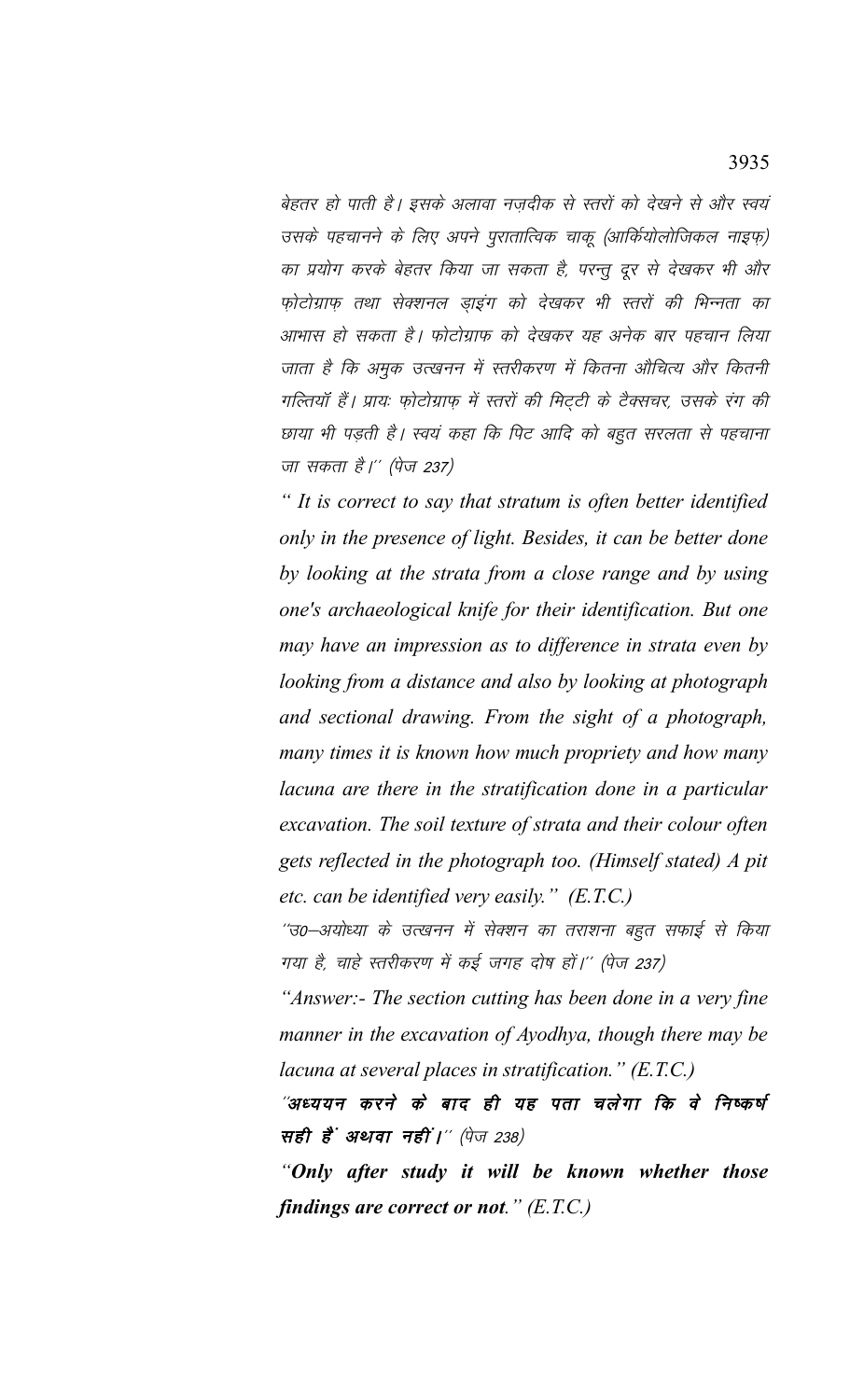'बेहतर यही रहता है कि संख्यात्मक ढंग से और राजनैतिक, पर काल–निर्णय किया जाये। आर्थिक आधार विभिन्न डायनेस्टीज़ विभिन्न राजवंश इस काल–कम में आ जायेंगे, परन्तु विभिन्न राजवंशों के आधार पर किये गये काल–कम की कई सीमाएं होती हैं। **ए** 0एस0आई0 ने अपनी रिपोर्ट से केवल राजवंश के आधार पर ही काल—गणना नहीं की है। उसमें पुरातात्विक सामग्री के जैसे एन0बी0पी0 डब्लू० पर, पीरियड आधार तथा ऐतिहासिक आधार पर, जैसे— मध्य काल, उत्तर व पोस्ट म्गल काल आदि भी नाम दिये हैं। इस रिपोर्ट में ए०एस०आई० ने कुषाण काल, शुंगकाल, गुप्तकाल, और राजपूत काल तथा मुग़लकाल अवश्य दिये हैं, जो डायनेस्टीज या राजवंशों से सम्बन्धित हैं या उनको समेटते हैं, परन्तु कुछ ऐसे कन्क्लुजन भी रिपोर्ट में दिखाई दे रहे हैं, जिनमें पूर्व मध्यकाल और सल्तनत पीरियड की विभाजन रेखा नहीं पहचानी गई है। सांस्कृतिक कालकम में ट्रेंड एण्ड कामर्स, जनरल सामाजिक संरचना का बंग ही अपने आप में किसी अलग काल का अथवा राजनैतिक, आर्थिक व्यवस्था का सूचक नहीं है।''(पेज 244)

"It is better that periodization is done numerically and on political and economic grounds. Several dynasties and several royal lineages will be covered in this chronological order. But periodization based on several royal lineages has many limitations. The ASI in its report has not proceeded with the reckoning of time merely on the basis of royal lineages. It has given the name of NBPW period on the basis of archaeological materials and those of medieval period, later or post Mughal periods etc., on **historical basis.** The ASI, in this report, have certainly given the names of Kushan period, Shunga period, Gupta period, later Gupta period, Rajpoot period and Mughal period, which are related to dynasties/royal lineages or cover such dynasties/royal lineages. But the report contains certain conclusions in which no line of separation is seen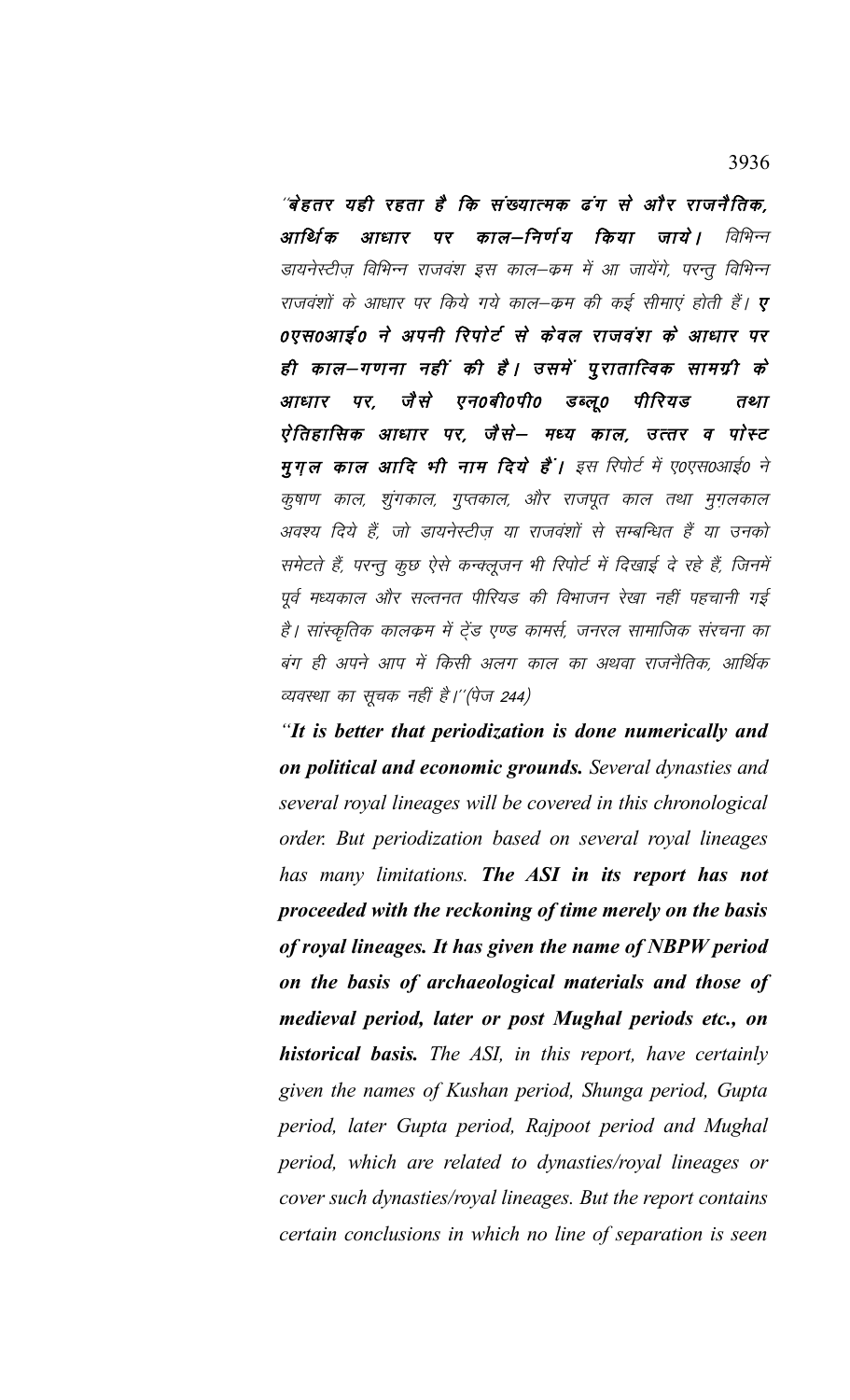between the early medieval period and the Sultanate period. In cultural chronology, trade & commerce and general social structure by themselves are not indicative of any separate period or of any political and economic system."  $(E.T.C.)$ 

'पूरे उत्खनन अवधि में मैं तीन दिन तक वहाँ पर रहा। ...... ए०एस०आई० ने उत्खनन के दौरान रिकार्डिंग टे्न्वेज में की गयी होगी परन्तू मेरी जो जानकारी है उसके अनुसार उत्खनन शुरू होने के लगभग एक महीने तक और कोर्ट के आदेश तक ग्लेज्ड वेयर, ग्लेज्ड टाईलस तथा हड़िडयों की ठीक से रिकार्डिंग नहीं की गयी थी। मैंने केवल टे्न्वेज में स्ट्रेटीग्राफी तथा आर्कीटेक्चरल रिमेन्स का अध्ययन किया था, वहॉ बनायी जा रही ड़ाईग को आंशिक रूप से देखा था, टे्न्चेज नोट बुक और डेली रजिस्टर नहीं देखा था। मुझे कोई उत्खननकर्ता स्थल पर साईट नोटबुक लिखता भी दिखाई नहीं दिया। मुझे यह पता है कि सुपरवाजर की नोटबुक तथा एन्टीक्विटी के रजिस्टर आदि बनाये गये हैं परन्तु क्या सुपरवाइजर ने साईट पर उत्खनन करते समय डायरी लिखी है, इस बारे में मुझे षक है। एन्टीक्विटी रजिस्टर पर भी मुझे शक है कि वह उस ढंग से नहीं लिखा है जिस ढंग से लिखा जाना चाहिए, बाद में कोई कोर्ट की जरूरत के अनुसार तैयार कर दिया लगता है। मेरा यह शक मेरे स्वयं का भी है तथा इस बारे में मैंने जानकारी भी प्राप्त की है। यह जानकारी मुझे डा0 मण्डल साहब ने, ठाकरान साहब ने षिरीन रत्नागर तथा और भी कई लोग जो वहाँ पर थे, ने दिया था। जब मैंने इसको देखा तो यह पाया कि यह उस ढंग से रिकार्डिंग ही नहीं है, जैसे सामान्य उत्खनन में की जाती है। जहाँ तक मुझे मालूम है कि उपरोक्त तीनों व्यक्तियों जिनसे मुझे जानकारी प्राप्त हुई उनमें ठाकरान साहब काफ़ी समय तक विवादित स्थल पर रहे होंगे। ....... जितने दिनों तक मैं उत्खनन स्थल पर रहा, मुझे यह पता चला कि उत्खनन के बाद षाम को एन्टीक्वीटीज डेली रजिस्टर में चढ़ाई जाती थी और शायद लोगों के दस्तखत भी लिये जाते थे। सुपरवाईजर की नोट बुक जो टे़न्च पर सुपरवाईजर लिखता है, वह मैंने लिखते हुए नहीं देखा बल्कि मैंने कुछ सुपरवाईजर को जब मैं टे्न्च देखने जाता था, तब वह वहाँ से अलग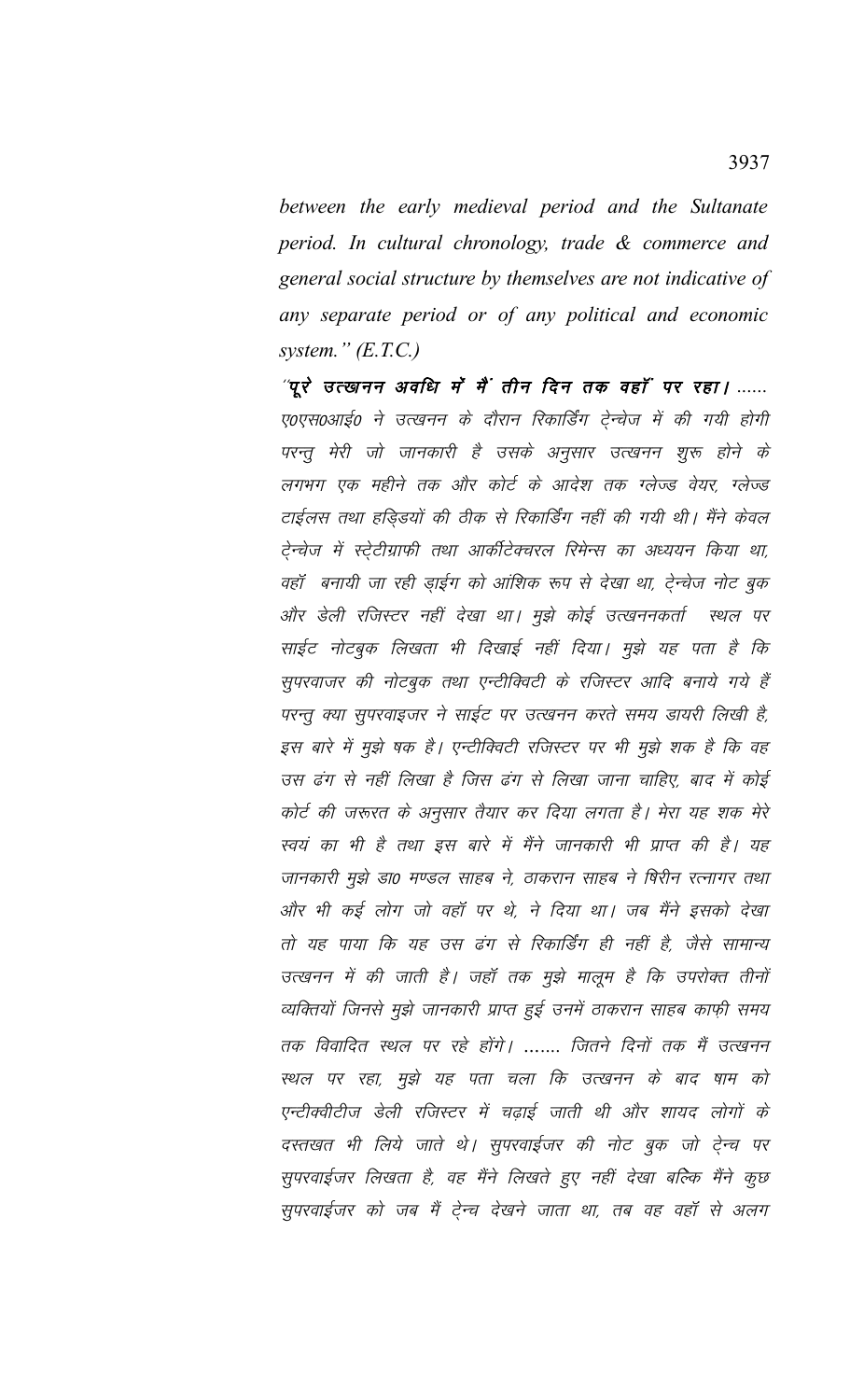जाकर बैठ जाने को भी देखा था। इससे मुझे लगता था कि सभी सुपरवाईजर्स एक जैसे सीरियस उत्खननकर्ता नहीं थे।'' (पेज 443–444)

*"In the total excavation period, I stayed there for three days. . . . . ASI may have carried out recording in the trenches during the excavation. However, to the best of my knowledge recording of glazed ware, glazed tiles & bones was not carried out properly for about one month from the beginning of excavation till the order of court. I had only studied the stratography of trenches and archaeological remains and had partially seen the drawing being made there but had not seen the trenches note book & daily register. I did not see any excavator writing the site note book at the site. I know that Supervisor's note book & antiquity register etc. have been prepared but I have doubt that the Supervisor has written the dairy at time of excavation. I also have doubts about the antiquity register that it has not been written in the manner it should have been written and appears to have been prepared subsequently according to requirement of court. This doubt is my own and I have also gathered information in this behalf. This information was given to me by Dr. Mandal, Mr. Thakran, Shirin Ratnagar and many other persons who were present there. When I looked at it, I found that the recording was not in the manner, as is done in usual excavation. To the best of my knowledge, out of the said three persons from whom I received the information, Mr. Thakran must have stayed at the disputed site for a long duration. . . . . . . . In the period of my stay at the excavation site, I came to know that after the excavation,*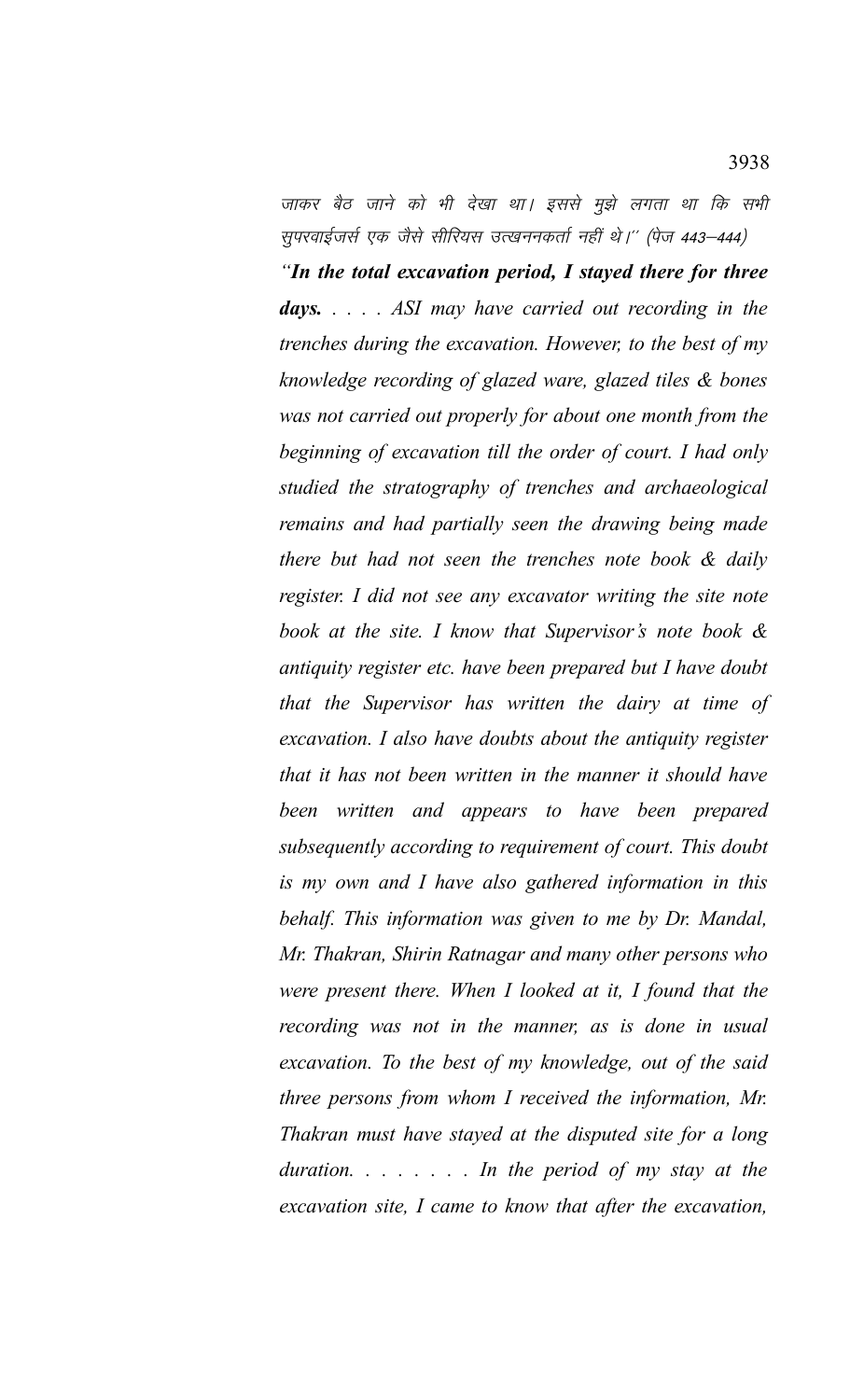the antiquities were entered in the evening in the daily register and probably signatures were also obtained. I did not see the Supervisor's note book being written, which is written by the Supervisor at the trench and instead at time of my visit to the trench I used to find some of the Supervisors sitting a side the trench. From this, it appeared to me that all the Supervisors were not equally serious excavators."  $(E.T.C.)$ 

''रिपोर्ट से ऐसा ही पता चलता है परन्तू मेरी व्यक्तिगत जानकारी के अनुसार टे्न्चेज में सरफ़ेस से डेप्थ ली जाती थी न कि किसी न स्टैण्डर्ड डेटम लाइन से, ऐसा मुझे अषोक दत्ता जी से भी पता चला।'' (पेज 445) "It appears so from the report but as per my personal knowledge the depth of trenches is measured from the surface and not from any standard datum line. I came to know the same from Mr. Ashok Dutta as well."  $(E.T.C.)$ 

''मुझे यह जानकारी है कि ए०एस०आई० ने अपनी रिपोर्ट के साथ वीडियों कैसेट्स तथा फ़ोटोग्राफुस दाखिल किये हैं। ...ए0एस0आई0 ने अपनी रिपोर्ट के साथ जो फोटोग्राफुस दाखिल किये गये है, उसके अतिरिक्त जो अन्य फोटोग्राफुस जो ए०एस०आई० ने दाखिल किये हैं, उनको षायद मैंने नहीं देखा है। मैंने 10–20 सी0डी0 देखी होगी। मैंने शायद ए0एस0आई0 द्वारा दाखिल टे्न्च नोट बुक नहीं देखी है। मुझे यह पता चला था कि टे्न्च नोट बुक ए०एस०आई० द्वारा दाख़िल की गयी है।''''मैं अपने इस मत पर पहुँचा हूँ कि रिपोर्ट की कमजोरियॉ स्टाक में रखे फोटोग्राफुस, सी०डी०, डायरियॉ अथवा ऐन्टीक्वीटीज़ रजिस्टर आदि से पूरी नहीं की जा सकती है।''

(पेज 445-446)

"I have the knowledge that along with its report, ASI has also filed video cassettes and photographs. . .. . . . . The photographs filed by ASI in addition to the photographs filed along with its report, have probably not been seen by me. I may have seen 10-12 CD. I have probably not seen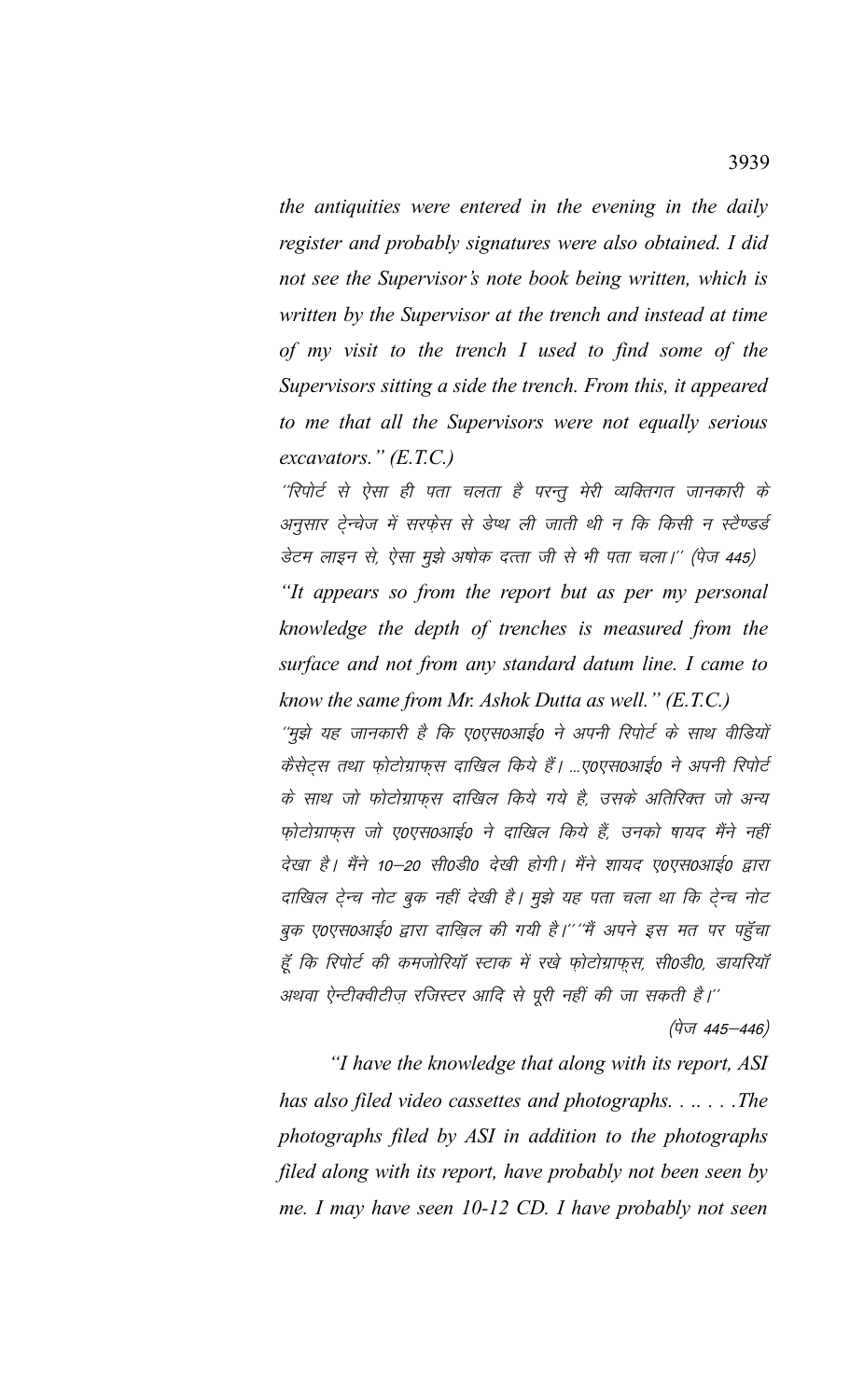the trench note book filed by ASI. I had come to know that ASI had filed trench note book.

I have arrived at the conclusion that the shortcomings of report can not be made good by photographs kept in stock, CD, diaries or antiquities register."  $(E.T.C.)$ 

"यह सही है कि स्थल पर उत्खनन वर्टिकल और हेरीजन्टल दोनों विधि से किया गया। न्यायालय के आदेश का पालन करने के लिए जितना होरीजन्टल और वर्टिकल उत्खनन आवश्यक था उससे कहीं ज्यादा उत्खनन किया गया है। . . . . परन्तु टेन्च जे 3 और जी 7 में नेचुरल स्वायल तक पहुँचना और कार्बन 14 विधि सर्वे अर्लियर पीरीयड 1000 बी0सी0 से भी पुराना मनगढंत रूप से बना देना यह कोर्ट की अपेक्षा नहीं थी। दूसरी तरफ 100 टेन्चेज को खोदकर पुरास्थल की सारी उस सामग्री को नष्ट कर देना जिसको भविष्य में बेहतर तकनीक के आने पर और बेहतर समझा जा सकता था. इसकी भी आवश्यकता नहीं थी।" (पेज 446–447)

"It is correct that the excavation at the site has been carried out by both vertical and horizontal methods. The horizontal and vertical excavation was carried out in excess of the required excavation, in order to comply with the court order.  $\dots$ . However, it was not the intention of the court to go deep to natural soil in trench  $J-3 \& G-7$  and arbitrarily making the survey older than the earlier period 1000 BC by Carbon-14 method. Further, there was no necessity to dig up 100 trenches and destroy all its archaeological materials, which could have been better appreciated on advent of improved technology."  $(E.T.C.)$ 

''उत्खनन ऊपर से नीचे को होता है। आज कल काल निर्धारण नीचे से ऊपर की ओर किया जाता है। ... कार्बनडेटि।ग को एब्सोलुट डेटिंग की एक वैज्ञानिक तकनीक माना जाता है, परन्तू इसकी सीमाएं होती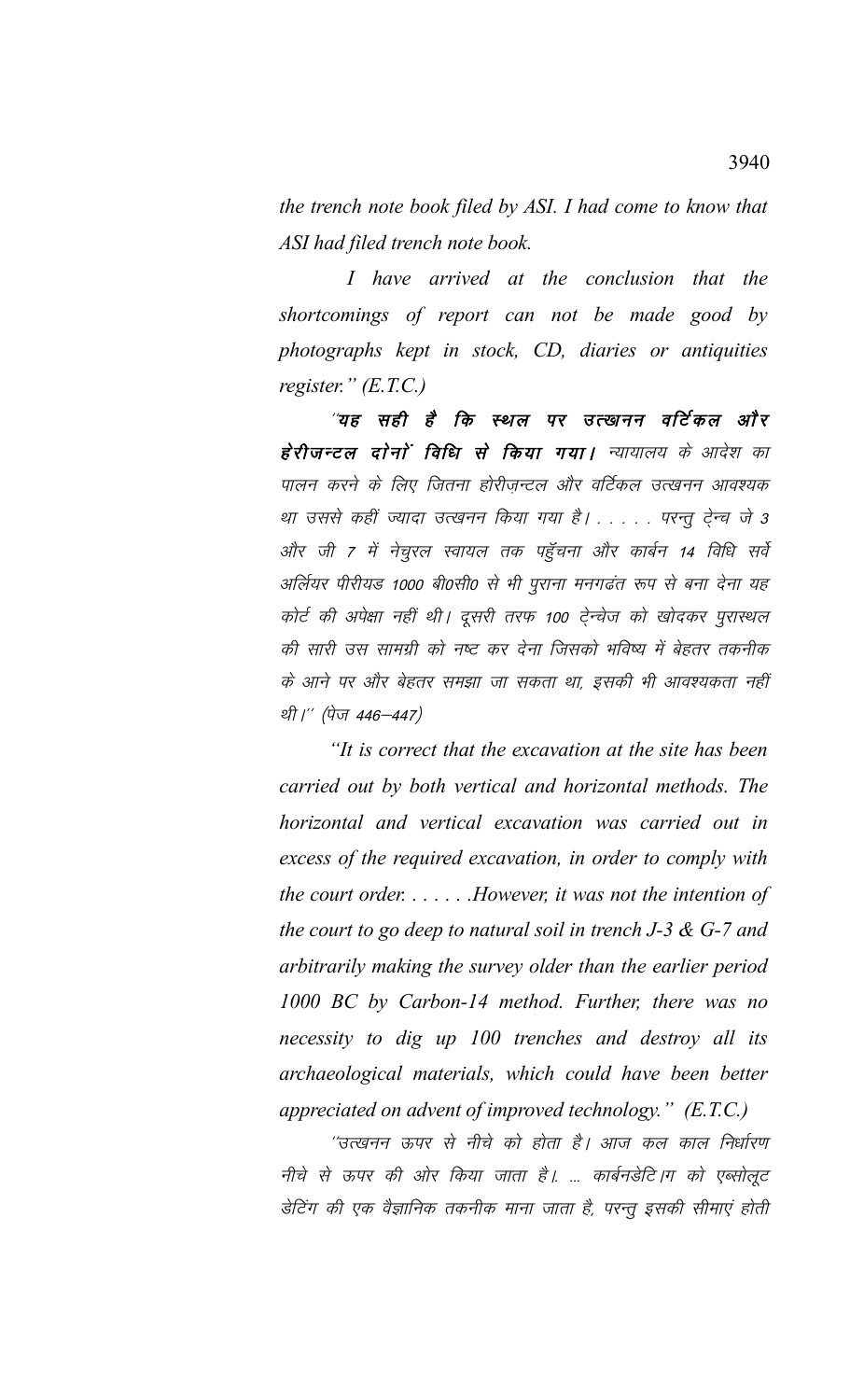हैं।" (पेज 450)

"The excavation takes place from top to bottom. These days the period determination takes place from bottom to top. ...The carbon dating is considered a scientific technique of absolute dating, but it has its  $limitation.$ "  $(E.T.C.)$ 

''प्र0– मैंने आपसे स्पष्ट रूप से यह पूछा था कि पूरातत्व में सेंचुरीवाइज कालगणना को प्रामाणिक माना गया है या नहीं, जिसका आपने स्पष्ट जवाब नहीं दिया?

उत्तर– सेंचुरीवाइज कालगणना यदि सांस्कृतिक कालगणना अथवा सोषियोइकोनामिक एवं सांस्कृतिक संरचना की गणना से मेल नहीं खाता, तो हम इसका उपयोग नहीं करेंगे।

ऐसी कोई पुरातत्व में फासिस्टिक कालगणना की यार्डस्टिक नहीं होती |'' (पेज 453)

"Question- I had specifically asked whether in archeology, the century wise period calculation has been considered to be reliable or not, which has not been clearly replied by  $you?$ 

If the century wise period calculation does not Answermatch with cultural period calculation or the calculation of socio-economic & cultural structure, then we do not use it.

In archaeology, there is no yardstick for fossistic period calculation."  $(E.T.C.)$ 

''मैंने ए०एस०आई० की रिपोर्ट को शुरू से अन्त तक पढ़ा है। **ए** ०एस०आई० ने इन तीनों अर्थात डायनेस्टी, शताब्दी तथा लेयर के अनुसार कालगणना बतायी है, परन्तु कालगणना का कुछ कालों में मूल–आधार ही नेगलेक्ट कर दिया है, जैसे काल सं० –६ व ७ एकदम तथ्यों से अलग जाकर प्रीकंसीव्ड आइडियाज के तहत तय किये गये हैं और उनकी तिथि पीछे ढकेली गई है, जो पुरातत्व के विषय में अनसमझी (अज्ञान) को दिखाता है या उनके मोटिव की तरफ इशारा करता है।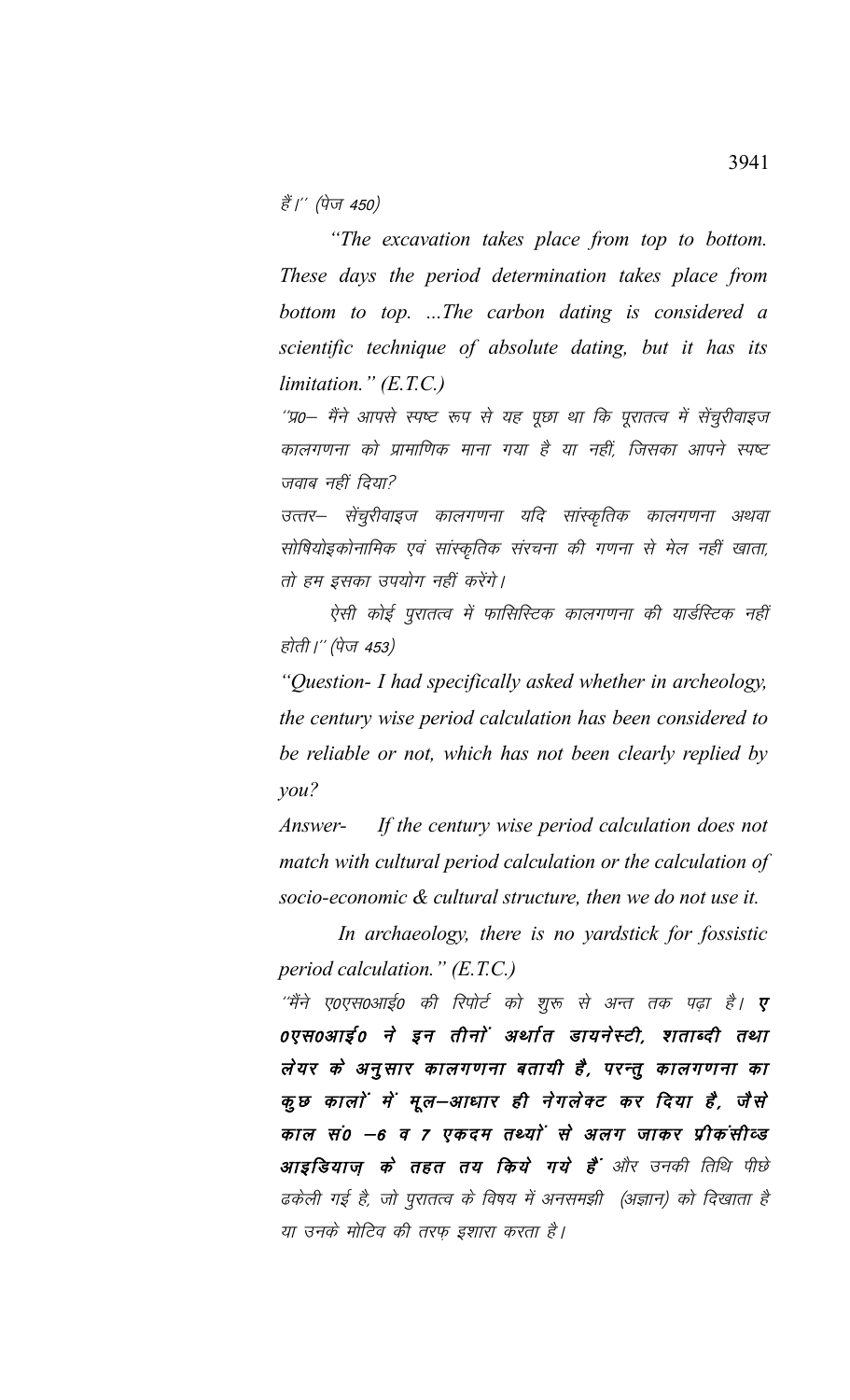ए०एस०आई० ने कालगणना के लिए सी–14 विधि का इस्तेमाल किया है, परन्तु कई जगह यह गलत है और कई जगह ए०एस०आई० ने अपनी रिपोर्ट में कार्बनडेटिंग सैम्पूल्स तथा उनके निष्कर्षो के बारे में एक चार्ट दिया है।

ए०एस०आई० वाल्यूम–1 के पेज–273 के अपेंडिक्स–1 . . . .तथा सैम्पुल नं0-2,3 4 बी तथा 5 बी के बारे में यह पूछा कि इनके अन्तर्गत जो कार्बनडेटिंग हुई तथा जो निष्कर्ष दिये गये हैं, उससे साक्षी सहमत है या नहीं। साक्षी ने बताया कि यह प्रष्न ए0एस0आई0 से पूछा जाना चाहिए, क्योंकि यहां पर न किसी सांस्कृतिक काल का जि़क है और न किसी विषेष ट्रेंच के विषेष स्तर का जिक्र है, जिससे यह सैम्पुल लिए गये थे, इसलिए उत्खननकर्ता के अतिरिक्त कोई भी इस अधूरे एपेंडिक्स से क्या अर्थ लगायेगा।

प्र0– उपरोक्त चारों सैम्पुल्स, जिनका उल्लेख किया गया है, के बारे में ए 0एस0आई0 ने अपनी रिपोर्ट में कोई उल्लेख नहीं किया है अथवा नहीं? उ0– इसका उल्लेख तो किया होगा, परन्तु इस एपेंडिक्स में यह अवष्य लिखा जाना चाहिए था।

प्र0– इस एपेंडिक्स में दिये गये सैम्पुल्स ए०एस०आई० की रिपोर्ट में कहां—कहां किस ट्रेंच व किस लेयर से सम्बन्धित हैं, इसका आपने रिपोर्ट में कोई अध्ययन नहीं किया, इसी कारण आप सी–14 के रिजल्ट के सम्बन्ध में कोई स्पष्ट उत्तर न देकर केवल एपेंडिक्स अपूर्ण होने का बयान दे रहे हैं। इस सम्बन्ध में आपको क्या कहना है?

उ० - ऐसा कहना पुरातत्व के उत्खनन की रिपोर्ट्स को कैसे सुगम व स्पष्ट बनाया जाये, इससे मुँह मोड़ना है। वास्तव में जब भी कोई पुरातत्ववेत्ता अपने उत्खनन पर कोई रिपोर्ट लिखता हे, वह इसे पब्लिष करने के लिए होती है, ताकि लोगों को नई जानकारी अथवा नये ज्ञान का पता लग सके, परन्तु इस रिपोर्ट में केवल इसी एपेंडिक्स में नहीं, और भी कई जगहों पर, जहां ऐटीक्युटीज की लिस्ट दी गई है, वहां पर भी यह इन्फार्मेषन नहीं दी गई है कि अमुक ऐंटीक्युटी किस काल से हैं और किस स्तर से हैं। फोटोग्राफ़स व ड़ाइंग में भी यह कमी साफ देखी जा सकती है। मैं नहीं जानता कि मैं इस रिपोर्ट को प्रमाणिक कैसे मानूँ। यह कहना गलत है कि मैंने रिपोर्ट का अध्ययन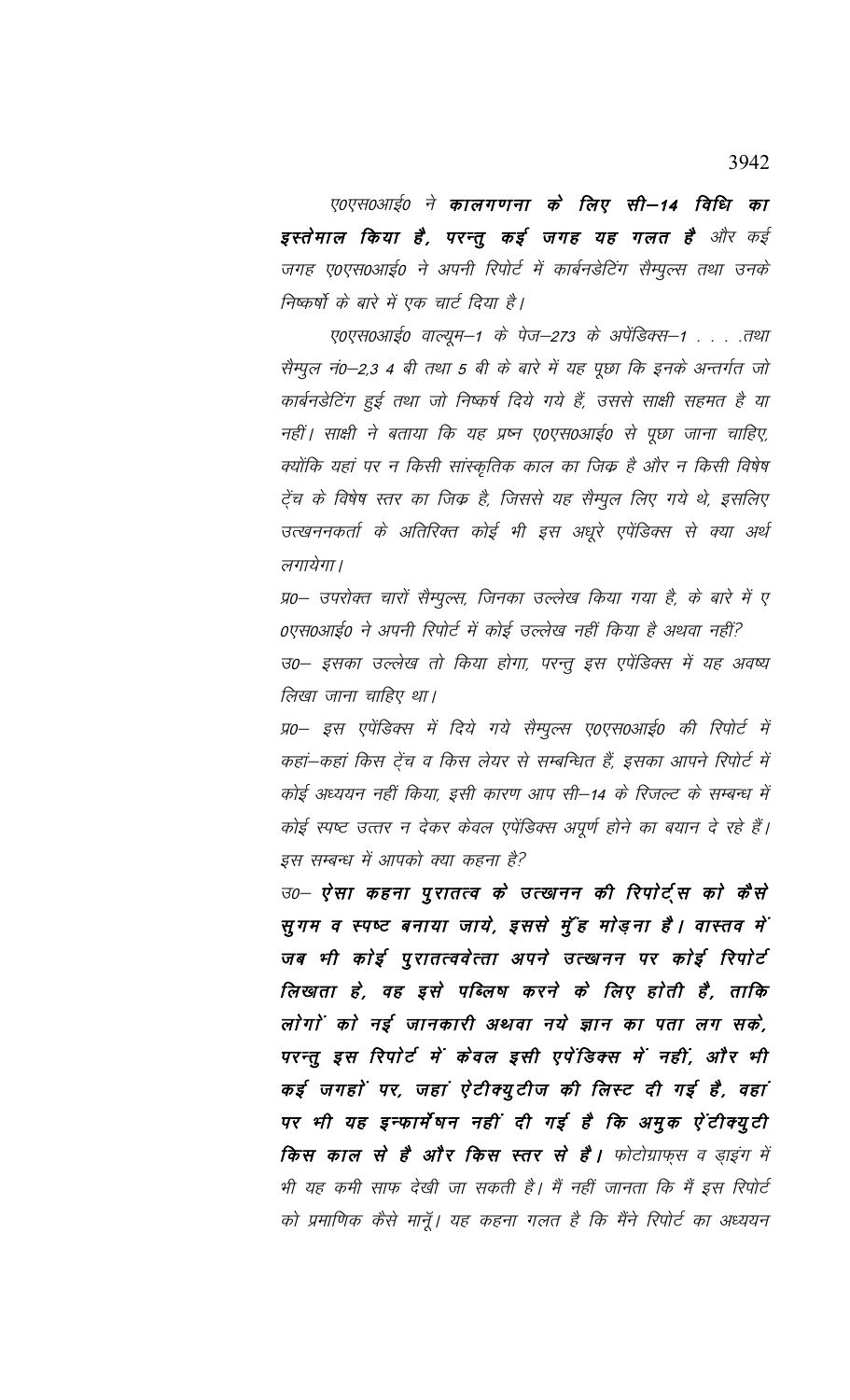नहीं किया है।

प्र0— ए0एस0आई0 की रिपोर्ट में इस बात का उल्लेख किया है कि ये सैम्पूल कहॉं–कहॉं और किस लेयर से सम्बन्धित हैं। इस सम्बन्ध में आपको क्या कहना है?

 $\vec{v}$  ज $\vec{v}$  ,  $\vec{v}$  are  $\vec{r}$  and  $\vec{r}$  and  $\vec{r}$  and  $\vec{r}$  and  $\vec{r}$  and  $\vec{r}$  and  $\vec{r}$ जितना ठीक समझा होगा, किया होगा।

ए०एस०आई० ने सिक्स पीरियड को 11वीं व 12वीं सदी में रखा। मूझे ए०एस०आई० द्वारा I से V की काल कम की गणना के निर्धारण के संबंध में कोई आपत्ति नहीं है, क्योंकि इसका इस समस्या से कोई संबंध नहीं है।'' (पेज 454–455)

*"I have read the complete ASI report. The ASI has made the period calculation on basis of these three viz. dynasty, century and layer. However, the main basis of period calculation has been neglected in few periods such as the period nos. 6 & 7 have been decided contrary to facts on basis of pre-conceived ideas and have been ante-dated, which only reflects on lack of knowledge in archaeology or the motive.*

*The ASI has used the C-14 technique for period calculation. However, it is incorrect at many places. In its report, the ASI has given a chart at many places regarding the carbon dating samples and its conclusion thereon.*

*The witness was asked whether he agreed or not with the carbon dating and conclusions contained in Appendix 1 page 273 ASI Vol. 1. … and sample no. 2, 3, 4B and 5B. The witness stated that this question should be put to ASI because there is no mention of any cultural period or any particular layer of any particular trench, from where these samples had been taken and as such none other than the excavator would be able to decipher this incomplete*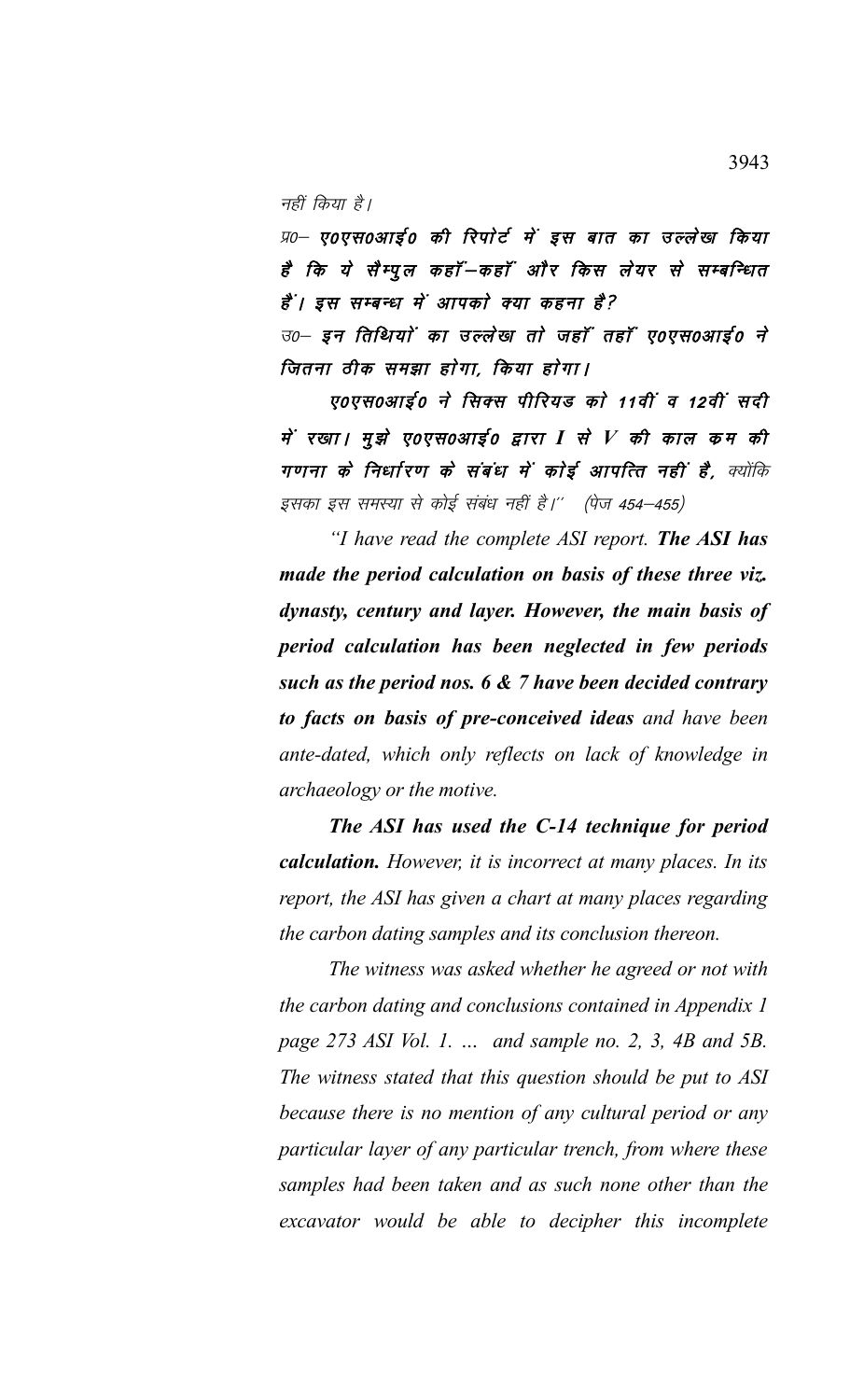*appendix.*

*Question- Has the ASI made any mention about the said four samples in its report or not?*

*Answer- It must have been mentioned, but it should have been written in appendix.* 

*Question- You have not studied the trench and layer, with which the samples given in this appendix are related to, due to which you are unable to give a specific reply regarding the result of C-14 and are only stating about the appendix being incomplete. What you have to say in this behalf?*

*Answer- The suggestion on making the archaeological excavation reports clear and comprehend-able, amounts to avoiding the issue. Actually whenever any archaeologists prepares report on his excavation, it is meant for publication so that people may get new information or knowledge. However, not only in the appendix of this report but at many other places as well, where the list of antiquities has been given, the information about the period and level of any particular antiquity has not been given. This deficiency is clearly visible in photographs and drawing. I do not know how to accept this report as authentic. It is wrong to say that I have not studied the report.*

*Question- It has been mentioned in the ASI report as to from where the samples were taken and to which layer were they related to. What you have to say in this behalf?*

*Answer- These dates must have been mentioned at*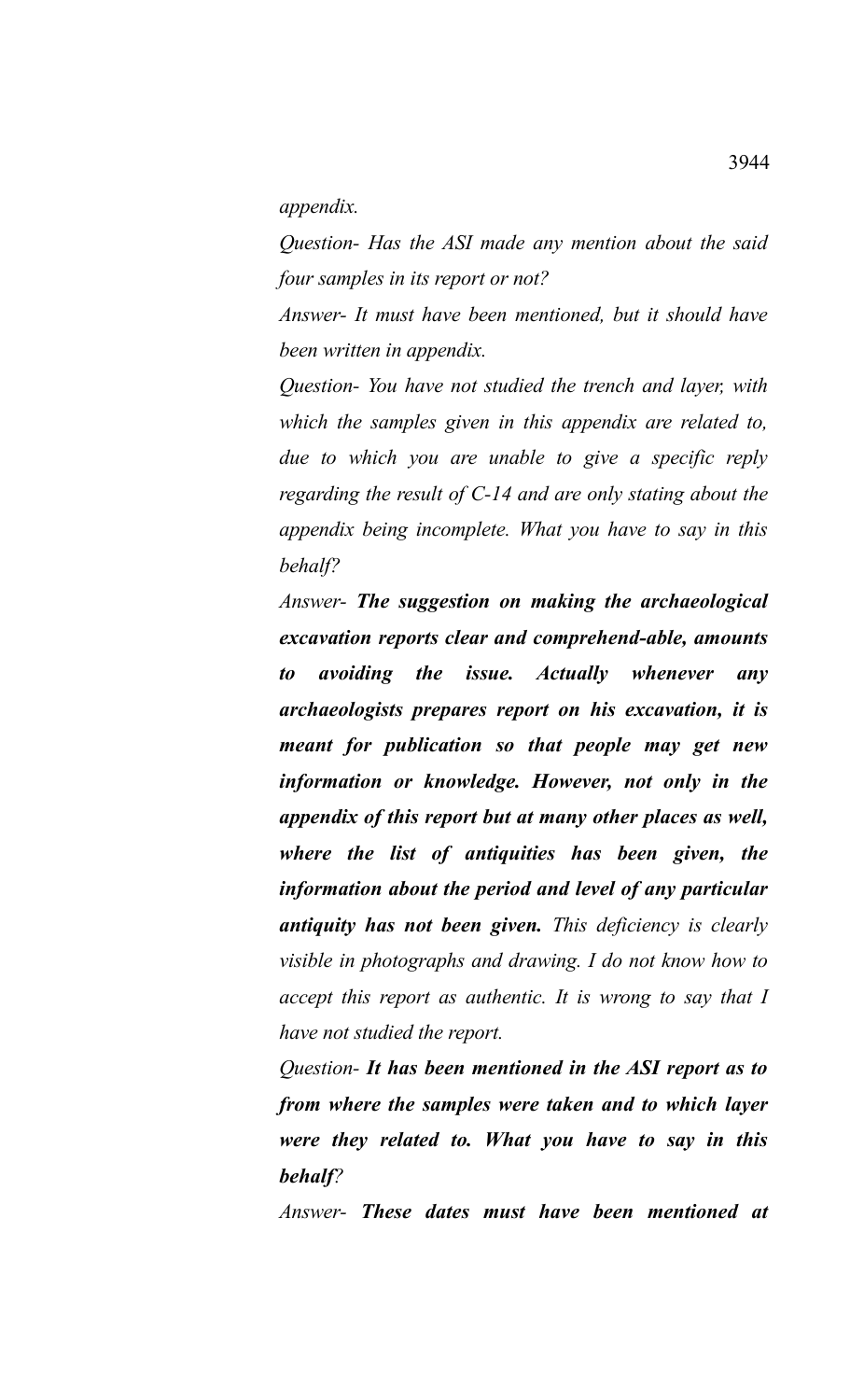appropriate places by ASI, according to its wisdom.

The ASI has marked the sixth period in  $11^{th}$  &  $12^{th}$ century. I have no objection in determination of period calculation of  $I$  to  $V$  by the ASI, because it is not related to the present dispute."  $(E.T.C.)$ 

"मेरे हिसाब से VII पीरियड सल्तनत काल में पीरियड VI के बाद निष्चित होना चाहिए। हालांकि सल्तनत के इन दोनों कालों की कोई निष्चित तिथि अभी तक उपलब्ध नहीं **है |** मेरे अध्ययन के अनुसार उत्तर भारत में सल्तनत काल 13वीं सदी से माना जाता है। मेरे अनुसार VI पीरियड सलतनत काल में पहले आया और पीरियड VII उसके बाद। यह सम्भव है कि पीरियड VI 13वीं सदी से शुरू हुआ हो और पीरियड VII 16वीं सदी से ष्युरू तक रहा हो। ... वास्तव में इनको दो काल कहना भी गलत होगा। **यह केवल दो भवनों** के ढॉ.चें हैं, जो सल्तनत काल में बनाये गये और समाप्त भी हो गये। इनमें वाल नं0 17 वाला ढाँचा अर्थात् काल VI से संबंधित कहा जाने वाला ढाँचा पहले का है और केवल काल VII का ढॉंचा बाद का है, सल्तनत काल का। इनके साथ पाये गये डायग्नोस्टिक अवषेषों तथा इनकी दीवार व फ़र्ष तथा प्लान आदि की समानता से देखा जा सकता है **जो पीरियड V के पुरातात्विक** अवर्षेषां और भवन निर्माण शैली से एकदम भिन्न हैं।'' (पेज  $456 - 457$ )

"I feel that the VII period should be fixed during the Sultanate period after period VI. However, no fixed date of both these Sultanate periods, is not available so far. According to my studies, the Sultanate period in north India is considered from the  $13<sup>th</sup>$  century. According to me, the VI period came first in the Sultanate period and the period VII followed. It is possible that the period VI started in the  $13^{th}$  century and the period VII in the  $16^{th}$ century. ...Actually it be wrong to term them as two periods.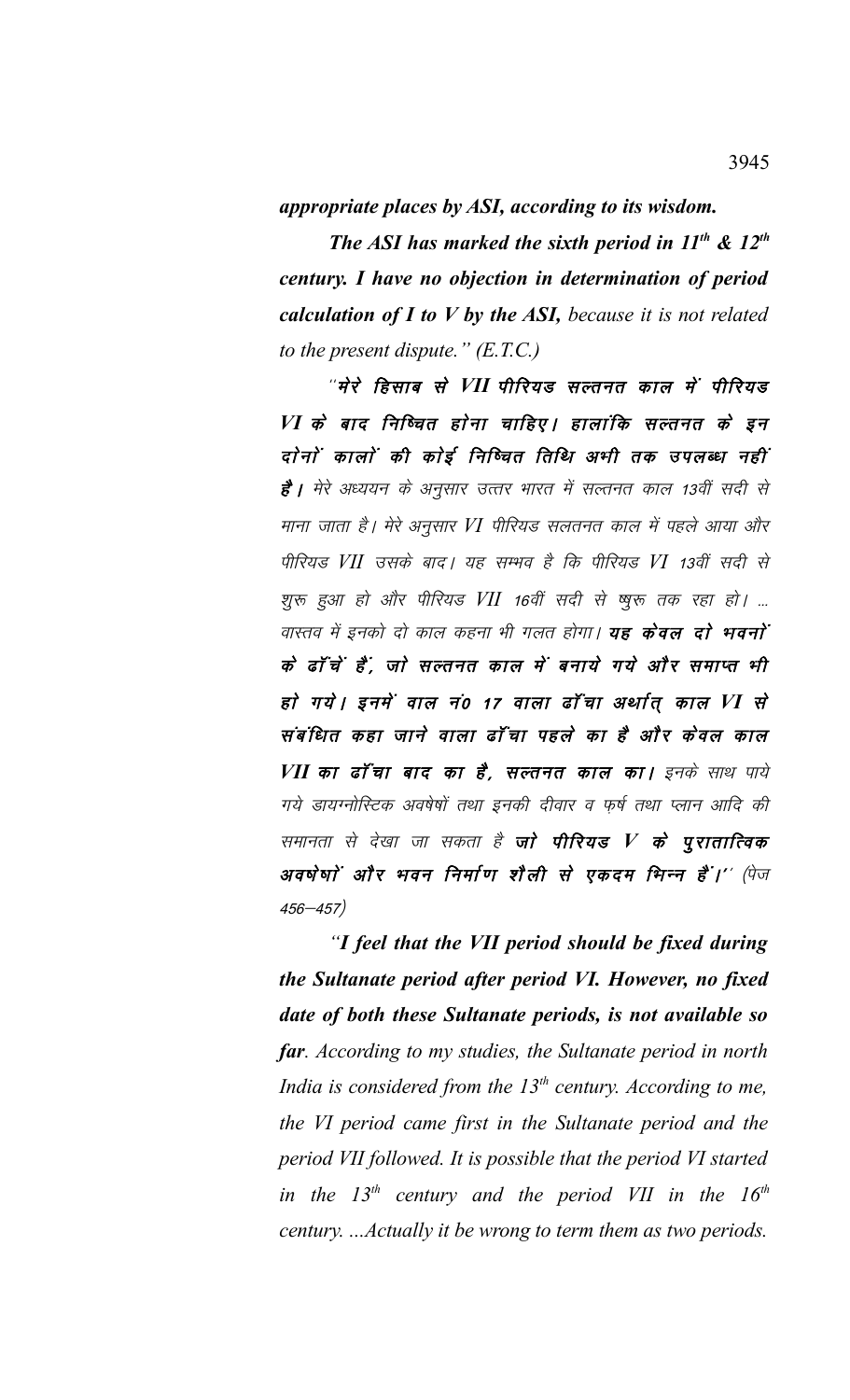*They are only the remains of two buildings, which were built and saw their end during the Sultanate period. The structure of wall no. 17, said to be related to period VI, is a prior structure and only the structure of period VII is of subsequent period, Sultanate period. It can be seen in the similarity of diagnostic remains, their walls, floor, plan etc., which is entirely different from archaeological remains and house construction pattern of period V."* 

*(E.T.C.)*

''सल्तनत काल का समय इतिहासकारों ने पहले ही तय कर रखा है, जिसे सन् 1206 ईस्वी से 1526 ईस्वी के बीच में रखा जाता है। यह मेरे शोध का विषय नहीं है।'' (पेज 457)

*"The period of Sultanate period has already been determined by the historians, as falling between 1206 AD to 1526 AD. It is not a topic of my research" (E.T.C.)*

''जो आर्किटेक्चर की हिस्टी का विषय है। …… वास्तव में यह प्रष्न आर्किटेक्चर की कम्परेटिव स्टडी का सवाल हैं **उस युग विषेष के** आर्किटेक्चर की यदि जानकारी है, तो यह बताया जा सकता है कि उत्खनन से प्राप्त ढांचे पिलर बेसेज हो सकते थे या नहीं मेरे इस उत्तर से उपरोक्त पूछे गए तीनों प्रष्नों का उत्तर पूर्ण हो जाता है।" (पेज 463)

*"Which is the subject matter of history of architecture... Actually it is a matter of comparative study of architecture. If information is available regarding the architecture of that particular period, then it can be told whether the structures found in excavation were pillar bases or not. This reply of mine is good enough for the aforesaid three questions." (E.T.C.)*

**3826**. About periodization PW 16 has made a very vague statement and failed to provide any proper reason to challenge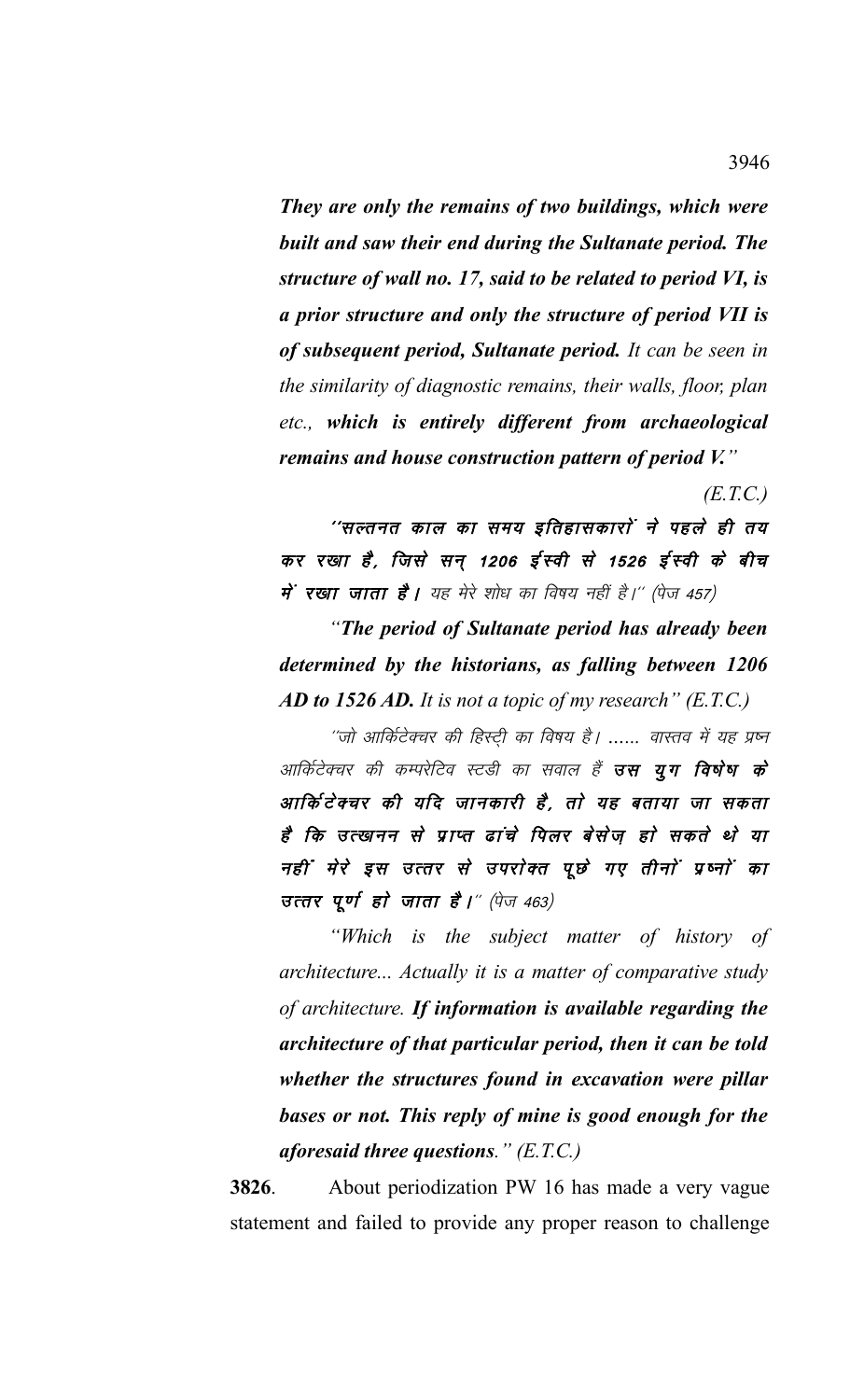the same. On page 244, PW-16 has simply said that there are some conclusions in the report which do not give any clear cut line of separation between the early Mughal period and Sultenat period. Regarding the allegations of lack of professional integrity, objectivity, scientific rigor, pursuing defective methodology and biased assumption, we find on the contrary, predetermined attitude of the witness against ASI which he has admitted. Even before submission of ASI report and its having been seen by the witness, he formed opinion and expressed his views against ASI. He said:

"यह सही है कि कुछ इष्यूज़ पर मैंने अपने विचार ए 0एस0आई0 की रिपोर्ट के न्यायालय में प्रस्तुत होने के पहले अपनी जानकारी के आधार पर अपने निष्कर्ष निकाले और विचार व्यक्त किये।'' (पेज 446)

"It is true that **my conclusions and views on certain** issues are based on my knowledge existing prior to the submission of ASI's report in court."  $(E.T.C.)$ 

''ए०एस०आई० की इस मामले में रिपोर्ट आने के पश्चात मैंने तथा प्रो0 इरफ़ान हबीब ने यह बात आने पर कि विवादित स्थल पर मन्दिर के अवशेष मिले हैं, यह वक्तव्य दिया था कि विवादित स्थल पर नीचे पुरानी मस्जिद या ईदगाह के अवशेष मिले हैं न कि मन्दिर के। अगर यह प्रोपोगैण्डा न होता कि विवातिद स्थल पर मन्दिर के अवशेष मिले हैं, तो मुझे व प्रो0 इरफ़ान हबीब को उपरोक्त वक्तव्य देने की आवश्यकता नहीं थी।'' (पेज 521)

"Consequent to submission of ASI's report in the matter and the claim that remains of temple were found at the disputed site, I and Prof. Irfan Habib had given this statement that remains of old mosque or Eidgah had been found beneath the disputed site and not of any temple. If this propaganda that remains of temple were found at the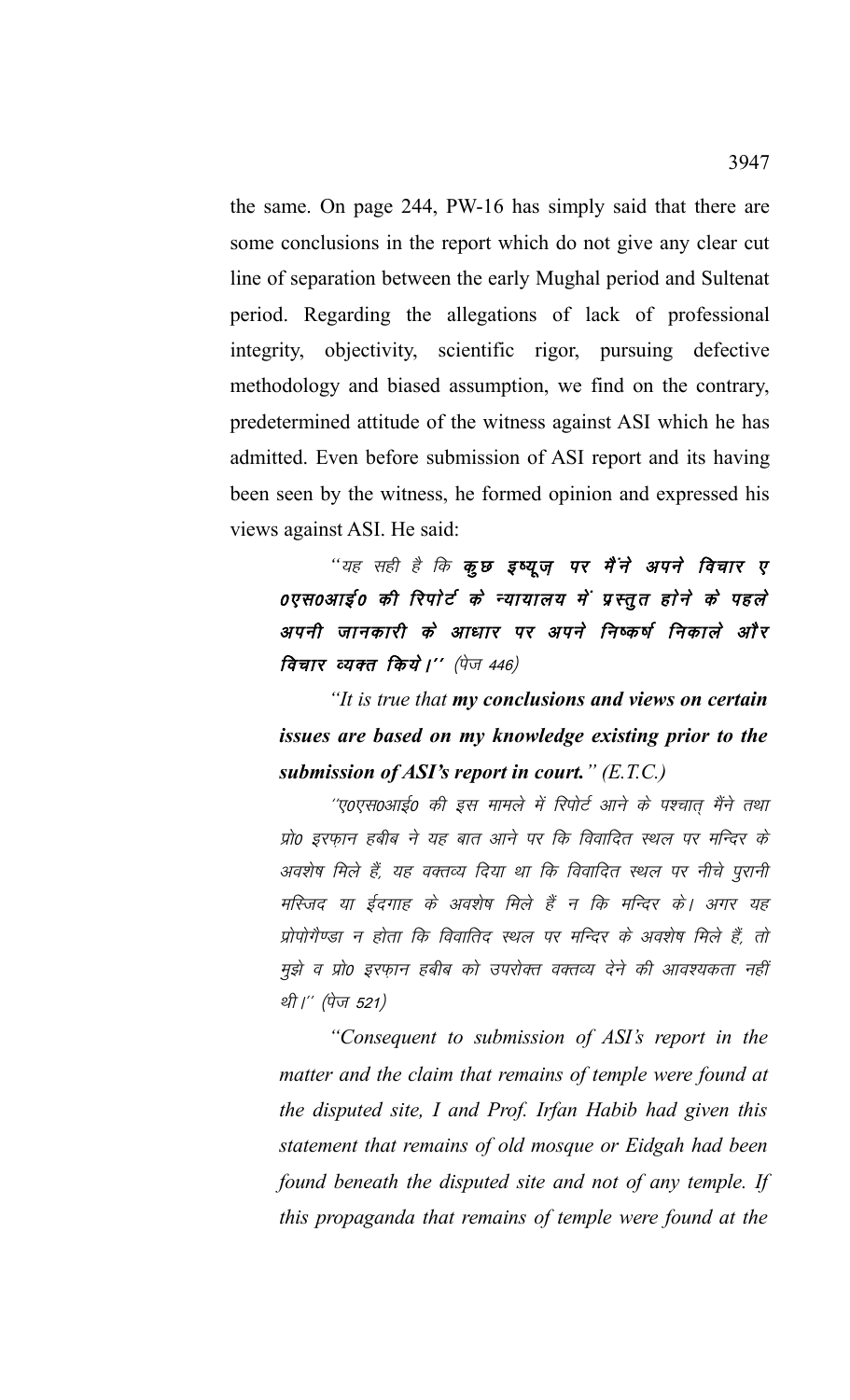disputed site, had not taken place, there would have been no occasion for me and Prof. Irfan Habib to give the above statement."  $(E.T.C.)$ 

''यह कहना सही है कि मैं बाबरी मस्जिद पर हुए उत्खनन तथा उस पर लिखे गए लेखों आदि पर अपनी टिप्पणी करता रहा हूँ तथा मत जाहिर करता रहा हूँ। यह सही है कि ''सहमत'' संस्था ने मुझे रिकग्नाइज किया तथा कई बार मुझे इस सम्बन्ध में टिप्पणी करने के लिए आमंत्रित किया।'' (पेज 525)

"It is true that I have been making comments and expressing my opinion over excavation of Babri mosque and the articles etc. written over it. It is true that the institution Sahmat had recognized me and had invited me on number of occasions to <u>comment</u> in this behalf." $(E.T.C.)$ 

''मेरे ख्याल में अगस्त के अन्त या सितम्बर सन् 2003 शुरू में यह रिपोर्ट पार्टीज़ को दी गई थी। मुझे एक – डेढ़ हफ़ते बाद यह रिपोर्ट पढ़ने को मिली।

मैं ने ए०एस०आई० द्वारा प्रस्तुत रिपोर्ट सितम्बर 2003 में पढ़ी थी। विवादित स्थल से संबंधित कुछ मसलों पर पुछे जाने पर मैं ने ए०एस०आई की रिपोर्ट आने के पहले भी अपना मत दिया है। ....यह सही है कि ए०एस०आई० की रिपोर्ट आने के पहले मैं अपना मत बना चुका था। मैं वर्ष 1990 से विवादित स्थल के संबंध में अपना मत व्यक्त करता रहा हूँ। मैंने अपना यह मत खुदाई से पहले व्यक्त किया था कि खुदाई करने की आवश्यकता विवाद को सुलझाने के लिए आवश्यक नहीं है।'' (पेज 547)

"In my view, this report had been given to the parties" in last of August or beginning of September, 2003. I got to read the report after about  $1-1\frac{1}{2}$  weeks.

I had read ASI's report in September, 2003. Prior to submission of ASI's report I had given my opinion on few issues related to the disputed site. ...It is true that I had formed my opinion prior to submission of ASI's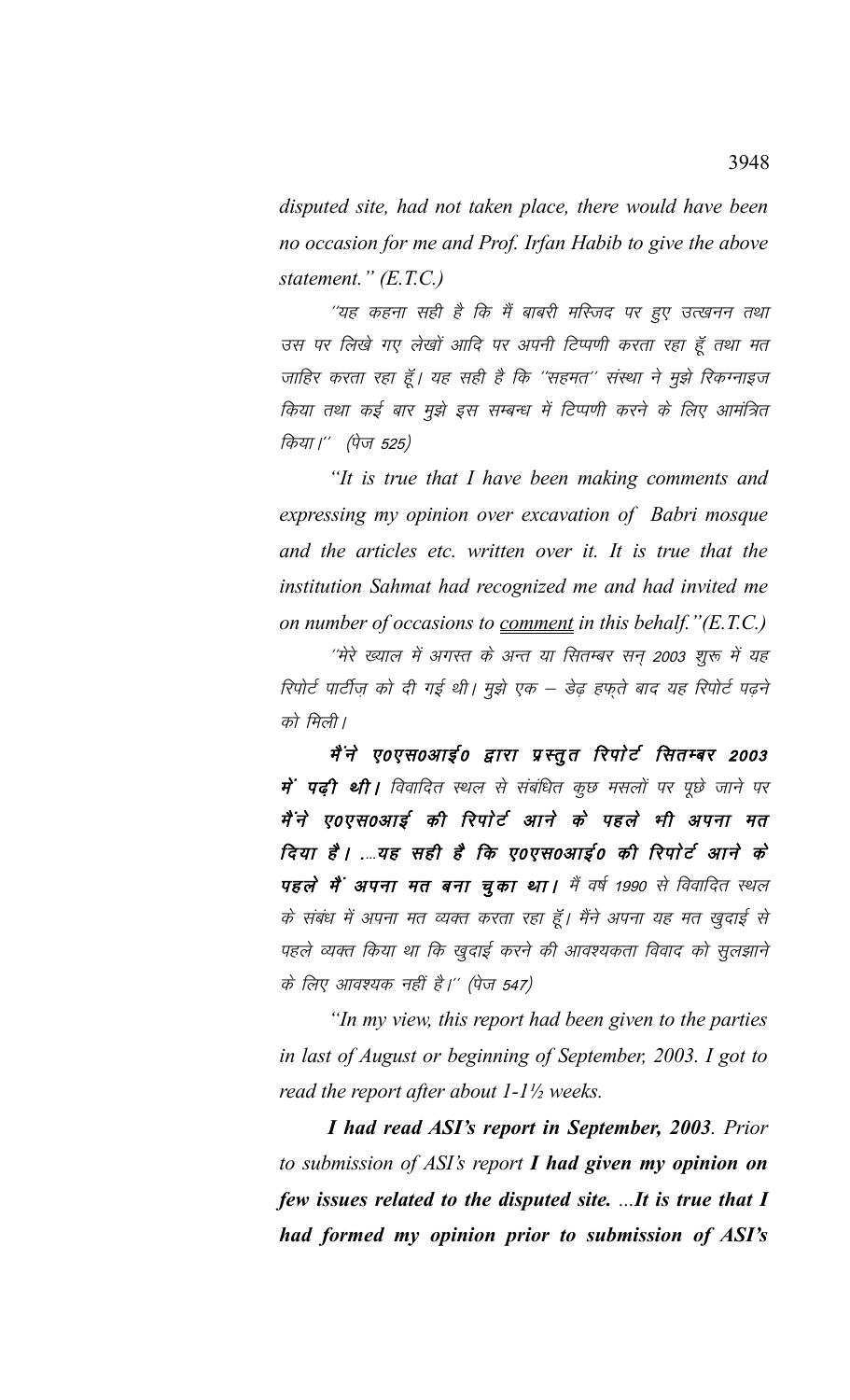*report. I have been expressing my opinion regarding the disputed site, since the year 1990. This opinion of mine that there was no requirement of excavation to resolve the dispute, had been expressed by me earlier." (E.T.C.)*

**3827**. He also admitted to have made statement on the request of a party, i.e., plaintiff-1 (Suit-4) as under:

''मैंने पहले जिस पार्टी के पक्ष में बयान दिया है, उन्हीं की तरफ से मैं विवादित स्थल पर गया था।'' (पेज 138)

*" I went to the disputed site on behalf of the party in favour of which I have earlier given statement." (E.T.C.)*

 $^{\prime\prime}$ मैं जीलानी साहब की मार्फत से वहाँ गया था। $^{\prime\prime}$  (पेज 139)

*" I went there through Gilani Sahib." (E.T.C.)*

''यह आंशिक रूप से सही है कि मैं सून्नी वक्फ़ बोर्ड की प्रार्थना पर पुरातत्व के विषय पर साईट पर गया हूँ ओर अपने विचार दिये हैं।''

(पेज 547)

*"It is partially correct that I had been to the site in connection with archaeology on the prayer of Sunni Waqf Board and had given my views." (E.T.C.)*

**3828**. He visited excavation site during the course of excavation only for three days but even during that period did not make any proper study of the finds, but has tried to blame ASI. It is evident from his own statement:

''विवादित स्थल पर उत्खनन के दौरान मैं जून 2003 में गया था।'' पेज 138½

*"I went to the disputed site in June 2003 in course of the excavation." (E.T.C.)*

''जो डेटा थैलियों में पैक था, तथा जिसके लिए कोर्ट की भी अनुमति थी, वह मैं नहीं देख पाया क्योंकि इस संबंध में सुविधा नहीं मिल पाई। सुविधा न मिलने से मेरा तात्पर्य यह है कि कुछ ट्रेंचों का मैटीरियल हम लोग देखना चाहते थे, परन्तु ए०एस०आई० व दूसरे पक्ष के लोगों का यह कहना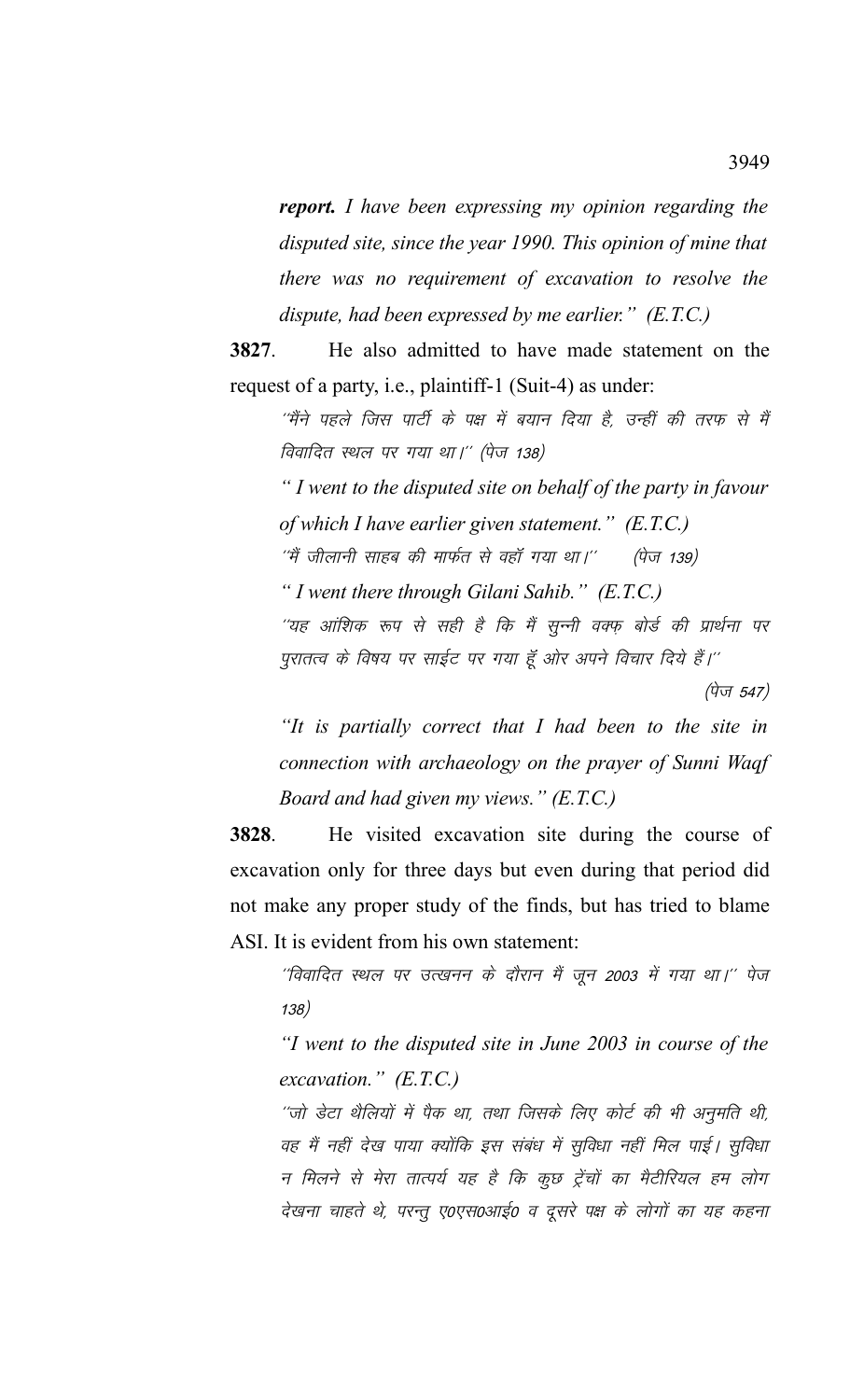था कि वह एक सिरे से ही इन मैटीरियल को दिखा सकते हैं **जिसके** लिए मेरे पास समय नहीं था। इस संदर्भ में मैंने अपना आब्जेक्शन लिखित रूप से नहीं दिया परन्तु इस संबंध में वहां चर्चा हुई थी।'' (पेज 146)

*"I could not see the data which was packed in packets and access to which was permitted even by the court, inasmuch as I could not get the facility in this respect. By the expression 'not getting the facility', I mean that we wanted to see the materials of some trenches but the A.S.I. and people of other side insisted that they can show the materials only from an end; for which I did not have time. In this respect I did not give my objection in writing but held discussion there." (E.T.C.)*

''स्वयं कहा कि पाटरी यार्ड में मैं मेटीरियल को इसलिए नहीं देख पाया क्योंकि उसमें पुराना व बाद के काल का मैटीरियल बहुत सी ट्रेंचेज़ का मिक्सड रूप से पड़ा था उनको अलग–अलग क्लासीफाईड नहीं किया गया था और **न ही इस बारे में कोई बताने वाला था।** इस संदर्भ में भी मैंने अपनी कोई लिखित आपत्ति प्रस्तुत नहीं की।'' (पेज 146)

*" (Himself stated) I could not see the materials in the pottery yard because old materials and those of a subsequent period were lying in mixed forms in several trenches. They were not distinctly classified, nor was there anybody to tell us in this regard. I did not make any objection of mine in writing in this respect also." (E.T.C.)*

''चूंकि मैं केवल तीन दिन के लिए उत्खनन स्थल पर गया था इसलिए मैंने स्वयं कोई आपत्ति प्रस्तुत नहीं की।'' (पेज  $147)$ 

*"Since I was at the disputed site for only three days, I myself did not move any objection." (E.T.C.)*

"ए०एस०आई० द्वारा विवादित स्थल पर उत्खनन के पश्चात रिपोर्ट को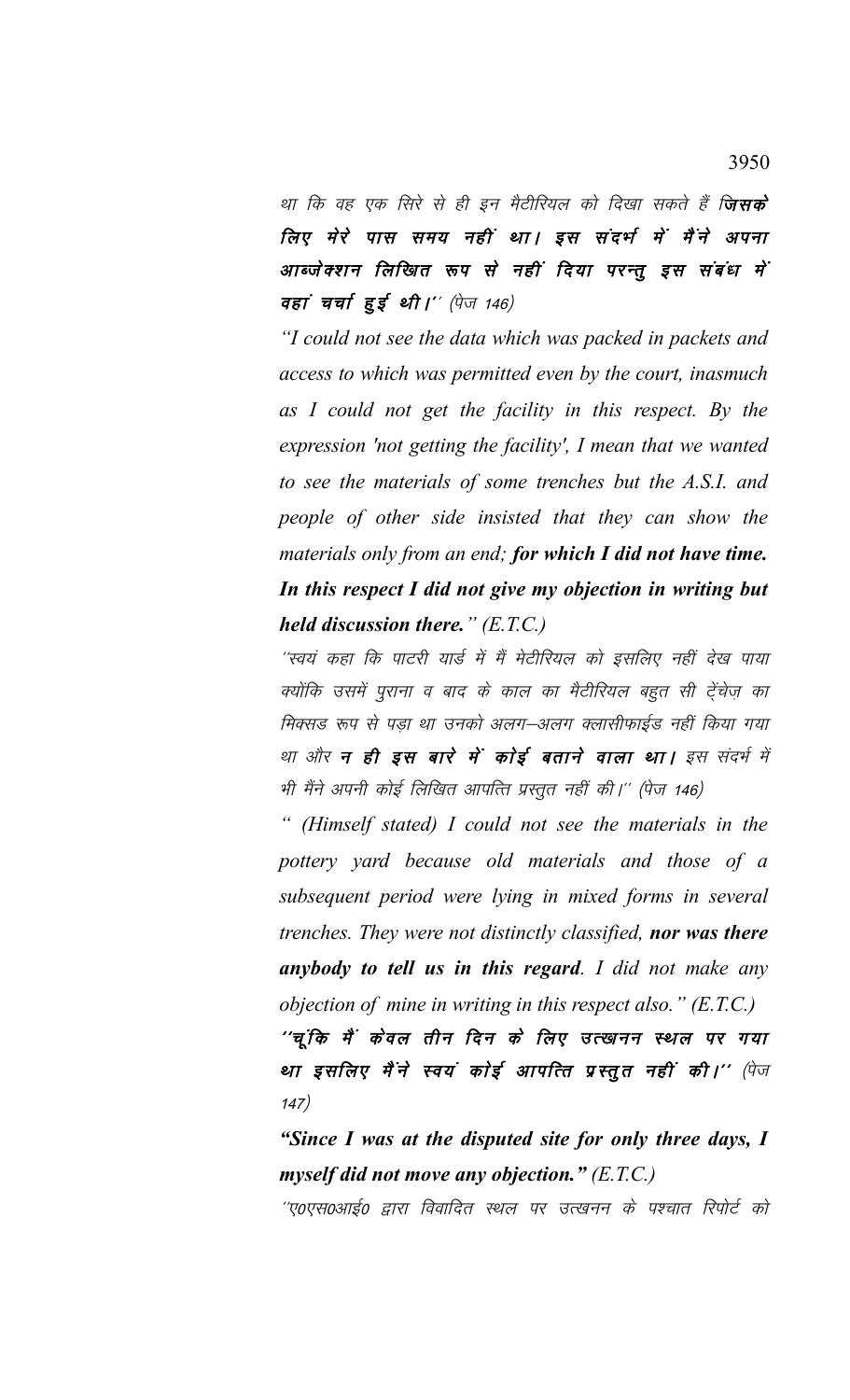न्यायालय में प्रस्तुत कर दिये जाने के बाद, मैंने कभी विवादित स्थल का पुनः निरीक्षण नहीं किया। मेरे लिए इस स्थल पर रिपोर्ट के प्रस्तुत होने के बाद निरीक्षण करना संभव नहीं हो सका और **पुरातत्व की टीम ने मुझे** आमंत्रित भी नहीं किया।'' (पेज 193)

"On a report being submitted to the court after excavation had been carried out by the ASI at the disputed site, I never went to the disputed site for re-inspection. After the production of the report on this site, it could not be possible for me to make inspection of this site, nor did the archaeological team invite me for this."  $(E.T.C.)$ 

''मैंने बाद में भी ट्रेंच जी–7 तथा ट्रेंच जे–3 के उत्खनन से प्राप्त पुरावशेषों को नहीं देखा। मैं इनको देखना चाहता था, परन्तू यह मुझे दिखाये नहीं गये। इसके बारे में मैं पहले भी अपने बयान में बता चुका हूँ। ट्रेंच जी–7 तथा ट्रेंच जे–3 के उत्खनन से किस स्तर से कौन से पुरावशेष मिले, यह ए०एस०आई० की रिपोर्ट में भी वर्णित नहीं है।'' (पेज 221)

"I did not see the antiquities discovered from Trench G-7 and Trench J-3 even later. I wanted to see them but they were not shown to me. In my statement, I have already stated in this regard. It is also not noted in the ASI report as to which antiquities were discovered from Trench G-7 and Trench J-3 and from which strata."  $(E.T.C.)$ 

'मैंने डे-टू डे रजिस्ट्र, जो वर्तमान उत्खनन से संबंधित है, **नहीं देखा।** मेरी सूचना ए0एस0आई0 की रिपोर्ट पर . . . है तथा मैंने वहां पर जो अपने तीन दिन के रूकने के दौरान अध्ययन किया था, उस पर आधारित है।'' (पेज 222)

"I did not see the day- to-day register, which pertains to **the present excavation.** My knowledge is based on the ASI report and on the study which I had done during my threeday-stay there."  $(E.T.C.)$ 

''अयोध्या के इस की–प्लान में पूरे साइट की विभिन्न कालों के स्ट्क्चर्स के प्लान इक्ट्ठी कर दी गई है, जिसकी न तो उत्खनन के लक्ष्य की पूर्ति के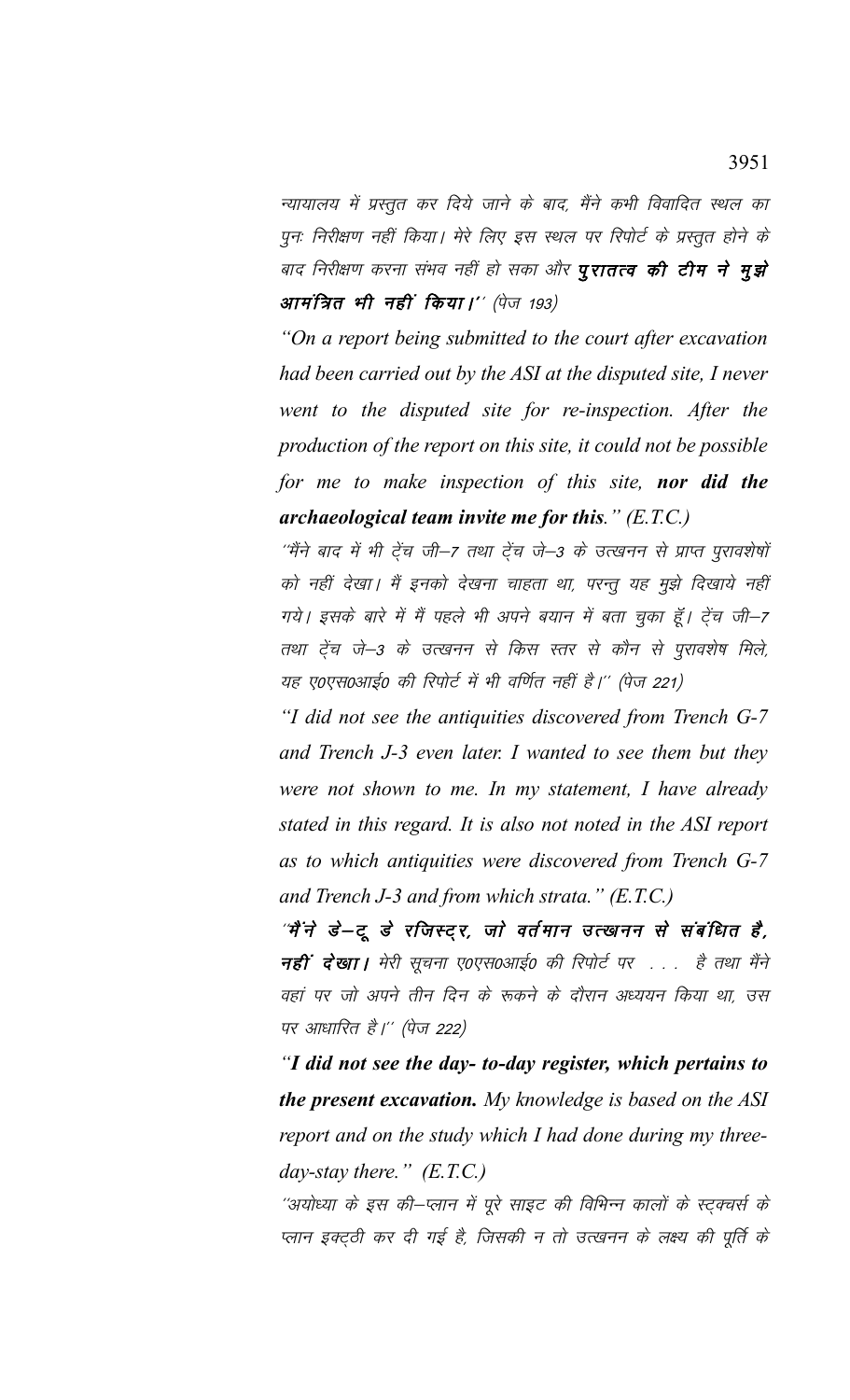लिए आवश्यकता थी और न ही उसे उस लक्ष्य को इस प्लान में अधिक स्पष्ट करने की कोशिश है। उत्खनन करने वाले और प्लान बनाने वाले विशेषज्ञ, हो सकता है कि इसे ठीक समझते हों और उन्हें इसकी सत्यता में भी विश्वास हो। मौक़े पर मुआइ़ना करना उतना महत्वपूर्ण नहीं होता है, जितना उत्खनन करना और उसकी रिपोर्ट लिखना और उस रिपोर्ट के निष्कर्षो को स्पष्ट रूप से तर्कसंगत दिखाने के लिए इलस्ट्रेशन देना। प्र0 मेरा यह साधारण सवाल है कि अयोध्या के उत्खनन स्थल को मौके पर मुआइना करने के बाद अगर आप उपरोक्त फ़ीगर 3ए (पेज 48) को देखने के बाद क्या यह समझा जा सकता है कि यह की–प्लान अच्छी तरह से बना है और इसको समझा जा सकता है? उ0–मौके पर उत्खनन में विस्तृत अध्ययन के बाद इस प्लान को समझा जा

सकता है और यदि इसमें कोई त्रुटियां हैं, वे भी पकड़ी जा सकती हैं।'' (पेज 295)

"In this key plan of Ayodhya, plan of structures of different periods has been collected from the whole of the site which was not needed for the fulfilment of objective of the excavation, nor does this plan make any attempt to make this objective clearer. The excavators and the plan makers may be considering it to be correct and they may be having belief in its veracity. To make inspection of the site is not so important as to make excavation, to write its report and to give illustrations to clearly show the findings of such report to be logical.

Question:- Supposing that you have an on-the-spot inspection of the excavation site of Ayodhya and you are shown the afore-said figure-3A (page  $48$ ), a plain question I would like to ask you is whether you can say that this key plan is properly prepared and can be understood?

Answer:- After making an on-the-spot extensive study in regard to the excavation this plan can be understood and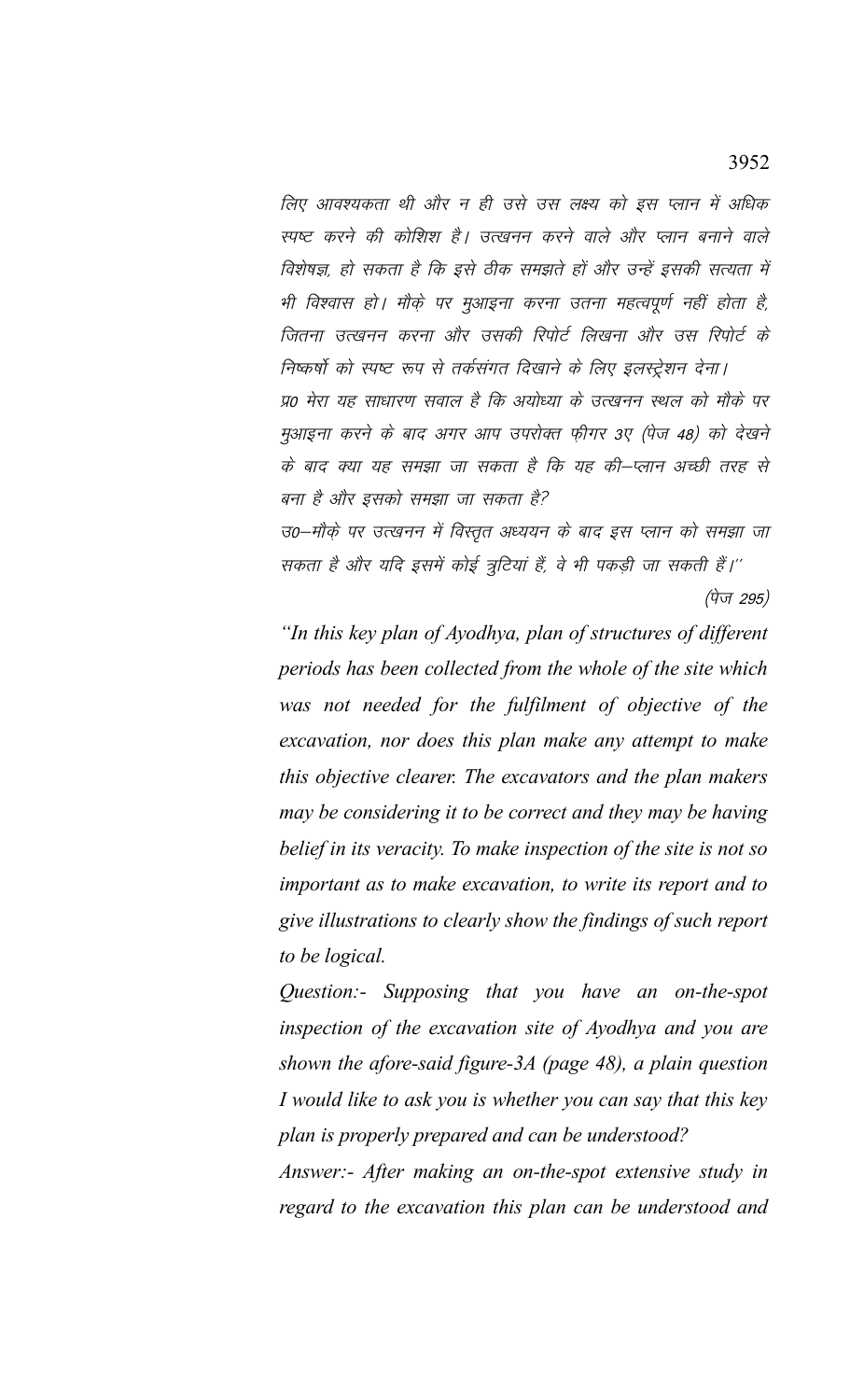its mistakes, if there be any, may also be detected."  $(E.T.C.)$ ''मैं पाटरी यार्ड में जब पाटरीज़ का अध्ययन करने गया तो वहाँ क्लासीफाईड ढंग से पाटरी नहीं रखी हुई थी मिक्स पाटरीज़ वहाँ पर थी इसलिए सीमित समय में उसका अध्ययन संभव नहीं था। **पाटरी यार्ड में** पाटरी को देखने से किसी ने मुझे रोका नहीं था परन्तू वहाँ कोई पुरातत्ववेत्ता भी नहीं आया था जो इस अध्ययन में मेरी मदद कर सकता। .......वहाँ एन्टीक्वीटीज के साथ देखने की कोशिश की थी परन्तू वहाँ अवशेषों को हमें नहीं दिखाया गया। यह मैं पहले भी बता चुका हूँ।'' (पेज 306–307)

"When I went to the pottery yard to make study on potteries, I did not find potteries arranged in a classified manner. Potteries were lying there in a mixed form, hence it was not possible to make their study in a limited period. Nobody forbade me from observing the potteries in the pottery yard but no archaeologist was also there to help me in my study. ...... I had tried to see them along with antiquities but remains were not shown to us. I have already stated about it."  $(E.T.C.)$ 

''अयोध्या के उत्खनन में प्राप्त ग्लेज्ड वेयरर्स को मुझे दिखाया ही नहीं गया, इसलिए उसके परीक्षण या आब्ज़र्वेशन का अवसर ही मुझे प्राप्त नहीं हुआ। उत्खनन स्थल पर जब मैं तीन दिनों तक रहा, तब मुझे कोई ग्लेज्ड वेयर न तो साइट पर दिखाया गया और न ही एंटीक्युटी सेक्शन में ही मुझे दिखाया गया, जबकि इसको मैं देखना चाहता था। मुझे इस बारे में किसी सुपरवाइज़र ने कोई जानकारी नहीं दी कि मेरे तीन दिनों तक उत्खनन स्थल पर रहने की अवधि में कोई ग्लेज्ड वेयर उत्खनन स्थल से प्राप्त हुआ या नहीं। मेरे साथ उत्खनन स्थल पर जो मेरे तीन और सहयोगी थे, वह भी विद्वान थे, उनसे शायद इस विषय में मेरी चर्चा नहीं हुई थी कि मेरे उत्खनन स्थल पर रहने के दौरान ग्लेज्ड वेयर प्राप्त हुए या नहीं, परन्तु हम सब कुछ ट्वेंचेज ग्लेज्ड वेयर व एंटीक्यूटीज़ देखना चाहते थे और उसे देखने के लिए वहां गये भी, परन्तू हम लोगों को इसे दिखाया नहीं गया।'' (पेज 512)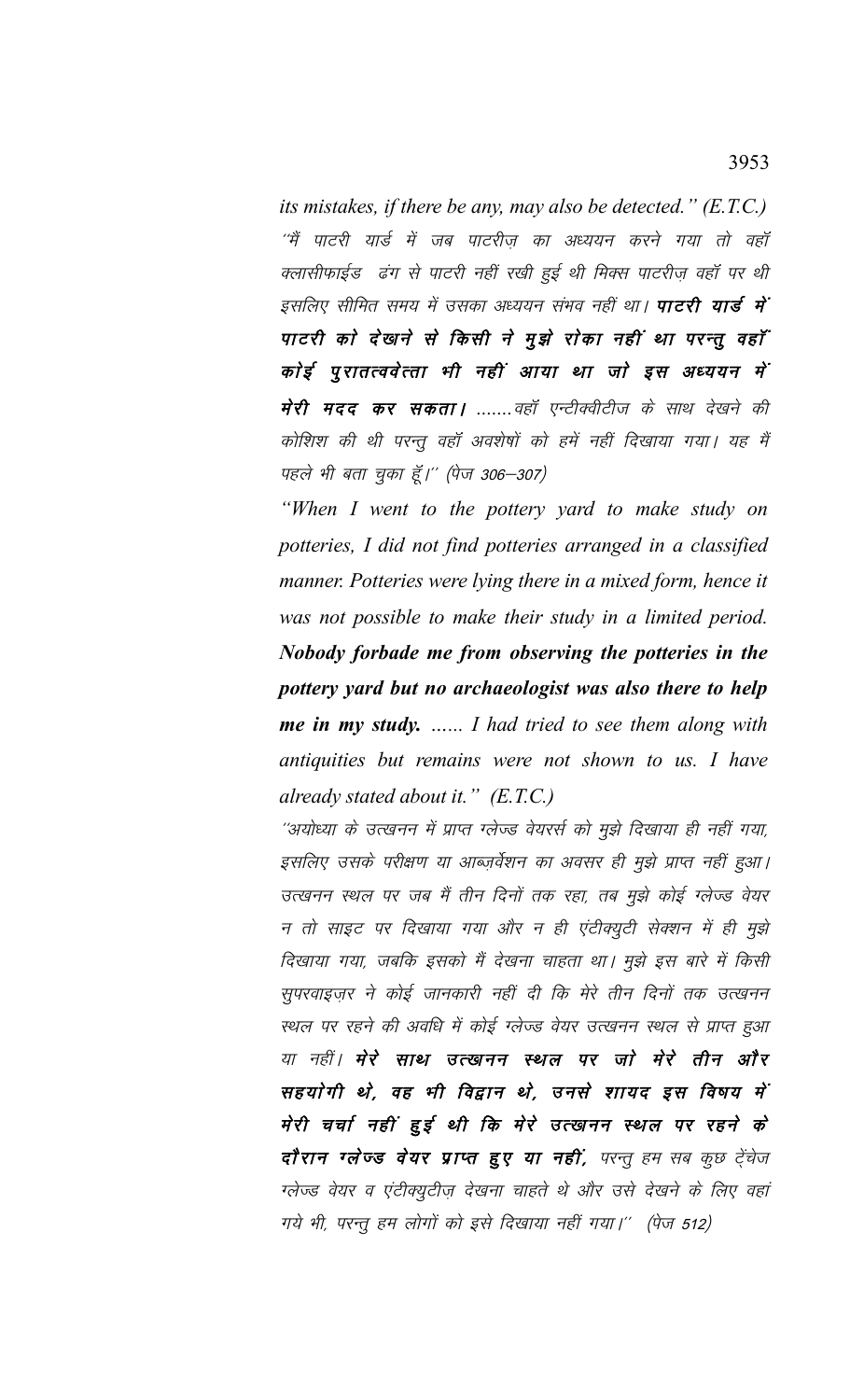*"The glazed wares found in the excavation at Ayodhya, were not shown to me and as such I did not get the opportunity to examine or observe them. When I remained at the excavation site for three days, no glazed ware was shown to me either at the site or in the antiquity section despite the fact that I wanted to see them. No Supervisor informed me whether during the period of my three days stay at the excavation site, any glazed ware was found at the excavation site or not. My three other associates at the excavation site, were also learned. I possibly did not have any discussion with them as to whether glazed wares were found or not during my stay at the excavation site. However, we all wanted to see some trenches, glazed ware and antiquities and we even went there to see them, but they were not shown to us." (E.T.C.)* ''मुझे इस बात की जानकारी नहीं है कि 13 जून, 2003 को जब मैं वहाँ मौजूद था, ग्लेज्डवेयर खुदाई में निकला था या नहीं, बल्कि मेरी जिज्ञासा थी कि यदि कोई ग्लेज्ड वेयर निकला हो, तो मैं उसको देख लें। . . . हम लोगों ने ग्लेज्ड वेयर देखने की मांग की थी। **उत्खनन स्थल पर** चूंकि मैं ट्रेंचेज़ का मुआयना करने में लगा था इसलिए उस **जगह पर ग्लेज्ड वेयर की माँग मैंने नहीं की थी।** मुझे उस स्थान पर किसी ने ग्लेज्ड वेयर उस दिन पाये जाने की सूचना भी नहीं दी। 13 जून, 2003 को न तो मेरी मौजूदगी में डे–टू–डे रजिस्टर तैयार किया गया।'' (पेज 514)

 *"I have no knowledge whether glazed ware was found or not in the excavation on 13th June, 2003, when I was present there, and on the contrary it was my curiosity to see the glazed ware found there, if any. . . . . . . We had demanded to see the glazed ware. Since I was involved in inspection of trenches at the excavation site, I did not*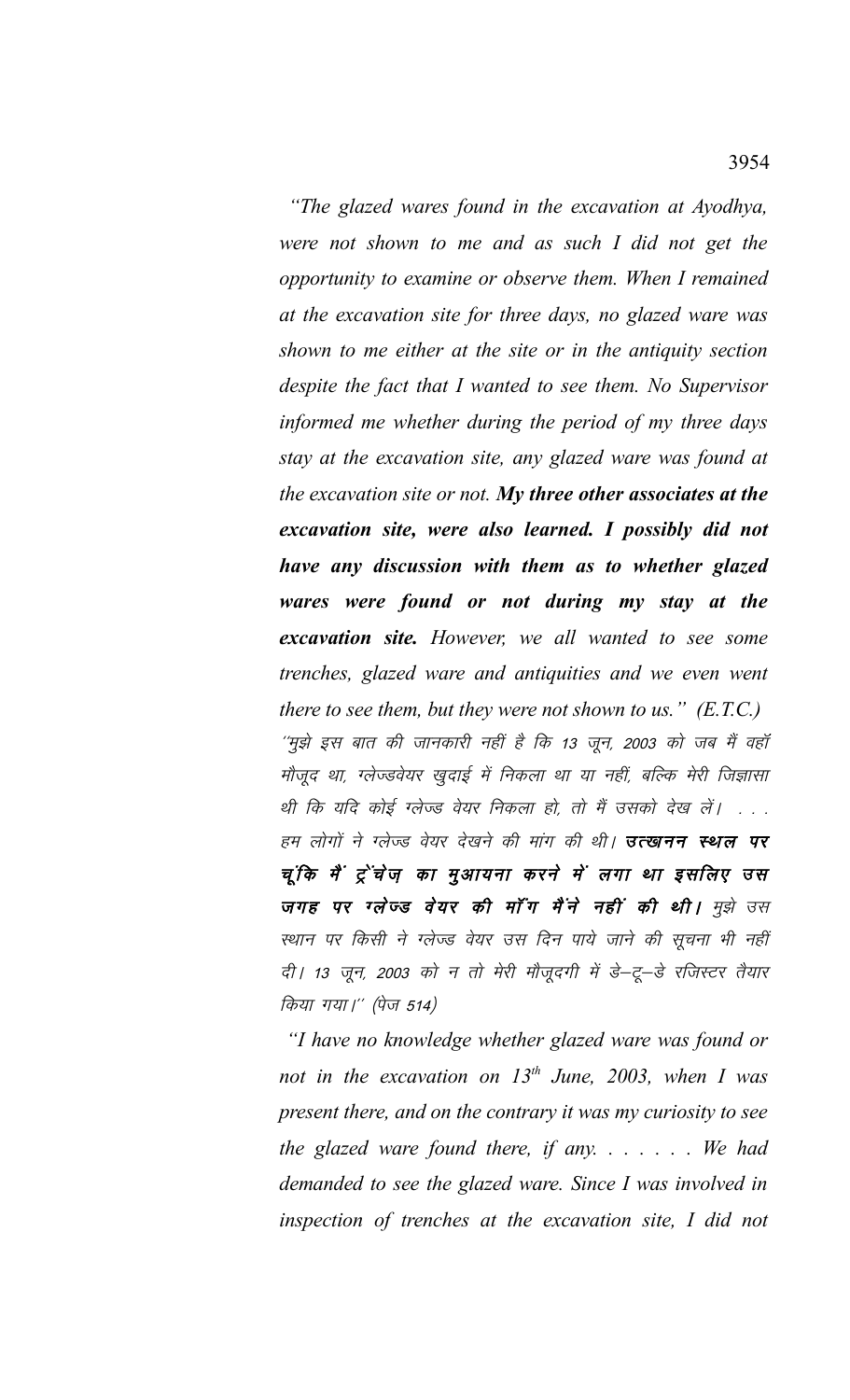*demand the glazed ware over there. Nobody intimated me on that day about discovery of any glazed ware at that place. The day-to-day register was not prepared in my presence on 13th June, 2003." (E.T.C.)*

 $\hat{z}^{\prime}$ यह सही है कि डे–टू–डे रजिस्टर (पेज 255) तारीख 13.6. 2003 में ग्लेज्ड वेयर की डिटेल लिखी हुई हैं और पेज 256 पर श्री ज़फ़रयाब जीलानी के दस्तखात हैं।" (पेज 514)

 *"It is true that the details of glazed ware are mentioned in the day-to-day register dated 13.06.2003 (page 255) and page 256 bears the signature of Mr. Zafaryab Jilani." (E.T.C.)*

**3829**. He repeatedly said that he has come to assail the conclusion given by ASI in its report:

''मैं ए०एस०आई० द्वारा अयोध्या में किए गए उत्खनन तथा उस पर तैयार की गई रिपोर्ट के निष्कर्षो के सम्बन्ध में जांच कर **यह बयान देने** आया हूँ कि इस रिपोर्ट में यह निष्कर्ष तथ्यों के आधार पर सही नहीं हैं, बल्कि मस्जिद के नीचे सल्तनत काल के इस्लामिक ढॉंचे ही रहे थे।'' (पेज 267)

*" With regard to the excavation carried out by the ASI in Ayodhya and the findings contained in the report prepared thereon, I, after examining facts, I have come here to state that this finding in the report is not factually correct. Rather, only the Islamic structures of the Sultanate period were beneath the mosque." (E.T.C.)*

''यह भी सच है कि **मैं' अपनी गवाही में ए0एस0आई0 की रिपोर्ट** व उसके विभाग को तिरस्कृत करने अथवा उसे खण्डित करने के लिए उपस्थित हुआ हूँ। वास्तव में मैंने इस रिपोर्ट का अध्ययन किया है और इसीलिए मैंने जो उपयुक्त तथ्य देखे हैं, उनका निष्कर्ष निकाला है कि ए०एस०आई० की उत्खनन विधि तथा उनके एक्ज़ामिनेशन का भी असेसमेंट किया है और तब इस नतीजे पर पहुँचा हूँ कि **ए०एस०आई० का कनक्लूजन गलत है।'**' (पेज 336–337)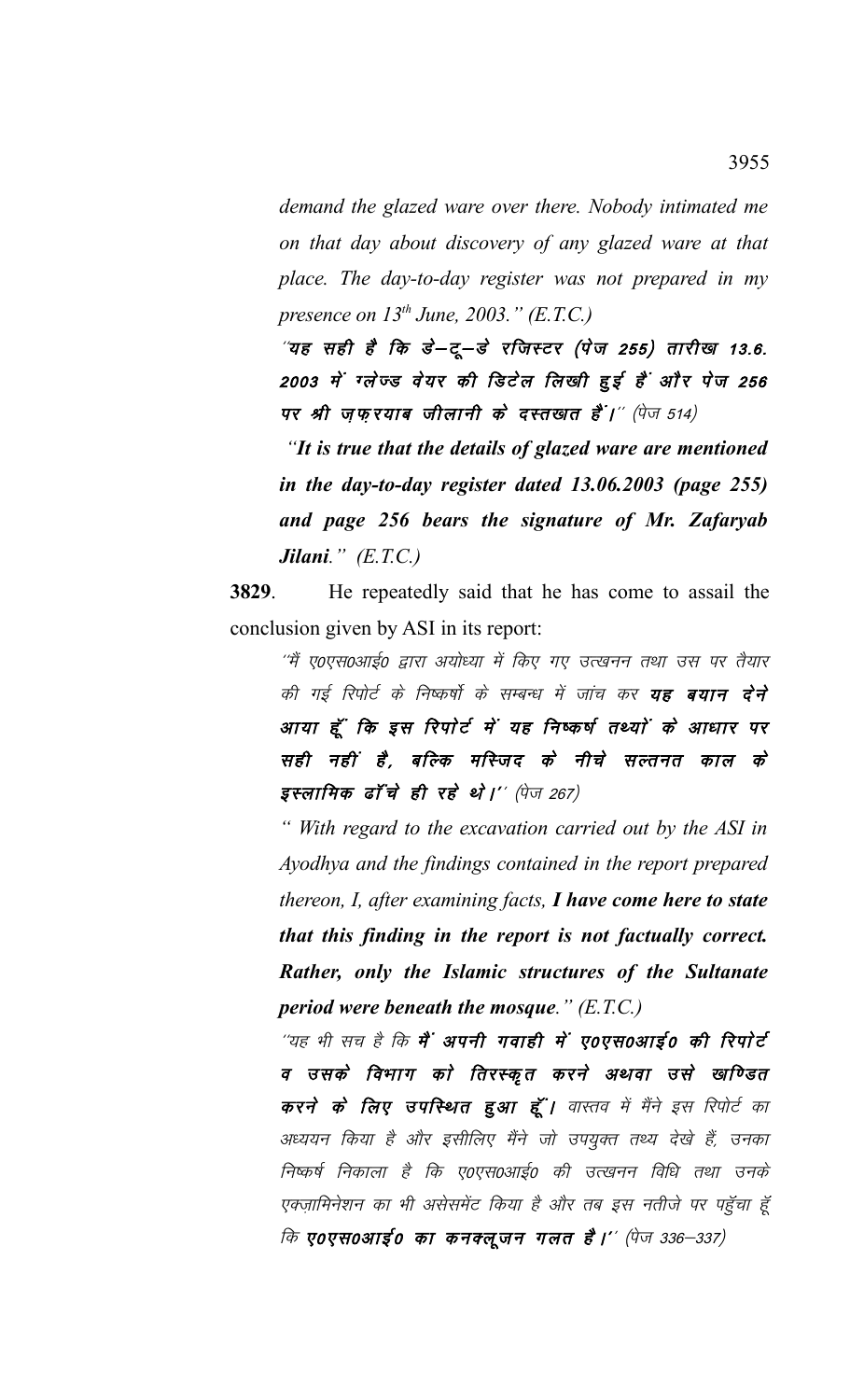"It is also true that  $I$  have appeared to discard or reject the report of ASI and its department, through my evidence. Actually I have studied the said report and after seeing the aforesaid facts as well as carrying out the assessment of excavation method  $\&$  its examination by ASI, I have drawn the conclusion that the **conclusion of ASI** is *wrong.*"  $(E.T.C.)$ 

''मैं अयोध्या के इस उत्खनन रिपोर्ट के बारे में अपना आंकलन देने आया हूँ और यह बताने आया हूँ कि इस **रिपोर्ट के निष्कर्ष बाबरी मस्जिद** के नीचे किसी मंदिर के होने के बारे में निराधार हैं।'' (पेज 343)

"I have come to give my estimate about this excavation report of Ayodhya and also to tell that the conclusion of this report regarding existence of any temple beneath the **Babri mosque, is baseless.**" (E.T.C.)

3830. Prof. D. Mandal, P.W. 24, while commenting upon the ASI report, has said that the form in which ASI has excavated the site at Ayodhya does not appear to be justified for the reason that only vertical excavation in some of the trenches was sufficient for achieving the object and horizontal excavation at such a large scale was not only unrequired but misuse of the available resources. He has made comments based upon the information, which he received from the personal visit at the site of excavation firstly from 10.6.2003 to 15.6.2003 and thereafter from  $27.9.2003$  to  $29.9.2003$ ; the ASI report containing two volumes and day to day register maintained by the ASI officials during the course of excavation.

3831. Sri Mandal's comments in his affidavit pertaining to stratigraphy/periodisation are:

''6. यह कि ए0 एस0 आई0 रिपोर्ट में प्रतिपादित स्तरीकरण एवं कालकम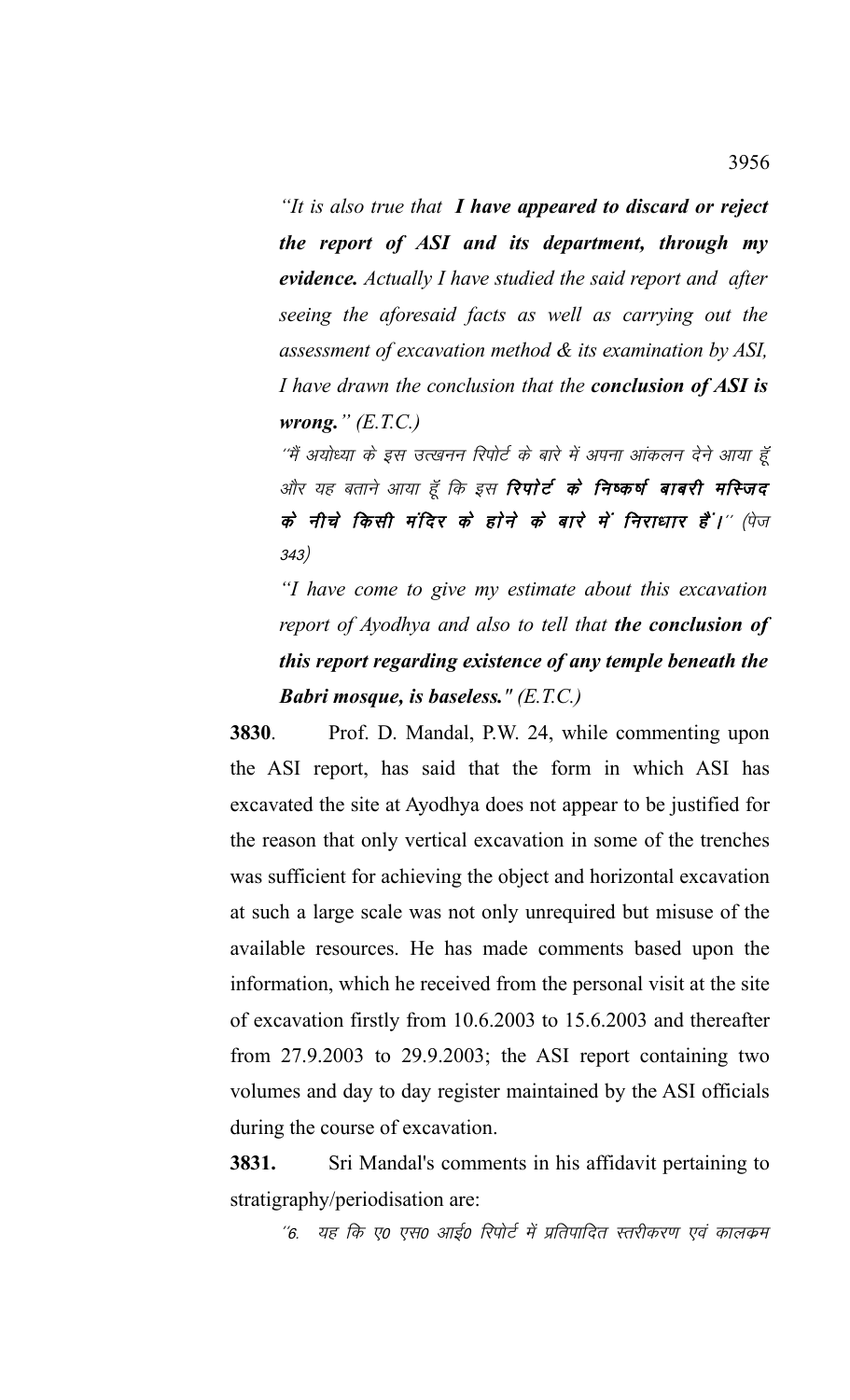से मैं सहमत नहीं हूँ। इस सम्बन्ध में अभिसाक्षी निम्न तथ्य प्रस्तुत करता है  $\dot{=}$ 

- $A-$ इस विषय के दो पहलू हैं। दोनों महत्वपूर्ण हैं।
- पहला स्तरीकरण, दूसरा कालकम। दोनों में पहले का महत्व अधिक  $(i)$ है। क्योंकि कालकम का निर्धारण प्रधानतः स्तरीकरण पर निर्भर करता है, न कि इसके विपरीत। ए0 एस0 आई0 रिपोर्ट में "Stratigraphy and chronology" नामक अध्याय में स्तरीकरण से सम्बन्धित तथ्यों का नितान्त अभाव है। पूरा का पूरा अध्याय कालकम के ब्योरे से भरा है। वह भी प्रमाणित तथ्यों पर आधारित नहीं। उल्लेखनीय है कि उत्खनन से प्रकाश में आये स्तरों की संख्या तथा उनके नामकरण मात्र से ही स्तरीकरण का वास्तविक अर्थ में निर्धारण नहीं हो जाता।
- सारगर्भित स्तरीकरण के लिए सम्बद्ध स्तरों के प्राकृतिक विशेषताओं  $(ii)$ (physical features) तथा अन्तर्वस्तुओ (contents) का विधिवत वर्णन एवं व्याख्या अत्यन्त आवश्यक है। इसमें प्रत्येक स्तर का रंग (Colour) गठन (texsture), संरचना (composition) तथा अन्तर्वस्तुओं का विस्तृत विवरण नितान्त अपेक्षित है। इन्हीं तथ्यों की व्याख्या के आधार पर किसी पुरास्थल के जमाव के इतिहास (depositional history) की रचना की जाती है। इससे कई गूढ़ तथ्यों पर प्रकाश पड़ता है। जैसे क्या अमुक पुरास्थल के सभी जमाव पुरातात्विक है? अथवा क्या उनमें से कुछ प्राकृतिक जमाव (natural deposit) भी हैं ? यदि उनमें से कुछ प्राकृतिक हैं तो उनका प्रकार क्या है? जैसे, क्या वे जल निर्मित है (water borne) या वायू निर्मित (air borne) आदि आदि। रिपोर्ट में इन तथ्यों का पूर्ण अभाव है। स्तरीकरण के सन्दर्भ में उनके किसी भी स्तर के रंग, गठन, संरचना आदि के विषय में कोई सूचना नहीं है। जमाव के इतिहास की तो कोई चर्चा ही नहीं।
- $B-$ (i) मुझे अपनी निरीक्षण अवधि के दरमियान उत्खनन से प्रकाश में आये सेक्शन (Section) का, जमाव के इतिहास की दृष्टि से, अध्ययन करने का अवसर मिला। **पुरातत्व का विद्यार्थी होने**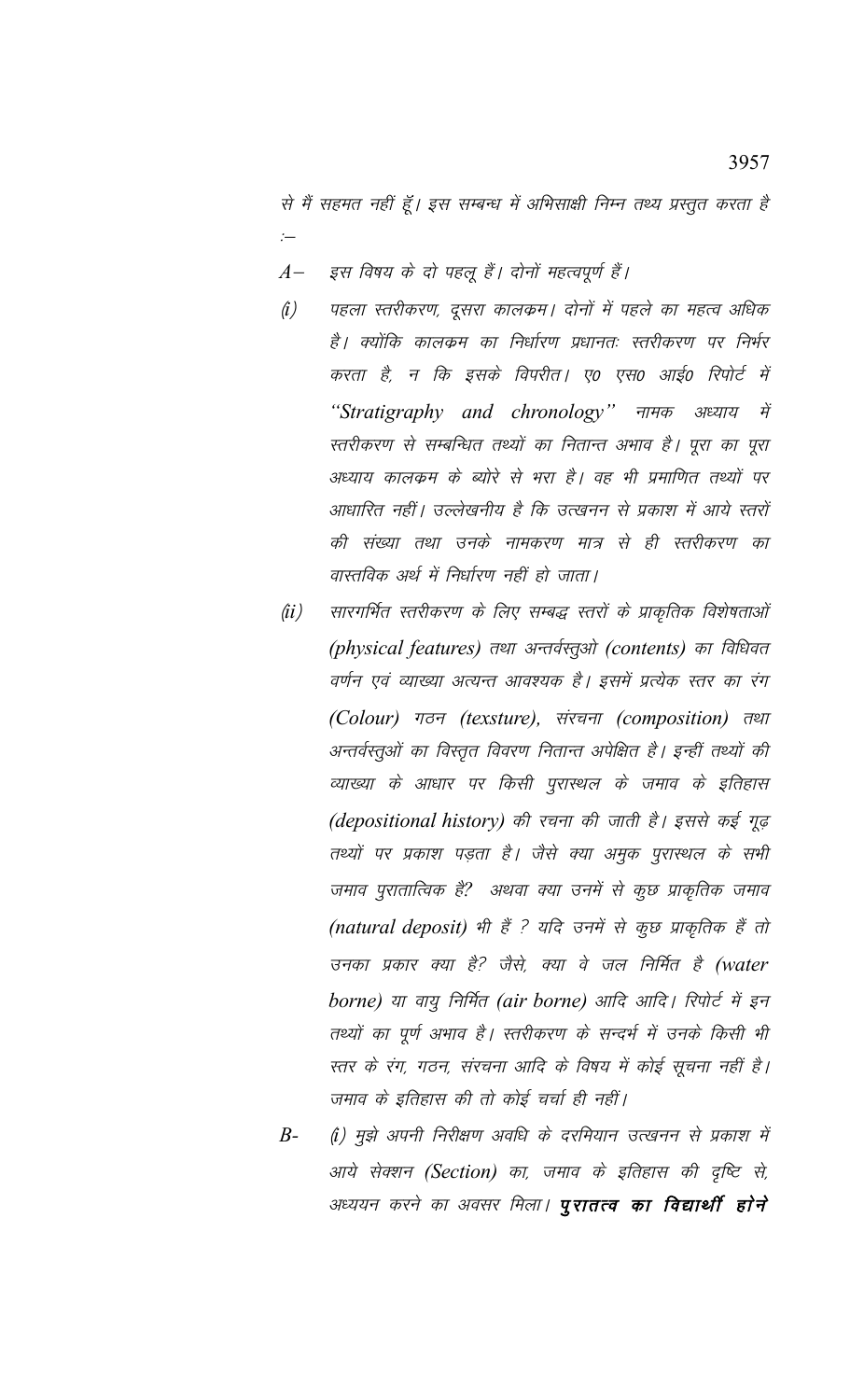के नाते G7 ट्रेंच को श्रद्धा पूर्वक नमन करता हूँ। इस ट्रेंन्च का सेक्शन इस पुरास्थल की पूरी कहानी कहता **है । यह एक खुली किताब हैं ।** इसका हर परत किताब के पन्नों की तरह है। **जो पढ़ सके पढ़ ले।** सीमित समय मे हमने अपनी साधारण क्षमतानुसार जो कुछ पढ़ा उसे प्रस्तुत करता हूँ।

- स्तरीकरण रिपोर्ट के अनुसार यहाँ कूल मिलाकर 18 परतों का  $(ii)$ जमाव प्रकाश में आया है। साथ में कुछ परतों से जुड़े हुए पिट (Pit) भी हैं। 18 परतों का यह जमाव प्राकृतिक मिट्टी (natural soil) पर स्थित है। ए०एस०आई० के विद्वानों ने पूरे जमाव को पुरातात्विक जमाव (archaeological deposit) माना है। यह तथ्य रिपोर्ट के इस कथन से स्पष्ट "Excavation at the disputed site of Ayodhya has yielded a continuous cultural sequence contained in the total deposition of about 10.80 m." (ASI Report, Vol.I p.37) इस निष्कर्ष से हमारा मतभेद है। हम इस जमाव को मुख्यतः दो कोटि में विभाजित करते हैं:– पुरातात्विक (archaeological) | एवं प्राकृतिक (natural) । सुविधा के लिए पुरातात्विक पुनः दो भागों में विभाजित किया जा सकता है– (a) बसावटी (habitational) तथा (b) गैर बसावटी (non-habitational)। यहाँ गैर बसावटी का तात्पर्य भरती-जमाव (filling deposit) से है।
- रंग, गठन तथा संरचना (colour, texture and composition)  $(iii)$ के आधार पर 18 परतों में दो प्राकृतिक जमाव (natural deposit) की कोटि में आते हैं। G7 नामक ट्रेंच (जिसे सुविधा के लिए Index trench कहा जा सकता है) में इन परतों का प्रतिनिधित्व Layer No. 4 का उपरी हिस्सा तथा Layer No. 6 करते हैं। यहाँ इस बात का उल्लेख कर देना आवश्यक है कि रिपोर्ट में Layer 4 की सही पहचान नहीं की गयी है। वस्तुतः इस परत में दो विभिन्न प्रकार के जमाव मिले हुए हैं। इसका उपरी भाग प्राकृतिक निचला पुरातात्विक (natural) तथा भाग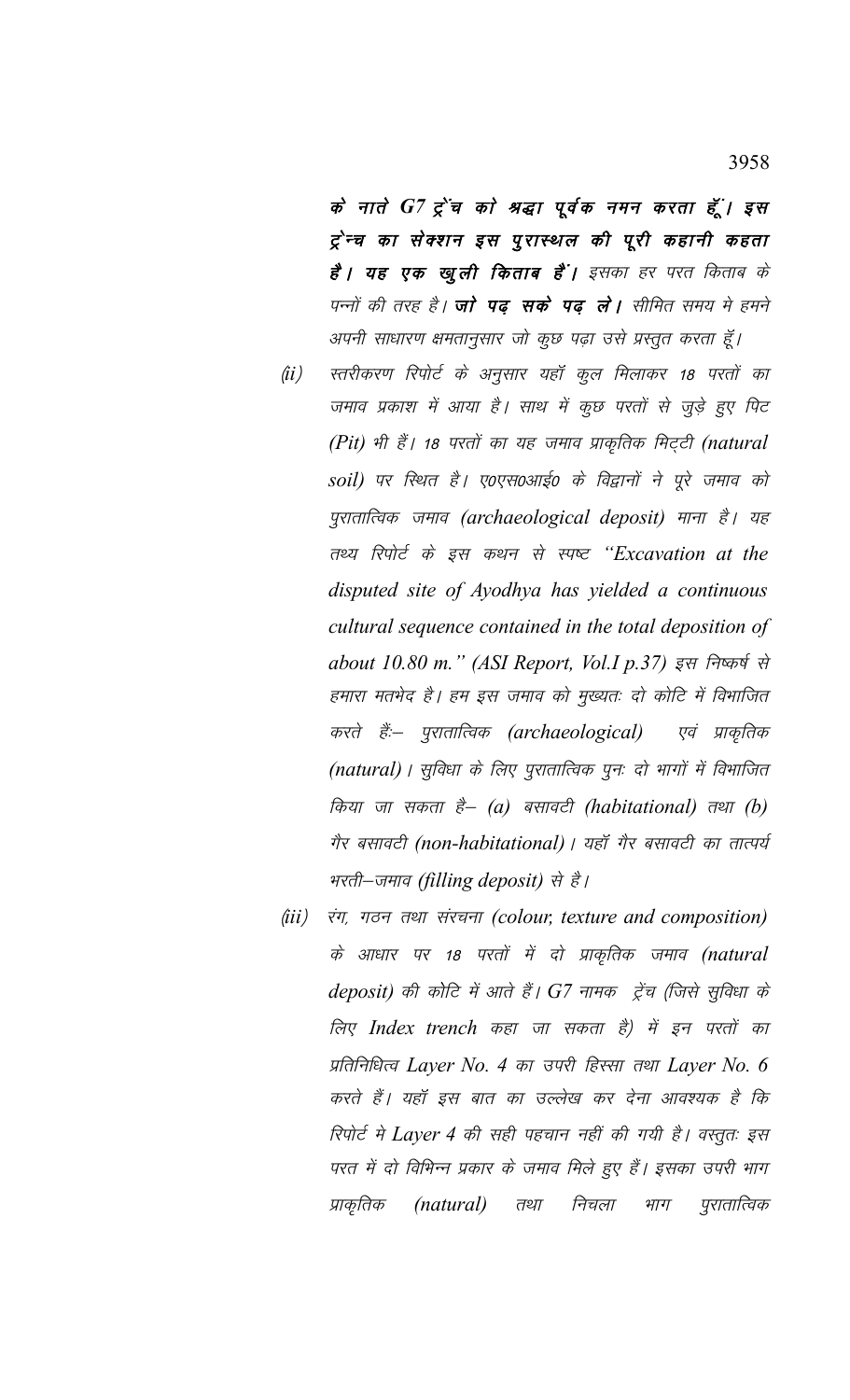(archaeological) जमाव है।

- Laver 4 का उपरी भाग तथा Laver 6, दोनों मुख्यतः जल निर्मित  $(iv)$ (water borne) जमाव हैं। रंग, गठन तथा सरंचना के आधार पर वे सिल्ट (silt) कोटि के जमाव प्रतीत होते है। सिल्ट का निर्माण जल प्रकिया पर आश्रित है। Layer 6 का रंग हल्का धूसर गठन चिकना किन्तू सख्त तथा संरचना में बालू तथा कीचड़ (sand and mud) का समिश्रण प्रतीत होता है, इसमें यदा कदा सीप (shell) तथा सम्भवतःघोघा (snail) आदि के अवशेष भी दिखाई देते हैं। (उल्लेखनीय है कि riverine shell मिलने का उल्लेख रिपोर्ट के पृष्ठ संख्या 43 पर भी है। यह Period VIII के भरती जमाव (filling deposit) के सन्दर्भ में है। भरती जमाव में पूर्व कालीन मिट्टी का उपयोग हुआ है)। उल्लेखनीय है कि इस जमाव में बसावटी सामग्रियों का नितान्त अभाव है। यह साक्ष्य भी इस तथ्य का द्योतक है कि यह पुरातात्विक जमाव नहीं है।
- $(\nu)$ Layer 4 का उपरी भाग वाला जमाव, रंग, गठन एवं संरचना की दृष्टि से पुनः दो भागों में विभाजित प्रतीत होता है– उपरी तथा निचला भाग। निचला भाग रंग, गठन, एव संरचना में Layer 6 के लगभग समान है। किन्तु उपरी भाग में कुछ महत्वपूर्ण अन्तर दिखाई देता है। यह गहरे धूसर रंग का है। इसकी गठन अपेक्षाकृत ढीली (loose) है। इसका गहरे ध्रुसर रंग का होना सम्भवतः इस तथ्य का द्योतक है कि इसके निर्माण में वनस्पति (vigtation) की विशेष भूमिका रही है। इस बंजर-सतह (sterile level) को प्राचीन हयूमस (ancient humus) नाम से सम्बोधित किया जा सकता है। किसी सतह पर इस प्रकार का जमाव उस सतह का लम्बे अर्स तक वीरान रहने के पश्चात ही होता है। उल्लेखनीय है कि इन दो परतों का जमाव इस पुरास्थल के उन सभी ट्रेंच में मिले हैं जिनमें इन स्तरों तक उत्खनन किया गया है।
- उपलब्ध तथ्यों के आधार पर इसमें दो राय नहीं कि सिल्ट जमाव  $(i)$ वाले दोनों परतों का निर्माण बाढ के फलस्वरुप हुआ। Laver 6 वाले बाढ के तत्काल पश्चात यहाँ आबादी का प्रमाण उपलब्ध है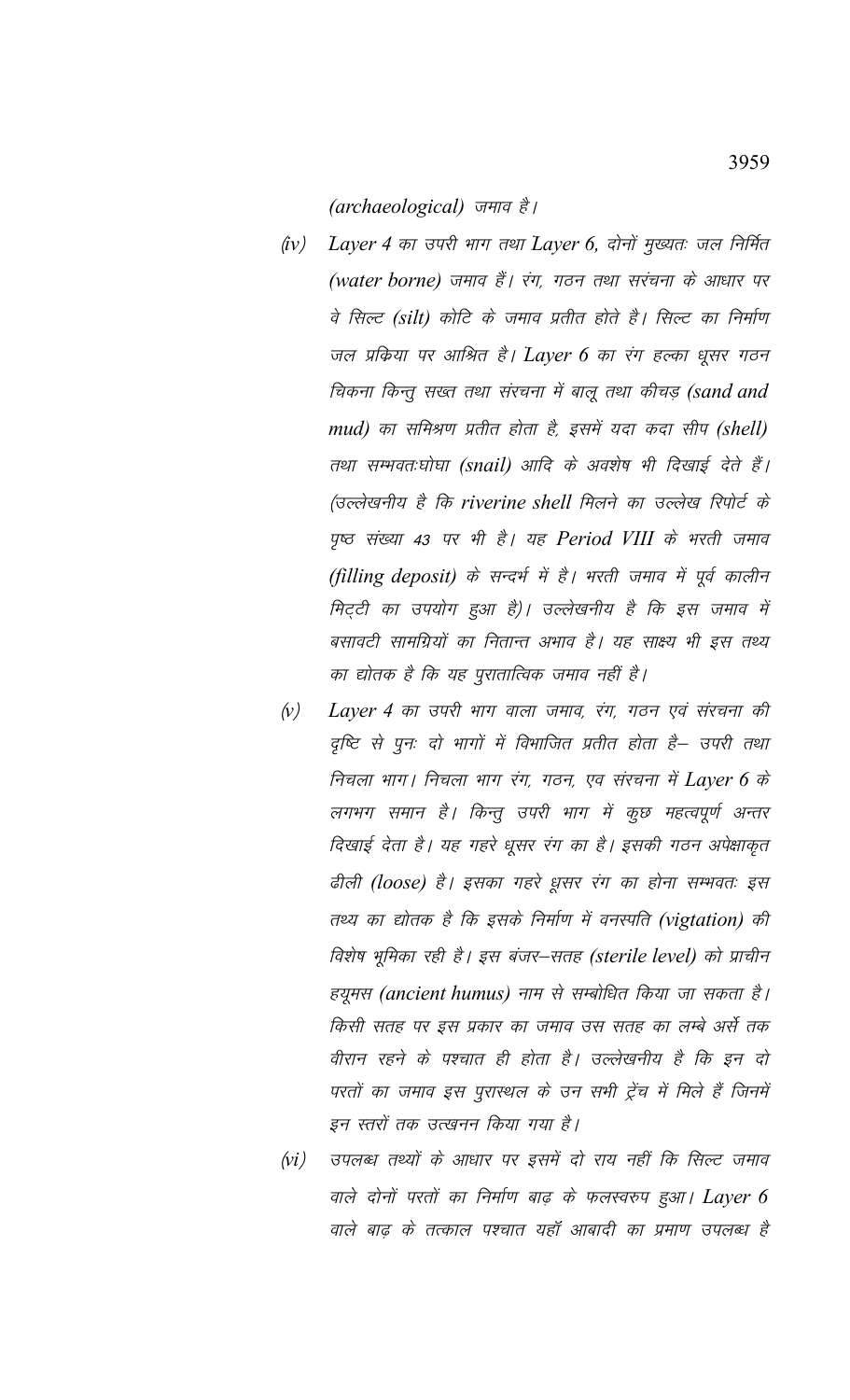किन्तु Layer 4 वाले बाढ़ के पश्चात इस इस स्थल पर एक लम्बे अर्से तक आबादी नहीं होने का स्पष्ट प्रमाण मिलता है।

- (vii) 18 परतों वाले इस जमाव में इन दो परतों को छोड़कर (Layer 4 का ऊपरी हिस्सा तथा Layer 6) शेष अन्य सभी परतें पुरातात्विक कोटि में आती हैं। प्राचीन हयूमस (ancient humus) जमाव के उपर स्थित सभी परतें तथा हयूमस के नीचे की परत संख्या 7 तथा 8 भरती-जमाव (filling deposit) कोटि के हैं। इसके नीचे की शेष सभी परतें (परत संख्या 9 से 18) नियमित आवासीय (regular habitation) जमाव की श्रेणी में आती हैं।
- (viii) प्रासंगिक पुरास्थल को भरती जमाव (filling deposit) द्वारा ऊंचा करने का स्पष्ट प्रमाण मिला है। यह प्रमाण इस तथ्य में निहित है कि सम्बद्ध स्तरों से विभिन्न कालों की मिली जुली सामग्रियॉ प्राप्त हुई हैं। पुरातत्व में इस स्थिति को स्तर ऊँचा करने के साक्ष्य के रुप मे माना जाता है। उपलब्ध साक्ष्यों के अनुसार इस स्थल को ऊँचा करने की प्रकिया Layer 8 से ही प्रारम्भ हो जाती है। यह प्रकिया दो परतों को छोड़कर (Layer 6 तथा Layer 4 का उपरी भाग) Layer 1 तक चलती रहती है। रिपोर्ट में भी सतह को कई बार ऊँचा करने की बात कही गई है। किन्तु उसके कारण पर कोई प्रकाश नहीं डाला गया है। इस पुरास्थल को बार बार ऊँचा करने की आवश्यकता क्यों पड़ी? यह एक महत्वपूर्ण प्रश्न है।
- मेरे अध्ययन के अनुसार इसका मुख्य कारण पुरास्थल को बाढ़ से  $(ix)$ सुरक्षा प्रदान करना प्रतीत होता है। प्राप्त साक्ष्यों से यह विदित होता है कि पुरास्थल प्रारम्भ से ही बाढ़ प्रवृत्त (flood prone) रहा है। इस सम्बन्ध में उल्लेखनीय है कि इस स्थल के पश्चिम में श्री B.B.Lal महोदय द्वारा की गई खुदाई में प्रारम्भिक ऐतिहासिक काल से "नदीकृत बालूं जमाव " (fluviatile sand bed) का अवशेष प्राप्त हुआ है (Indian Archaeology-A Review, 1976-77, p. 52)। स्थलाकृति सम्बन्धी साक्ष्य (topographical evidence) से भी इस समस्या पर प्रकाश पड़ता है। उल्लेखनीय है कि इस दृष्टि से प्रासंगिक क्षेत्र फ्लड प्लेन (flood plain) के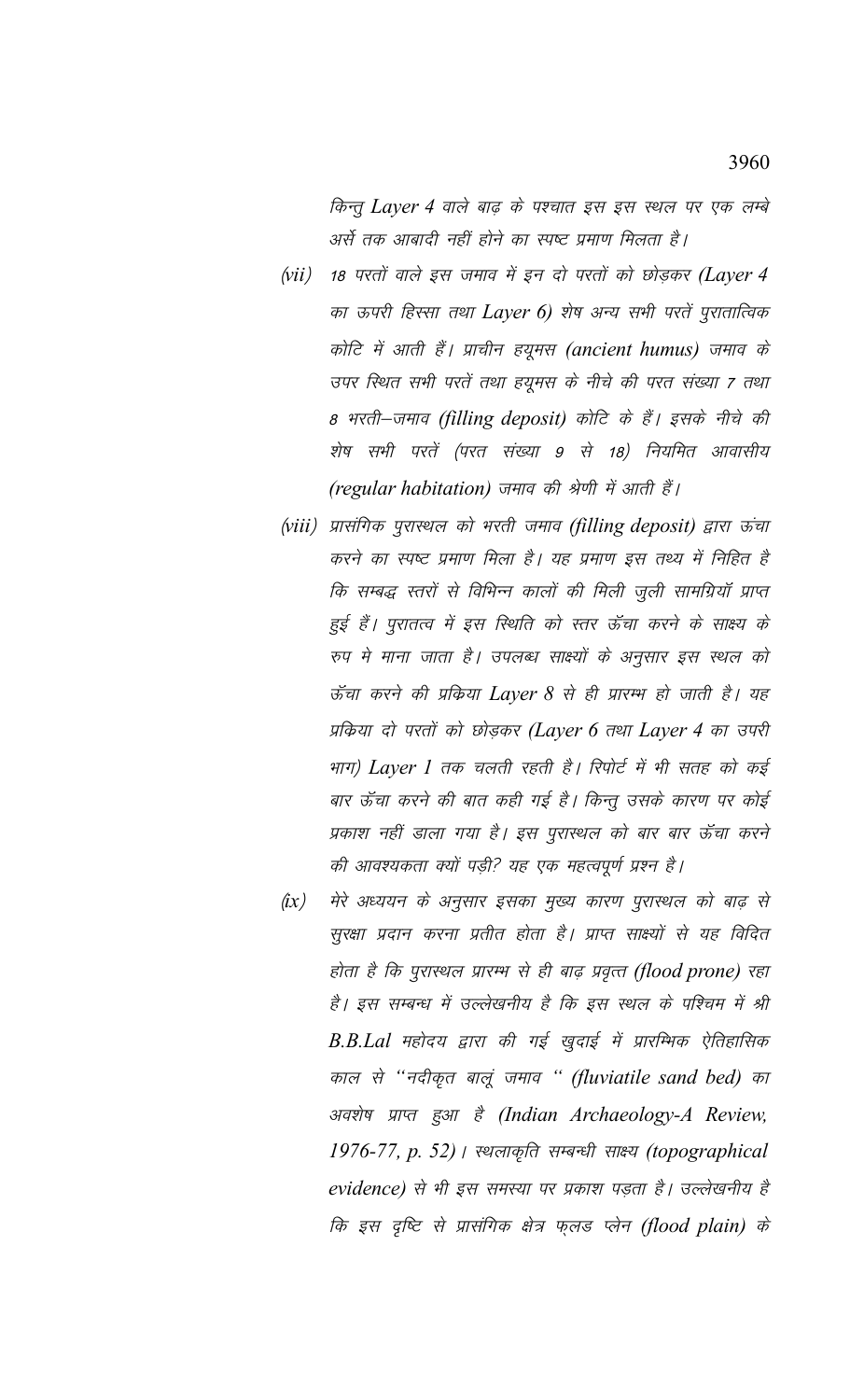अन्तर्गत आता है। रिपोर्ट के अनुसार "...the region around Ayodhya along the river comes under its flood plain ...." (ASI Report, Vol.I, p.1)। लाल महोदय की खुदाई प्रारम्भिक ऐतहासिक काल में निर्मित रैम्पर्ट में यहाँ से (Rampart) तथा फ़ोटींफ़िकेशन वाल (fortification wall) का भी अवशेष मिला है। यह साक्ष्य भी बाढ़ सुरक्षा की दृष्टि से अत्यन्त महत्वपूर्ण है। ये सभी साक्ष्य बाढ़ सुरक्षा (flood protection) की ओर स्पष्ट संकेत करते हैं। इन सबों में सर्वाधिक महत्वपूर्ण साक्ष्य तो यहाँ से जलोढ़ जमाव का प्रमाण प्राप्त होना है। यहाँ से दो बार भीषण बाढ आने का स्पष्ट प्रमाण मिलता है। उपलब्ध तथ्यों के आलोक में इस बात की **पूरी सम्भावना है कि** बाढ़ प्रकोप से सुरक्षा प्रदान करने हेतु ही इस स्थल को बार–बार ऊँचा करने की आवश्यकता पड़ी। इस घटनाक्रम में एक समय ऐसा भी आया कि बाढ के कारण यहाँ के लोगों को बाध्य होकर एक लम्बे समय के लिए यह स्थान ही त्याग देना पड़ा। यह तथ्य बाढ़ के पश्चात हयूमस जमाव के साक्ष्य से प्रमाणित होता है।

- $C$ -
- कालकम / प्रासंगिक विषय का यह दूसरा पहलू है। रिपोर्ट में 18  $(i)$ परतों के जमाव को निम्न नौ कालों में विभाजित किया गया है:--NBPW, Sunga, Kushana, Gupta, Post Gupta-Rajput, Early Medieval-Sultanate, Medieval, Mughal तथा Late and Post Mughal.
- कालकम में सन्दभ्र में रिपोर्ट के अनुसार सभी कालों में सांस्कृतिक  $(ii)$ निरन्तरता (cultural continuity) है (ASI Report Vol.I, p.37)। पुरातत्व की दृष्टि से यह एक अत्यन्त ही महत्वपूर्ण निष्कर्ष है। **रिपोर्ट के इस निष्कर्ष से हम सहमत नहीं** ੜੇ $^{\prime}$  /
- हमारे अध्ययन के अनुसार प्रथम चार कालों के पश्चात  $(iii)$ यह पुरास्थल एक लम्बे समय के लिए वीरान हो गया।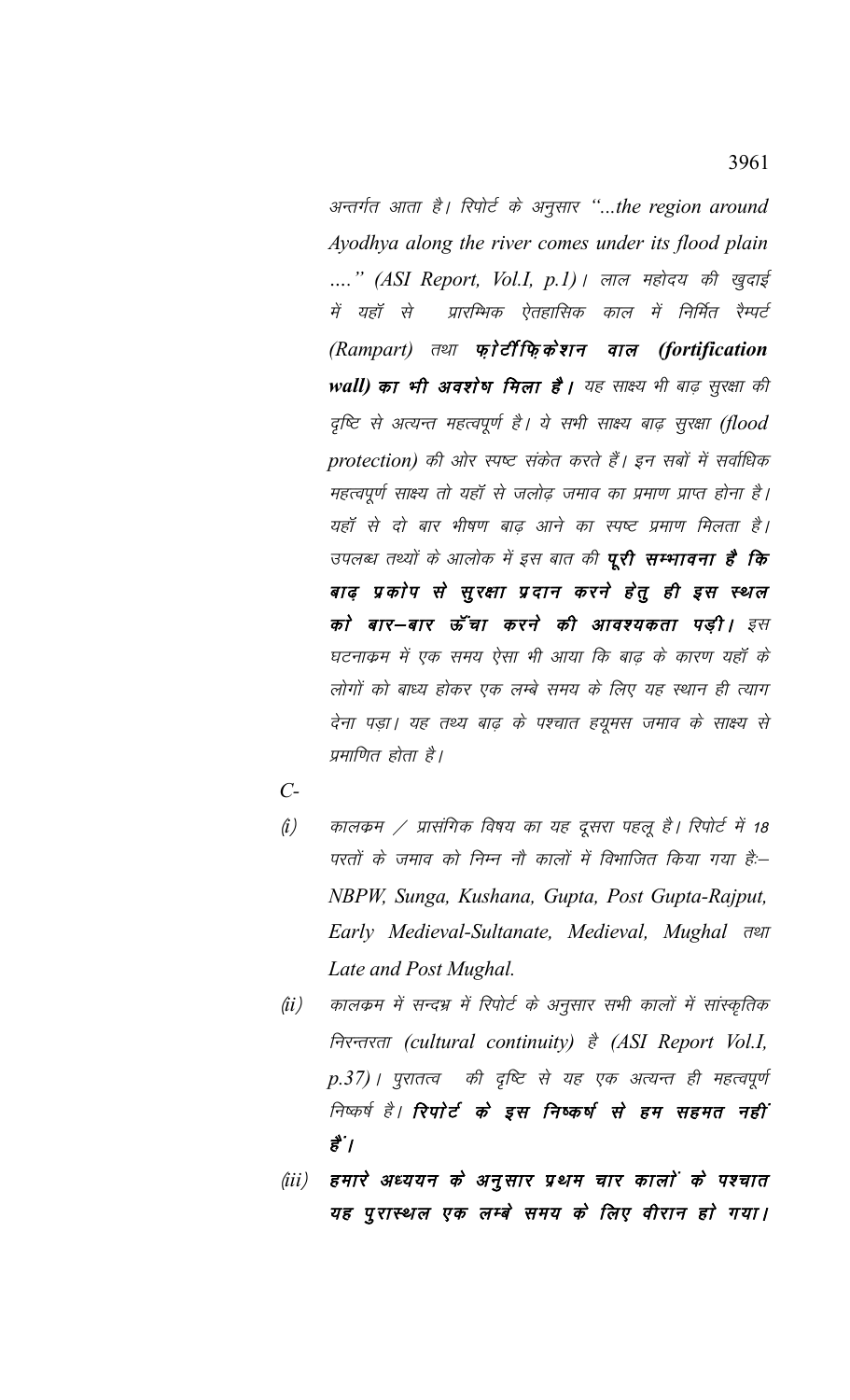कालों की निरन्तरता भंग हुईं। इस सम्बन्ध में सांस्कृतिक अन्तराल का स्पष्ट प्रमाण उपलब्ध है। कालकम का चौथा काल गुप्त काल है। रिपोर्ट के अनुसार इस काल की तिथि 4th-6th Century AD निर्धारित की गई है। मेरे अध्ययन के अनुसार इस काल में दो बार बाढ़ आने का प्रमाण मिलता है। दूसरी बार के बाढ़ के पश्चात लोगों ने इस स्थान को एक लम्बे समय के लिए त्याग दिया। यह तथ्य इस साक्ष्य से प्रमाणित होता है कि इस बाढ़ जमाव के उपर हयूमस जमाव का प्रमाण उपस्थित है। उल्लेखनीय है कि **हयूमस** जमाव के बाद जिस संस्कृति के अवशेष मिलते हैं वे Islamic काल के हैं। हयूमस जमाव के उपर के परताें से ग्लेज़्ड वेयर (glazed ware), ग्लेज़्ड टाइल्स (glazed tiles), जानवरों की हङ्खियां तथा चूना एवं सूरखी (lime and surkhi) से निर्मित फ़र्शा के अवशेष का मिलना इस तथ्य के अकाट्य प्रमाण हैं। Day to Day Register से प्राप्त सूचनाओं के विश्लेषण से यह प्रमाणित होता है कि हयूमस के ऊपर के सभी परतों से ग्लेज्ड वेयर तथा जानवरों की हड़िडयों के अवशेष मिले हैं जिनका उल्लेख Appendix I व II में दिया जा रहा है। इसी प्रकार रिपोर्ट के Chaper VI (pp. 164-172) में उपलब्ध ग्लेज़्ड टाइल्स के टुकड़ों की सूची से प्राप्त सूचनाओं के विश्लेषण से यह प्रमाणित होता है कि हयूमस जमाव के उपर स्थित सभी प्रासंगिक परतों से ग्लेज्ड टाइल्स के अवशेष मिले हैं जिसका उल्लेख Appendix III में दिया जा रहा है।

यहां मुस्लिम संस्कृति से सम्बद्ध ग्लेज़्ड वेयर का अवशेष सल्तनत  $(iv)$ काल से मिलना प्रारम्भ हो जाता है। **इस काल का प्रारम्भ** लगभग तेरहवीं सदी के प्रारम्भ से माना गया है। यहाँ चौथे काल (गुप्त काल) का अन्त छठी शताब्दी इसवी निर्धारित की गई है। इस काल के दूसरे बाढ़ जमाव के पश्चात ही हूयमस जमाव का साक्ष्य मिला है। इसके फ़ौरन ऊपर की परत से ग्ले़ज्ड वेयर का साक्ष्य उपलब्ध है जिसकी तिथि लगभग तेरहवीं सदी है। ये तथ्य समुचित रुप से सांस्कृतिक अन्तराल का अकाट्य प्रमाण उपस्थित करते हैं। इन साक्ष्यों के आलोक में रिपोर्ट की यह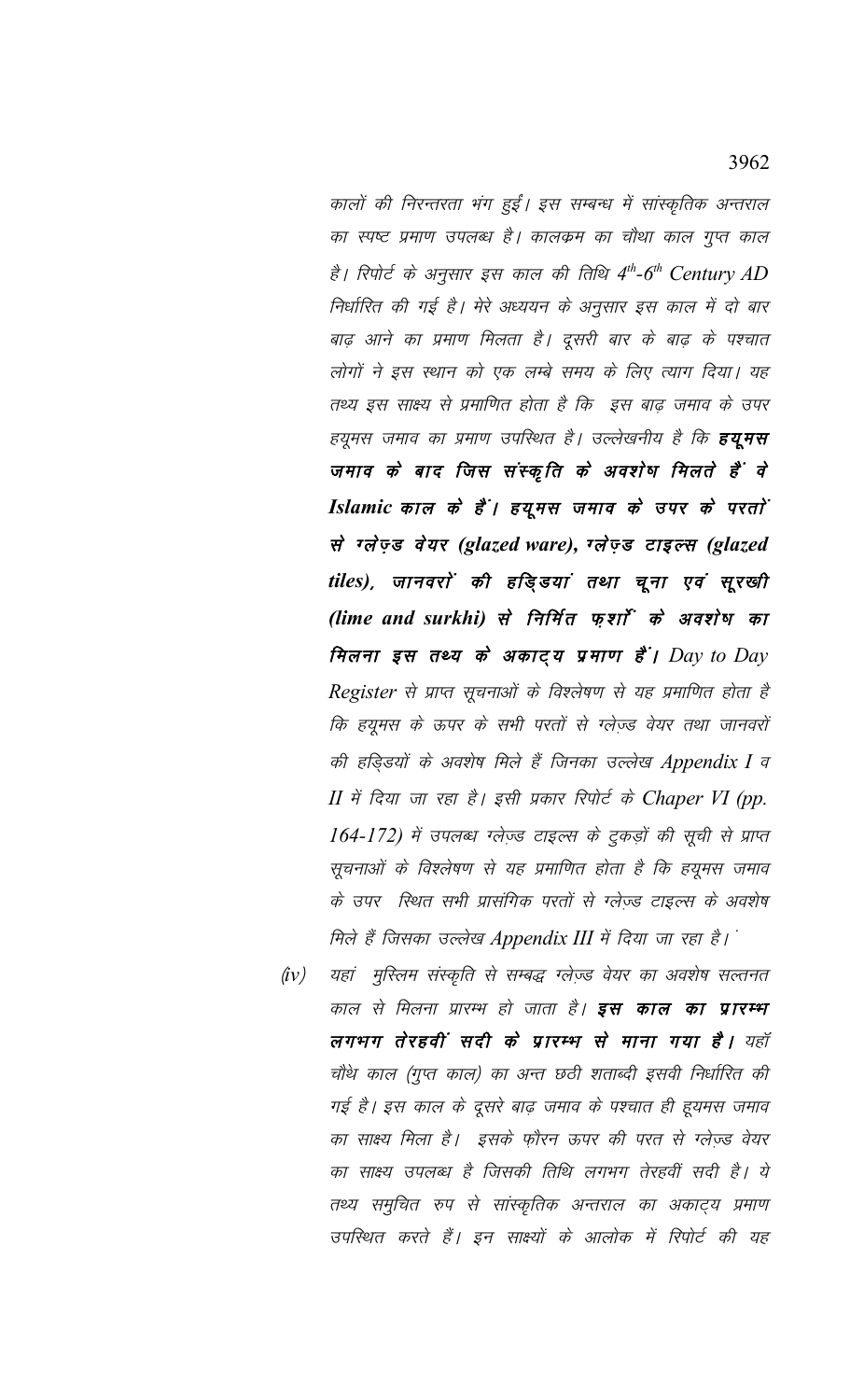अवधारणा कि यहाँ के सभी कालों में सांस्कृतिक निरन्तरता थी सत्य प्रतीत नहीं होता। वस्तुतः **यहाँ के 18 परतों वाले जमाव को** 9 की जगह 5 सांस्कृतिक कालों में ही विभक्त किया जाना चाहिए। गुप्त काल के पश्चात एक लम्बी अवधि का अन्तराल, इसके पश्चात इस्लामिक काल प्रारम्भ हैं। इस पॉचवें सांस्कृतिक काल (Cultural Period) को कई ढॉचा-आधारित कालों (Structural Period) में विभाजित किया जा सकता है।

ए०एस०आई० द्वारा रिपोर्ट में प्रतिपादित **पाँचवां, छठा एवं**  $(\nu)$ सातवाँ काल मनमानी (arbitrary) साक्ष्यों पर आधारित प्रतीत होता है। इस सम्बन्ध में निम्न तथ्य प्रस्तुत हैं:–

## **Period V-**

- पॉचवें काल को Post-Gupta-Rajput काल कहा गया है। रिपोर्ट  $(a)$ के अनुसार G7 ट्रेंच में Layer 5 तथा Layer 6 इस काल का प्रतिनिधित्व करते हैं (ASI Report, Vol. I, Table after page 36; also page 40)
- रिपोर्ट में इस काल की पहचान मुख्यतः Knife-edge bowl से  $(b)$ की गई है। इसके आधार पर इसे सातवीं से दसवीं सदी के बीच रक्खा गया है। "The period is marked by the appearance of the knife-edge bowls and other types which belong to the period from seventh to tenthcentury AD" (ASI Report, Vol I, p. 40)। उल्लेखनीय है कि Knife-edge bowl का उल्लेख Stratigraphy and Chronology के अध्याय में तो हुआ है, किन्तू Pottery के अध्याय में जहाँ इसका उल्लेख अपेक्षित था, कोई उल्लेख नहीं है। रिपोर्ट के figure 44 में अधिकांश bowls का रेखा चित्र प्रकाशित है किन्तू उनके वर्णन में किसी को भी Knife-edge bowlनहीं कहा गया है। ऐसे विशिष्ट प्रमाण का न केवल रेखा चित्र, बल्कि छायाचित्र भी प्रकाशित होना चाहिए था। इसके बिना रेखाचित्र की प्रमाणिकता का मूल्यांकन सम्भव नहीं। उपलब्ध तथ्यों की विवेचना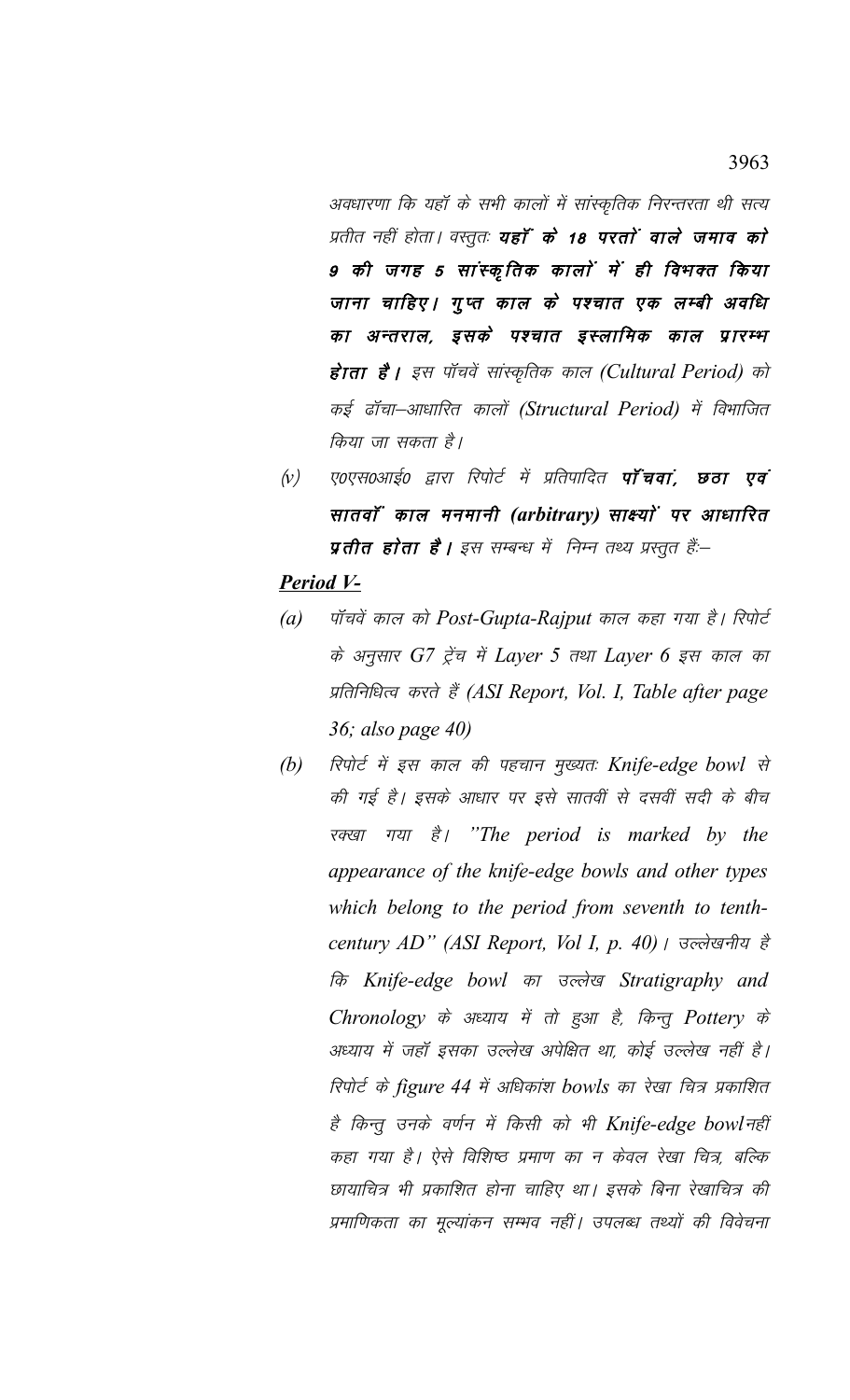से ऐसा लगता है कि वस्तूतः **इस तथा—कथित काल से इस** प्रकार का bowl मिला ही नहीं।

- तथा कथित Post Gupta-Rajput काल से ऐसी सामग्री का  $(c)$ नितान्त अभाव है जिससे इस काल की निर्णायक पहचान बनती हो, जैसे सिक्का, सील, सीलिंग, स्कल्पचर आदि। इसके विपरीत इस काल से गुप्त काल के पाटरी (pottery) मिलते हैं। इनमें गुप्तकालीन Lid-cum-bowl, knobbed lid, Inkpot type lid आदि उल्लेखनीय है। (ASI Report, Vol.I, Fig. 44).
- Layer 5 तथा 6 से प्राप्त सामग्रियों के आधार पर इस काल को  $(d)$ Post Gupta-Rajput काल निर्धारित करना बिल्कुल मनगढ़न्त प्रतीत होता है। इस सम्बन्ध में उल्लेखनीय है कि Depositional History के आलोक में तो Layer 6 पुरातात्विक जमाव है ही नहीं। वस्तुतः तथा–कथित **पाँचवां काल गुप्त काल का ही** अंग प्रतीत होता है।

## **Period VI-**

- $(e)$ रिपोर्ट में इस काल को Medieval Sultanate काल कहा गया है। इसकी तिथि 11th- 12th Century AD निर्धारित की गई है। उल्लेखनीय है कि रिपोर्ट में इस तिथि निर्धारण के आधार के सम्बन्ध में कोई साक्ष्य प्रस्तुत नहीं किया गया है। इस प्रश्न पर कि इस काल को Medieval-Sultanate क्यों कहा गया, रिपोर्ट पूरी तरह मौन है।
- $(f)$ रिपोर्ट में G7 ट्रेंच की परतों 3, 3 A तथा 4 को इस काल का समकालिक जमाव कहा गया है। किन्तु Depositional History के अनुसार Layer 4 का ऊपरी भाग तो पुरातात्विक जमाव है ही नहीं, इसका निर्माण तो बाढ़ तथा हयूमस जमाव के फलस्वरुप हुआ। फिर इसके पश्चात यह पुरास्थल लम्बे समय के लिए वीरान हो गया। उल्लेखनीय है कि इसके ऊपर स्थित सभी परतों से विभिन्न प्रकार के ग्लेज़्ड वेयर (glazed ware) तथा ग्लेज़्ड टाइल्स (glazed tiles) के अवशेष मिले हैं (See Appendix I, III) ऐसी स्थिति में Layer 3, 3 A तथा 4 की तिथि  $11^{th}$ -12<sup>th</sup> Century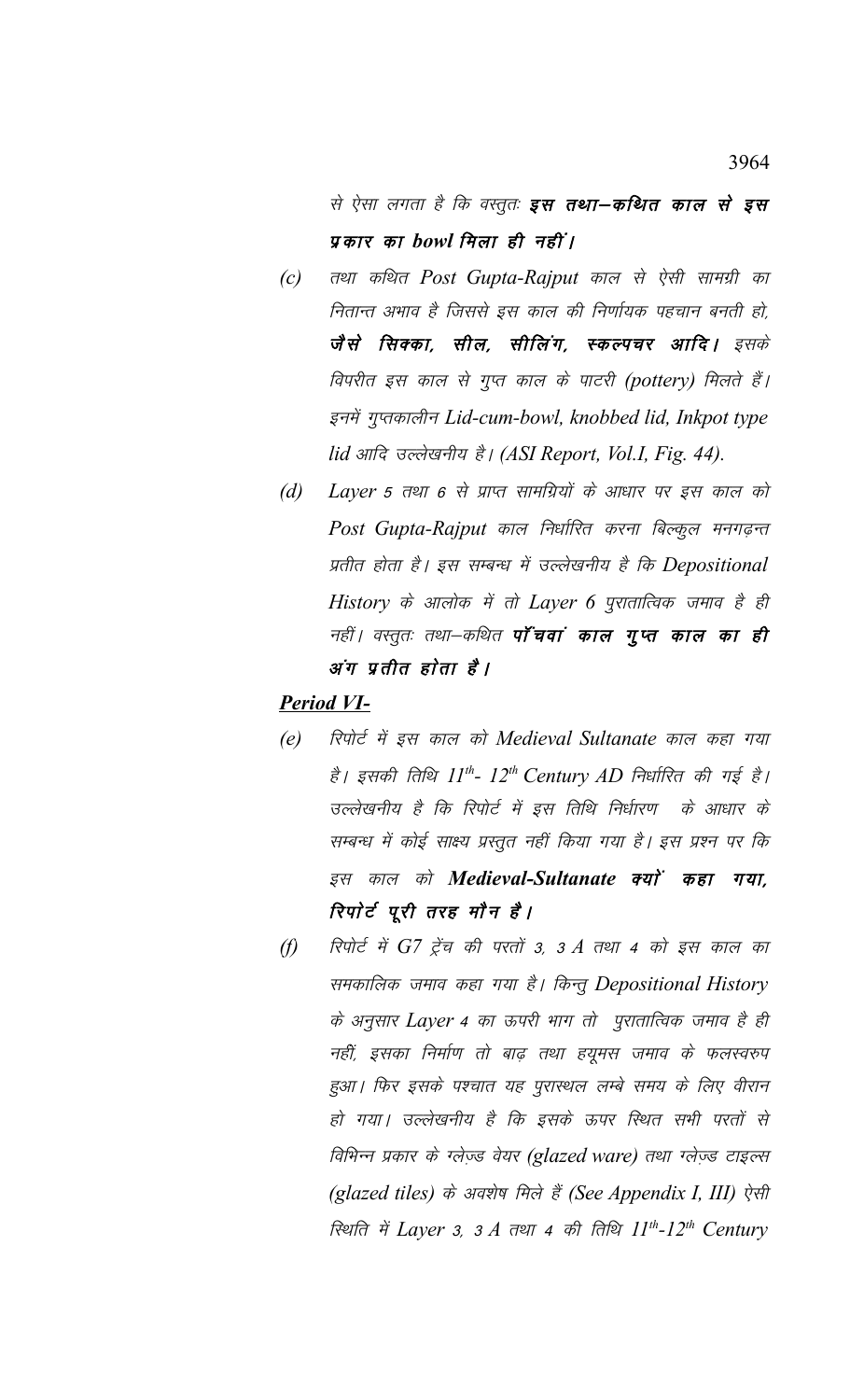AD निर्धारण करना किसी भी प्रकार युक्ति संगत प्रतीत नहीं होता।

उपरोक्त तथ्यों के आलोक में Post Gupta-Raiput काल की  $(g)$ तरह इस काल का भी कोई अस्तित्व नहीं लगता।

## **Period VII-**

- रिपोर्ट में इसे Medieval काल कहा गयाहै। इसकी तिथि 12th से  $(h)$  $16^{th}$  Century AD की शुरुआत के बीच निर्धारित की गई है (ASI Report Vol I, p. 41) । उल्लेखनीय है कि इस तिथि निर्धारण के आधार के सम्बन्ध में प्रासंगिक अध्याय (Stratigraphy and Chronology) बिल्कूल मौन है जबकि तिथि सम्बन्धी चर्चा इसी अध्याय में अपेक्षित है।
- $(i)$ रिपोर्ट के Structures नामक अध्याय में इस काल की तिथि निर्धारण के आधार पर कूछ तथ्य उपलब्ध हैं। रिपोर्ट के अनुसार इस काल में निर्मित दीवार नं0 16 (Wall No. 16) तथा वनस्पतीय मोटीफ़ (floral motif) से सूसज्जित एक अष्टभुजाकार शिलाखण्ड (Octagonal sand stone block) को मुख्य आधार के साक्ष्य के रुप में प्रस्तुत किया गया है (ASI Report, Vol I, pp. 52 and 56)
- रिपोर्ट में इस ईट निर्मित दीवार (wall 16) की समता सारनाथ  $(i)$ के धर्मचक्रजिन विहार में स्थित एक विशेष ईट की दीवार से स्थापित की गई है। इस विहार का निर्माण गहड़वाल शासक गोविन्द चन्द्र की रानी कुमार देवी ने बारहवीं सदी में कराया था।
- अयोध्या के अष्टभुजाकार शिलाखण्ड (Octagonal sand stone  $(k)$ block) की तूलना सारनाथ विहार में स्थित वनस्पतीय मोटीफ़ (floral motif) से सूसज्जित एक विशेष शिलाखण्ड (stone block) से की गई है। इन दोनों में समानता स्थापित की गई है। इस समानता के आधार पर wall No. 16 को बारहवीं सदी का घोषित किया गया है। रिपोर्ट में इसी साक्ष्य के आधार पर सातवें काल की प्रारम्भिक तिथि बारहवीं सदी निर्धारित की गई हैं। ''

"6. That I do not agree with stratigraphy and chronology as laid down in the ASI report. In this behalf the witness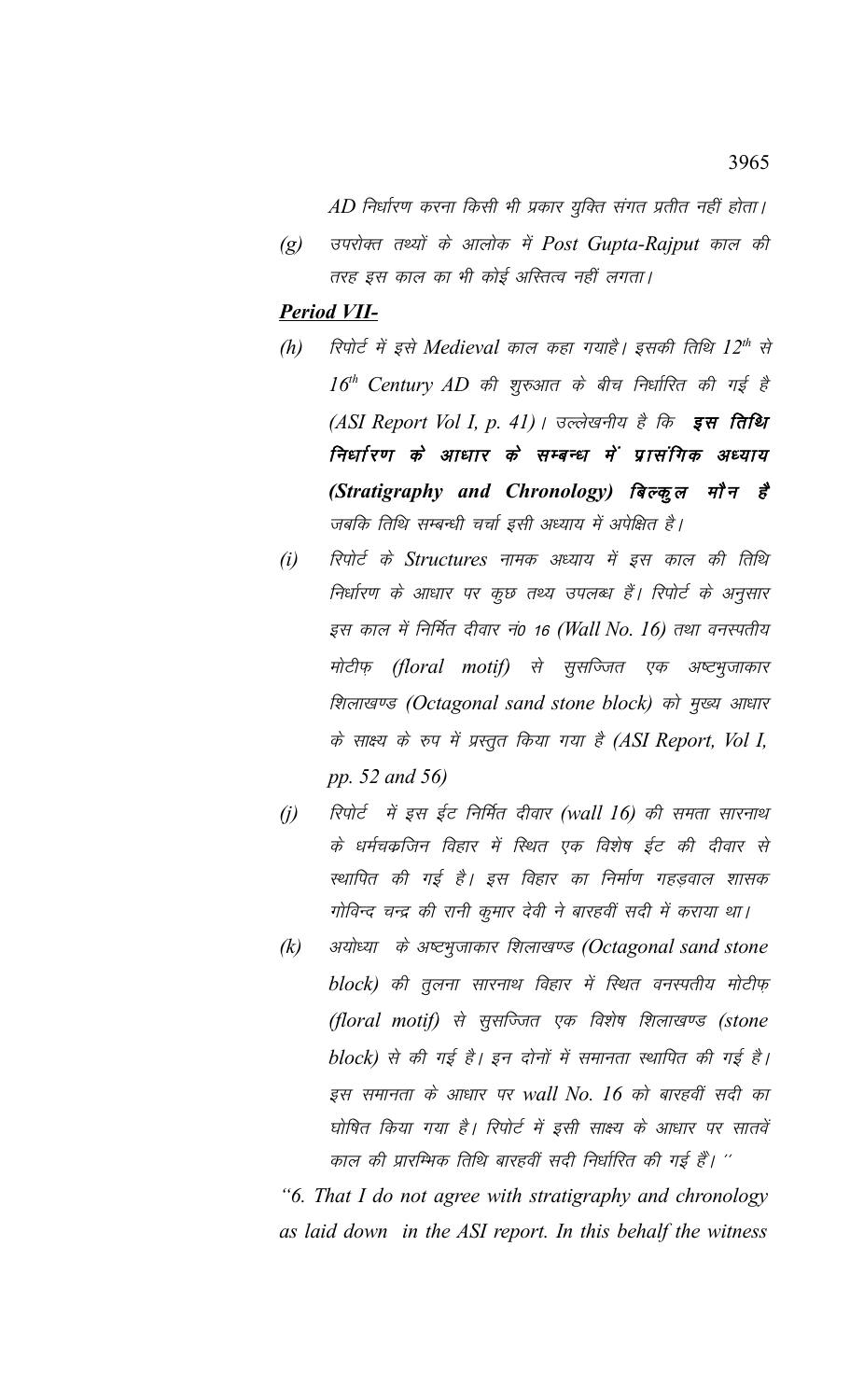## *presents the following facts:-*

*A- There are two aspects of this subject. Both are important.*

- *(i) The first one is stratigraphy and the other one is chronology. Out of the two, the first one holds more importance, because chronological determination depends mainly on stratification but its contrary is not true. There is an utter absence of facts in relation to stratification, in the chapter "Stratigraphy and Chronology" in the ASI report. The whole chapter is replete with details about chronology, that too, not on the basis of verified facts. It is pertinent to mention that stratification cannot be done in a real sense, only on the basis of number of layers coming to light through excavation and their nomenclature.*
- *(ii) For a meaningful stratification, it is very essential to make a proper description and explanation of physical features and contents of the concerned layers. In this process, an extensive description of colour, texture and composition of every layer as also their contents is absolutely necessary. The depositional history of an archaeological site is constructed on the basis of explanation of these very facts. It throws light on several abstruse facts, such as whether all the deposits on the said archaeological site are of archaeological nature or whether some of them are also natural deposits. If some of them are natural deposits then what is their type, such as, whether they are water borne, air*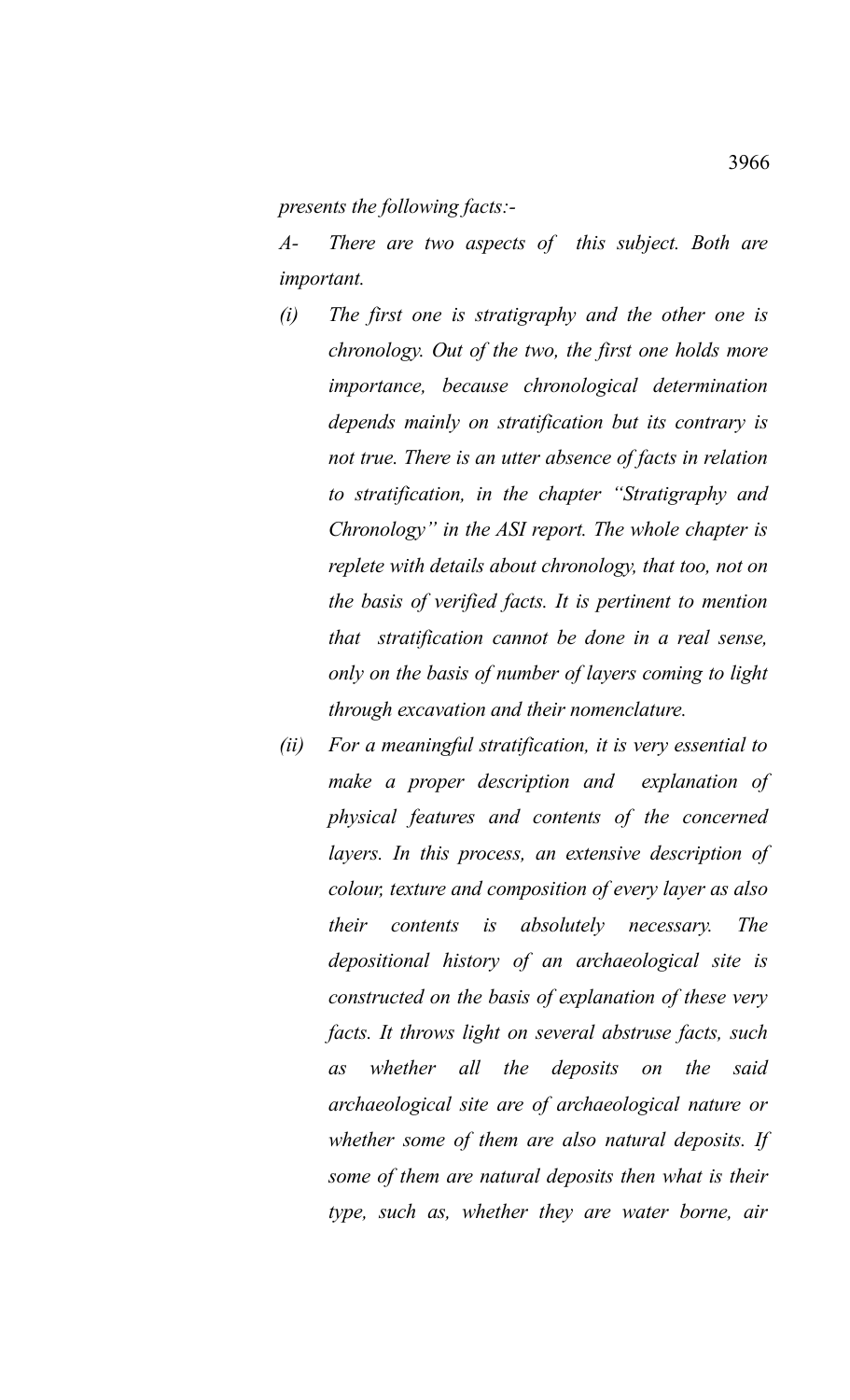*borne etc.? The report suffers from utter absence of these facts. It contains no information about the colour, texture, composition etc. of any layer in the process of stratification. It has no discussion on the depositional history.*

- *B- (i) In course of my observation, I got an opportunity to study the sections which have come to light through excavation, from the view- point of depositional history. As a student of archaeology I pay obeisance to Trench G-7. The section of this trench tells the whole story of this archaeological site. It is an open book. Every layer of its is like pages of a book which can be read by anybody who is capable of doing so. I put forward whatsoever I have been able to gather in a limited time by virtue of my ordinary capacity.*
- *(ii) As per stratification report, a deposit of total 18 layers has come to light here. Besides, there are also pits connected with some layers. This deposit of 18 layers is on natural soil. The ASI scholars have taken the whole deposit as an archaeological deposit. This fact is brought forth by a statement contained in the report which reads as "Excavation at the disputed site of Ayodhya has yielded a continuous cultural sequence contained in the total deposition of about 10.80 m." (ASI Report, Vol.I p.37). I disagree with this finding. We classify this deposit mainly into two categories: archaeological and natural. For convenience, archaeological category can be further*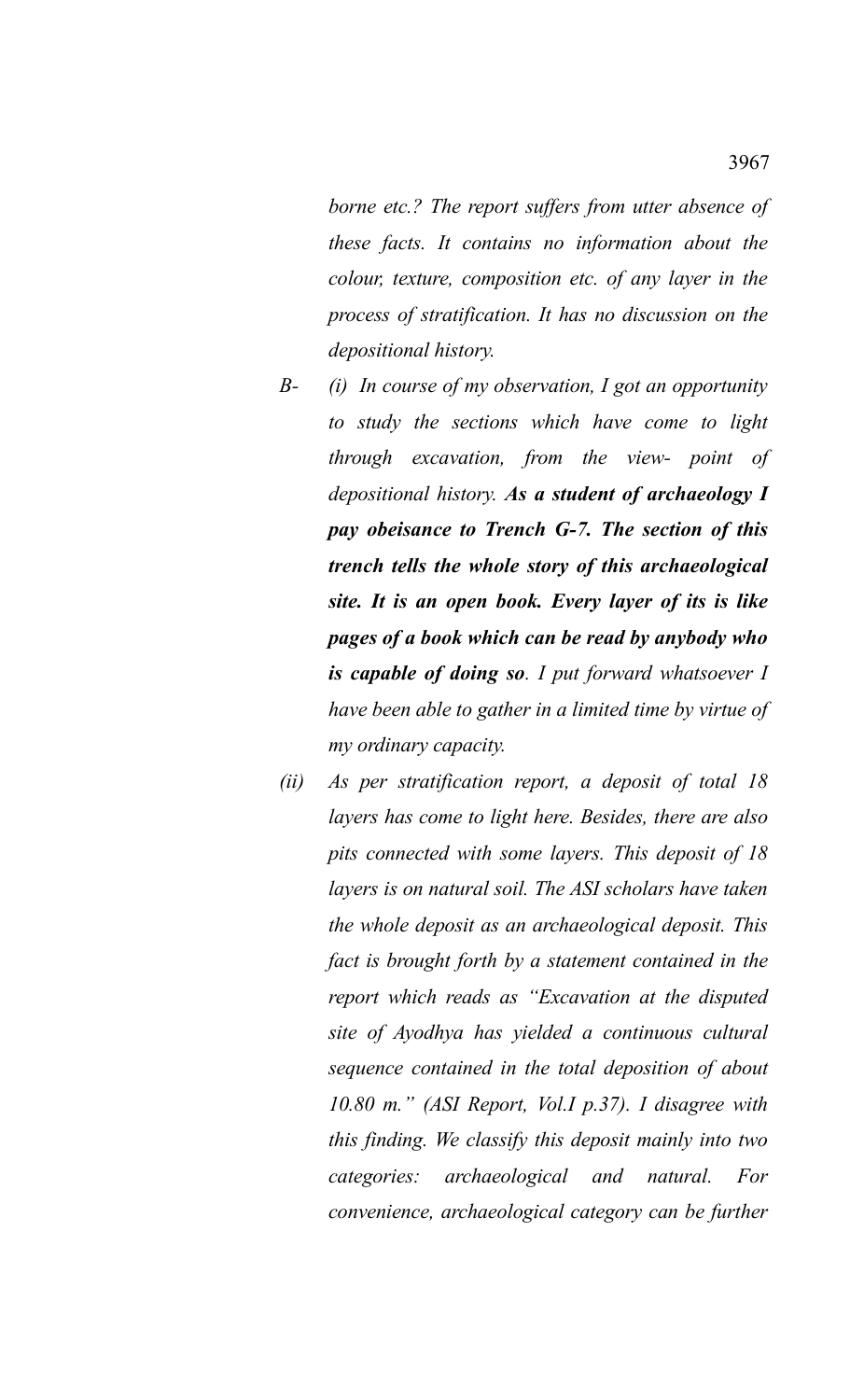*divided into two parts: (a) habitational and (b)nonhabitational. Here non-habitational means "filling deposit".*

- *(iii) On the basis of colour, texture and composition, two of the eighteen layers come under the category of natural deposit. At the Trench G-7 (which can be called index trench for convenience), these layers are represented by the upper portion of Layer no.4 and the Layer no.6. Here it is necessary to mention that Layer no.4 is not correctly identified in the report. Actually, two different types of deposits have been discovered at this layer. Its upper portion is a natural deposit and its lower portion is an archaeological deposit.*
- *(iv) The upper portion of Layer 4 and the Layer 6 are both mainly water borne deposits. On the basis of colour, texture and composition they appear to be deposits categorized as silt. Formation of silt depends on water process. The colour of Layer 6 is light grey; its texture is smooth but hard and its composition appears to be a mixture of sand and mud. Remains of shells and possibly of snails, etc. are also seen in it. (It is pertinent to mention that the discovery of riverine shell finds mention also on page no. 43 of the report. It relates to the filling deposit of Period VIII. The filling deposit contains soil of the early period). It is worth mentioning that there is an utter absence of habitational materials in this deposit. This evidence also suggests that it is not an*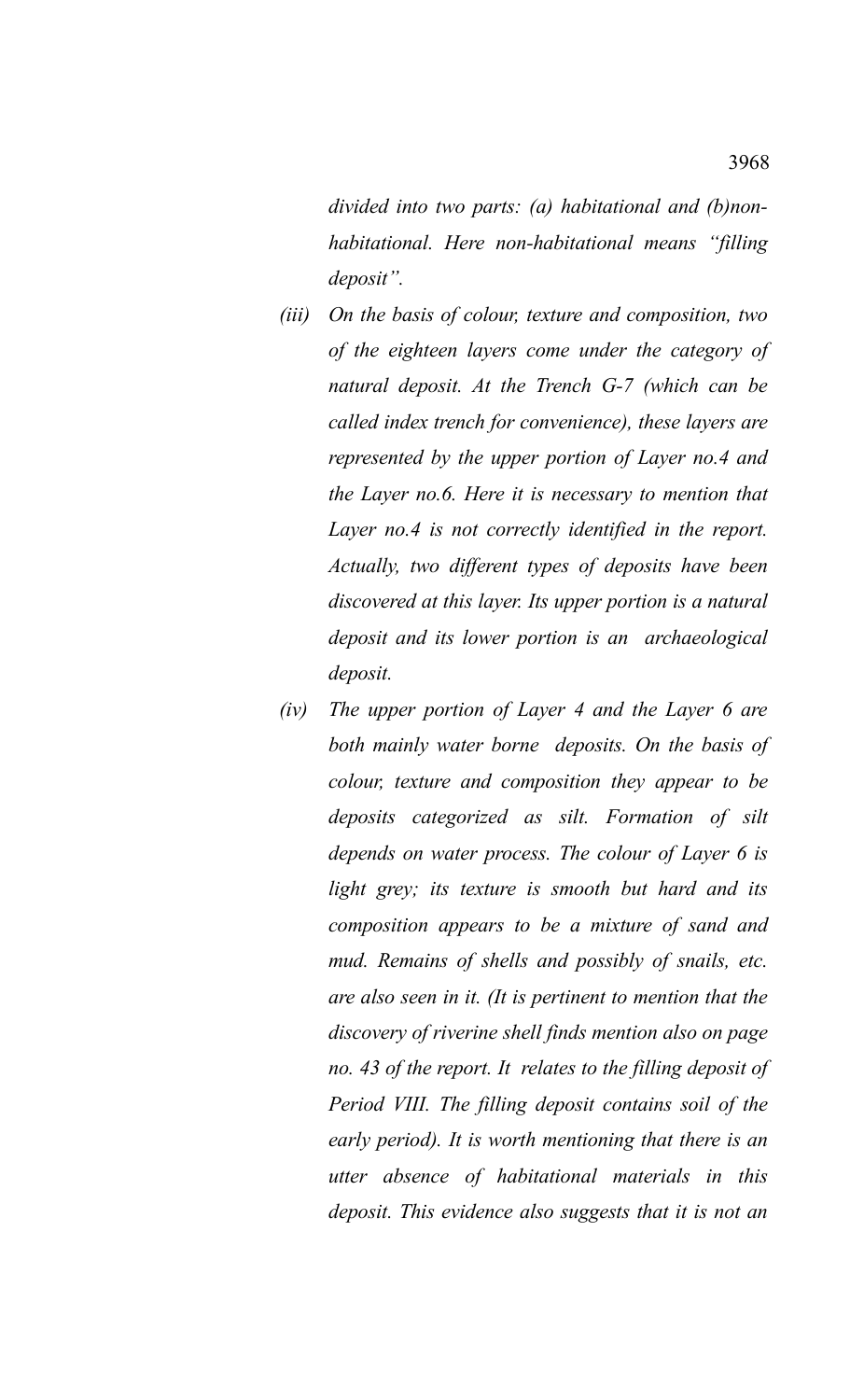*archaeological deposit.*

- *(v) The upper portion deposit of Layer 4, from the angle of colour, texture and composition, appears to be further divided into two parts- upper and lower parts. The lower part is almost similar to Layer 6 in respect of colour, texture and composition. It is of dark grey colour. Its texture is comparatively loose. Its being of dark grey colour perhaps suggests that vegetation has had a special role in its formation. This sterile level can be termed as ancient humus. This type of deposit is seen at any level only after that level having remained desolate for a long period. It is pertinent to mention that deposit of these two layers have been discovered at this archaeological site from all those trenches which have been excavated down to these layers.*
- *(vi) On the basis of the facts available, it is beyond doubt that both the layers characterized as silt deposit came to be formed as a result of flood. Proof of habitation is available here after the flood-stemming deposit of Layer 6 but no clear proof of there being habitation for a long time is found at this place, after the flood-stemming deposit of Layer 4.*
- *(vii) In this deposit having 18 layers, all layers, except for these two layers (the upper part of Layer 4 and the Layer 6), come under archaeological category. All the layers above the ancient humus and Layers 7 and 8 below the humus are categorized as filling deposits. All the remaining layers (layers 9 to 18)*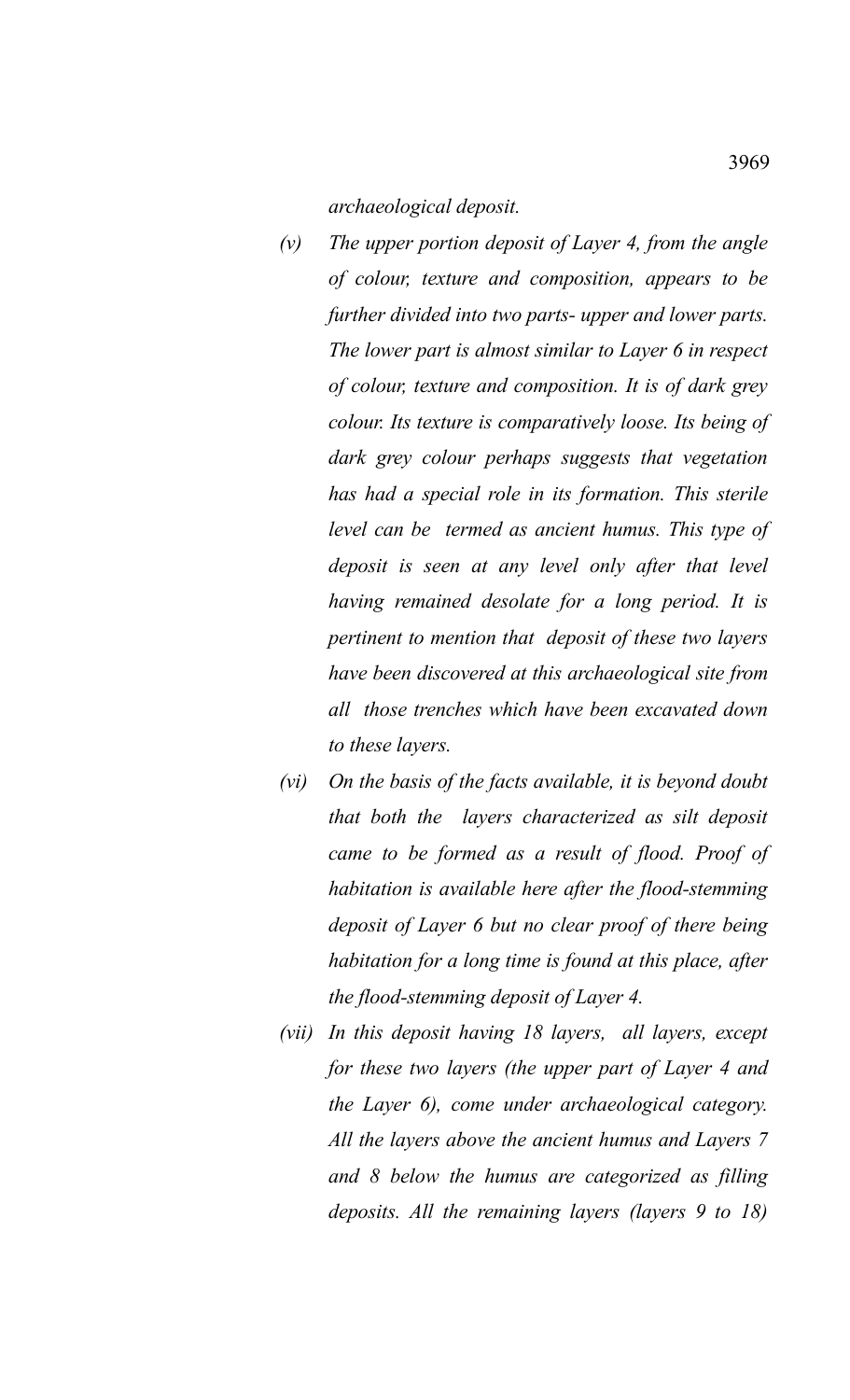*below it come under the category of regular habitation.*

- *(viii) A clear proof is found of having elevated the archaeological site in question through filling deposits. Its proof consists in the fact that mixed materials of different periods have been discovered from the concerned layers. In archaeology, this position is taken to be evidence of elevating the level. As per the evidences available, the process of heightening this sites starts right from Layer 8. This process continues upto Layer 1 with the exception of two layers (Layer 6 and the upper part of the Layer 4). The report also speaks of the level having been elevated many times but it has not thrown light on its reasons. It is an important question why there was necessity of repeated heightening of this archaeological site.*
- *(ix) As per my study, providing protection to the archaeological site against floods appears to be the main reason for it. From the evidences discovered it transpires that the archaeological site has been flood-prone since the beginning. In this behalf it is pertinent to mention that remains of fluviatile sand bed belonging to the Early Historic Period have been discovered at the excavation carried out by Sri B.B. Lal in the west of this site (Indian Archaeology- A Review, 1976-77, p. 52). Topographical evidence also throws light on this problem. It is pertinent to mention that the region in question, from this point of*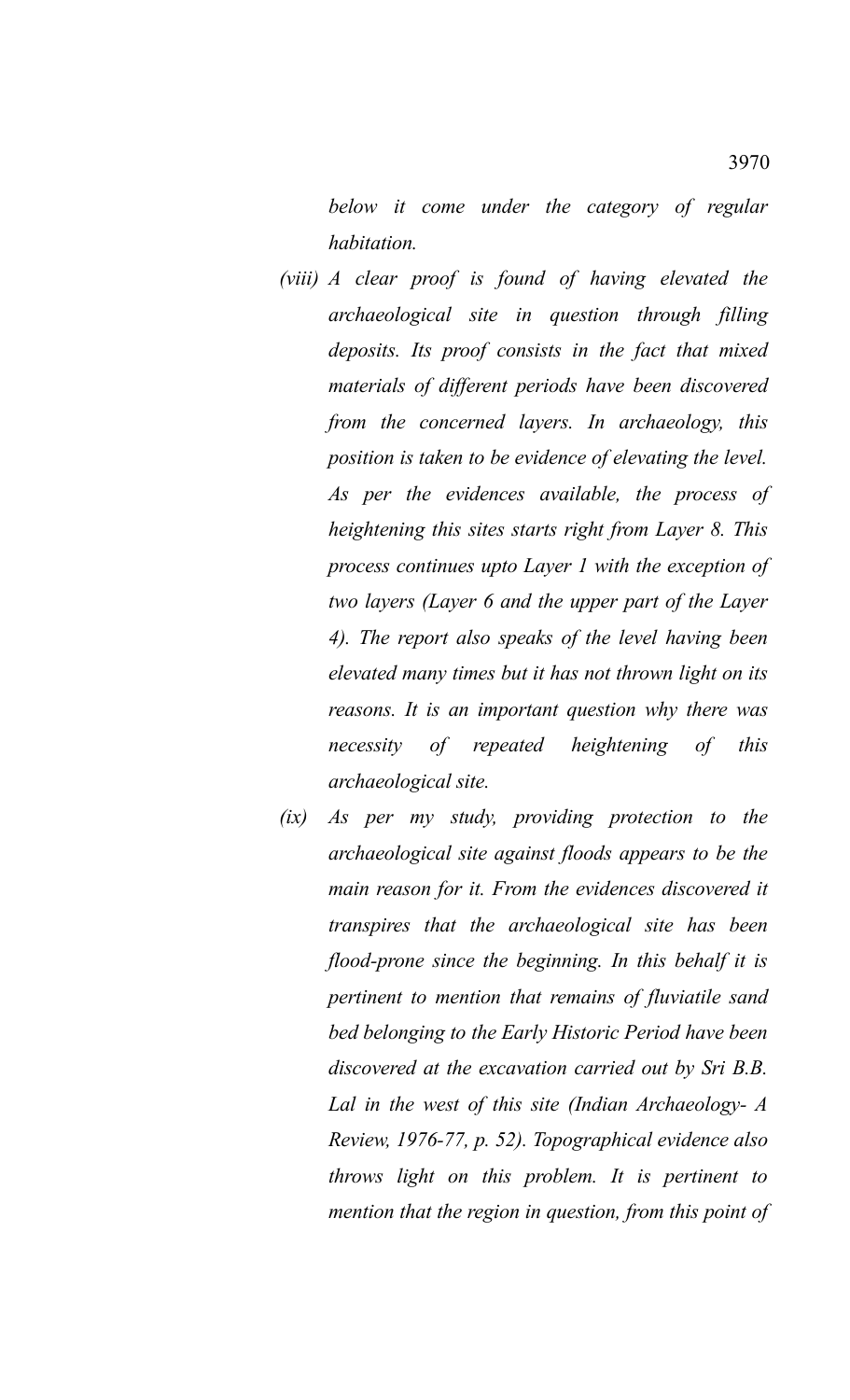*view, comes under flood plain. As per the report, ". . . . . . . the reason around the Ayodhya along the river comes under its flood plain. . . . . ." (ASI Report, Vol.I, p. 1). At the excavation carried out by Sri Lal, remains of ramparts and fortification wall constructed in the Early Historic Period have also been found from here. From the view point of protection against flood, this evidence is also very important. All these evidences clearly alludes to flood protection. Discovery of alluvial deposit from this place is the most important evidence out of these ones. A clear proof of fierce floods having occurred twice has been found from this place. The facts available give rise to a full possibility that necessity was felt for repeated heightening of this place only with a view to provide protection against the fury of flood. In course of this development, there was once a time when people had to abandon this place itself for a long period on account of flood. This fact is borne out by the evidence of humus deposit in the wake of flood.*

- *C-*
- *(i) Chronology- This is the second aspect of the subject in question. In the report, deposit of 18 layers has been divided into the following nine periods: NBPW, Sunga. Kushana, Gupta, Post Gupta-Rajput, Early Medieval-Sultanate, Medieval, Mughal and Late and Post Mughal.*
- *(ii) In reference to chronology, the report says that there*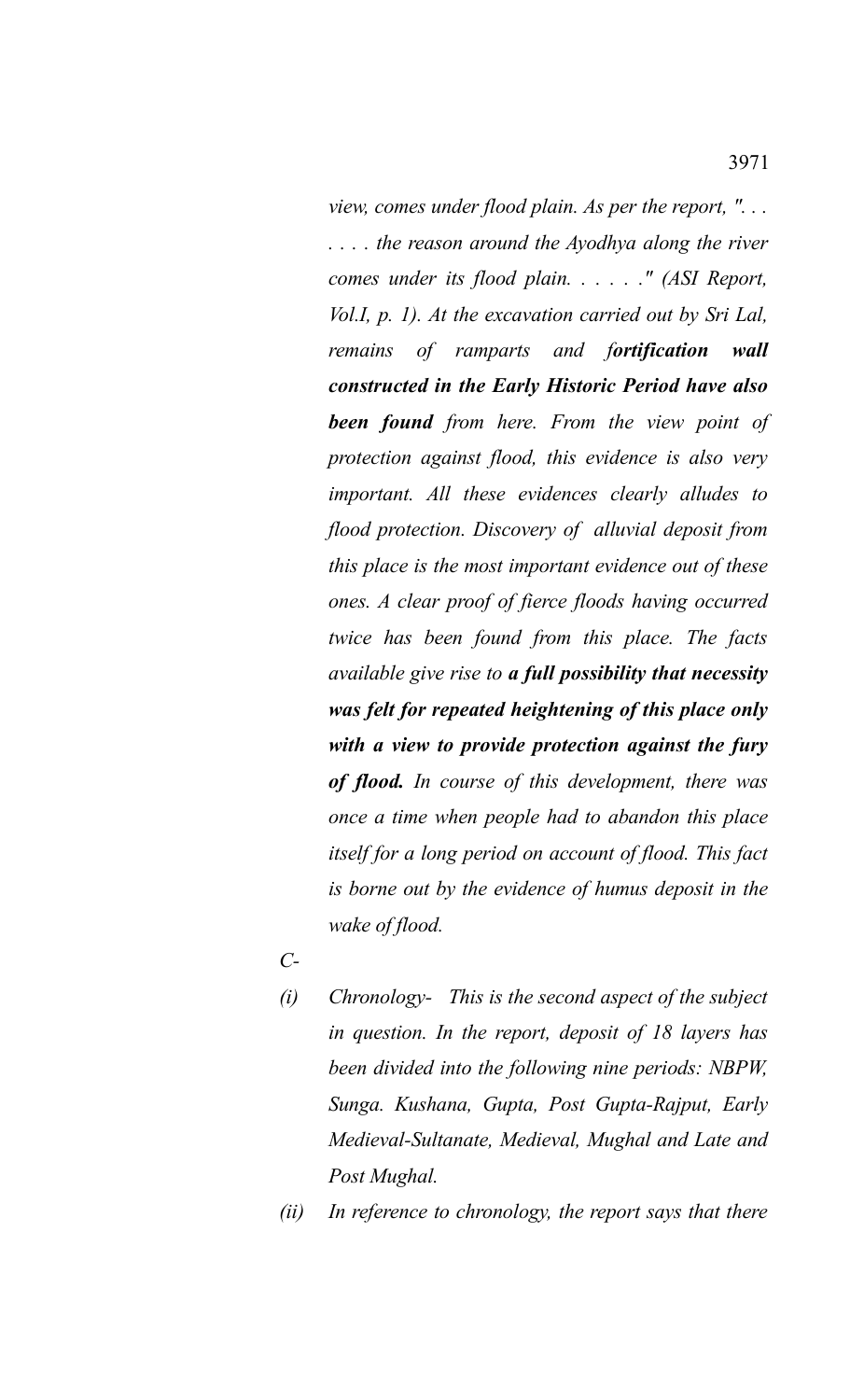*is cultural continuity in all the periods (ASI Report Vol.I, p.37). From archaeological point of view, it is a very important finding. We do not agree with this finding of the report.*

*(iii) As per our study, after the first four periods this archaeological sites became desolate for a long time. The continuity of periods came to be broken. In this behalf a clear proof of cultural intermission is available. The fourth period of chronology is the Gupta period. As per the report this period has been dated as 4th-6th century AD. As per my study, proofs are found of floods having occurred twice in this period. After the second flood people abandoned this place for a long time. This fact is evidenced by the fact that proof is found of there being humus deposit above this flood-stemming deposit. It is pertinent to mention that the remains of whichever culture is found after the humus deposit, belongs to the Islamic period. Discovery of remains of glazed ware, glazed tiles, animal bones and the floors made of lime and surkhi from the layers above the humus deposit are unassailable proofs of this fact. On analysis of the information collected from Day-to-Day Register, it is proved that from all the layers above the humus, remains of glazed ware and animal bones have been discovered details whereof are being given in Appendices I and II. In this very manner, the analysis of the information collected from the list of pieces of glazed tiles given*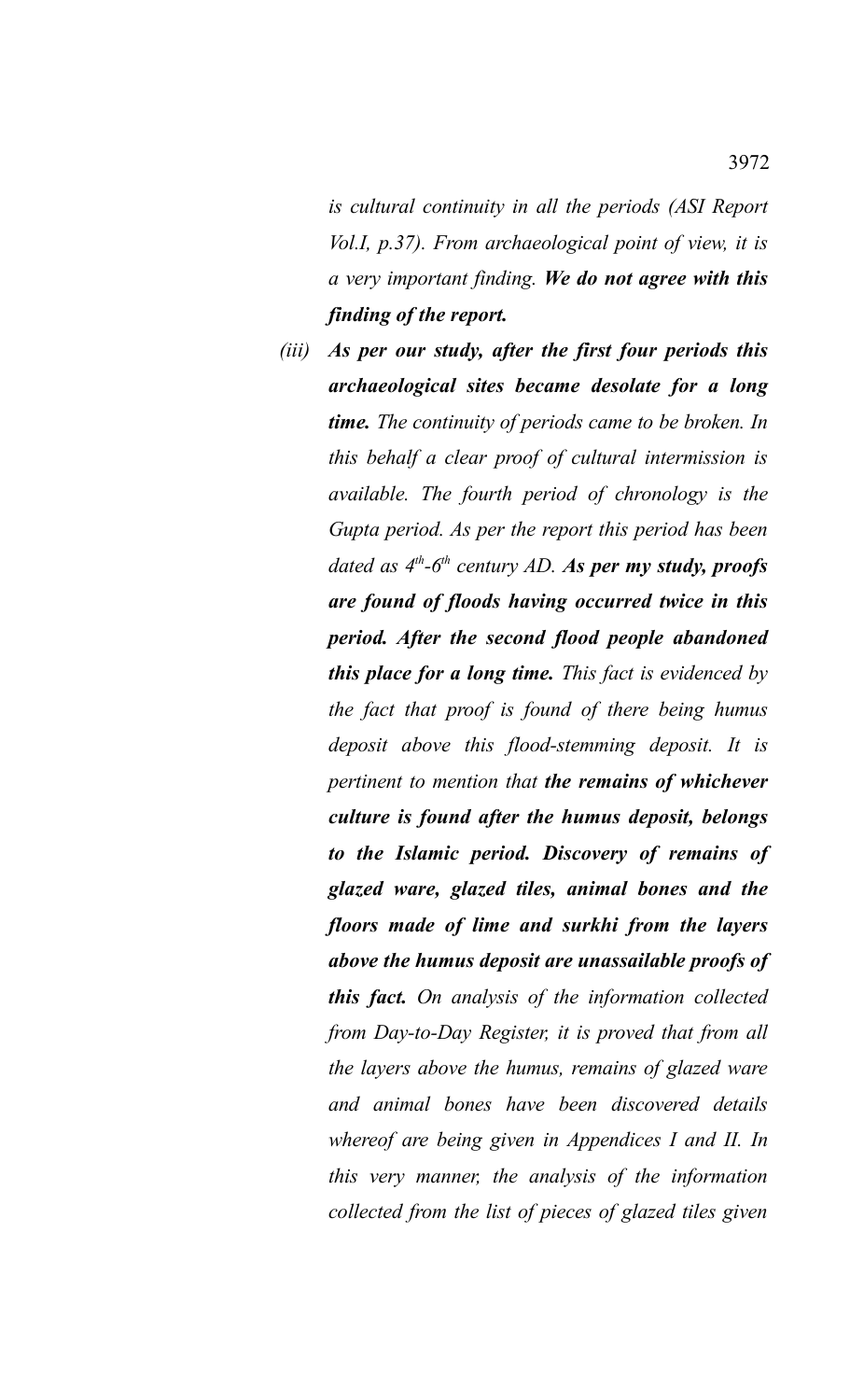*in Chapter VI (pp. 164-172) goes to prove that remains of glazed tiles have been discovered from all the concerned layers above the humus deposit, in which respect details are being given in Appendix III.*

- *(iv) Here we begin to find glazed ware associated with the Muslim culture from the Sultanate period. The beginning of this period is attributed to the beginning of around 13th century. Here the end of fourth period (the Gupta period) is attributed to the sixth century. Evidence of the humus deposit has been found only after the second flood-stemming deposit of this period. Evidence of there being glazed ware has been found from the layer immediately above it which is dated to around 13th century. These facts properly present unassailable proofs of cultural continuity. The conception of the report believing there to be cultural continuity here in all the periods does not appear to be true in light of these evidences. Actually the 18-layer deposit of this place should be divided only into in five cultural periods instead of nine ones. After the Gupta period, the Islamic period begins after a long interval. This fifth cultural period can be divided into many structural periods.*
- *(v) Fifth, sixth and seventh periods as envisaged in the ASI report appear to be based on arbitrary evidences. In this behalf the following facts are presented:*

## *Period V*

*(a) The fifth period has been termed as Post Gupta-*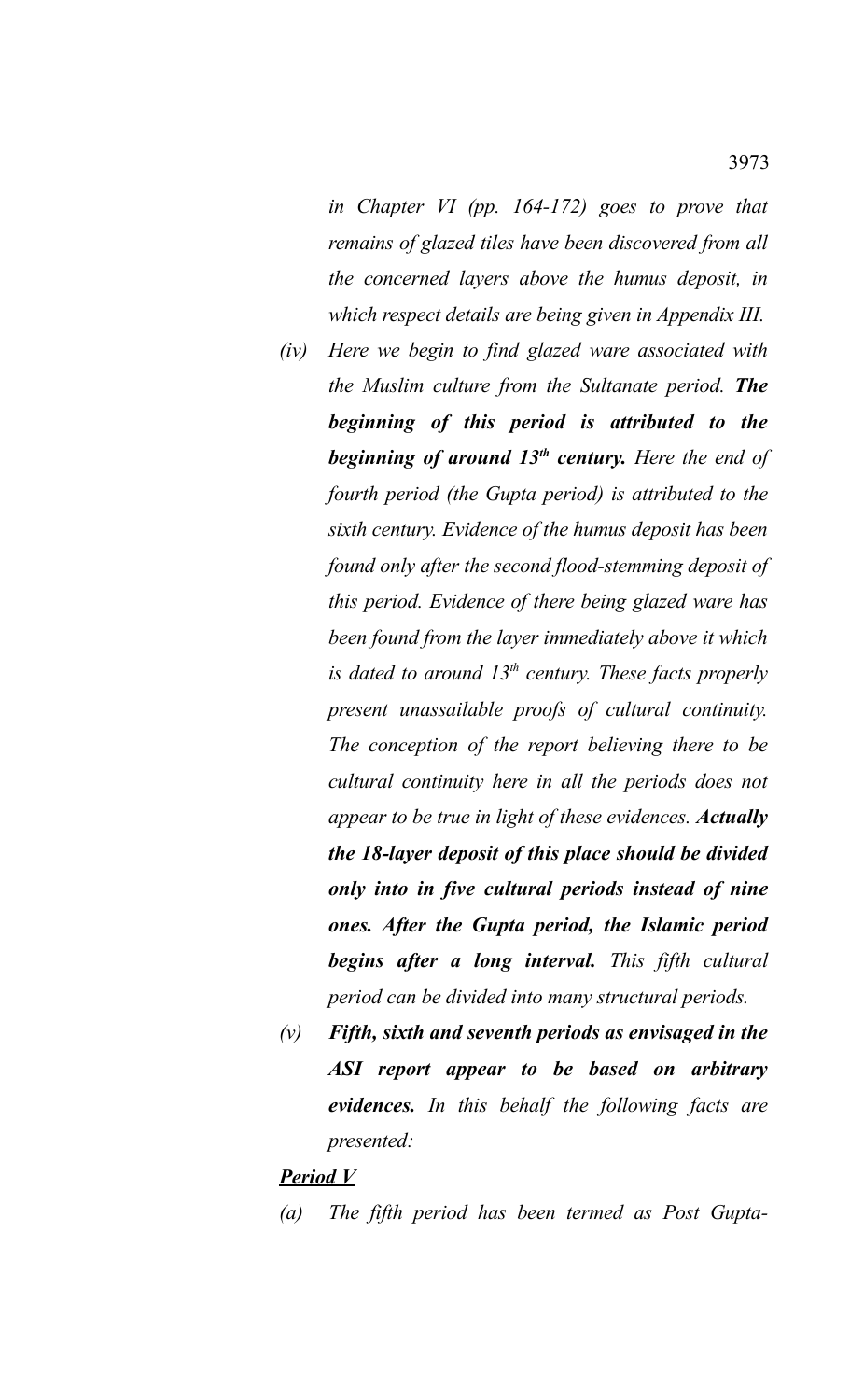*Rajput period. As per the report, this period is represented by Layer 5 and Layer 6 at Trench G-7 (ASI Report, Vol.I, Table after page 36; also page 40).*

- *(b) In the report, this period has been identified mainly with knife-edge bowls. On this basis this period has been placed between 7th to 10th century. "The period is marked by the appearance of the knife-edge bowls and other types which belong to the period from seventh to tenth century AD" (ASI Report, Vol. I, p. 40). It is pertinent to mention that knife-edge bowl certainly finds mention in the chapter titled Stratigraphy and Chronology but it finds no mention in a chapter on pottery where it was required to be mentioned. Figure 44 of the report carries diagrams of most of the bowls but in their description none of them has been called knife-edge bowl. Not only diagrams but also photographs of so special proofs ought to have been published. But for them, it is not possible to assess authenticity of diagrams. From the analysis of the facts available, it appears that this type of bowls have actually not been discovered from this so-called period.*
- *(c) Among the materials discovered from the so-called Post Gupta-Rajput period, there is an utter want of such materials as coins, seals, ceiling, sculpture etc. which may be helpful in identifying this period in a conclusive manner. On the contrary, potteries from this period to the Gupta Period are found. Out of*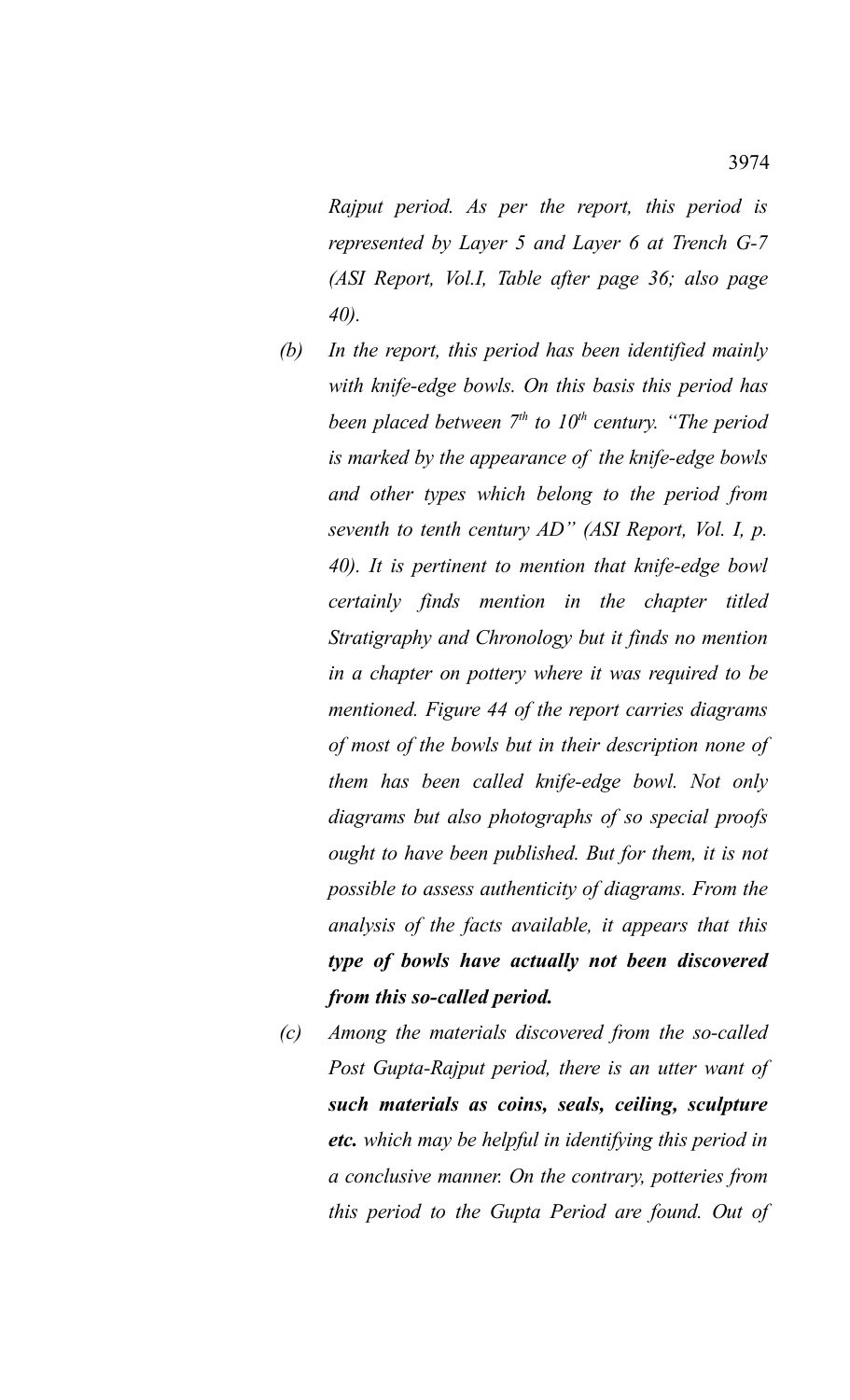*these, lid-cum-bowl, knobbed lid, inkpot type lid etc. are worth mentioning. (ASI Report, Vol.I, Fig. 44).* 

*(d) On the basis of the materials discovered from layers 5 and 6, dating this period as Post Gupta Rajput Period appears to be utterly fabricated. In this behalf it is worth mentioning that Layer 6, in the light of depositional history, is certainly not an archaeological deposit. Actually, the so-called fifth period appears to be a part of the Gupta period itself.*

## *Period VI*

- *(e) In the report, this period has been termed as Medieval Sultanate. It has been dated 11th-12th century AD. It is worth mentioning that no evidence has been presented in the report in connection with the basis of this dating. The report is completely silent over the question as to why this period has been termed as Medieval-Sultanate period.*
- *(f) In the report, layers 3, 3A and 4 of Trench G-7 have been termed as contemporary deposits of this period. But as per Depositional History, the upper portion of Layer 4 which is certainly not an archaeological deposit, was surely formed as a result of floods and humus deposit. After that this archaeological site got depopulated for a long time. It is worth mentioning that remains of several types of glazed ware and glazed tile has been discovered from all the layers above it (See Appendices I & III). In such a situation, it does not appear proper in any manner to date*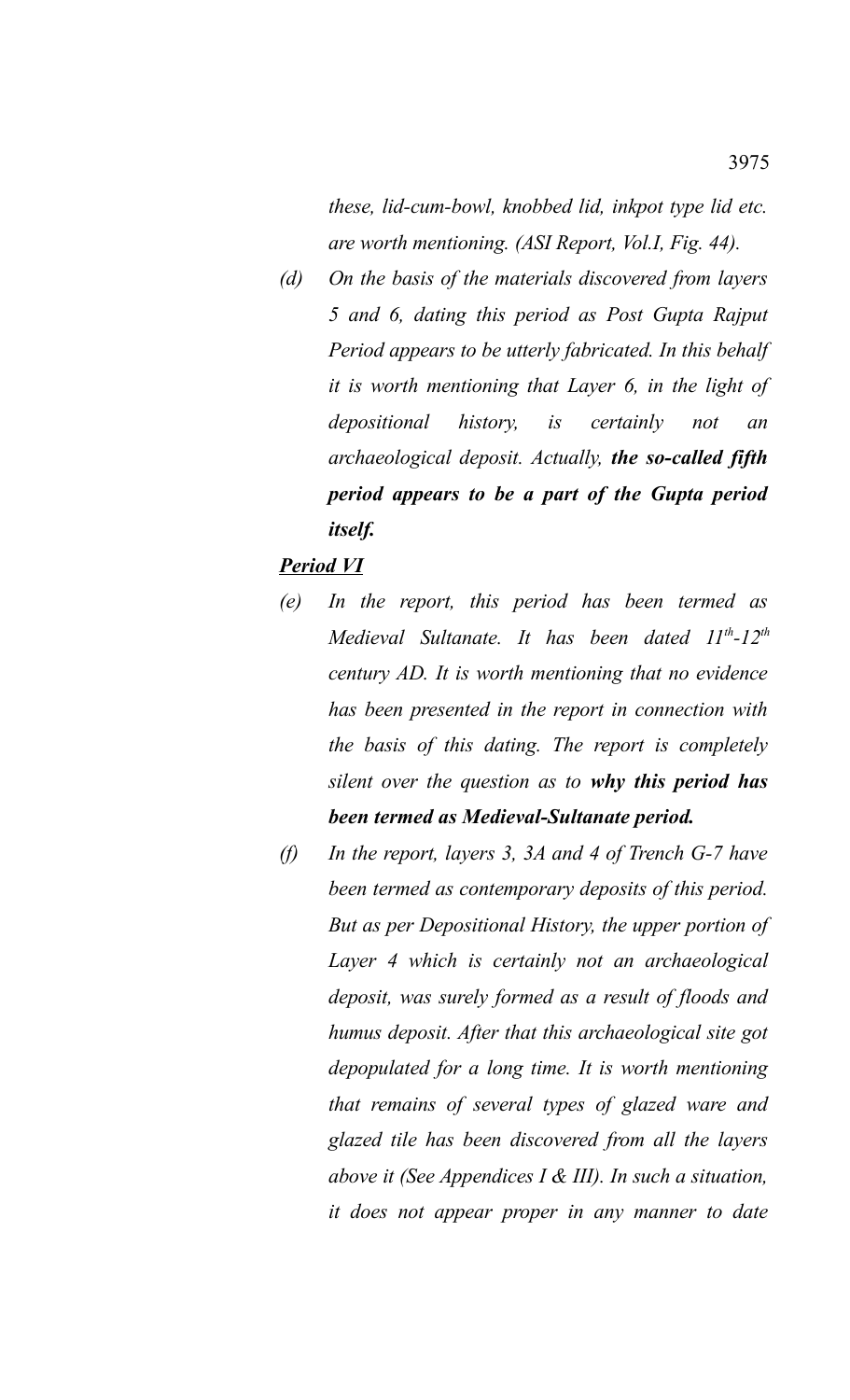*Layers 3, 3A and 4 as*  $11^{th}$ *-12<sup>th</sup> century AD.* 

*(g) In the light of aforesaid facts, like Post Gupta-Rajput period this period too does not appear to have any existence.*

## *Period VII*

- *(h) In the report, it has been termed as medieval period. It has been dated between 12th to the beginning of 16th century AD (ASI Report Vol. I, p. 41). It is pertinent to mention that the concerned chapter (Stratigraphy and Chronology) is completely silent over the basis of this dating, whereas dating-related discussion is required to be there in this very chapter.*
- *(i) In a chapter titled Structures in the report, some facts are available about the basis of dating of this period. Constructed in this period Wall No.16 and an octagonal sand stone block decorated with floral motif have been cited in the report as evidence of the main basis of dating (ASI Report, Vol, pp. 52 and 56).*
- *(j) The report has established similarity of this brickbuilt Wall 16 with a particular brick-wall standing in Dharmachakrajin Vihar of Sarnath. Kumar Devi, queen of Gahadwal ruler Govind Chandra, had got this monastery built in the 12th century.*
- *(k) The octagonal sand stone block of Ayodhya has been compared with a Sarnath Vihar-situated particular stone block decorated with floral motif. Similarity between these two has been established. On the basis of the similarity, Wall No. 16 has been attributed to the 12th century. On this very evidence, the beginning*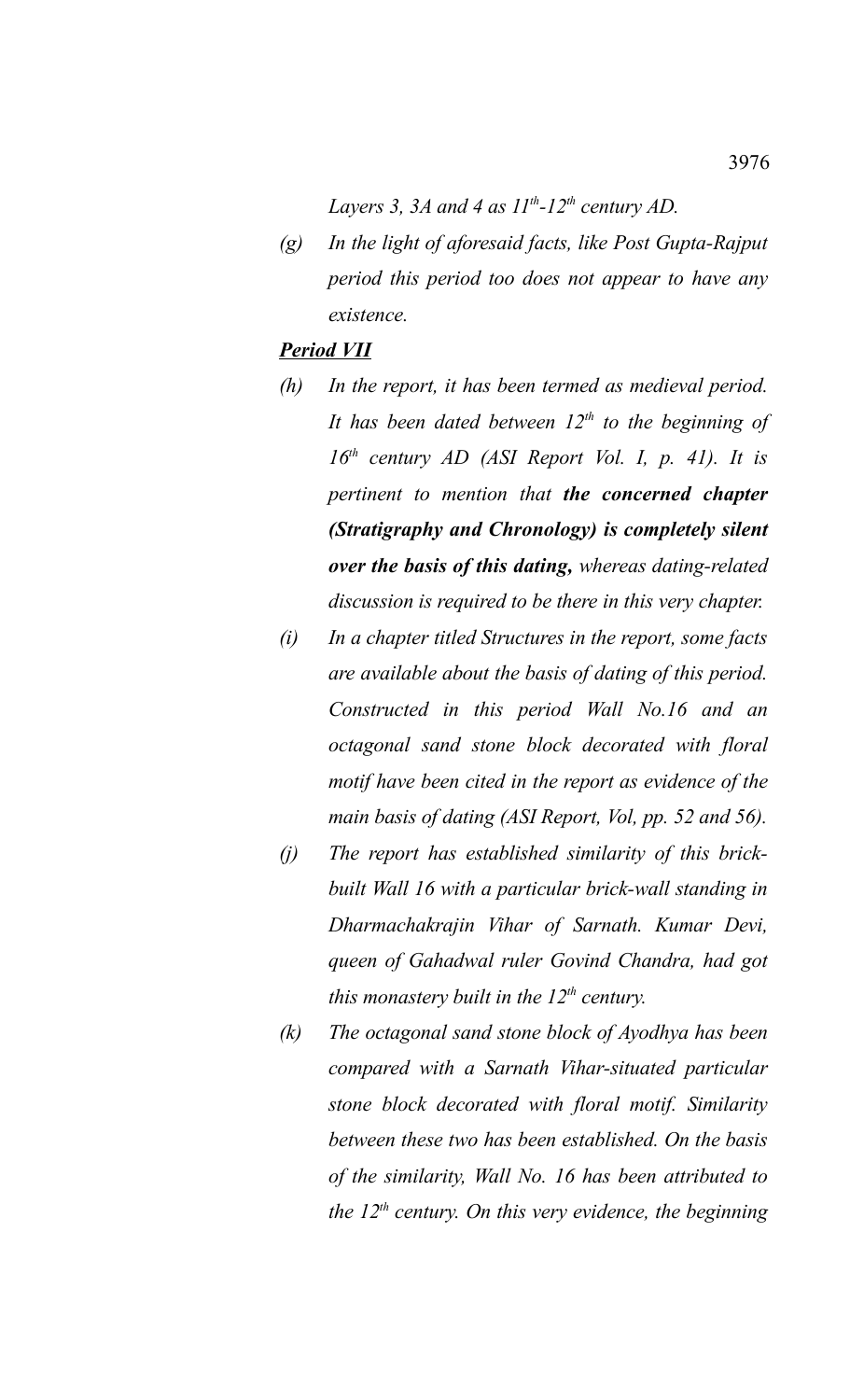*of the seventh period has been attributed to the 12th century, in the report." (E.T.C)*

**3832.** The facts stated in affidavit, he (PW 24) admits to have based on Trench G-7, as is evident form page 287 and 293/294:

''मुख्य परीक्षा का जो शपथ पत्र प्रस्तुत किया है, वह प्रधान रुप से जी–7 ट्रेंच के अध्ययन पर आधारित है, क्योंकि ट्रेंच जी–7 में ही नेचुरल स्वायल तक जो स्तरीकरण के साक्ष्य उपलब्ध हुए हैं, वे किसी अन्य ट्रेंच में उपलब्ध नहीं हैं। ट्रेंच जी–7 को इस पुरास्थल पर हुए उत्खनन का इण्डेक्स टेंच भी कहा जा सकता है। मेरी दृष्टि में टेंच जी–7, इण्डेक्स टेंच हो सकती है। इसके अतिरिक्त जिन अन्य टेंचो में वर्जिन स्वायल तक उत्खनन हुआ है, वे ट्रेंचेज मेरी दृष्टि में उतने महत्वपूर्ण नहीं हैं।''(पेज 287)

*"The affidavit of the examination-in-chief, is mainly based on study of Trench G-7 because the evidences of stratification found up to natural soil in Trench G-7, are not available in any other trench. The Trench G-7 can also be called the index trench of the excavation carried out at this archaeological site. In my view, the Trench G-7 can be the index trench. Besides it, the other trenches excavated up to virgin soil, are not that important in my view."(E.T.C.)*

''मैंने अपनी मुख्य परीक्षा के शपथ पत्र की धारा–6 (शपथ –पत्र के पेज़-5 लगायत 17) में जो मत व्यक्त किया है, वह टेंच जी–7 के अध्ययन पर आधारित है। यह कहना गलत है कि मैंने स्तरीकरण तथा काल निर्धारण के लिए ट्रेंच जी–7 के अतिरिक्त अन्य ट्रेंचो के अध्ययन की आवश्यकता नहीं समझी। मैंने अपने शपथ पत्र की धारा–6 में मैटीरियल, रियूज़ करने की बात कही है। **जिस भी मैटीरियल के रियूज किये** जाने को मैंने बताया है, वह मैटीरियल नान–इस्लामिक बिल्डिंग्स के मैटीरियल्स हैं तथा वे हिन्दू मंदिरों या बौद्ध **विहार से संबंधित हैं।**" (पेज 293–294)

*"The opinion expressed by me in para-6(page 5 to 17*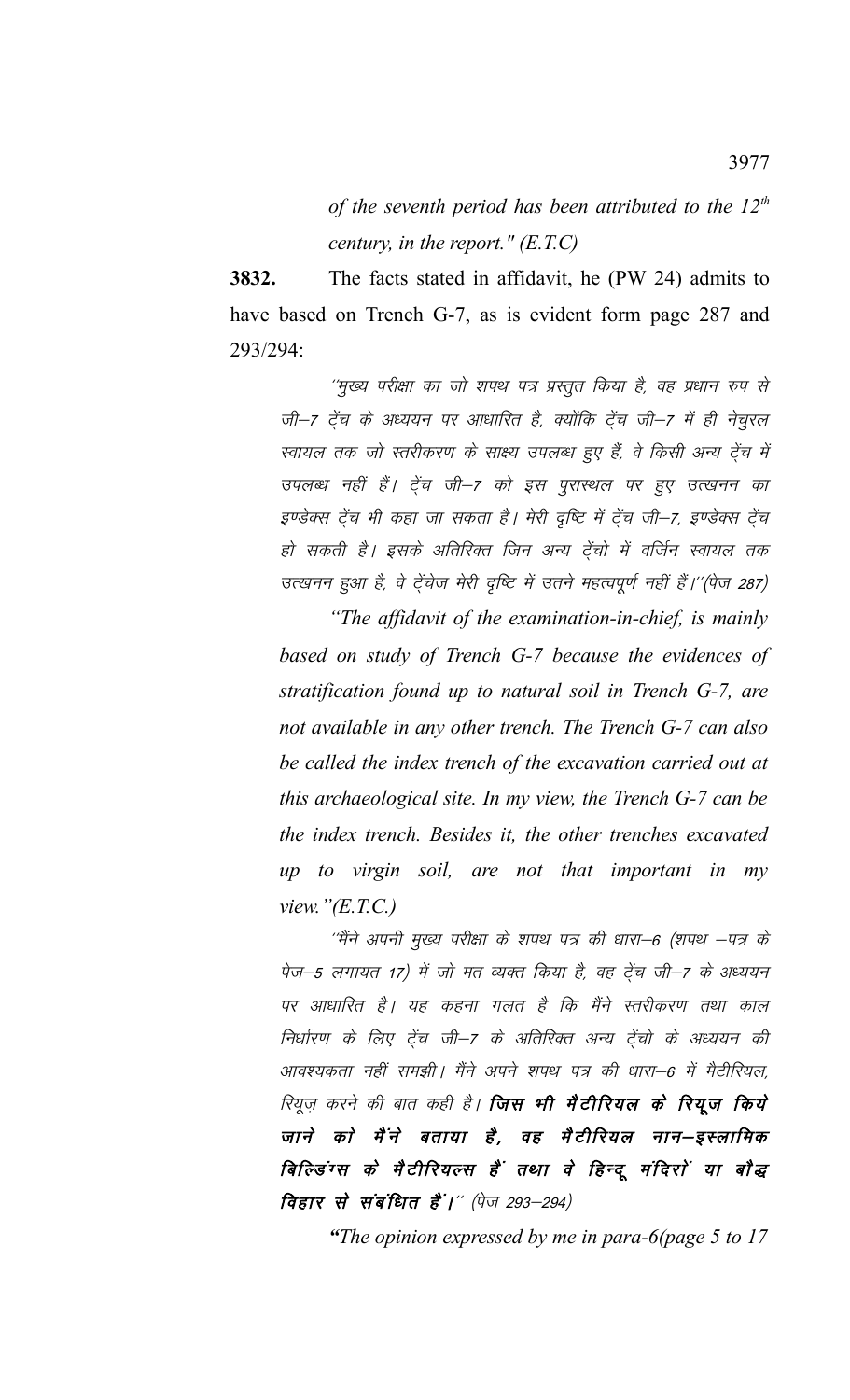*of the affidavit) of the affidavit of my examination-in-chief, is based on study of Trench G-7. It is wrong to say that for stratification and periodization, I did not consider it necessary to study other trenches besides Trench G-7. In para 6 of my affidavit, I have stated about reuse of material. Whatever material I have stated to be reused, is material of non-Islamic building and related to Hindu temples or Buddha Vihar."(E.T.C.)*

**3833. PW 24 D.Mandal** treated **trench G7** as the best trench, but **PW-30** has a different view:

''अयोध्या में विवादित स्थल पर उत्खनन की शुरूआत उत्तर दिशा में जे–3 से हुई थी।

प्रश्न– ट्रेंच जे–3 उत्खनन स्थल पर खोली गयी ट्रेंचों में से एक अति महत्वपूर्ण टेंच मानी जाती है, इसकी जानकारी आपको है?

उत्तर– मेरी दृष्टि में उत्खनन के लिए जितने भी ट्रेंच लगाये जाते हैं, सभी महत्वपूर्ण होते हैं, क्योंकि पुरातत्व में साक्ष्य की उपस्थिति व अनुपस्थिति दोनों ही सामान्य तौर पर महत्वपूर्ण होती है।'' (पेज 53)

*"The excavation at the disputed site in Ayodhya had commenced from J-3 in the north.*

*Question:- Do you have the information that trench J-3 is considered to be a very important trench out of the trenches dug out at the excavation site?*

*Answer:- In my opinion, all the trenches made for excavation are important because generally presence and absence of evidence are both important in archaeology."(E.T.C.)*

**3834**. The witness, therefore, while not disputing the stratification/ chronology upto the period IV, i.e., Gupta period, has challenged V, VI and VII periods alleging it arbitrary. For period V, he has given two reasons, firstly that Knife-edge bowl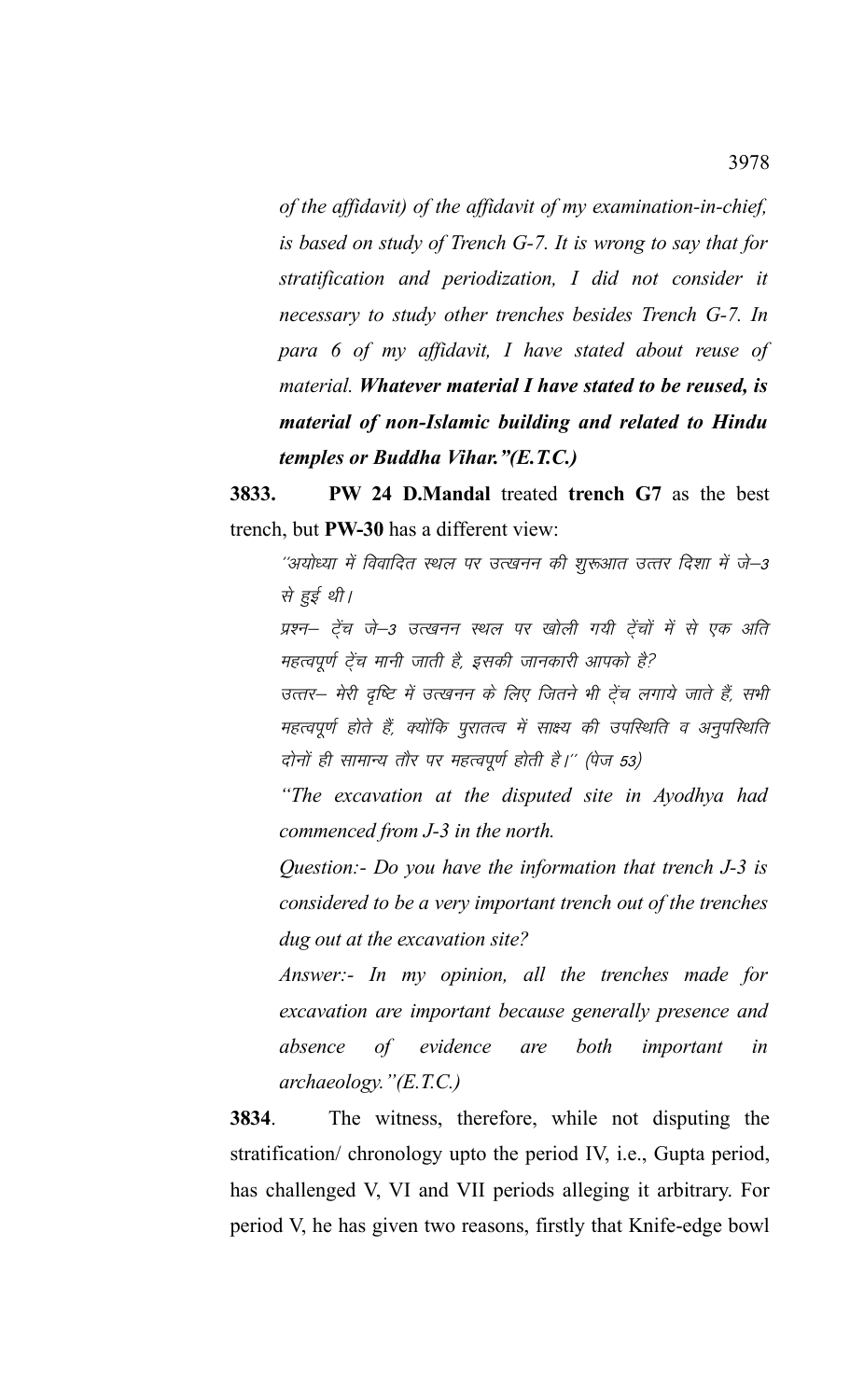though referred in the Chapter of stratigraphy and chronology but no reference is given in the Chapter of "Potteries". Figure 44 showing sketched diagram of bowl does not justify the inference leading to a knife-edge bowl. According to PW 24, it appears that no such bowl was actually found. Secondly, according to him, the conclusive identity proofs like coin, seal, sealing, sculpture for determining post Gupta-Rajput period were not found. Only potteries of Gupta period were found like, lid-cumbowl, knobbed lid, inkpot type lid etc. Period VI has been assailed on the ground that no reason or evidence has been mentioned to treat  $11<sup>th</sup>$  and  $12<sup>th</sup>$  Century A.D. as medieval Sultanate period. Besides above, from layer 4 in Trench G-7 different types of glazed wares and glazed tiles were found in all the levels. Hence, on the basis of layers 3, 3A and 4, the  $11<sup>th</sup>$  and  $12<sup>th</sup>$  century A.D. period is not justified to be determined. VIIth period termed as medieval from  $12<sup>th</sup>$  to  $16<sup>th</sup>$  century is also said to be silent with regard to any contextual material etc. Some of the structural evidence like wall 16 has been taken but its similarity and the reasons thereof are not correct. Similarly, it has also said that period VIII termed as "Mughal" is also based on conjectures and surmises and, in fact, period IX ought to have been treated as 5<sup>th</sup> period by terming it as "Islamic" period. Here what we find is PW 16 sought to make his statement with respect to history also claiming himself to be an authority, but when confronted, he claimed himself an 'Archaeologist'

''मै पुरातत्वविद हूँ। (पेज 188)

*"I am an Archaeologist." (ETC)* ´´मैं यहाँ पर आम व्यक्ति की हैसियत से गवाही न देकर पुरातत्व के विशेषज्ञ की हैसियत से गवाही दे रहा हूँ।'' (पेज 315)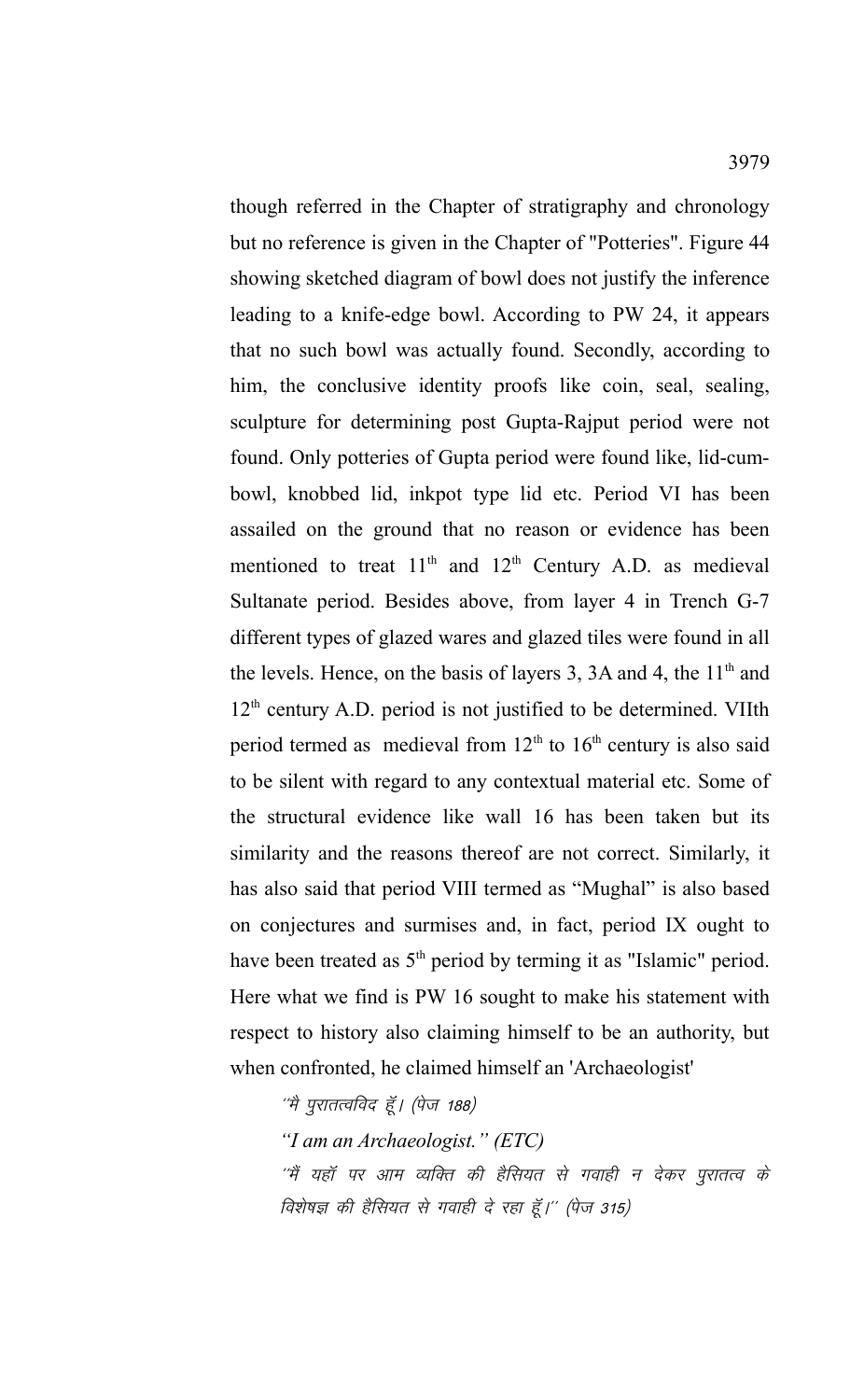*"I am giving testimony here as a specialist in archaeology, not as a layman." (E.T.C.)*  $^{\prime\prime}$ फील्ड आर्कियोलाजी के सम्बन्ध में मैं विशेषज्ञ हूँ। (पेज 136)

*"I am an expert in field archaeology." (ETC)*

**3835**. However, when his opinion on history was challenged in the cross examination, he claimed that being an Archaeologist, he is Historian also:

''प्रश्न— पहली बार जब आप इस न्यायालय के समक्ष गवाही देने उपस्थित हुए थे जब आप एक पुरातत्ववेत्ता की हैसियत से आये थे या एक इतिहासकार की हैसियत से आये थे?

उत्तर– मैं पुरातत्ववेत्ता होते हुए इतिहासकार भी हूँ क्योंकि पुरातत्व एक ऐतिहासिक विज्ञान है इसलिए मैं जब कोर्ट के सामने पेश हुआ, इस विषय पर समग्रता से अपनी गवाही देने के लिए पेश हुआ था।''(पेज 352)

*"Question- Your first appearance in this court to give evidence was as a archaeologist or historian?*

*Answer- Besides being an Archaeologist, I am also a historian because archaeology is a historical science and as such when I appeared before this court, I appeared to give my evidence on this topic in entirety." (E.T.C.)*

"हर वर्थव्हाइल आकि'योलाजिस्ट (पुरातत्ववेत्ता) इतिहासकार भी होता है और इतिहास एक व्यापक विज्ञान है पुरातत्व **जिसका अंग है,** मैं जब इतिहासकार के रूप में गवाही देने आया उसका यह तात्पर्य नहीं है कि मैं पुरातत्व के ज्ञान व विधि से वंचित होकर आया था।'' (पेज 353)

*"Every worthwhile archaeologist is also a historian. History is a detailed science with archaeology being its branch. When I came to give evidence as a historian, it did not mean that I had come without the knowledge and method of archaeology." (E.T.C.)*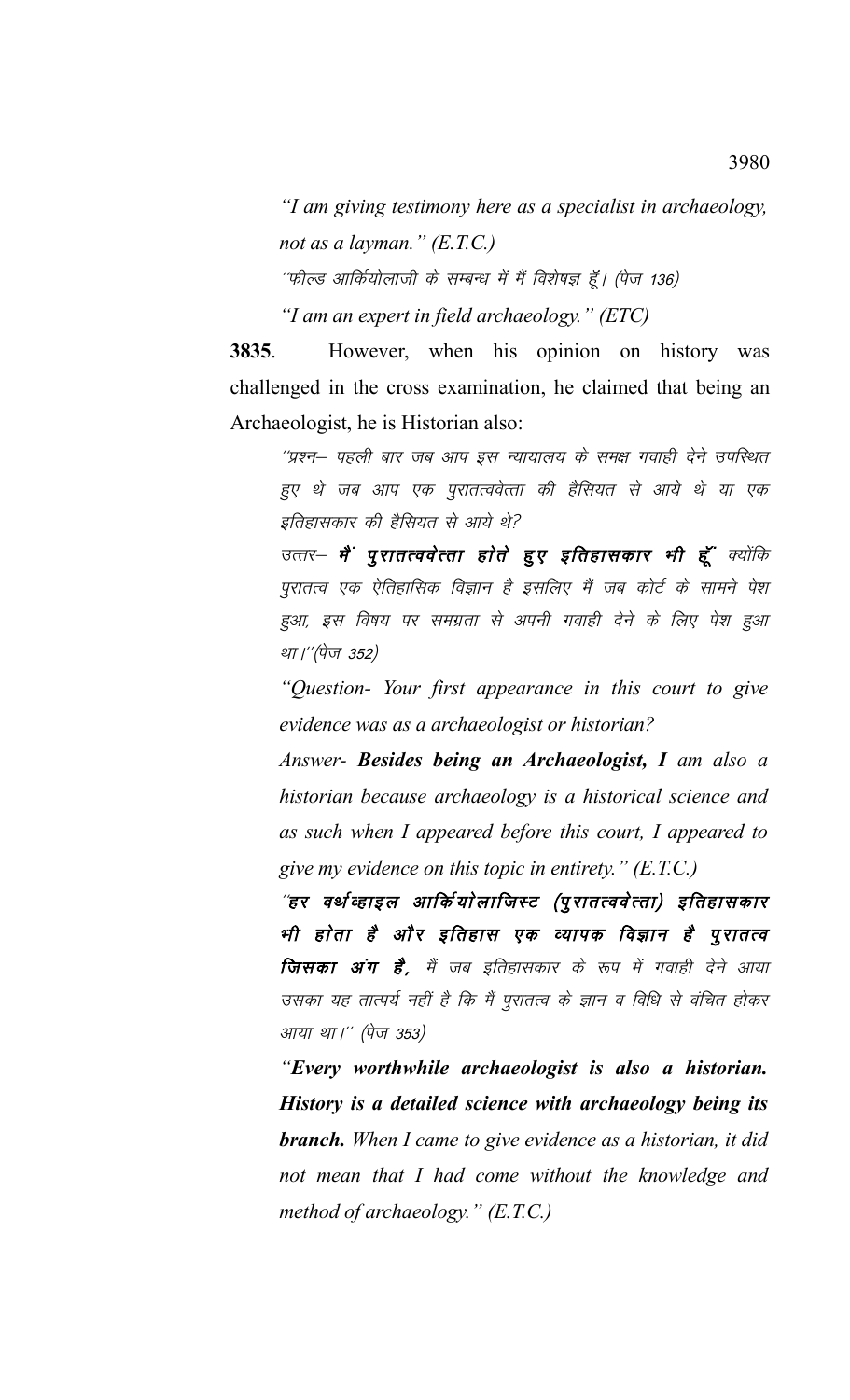3836 The PW 24 sought to discredit other like report of Prof. B.B. Lal by saying :

''प्रो० बी०बी० लाल आर्कियोलाजिस्ट हैं, इतिहासकार नहीं हैं।''

"Prof. B.B. Lal is an Archaeologist, not a historian." (ETC)

3837. On periodization or stratification and chronology, PW 24 said in cross examination:

''शुंग काल सेकेण्ड सेंचुरी बी0सी0 से प्रारंभ होता है और फर्स्ट सेन्चुरी बी0सी0 पर खत्म होता है। **राजपूत काल कोई स्टैब्लिश्ड काल नहीं है |** इस काल का सामान्य रुप मे इतिहास में प्रयोग हुआ है, जिसकी तिथि लगभग नौंवी शताब्दी से ग्यारहवीं–बारहवीं शताब्दी के बीच निर्धारित की जा सकती है।

गुप्त काल का अन्त छठी शताब्दी ए0डी0 निर्धारित किया गया है, "(पेज 154)

"The Shunga period begins with the second century B.C. and ends with the first century B.C. The Rajput period is not an established period. This period has been generally used in history and can be dated between around ninth century and  $II^{th}$ -12<sup>th</sup> century.

The end of the Gupta period has been attributed to  $6<sup>th</sup>$  century AD." (E.T.C)

''इस काल के बाद हर्ष काल का प्रारंभ होता है। हर्ष काल सातवीं शताब्दी में समाप्त हो जाता है। **हर्ष काल के बाद कोई स्टैब्लिश्ड काल** का उल्लेख नहीं मिलता है, किन्तू उसके बाद की अवधि में राजपूत शासकों ने हर्ष के बाद के विखण्डित क्षेत्रों में राज्य किया, इसके उपरान्त सल्तनत काल का प्रारम्भ होता है।

सल्तनत काल का पहला शासक कुतुबुददीन ऐबक 1206 में हुआ था," (पेज 154)

"The Harsha period begins after this period. The Harsha period concludes in the  $7<sup>th</sup>$  century. No established period is found after the Harsha period but in the subsequent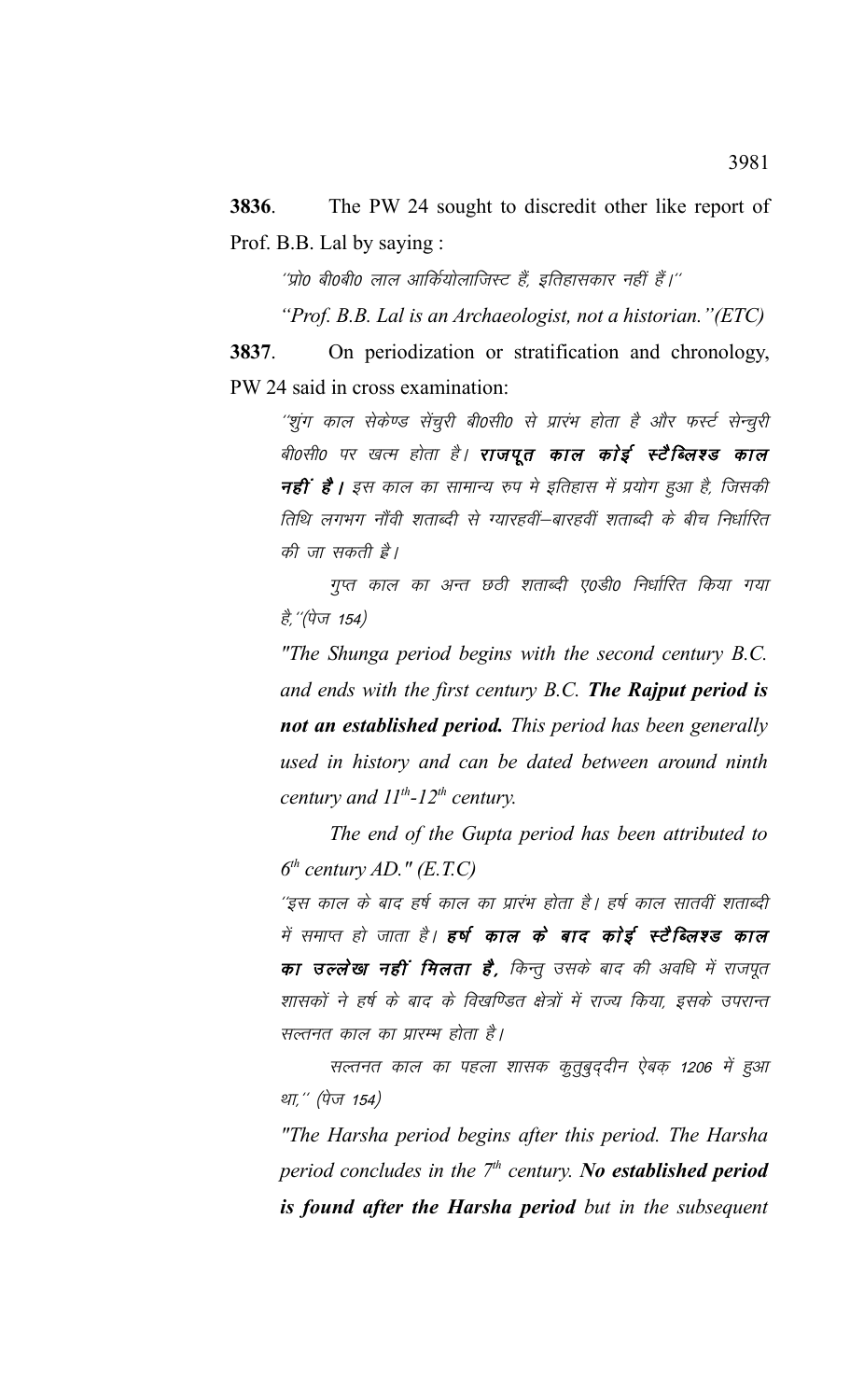*period the Rajput rulers reigned in the post-Harsha disintegrated regions. After that begins the Sultanate period.*

*Qutb-ud-din Aibak took over as the first ruler of the Sultanate period in 1206 AD." (E.T.C)*

''मैं इस बात से सहमत हूँ कि 1200 ए0डी0 तक किसी एक वंश की हुकूमत नहीं रही, बल्कि विभिन्न राजवंशों ने राज्य किया। मैं इस बात से भी सहमत हूँ कि विभिन्न वंशों में मुख्यतः चार वंश चालुक्य, गूजर, चौहान, प्रतिहार के ही राज्य रहे। **मैं यह नहीं बता पाऊँ गा कि इन चारों** वंशा` काे ही राजपूत कहा जाता है। मुझे इस बात की जानकारी नहीं है कि 600 ए0डी0 से 1200 ए0डी0 तक का काल भारत की साहित्यिक उपलब्धि के लिए बहुत महत्वपूर्ण है।" (पेज 155)

*"I agree that period upto 1200 AD witnessed the reign of no single dynasty but of many royal dynasties. I also agree that out of many dynasties, mainly four dynasties-Chalukya, Gujar, Chauhan and Pratihar- had their reigns. I am not in a position to tell whether these four dynasties themselves are called Rajputas. I do not know whether the period from 600 AD to 1200 AD is very important for literary achievement in India." (E.T.C)*

"600 ईस्वी से 1200 ईस्वी के बीच कोई विनाशकारी बाढ़ **अयोध्या में आने का प्रमाण नहीं है,** परन्तु ऐसे प्रमाण हैं, जिनसे पता लगता है कि ऐसे विनाशकारी बाढ के आने को रोकने का प्रयास किया गया हो।'' (पेज 156)

*"There is no proof of Ayodhya having witnessed any disastrous flood between 600 AD to 1200 AD but there are such proofs as go on to reveal that efforts have been made to prevent such devastating floods." (E.T.C) (This is contrary to what he said in C(iii) chronology)* ''मेरे मतानुसार चूंकि उपरोक्त सारी सामग्रियॉ जिन स्तर से निकली दिखाई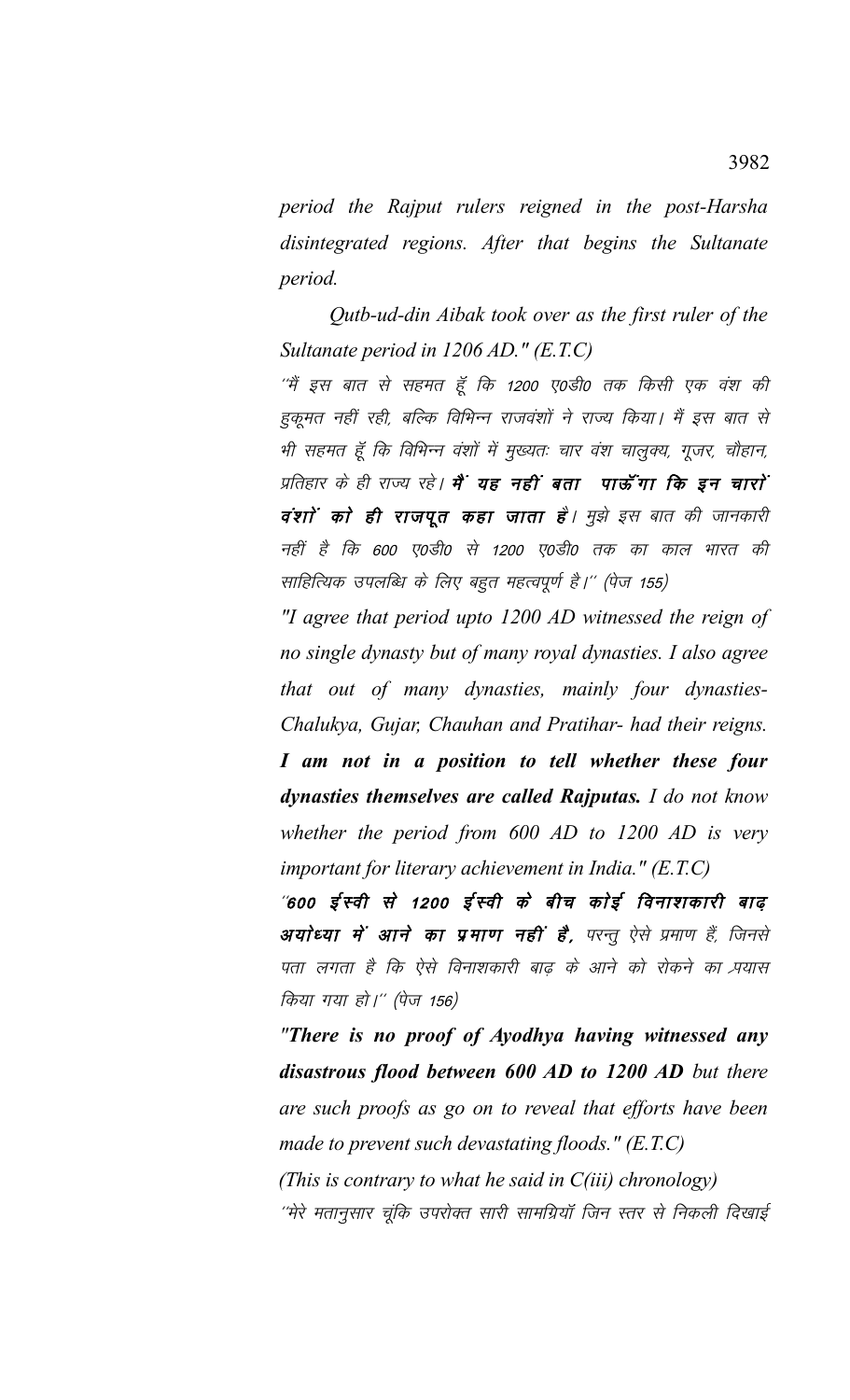गई हैं उनसे मिली ही नहीं हैं, इसलिए इनसे ए०एस०आई० द्वारा काल निकालना मुमकिन नहीं था। **मेरे अनुभव व ज्ञान के अनुसार** उपरोक्त सभी एन्टीक्विटीज़ जो पृष्ठ 27 पर दर्ज हैं, वो लेयर 7 से ही मिल सकती थीं।'' (पेज 170)

"In my view, since all the aforesaid materials have not been discovered from the levels from where they are shown to have been discovered, it was not possible for the ASI to date them. As per my experience and knowledge, all the aforesaid antiquities, mentioned on page 27, could be found only from Layer 7."  $(E.T.C)$ 

"ए०एस०आई० की रिपोर्ट वैल्यूम 1 के पृष्ठ 27–ए पर दिये गये चार्ट में दर्शायी गयी ट्रेन्च जी–7 के लेयर नं0 3 व 4 का काल अरली मिडीवल सल्तनत सही दर्शाया गया है। मैं इससे सहमत हूँ।'' (पेज 170)

"Layers 3 and 4 of Trench G-7, shown in the chart given on page 27A of the ASI report, Vol. I, have been correctly shown to be of Early Medieval Sultanate **period.** I agree with the same."  $(E.T.C)$ 

''जी—5 ट्रेन्च में लेयर 5 व 6 का काल भी अरली मिडिवल सल्तनत सही दिया गया है।'' (पेज 170)

"Layers 5 and 6 at Trench G-5 have also been correctly shown to be belonging to Early Medieval Sultanate *period.*  $"$   $(E.T.C)$ 

''मेरे शपथ–पत्र के पैरा 6 पीरियड (v) स्माल बी (पृष्ठ 12) में ''नाइफ् ऐज्″ के संदर्भ में मेरा यह कथन है कि ऐसी पाटीरीज़ का ऐज, नाइफ़ ऐज हो सकता है और नहीं भी। मेरे मतानुसार नाइफ़ ऐज बाऊल का मतलब है कि बाऊल का किनारा सीधा हो। शार्प होना ज़रुरी नहीं है और उसमें कैरीनेशन होने का प्रश्न ही नहीं उठता। **मैंने पृष्ठ 12 पर जिस** नाईफ ऐज बाऊल का संदर्भ दिया है, उस बाऊल को मौके पर देखाने का अवसर मुझे प्राप्त नहीं हुआ।'' (पेज 172-173) "In reference to "Knife-edge" mentioned in para 6, period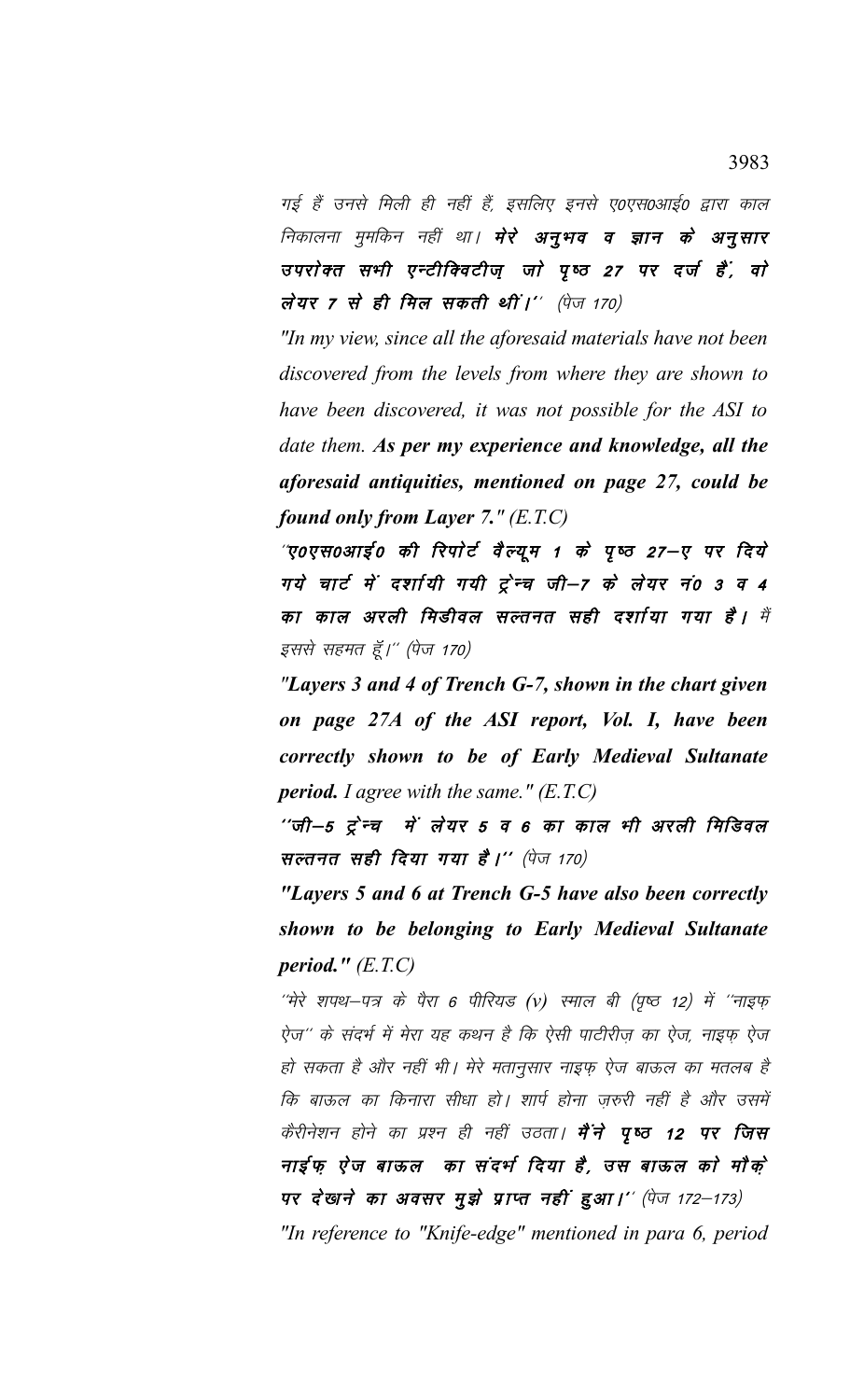*(V) b (page 12) it is my statement that the edge of such potteries may or may not be knife-edge. In my opinion, knife-edge bowl means that the edge of bowl should be straight. Its being sharp is not necessary and there is no question of corrosion in it. I got no chance to have an onthe-spot look at that very knife-edge bowl which is referred to on page 12." (E.T.C)*

''मैंने अपने शपथ पत्र के पृष्ठ–34 प्रस्तर 12सी पर यह बात कही है कि ए 0एस0आई0 की रिपोर्ट में स्तरीकरण के पारस्परिक सम्बन्धों को तोड़–मरोड़कर प्रस्तुत किया गया है। अगर उस स्तरीकरण और कालकम को बदल भी दिया जाए तो भी मेरे विचार मे इस रिपोर्ट में और भी त्रूटियॉ ਨੈਂ<sup>1</sup> (ਧੇ*ज* 178)

*"On page 34, para 12C of my affidavit I have stated that co-relation of stratification has been distorted in the ASI report. Even if the said stratification as also chronology is changed, this report, in my opinion, still has discrepancies." (E.T.C)*

''मैंने ए०एस०आई० रिपोर्ट का अध्ययन स्ट्रेटीग्राफ़ी की दृष्टि से गहन अध्ययन किया है और स्ट्रेटीग्राफ़ी किसी भी उत्खनन का बैक बोन होता है,'' (पेज 186)

*"I have made an in-depth study of the ASI report from stratigraphical point of view, and stratigraphy is the back bone of any excavation." (E.T.C)*

''मैंने ए०एस०आई० रिपोर्ट में स्ट्रेटीग्राफ़ी से सम्बन्धित सभी शब्दों और टर्मिनोलोजी का अध्ययन किया है।'' (पेज 186)

*"I have studied all the words and terminology related to stratigraphy used in the ASI report." (E.T.C)*

''प्र0-खुदाई स्थल के किसी एक भाग के बारे में आप बताइये कि इसका पारस्परिक संबंध स्तरीकरण से गलत हुआ है?

उ०– वाल नं०–18ए तथा वाल नं०–16 दोनों का पारस्परिक संबंध ए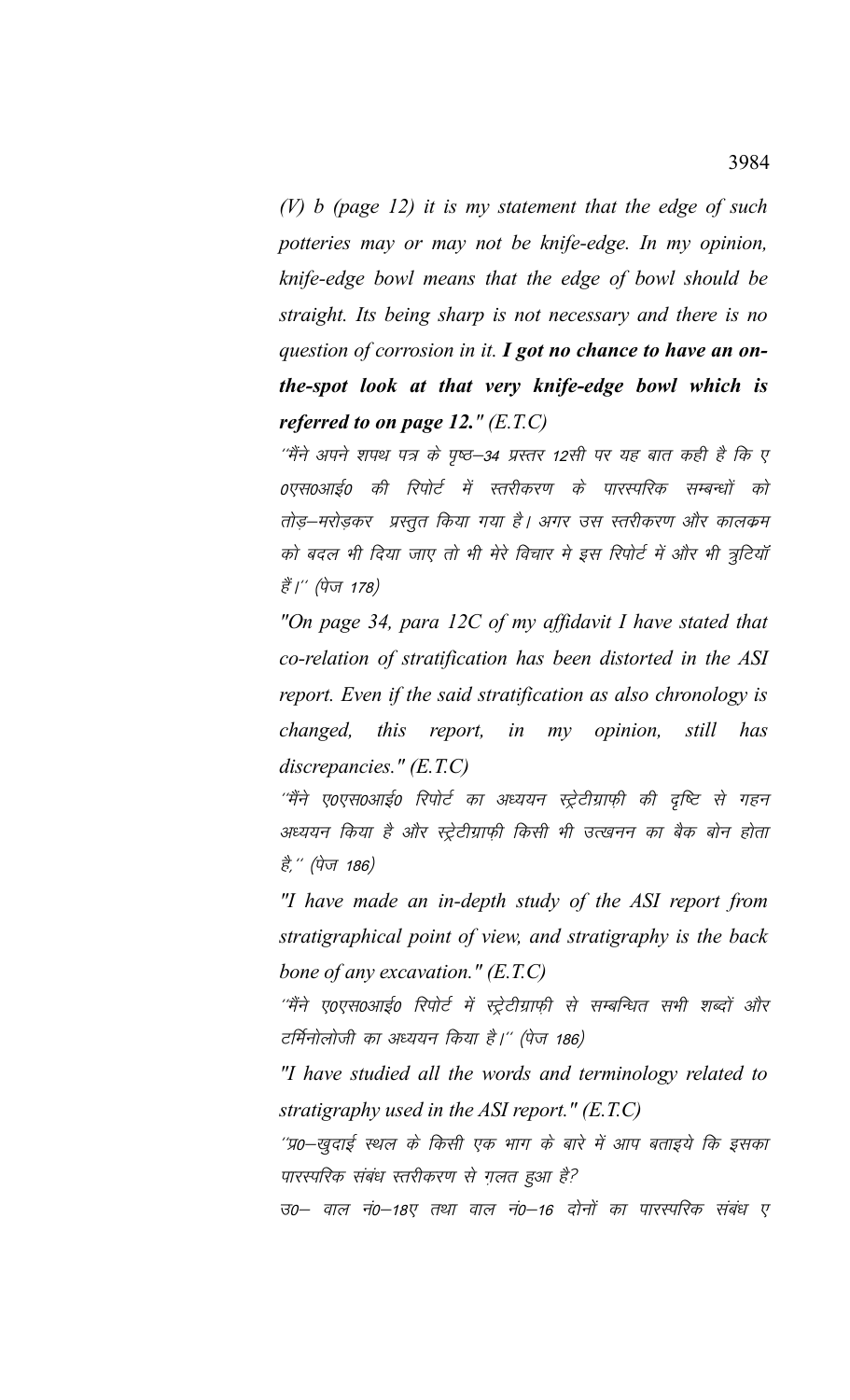0एस0आई0 की रिपोर्ट में गलत रुप से पेश किया गया है।'' (पेज 200) "Question- Tell about any portion of the excavation site where its co-relation has been wrongly established with stratification.

Answer- Co-relation between both the Wall No. 18A and Wall No. 16 has been wrongly presented in the ASI report."

 $(E.T.C)$ 

''रिपोर्ट में मैंने यह पढा है कि वाल नं0—18ए और 16 दोनों समकालिक हैं, किन्तु उपलब्ध प्रमाण के अनुसार दोनों दीवारें समकालिक नहीं हैं। दोनों दीवारों के बीच में थिक (मोटा) प्लास्टर उपलब्ध है। दोनों दीवारें परस्पर बाण्डेड अर्थात् जुड़ी हुई नहीं हैं। यदि दोनों दीवारें समकालिक होतीं, तो दोनों को परस्पर जुड़ा हुआ होना चाहिए था, परन्तु ऐसा नहीं है, बल्कि दोनेां के बीच में एक प्लास्टर है, जो इस बात को प्रमाणित करता है कि दोनों दीवारें समकालिक नहीं हैं।'' (पेज 200–201)

"I have read in the report that Wall No. 18A and Wall No. 16 are both contemporaneous; but as per the proof available, both the walls are of the same time. There is a thick plaster between both the walls. Both the walls are not bonded or connected with each other. If both the wall were contemporaneous, both of them ought to have been connected together but such is not the position; rather, there is a plaster in between, which proves that both the walls are not contemporaneous."  $(E.T.C)$ 

''मेरा निष्कर्ष यह है कि उपरोक्त दोनों दीवारें समकालिक नहीं हैं और जिसका पर्याप्त पुरातात्विक प्रमाण उलपब्ध है।

वाल 18–ए पीरियड–7 के दूसरे स्ट्रक्चरल पीरियड की है।

प्रश्न– क्या यह सही है कि वाल–16 तथा वाल 18–ए का काल एक ही  $\frac{4}{5}$ ?

उत्तर– उपरोक्त दोनों दीवारों का सॉंस्कृतिक काल एक ही है, किन्तु स्ट्रक्चरल पीरियड अलग—अलग है।

इन दोनों दीवारेां के स्ट्रक्चरल पीरियड (समयावधि अर्थात टेम्पोरल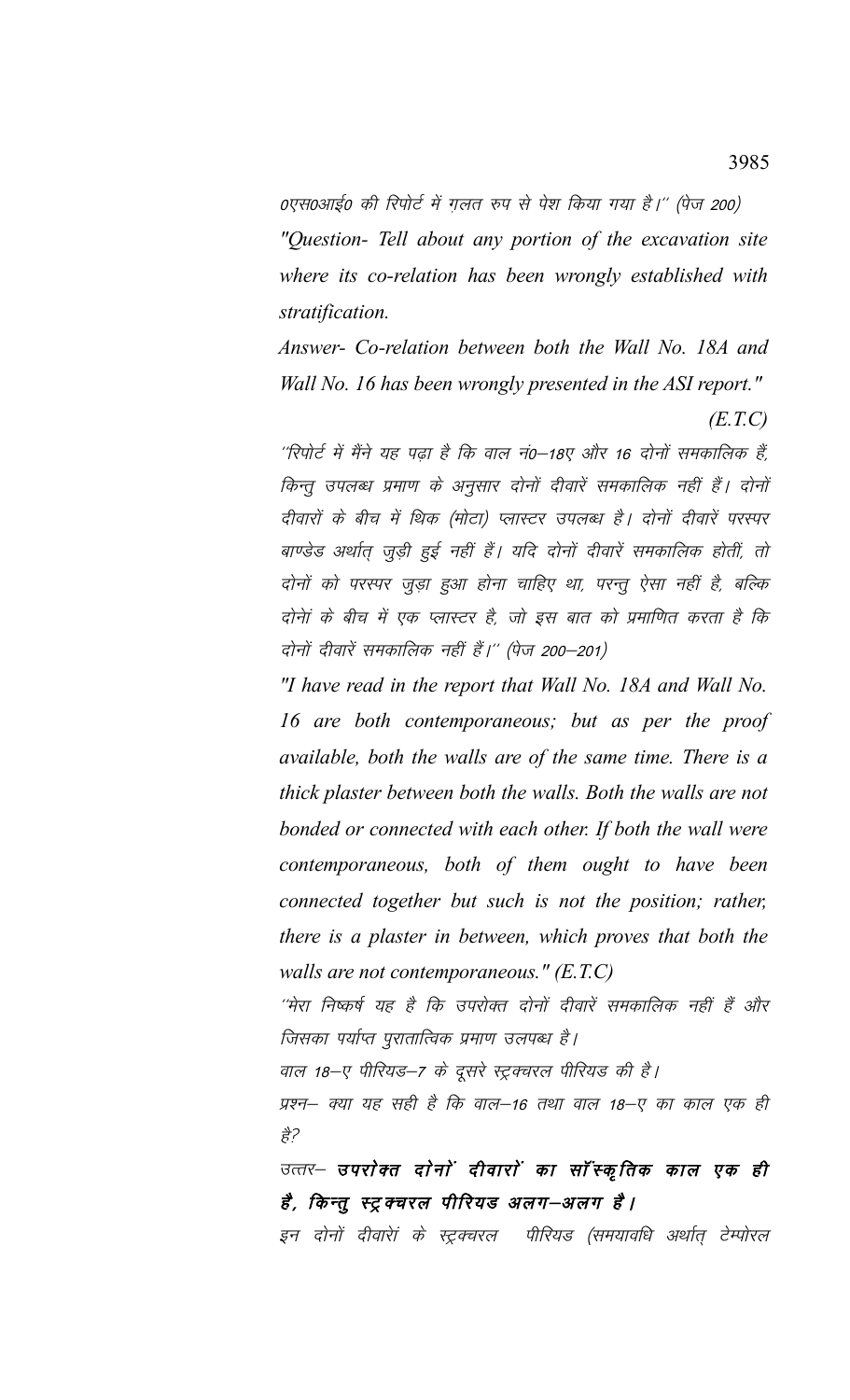डयूरेशन) के अंतर को नहीं बताया जा सकता है। यह कहना सही है कि उपरोक्त दोनों दीवारों का काल एक ही हैं, परन्तु उसकी समयावधि अलग–अलग है, जिसे बताया नहीं जा सकता।'' (पेज 203)

"My finding is that both the aforesaid walls are not contemporaneous and archaeological proof thereof is sufficiently available.

Wall 18A belongs to the other structural period of Period-7 Question- Is it true that Wall 16 and Wall 18A are of one and the same period?

Answer- The cultural period of both the aforesaid walls is the same but their structural periods are different.

It is not possible to tell the space of time between the structural period (temporal duration) of these two walls. It is true to say that both the walls are of the same period but their temporal duration is different which cannot be determined."  $(E.T.C)$ 

''मैंने अपने मुख्य परीक्षा के शपथ पत्र के पेज 6 पर B-II में स्तरीकरण रिपोर्ट के अनुसार कुल मिलाकर 18 पर्तों के जमाव के प्रकाश में आने का उल्लेख किया है। उन 18 पर्तों का जमाव ट्रेंच संख्या जी–7 में मिला था। ए०एस०आई० ने 18 पर्तों का जो जमाव ट्रेंच संख्या जी–7 में बताया है, वह ग़लत है। मेरे अनूसार ट्रेंच संख्या जी—7 में 17 पता का उल्लेख होना चाहिए। ए०एस०आई० ने इस ट्रेंच में परत संख्या 3 व 3-ए को गुलत दिखाया है। इन पर्तों के निकल चुकने के बाद मैंने ट्रेंच संख्या जी–7 को देखा था, उस समय तक लगभग नौ पर्तों तक की खुदाई इस ट्रेंच में हुई थी। ट्रेंच संख्या जी–7 में पर्त संख्या 9 से नीचे वाली पर्तें सही हैं, ए०एस०आई० की रिपोर्ट में इससे संबंधित तथ्य प्रकाशित होने पर उसको मैंने देखा था। मेरे व्यक्तिगत ज्ञान के आधार पर पर्त संख्या 9 के नीचे की पर्तें सहीं हैं। पर्त संख्या 9 के ऊपर की पर्तों की सही पहचान नहीं हुई। यदि इन पर्तों की सही पहचान होती तो इस पुरास्थल पर प्राप्त 18 पर्तों के जमाव को जो पुरात्विक जमाव कहा गया है, वैसा नहीं कहा जाता। इसके स्थान पर कुछ पुरातात्विक जमाव व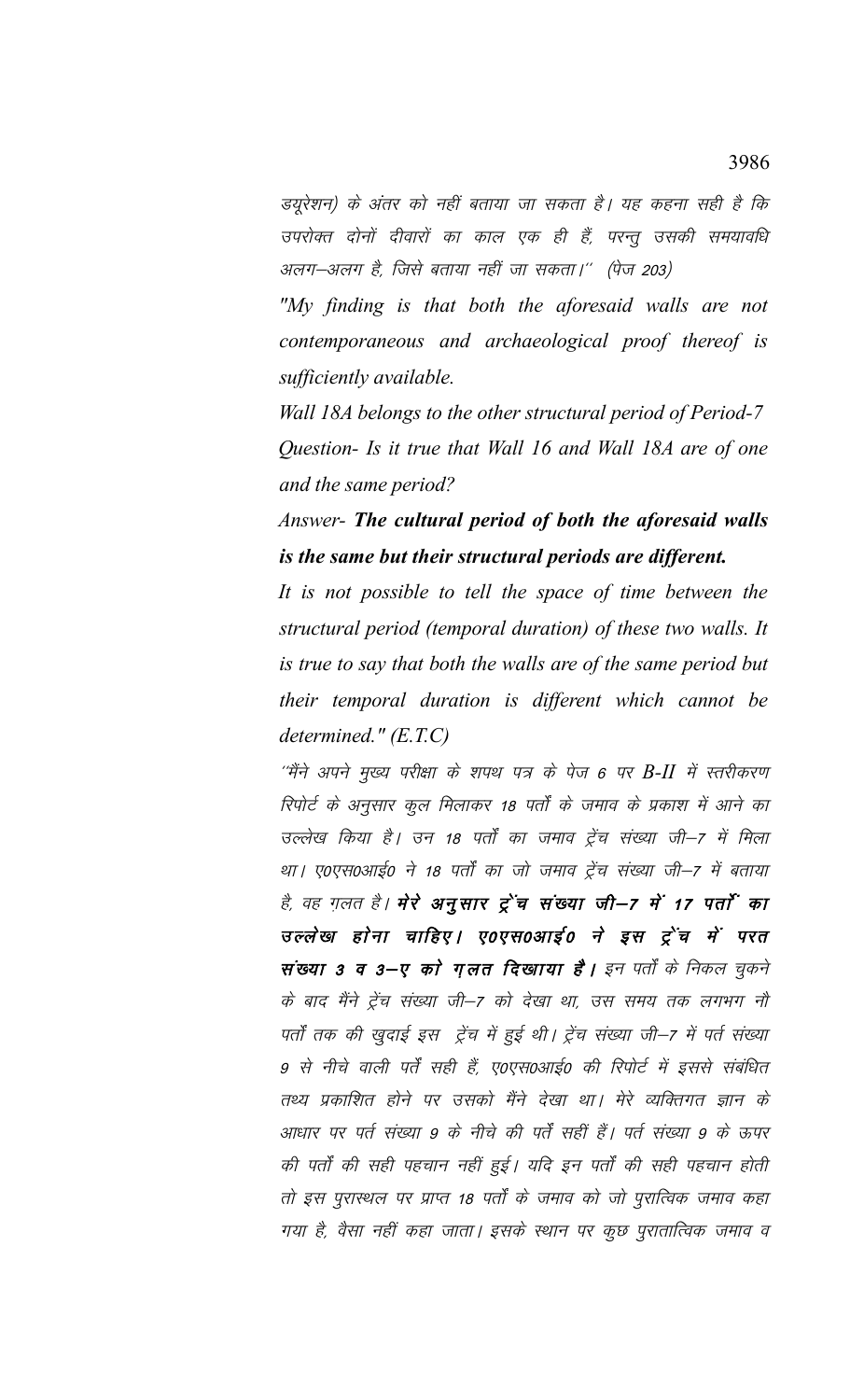कुछ प्राकृतिक जमाव की बात भी कही जाती, जैसा कि नहीं कहा गया है। प्राकृतिक जमाव वह जमाव है, जिस जमाव में मानव निर्मित अवशेषों का पूर्ण अभाव हो, तथा गठन, संरचना, कन्टेन्ट्स पर वह जमाव प्रकृति निर्मित प्रमाणित होता है। मेरे अनुसार वहाँ पर प्राकृतिक जमाव के रुप में सिल्ट का जमाव था। सिल्ट के बाद वहाँ पर ऐसा जमाव था, जो मानव निर्मित था। जिसमें मानव निर्मित अवशेष प्राप्त हैं। सिल्ट का भाग नहीं होगा। इस सिल्ट का जमाव लगभग 8 से 10 इंच मोटा था। वहां पर दो सिल्ट का जमाव है, एक लेयर–6 व दूसरा लेयर–4 के ऊपरी हिस्से में सिल्ट जमाव था। ए०एस०आई० ने अपनी रिपोर्ट में सिल्ट के जमाव का उल्लेख बिल्कुल ही नहीं किया है। ए0एस0आई0 ने सिल्ट जमाव को पुरातात्विक जमाव के रुप में प्रस्तुत किया है।

प्रश्न– क्या सिल्ट के जमाव को ए0एस0आई0 को अलग लेयर के रुप में दिखाना चाहिए था?

उत्तर– जी हॉ।

ऐसा ए०एस०आई० द्वारा नहीं किया गया है। ए०एस०आई० द्वारा सिल्ट को अलग पर्त के रुप में दिखाते तब भी यह पर्त 18 पर्तों के अन्तर्गत आती तथा इस दिखाने से पर्तों की संख्या में कोई वृद्धि नहीं होती। ए 0एस0आई0 ने 18 पर्ता का जो जमाव बताया है वह सही है परन्तु उसका इन्टरप्रटेशन सही नहीं हैं।'' (पेज 204—205)

"At page 6 of the affidavit of my examination-in-chief, I have mentioned about discovery of deposit of in all 18 layers in B-II as per the stratification report. The deposit of those 18 layers was found in Trench No. G-7. The deposit of 18 layers given by ASI in Trench G-7, is wrong. According to me 17 layers should have been mentioned in Trench G-7. In this trench, the ASI has wrongly shown Layer Nos. 3 & 3A. I had seen Trench  $G$ -7 after discovery of these layers, by that time excavation in this trench had been carried out up to about nine layers. The layers below Layer 9 in Trench G-7 are proper. I had seen it after publication of facts related to it in the ASI Report.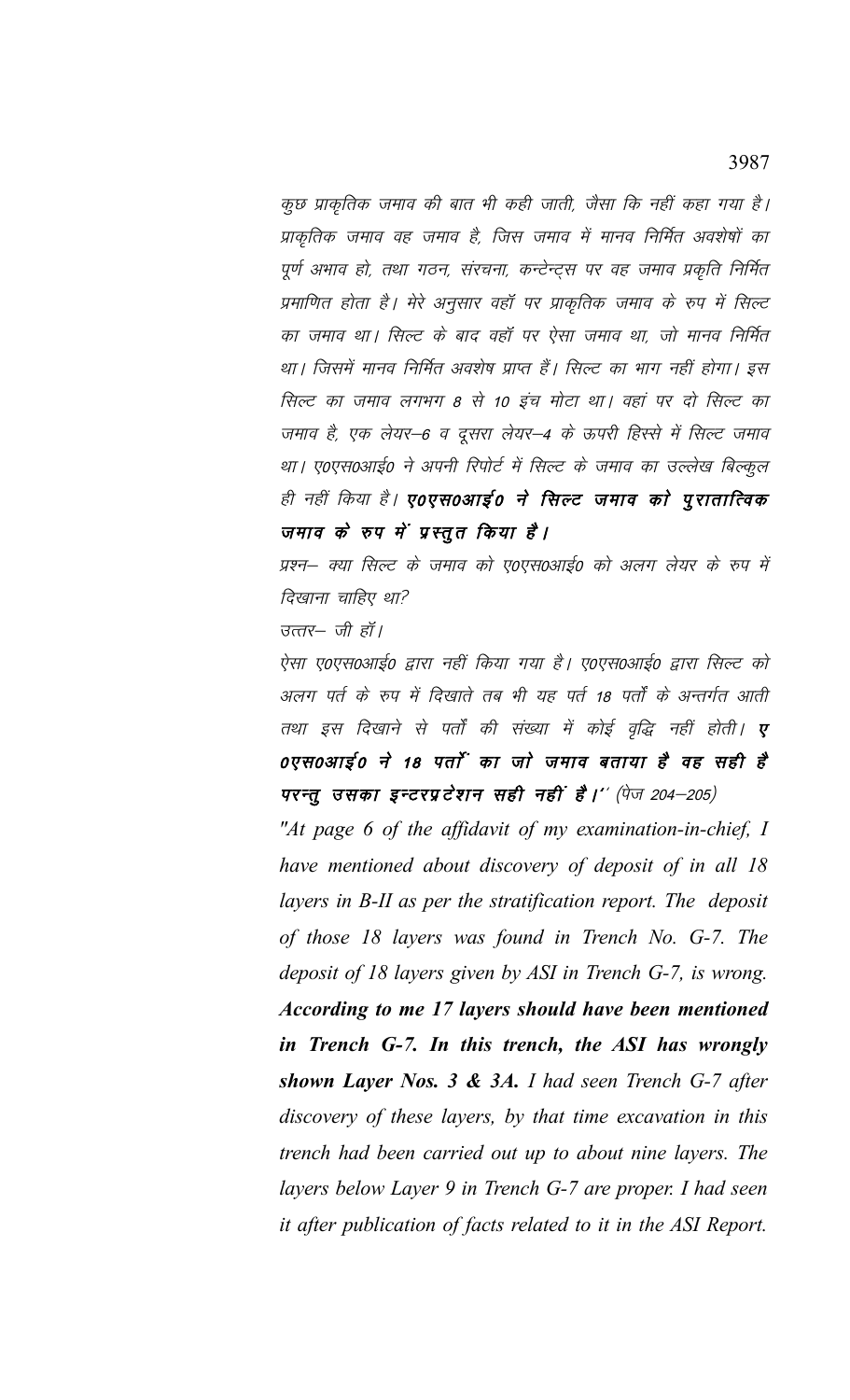*On basis of my personal knowledge, the layers below the Layer No. 9 are proper. The layers above Layer No.9 have not been properly identified. Had these layers been properly identified, then the deposit of 18 layers found at this archaeological site would not have been termed as such. Some archaeological deposit and some natural deposit is also claimed, which has not been given. Natural deposit is that deposit which totally lacks man-made remains and on its constitution, construction and contents it is established to be nature made. According to me, silt deposit was present here as natural deposit. After the silt, there was such deposit over there which was man made. The one in which man-made remains are found, will not be part of silt. This silt deposit was about 8-10 inches thick. Silt deposit was found there at two places, one in Layer-6 and the other in upper part of Layer-4. In its report, ASI has not all mentioned about the silt deposit. The silt deposit has been presented by the ASI as archaeological deposit.*

*Question: Should the ASI have shown the silt deposit as a separate layer ?*

*Answer: Yes.*

*It has not been done so by the ASI. Had the ASI shown this silt as a separate layer, then also this layer would have fallen under the 18 layers and there would have been no increase in the number of layers. The deposit of 18 layers given by ASI is correct, but its interpretation is not." (E.T.C.)*

 $\hat{a}^{\prime}$ में ने इतिहास थाेड़ा बहुत पढ़ा है। $\hat{a}^{\prime}$  (पेज 211)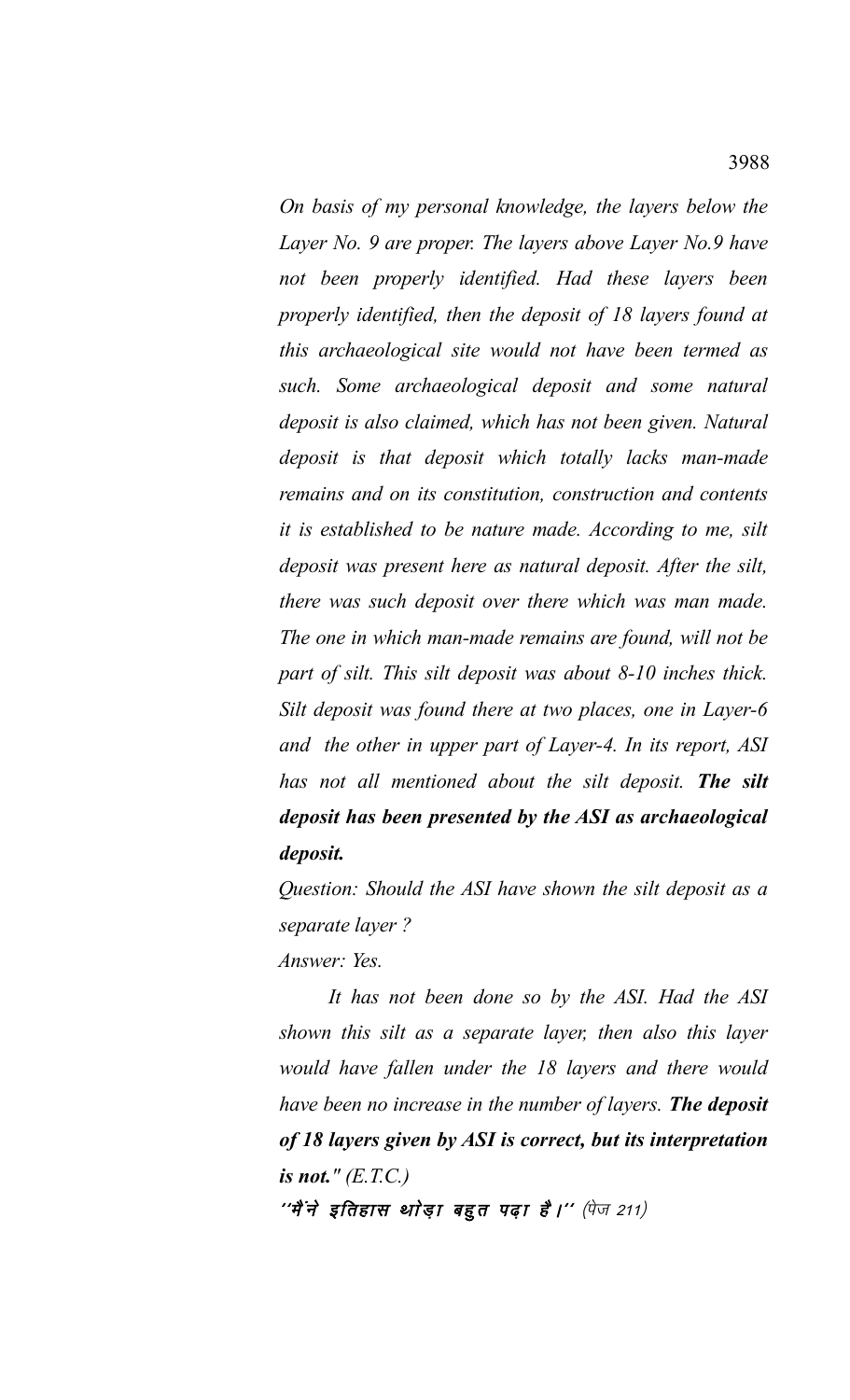## "I have studied a bit of history." $(E.T.C.)$

''स्तरीकरण पुरातत्व विज्ञान का बैकबोन है और यदि उस बैकबोन का अध्ययन सही नहीं हो पाया, तो शेष अध्ययन निरर्थक एवं अर्थहीन हो जाता है और ए०एस०आई० रिपोर्ट का स्ट्रेटीग्राफ़ी और कोनोलाजी का निष्कर्ष गुलत है। इसी आधार पर हमने ए०एस०आई० रिपोर्ट को गुलत समझाा है।'' (पेज 212)

"Stratification is back bone of archaeology and if this back bone has not been studied properly, then the remaining study becomes useless and meaningless. The stratigraphy and conclusion of chronology in the ASI Report is wrong and on this basis I have considered the ASI Report to be *wrong.*  $'(E.T.C.)$ 

''पहले मैंने उसकी स्ट्रेटीग्राफ़ी जानने की चेष्टा की और यह पाया कि स्ट्रेटीग्राफ़ी की दृष्टि से जिस आमलक का ज़िक इस रिपोर्ट में हैं, वह उत्खानन से प्राप्त ही नहीं हुआ है। अतः उसके सम्बन्ध में अधिक जानकारी प्राप्त करना व्यर्थ है। वह आमलक ए 0एस0आई0 की रिपोर्ट में वाल्यूम–1 की फ़ीगर –59 पर जहाँ तक मुझे स्मरण है, प्रकाशित है।'' (पेज 214)

"I first attempted to find out its stratigraphy and found that the 'Amlak' (myrobalan) mentioned in this report from the angle of stratigraphy, had not been found in the excavation. Hence, it was useless to gather more knowledge in its behalf. As far as I remember, this 'Amlak' is published at Figure 59 of ASI Report Vol. I." $(E.T.C.)$ 

''आमलक की स्ट्रेटीग्राफ़ी नहीं होती है। आमलक जिस चीज़ पर बना होता है, उसकी स्ट्रेटीग्राफ़ी होती है। आमलक (आब्जेक्ट) के स्ट्रेटीफ़िकेशन का मैंने अध्ययन किया है और यह आमलक का पीस उत्खनन से प्राप्त न होकर सरफ़ेस से प्राप्त हुआ है।'' (पेज 215)

"Stratigraphy is not done of 'Amlak'. Stratigraphy is done of the object on which the 'Amlak' is built. I have studied the stratification of the 'Amlak' (object) and this piece of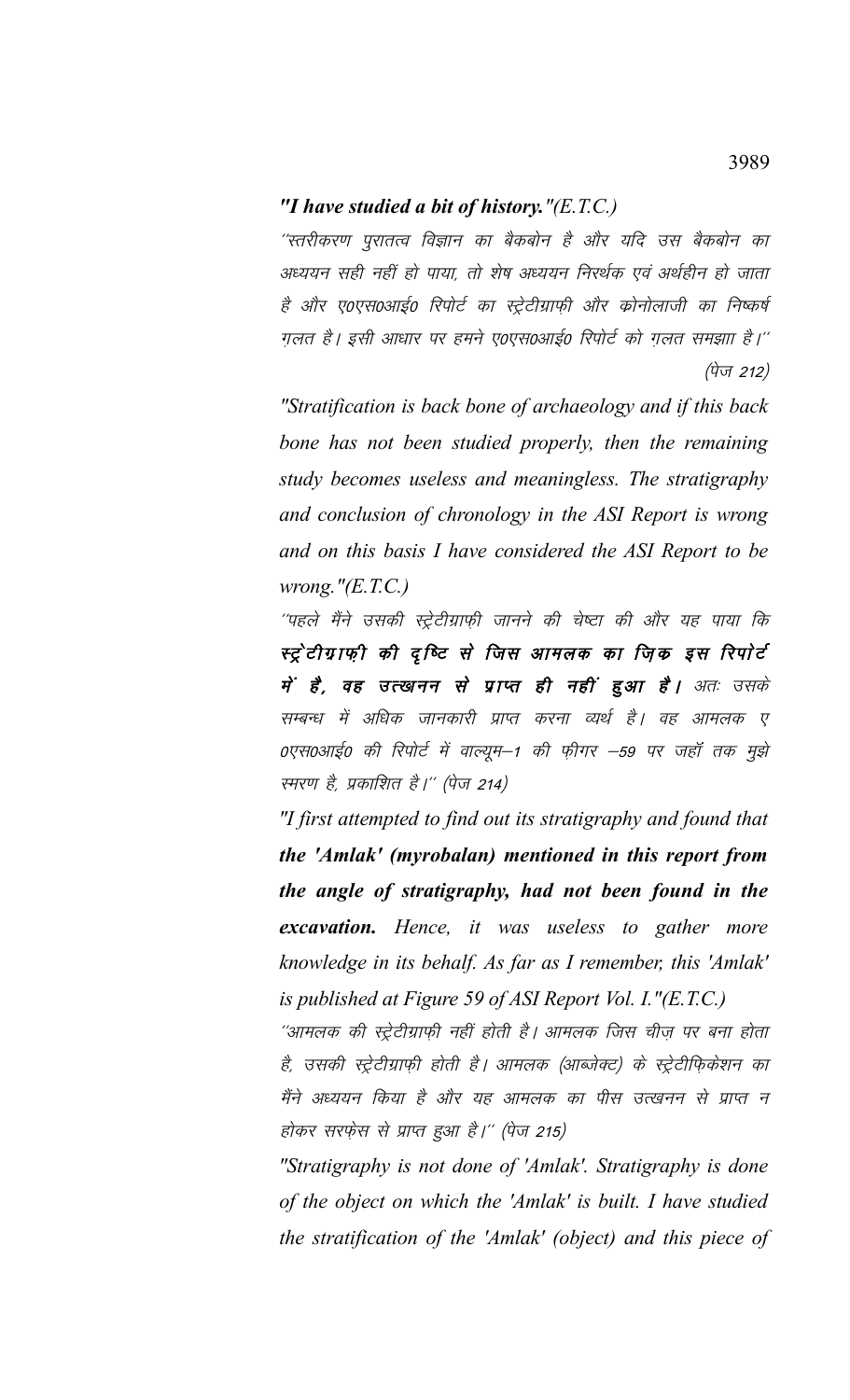*'Amlak' has been found at the surface and not from excavation."(E.T.C.)*

''अध्ययन के बाद मैंने यह पाया कि यह आमलक उत्खनन से प्राप्त नहीं हुआ है, बल्कि सरफ़ेस के ऊपर डम्प से प्राप्त हुआ है और पुरातत्व की दृष्टि से वह पुरातात्विक सामग्री भले ही हो, किन्तु उसका उपयोग पुरातात्विक प्रमाण की दृष्टि से कभी नहीं किया जा सकता। वह डम्प पुरातात्विक उत्खनन से बाहर का था।''

''प्रश्न– क्या उपरोक्त डम्प खुदाई स्थल के बाहर से आया था? उत्तर– इस डम्प के बाहर से आने की संभावना को नकारा (रुलआउट) नही जा सकता है।''

"मैं ने किसी को बाहर से इस डम्प को लाते हुए नहीं देखा था। इस डम्प को बाहर से ले आना रुलआउठ नहीं किया जा **सकता है,** " (पेज 215)

*"After studies I have found that this 'Amlak' has not been found from excavation and instead has been found from dump over the surface. From archaeological point of view it may be an archaeological article but it can never be used from the point of archaeological evidence. This dump was besides the archaeological excavation.*

*Question: Had this dump come from outside the excavation site ?*

*Answer: The possibility of this dump coming from outside cannot be ruled out.*

*I had not seen anybody bringing this dump from outside. The bringing of this dump from outside cannot be ruled out."(E.T.C.)*

''मैं इस न्यायालय में सून्नी सेन्ट्रल बोर्ड आफ वक्फ की तरफ़ से गवाही दे रहा हूँ। मैंने डे टू डे रजिस्टर आज से लगभग 2–3 माह पूर्व देखा था। इसके पहले मैंने इस रजिस्टर को नहीं देखा था।'' (पेज 229)

*"I am giving evidence in this Court on behalf of Sunni*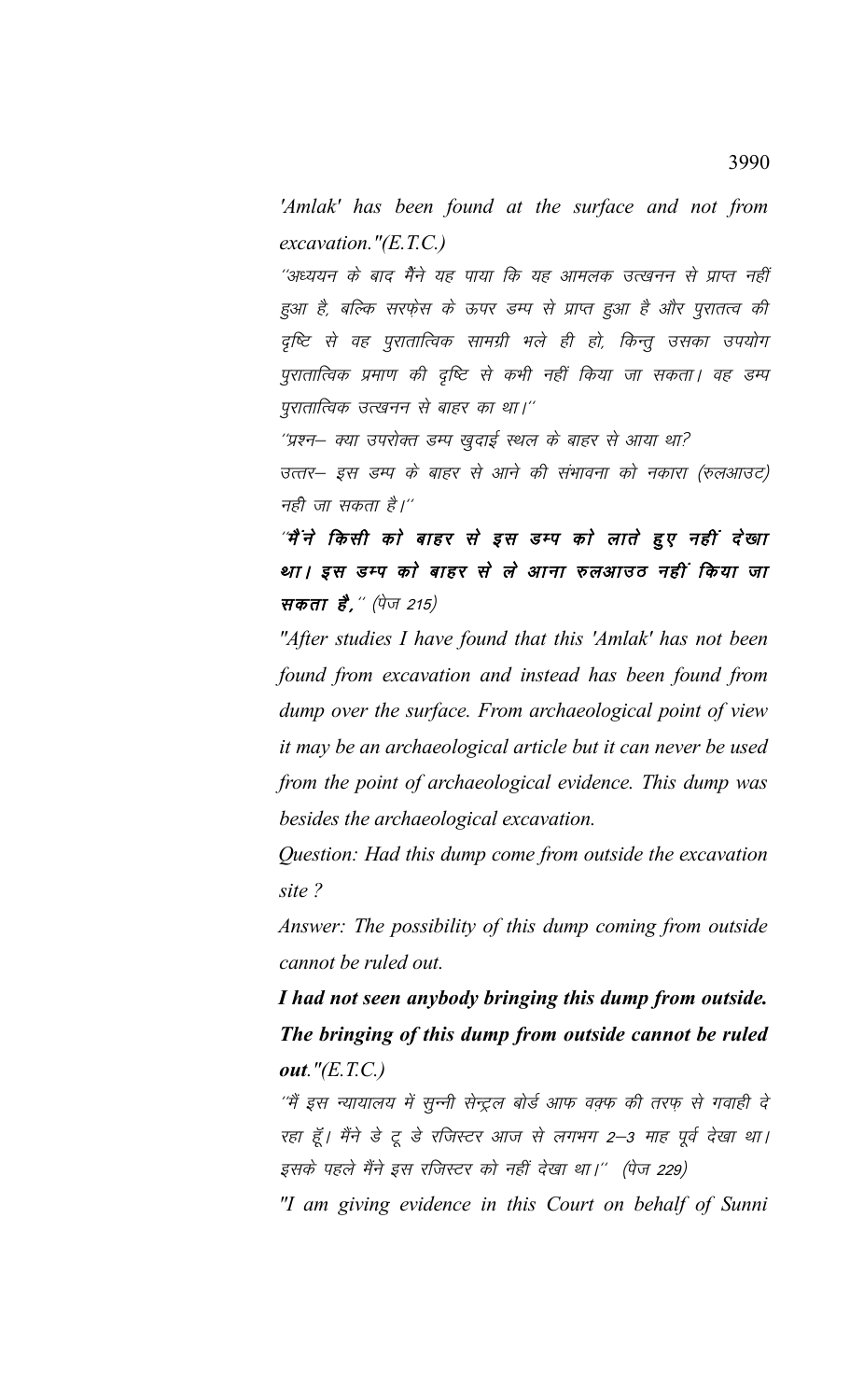Central Board of Waqf. I had seen the day-to-day register about 2-3 months ago. I had not seen this register earlier." $(E.T.C.)$ 

''प्रश्न– ऐसे कौन से तथ्य थे जो ए०एस०आई० ने अपनी रिपोर्ट में नहीं लिखे हैं?

उत्तर– पहला वहाँ के स्तरीकरण के संबंध में सिल्ट डिपाजिट का कोई उल्लेख न करना दूसरा ऐनीमल बोन्स पर विस्तृत रिपोर्ट न देना तीसरा ग्लेज़्ड वेयर तथा ग्लेज़्ड टाइल्स के बारे में पर्याप्त जानकारी न देना। ये मुख्य तथ्य थे, जिनका उल्लेख ए०एस०आई० की रिपोर्ट में नहीं है। इसके अलावा अन्य बहुत से ऐसे तथ्य हैं जिनका उल्लेख रिपोर्ट में नहीं हैं। जैसे सरकुलर श्राइन की सही तिथि निर्धारण न करना, कालकम का सही निर्धारण न करना इत्यादि। इसका उल्लेख मैं ने अपने मुख्य परीक्षा के शपथ–पत्र में अवश्य किया **हो गा।''** (पेज 232)

"Question: What are the facts, which have not been mentioned by ASI in its report?

Answer: Firstly, the non-mention of silt deposit in context of the stratification over there. Secondly, the non-furnishing of a detailed report on animal bones. Thirdly, the non-furnishing of sufficient information about glazed ware and glazed tiles. These were the main facts, which have not been mentioned in ASI report. Besides these, there are many other facts which have not been mentioned in the report, such as the nondetermination of correct date of circular shrine, the noncorrect determination of chronology etc. I must have mentioned these in the affidavit of my examination-in $chief.''(E.T.C.)$ 

''मैं ट्रेन्च सं0. जी–7 में उतरा था और उस ट्रेन्च को देखा था, इस ट्रेन्च के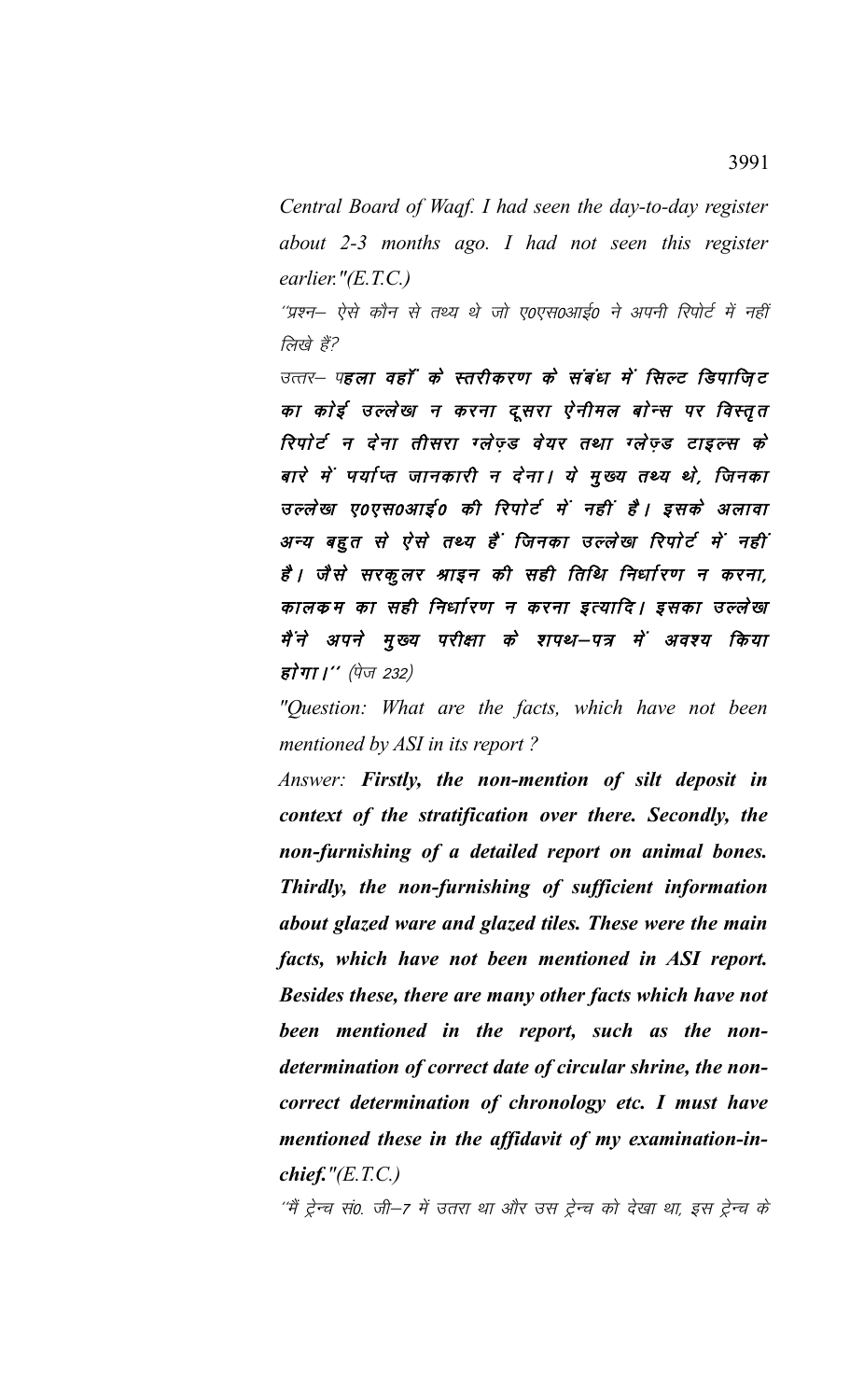लेयर सं0 6 का निरीक्षण किया था। जब यह ट्रेन्च बहुत गहरी खोद दी गई, तब मैंने इस ट्रेन्च में नीचे उतर कर नहीं देखा। जब मैं पहली बार उत्खनन स्थल पर गया था, तब इस ट्रेन्च जी-7 की पूरी खुदाई नहीं हुई थी। मैंने उपरोक्त प्रस्तर के दूसरी तथा तीसरी पंक्ति में यह लिखा है रंग, गठन तथा संरचना के आधार पर वे सिल्ट कोटि के जमाव प्रतीत होते हैं मेरे ''प्रतीत'' शब्द लिखने का तात्पर्य यह है कि वह सिल्ट कोटि का जमाव हो सकता है **और नहीं भी हो सकता है।** स्वयं कहा किन्तू जहाँ तक रीवर सेक्शन का मुझे अनुभव है उसके आधार पर इसकी संभावना अधिकतम है कि वह सिल्ट डिपाज़िट ही है और इसका सही निष्कर्ष तब तक नहीं निकाला जा सकता जब तक कि उसका रसायनिक परीक्षण प्रयोगशाला में न किया गया हो । मैंने प्रयोगशाला में इसका रसायनिक परीक्षण नहीं किया था क्योंकि मैं इसका परीक्षण नहीं कर सकता था क्योंकि उसका नमूना उपलब्ध नहीं था। मैंने उसका नमूना नहीं मॉगा था। **मैंने इस प्रस्तर में** पाँचवीं पंक्ति में जिस ''प्रतीत'' शब्द का प्रयोग किया है उससे भी मेरा तात्पर्य वही है जो मैंने इस प्रस्तर के तीसरी पंक्ति में प्रयुक्त शब्द'' प्रतीत'' का बताया है।'' (पेज 233–234) "I had got down inside Trench No. G-7 and had seen that trench, had inspected Layer No. 6 of this trench. After this trench had been dug very deep, I did not see it by getting inside this trench. When I first went to the excavation site, this Trench G-7 had not been excavated completely. In second and third line of the aforesaid paragraph I have stated that 'on basis of colour, constitution and construction, they appeared to be silt category deposits.' By the word 'appear' it means that it could be and could not be a deposit of silt category. Stated on his own that 'however as per my experience of river section, the probability is maximum that it is silt deposit and its correct conclusion cannot be derived till its chemical analysis has been carried out in laboratory. I have not carried out its

3992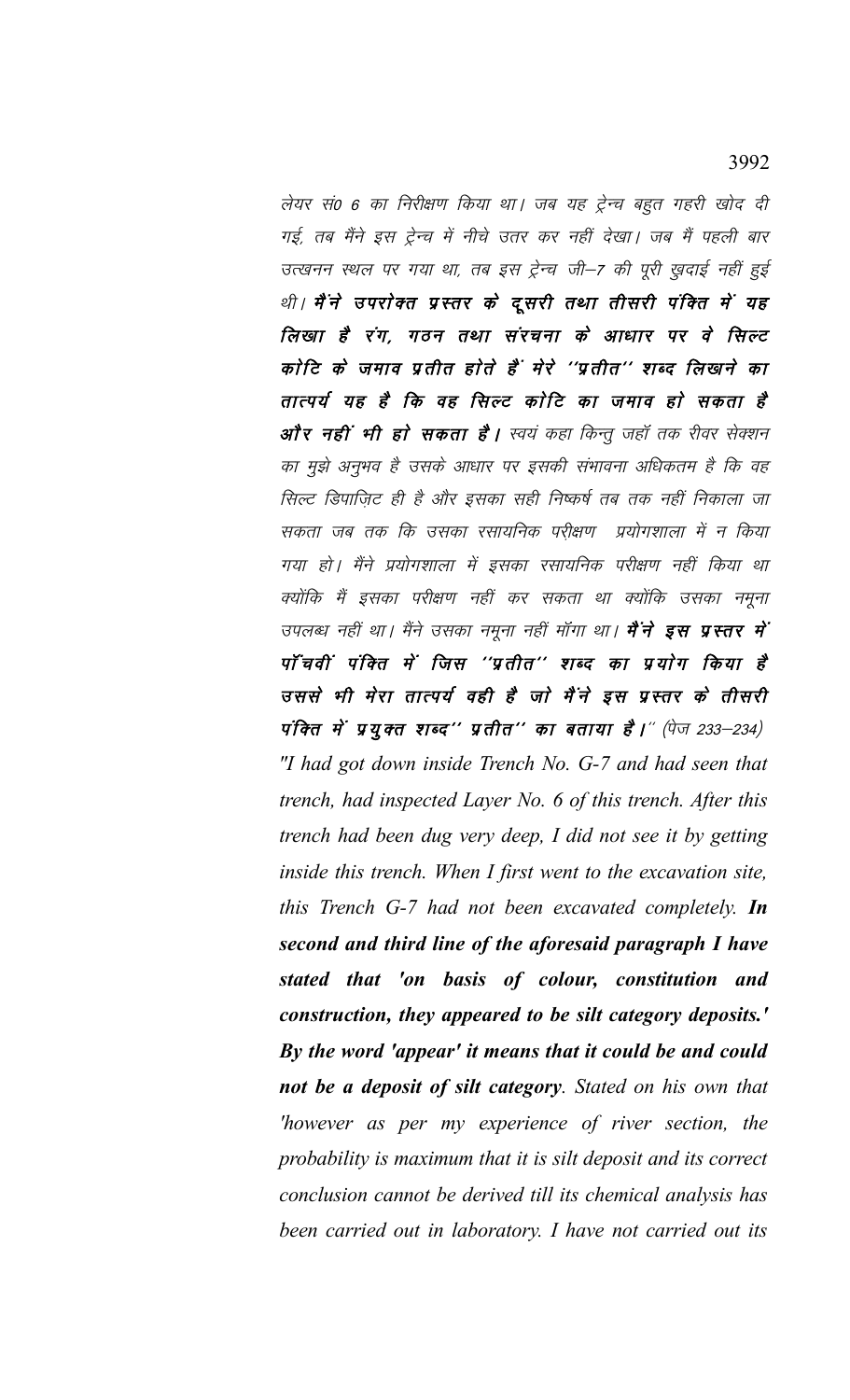*chemical examination in laboratory because I could not carry out its examination as its sample was not available. I had not asked for its sample. By the word 'appear' used by me in fifth line of this paragraph as well, I imply the same what I have given for the word 'appear' used in third line of this paragraph."(E.T.C.)*

''मैंने अपने मुख्य परीक्षा के शपथ–पत्र की धारा–3 की दूसरी तथा तीसरी पंक्ति में यह लिखा है कि 'वह युक्तिसंगत प्रतीत नहीं होता है'' इस शब्द समूह में प्रयुक्त शब्द ''प्रतीत'' का वही तात्पर्य है जो मैंने अभी अपने ऊपर बयान में बताया है, इसका तात्पर्य हो सकने तथा न हो सकने दोनों से है।'' (पेज –234)

*"In the second and third line of para-3 of the affidavit of my examination-in-chief, I have stated that 'It does not appear reasonable'. The word 'appear' used in the said sentence, means the same as just stated above by me in my statement. It implies both 'possible' and 'not possible'. "(E.T.C.)*

''विद्वान जिरहकर्ता अधिवक्ता ने साक्षी का ध्यान उनके मुख्य परीक्षा के शपथ–पत्र की धारा 6 (B)(iv) (शपथ पत्र का पृष्ठ 7 व 8) की ओर दिलाया जिसमें यह लिखा हुआ है कि लेयर 4 का ऊपरी भाग वाला जमाव ... रंग, गठन एवं संरचना की दृष्टि से **पुनः दो भागों में होना प्रतीत** होता है यहाँ पर ''प्रतीत होता है'', का तात्पर्य ''हो सकने तथा न हो सकने'' दोनों से हैं किन्तु यहाँ पर मुझे यह कहना है कि वैज्ञानिक अनुसंधान में कभी भी किसी खोज के संबंध में यह नहीं कहा जा सकता है कि न हो सकने की स्थिति नहीं आ सकती है।'' (पेज 241) *"The learned counsel for the cross examiner drew the attention of witness to para 6 (B)(iv)(page 7&8 of the affidavit) of the affidavit of his examination-in-chief wherein it has been stated that the upper deposit of Layer No. 4, again appears to be in two parts from the point of*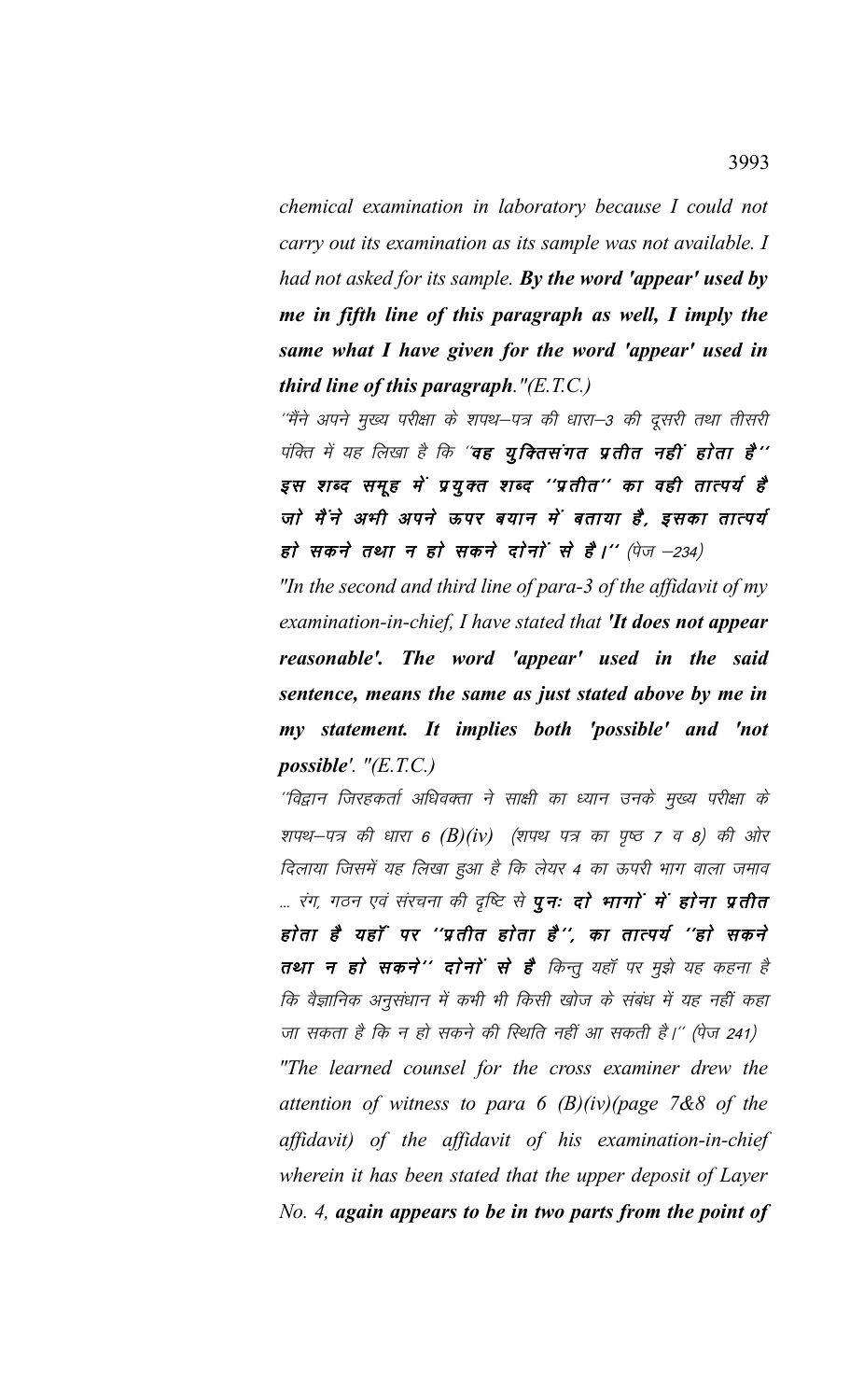colour, constitution and construction. Here 'appears' **implies both 'possible and not possible',** but I have to state at this stage that in scientific research it can never be said regarding any discovery that the stage of not possible cannot arrive."  $(E.T.C.)$ 

''मेरे अनुसार गुप्तकाल तीसरी, चौथी शताब्दी ईसवी से छठी शताब्दी ईस्वी तक का काल है। छठी शताब्दी ईस्वी के बाद का काल पोस्ट गुप्ता पीरियड कहा जाता है। **मध्य काल भारत के इतिहास के काल में** 12वीं शताब्दी के अन्त से व 13वीं शताब्दी के शुरुआत से माना जाता है। सल्तनत पीरियड की शुरुआत 1206 ईस्वी से मानी जाती है। जहाँ तक मुझे स्मरण है यह कुतुबुद्दीन ऐबक़ का समय था।''(पेज 242)

"According to me the Gupta period extends from third, fourth century AD to  $6<sup>th</sup>$  century AD. The period subsequent to  $6<sup>th</sup>$  century AD, is called the post-Gupta period. The period of medieval Indian History is considered to be from last of  $12^{th}$  century to beginning of  $13^{th}$  century. The beginning of sultanate period is considered to be from 1206 AD. As far as I remember, it was the period of Qutub-ud $din Aibak." (E.T.C.)$ 

''एक पुरातत्वविद के रूप में जी0पी0आर0 की साईटिफिक रिपोर्ट पर विश्वास करता हूं। .....पुरातात्विक दृष्टि से जी०पी०आर० सर्वे के द्वारा जो एनामिली मिलती है उसकी पुष्टि पुरातात्विक उत्खनन एवं साक्ष्यों द्वारा होने पर उसे पुष्ट हुआ माना जायेगा।" (पेज 266)

"As an archaeologist, I believe in the scientific report of GPR. . . . . The anomalies found in a GPR survey, from archaeological point of view, are treated confirmed upon confirmation by archaeological excavation and evidences."  $(E.T.C.)$ 

''जी0पी0आर0 के जिन पिलरबेसेज़ तथा स्ट्रक्चर की उत्खनन के द्वारा पुष्टि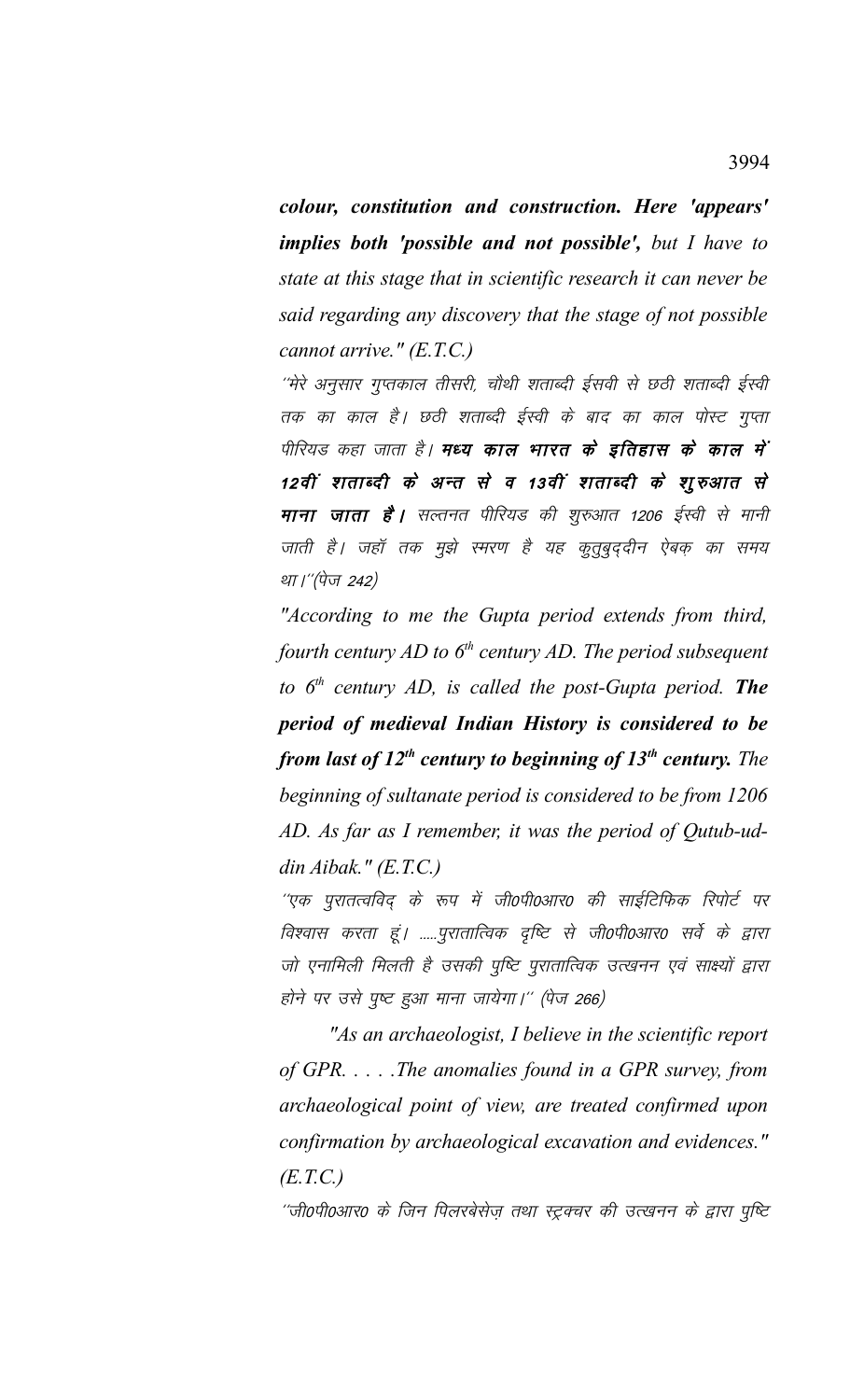की गई उसका विवरण इस रिपोर्ट में है किन्तु उससे मैं सहमत नहीं हूँ। विवादित स्थल पर उत्खनन के ग्रिड सिस्टम की विधि अपनाई गई थी। यह अन्तर्राष्ट्रीय स्तर पर मान्यता प्राप्त विधि है। उत्खनन में ए०एस०आई० द्वारा थी डाइमेंशनल **विधि से रिकार्डिंग की गई है।** ट्रेन्च वाइज़ तथा लेयरवाहज़ फोटोग्राफी की गई है। विवादित स्थल पर वर्टिकल तथा होरीजेन्टल दोनों विधियों से उत्खनन किया गया है। **आर्कियोलोजिकल उत्खानन की** जो मान्यता प्राप्त विधि है, उसके अनूसार ही विवादित स्थल पर ए0एस0आई0 द्वारा उत्खनन किया गया है किन्तु कुछ अन्य पहलुओं की अनदेखी गई है।" (पेज 268)

"The details of those pillar bases and structures of GPR, which have been verified by excavation, are found in this report but I do not agree with them. The grid system method of excavation was used at the disputed site. It is  $\boldsymbol{a}$ method recognised at international level. In excavation, the ASI has carried out recoding by three dimensional method. Photography has been carried out trench-wise and layer-wise. Excavation has been carried out at the disputed site by both vertical and horizontal methods. The excavation at the disputed site has been carried out by ASI as per the recognised method of archaeological excavation, but few other aspects have been overlooked."  $(E.T.C.)$ 

''उत्खनन में पीरीयडाईज़ेशन के दो तरीके हैं, पहला स्तरीकरण दूसरा प्राप्त अवशेष का स्तरीकरण से पारस्परिक संबंध।' मैं समझता हूँ कि यह दोनों विधियाँ पीरीयडाईजेशन का आधार भी हैं और विधि भी है। पुरातत्व में डायनेस्टी के आधार पर भी काल निर्घारण होता है यदि प्रासंगिक अवशेष पुरातत्व प्राप्त हुए हों। **यह** कहना सही हैं कि  $\vec{H}$ पीरीयडाईज़ेशन के लिए तीन तरीक़े हैं पहला लेयर वाइज़, दूसरा डायनेस्टी वाइज्, तीसरा सेन्चूरी वाइज्।' यह कहना सही है कि सेन्चुरी वाइज पीरीयडाईजेंशन पुरातत्व में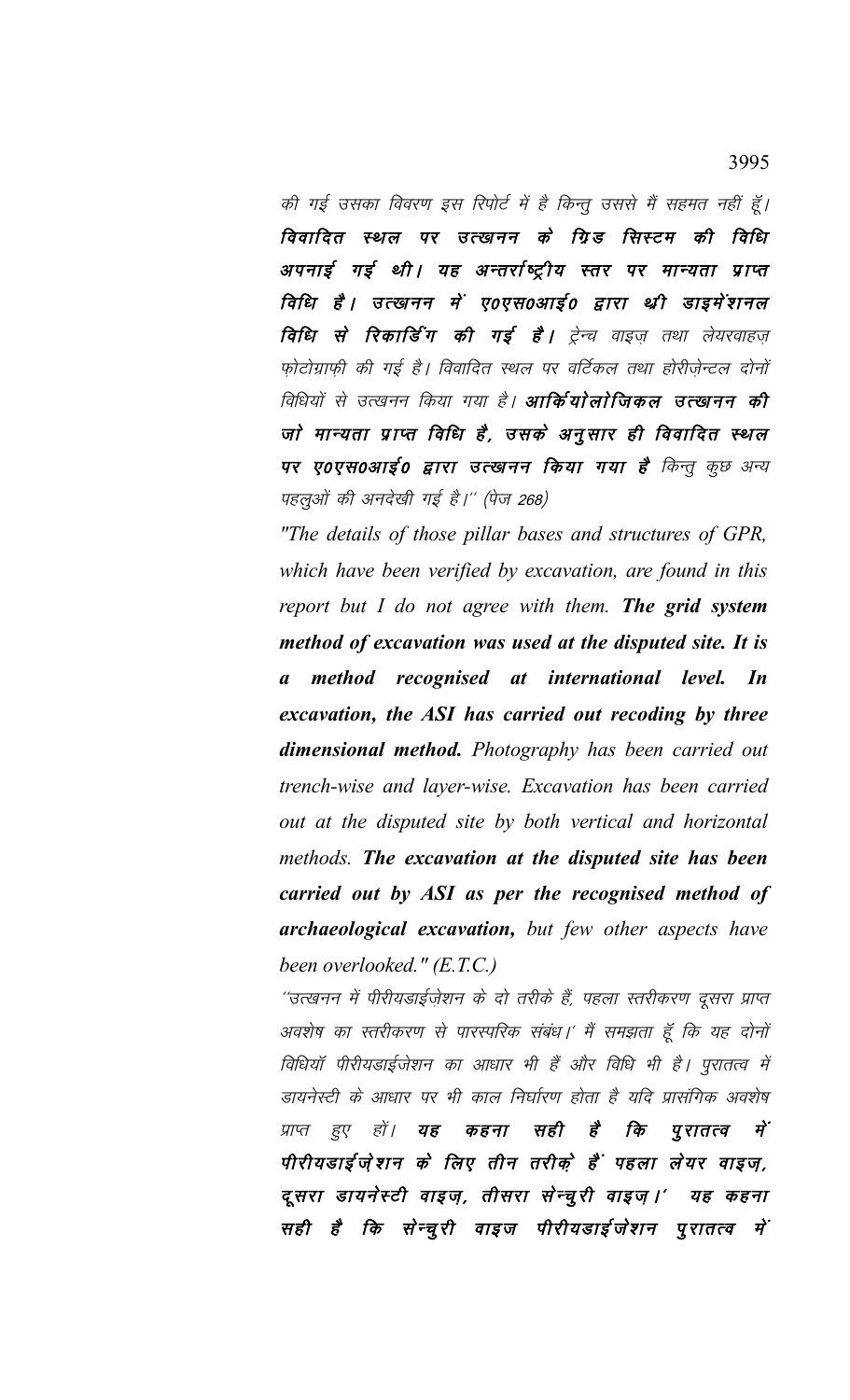मान्यता प्राप्त वैज्ञानिक विधि है। मैं एक पुरातत्ववेत्ता के रूप में इस बात से सहमत हूं कि सेन्चुरावाइज पीरीयडाइजेशन इसका सबसे अच्छा तरीका है। ए० एस० आई० ने अपनी रिपोर्ट में पीरीयडाइजेशन के सबंध में एक चेप्टर रखा है। इस चैप्टर का मैंने अध्ययन किया है। ए० एस० आई० रिपोर्ट में तीनों विधियों अर्थात् लेयर वाइज, सेन्चुरी वाइज़ तथा डायनेस्टीवाइज़ पीरीयड, के आधार पर पीरीयडाईज़ेशन किया है।'' (पेज 269)

*"There are two methods of periodization in excavation. Firstly, stratification. Secondly, by co-relation of remains found with stratification. I understand that these two methods are not only bases but also methods of periodization. In Archeology, dating is done on the basis of dynasty as well, if relevant remains have been discovered. It is correct to say that there are three methods of periodization in archeology. First is layer-wise, second dynasty-wise, third century-wise. It is correct to say that century-wise periodization is a recognised and scientific method in archeology. As an Archaeologist, I agree that century-wise periodization is its best method. The ASI has dealt with periodization in a chapter in its report. I have studied this chapter. In ASI Report, periodization has been done by all three methods i.e. layer-wise, century-wise and dynasty-wise period."(E.T.C.)*

´विद्वान जिरहकर्ता अधिवक्ता ने साक्षी का ध्यान ए०एस०आई० रिपोर्ट वाल्यूम 1 के पृष्ठ 38 लगायत 44 पर दिये गये पीरियड सं0 1 लगायत 9 पर आकृष्ट किया तथा साक्षी से यह पूछा कि ए0एस0आई0 द्वारा दिये गये इन सभी पीरियडों में पीरीयडाइज़ेशन की उपरोक्त तीनों विधियों का प्रयोग किया गया है अथवा नहीं, साक्षी ने इसे देखने के बाद बताया कि हर पीरीयडों के संबंध में लेयर, काल एवं सेंचुरी का उल्लेख नहीं किया गया है। सेंचुरी का उल्लेख हर पीरियड के साथ किया गया है।'' (पेज 270)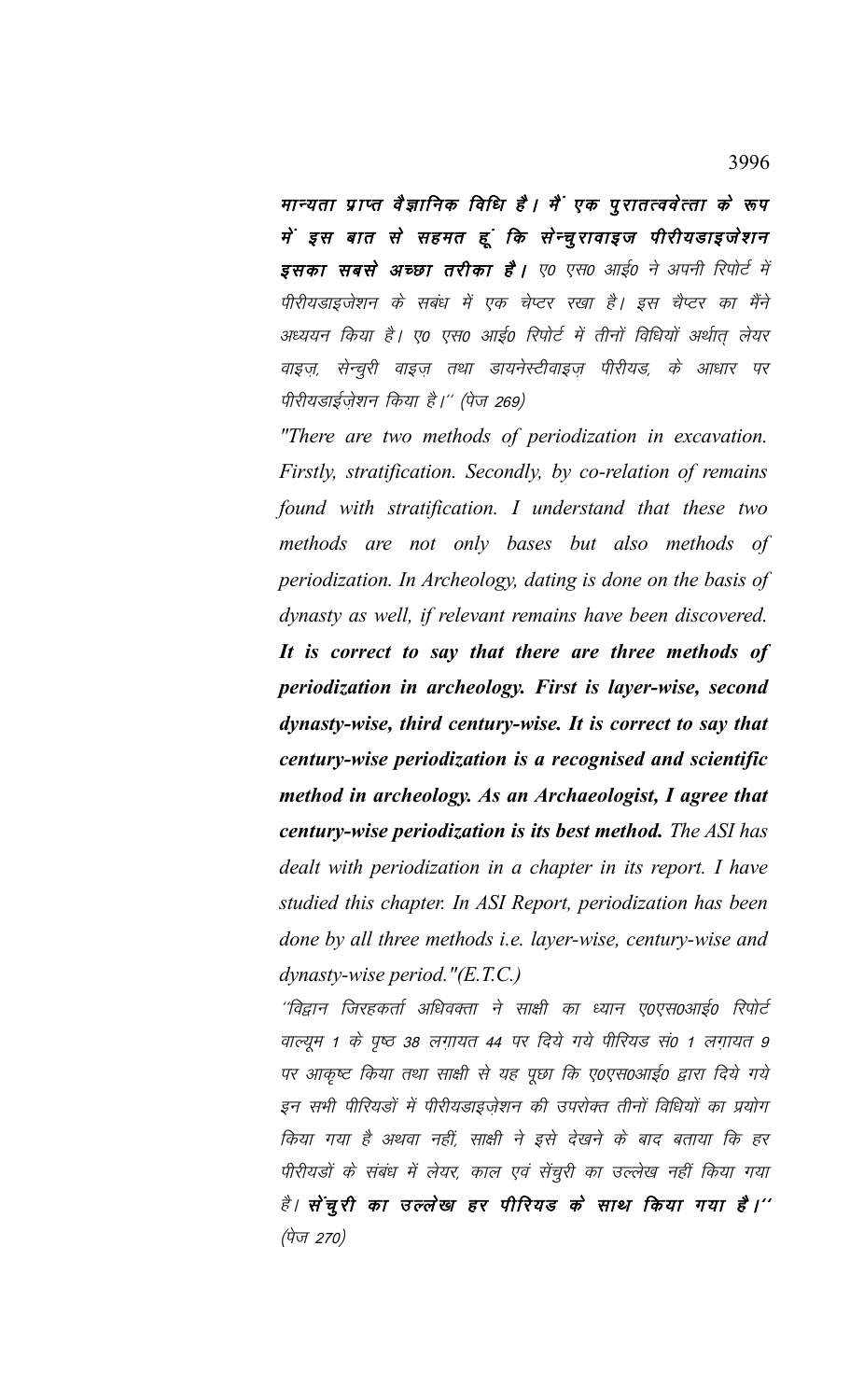"The learned counsel for the cross-examiner drew the attention of witness to period no. 1 to 9 given at page 38 to 44 of ASI Report Vol. 1 and asked the witness whether the aforesaid three methods of periodization had been used or not by the ASI in all these periods. After looking at it the witness stated that layer, period and century have not been mentioned in respect of each period. Century has been mentioned with each period." $(E.T.C.)$ 

''ए०एस०आई० द्वारा अपनी रिपोर्ट में पीरियडाइज़ेशन के संबंध में सेंचुरी के अनुसार जो काल गणना की गयी है उससे मैं सहमत नहीं हूँ। इस संबंध में मैं यह कहना चाहूँगा कि लेयर, डायनेस्टी तथा सेंचुरी विधियों को पुरातत्व की दृष्टि से दो भागों में विभाजित किया जा सकता है। पहला रेलेटिव डेटिंग मैथड दूसरा एबसोलूट डेटिंग मैथड। ए० एस० आई० द्वारा पीरियडाइज़ेशन के बारे में अपनी रिपोर्ट में जो कहा गया है वह सही नहीं है। सेंचुरी विधि द्वारा जो काल का निर्धारण किया गया है उन तिथियों का निर्धारण सोलर ईयर (सौर वर्ष) द्वारा जिन विधियों द्वारा तिथि निर्धारण की जाती है। इन विधियों द्वारा रिपोर्ट में सेंचुरीवाइज़ जो तिथि निर्धारित की गई है। वह उन विधियों पर आधारित नहीं है। इसका तात्पर्य यह है कि रिपोर्ट में सेंचुरी द्वारा जो काल गणना की गई है वह एब्सोल्यूट डेटिंग मैथड पर आधारित नहीं है। एब्सोल्यूट डेटिंग के अन्तर्गत कार्बन डेटिंग तथा अन्य विधियॉ आती हैं। **कार्बन डेटिंग पीरियडाइजेशन का एक** वैज्ञानिक तरीका है। सामान्यतः कार्बन डेटिंग से जो तिथि आती है, उसको सही मानते हैं। ए०एस०आई० की रिपोर्ट में कार्बन डेटिंग के संबंध में एक अपेंडिक्स में दिया गया है जिसको मैंने देखा है। **ए** 0एस0आई0 ने अपने अपेंडिक्स में जिन कार्बन तिथियाँ का उल्लेख किया है उनमें लगभग अधिकांश तिथियों के संबंध **में लेयर का उ**ल्लेख नहीं किया गया है। अतः उसकी विश्वसनीयता संदेहप्रद हो जाती है।" (पेज 271–272)

 $"I$  do not agree with the period determination done as per century by ASI in its report, in respect of periodization. In this behalf I would like to say that layer, dynasty and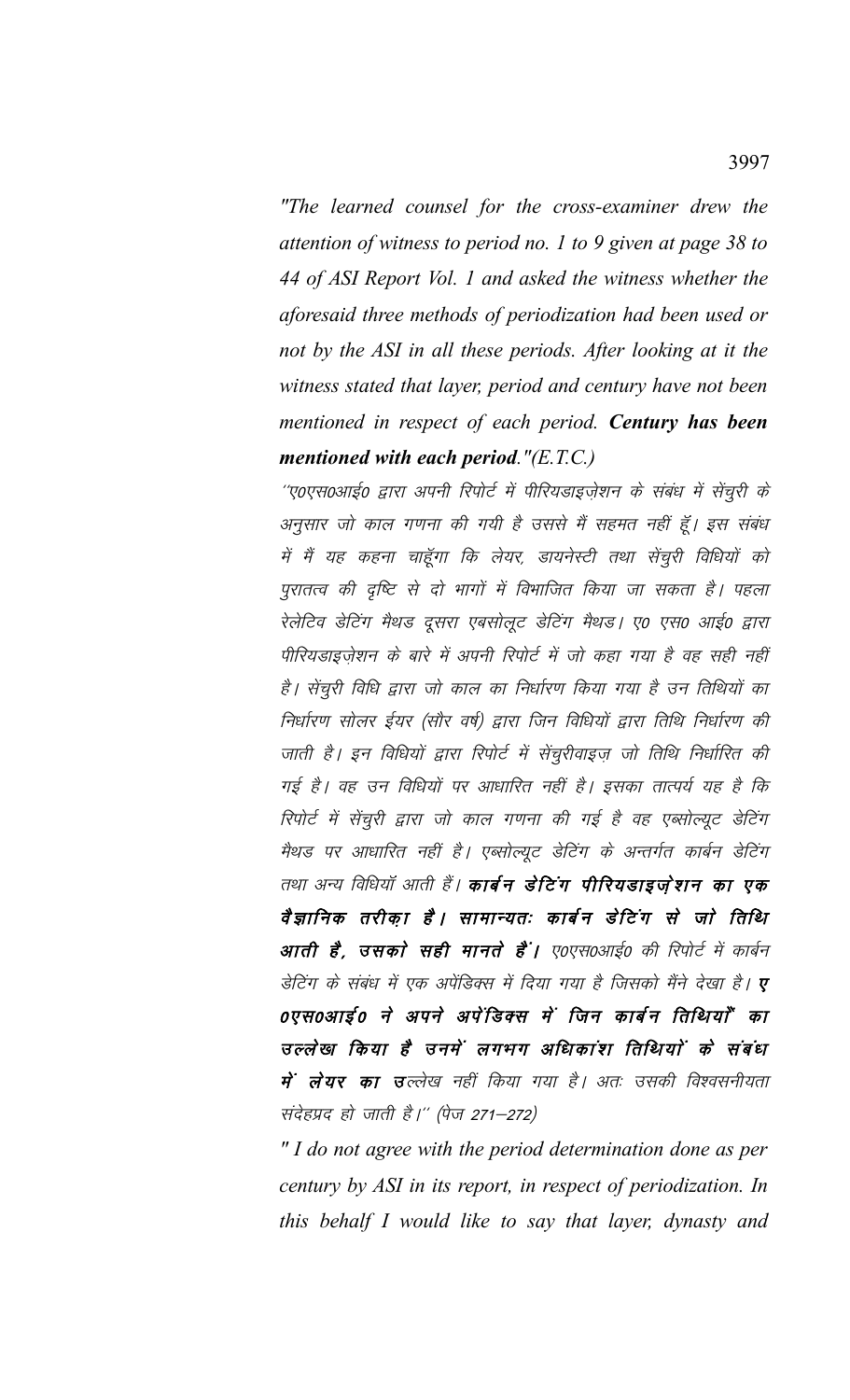century methods can be divided in two parts from the point of archaeology. First, relative dating method, second, absolute dating method. The version of ASI in its report regarding periodization, is not correct. The dates of period determined by century method, have been determined by solar year, by which method dates are determined. The dates determined century-wise in the report by these methods, are not based on those methods. It implies that the period determination done in the report by centuries, is not based on absolute dating method. Carbon-dating and other methods fall under absolute dating. Carbon-dating is a scientific method of periodization. Usually the date determined by Carbon-dating is accepted as correct. An appendix regarding Carbon-dating is contained in ASI Report, which has been seen by me. Layers have not been mentioned in respect of most of the Carbon dates mentioned by ASI in its appendix. Hence, its credibility becomes doubtful."  $(E.T.C.)$ 

''ए०एस०आई० ने अपनी रिपोर्ट में एन०बी०पी०डब्लू० का काल जो पीरियड 1 के रुप में छठी शताब्दी बी0सी0 से तीसरी शताब्दी बी0सी0 दिखाया है, उससे मैं सहमत हूँ।'' (पेज 272)

"I agree with the period of NBPW shown by ASI in its report as Period-I from  $6<sup>th</sup>$  century BC to  $3<sup>rd</sup>$  century  $BC.$ " $(E.T.C.)$ 

'इसी प्रकार ए०एस०आई० के रिपोर्ट वाल्यूम 1 के पृष्ठ 40 पर पीरियड 5 पोस्ट गुप्ता-राजपूत लेविल को 7वीं से 10वीं शताब्दी ए0डी0 बताया गया *है, जिससे मैं सहमत नहीं हूँ। मेरे अनुसार यह अवधि 13वीं* शताब्दी से 15वीं शताब्दी ए0डी0 होनी चाहिए। इसी पुष्ठ पर पीरियड 6 मध्यकालीन–सल्तनत लेविल का काल 11वीं से 12वीं शताब्दी ए 0डी0 बताया गया है, जिससे मैं सहमत नहीं हूँ। मेरे अनुसार यह काल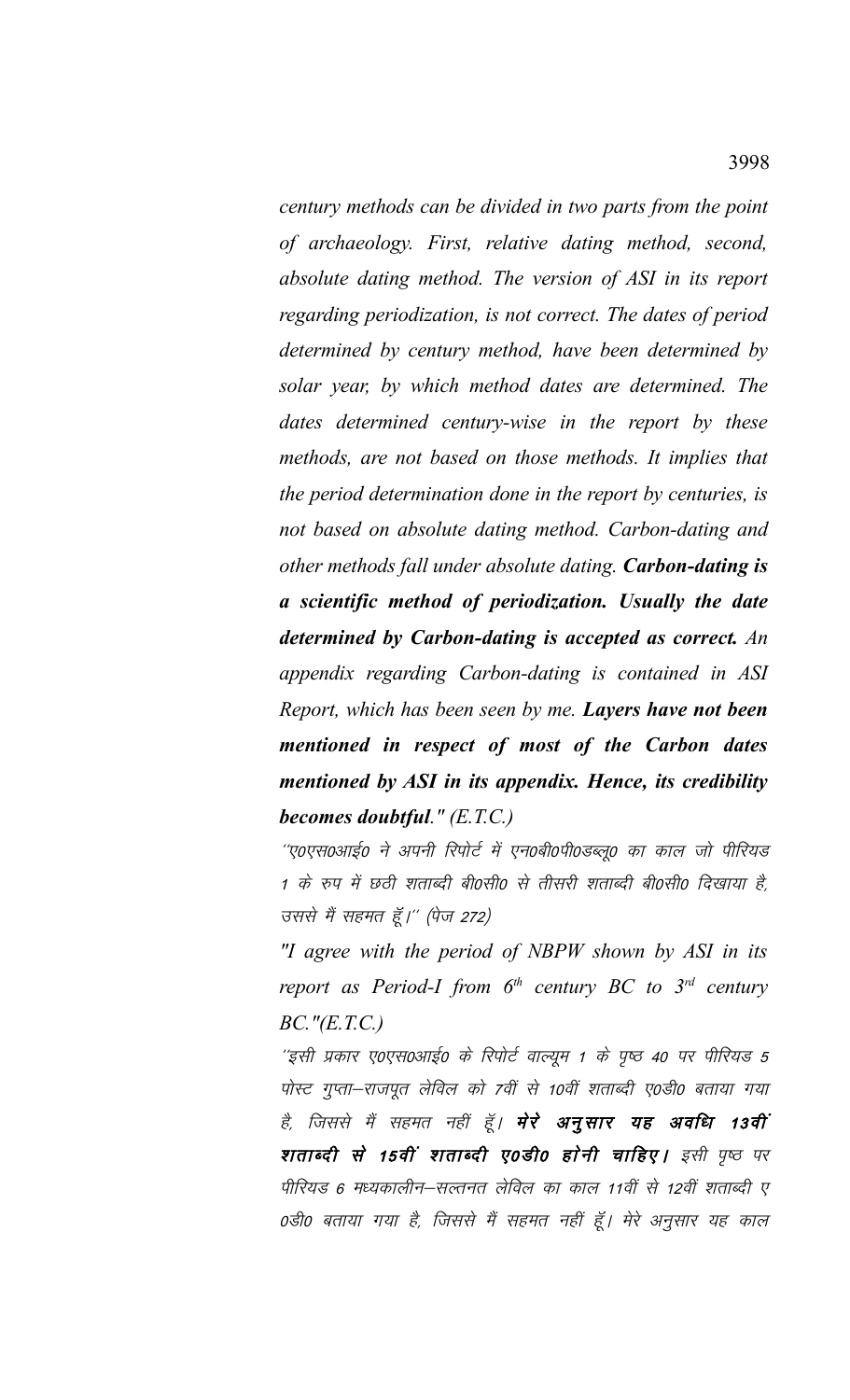13वीं शताब्दी से 15वीं शताब्दी ए0डी0 होना चाहिए। इसी रिपोर्ट के पृष्ठ 41 पर पीरियड 7 के रुप में मध्यकालीन लेविल का काल 12वीं से 16वीं शताब्दी ए0डी0 बताया गया है, इससे भी मैं सहमत नहीं हूँ। मेरे अनुसार यह काल 13वीं शताब्दी से 15वीं शताब्दी ए0डी0 के अन्तर्गत ही आवेगा। इसी रिपोर्ट के पृष्ठ 43 पर पीरियड viii (मुगल लेविल) का काल सेंचुरी के अनुसार निर्धारित नहीं किया गया है। मेरे अनुसार यह काल 16वीं शताब्दी ए0डी0 से माना जायेगा। इसी रिपोर्ट के पृष्ठ 44 पर पीरियड 9 जिसे लेट एन्ड पोस्ट मुगल लेविल कहा गया है, इसकी तिथि भी ए ०एस०आई० द्वारा सेंचुरी में निर्धारित नहीं की गई है, मेरे अनुसार यह काल 16वीं शताब्दी से 17वीं शताब्दी ए0डी0 है। मेरे अनुसार पीरियड 8 तथा पीरियड ९ का लेट लेविल 16वीं से 17वीं शताब्दी ए0डी0 है। पोस्ट मुग़ल लेविल 17वीं शताब्दी से अब तक हो सकती है। इसी प्रकार मेरे अनुसार पीरियड ६ और पीरियड ९ का काल 13वीं शताब्दी से 15वीं शताब्दी ए0डी0 है। पीरियड 7 के संबंध में भी मैंने यही कहा है। इस प्रकार **मैं ए** 0एस0आई0 द्वारा किये गये काल निर्धारण जो पीरियड 5, 6 तथा 7 का किया गया है, के अलावा ए0एस0आई0 द्वारा किये गये अन्य काल निर्धारण से सहमत हूँ, |" (पेज 273–274)

"In this very manner, on page 40 of the ASI report, Vol. I, Period-5 Post Gupta-Rajput Level is stated to be belonging to  $7<sup>th</sup>$  to  $10<sup>th</sup>$  century AD, with which view I do not agree. In my opinion, this period ought to be from  $13<sup>th</sup>$  century to 15<sup>th</sup> century. On this very page, Period-6: Medieval-Sultanate Level has been ascribed to  $11^{th}$  to  $12^{th}$  century AD, with which view I do not agree. In my opinion, this period ought to be from  $13^{th}$  century to  $15^{th}$  century. On page 41 of this very report, the Medieval Level is stated to be Period-7 and to have spanned between  $12^{th}$  century and  $16<sup>th</sup>$  century AD; with this view too I do not agree. In my opinion, this period would be covered under the period spanning between  $13^{th}$  century and  $15^{th}$  century. On page 43 of this very report, Period-8 (Mughal Level) is not dated